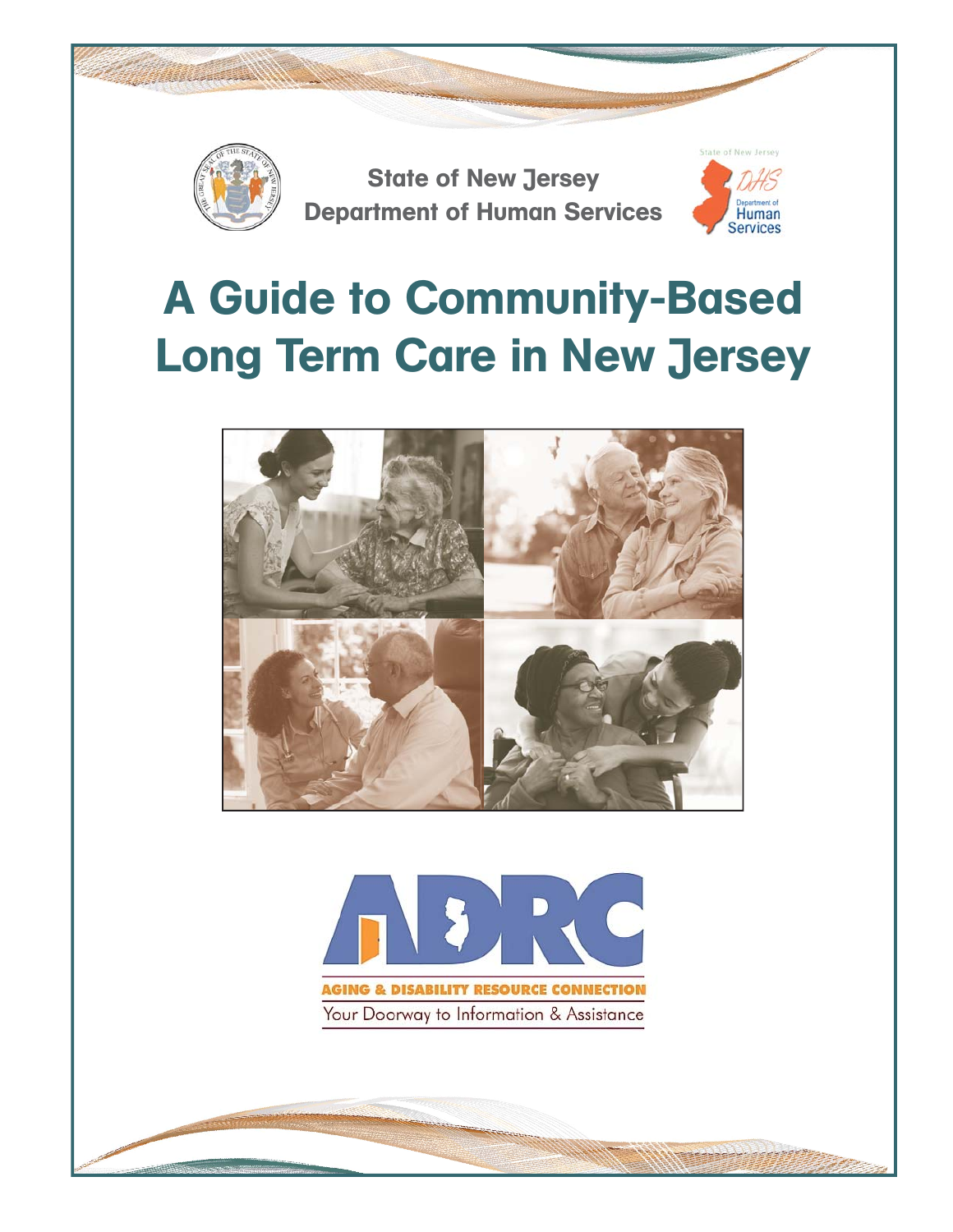# **Acknowledgments**

The New Jersey Department of Human Services would like to thank WGBH Education Foundation and the Massachusetts Institute of Technology for permission to adapt to our needs their publication, *The Caregiver's Handbook: A Companion Resource to Caring for Your Parents.*

# **Disclaimer**

The content included within this handbook is intended to provide general information on long-term supportive services while connecting the reader with additional resources and may not be all inclusive.

Over time financial data and eligibility criteria for programs will change and become outdated. The user is encouraged to verify this time sensitive data.

Should you notice an omission or error, please notify the Department of Human Services at **doas@dhs.state.nj.us**.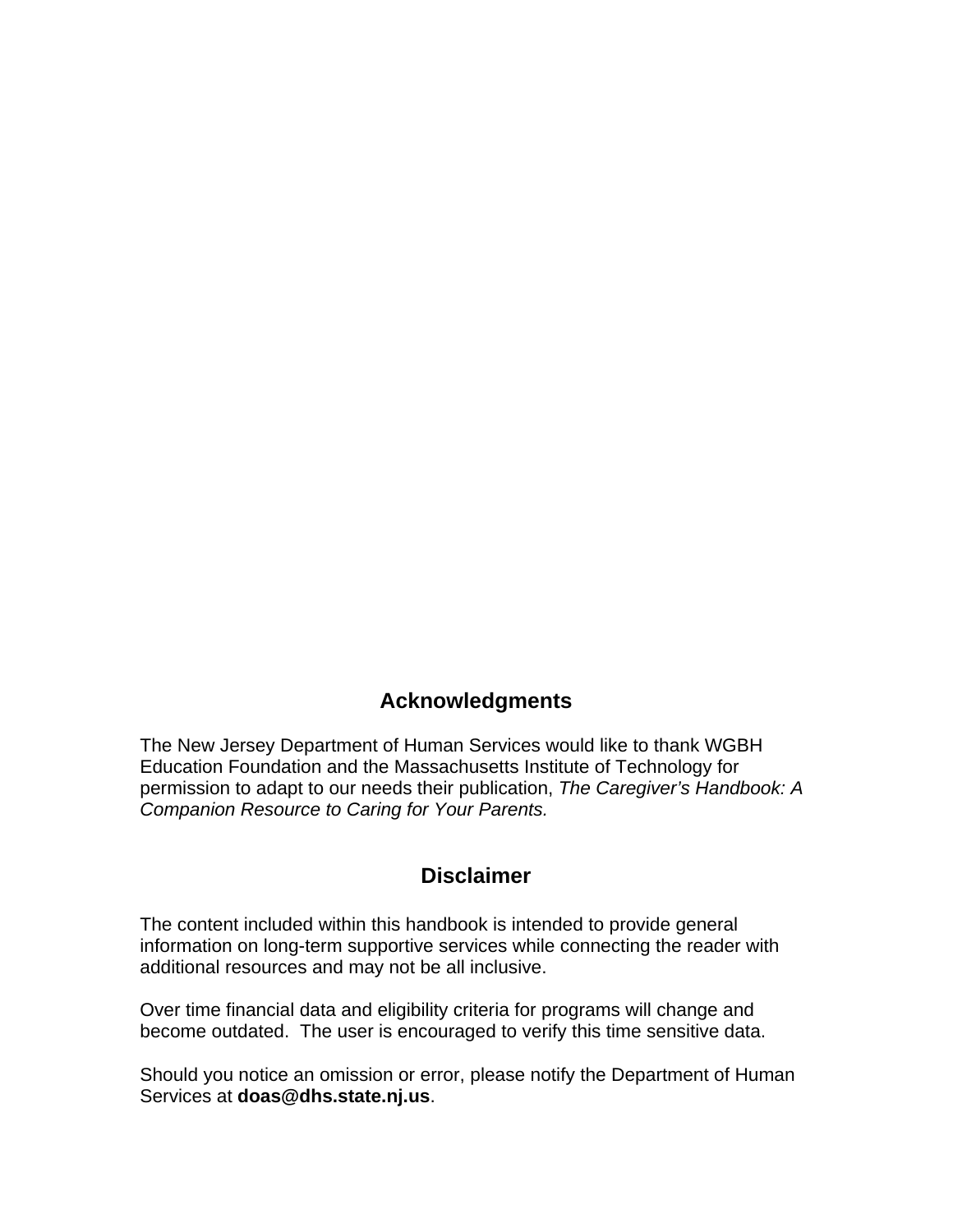# **TABLE OF CONTENTS**

| . 27 |
|------|
|      |
|      |
|      |
|      |
|      |
|      |
|      |
|      |
|      |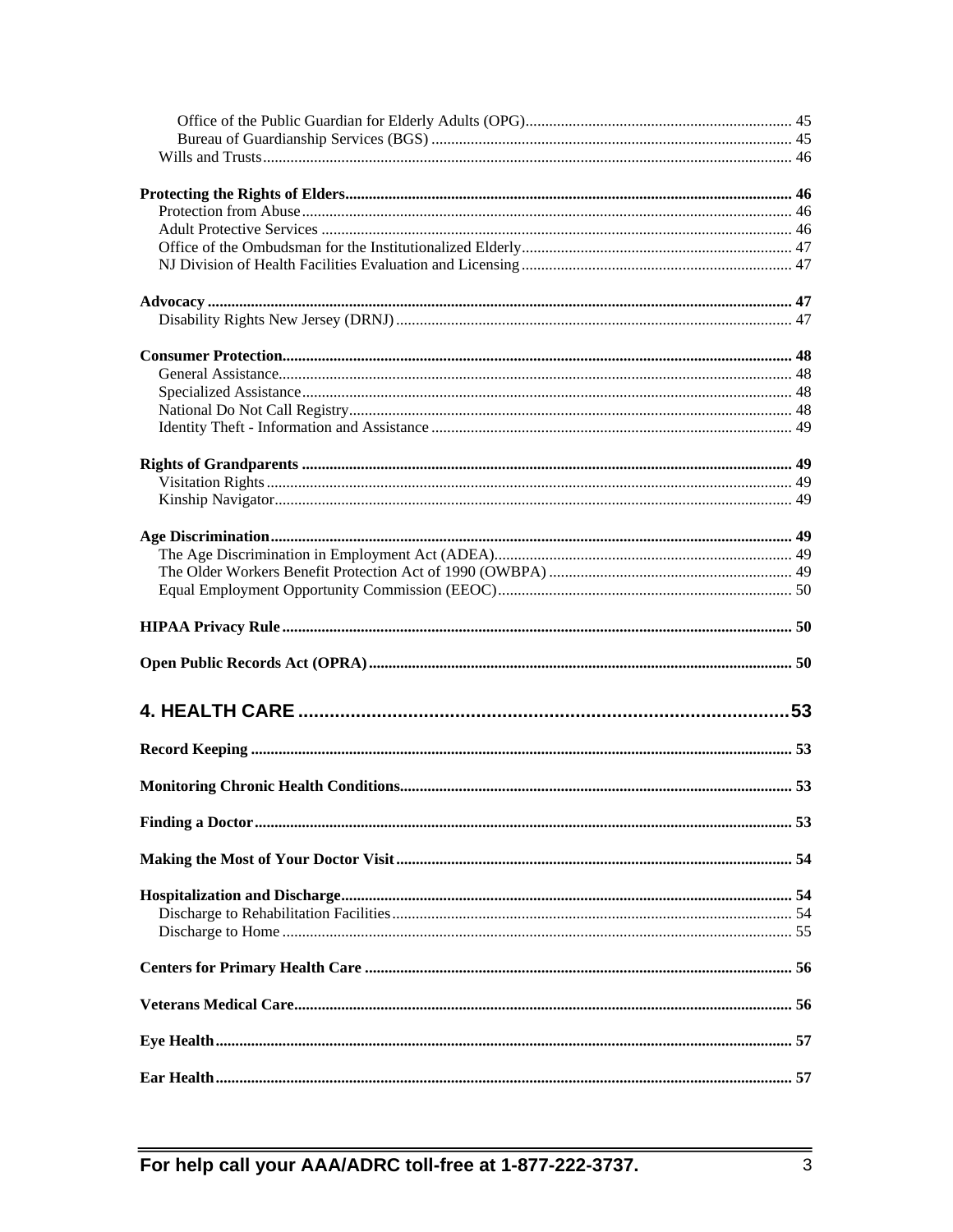| Additional End-of-Life Resources 68 |  |
|-------------------------------------|--|
|                                     |  |
|                                     |  |
|                                     |  |
|                                     |  |
|                                     |  |
|                                     |  |
|                                     |  |
|                                     |  |
|                                     |  |
|                                     |  |
|                                     |  |
|                                     |  |
|                                     |  |
|                                     |  |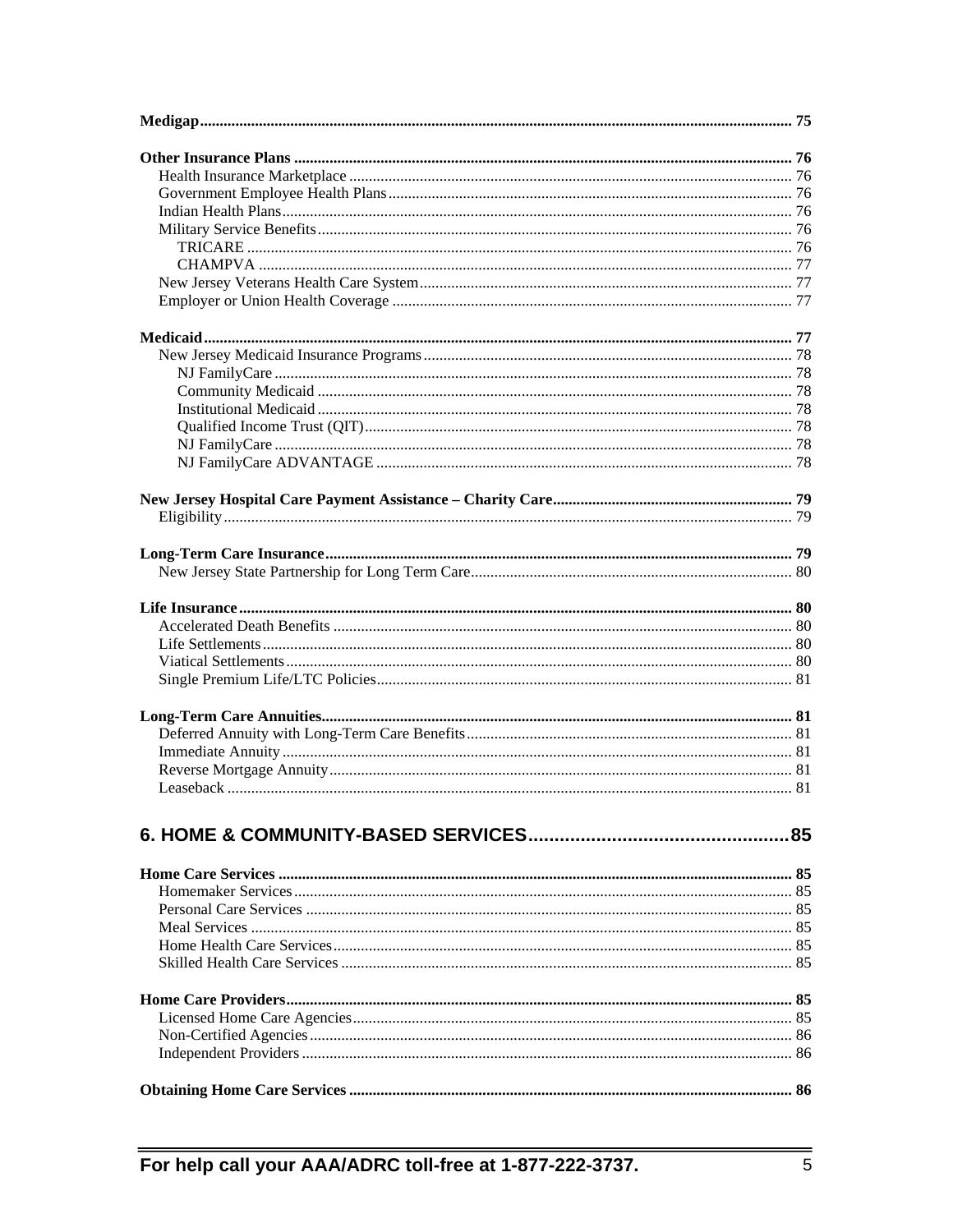| Services and Supports for Persons with Intellectual and Developmental Disabilities 88 |  |
|---------------------------------------------------------------------------------------|--|
|                                                                                       |  |
|                                                                                       |  |
|                                                                                       |  |
|                                                                                       |  |
|                                                                                       |  |
|                                                                                       |  |
|                                                                                       |  |
|                                                                                       |  |
|                                                                                       |  |
|                                                                                       |  |
|                                                                                       |  |
|                                                                                       |  |
|                                                                                       |  |
|                                                                                       |  |
|                                                                                       |  |
|                                                                                       |  |
|                                                                                       |  |
|                                                                                       |  |
|                                                                                       |  |
|                                                                                       |  |
|                                                                                       |  |
|                                                                                       |  |
|                                                                                       |  |
|                                                                                       |  |
|                                                                                       |  |
|                                                                                       |  |
|                                                                                       |  |
|                                                                                       |  |
|                                                                                       |  |
|                                                                                       |  |
|                                                                                       |  |
|                                                                                       |  |
|                                                                                       |  |
|                                                                                       |  |
|                                                                                       |  |
|                                                                                       |  |
|                                                                                       |  |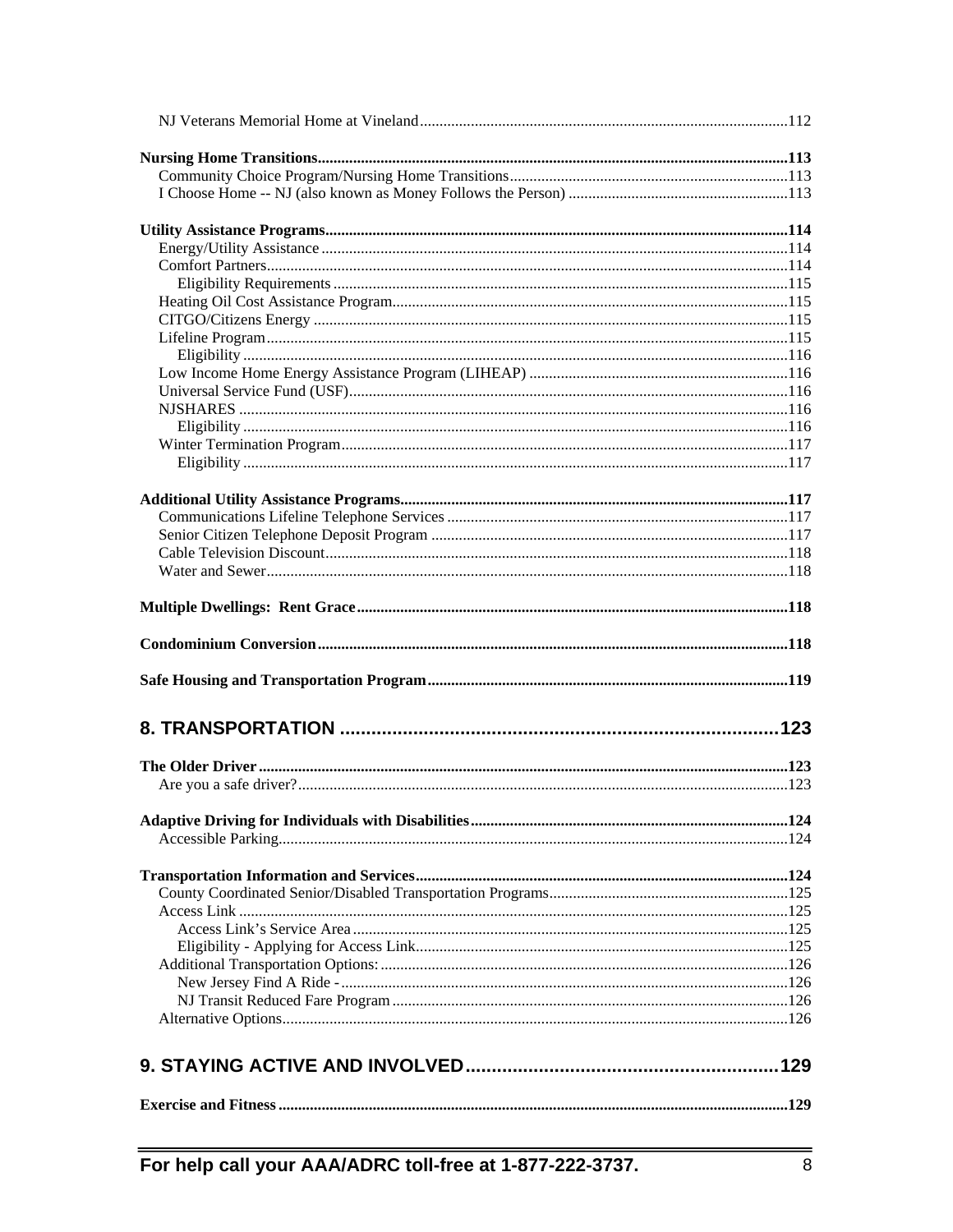| Take Control of Your Health (A Chronic Disease Self-Management Program) 131 |  |
|-----------------------------------------------------------------------------|--|
|                                                                             |  |
|                                                                             |  |
|                                                                             |  |
|                                                                             |  |
|                                                                             |  |
|                                                                             |  |
|                                                                             |  |
|                                                                             |  |
|                                                                             |  |
|                                                                             |  |
|                                                                             |  |
|                                                                             |  |
|                                                                             |  |
|                                                                             |  |
|                                                                             |  |
|                                                                             |  |
|                                                                             |  |
|                                                                             |  |
|                                                                             |  |
|                                                                             |  |
|                                                                             |  |
|                                                                             |  |
|                                                                             |  |
|                                                                             |  |
|                                                                             |  |
|                                                                             |  |
|                                                                             |  |
|                                                                             |  |
|                                                                             |  |
|                                                                             |  |
|                                                                             |  |
|                                                                             |  |
|                                                                             |  |
|                                                                             |  |
|                                                                             |  |
|                                                                             |  |
|                                                                             |  |
|                                                                             |  |
|                                                                             |  |
|                                                                             |  |
|                                                                             |  |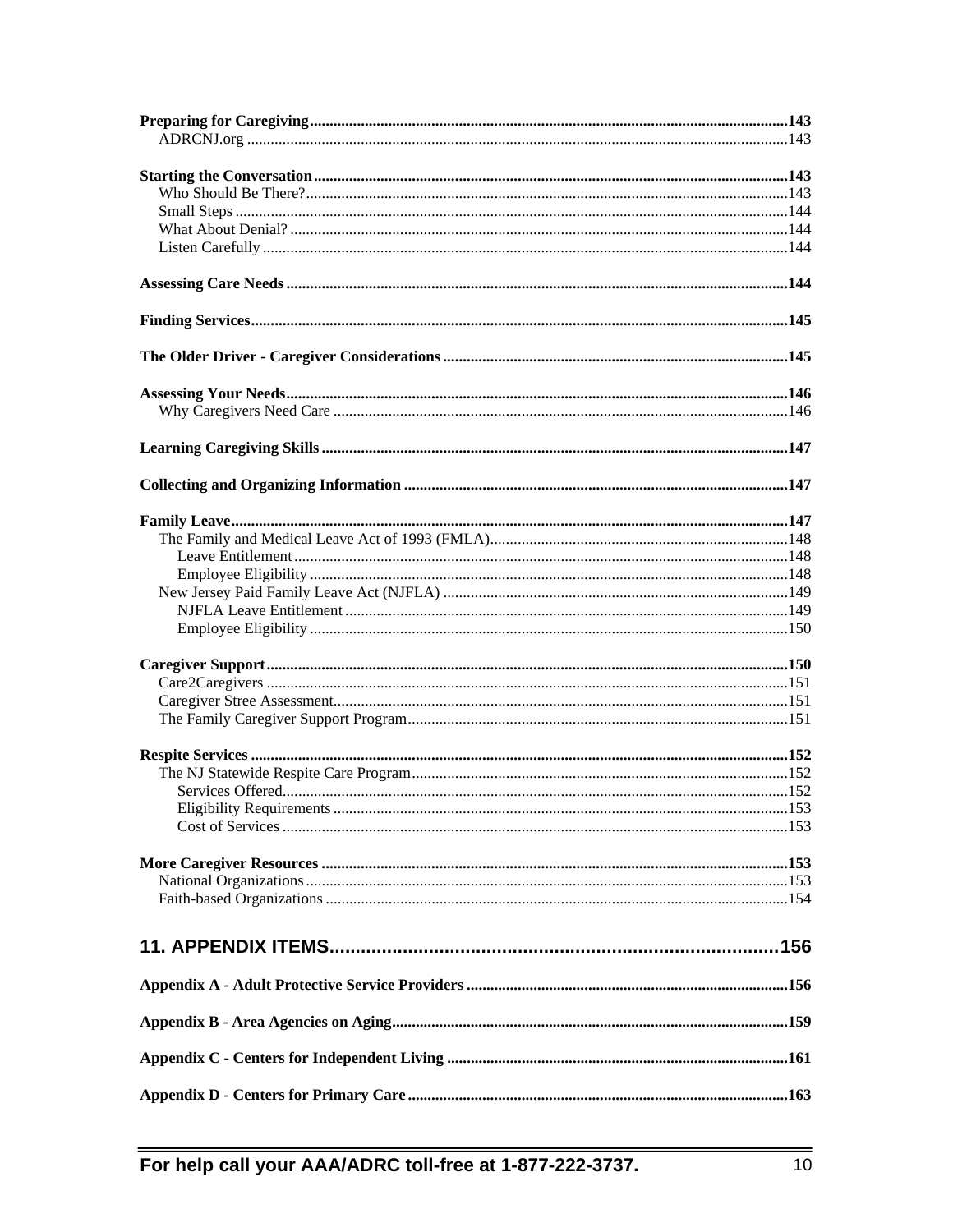| Appendix Z - What you need to know about Applying for Medical Assistance for the Aged, Blind and |  |
|--------------------------------------------------------------------------------------------------|--|
|                                                                                                  |  |
|                                                                                                  |  |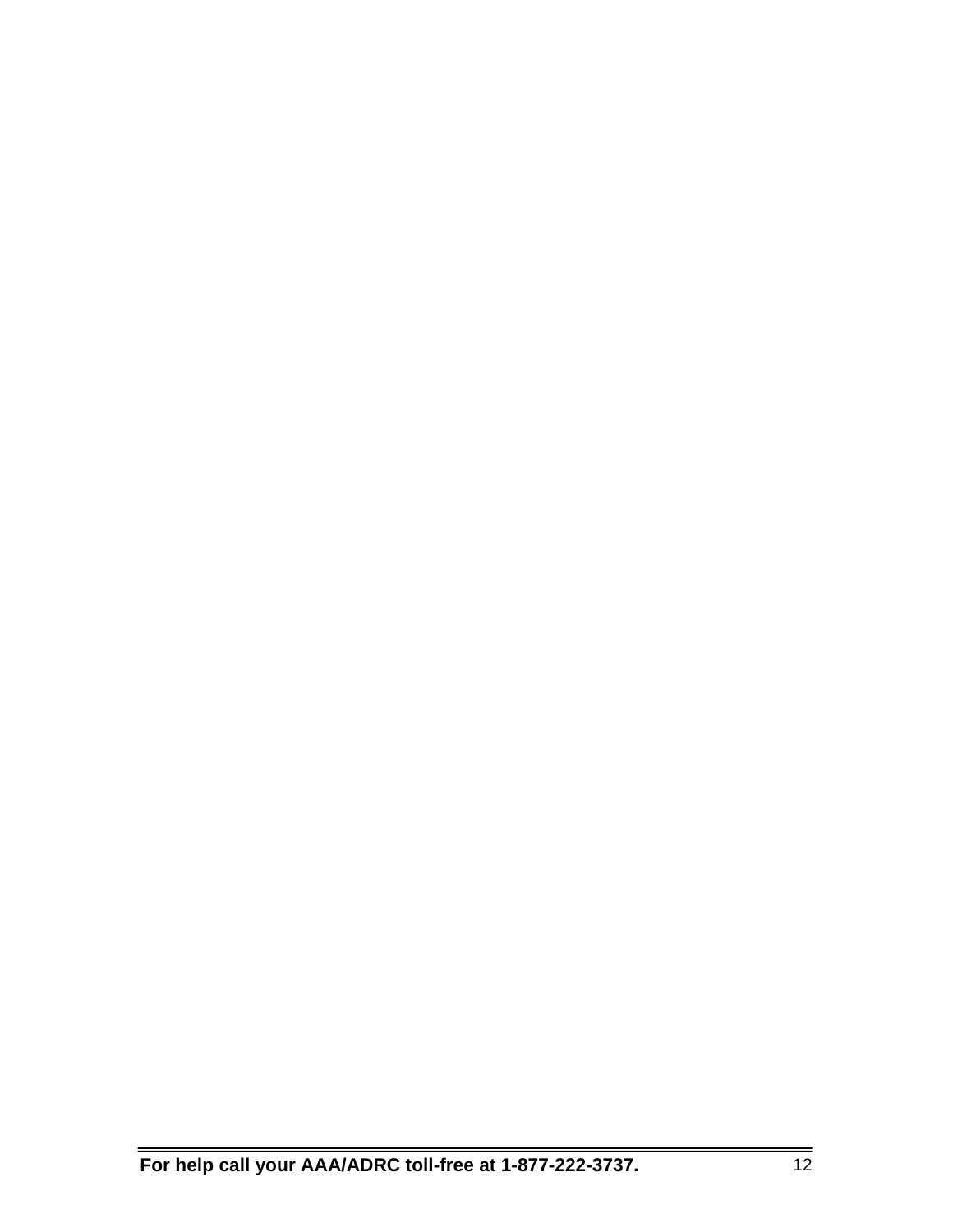# 1. GETTING STARTED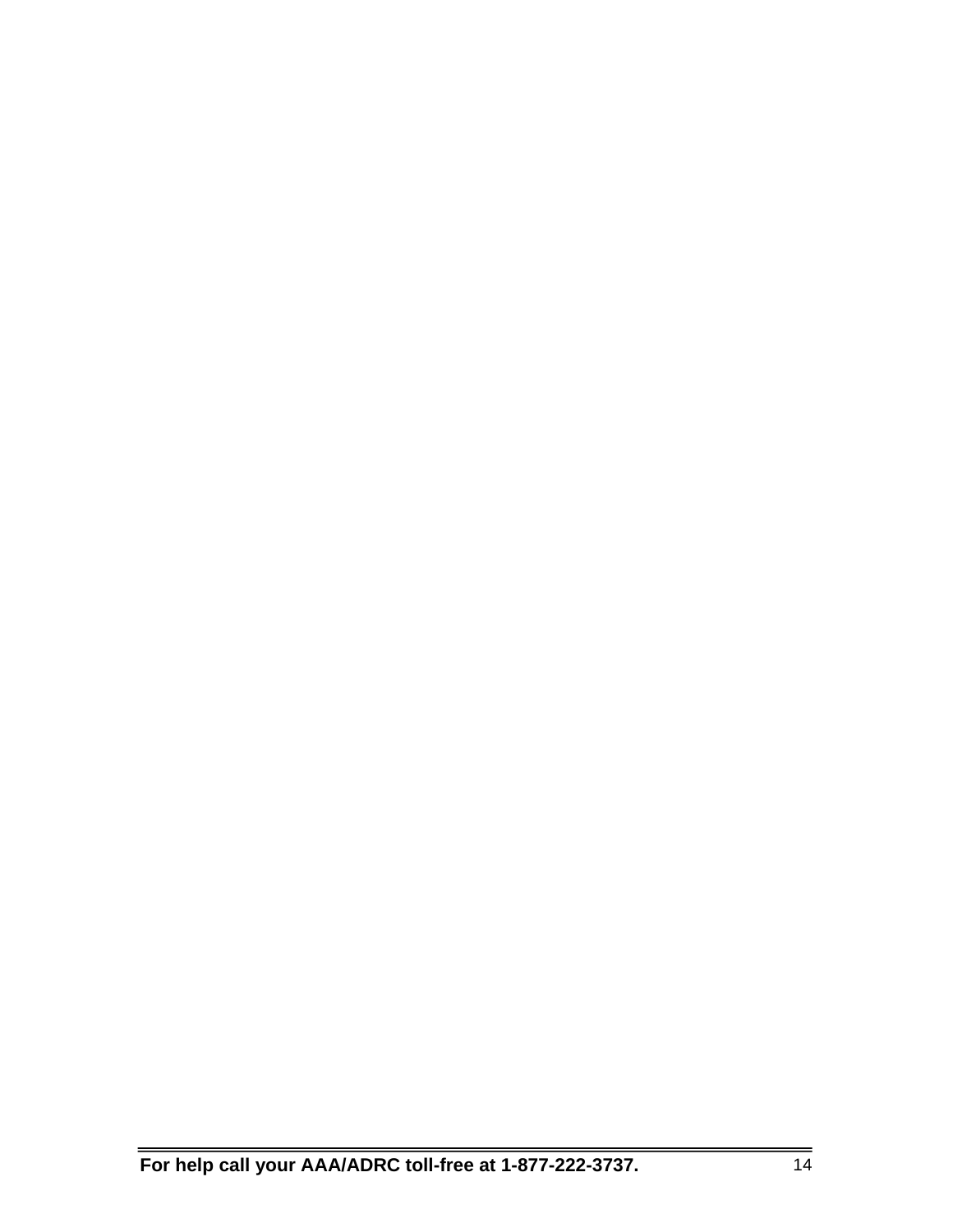# **1. Getting Started**

# *Your Doorway to Information & Assistance*

The New Jersey Department of Human Services, Division of Aging Services, with support from the U.S. Department of Health and Human Services' Centers for Medicare and Medicaid Services (CMS) and Administration on Aging (AoA), is proud to provide you with this publication, **ADRC: A Guide to Community-Based Long Term Care in New Jersey**.

If you or a loved one is facing a healthcare crisis, recovering from a sudden illness or injury, or planning for future care needs, getting information and services can be difficult. This handbook provides important information on both public and privately funded long-term services and supports to help you understand your options.

Please keep in mind that while we were able to put a lot of information into this handbook, we couldn't fit everything. That is why at the bottom of every page you will find a toll-free number – **1-877-222-3737** – that connects you to your local Area Agency on Aging (AAA) and/or Aging and Disability Resource Connection (ADRC). Calling this number is the fastest way to information and referral, options counseling, in-depth care needs assessment, and services.

 This handbook and additional information on services for seniors, adults with disabilities and their caregivers can also be found on-line at **www.adrcnj.gov**.

This handbook provides website addresses (URLs) for reliable and up-to-date sites. URLs can, and often do, change. If you find that a URL does not work, type the name of the organization into a search engine (Google, Yahoo!, etc.) to find the new URL.

# **How Senior Services are Organized**

In New Jersey, the Department of Human Services (the State Unit on Aging) and its Division of Aging Services administer programs directly and distribute federal and state funds to Area Agencies on Aging for local service provision.

# **Division of Aging Services (DoAS)**

The Division of Aging Services administers federal and state-funded services and supports and makes it easier for seniors and caregivers to live in the community as long as possible with independence, dignity and choice. For more information on division services, continue reading this guide or visit our website at **www.aging.nj.gov**. The division also administers the Aging & Disability Resource Connection (ADRC) website at **www.adrcnj.org**.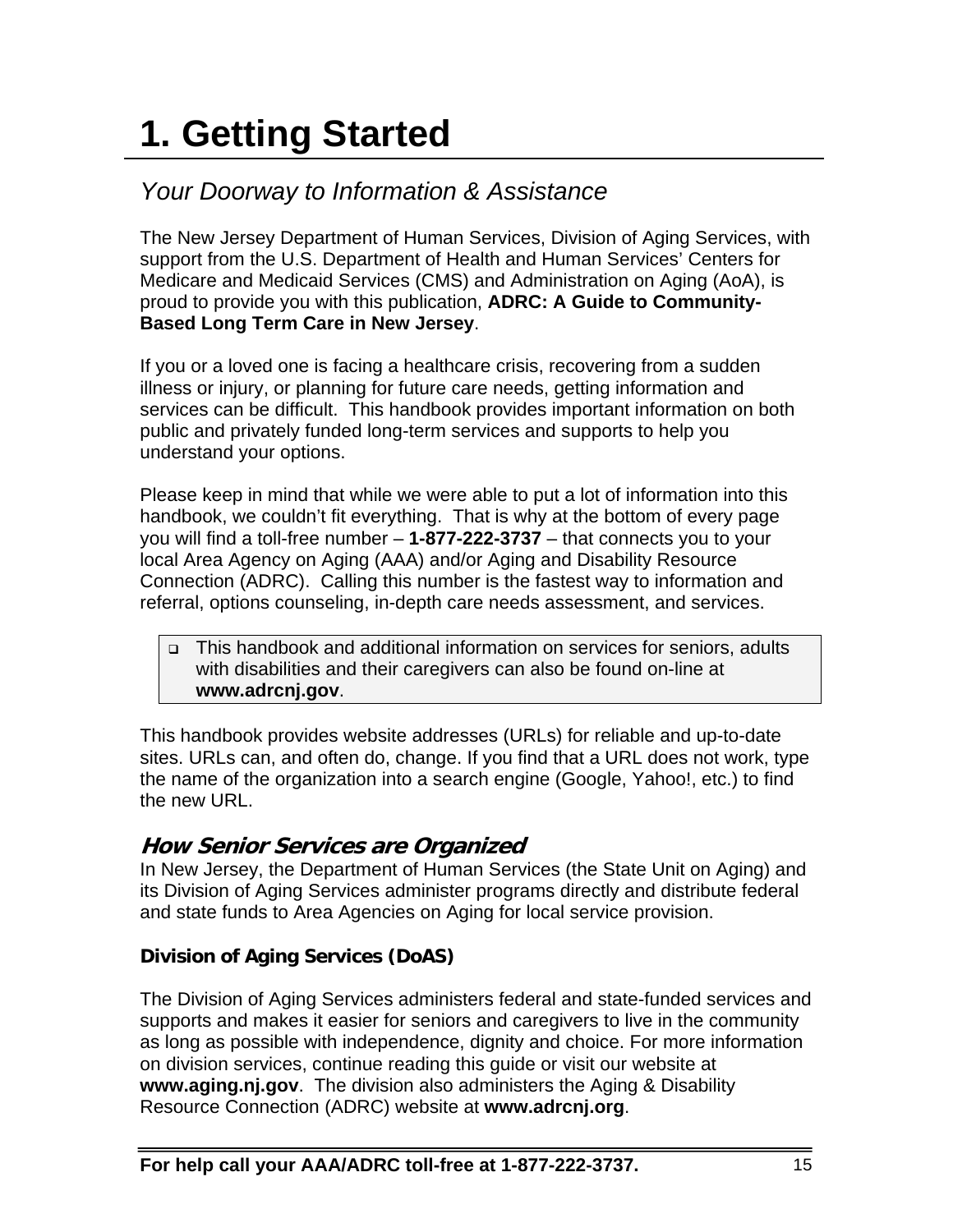#### **Area Agencies on Aging (AAA)**

Area Agencies on Aging (also known as AAAs, County Offices on Aging, Senior Services, Intergenerational Services and/or Veteran and Disability Services) are located in each county to develop comprehensive coordinated systems of community-based services for persons aged 60 and older and their caregivers. AAAs can also serve as Aging and Disability Resource Connections (ADRCs). More information on ADRCs can be found below.

Programs and services available through the AAA are intended to help seniors maintain their health and independence in the community for as long as possible. AAAs coordinate and/or provide direct services in three major areas:

- **Information and Assistance/Referral (I&A/R)**: AAAs provide free information about a wide range of eldercare services and resources through trained I&A/R specialists who will connect you to services.
- **Services for the Elderly**: AAAs coordinate and provide services for seniors who want to remain in their own home, but need assistance with daily routines. Core services include in-home assessments, development of a care plan, and assistance arranging home care services delivered by provider agencies. AAAs also provide meals, transportation, and referrals to employment services, senior centers, and adult day care programs.
- **Support for Caregivers**: The AAA develops local programs as part of the National Family Caregiver Support Program, including information and referral, counseling, training, support groups, and access to respite care. Caregivers are eligible for this program if they are caring for an individual 60 years or older, regardless of the senior's income.
- AAAs distribute and/or maintain on-line county-specific service directories, newsletters, calendars of events and/or other materials. For additional information, please contact your local **Area Agency on Aging (AAA)** and/or **Aging and Disability Resource Connection (ADRC)** toll-free at **1-877-222-3737**.

#### **Aging and Disability Resource Connection (ADRC)**

The Aging and Disability Resource Connection (ADRC) is a program to connect individuals and their caregivers with information and access to the long term services and supports they need to continue living independently in the community for as long as possible.

The ADRC serves as your doorway to information and assistance on the full range of public and private long-term services and supports available in New Jersey. The ADRC strongly supports consumer-directed care in which the consumer is in control of making personal care decisions based on assessed need, informed choice and community service availability.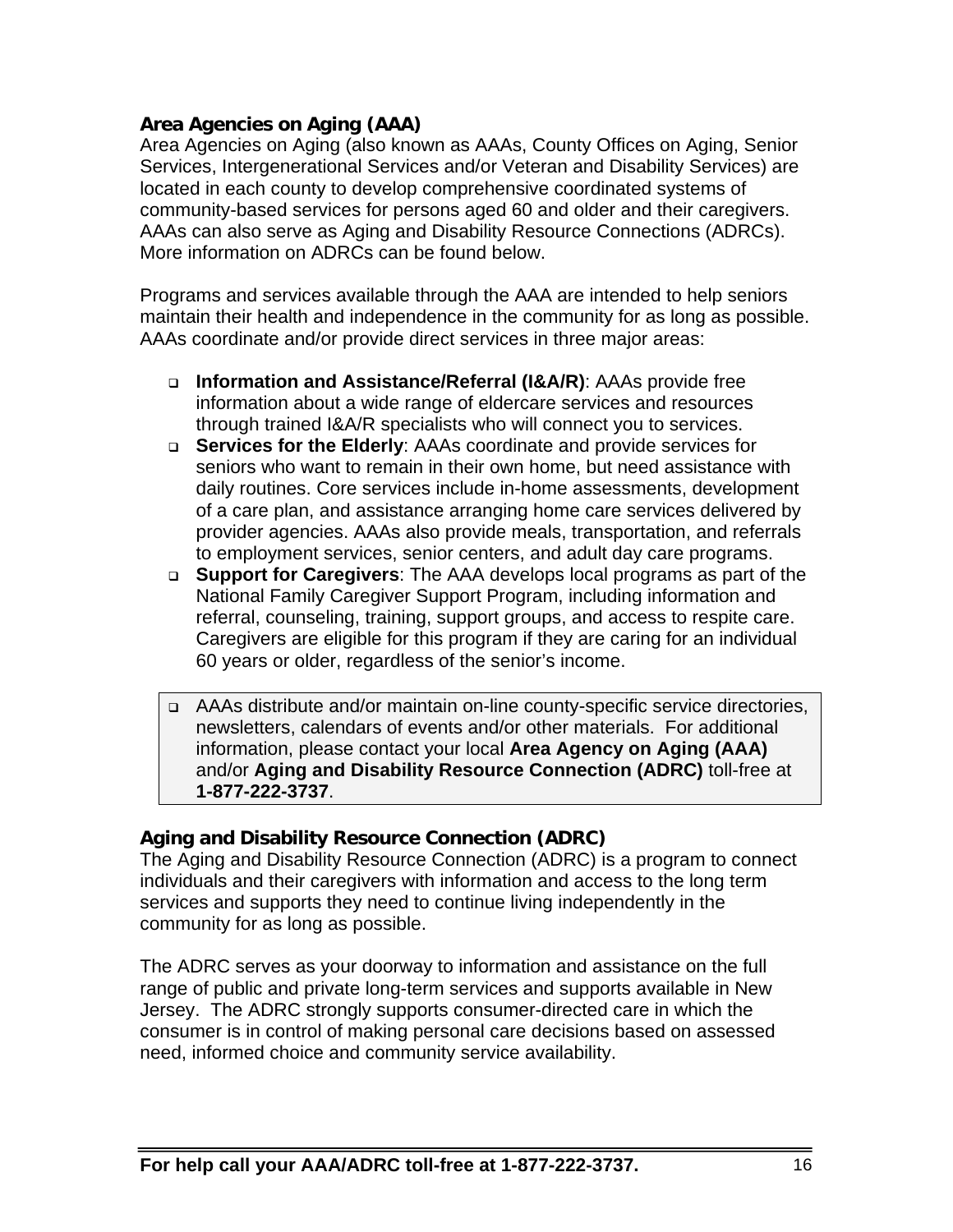Through your ADRC, consumers and their caregivers, regardless of income and resources, can:

- Receive information on public and private long-term services and supports
- Receive an in-home assessment, if appropriate, to identify care needs
- □ Obtain counseling on available community service options
- Obtain appropriate referrals to services based on care needs
- □ Receive care management services for eligible participants

#### For additional information, contact your local **Area Agency on Aging (AAA)** and/or **Aging and Disability Resource Connection (ADRC)**, or visit our website at **www.adrcnj.gov.**

#### **Municipal Senior Services**

Many boroughs, towns and cities in New Jersey have an office of senior services and/or operate a senior center for their residents. These agencies are part of local government and range in size from small, volunteer-run programs to large, multi-site eldercare service providers.

Most municipal offices of senior services offer a wide range of services including, but not limited to information and referral, transportation, outreach, meals, health screening, fitness and recreation programs.

# **How Disability Services are Organized**

In New Jersey, the State Department of Human Services administers a number of programs to support individuals with disabilities. Most counties also maintain an Office of Disability Services and/or have a Center for Independent Living (CIL) that helps individuals remain active and independent in the community.

# **The Division of Disability Services (DDS)**

The Division of Disability Services focuses on serving people who have become disabled as adults, whether through illness or injury. Such conditions are also referred to as adult-onset disabilities. However, the division serves as a single point of entry for all people with disabilities needing information and/or services within the human services system, regardless of age. The division also serves as the lead state agency for brain injury services. Additional services offered include:

- Information and Assistance Services
- Personal Preference Program: New Jersey's Cash & Counseling
- Personal Assistance Services Program
- NJ Workability Program
- Traumatic Brain Injury Fund
- Special Projects & Initiatives
	- o Disability Health and Wellness Initiative
	- o NJ Housing Resource Center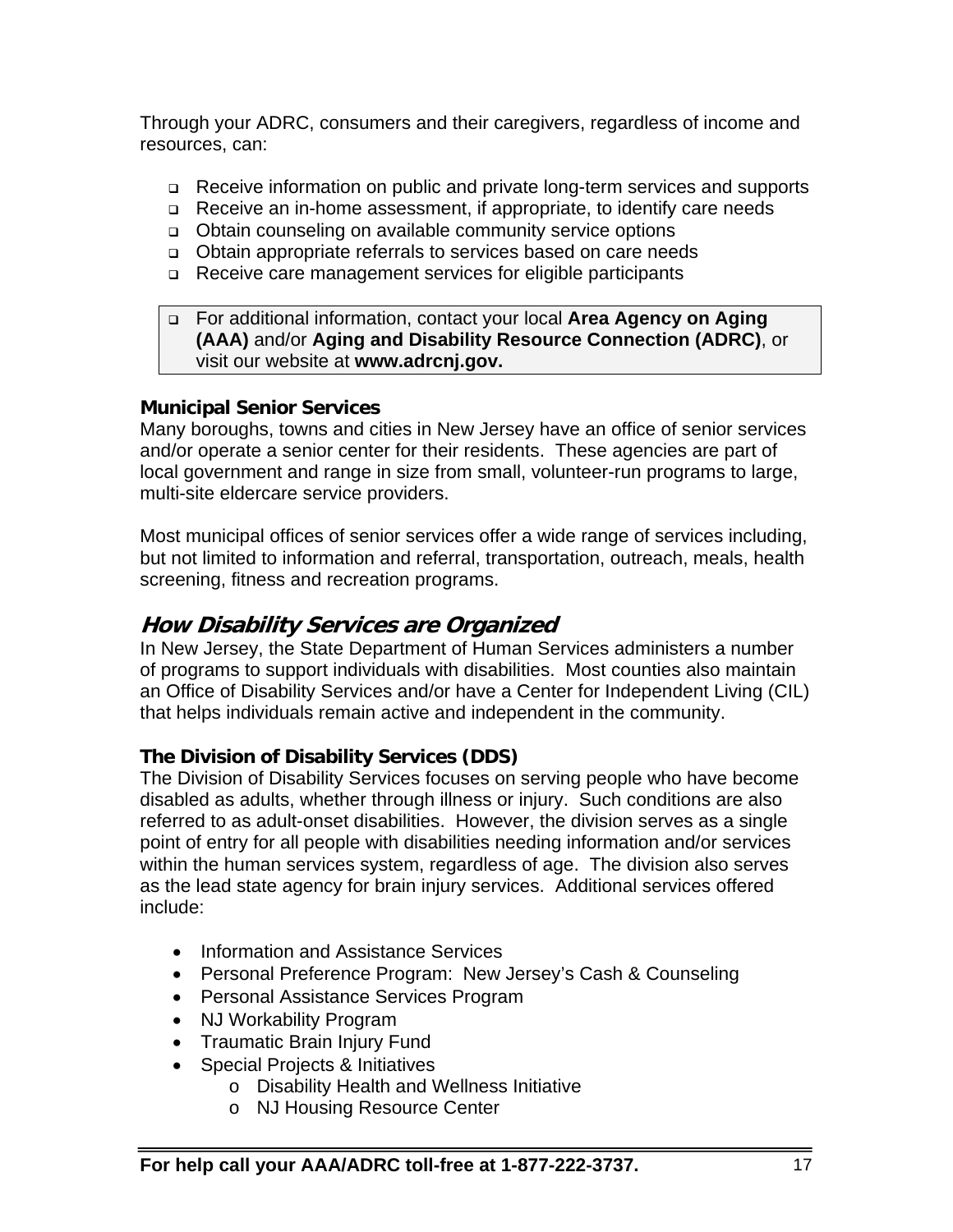- o Rewarding Work
- o NJ FindARide
- o Benefits to Work Calculator
- o Sandy Home Access Programs

 To learn about disability services and/or to request a comprehensive disability specific resource directory, you can call the **Division of Disability Services'** toll-free number at **1-888-285-3036**/ **TDD 609-292-1210** or visit their website at  **www.state.nj.us/humanservices/dds/home/index.html.** 

#### **County Offices of Disability Services**

New Jersey has 21 County Offices of Disability Services that provide a wide range of services to advance independent living. These offices provide advocacy as well as information and referral on a variety of topics, including:

- Accessibility
- □ Americans with Disabilities Act (ADA)
- Assistive Technology
- □ Education
- Financial Assistance
- □ Housing
- □ Legal Assistance
- Personal Assistance Services
- **D** Recreation
- □ Rehabilitation Act (Sec. 504)
- Transportation
- Vocational Assistance

(See **Appendix M** for a list of County Offices of Disability Services.)

#### **The Division of Developmental Disabilities (DDD)**

The Division of Developmental Disabilities provides funding for services and supports for individuals with developmental disabilities. Most of these services are offered in the community by more than 250 agencies through contracts with the division. DDD also administers the state's five residential developmental centers.

DDD determines who is eligible to receive the services it funds through an application process. In general, to receive these services, individuals must show that they have a severe, chronic physical and/or mental impairment that:

- manifests in the developmental years, before age 22;
- is life-long; and
- substantially limits them in at least three of these life activities: self-care, learning, mobility, communication, self-direction, economic self-sufficiency and the ability to live independently.

 $\bullet$ 

Some conditions that might be considered a developmental disability include cerebral palsy, epilepsy, spina bifida, autism or a neurological impairment.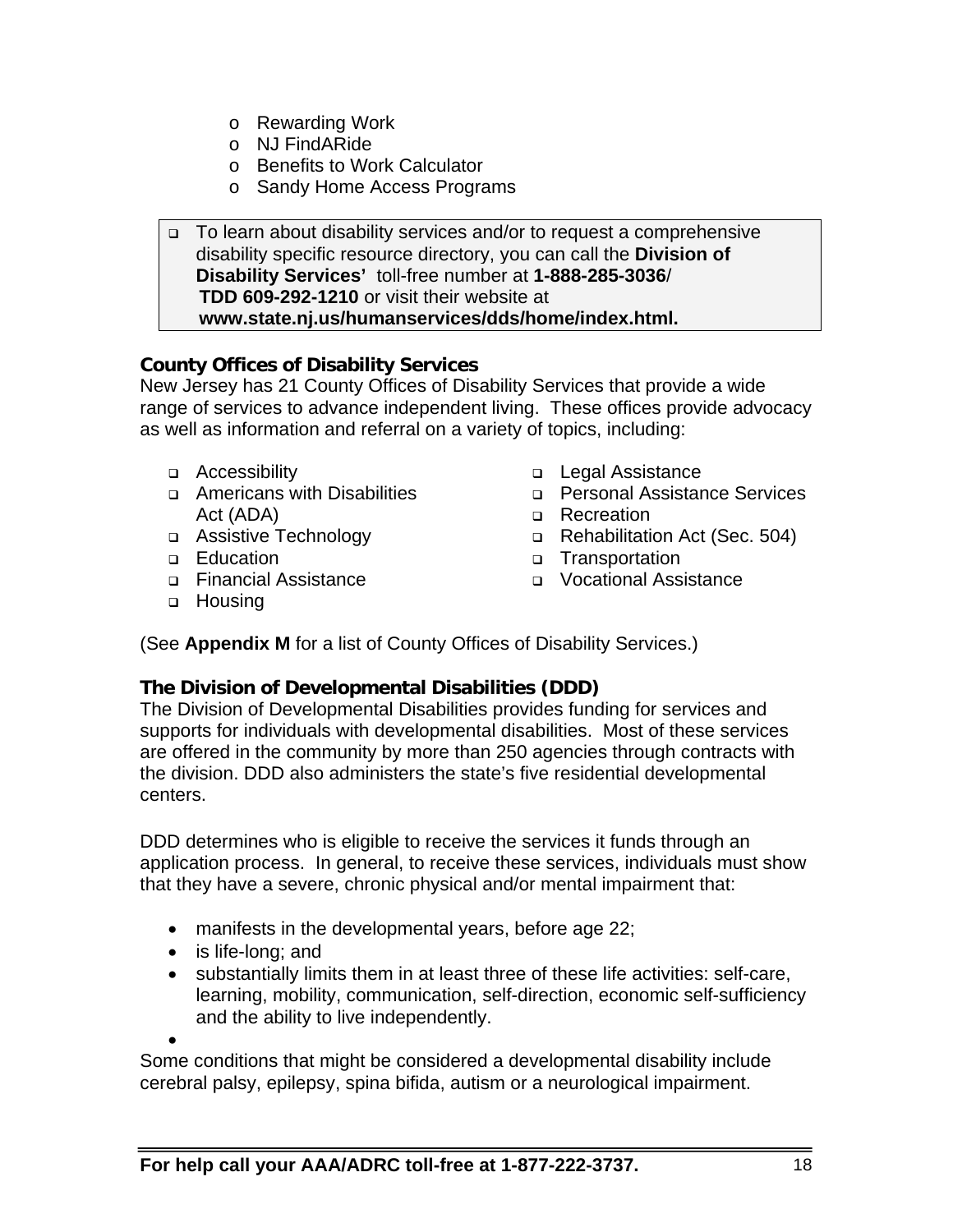□ For more information or to apply for services, contact the DDD Regional Community Services Office serving your county (see **Appendix H**), call tollfree **1-800-832-9173** or visit **www.state.nj.us/humanservices/ddd/home/index.html.** 

# **Locating Resources**

#### **County Welfare Agency (CWA)**

New Jersey's County Welfare Agencies (CWAs), also referred to as the Boards of Social Services or Divisions of Social Services, are agencies of county government that provide a variety of programs to individuals and families.

#### **Services Offered**

The following is a partial list of services that may be available through your local CWA:

- **Adult Protective Services (APS)** provides services to vulnerable adults living in the community who are being subjected to abuse, neglect, or exploitation and cannot fully protect or care for themselves. Referrals to APS can be made anonymously. (See the **Legal Services** section for further explanation.)
- **Adult Social Services –** provides services to the elderly, blind or disabled adults in the community, including but not limited to housing, counseling and various support services.
- **Emergency Assistance –** Temporary Assistance for Needy Families (TANF), General Assistance (GA), or Social Security Income (SSI) recipients may be eligible for Emergency Assistance such as short-term housing, food, utilities, clothing or furnishings. Special funding is also available to assist income eligible individuals or families, with a one-time emergency issue that is due to circumstances beyond their control. Persons must meet federal qualification guidelines.
- **Supplemental Nutrition Assistance Program** (SNAP, formerly called Food Stamps) **–** provides coupons to purchase food. This program is available to low-income households, including families, couples without children, individuals, seniors, disabled persons, legal immigrants and victims of family violence. For more information call the SNAP Information Hotline toll-free at **1-800-792-9773**.
- **Home Energy Assistance** The Low Income Home Energy Assistance Program (LIHEAP) is a federally funded program that helps families and individuals with their energy bills. Assistance is provided for heating assistance, medically necessary cooling assistance, and emergency crisis assistance.
- **Homeless Sheltering**
- **Medical Transportation –** may be provided to individuals who are eligible for Medicaid. Non-emergency transportation is provided to doctors, labs and hospitals for necessary medical services.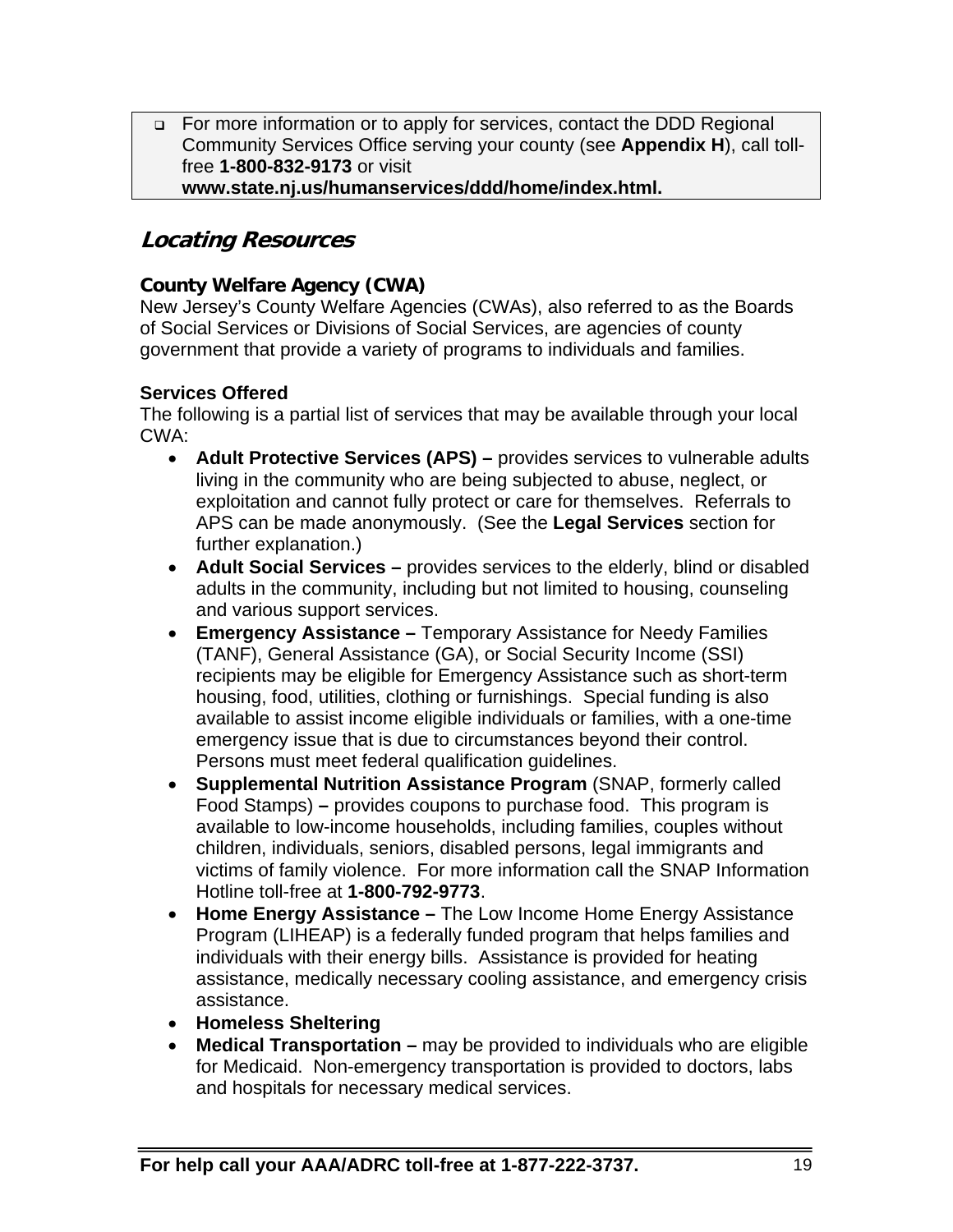- **Medicaid** provides access to health care services, including but not limited to hospital, doctor, prescriptions, nursing home and other healthcare needs.
- **Work First NJ –** designed to help families move to self-sufficiency by offering them a full array of supports, from child care, health insurance and transportation, to substance abuse treatment and emergency funds. Recipients face a five-year lifetime limit on cash assistance, and must become employed or take part in work activities.

#### **Eligibility Requirements**

Please contact your local CWA **(Appendix G)** for an explanation of eligibility requirements as each program may have differing criteria, or to request an application. A list of necessary documents that may be required to submit a financial application is included in **Appendix Z**.

#### **Federal Poverty Level**

Many programs base eligibility on the Federal Poverty Level set annually by the U.S. Department of Health and Human Services. For your reference the Federal Poverty Guidelines for 2015 can be found in **Appendix BB**.

#### **The Eldercare Locator**

The Eldercare Locator is a national information and referral service to assist individuals in finding eldercare services and caregiver support in any U.S. community. It is a free national service of the U.S. Administration on Aging (AoA) and the National Association of Area Agencies on Aging.

 For information and referral to community-based services, visit their website at **www.eldercare.gov**, or call toll-free **1-800-677-1116.** For **TDD/TTY dial 711** and ask the operator to connect you to **1-800-677- 1116**.

#### **Other Useful Resource Locators**

The overall aging and disability services system is a complex mix of nonprofit and for-profit agencies and organizations. Other resources to contact include:

- □ Community agencies that serve a particular ethnic group or faith tradition, but are usually open to others, and provide a range of services such as transportation assistance, home care, transportation, and meals;
- Rehabilitation facilities with their own inpatient services and communitybased follow-up programs;
- Hospitals with their own geriatric medicine departments and geriatric community outreach programs; and
- Housing authorities and housing facilities, such as continuing care retirement communities, assisted living residences, and nursing homes.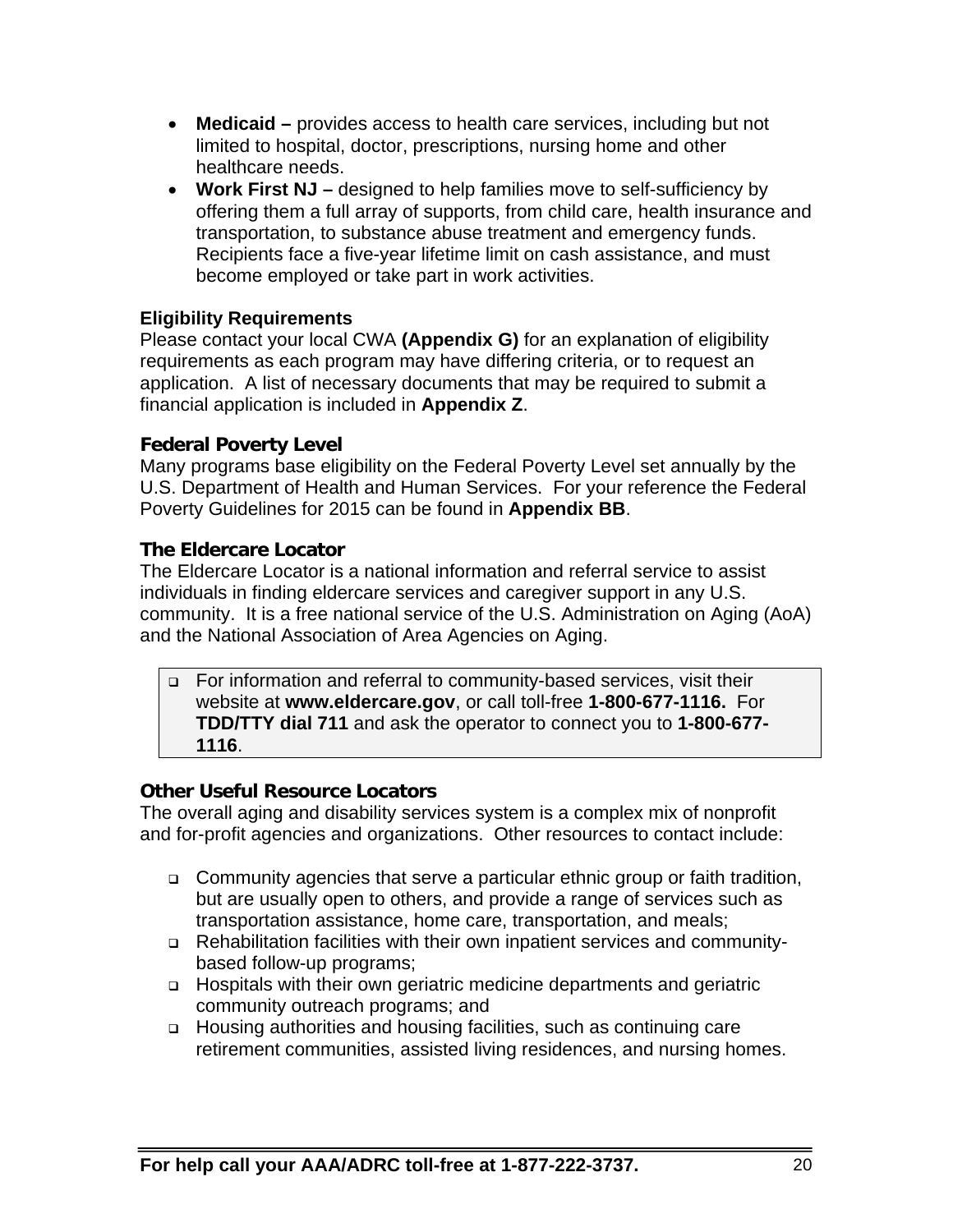#### **NJ Helps**

NJ Helps is a website created by the New Jersey Department of Human Services. It is a free and easy way for you to learn about and "pre-screen" for a number of different assistance programs including the Supplemental Nutrition Assistance Program (SNAP), WIC, New Jersey Family Care, PAAD, Senior Gold and more.

□ To see if you may qualify for any of these programs, please visit: **www.njhelps.org**.

#### **Benefits Checkup**

The National Council on Aging has a free confidential screening tool you can use to determine eligibility for nearly 1,000 unique state and federal programs on its website at **www.benefitscheckup.org**. This site also has detailed instruction on how to apply for these programs.

#### **NJ211**

211 is an easy-to-remember telephone number that connects callers to the human services they need, including health and social services, government assistance, and local community resources. 211 is a service of the United Way of New Jersey.

 All calls are free and confidential. Just pick up the phone and dial 211, or try their web-based resource directory at **www.nj211.org**.

# **NJ Relay**

NJ Relay is a statewide service that allows two individuals to communicate when only one has a TTY or TDD machine. To access the system, dial 711 or 1-800- 852-7899. You will be connected to a communications assistant with a TTY and that person will act as interpreter, reading off the TTY and typing in responses. This system ensures individuals who are deaf, deaf-blind, hard-of-hearing, and/or speech-disabled can access information and services in their community.

# **Language Translation & Interpretation Services**

Access to interpreters for persons who are non-English speaking, limited English speaking, hearing impaired, or other older persons who have functional impairments may be available through your local AAA/ADRC.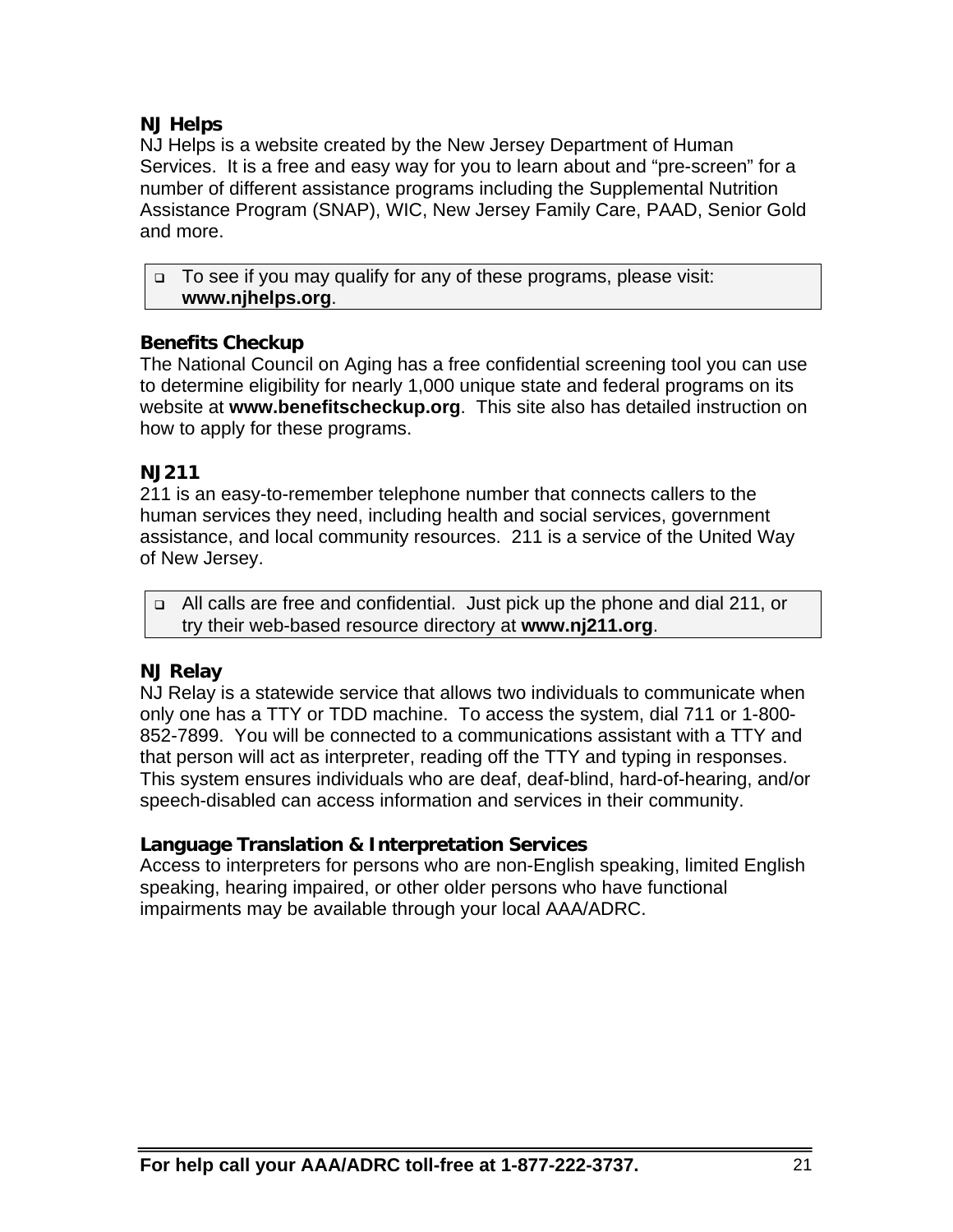| <b>Personal Notes</b> |  |
|-----------------------|--|
|                       |  |
|                       |  |
|                       |  |
|                       |  |
|                       |  |
|                       |  |
|                       |  |
|                       |  |
|                       |  |
|                       |  |
|                       |  |
|                       |  |
|                       |  |
|                       |  |
|                       |  |
|                       |  |
|                       |  |
|                       |  |
|                       |  |
|                       |  |
|                       |  |
|                       |  |
|                       |  |
|                       |  |
|                       |  |
|                       |  |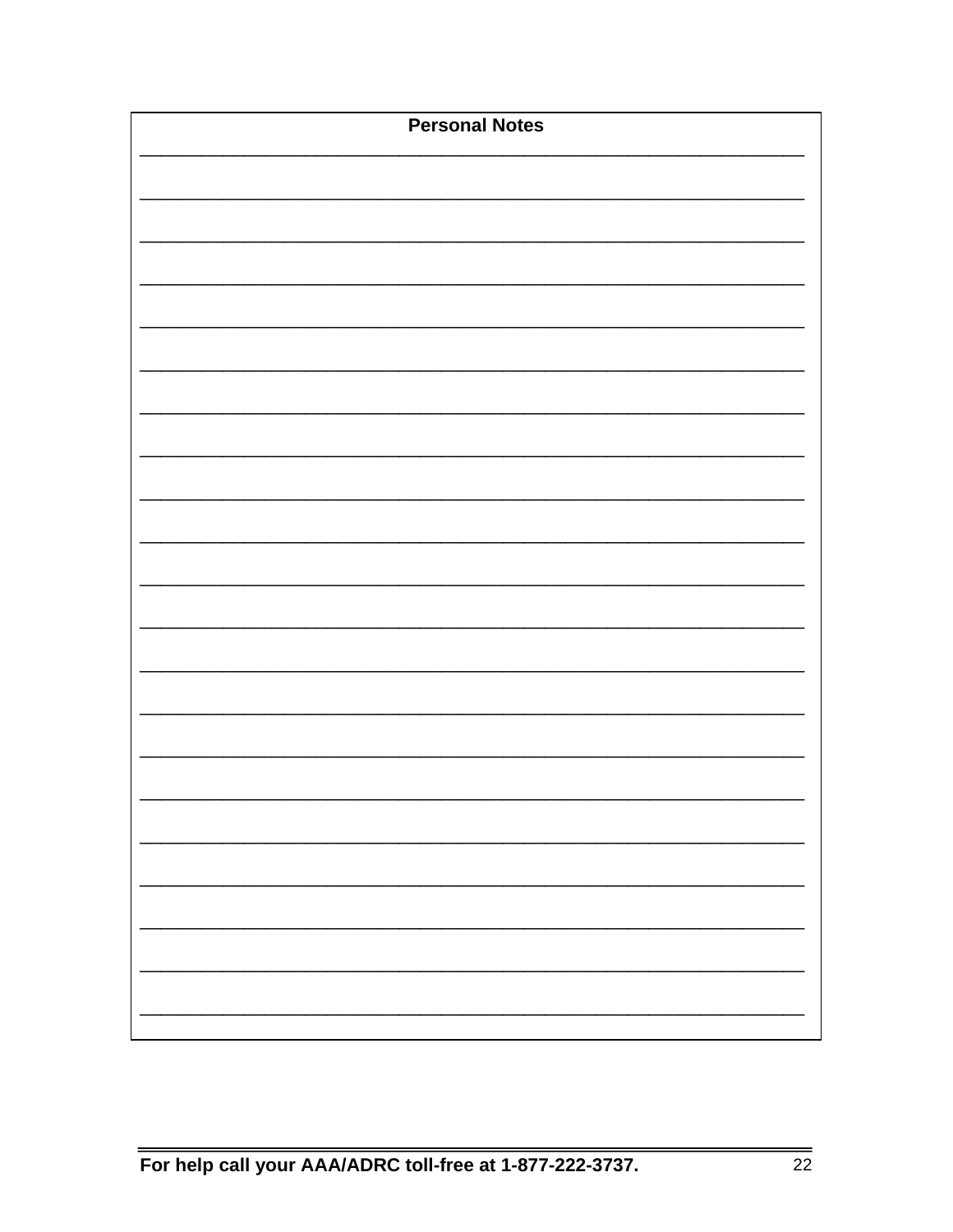# 2. FINANCES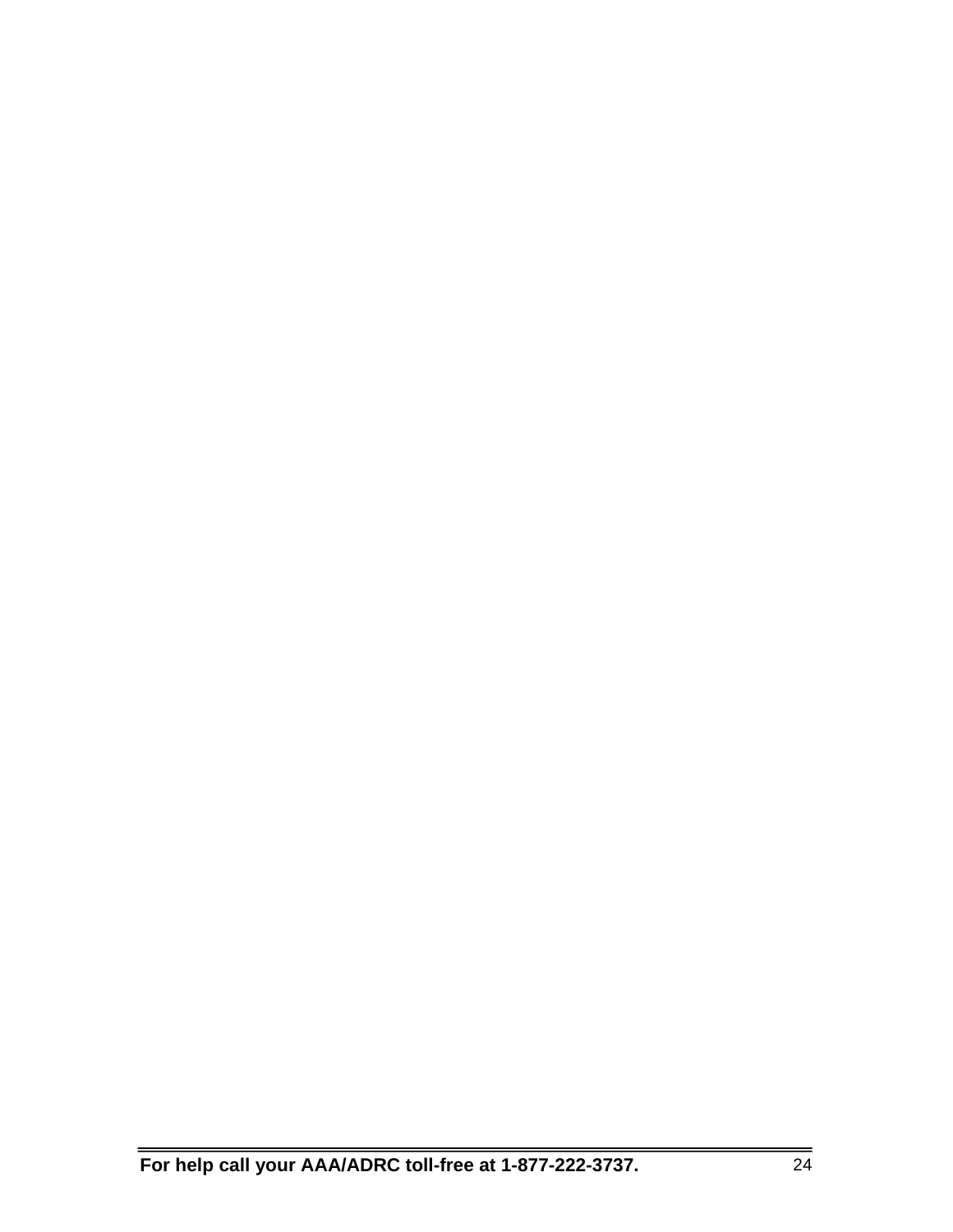# **2. Finances**

The need for long-term care services can occur at any age. Approximately 40% of long-term care service users are working-age adults. Younger people need long-term care because of certain diseases, car accidents, strokes and other disabling events.

Planning for your future financial needs can ensure your continued independence and well-being as you age. Planning ahead has many advantages, including:

- □ Time to think through, clarify, and communicate your goals and needs
- □ Opportunity to control your choices and options
- **D** Financial security
- □ Peace of mind

# **Long-Term Care Costs**

Paying for long-term care can be financially devastating if you haven't planned for it. Most long-term care expenses are not covered by Medicare or other health care insurance plans, and the costs can be staggering should you require around-the-clock care.

Long-term care insurance can help control costs and protect family assets. For more information, see the **Insurance** section as well as the document, *Who Pays for Long-Term Care?* (located in **Appendix AA**).

# **Financial Planning**

You may be worried about how to make the best long-term care decisions without compromising your family's overall economic security. The following questions may help you clarify your concerns:

- □ What is your financial picture?
- What long-term care services can you afford?
- Does insurance cover any of these expenses?
- □ How can you find out if you are eligible for assistance paying for long-term care services?
- Is there any financial assistance for lower-income and middle-income families?
- □ Who in the family needs to be consulted about paying for long-term care services? Can other family members help pay for services?

#### **Start Planning Now**

Start planning now for your future needs or those of your loved ones. A good financial plan for everyone should include: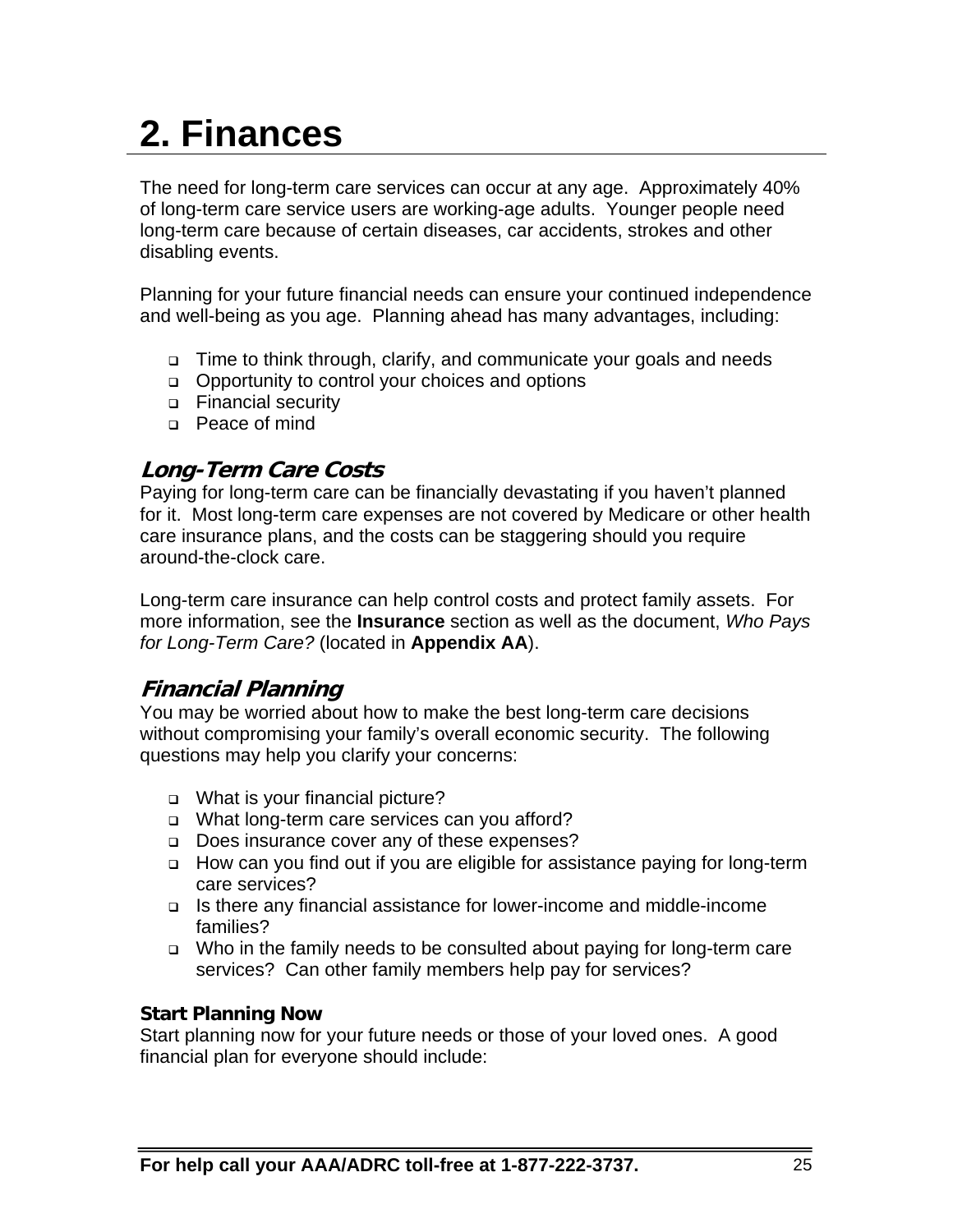- A monthly budget with income and expenses.
- A budget for large capital expenses (e.g. major home improvements/maintenance) over a three-to-five-year period.
- A review of health insurance plan(s) to determine what is covered and what is not.
- An overview of all assets and debts.
- A plan for someone to handle finances and decision-making in case you are unable to.

Resources to assist you include:

 **The U.S. Department of Health and Human Services** maintains a website on long-term care planning **at www.longtermcare.gov**.

 **AARP** has an extensive section on investing and retirement planning on their website at **www.aarp.org/money**.

To begin planning for yourself or a loved one, or to prepare for working with a financial planner, you will need to analyze two things:

- Cash flow determined by calculating current income and expenses including health insurance
- □ Net worth the current value of all assets (including your house) after you have subtracted all debts

Start by locating all important financial and legal records and documents. Use the *List of Important Documents* (**Appendix Y)** to help you. It is also important to review beneficiary designations on any life insurance policies, annuity contracts, and 401K/IRA accounts to make sure they are current. You should also have a Power of Attorney or letter of permission for the individual who is to assist you, so that information, including financial accounts and insurance policies, can be discussed in your absence. A good financial analysis should include the following:

- Current income
- **Q** Current expenses
- □ Insurance coverage
- Assets
- **Debts**

#### **Professional Financial Planners**

You may want to think through these difficult financial and legal issues by talking with a professional financial planner, an attorney specializing in elder or disability law, or a geriatric or disability care specialist. These are good places to find such assistance and useful information about financial and long-term care planning.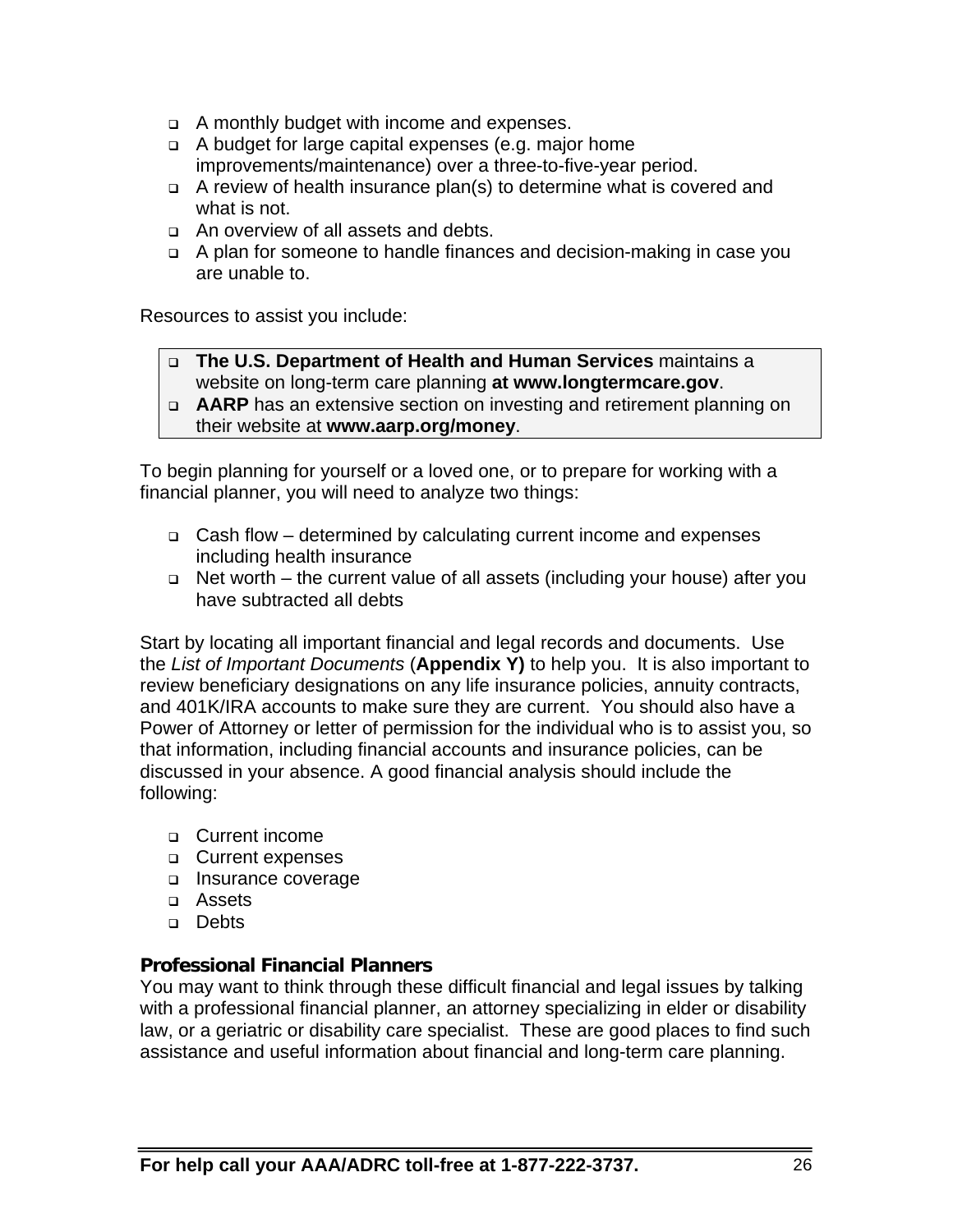- **Financial Planning Association**, telephone: **1-800-322-4237**; website: **www.fpanet.org**.
- **New Jersey State Bar Association**, telephone: **732-249-5000**; website: **www.njsba.com**.

# **Financing Long-Term Care**

There are several options available to finance long-term care expenses. Some options may not be appropriate or available for everyone. It is important to assess your circumstances when evaluating each of these options.

#### **Home Equity Conversions**

Home equity conversions are methods that allow homeowners access to the equity tied up in their homes without being forced to move or repay a loan from limited income. While there are several forms of home equity conversions, the most common are sale/leaseback and reverse mortgage.

#### **Sale/Leaseback**

Under a sale/leaseback, an investor purchases the homeowner's home and grants the seller a life tenancy. The seller may receive a lump sum payment from which a life annuity is purchased, or may receive monthly mortgage payments from which the rent is deducted. The specific arrangement is often dictated by tax considerations. An advantage of this approach is that the seller's income is protected against the buyer's default by the mortgage and annuity purchased at the time of sale.

# **Reverse Mortgage**

A Reverse mortgage is a loan made by a lender to a homeowner, which provides a lump sum, a line of credit or monthly payments to the homeowner. Typically, the loan does not have to be repaid until the homeowner moves, sells or dies. The money received from the lender is not counted as income for purposes of eligibility for public benefits, such as Medicaid, Supplemental Nutrition Assistance Program (SNAP, formerly known as Food Stamps) or SSI.

# **Financial Benefits for Older Adults and Individuals with Disabilities**

#### **Income Maintenance**

Income maintenance is not easily defined, but in principle it broadly means those state funds that enhance the capacity to earn an income or those which sustain a level of income or reduce living expenses when normal sources fail.

#### **Social Security**

The Social Security system is designed to provide insured workers and their dependents or survivors with some protection against the loss of worker's income due to retirement, disability, or death. Created in 1935, the system is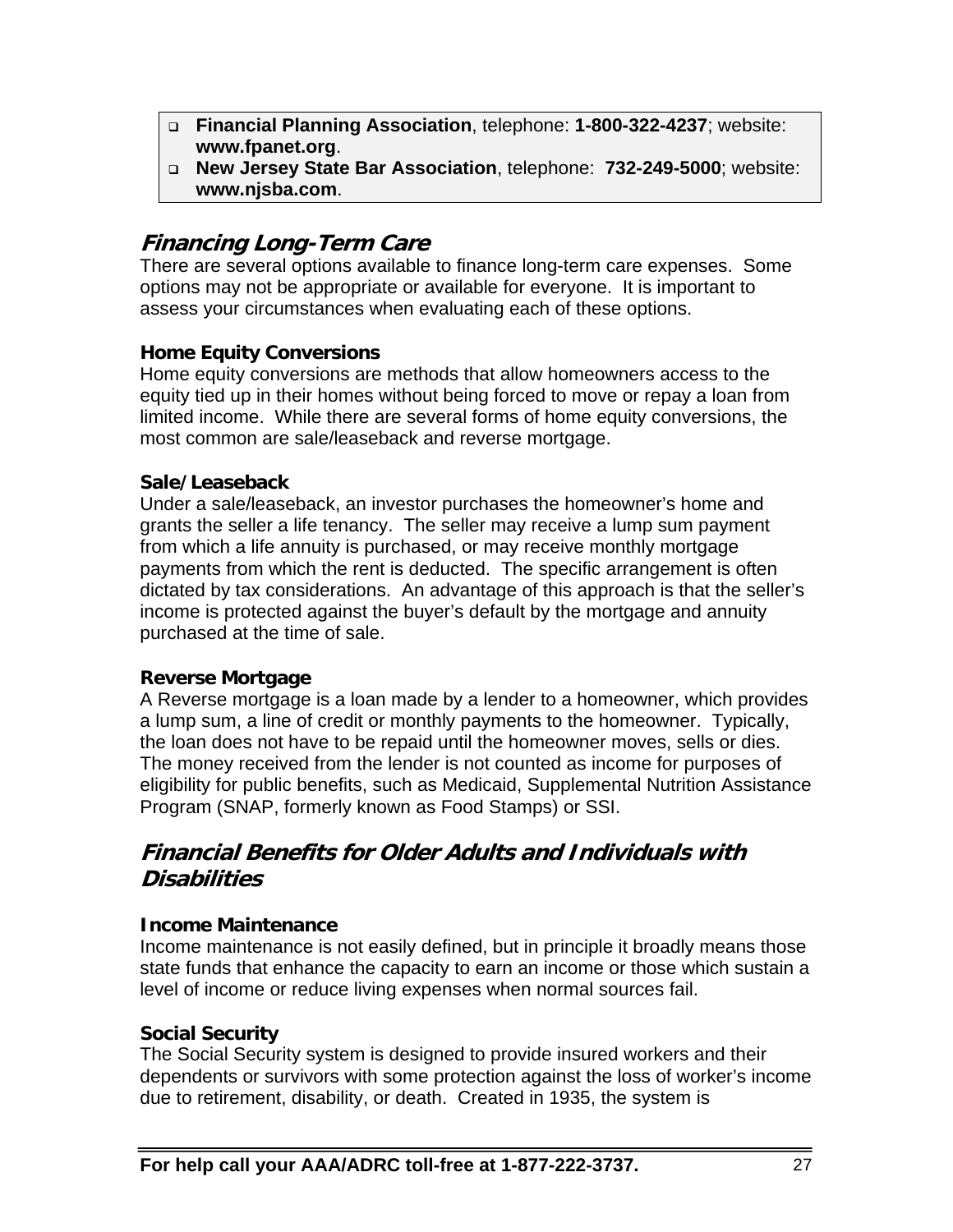administered by the U.S. Social Security Administration and is divided into four parts:

- □ Old Age
- **D** Survivors
- Disability
- □ Health insurance programs

#### **Coverage**

The Social Security program automatically covers almost all workers. Workers in non-profit organizations and government entities should check with their employers to verify membership in the Social Security program.

# **Benefit Eligibility**

Eligibility is based on contributions to the system during the working life of the individual. Benefits are financed by payroll taxes paid jointly by employers and employees and by the self-employed. To receive benefits, persons must have a sufficient number of credits, usually 40 (10 years of work). You can visit **www.socialsecurity.gov** and use the "Benefit Eligibility Screening Tool" to find out if you may be eligible for SSA or other benefits.

# **Social Security Protection Act of 2004 (Public Law 108-203)**

Under this law, which covers retirements effective July 1, 2004, public employees are required to work in jobs covered by Social Security for the last five years (60 months) of their careers in order to be eligible for both Social Security and Pension Benefits.

# **Retirement Age/Benefits**

Workers covered by Social Security may retire with full benefits at age 65 if they were born in 1937 or earlier. The normal retirement age (NRA) for full benefits will increase to age 67 in 2022.

# **Delayed Retirement Credit**

The delayed retirement credit increases Social Security benefits for every month a person of normal retirement age remains employed and delays receiving benefits. The amount of the delayed retirement credit depends on the year you reach retirement age and the number of months you are eligible for and do not receive benefits.

# **Earnings Limitations**

Social Security no longer places restrictions on earnings for beneficiaries above the normal retirement age.

# **Direct Deposit**

Individuals who currently get Social Security or other federal benefits must receive those benefits deposited directly into their checking or savings accounts. Direct deposit is convenient and helps protect you from lost checks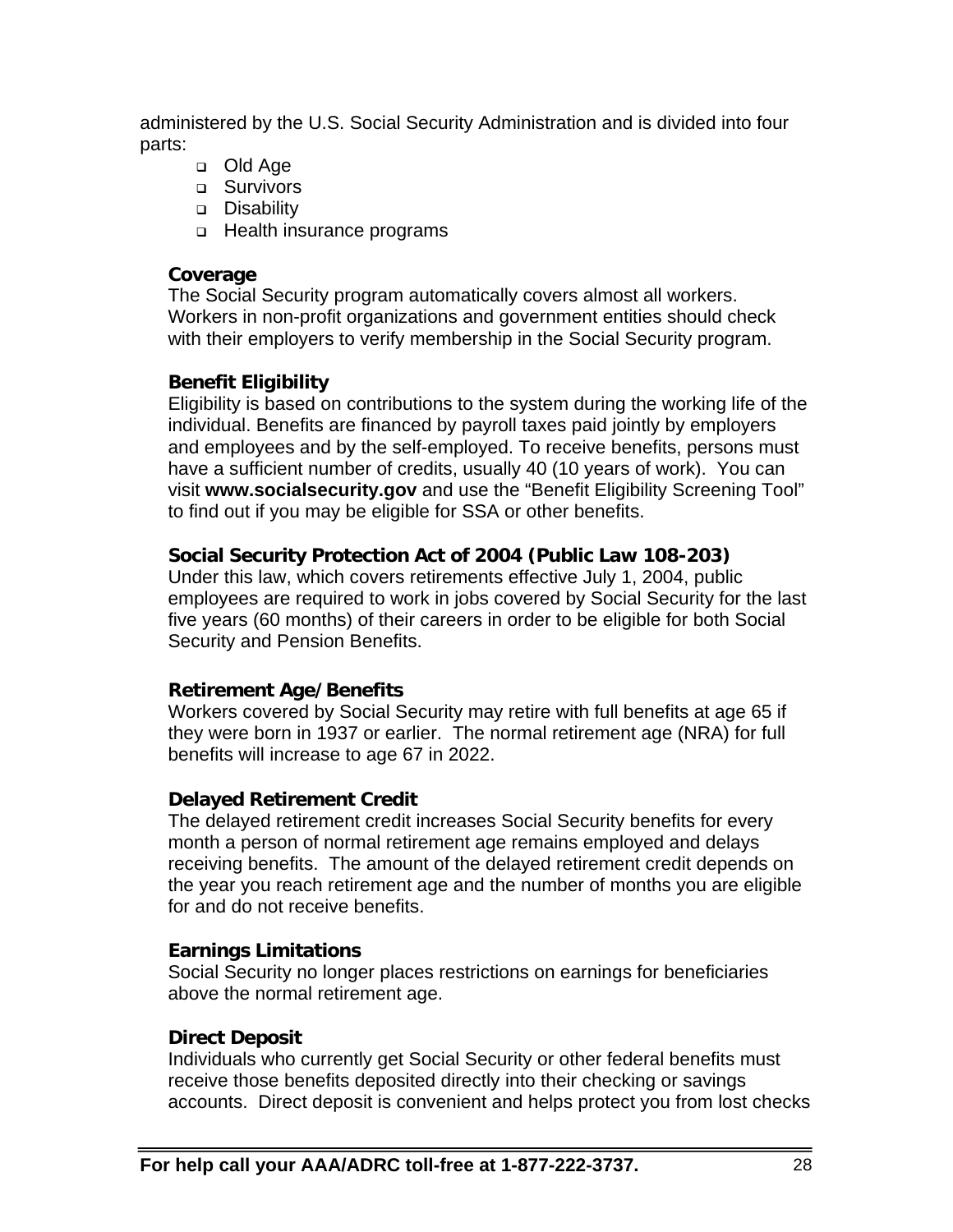and/or stolen identity. To sign up for direct deposit call **1-800-333-1795**, or sign up on-line at **www.godirect.org**. It takes just a few minutes and can make a big difference in your financial safety.

#### **Social Security Benefit Statement/Taxes**

In January of each year, the Social Security Administration will send each beneficiary a Social Security Benefit Statement (Form SSA-1099-SM). This statement tells you how much you received in Social Security benefits during the previous year and provides a worksheet to determine if any of your benefits are taxable.

 To assist persons in knowing what their benefits are, or will be, the **Social Security Administration** maintains a nationwide, 24-hour toll-free information and assistance service at **1-800-772-1213 (TTY 1-800-325-0778)**. All information is confidential and must be requested by the recipient/prospective recipient personally.

# **Social Security Disability Insurance**

#### **Eligibility**

Workers who become severely disabled while employed may be eligible for monthly benefits before age 65. However, to be eligible for disability benefits, a worker must be covered by Social Security and should apply for such benefits as soon as possible after the onset of the disability.

#### **Initial Determination of Impairment**

In NJ, the Department of Labor and Workforce Development makes the initial determination of disability. They will use the medical evidence from your doctors and hospitals, clinics or institutions where you have been treated and all other information, which must show as a result of the impairment, "substantial gainful" employment cannot be performed for at least twelve months. In addition to medical impairments, vocational capacities, including age, education, and work experience, is evaluated.

 Because Disability Insurance is one of the most complicated of all Social Security programs, you should call, visit or go on-line to Social Security's website for more in-depth information.

# **Survivors Benefits**

Social Security Survivors Insurance provides monthly cash benefits to the spouse/divorced spouse or unmarried child(ren) of a deceased worker based on the worker's earnings record. If the beneficiary is employed, his/her earnings and age will affect the amount of monthly benefits received. Survivor benefits can be paid only if the deceased worker had credit for a certain amount of work in employment/self-employment covered by Social Security. The exact number of work credits needed depends on the age of the worker at time of death.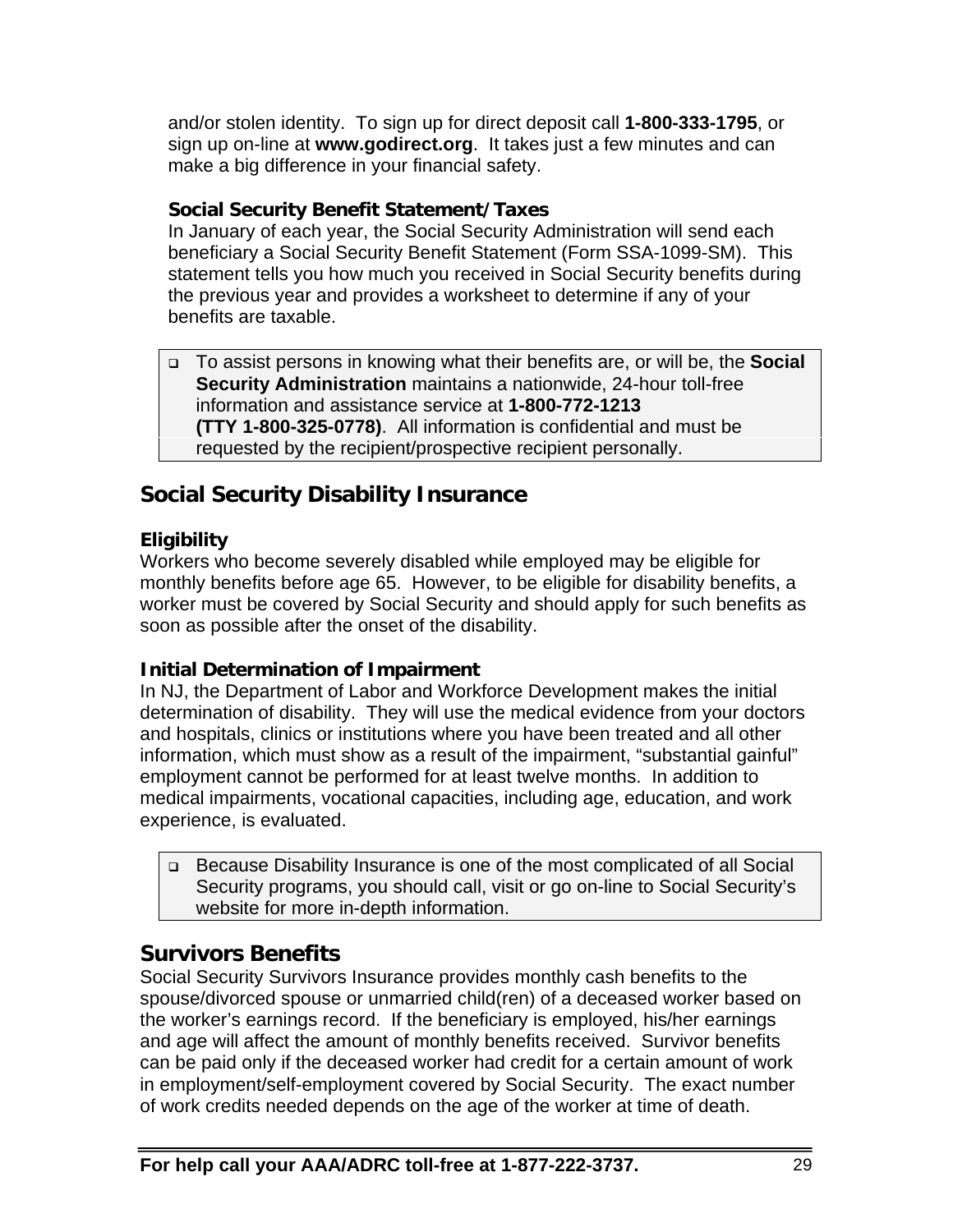#### **Lump Sum Death Payment**

In addition to any monthly survivor insurance benefits, there is a special one-time payment of \$255. This payment can be made to your spouse or child if they meet certain requirements.

 Information on the above programs is available at local **Social Security** offices, from their toll-free service at **1-800-772-1213 (TTY 1-800-325-0778)**, or on their website, **www.socialsecurity.gov**.

#### **Veterans' Death Benefits**

Death benefits may be provided to eligible widow(er)s, and children of qualified veterans. Survivors may also take advantage of burial expense assistance – burial flags, headstone or grave markers, burial plot in a national cemetery, memorial marker, or memorial plots. If the death is service related, the VA will pay up to \$2,000 toward burial expenses for deaths on or after September 11, 2001, or up to \$1,500 for deaths prior to September 10, 2001. If the death is nonservice related, the VA will pay up to \$300 toward burial and funeral expenses and a \$300 plot interment allowance.

 To contact the **U.S. Department of Veterans Affairs (VA)** call **1-800-827-1000**, or your local VA Office **(Appendix R)**, or visit them on the web at **www.va.gov**.

# **Supplemental Security Income (SSI) Program**

The Supplemental Security Income Program (SSI) is a federally administered program that provides income to eligible persons 65 or older, or individuals who are blind or disabled. It provides cash to meet basic needs for food, clothing, and shelter. People who get SSI usually also qualify for Supplemental Nutrition Assistance Program (SNAP, formerly known as Food Stamps) and Medicaid/NJ FamilyCare. SSI differs from Social Security in that it is based on a person's income and resources (assets), and is funded by the general revenues of the US Treasury, not by the Social Security Trust Fund.

#### **SSI Income Limitations**

The amount of income you can have each month and still get SSI depends partly on the State in which you reside and your living arrangement. Social Security does not count all of your income in deciding eligibility. For example, as of 2015, they do not count:

- The first \$20 of SSD (Social Security Disability) income received in a month
- The first \$65 a month you earn from working and half the amount over \$65
- Supplemental Nutrition Assistance Program (SNAP, formerly known as Food Stamps)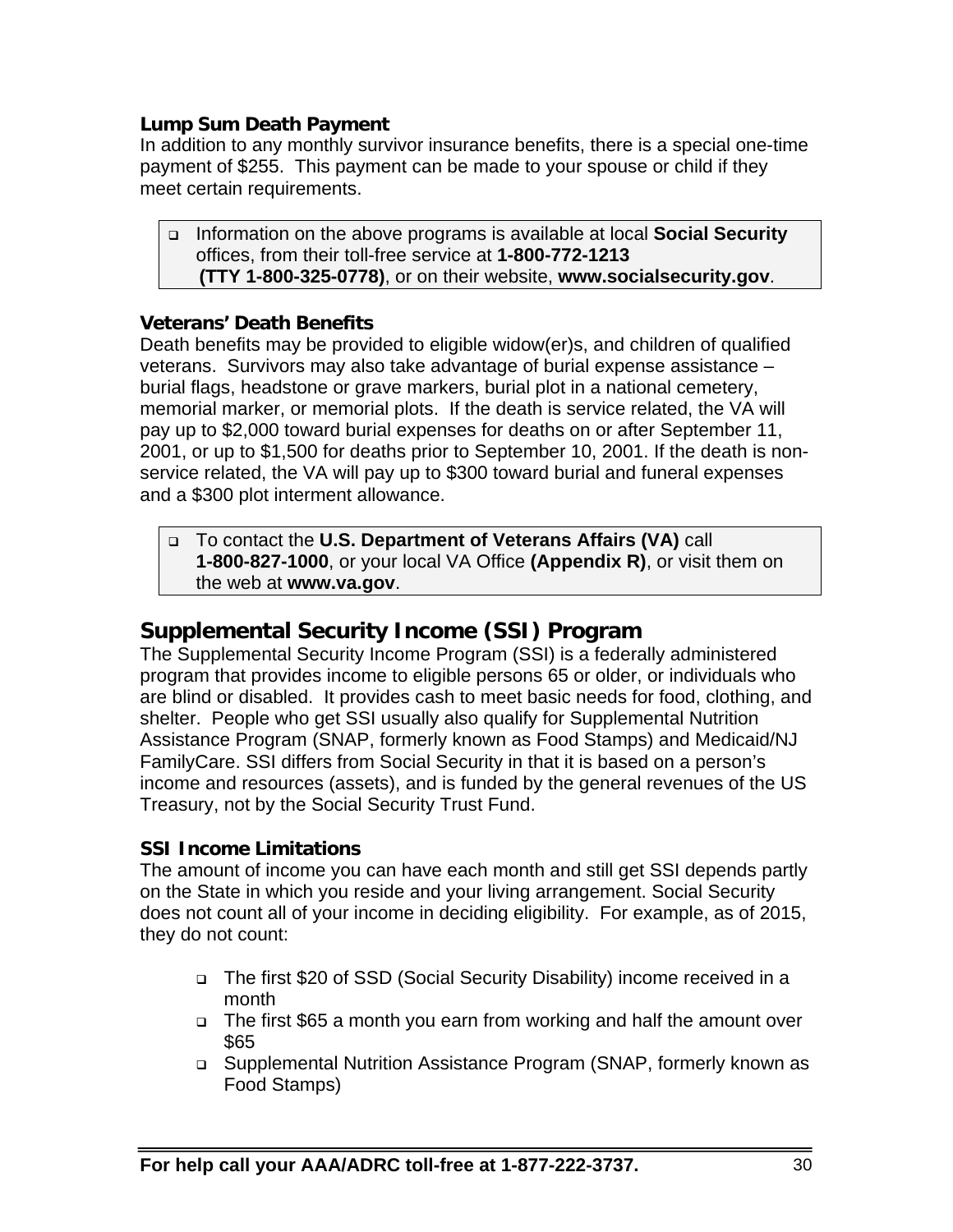- □ Most food, clothing or shelter you get from private nonprofit organizations
- □ Most home energy assistance
- Scholarship assistance for most tuition and fees
- Earnings of a disabled child (18-21) who is a student

#### **SSI Resource Limitations**

Resources are things you own, such as personal belongings, bank accounts, cash, or stocks and bonds. A single person may be able to get SSI with resources of up to \$2,000; a couple may be able to get SSI with resources of up to \$3,000. Not counted as resources are:

- The home you live in and the land it's on
- Personal and household goods, depending on their value
- □ Car, if used for essential transportation, or if worth \$4,500 or less
- Certain monies set aside for burial are not counted
- □ If you are blind or have a disability, some items may not count if you plan to use them to work or earn extra income

# **SSI Applications, Appeals, Information**

Persons who have been denied SSI, or had their payments stopped or reduced, have certain appeal procedures available to them free of charge.

□ To apply for SSI, initiate an appeal, or request more information, please contact the nearest **Social Security** office, call their toll-free service at **1-800-772-1213 (TTY 1-800-325-0778)**, or visit their website at **www.socialsecurity.gov**.

# **Railroad Retirement**

Under the Railroad Retirement and Railroad Unemployment Insurance Acts, the federal Railroad Retirement Board administers retirement and survivor, unemployment and sickness benefit programs for railroad workers and their families. In addition, the Railroad Retirement Board has administrative responsibilities for certain benefit payments and/or Medicare coverage for railroad workers.

| <b>Railroad Retirement Board</b>                               |
|----------------------------------------------------------------|
| 1-877-772-5772 (automated) or 312-751-7139 (TTY 312-751-4701); |
| www.rrb.gov                                                    |

| Veteran's Administration Building | <b>NIX Federal Building</b>  |
|-----------------------------------|------------------------------|
| 20 Washington Place, Room 516     | 900 Market Street, Suite 301 |
| Newark, NJ 07102-3127             | Philadelphia, PA 19105-0327  |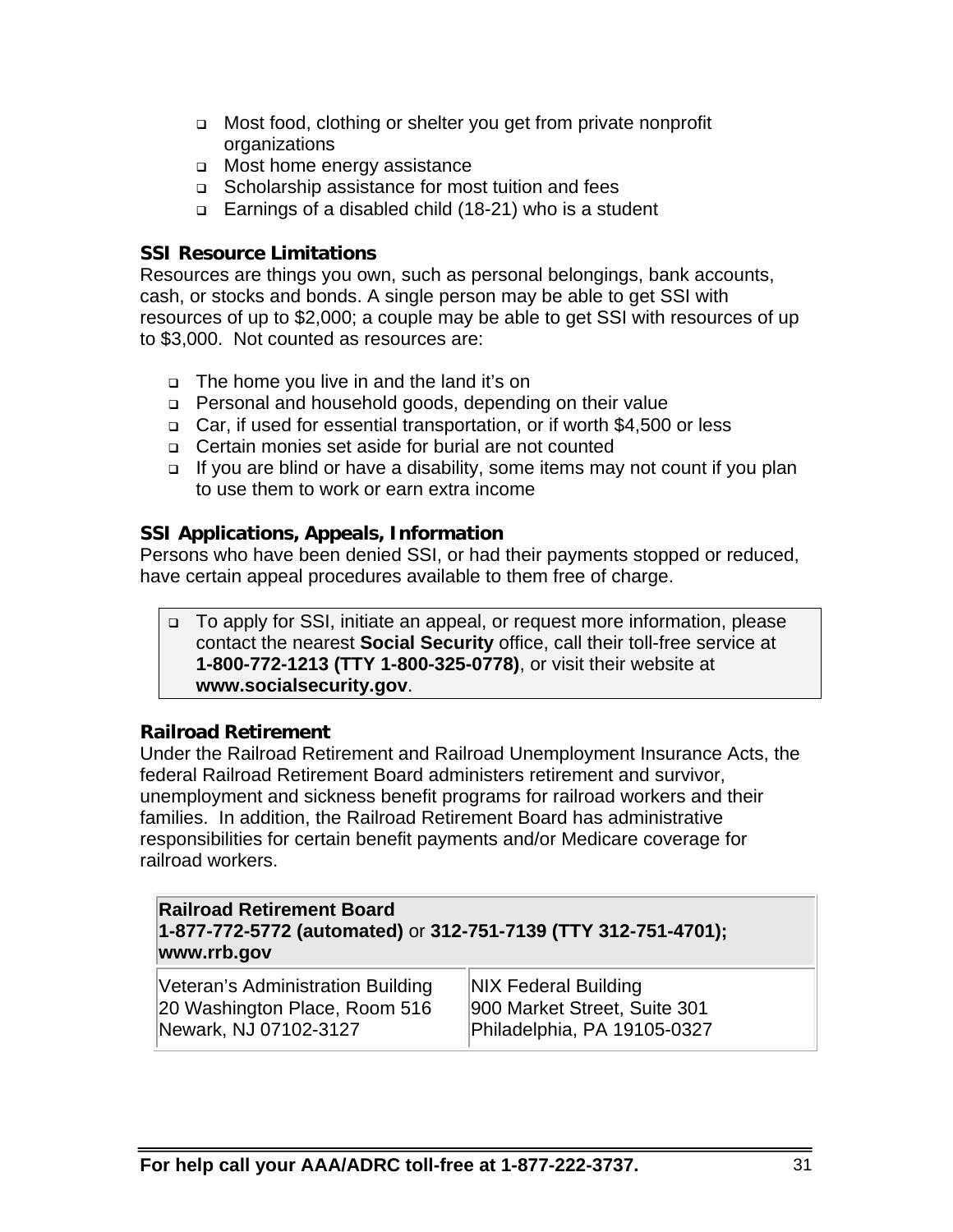# **Federal Civil Service Retirement**

The Federal Civil Service Retirement System provides retirement, survivors, disability, and death benefits to most federal government employees.

 For further information contact: **Retirement Information Office, US Office of Personnel Management**, 1900 E Street, N.W., Washington, DC 20415, telephone toll-free **1-888-767-6738.**

#### **Veterans Pension**

To qualify for veterans' compensation and pensions, you must have a servicerelated disability and received an honorable discharge. Veterans who have served in war, whose incomes are low, will not be considered totally disabled and eligible for a pension unless the VA determines that they are not employable.

#### **New Jersey Disabled Veterans**

New Jersey offers a Disabled Veterans Pension under certain conditions to veterans identified by the U.S. Department of Veterans Affairs as having 100% disability ratings as a result of wartime service. Other benefits for such persons include – 100% real estate tax exemptions; various licenses at no charge (provided they meet the necessary qualifications); and, for NJ Civil Service Open Competitive examinations, veterans are automatically being placed at the top of the list if they pass. In addition, a blind disabled veteran is eligible for a no-fee registration for one family-use automobile.

 For further information, contact your **Local Veterans Service Office** or call the **NJ Department of Military & Veterans Affairs'** toll-free number **1-888-8NJ-VETS (1-888-865-8387) or 609-530-6868** or visit their website at **www.state.nj.us/military**.

# **Private Pensions**

Many persons are covered by a pension plan in addition to Social Security. Generally, all employers must continue pension benefit accruals for persons working beyond a plan's normal retirement age. Plan limitations on the amount of benefits, years of service, or years of participation are permissible if imposed without regard to age.

#### **Interpretation**

The US Internal Revenue Service (IRS) has responsibility for interpreting minimum standards of the federal private pension laws and ensuring that company and union pension plans are in compliance with those laws. The basic law covering private pension plans is the Employee Retirement Income Security Act of 1974 (ERISA). This law established the federal pension insurance program and provided for individual rights, funding requirements, and investment rules.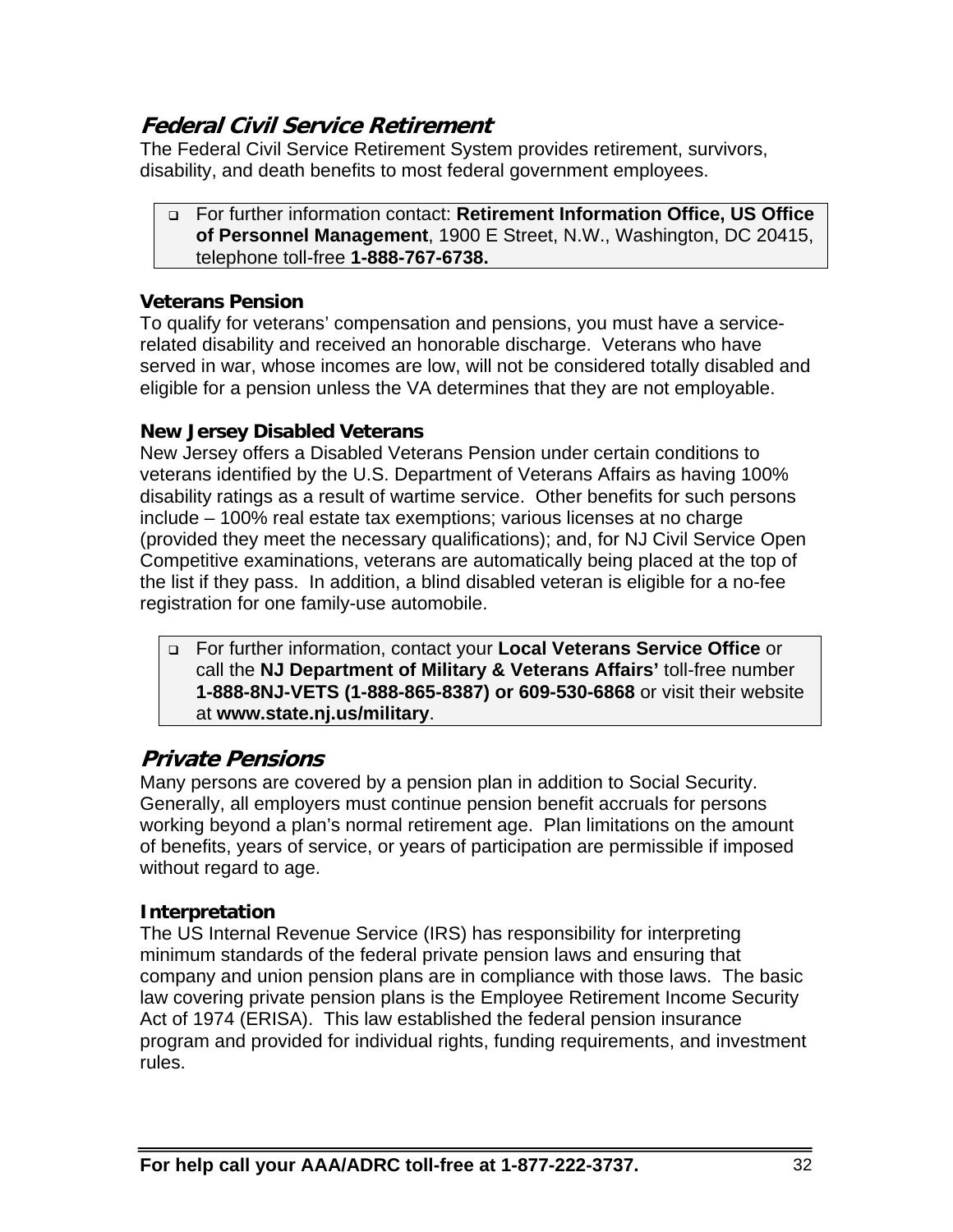□ Persons having a question about the interpretation of a specific provision of these laws should contact the **Employee Plans Technical & Actuarial Division of the IRS** at 1111 Constitution Avenue NW, Room 6525, Washington, DC 20224, telephone toll-free **1-877-829-5500** Monday through Thursday, 8:00 AM - 6:30 PM exclusive of holidays.

#### **Termination**

If a private defined pension plan is terminated, the federal **Pension Benefit Guaranty Corporation (PBGC)** offers protection against the loss of certain benefits. For information about protection under a terminated plan, please contact the PBGC at 1200 K Street, NW, Washington, DC 20005-4026, telephone **1-800-400-7242 or 202-326-4000**. Be sure to have the name of the pension plan and the employer's "Employer's Identification Number" (EIN).

For more information on pension plan regulations in general, or to file a complaint, contact:

- US Department of Labor, **Employee Benefits Security Administration**, Division of Technical Assistance & Inquiries, 200 Constitution Avenue NW, Room N-5658, Washington, DC 20210, telephone **1-866-444-3272 (TTY 1-877-889-5627), www.dol.gov**. For additional retirement and health benefit plan questions, call toll-free **1-866-275-7922**. English, Spanish and Mandarin Language service available.
- Additional information, referral or assistance for general inquiries is available by calling **1-800-400-7242** or **202-326-4000**. For inquiries about plan administration please call **1-800-736-2444**; for general legal inquiries, please call **202-326-4020**. Information is also available from the **Pension Rights Center**, 1350 Connecticut Ave., NW, Washington, DC 20036, telephone **202-296-3776** or toll-free **1-800-420-6550**.
- Age-related complaints should be filed with the **US Equal Employment Opportunities Commission**, 1 Newark Center, 21st Floor, Newark, NJ 07102, telephone toll-free **1-800-669-4000 (TTY 1-800-669-6820)**.

# **Additional Federal and New Jersey-Specific Finance and Tax Information**

#### **Federal Income Tax Benefits**

In general, federal income tax laws apply to all taxpayers regardless of age. However, there are certain provisions that give special treatment to older persons. At age 65, the standard deduction, if you do not itemize deductions, is increased for both single taxpayers and married taxpayers filing jointly. The Internal Revenue Service (IRS) also allows an addition to the standard deduction for blindness, regardless of age.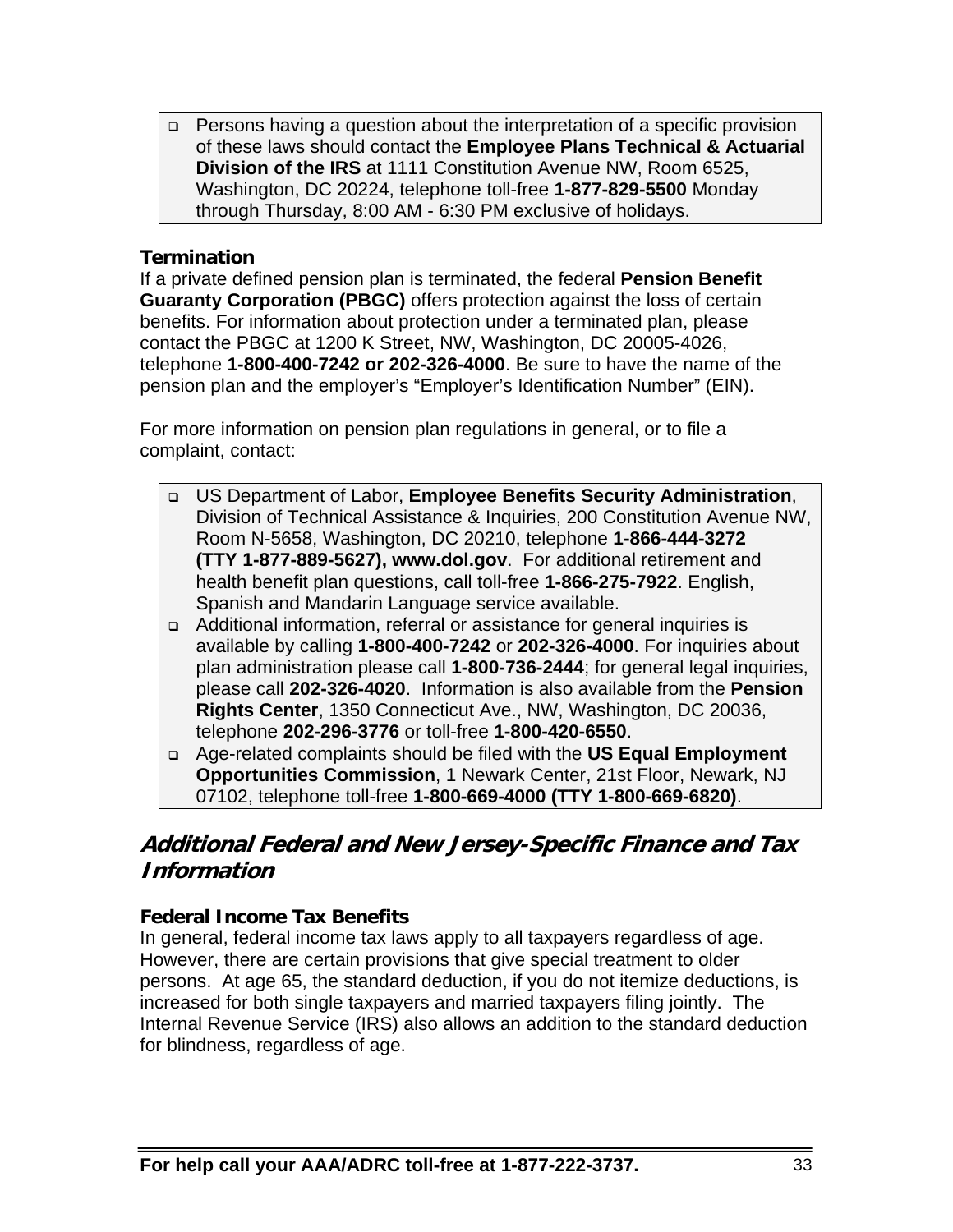#### **Federal Tax Credit for the Elderly and Disabled**

Persons with low income, who are age 65 or over, or under 65 and retired on permanent and total disability, may be eligible for a Tax Credit for the Elderly and Disabled, a program that reduces that amount of income tax you owe. In addition, you must be a U.S. citizen or resident at the end of the tax year, and have received taxable disability income, and did not reach mandatory retirement age before the tax year.

 For further information, consult **IRS Publication 524**, **"Credit for the Elderly or Disabled."** This publication may be obtained by calling the IRS Publications/Forms toll-free telephone **1-800-829-3676**.

#### **Taxpayer Advocate Service**

The Taxpayer Advocate Service is an independent organization within the IRS whose employees assist taxpayers who are experiencing economic harm, who are seeking help in resolving tax problems that have not been resolved through normal channels, or who believe that an IRS system or procedure is not working as it should. This service of the IRS may be requested through filling out **IRS Form 911**.

 For further information, call the **IRS Taxpayer Advocate** toll-free number, **1-877-777-4778 (TTY/TDD 1-800-829-4059)** or visit their website at  **www.irs.gov**.

#### **IRS Tax Counseling/Assistance**

Through the Tax Counseling for the Elderly (TCE) and the Volunteer Income Tax Assistance (VITA) programs, IRS-trained volunteers go to various neighborhood locations during tax season to help individuals age 60 and over complete their tax returns. For further information regarding site locations, contact your Area Agency on Aging.

 For information on exemptions and deductions in calculating taxable income, please contact the **Division of Taxation, NJ Department of the Treasury** toll-free at **1-877-225-1312** or **1-800-323-4400** (pre-recorded information)**,** or at **609-292-6400**.

#### **Money Management**

The Money Management Program is a bill paying service developed by AARP and coordinated by the New Jersey Division of Aging Services. The goal of the service is to provide guidance and non-intrusive bill paying assistance to maximize client independence. It provides older or persons who are disabled with volunteer assistance in budgeting, processing of routine bills, check writing, managing financial matters and/or reconciling bank accounts.

Fully trained and screened volunteer bill payers are matched by the program coordinator with clients in need of service. They set up a budget, organize bills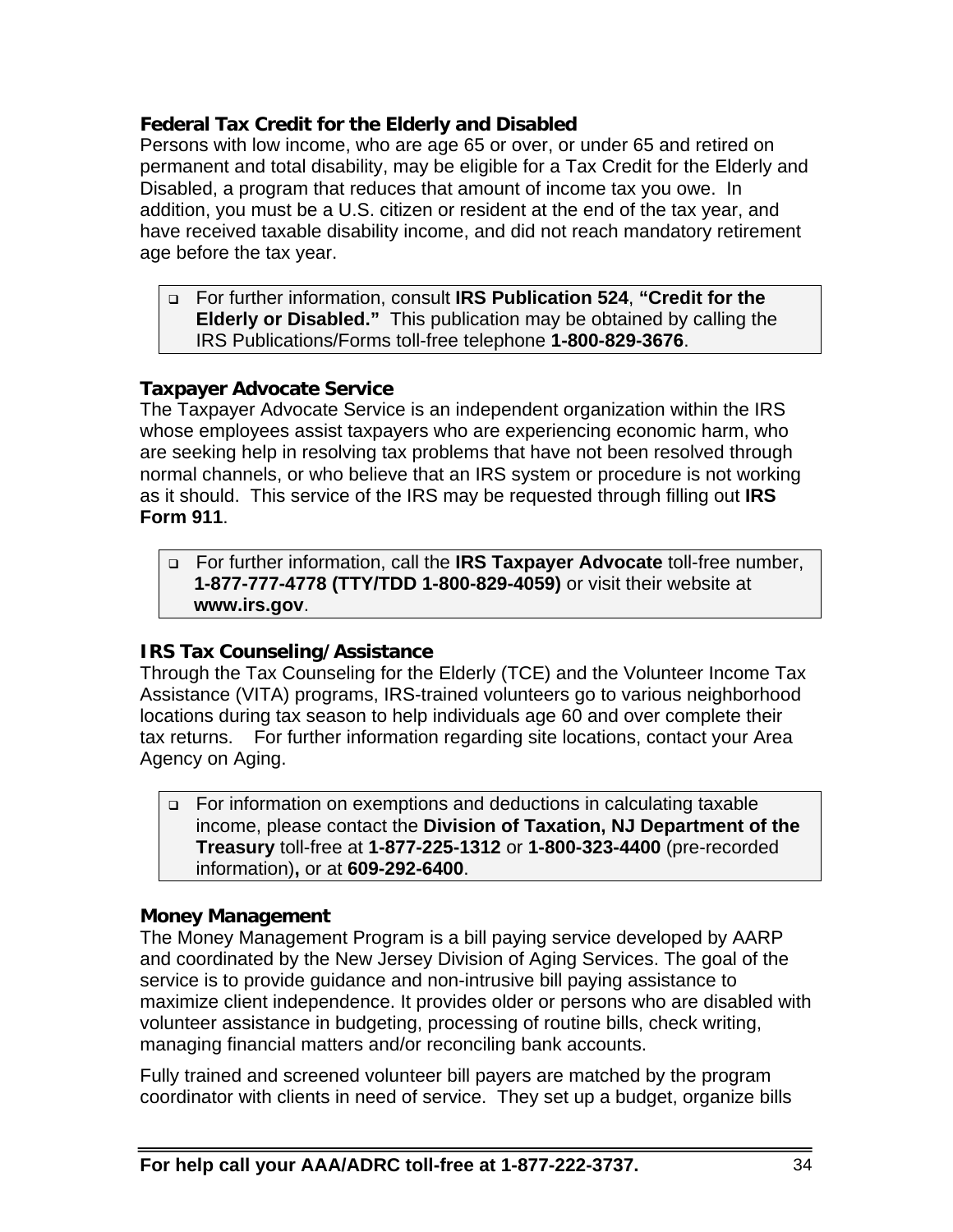and prepare checks for the client's signature. Volunteer monitors regularly review volunteer bill payer reports, comparing them with the established budget, bank statements and canceled checks.

In New Jersey, the following counties have this program: Burlington, Hunterdon, Morris, Somerset, Sussex and Warren.

```
 For additional information about the Money Management Program, contact 
your local AAA/ADRC, or call 1-877-222-3737.
```
# **Property Tax Relief Programs**

## **Homestead Rebate Program**

The Homestead Rebate Program reduced the amount of taxable income (credit reduces amount of tax due) for eligible homeowners and tenants who pay property taxes directly or through rent. FORM NJ-1040 (or form HR-1040) must be filed by the designated deadline. Eligible homeowners receive a tax credit on the property tax bill.

The homestead property tax rebate is in addition to the State's other property tax relief programs. You can still apply for and receive benefits under those programs if you qualify.

You may be eligible for a homestead rebate if you meet the following conditions:

- □ You must have lived in a principal residence as a homeowner or tenant in New Jersey on October 1 of the tax year; and
- □ Your gross income for the entire year must meet the income guidelines; and
- Your principal residence must be subject to local property taxes, and property taxes must have been paid on that residence; and
- □ Your principal residence is a full living unit with its own separate kitchen and bathroom. Tenants living in dwellings that are not subject to local property tax are not eligible for the rebate.
- For additional information, please contact the **Division of Taxation, NJ Department of Treasury**, 50 Barrack St., PO Box 266, Trenton, NJ 08646-0266, telephone toll-free, **1-888-238-1233** or **609-292-6400 (TDD/TTY 1-800-286-6613)**.

## **Senior Citizens/Disabled Property Tax Deduction**

If you are a property owner in New Jersey, you may be entitled to an annual property tax deduction of up to \$250. To qualify, you must be age 65 or older (less than 65 if permanently and totally disabled), or a qualified surviving spouse or civil union partner (age 55 or older and not remarried or recommitted), *and meet the following conditions*: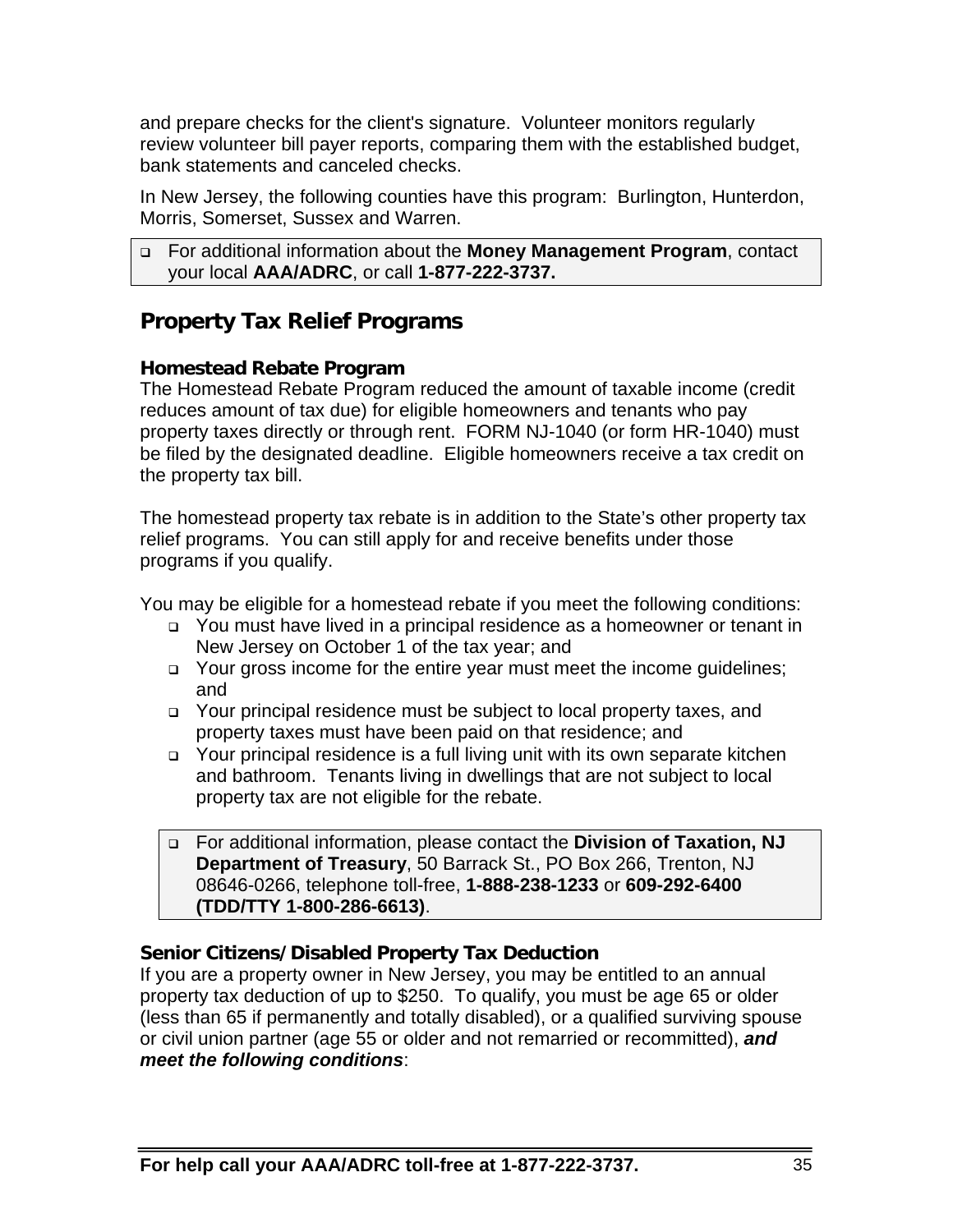- You are a legal resident of New Jersey for at least one year prior to October 1<sup>st</sup>:
- □ You reside in and own the dwelling claimed; OR you reside in and own the dwelling that is assessed as real property; OR you reside as a tenant shareholder in a cooperative or mutual housing corporation; and it is your principal place of residence;
- Your income, exclusive of Social Security (or similar governmental pension, disability and retirement program) does not exceed \$10,000 during the year for which the deduction is granted;
- You are a surviving spouse or civil union partner 55 or more years of age before December  $31^{st}$  of the previous year, and were 55 or more years of age at the time of the death of the decedent and have not remarried or recommitted.
	- □ To find out if you qualify for the tax deduction, please contact your Municipal Tax Assessor. For additional information, please contact the **Division of Taxation, NJ Department of the Treasury** toll-free at **1-800-323-4400** (pre-recorded information), or **609-292-6400 (TDD/TTY 1-800-286-6613).**

## **Property Tax Reimbursement Program (Senior Freeze)**

The Property Tax Reimbursement Program reimburses eligible senior citizens and disabled persons for property tax increases. The amount of the reimbursement is the difference between the amount of property taxes that were due and paid in the "base year" (the first year that you met all eligibility requirements) and the amount due and paid in the current year for which you are claiming the reimbursement, provided the amount paid in the current year was greater. You must meet all eligibility requirements for the base year and for each succeeding year, up to and including the current year to qualify for the reimbursement.

You may be eligible if you meet all the following requirements:

- □ You are age 65 or older or receiving Federal Social Security disability benefits;
- You have lived in New Jersey continuously for at least the last 10 years, as either a homeowner or a renter;
- You have owned and lived in your home (or have leased a site in a mobile home park on which you have placed a manufactured or mobile home that you own) for at least the last 3 years;
- You have paid the full amount of property taxes (or site fees if you are a mobile home owner) that were due on your home for the base year and for each succeeding year, up to and including the year for which you are claiming the reimbursement;
- You meet the program's income limit; and
- $\Box$  You file the application by the specified date.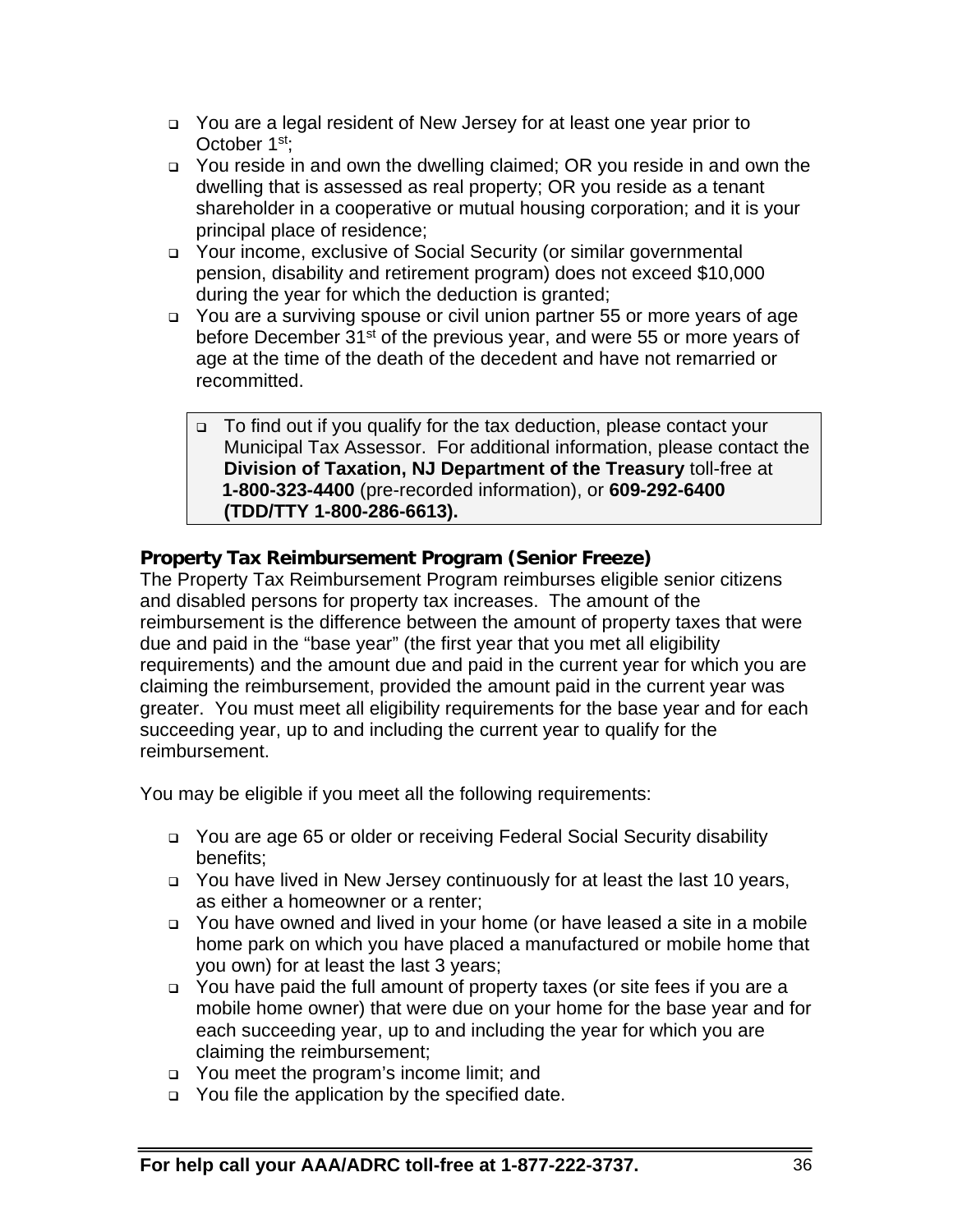- For information about the **Property Tax Reimbursement Program (Senior Freeze)** call **1-800-882-6597**.
- □ Income limits may change. Visit to the following website to check: **www.state.nj.us/treasury/taxation/ptr/eligibility.shtml**

## **Disabled Veterans' Property Tax Deduction**

Under certain conditions, permanently and totally disabled war veterans or their surviving spouse or civil union partner may be granted full property tax exemption on their dwelling house and lot. An application for the deduction must be filed in duplicate with your municipal tax assessor on or before December 31 of the pretax year. Once the claim is filed and allowed by the municipal tax assessor, it will continue in force from year to year without the necessity for further claim so long as the claimant is entitled to a veterans' deduction.

## **Veterans' Property Tax Deduction**

Veterans who were honorably discharged or released under honorable conditions from active service during a time of war may claim real estate tax deductions of \$50 annually on homes they own and occupy in New Jersey. A surviving spouse or civil union partner is also entitled to the deduction as long as the widow, widower or civil union partner does not remarry or recommit. If both husband and wife or civil union partners are veterans, each may claim the deduction for a total of \$100 annually. There are no income limitations for the Veterans' Deduction.

 To determine if you qualify for the **Disabled Veterans' Property Tax Deduction** or the **Veterans' Property Tax Deduction**, or to obtain the necessary form, please contact your municipal tax assessor.

# **Realty Transfer Fee**

## **Sale of Principal Place of Residence**

On both federal and state tax returns, persons age 55 or older who sell their principal place of residence may exclude from their gross income up to \$250,000 for single filers or \$500,000 for joint filers of the capital gain on a one-time basis, provided they owned and occupied the residence for two of the five years ending on the date of sale. IRS Form 2119 must be filed with the Internal Revenue Service and the NJ Department of the Treasury the year in which the property is sold.

## **Partial Exemption**

If you are age 62 or older, blind or disabled, you may be entitled to partial exemption on your New Jersey Realty Transfer Fee when you sell your principal place of residence (one or two-family residential dwelling only). Where the value of the deed is more than \$350,000, an additional "general purpose fee" and other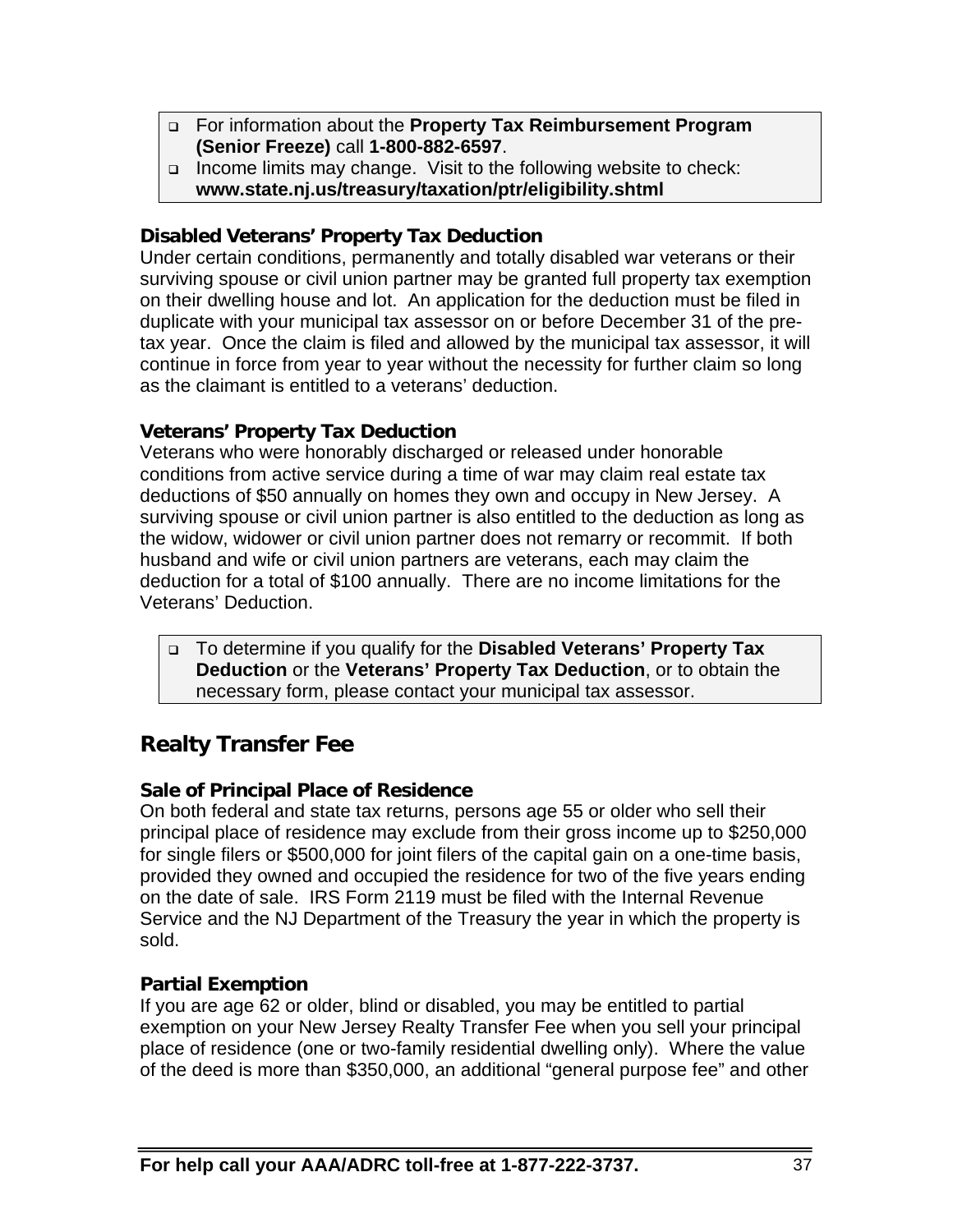changes in fees and clarification in the provisions governing realty transfer fees may be applicable.

 To obtain the proper form, contact your municipal tax assessor, or the **Local Property Tax Branch, Division of Taxation**, NJ Department of the Treasury at **609-292-6400**.

## **Bank Accounts**

Funds belonging to or held in the name of the decedent, which are deposited in financial institutions, and which are payable at death to the surviving spouse or civil union partner, parent(s), grandparent(s), child(ren) or grandchild(ren), may be transferred without prior clearance from the Division of Taxation. If, however, there is real estate in the decedent's name alone, clearance for transfer must still be obtained from the Division of Taxation.

 For further information, please contact the **Inheritance Tax Branch, Division of Taxation**, NJ Department of the Treasury at **609-292-5033**.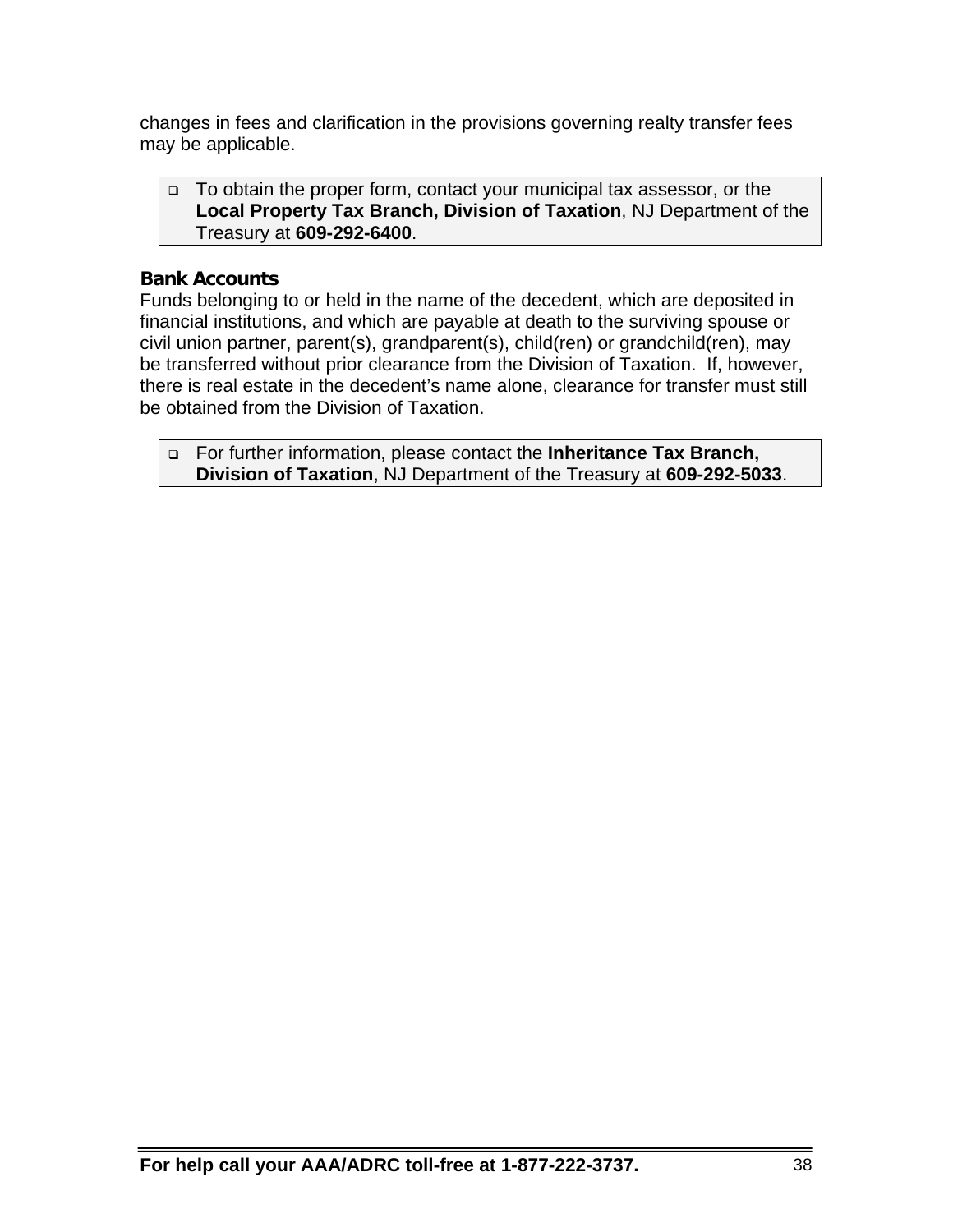# 3. LEGAL ISSUES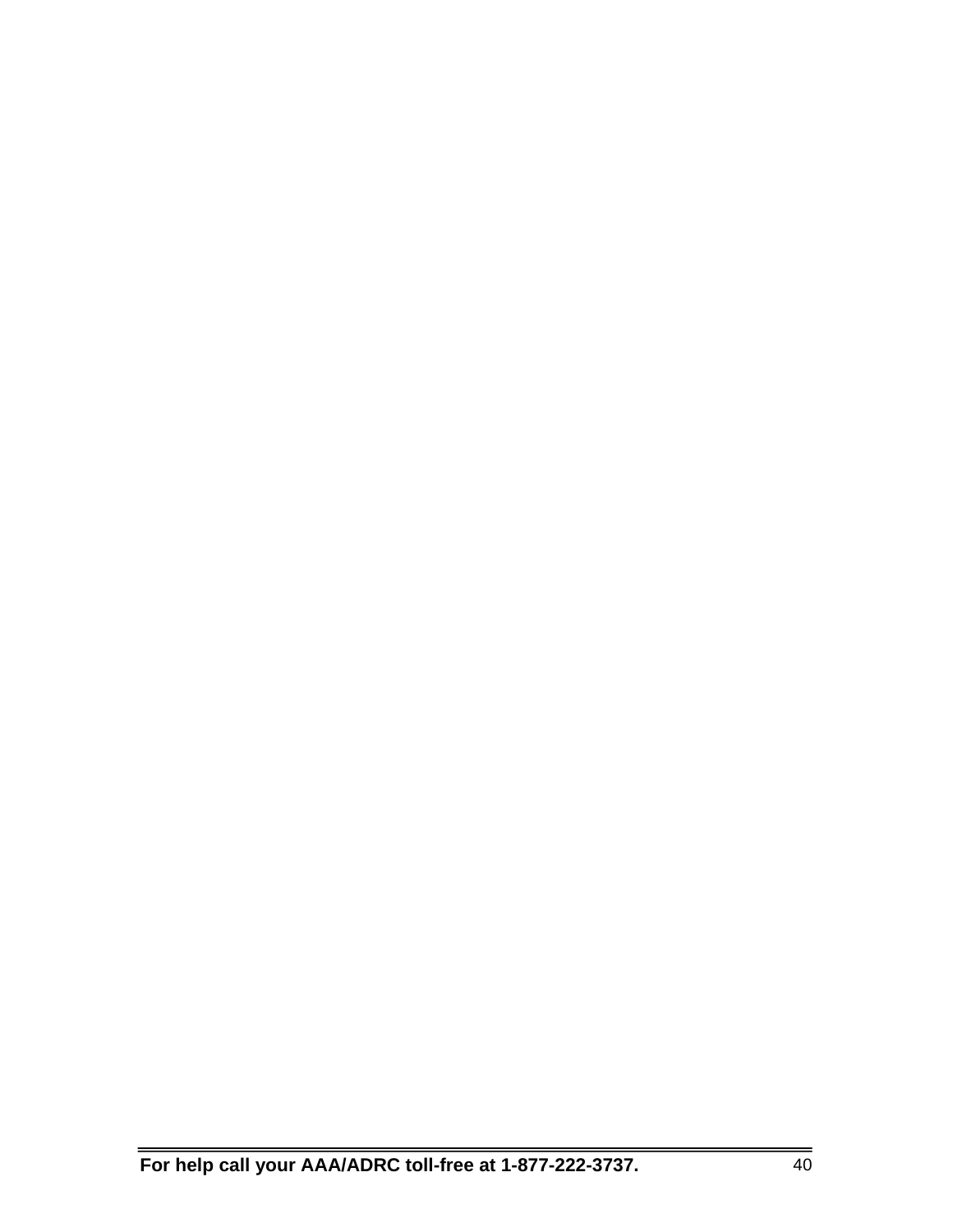# **3. Legal Issues**

It is important to know your legal rights and to take the necessary steps to protect yourself and your interests. Therefore, putting your legal affairs in order will give you peace of mind and make sure that your wishes are known and followed.

# **Elder Law**

Elder law deals with specific legal issues faced by senior citizens. It combines elements of estate planning, trusts, wills, conservatorships, guardianships and other issues that confront older adults such as Social Security and Medicare. In addition, elder law attorneys focus on disability planning including use of durable powers of attorney, living trusts, advance directives (including treatment directives and proxy directives), and guardianship.

## **Disability Law**

Disability law is an area of law that overlaps with many other areas of law. Individuals with disabilities are a protected class under civil rights laws.

## **Americans with Disabilities Act (ADA)**

Signed into law on July 26, 1990, the ADA is a comprehensive civil rights law. It prohibits discrimination on the basis of disability in employment, state and local government programs, public accommodations, commercial facilities, transportation, and telecommunications. For more in-depth information, visit **www.ada.gov.**

## **Finding Legal Services**

Don't wait until a crisis to find a lawyer who specializes in legal planning for seniors. If your income falls within certain guidelines, you may be able to receive legal help through the Legal Services program at your local Area Agency on Aging or through the local bar association.

Legal services are provided under a number of existing programs. They include programs funded under the Legal Services Corporation Act, the Older Americans Act, and Title XX of the Social Security Act. Legal resources you may find useful include:

- **Lawyer Referral Service in New Jersey**, a service of county bar associations, can often recommend an attorney near your home. To find the phone number for the bar association in your county, call the New Jersey Bar Association at **732-249-5000**, or visit **www.njsba.com**.
- **Legal Services of New Jersey** is an independent nonprofit organization that coordinates a statewide legal assistance service. They provide free legal help to low-income individuals in civil matters. Call **1-888-576-5529**, or visit their website at **www.lsnj.org**.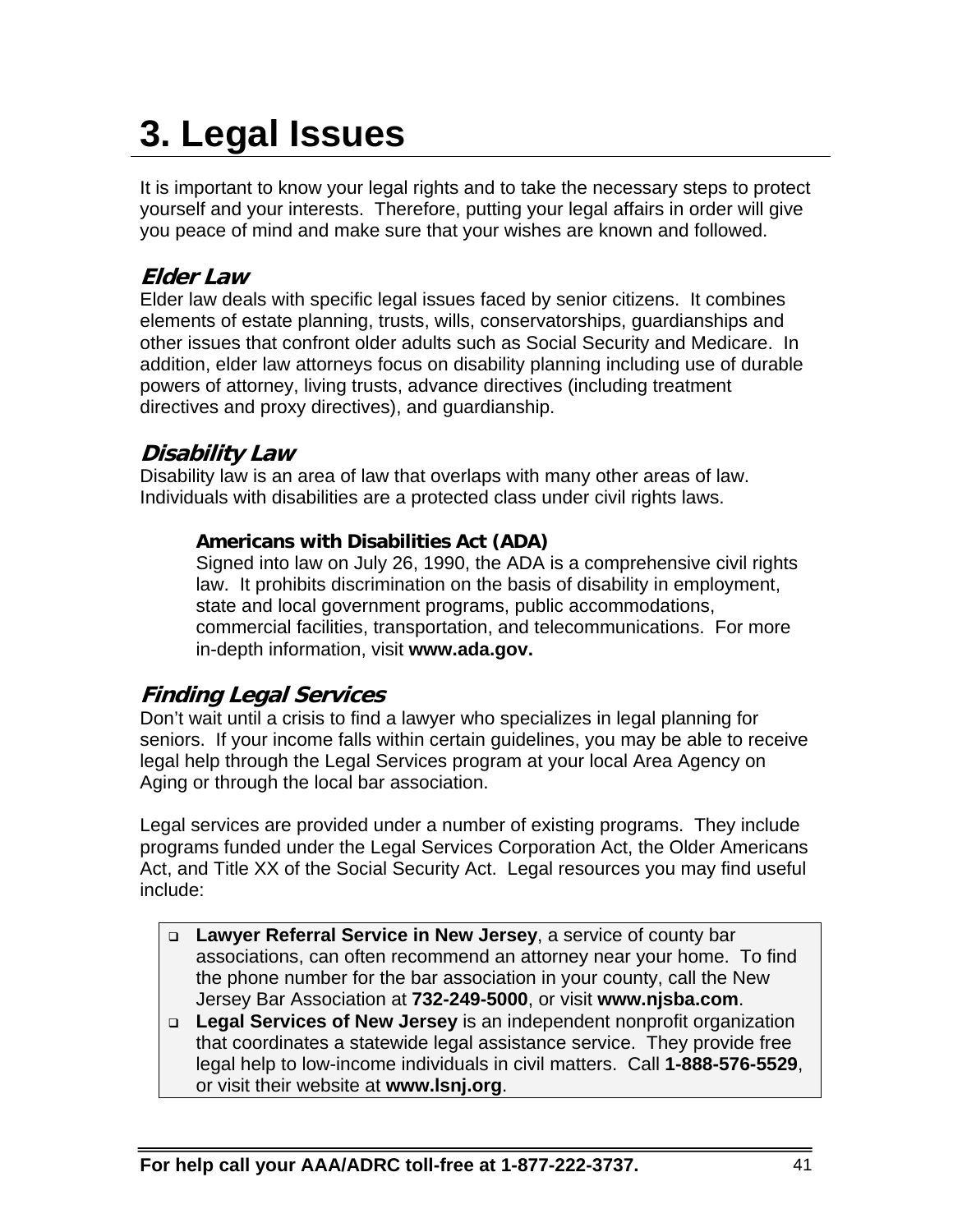- **The National Academy of Elder Law Attorneys (NAELA)** will help you locate an attorney. Visit its website at **www.naela.org** and click on "Public," then "Directory," and enter your city or Zip Code. NAELA also offers a guide to help choose an attorney. Visit its website and click on "Public," then "Questions and Answers When Looking for an Elder Law Attorney."
- **The AARP Legal Services Network** is a complimentary member benefit for AARP members and their spouses/partners and provides easy access to a large directory of attorneys. Where available these attorneys have agreed to provide specific benefits to AARP members and their spouses/partners at discounted rates. Visit their website at  **www.aarplsn.com.**

## **Legal Aid**

Below are the **Legal Services Offices and Legal Aid Offices** that provide free legal assistance and have expertise in areas of the law that affect seniors:

| Cape May Crt Hse     | 609-465-3001 | Freehold          | 732-414-6750 |
|----------------------|--------------|-------------------|--------------|
| <b>Atlantic City</b> | 609-348-4200 | <b>Toms River</b> | 732-608-7794 |
| <b>Hackensack</b>    | 201-487-2166 | Trenton           | 609-695-6249 |
| <b>Mount Holly</b>   | 609-261-1088 | Morristown        | 973-285-6911 |
| Camden               | 856-964-2010 | Somerville        | 908-231-0840 |
| <b>Newark</b>        | 973-624-4500 | <b>Newton</b>     | 973-383-7400 |
| <b>Jersey City</b>   | 201-792-6363 | Elizabeth         | 908-354-4340 |
| <b>New Brunswick</b> | 732-249-7600 | <b>Belvidere</b>  | 908-475-2010 |
| Woodbury             | 856-848-5360 | Perth Amboy       | 732-324-1613 |
| Flemington           | 908-782-7979 | Vineland          | 856-691-0494 |
| Paterson             | 973-523-2900 |                   |              |
|                      |              |                   |              |

| Freehold         | 732-414-6750 |
|------------------|--------------|
| Toms River       | 732-608-7794 |
| Trenton          | 609-695-6249 |
| Morristown       | 973-285-6911 |
| Somerville       | 908-231-0840 |
| Newton           | 973-383-7400 |
| Elizabeth        | 908-354-4340 |
| <b>Belvidere</b> | 908-475-2010 |
| Perth Amboy      | 732-324-1613 |
| Vineland         | 856-691-0494 |
|                  |              |

Additionally, the **Community Health Law Project** provides free legal and advocacy services on civil matters for low-income people with physical and mental disabilities. The Community Health Law Project offices are listed below. Their website is **www.chlp.org**.

| <b>Bloomfield</b>    | 973-680-5599 | Elizabeth          | 908-355-8282 |
|----------------------|--------------|--------------------|--------------|
| South Orange         | 973-275-1175 | Collingswood       | 856-858-9500 |
| <b>Trenton</b>       | 609-392-5553 | Eatontown          | 732-380-1012 |
| <b>Hackensack</b>    | 201-996-9100 | Mt. Holly          | 609-261-3453 |
| <b>Carneys Point</b> | 856-299-3200 | <b>Jersey City</b> | 201-963-6295 |
| <b>Toms River</b>    | 732-349-6714 | Northfield         | 856-858-9500 |

## **Important Legal Documents**

Many important decisions concerning finances, health care, and end-of-life care require legal documents. Preparing these documents in advance can save you and your loved ones a lot of time, money, and stress.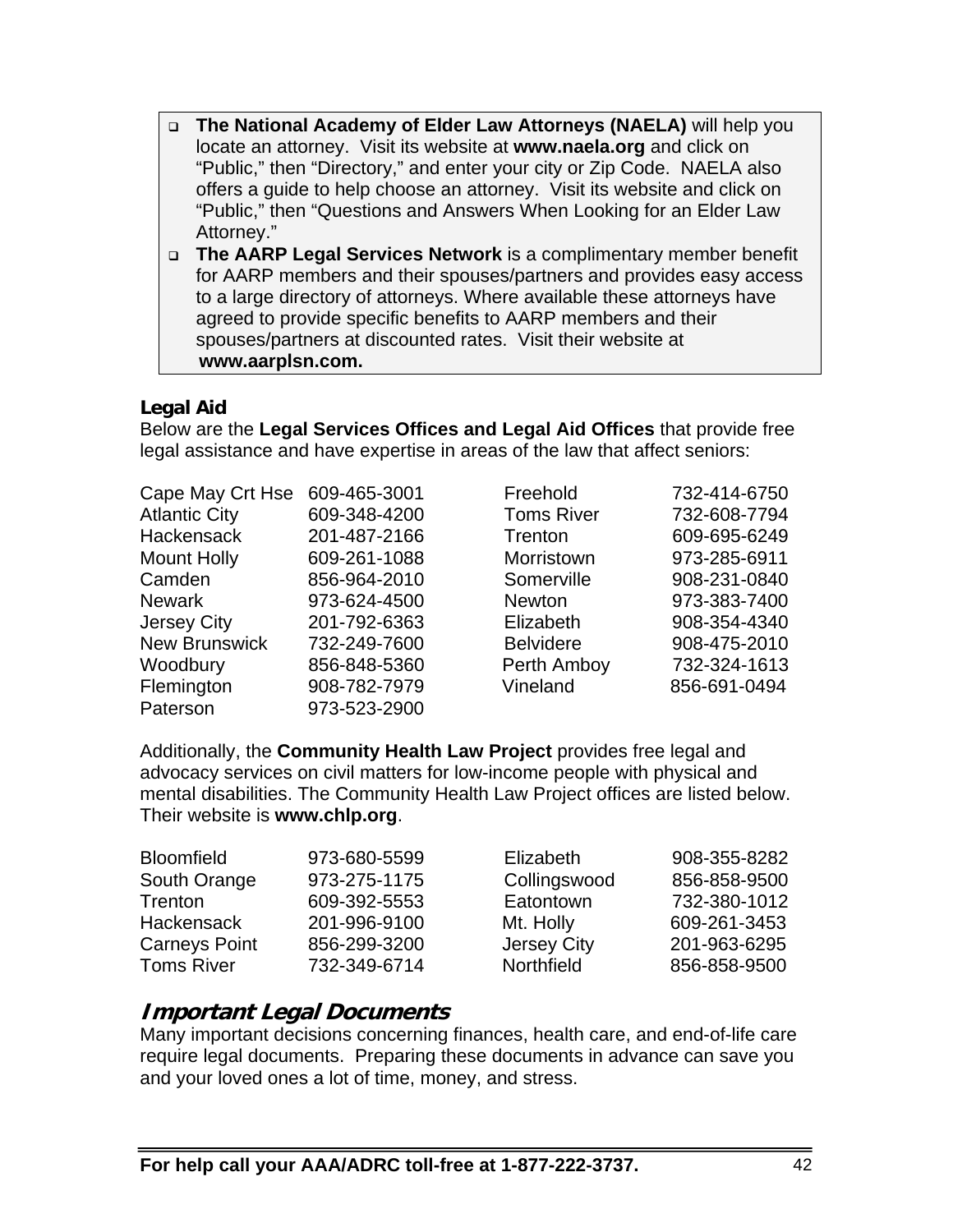The following is a basic introduction to the important legal documents you should consider preparing for yourself and your family – it is NOT intended to substitute for professional legal advice.

## **Advance Directives**

An Advance Directive is a legal document that you can complete on your own that can help ensure your preferences for various medical treatments are followed if you become unable to make your own healthcare decisions. The New Jersey Advance Directives for Health Care Act states that your advance directive only goes into effect if your physician has evaluated you and determined that you are unable to understand your diagnosis, treatment options or the possible benefits and harms of the treatment options. New Jersey has two kinds of Advance Directives, a "Proxy Directive" (a.k.a. Power of Attorney for Healthcare) and an "Instruction Directive" (a.k.a. Living Will). It is your decision whether to have both kinds or to just have one of them.

Legislation signed into law on Dec. 21, 2011, enables patients to indicate their preferences regarding life-sustaining treatment. The law calls for the creation of a standardized Practitioner Orders for Life Sustaining Treatment (POLST) form that is signed by a patient's attending physician or advanced practice nurse and provides instructions for health care personnel to follow for a range of lifeprolonging interventions. This form becomes part of a patient's medical records, following the patient from one healthcare setting to another, including hospital, home, nursing home, or hospice.

Additional information and resources on Advance Directives are available on-line:

 New Jersey Department of Health & Senior Services' website at **www.nj.gov/health/advancedirective** and the

National Library of Medicine's website at

**www.nlm.nih.gov/medlineplus/advancedirectives.html**.

## **Durable Power of Attorney (DPOA)**

DPOA is a document that grants a person or persons ("Attorney-in-fact") the legal powers to perform on your behalf ("Grantor") certain acts and functions specifically outlined in the document. This power is effective immediately and continues even if the grantor becomes disabled or incompetent. The powers usually granted include real estate, banking and financial transactions, personal and family maintenance, government benefits, estate trust and beneficiary transactions. This type of document does not authorize the "Attorney-in-fact" to make healthcare decisions.

## **Proxy Directive (a.k.a. Durable Power of Attorney for Health Care)**

A Proxy Directive is a document you use to appoint a person to make healthcare decisions for you in the event you become unable to make them yourself. This document goes into effect whether your inability to make healthcare decisions is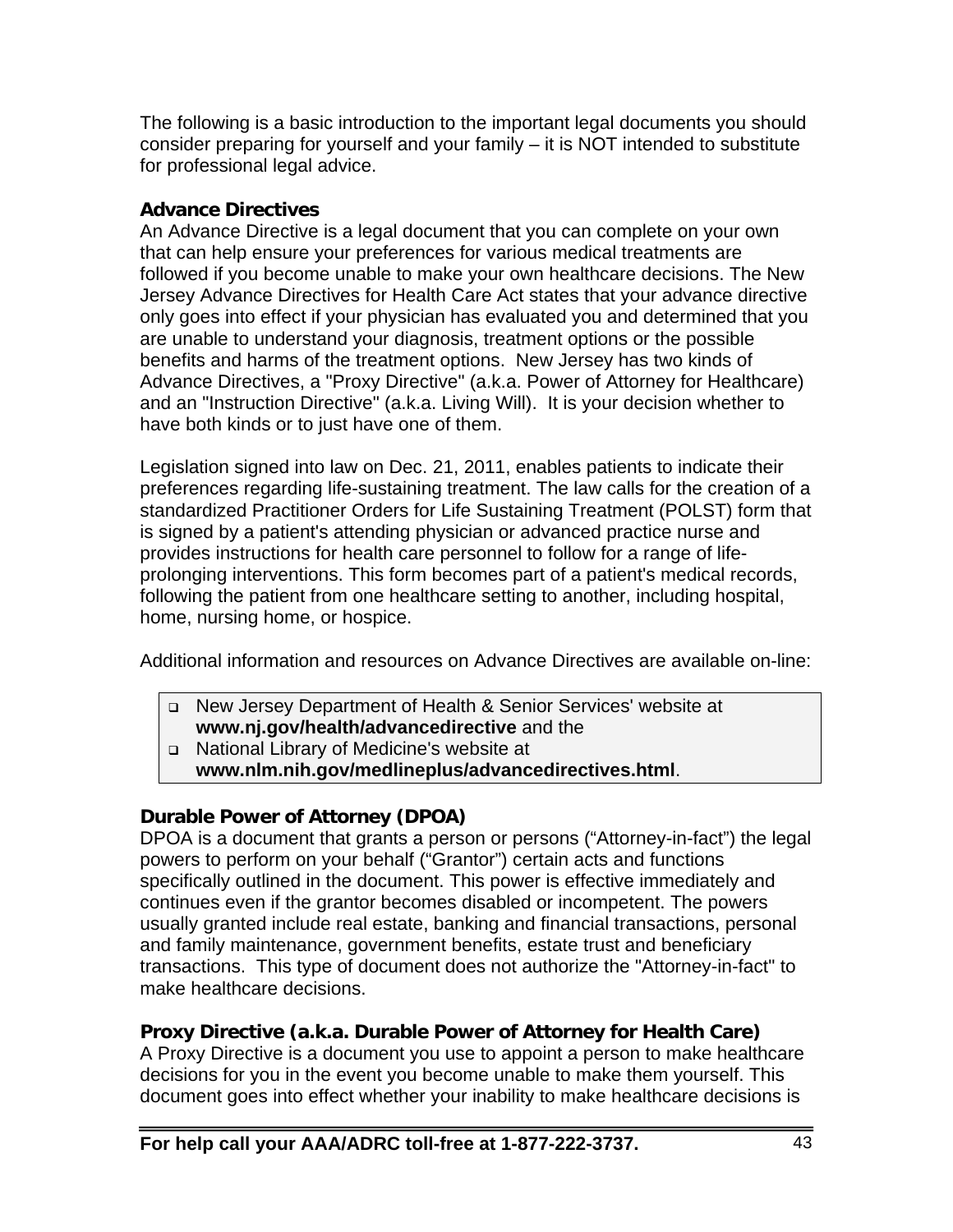temporary because of an accident or permanent because of a disease. The person that you appoint is known as your "healthcare representative" and they are responsible for making the same decisions you would have made under the circumstances. If they are unable to determine what you would want in a specific situation they are to base their decision on what they think is in your best interest.

## **Things to consider**:

- □ You can appoint your spouse/domestic partner, parent, adult child, family member, friend, religious/spiritual advisor or any other adult.
- Your healthcare representative should be someone who knows your values, beliefs and preferences well enough to know what treatment decisions you would want them to make for various medical conditions. The person should be someone with good judgment and who will be a strong advocate on your behalf. They should also be someone you believe will respect your wishes even if they disagree with them, especially when it comes to your preferences about the use of life-sustaining treatment. Your healthcare representative should also be someone you trust as they will have access to all of your confidential medical records.
- **Establish open communication.**
- You should give your healthcare representative a copy of your Proxy Directive (and Instruction Directive if you have one).

## **Instruction Directive (a.k.a. Living Will)**

An instruction directive is a document you use to tell your physician and family about the kinds of situations you would want or not want to have life-sustaining treatment in the event you are unable to make your own healthcare decisions. You can also include a description of your beliefs, values and preferences for general care and treatment. This will guide your physician and family when they have to make healthcare decisions for you in situations not specifically covered by your advance directive.

## **Do Not Resuscitate/Do Not Intubate (DNR/DNI) Order**

If you do not want cardiopulmonary resuscitation (CPR) or to have a breathing tube inserted, ask the doctor to write a "Do Not Resuscitate Order" (DNR), and/or "Do Not Intubate Order" (DNI). It is also essential to keep your DNR/DNI Order visible and accessible at all times so that emergency medical personnel, such as EMTs and paramedics, know that you do not want them to attempt to resuscitate you. It is important to know that emergency medical personnel in New Jersey are not required to honor DNR orders, so you should have your doctor call the local ambulance service to ensure your wishes are honored. If you are in a nursing home or other healthcare facility have your doctor make sure the facility will not call emergency medical personnel if you do not want to be resuscitated.

## **Guardianship**

Guardianship (or conservatorship) is a legal process used when a person can no longer make sound decisions to protect his or her person or property, or when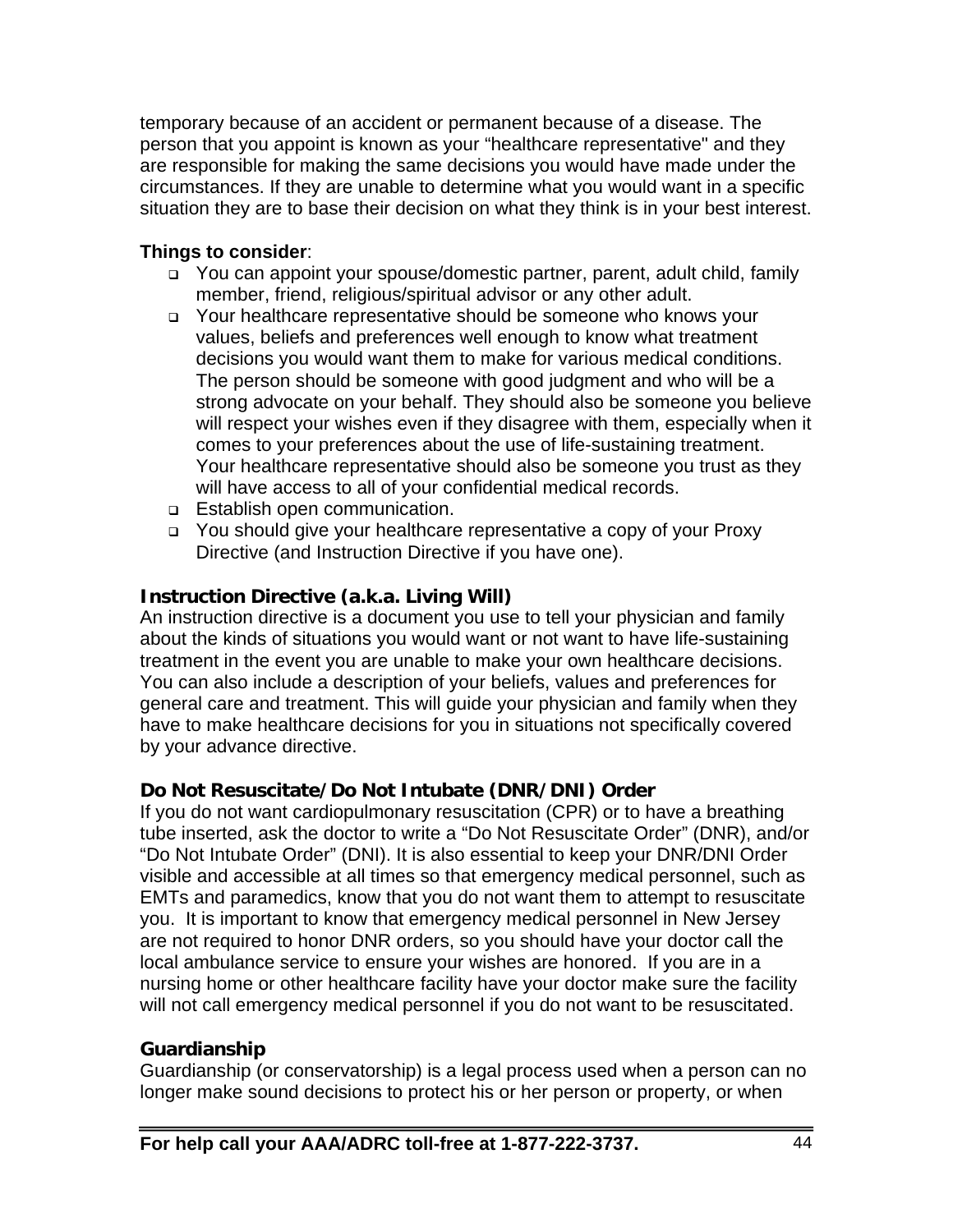the court establishes that an individual has become susceptible to fraud or undue influence. Because establishing a guardianship removes considerable rights from the individual, it should only be used after other alternatives have been ineffective or are unavailable. The court decides who the guardian (sometimes called a conservator) will be, whether that is a family member, friend, professional certified guardian, public guardian (such as a state agency), a bank, a volunteer, or a nonprofit agency.

The court also decides how much authority to give to the guardian. A guardian might be appointed only to make decisions about living arrangements, personal needs, and medical care or a guardian might be appointed only to make decisions about finances and property. If full guardianship is not necessary, you may want to consider having a Power of Attorney document created that would allow someone to make decisions based on an individual's best interest (see previous section – Legal Documents).

Families can pursue guardianship in three different ways: by representing themselves (pro se); through an attorney; or with the assistance of a State Agency – The Office of the Public Guardian for Elderly Adults or the Bureau of Guardianship Services.

## **Office of the Public Guardian for Elderly Adults (OPG)**

The OPG is appointed guardian by the New Jersey Superior Court when there is no willing or appropriate family or friend to become the guardian of an incapacitated person 60 years of age or older. The OPG is usually appointed plenary guardian of both person and property. In this capacity, OPG addresses all the medical and property issues of the ward.

## **Bureau of Guardianship Services (BGS)**

Part of the Department of Human Services' Office of Legal, Regulatory and Guardian Services, the BGS exists solely to provide guardianship services to people with developmental disabilities who are DDD-eligible. Guardianship may be considered only when it is clearly necessary and only to the extent that it is required. The BGS' authority is limited to guardianship of the person only, not of his or her property. BGS maintains a waiting list of individuals who have requested assistance with guardianship.

Additional information on guardianships can be found at:

- The **NJ Office of the Public Guardian** website describes its services and has information on alternatives. Go to **www.state.nj.us/humanservices/doas/services/pg/**.
- The **Bureau of Guardianship Services** provides additional resources, FAQs and a Fact Sheet about their services on their website. Visit **www.state.nj.us/humanservices/ddd/services/guardianship.**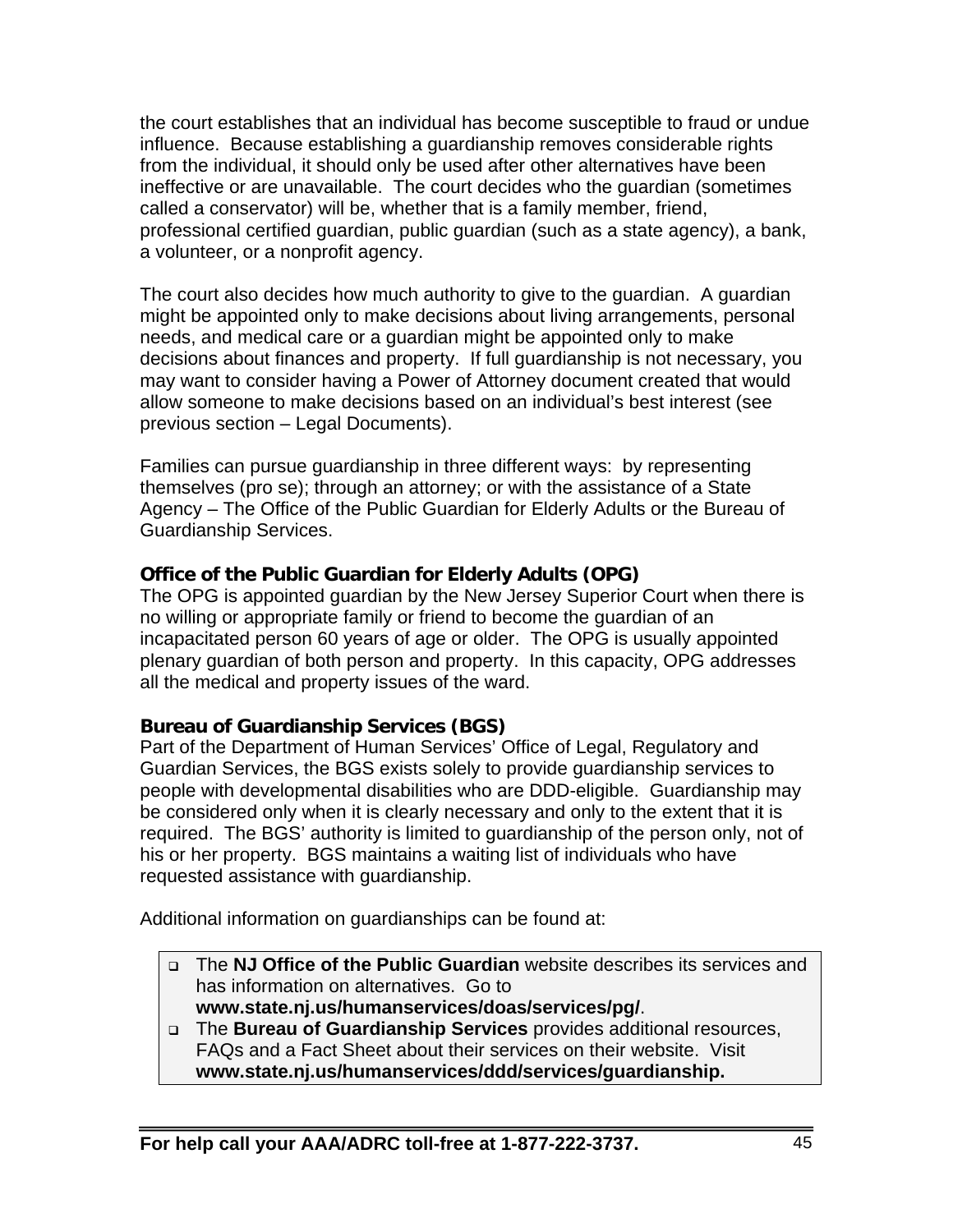**The National Guardianship Association, Inc. (NGA)** provides standards for guardians. On its website at **www.guardianship.org**, each standard is explained in detail and provides guidance to guardians in the private and public sectors.

## **Wills and Trusts**

It is essential to have an up-to-date will and/or trust that designates financial, estate, and legal control and distribution. You may have few assets, but even with simple estates it is generally advisable to have an attorney create a document that will protect your wishes about your estate. Check with your union or call Legal Services in your area to see if you can get assistance paying for legal help.

## **Protecting the Rights of Elders**

Although many individuals are quite savvy when it comes to being consumers and in standing up for their rights, others can be vulnerable because of diminished capabilities, lack of knowledge about financial matters, or trouble in navigating complex voicemail and/or on-line instructions.

## **Protection from Abuse**

Sometime the frailty and dependence of seniors and individuals with disabilities can make them targets for abuse, neglect or exploitation. There are programs to help, whether the individual is living in the community or is residing in a nursing home or other long-term care institution.

## **Adult Protective Services**

Adult Protective Services (APS) is a program that helps state residents, aged 18 or older, who lack the capacity to understand their circumstances and cannot protect themselves. Trained workers from APS programs in each county respond to requests for help by making a personal visit and finding ways to reduce the risk of harm. APS workers make every effort to help individuals remain in their homes.

APS investigates all complaints of suspected abuse, neglect, and/or exploitation of adults. A complaint to APS generates a thorough assessment, which includes a private face-to-face interview with the potentially at-risk adult to determine if intervention is warranted. All information generated by the investigation is confidential. A report of suspected abuse may be made to the Division of Aging Services' Information and Referral toll-free number or to the APS office in the county where the individual lives.

 To find the **Adult Protective Services Provider** in your county, see **Appendix A**, call 1-800-792-8820, or go to **www.state.nj.us/humanservices/doas/services/aps/**.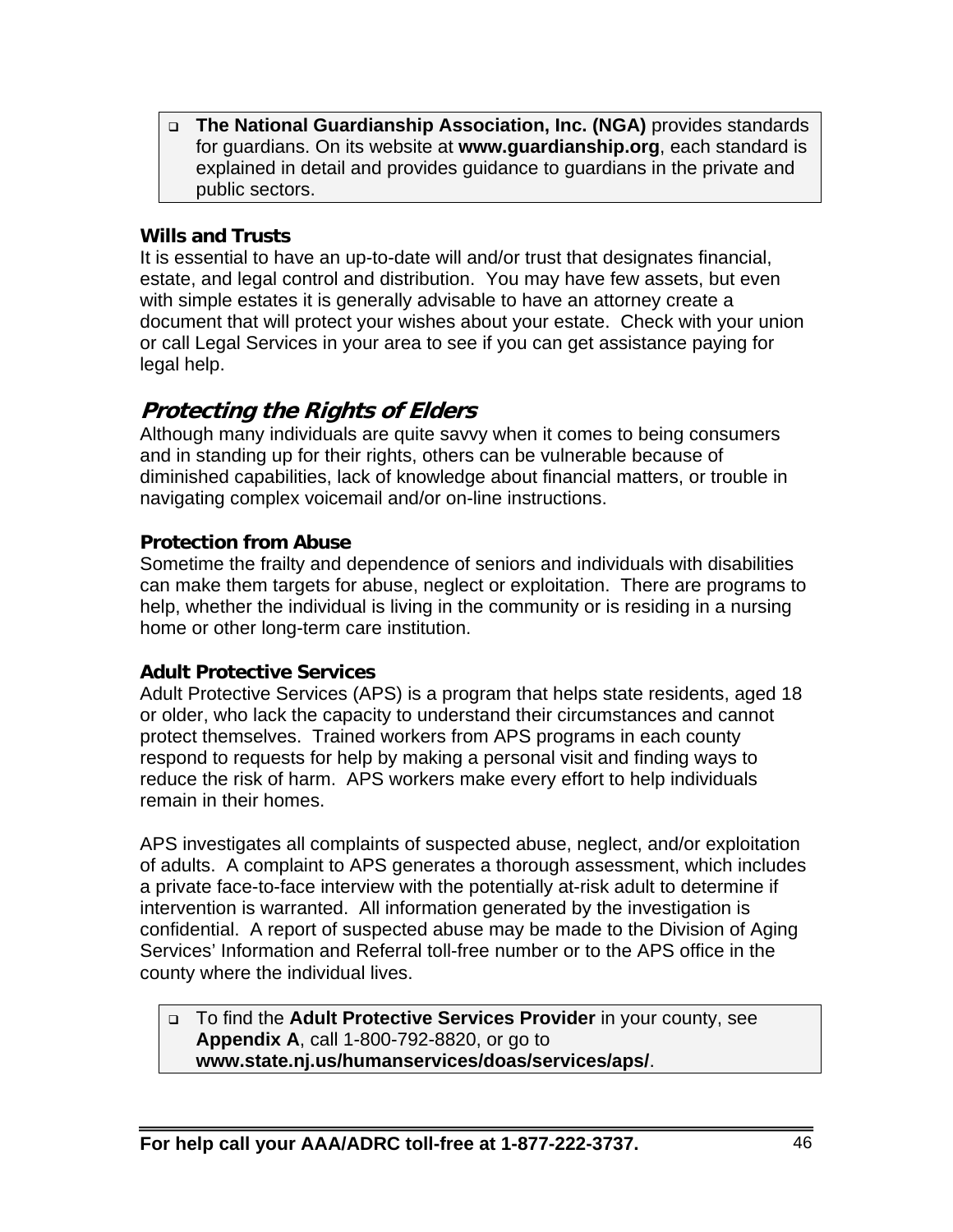- **The National Center on Elder Abuse** also provides information and assistance on its website at **www.ncea.aoa.gov**. Their information desk telephone number is **1-855-500-3537**.
- $\Box$  If the victim of abuse, neglect or exploitation is under age 18, call the **Department of Children and Families**' hotline at **1-877-652-2873**. Their website is **www.state.nj.us/dcf**.

#### **Office of the Ombudsman for the Institutionalized Elderly**

The New Jersey Office of the Ombudsman for the Institutionalized Elderly investigates allegations of abuse and exploitation of residents of long-term care facilities who are 60 years of age and older. The office is charged with serving as an advocate for residents who are unable, because of illness or vulnerability, to advocate for them. The office investigates, resolves and/or refers complaints to the appropriate agency. By law, callers may remain anonymous and case files are closed to the public.

To file a complaint or for more information contact:

#### **The Office of the Ombudsman** at **1-877-582-6995**, or visit their website at **www.state.nj.us/ooie.**

#### **NJ Division of Health Facilities Evaluation and Licensing**

This division is responsible for ensuring that nursing facilities comply fully with mandatory state and federal regulations. The division conducts both annual facility surveys and complaint investigations, including complaints for individuals under the age of 60 who reside in a nursing facility.

#### □ For further information, or to file a complaint regarding services, please contact the **Division of Health Facilities Evaluation and Licensing** at **1-800-792-9770.** To file an on-line complaint go to **http://web.doh.state.nj.us/fc/search.aspx.**

## **Advocacy**

## **Disability Rights New Jersey (DRNJ)**

Formerly known as New Jersey Protection & Advocacy, Inc., DRNJ is our state's designated protection and advocacy system for people with disabilities. Their mission is to advocate and advance the human, civil, and legal rights of persons with disabilities.

 Visit their website at **www.drnj.org** or call **1-800-922-7233 (TTY 609-633-7106)** for more information.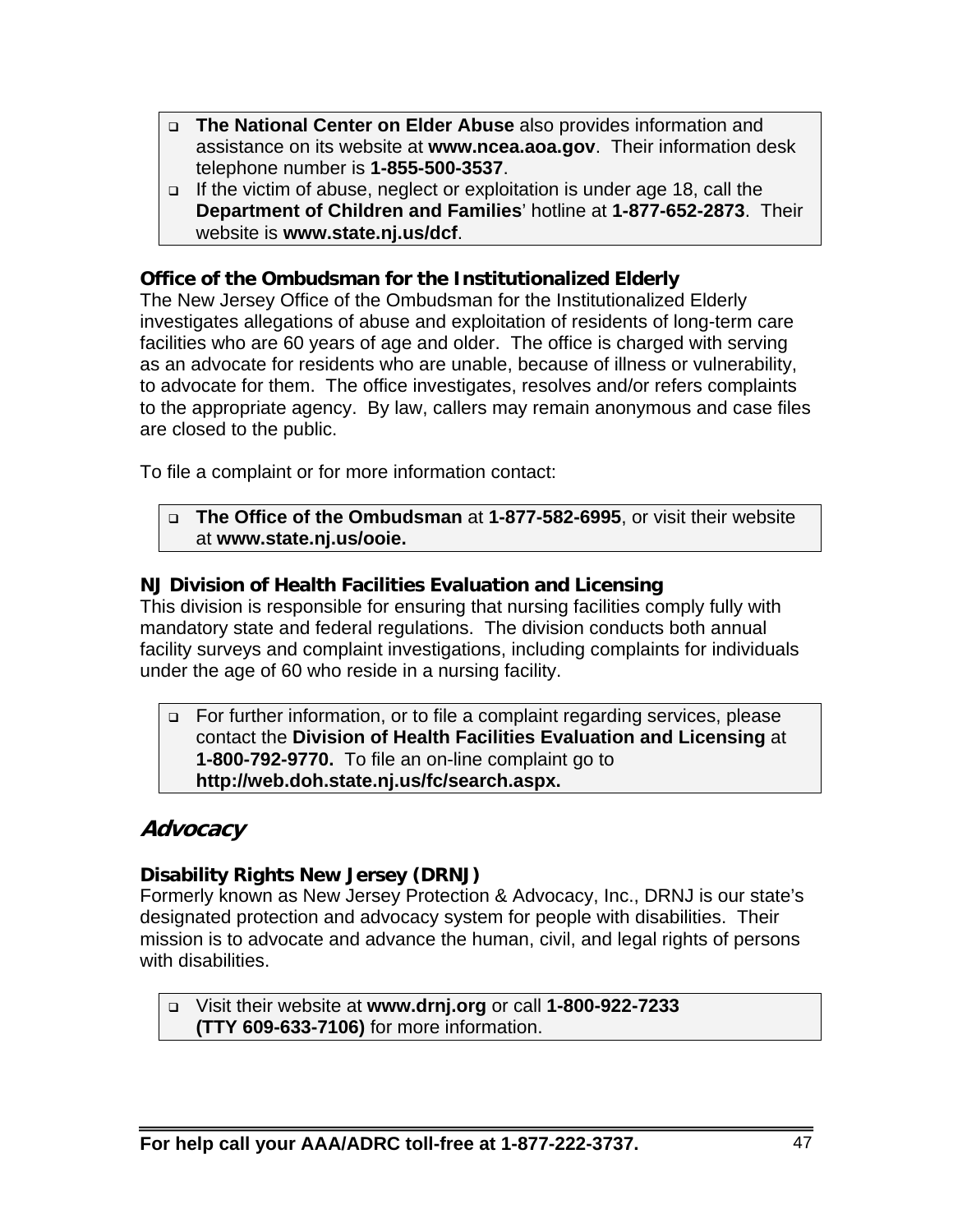## **Consumer Protection**

Seniors and individuals with disabilities have often been the target of unethical business practices, such as abuse of guardianship and powers of attorney, lending scams, and Medicare and Medicaid fraud. The following organizations are working to prevent and/or investigate and prosecute fraud:

#### **General Assistance**

- **AARP** provides extensive information to help seniors on a range of consumer issues, including scams, investment fraud, fixing homes, financing homes, utilities, and smart shopping. Visit their website at **www.aarp.org** and click on "Money."
- The **New Jersey Division of Consumer Affairs** is charged with protecting the public from fraud, deceit and misrepresentation in the sale of goods and services. Report allegations to **1-800-242-5846**, **1-877-746- 7850** or visit their website at **www.njconsumeraffairs.gov**.
- The **U.S. Federal Trade Commission (FTC)** works to prevent fraudulent, deceptive, and unfair business practices and to help consumers to spot, stop, and avoid them. To find information or file a complaint, visit their website at **www.ftc.gov**, or call **1-877-382-4357 (TTY 866-653-4261)**.
- **National Consumer League's Fraud Center** has a website where you can file a complaint on-line at **www.fraud.org**.

## **Specialized Assistance**

- **Medicaid Fraud and Abuse Hotline**: **1-888-937-2835** or **609-292-1272.**
- **Medicare Fraud, Office of the Inspector General**: **1-800-447-8477 (TTY 1-800-377-4950),** or website: **http://www.medicare.gov/forms-help-andresources/report-fraud-and-abuse/fraud-and-abuse.html**
- **Social Security Fraud, Office of the Inspector General**: **1-800-269-0271 (TTY 1-866-501-2101)**, or website **www.ssa.gov/oig/hotline**.

#### **National Do Not Call Registry**

The National Do Not Call Registry gives you an opportunity to limit the telemarketing calls you receive on both your home and cell phone. Once you register your phone number, telemarketers covered by the National Do Not Call Registry have up to 31 days from the date you register to stop calling you. The Federal Trade Commission manages the National Do Not Call Registry.

 To register call **1-888-382-1222 (TTY 1-866-290-4236)**, or visit their website at **www.donotcall.gov**.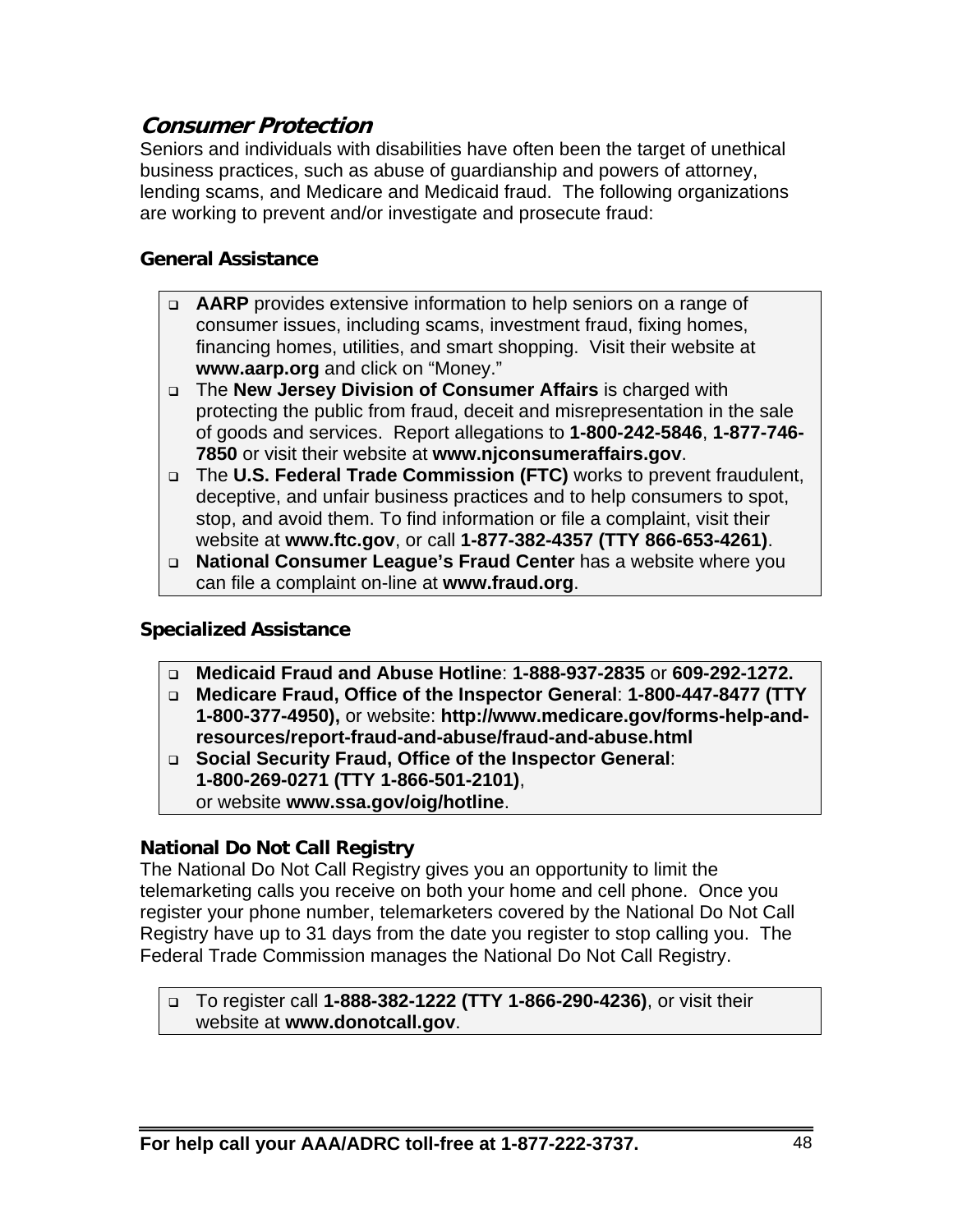## **Identity Theft - Information and Assistance**

The federal government reports that identity theft is the fastest-growing financial crime. The crime usually involves the interception of personal financial data or the fraudulent acquisition of credit cards or other financial products in another person's name.

If you believe you are the victim of identity theft, report the crime to your local police department. For additional information on how to file a complaint and what to do if you believe you are the victim of identity theft, contact the **New Jersey Division of Consumer Affairs at 1-800-242-5846.** 

# **Rights of Grandparents**

## **Visitation Rights**

Under the law, grandparents have the right to visit with their grandchildren. Should this right be denied, a grandparent or any sibling of a child residing in this State may make application before the Superior Court, in accordance with the Rules of the Court, for an order for visitation. To make application to the court for visitation, the grandparent(s) should have the assistance of an attorney. For additional information, persons 60 or over should contact his/her **Area Agency on Aging** at **1-877-222-3737**.

## **Kinship Navigator**

The NJ Department of Human Services has available information for grandparents who take on a parenting role or have issues regarding child visitations. To request information about the Kinship Navigator Program call **2-1-1**, or visit their website at **http://www.nj.gov/dcf/families/support/kinship.** 

# **Age Discrimination**

Age discrimination is illegal and there are steps you can take to protect yourself and others from this practice. Reporting age discrimination is important and should be done in a timely manner. The following is a list of resources and information on where to file a grievance if you experience discrimination first hand.

## **The Age Discrimination in Employment Act (ADEA)**

The Act protects most persons 40 years of age or older from employment discrimination based on age. The ADEA's protections apply to both employees and job applicants. The ADEA specifically prohibits an age limit except in the rare circumstances where age has proven to be a bona fide occupational qualification.

## **The Older Workers Benefit Protection Act of 1990 (OWBPA)**

The OWBPA is an amendment to the ADEA to prohibit employers from withholding benefits from older employees. It protects the employee from signing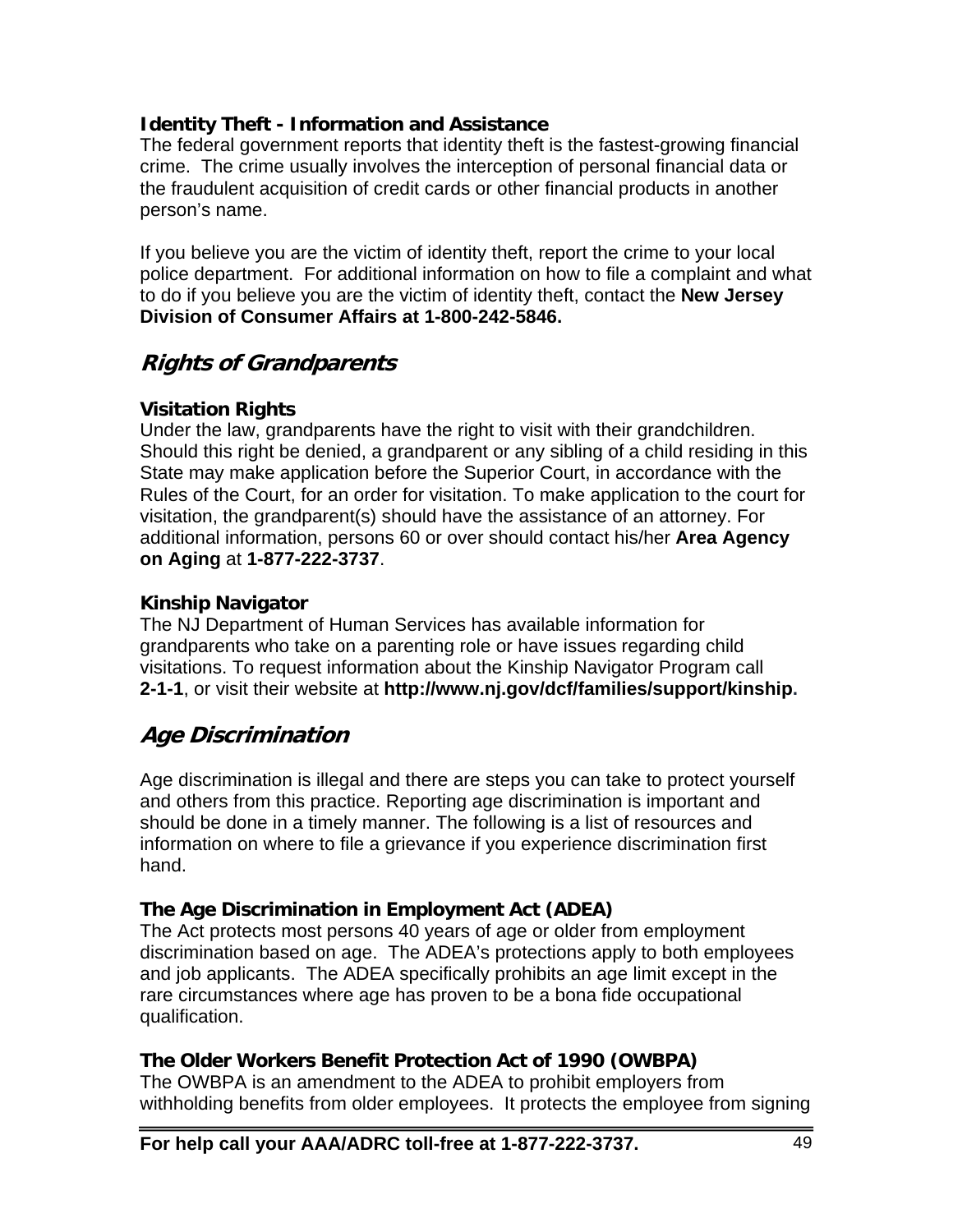any agreements that would inappropriately cause them to surrender their right to file a discrimination claim.

## **Equal Employment Opportunity Commission (EEOC)**

Charges of unlawful discrimination due to age must be filed with the U.S. Equal Opportunity Employment Commission (EEOC). Every effort should be made to act on a discriminatory action as soon as possible given the strict time limits under the ADEA. You must file a charge within 180 days of the discriminatory act. You should also attempt to file a timely charge under applicable state law.

Complaints of age discrimination may also be filed with the following agencies:

- **EEOC New Jersey Office**, 1 Newark Center, 21st Floor, Newark, NJ 07102; telephone: **1-800-669-4000 (TTY 1-800-669-6820)**; website: **www.eeoc.gov**.
- **NJ Dept. of Law and Public Safety, Division on Civil Rights**, PO Box 090, Trenton, NJ 08625-0090; telephone: **609-292-4605 (TTY 609-292-1785)**; website: **www.state.nj.us/lps**.
- **US Dept. of Labor**, Frances Perkins Bldg., 200 Constitution Ave. NW, Washington, DC 20210; telephone: **1-866-487-2365**; (**TTY 1-877-889-5627)**; website: **www.dol.gov**.

# **HIPAA Privacy Rule**

A federal law, the Health Insurance Portability & Accountability Act of 1996 (HIPAA) gives you rights over your personal health information and sets rules and limits on who can look at and receive your health information. To learn more about your health information privacy rights, including how to file a complaint, please visit **www.hhs.gov/ocr/hipaa** or call **1-866-627-7748**.

# **Open Public Records Act (OPRA)**

Government records in New Jersey, with certain exceptions, are accessible to the public for inspection, examination, and copying. If you would like to see a public record, contact the agency you believe has the record using their on-line form at **www.nj.gov/opra**.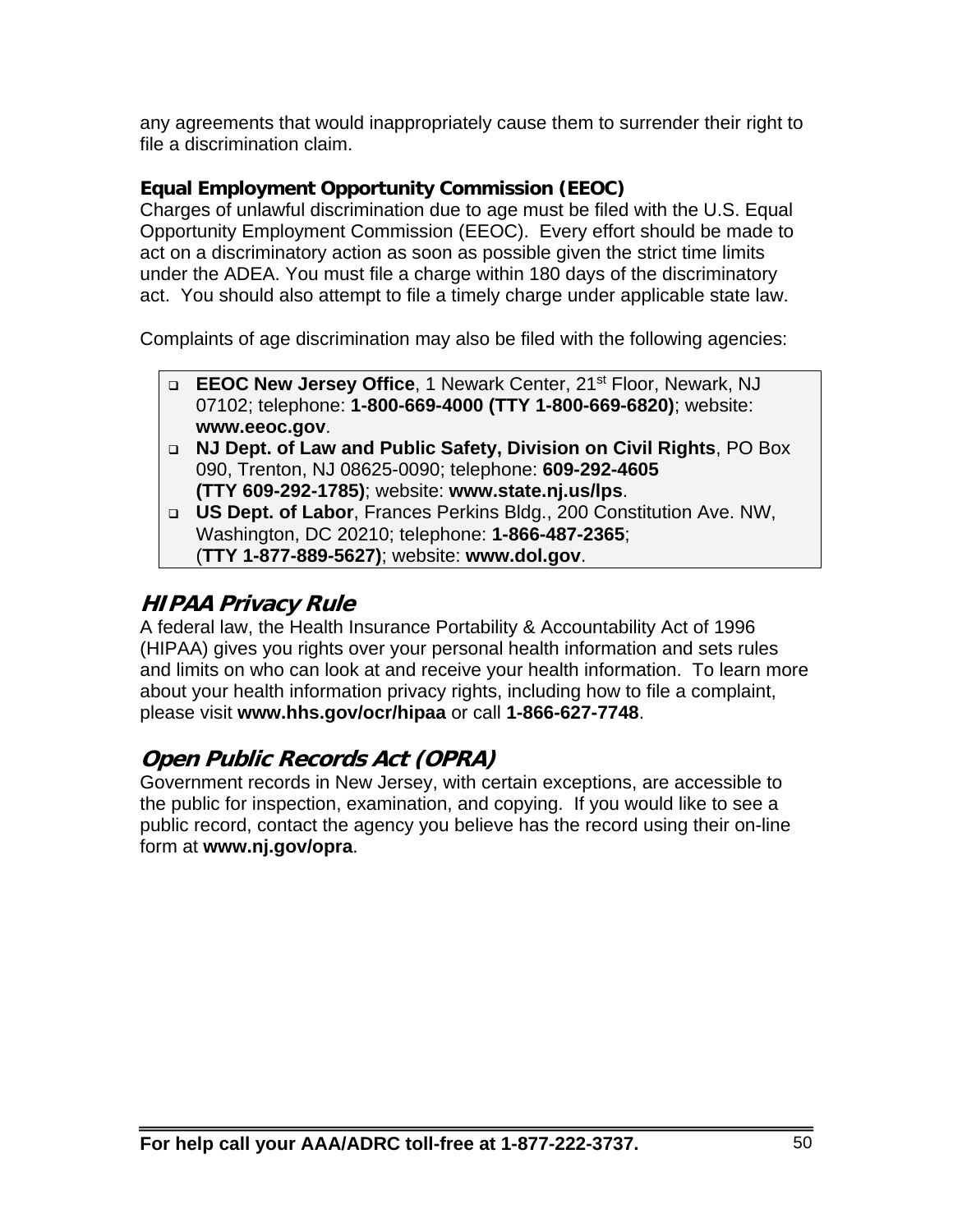# 4. HEALTH CARE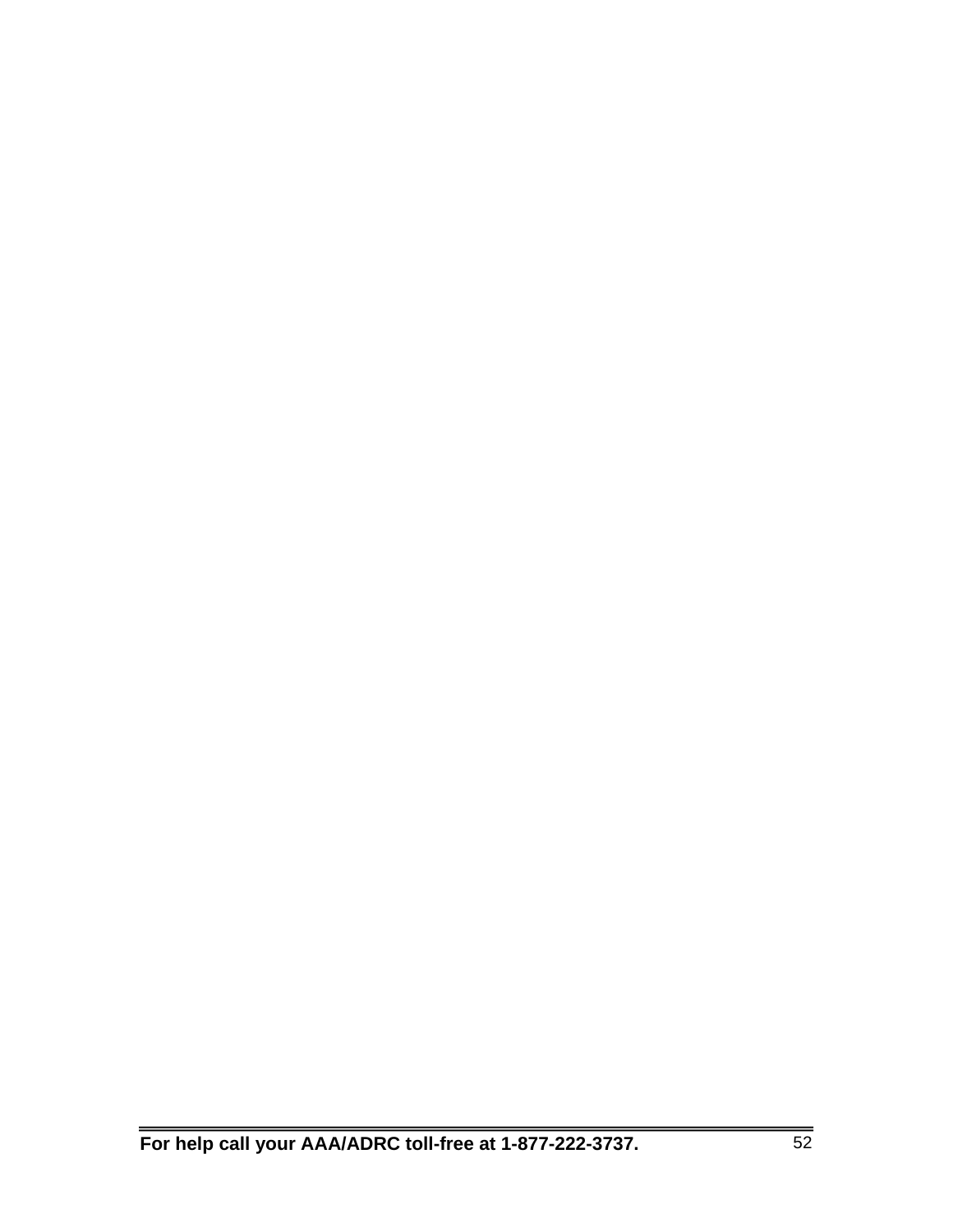# **4. Health Care**

Managing your health care needs can be challenging. This section describes some of those challenges and provides helpful resources.

# **Record Keeping**

In addition to having multiple health conditions, you may be under the care of multiple doctors or specialists and be prescribed a variety of medications. This can make keeping track of important medical information difficult. You may want to create a notebook or folder containing names and phone numbers for all the health care providers you see, the name and phone of your healthcare representative as well as the dates of major medical tests and/or surgeries, a list of conditions, dietary restrictions, allergies, and a complete medication list with current dosages. You should also include a copy of your advance directive.

We have included a medication list you can use in **Appendix X**.

# **Monitoring Chronic Health Conditions**

Chronic illnesses such as diabetes and heart disease may require daily care to monitor blood levels, dress wounds, or give injections. There are national associations that address various chronic health conditions, such as the American Cancer Society or the American Diabetes Association. These organizations and their local chapters can provide training, support and assistance.

For individuals with disabilities, the prevention of secondary conditions (a condition that results from a specific primary disability, birth defect or medical condition) is an important focus of care. Many organizations provide an abundance of information on this subject.

□ To locate an organization specific to your disability or chronic health condition, use an Internet search engine like Yahoo or Google.

# **Finding a Doctor**

Not every doctor who practices primary care medicine specializes in geriatrics or issues pertaining to individuals with disabilities. When managing your health care needs it is important to find a primary care physician who accepts your insurance and is experienced with conditions that are common for the aged and disabled populations.

Organizations that can help you find a doctor include: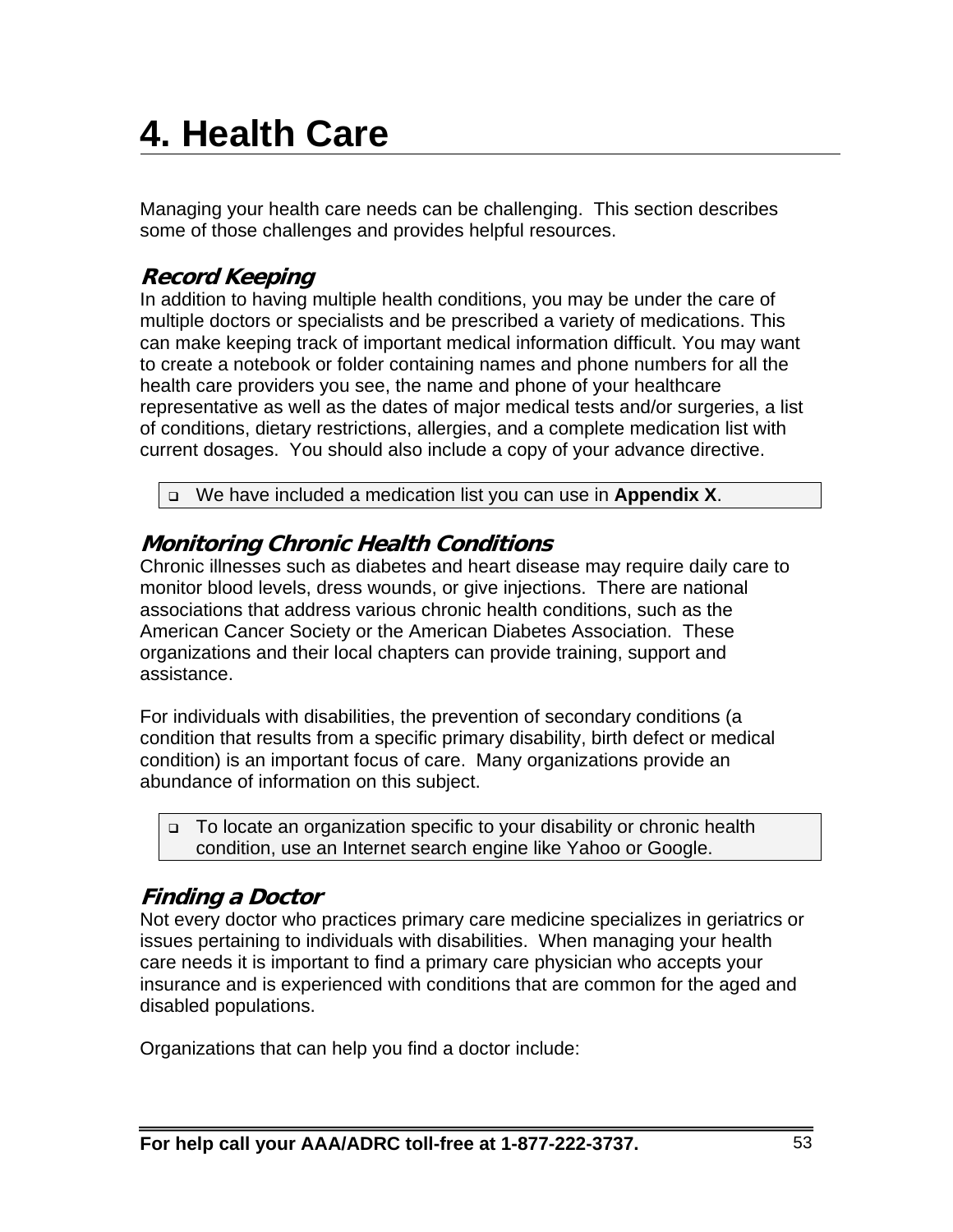- **The American Geriatrics Society (AGS) Foundation for Health in Aging** offers a referral service to physicians who are members of AGS and are board-certified in either family practice or internal medicine. Their website is **www.healthinaging.org**. Their telephone number is **1-800-563-4916.**
- **The American Medical Association** offers an on-line search service by city and state or by specialty. Go to **www.ama-assn.org**. Their telephone number is **1-800-621-8335**.
- **The Medical Society of New Jersey** also operates an on-line physician finder service at **www.msnj.org**. Their telephone number is **609-896-1766**.

# **Making the Most of Your Doctor Visit**

Time with your doctor is valuable - make the most of it. Write down and take with you those questions or issues you want to discuss. Ask questions or express concerns about your condition and recommended treatment regime. If something is unclear, ask the doctor to repeat or further explain what he told you. You may also wish to ask a family member or friend to be present during an initial consultation, the examination (if possible), and afterwards, when the doctor discusses findings and treatment recommendations. It is also important to let your doctor know who you want to make healthcare decisions for you in the event you become unable to make them yourself. You may also want to talk to your doctor about your beliefs, values and general preferences for care and treatment, including situations in which you would want or not want to have lifesustaining treatment. This conversation should be documented in an Advance Directive, with a copy given to your doctor.

Additional resources you may find helpful include:

- **The U.S. Agency for Healthcare Research and Quality** has prepared a list of questions you can print off their website and take with you to the doctor. It is available on-line at **www.ahrq.gov/questionsaretheanswer**.
- **The National Institute on Health** has a "Talking with Your Doctor" section on its website at

**www.nihseniorhealth.gov/talkingwithyourdoctor/toc.html**.

# **Hospitalization and Discharge**

At some point in your life, you may be admitted to a hospital to receive medical treatment. When the immediate medical crisis is resolved you will be discharged with follow-up instructions and/or a doctor's note for further treatment. Whether you are discharged to a rehabilitation facility, health care facility or directly home, depends on your needs, abilities and wishes.

## **Discharge to Rehabilitation Facilities**

When indicated, patients can be discharged for short-term follow-up care at an acute or sub-acute rehabilitation facility prior to returning home. These facilities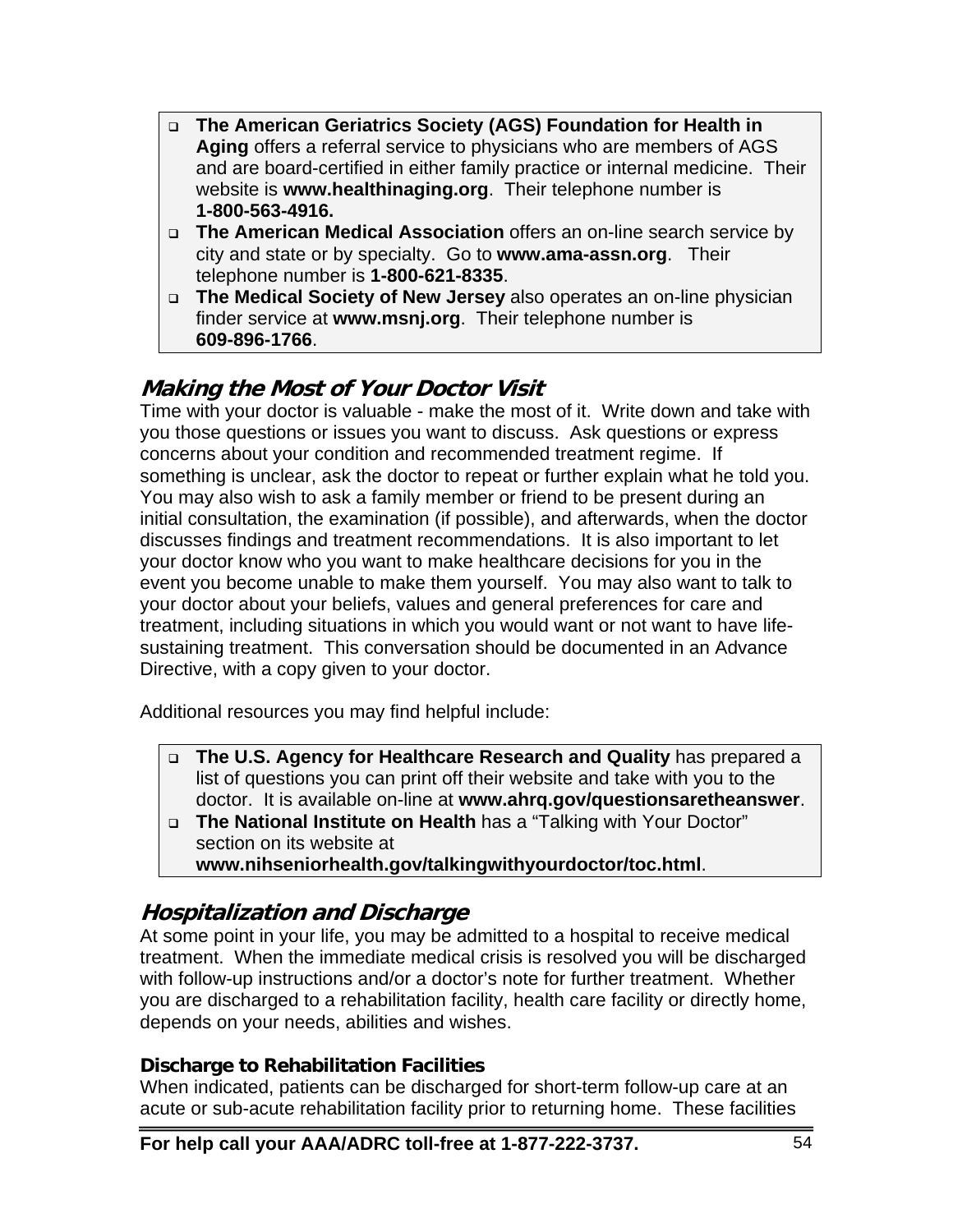provide continued medical monitoring, nursing, and personal care, as well as the needed occupational, speech and physical therapy treatments. It is during this rehab stay that continued strength and mobility training takes place prior to your return home.

Short-term rehabilitation stays are a covered benefit of Medicare as long as certain criteria are met. If there is a potential need for Medicaid to be a payer source, your discharge planner at the hospital will make a referral to the State Office of Community Choice Options to send a Community Choice Counselor (CCC) or a Managed Care Organization (MCO) if enrolled in New Jersey Family Care (Medicaid State Plan), to conduct a nursing facility pre-admission screening (PAS). Prior to discharge, the CCC or MCO will conduct an in-depth care needs assessment. This assessment is used to determine if you meet nursing facility level of care for Medicaid eligibility.

Once in the rehab, facility physicians and a multi-disciplinary team will assess your progress during rehabilitation and help you and your caregiver to understand your capacity to return home, including what in-home care services, home modifications and assistive devices/technologies might be needed, or if a supervised environment might be required.

## **Discharge to Home**

Things to keep in mind prior to discharge to home include:

- **Timing**: Make sure that you agree with the doctor's assessment that you are ready to go home. You or your caregiver may need to advocate for more time in rehab, and this may involve complex insurance issues about coverage that exceeds certain predetermined time limits.
- **Transportation**: Make sure you have adequate support for getting home safely. A car ride may be fine, but sometimes you may need a wheelchair van or another type of accessible vehicle. You should receive help from the discharge planner in making these arrangements. Medicare may cover transportation fees if certain criteria are met. A medical necessity form signed by your physician is required for Medicare reimbursement.
- **Services**: Make sure that you have the necessary skilled nursing care, physical therapy, and/or other personal care services that you need in place before you go home. Medicare may cover your skilled nursing care if certain criteria are met.
- **Follow-up/contact person**: Before you are discharged, make sure you understand the kind of follow-up needed. Are there doctor appointments that have been made, or do you need to make them? Are there prescriptions that need to be filled by the pharmacy? Who should you call with any concerns or in an emergency situation?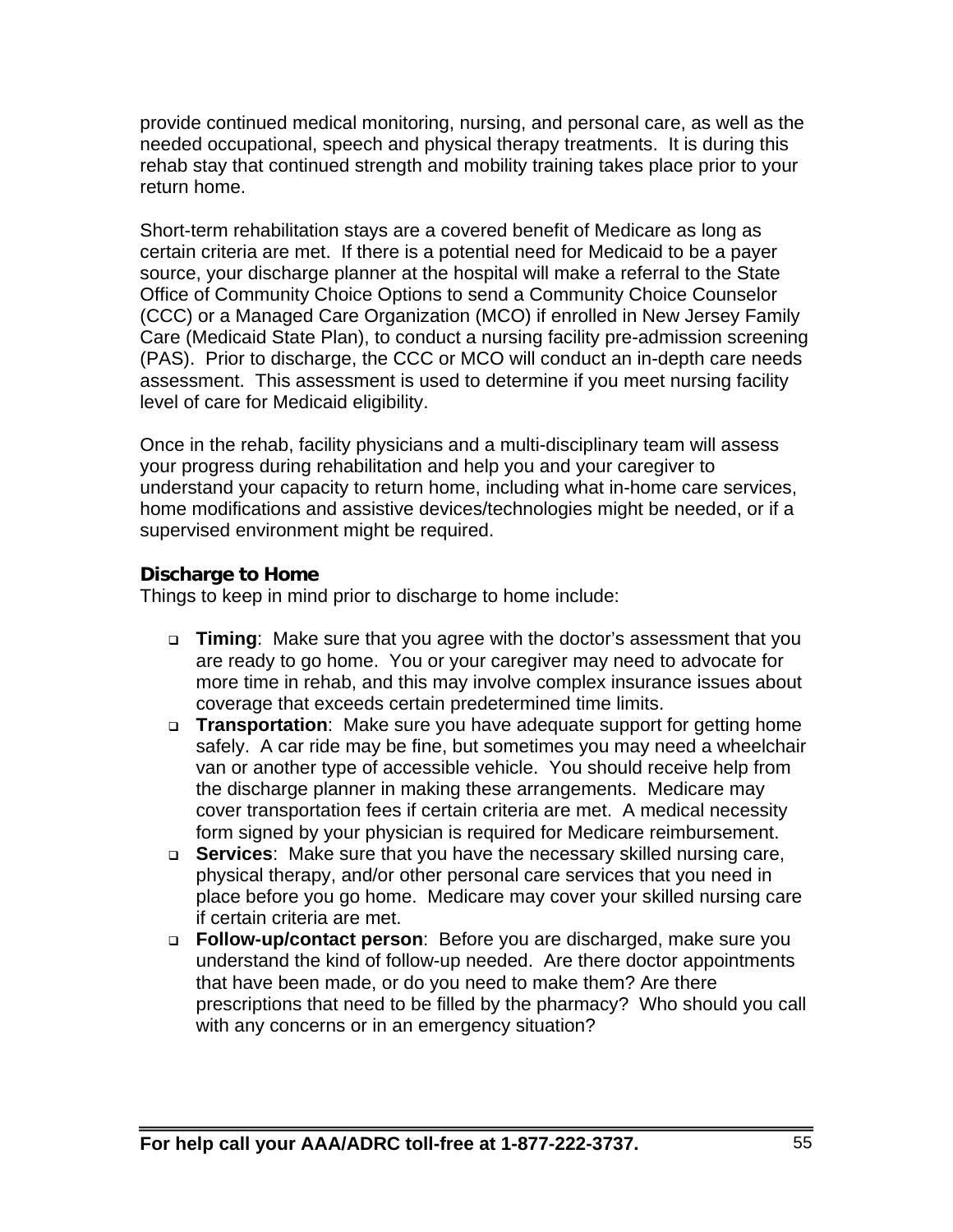## **Centers for Primary Health Care**

New Jersey's Centers for Primary Health Care (CPHC) are medical facilities offering community healthcare on a free or low-cost basis. Almost all clinics provide care for acute, non-emergent conditions. Care is generally provided to persons who have lower or limited income, and no health insurance, including persons who are not eligible for Medicare or Medicaid.

Many health clinics also provide a full range of primary care (including preventative care) and care for chronic conditions. Services provided by these centers *may* include:

- Pediatric Services
- Women's Health/Prenatal Care
- □ Adolescent Health
- Internal and Family Medicine
- **Geriatrics**
- Mental Health
- Dental Care
- □ Nutritional Counseling (WIC)
- □ Health Education
- **Evaluation for Sexually** Transmitted Diseases
- □ HIV/AIDS Counseling and **Testing**
- **Laboratory Services**
- D Pharmacy Services
- Patient Transportation

A list of Centers for Primary Health Care can be found in **Appendix D**.

## **Veterans Medical Care**

The Department of Veterans Affairs (VA) provides a comprehensive medical benefits package to certain persons who served in the active military, naval or air service and who were discharged or released under conditions other than a dishonorable discharge. Some family members of veterans may also receive medical benefits through the VA. The provision of services is dependent each year on federal funding of the VA program.

The VA provides coverage for basic and preventive health care, which includes inpatient and outpatient care for medical, surgical, and mental health care, including care for substance abuse. Also covered are prescription and over-thecounter drugs, home health services, hospice and extended care, periodic physical examinations, immunizations, vision care and many other health care services. Co-payments are sometimes required.

 For additional information, visit the **NJ Department of Military and Veterans Affairs** website at **www.nj.gov/military** or contact the **New Jersey Department of Military and Veterans Affairs,** or the **Veterans Service Office** in your county. A complete list can be found in **Appendix Q and R**.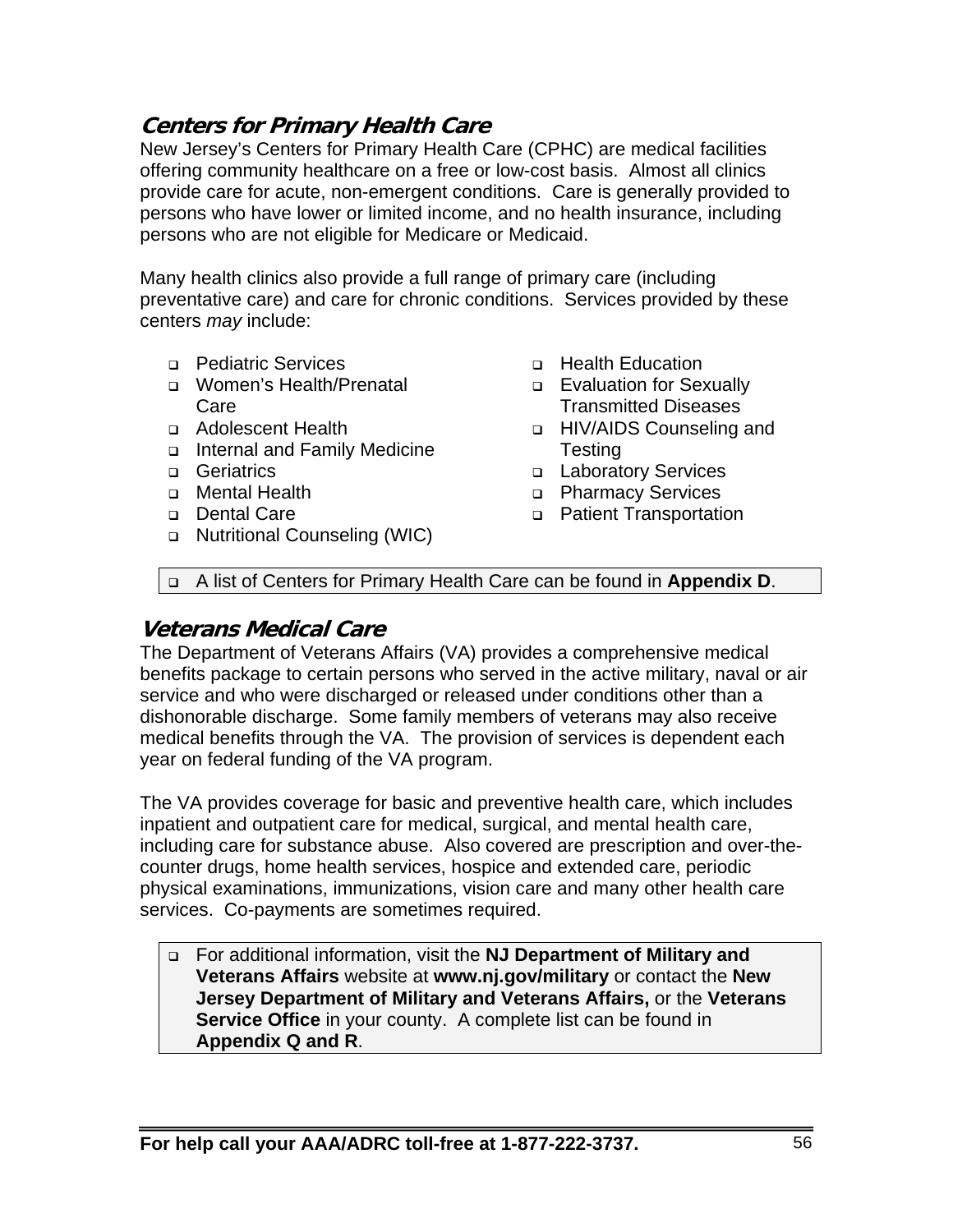# **Eye Health**

Diseases such as glaucoma, cataracts and macular degeneration can significantly impact an individual's independence including their ability to drive, enjoy recreational activities, and read. It is therefore important that you maintain regular eye checkups.

- **Find an Eye MD** is a service coordinated by **The American Academy of Ophthalmology.** Visit **www.aao.org/find\_eyemd.cfm** to locate an Ophthalmologist in your area.
- The **New Jersey Commission for the Blind and Visually Impaired (CBVI)** provides programs on the prevention of blindness and eye health service. See **Appendix E** or visit their website at **www.state.nj.us/humanservices/cbvi/home/index.html**.

# **Ear Health**

Depending on the cause, hearing loss can range from mild to profound and can be temporary or permanent. If left untreated or undiagnosed, it can contribute to depression, social isolation, and a loss of independence. Hearing aids and other devices can help enhance your quality of life by helping you adapt to hearing loss. Insurance coverage is limited for adults so be certain to check with your insurance provider as to the limits of your coverage prior to purchasing hearing aids.

Additional Resources that you may find useful include:

- **The NJ Division of Deaf and Hard of Hearing (DDHH)** provides advocacy and assists consumers to gain access to programs, services and information routinely available to others. The DDHH also operates an equipment distribution program. For information call **1-800-792-8339 (V/TTY) or 609-588-2648**, fax 609-984-0390, or visit their website **www.state.nj.us/humanservices/ddhh/home/index.html**.
- **The NJ Department of Human Services, Division of Aging Services**  offers a program that provides a \$100 reimbursement to eligible individuals who purchase a hearing aid. For more information on the **Hearing Aid Assistance to the Aged and Disabled (HAAAD**) program and to obtain an application, call toll-free **1-800-792-9745**.
- **The League for the Hard of Hearing** is a not-for-profit hearing rehabilitation and human services agency for infants, children and adults who are hard of hearing, deaf, and deaf-blind. Visit their website at **www.lhh.org**.

# **Dental Care**

If you have difficulty accessing appropriate dental care due to insurance or financial restraints, you may need to get care at a dental clinic. Dental clinics are located throughout the state. You are advised to call a local clinic for an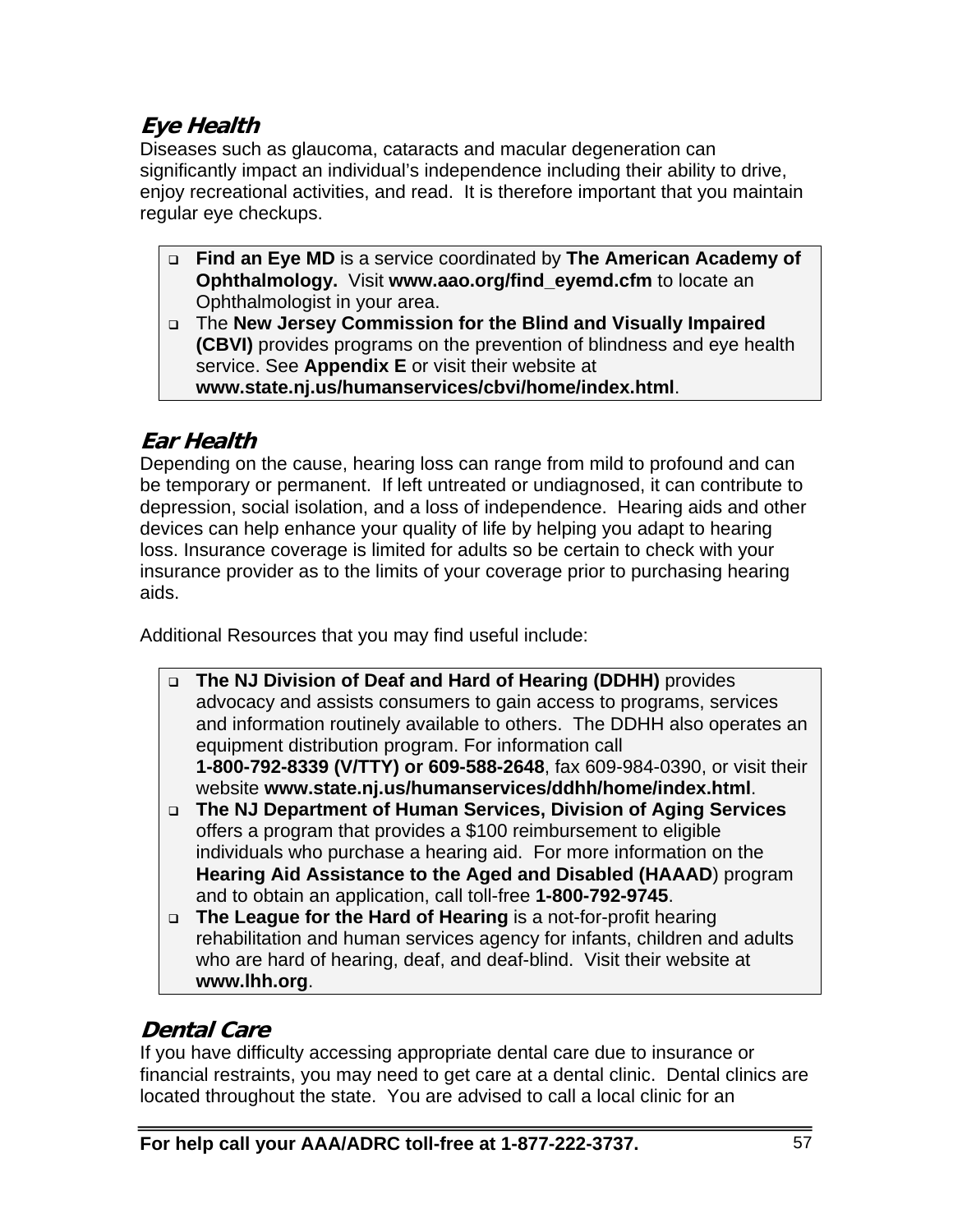appointment and ask about required documentation to prove your income or residency.

- **American Dental Association (ADA)** at **www.ada.org** provides an online search for ADA Member Dentists.
- **The NJ Division of Family Health Services** produces a dental clinic directory, titled *Dial a Smile*. To request a directory or additional information, call or write the NJ Div. of Family Health Services, PO Box 364, Trenton, NJ 08652-0364; telephone: **1-800-328-3838 (TTY 1-800-852-7897)**; website: **www.state.nj.us/health/fhs**.
- To locate a dentist who accepts Medicaid, please call the **Medical Assistance Hotline** at **1-800-356-1561**.
- **The Rutgers School of Dental Medicine,** the State's dental school, provides a webpage dedicated to oral health at **http://sdm.rutgers.edu/patients/njds.htm**. They also provide clinics at a reduced rate. For additional information call **973-972-4242.**
- **Dental Lifeline Network of New Jersey** provides access to dental care and education for people who cannot afford it and have a permanent disability; are elderly: age 65 or older; or who are medically fragile. Visit the website at **www.dentallifeline.org/new-jersey/,** or call **732-821-3056**.
- **Senior Dent** is a program sponsored by the **NJ Dental Association** that affords eligible seniors the opportunity to obtain comprehensive oral health treatment at a minimum 15% discount. To obtain an application, call **1-800-831-6532** or **732-821-9400**.

# **Nutrition**

Maintaining good nutrition may reduce your risk of many chronic diseases and secondary conditions, therefore increasing your chances for a longer life. Nutrition help is available in the community from both government programs and charitable organizations.

## **Congregate or Group Meals**

This service, administered by the Area Agencies on Aging (AAA) in each county, provides at least one hot nutritious meal per day, five or more days per week. These meals, along with counseling, socialization, and other services, are usually provided in locations such as senior centers, schools, or churches. The program is available to all persons age 60 or over and their spouses, regardless of age. Participants are provided with an opportunity to voluntarily contribute whatever they can afford toward the cost of these meals. Reservations are required, in most instances, 24 hours in advance.

## **Home-Delivered Meals**

The Area Agencies on Aging (AAAs), through grantees, provide one (or sometimes more) hot meal a day at least five days per week to older persons who are homebound due to illness, incapacitating disability, or isolation. This program is federally funded and serves only persons age 60 or older. A meal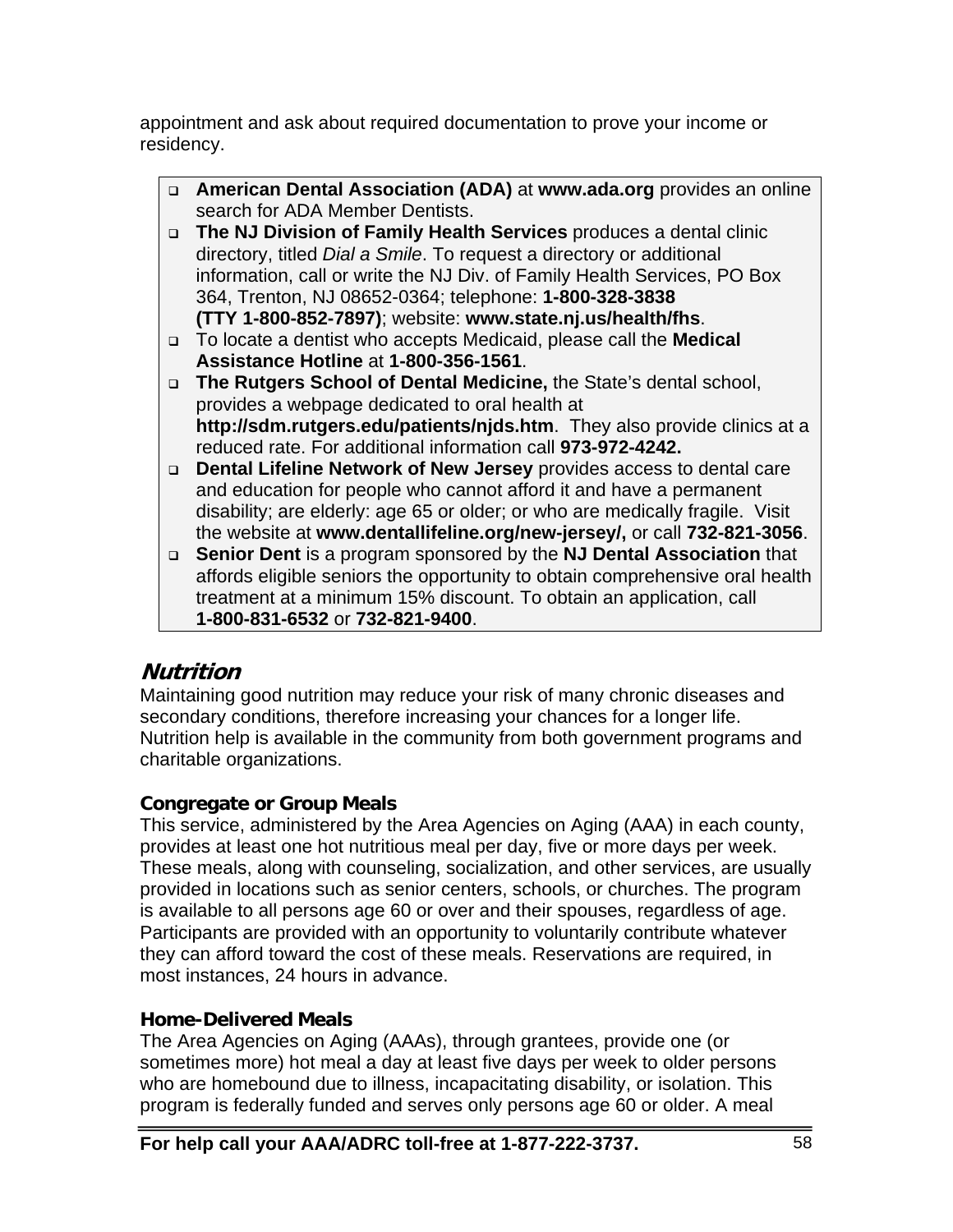may be provided to the spouse, if it is in the best interest of the homebound older person being served. This federal program has been supplemented with state legislation providing nutrition services on weekends and holidays for frail eligible participants. A formal needs assessment is required for participation in these nutrition programs; however, there is no strict income requirement.

## **Farmers' Market Nutrition Program (FMNP)**

These programs provide an opportunity for the state's farmers to direct market their locally grown fresh fruits, vegetables and herbs to nutritionally at risk pregnant, breast-feeding, postpartum women, and children 2-5 years old, as well as eligible seniors 60 years of age and older. Participants in the FMNP receive four \$5 vouchers valid June 1<sup>st</sup> through November 30th to purchase locally grown produce.

## **Privately Funded Programs**

In addition to the home-delivered meal programs, which are federally/state funded, there are privately funded programs sponsored by churches and various civic organizations, which offer meals to the disabled, the isolated, the temporarily ill shut-ins, and others in need.

## **Supplemental Nutrition Assistance Program (SNAP)**

Formerly called Food Stamps, this program provides coupons to purchase food. The program is available to low-income households, including families, couples without children, individuals, seniors, disabled persons, legal immigrants and victims of family violence. For more information call the USDA's Food Stamp Information Hotline toll-free at **1-800-221-5689** or for New Jersey residents, **1-800-792-9773**.

Additional resources that you may find helpful include:

- **The Emergency Food Assistance Program (TEFAP)** at **www.nj.gov/agriculture/divisions/fn/fooddistrib/tefap.html** is a program designed to distribute free federally donated food to eligible, needy persons.
- **Rutgers University** provides a list of food banks and pantry locations in your county. Visit their website at **http://rah.rutgers.edu/getinvolved/local-pantries.**
- **New Jersey Nutrition and Physical Activity Programs** at **www.nj.gov/health/ccp/npap/index.shtml** is a resource quide and directory of programs promoting nutrition and physical activity for NJ residents. Individuals can use this resource to find available programs in their area.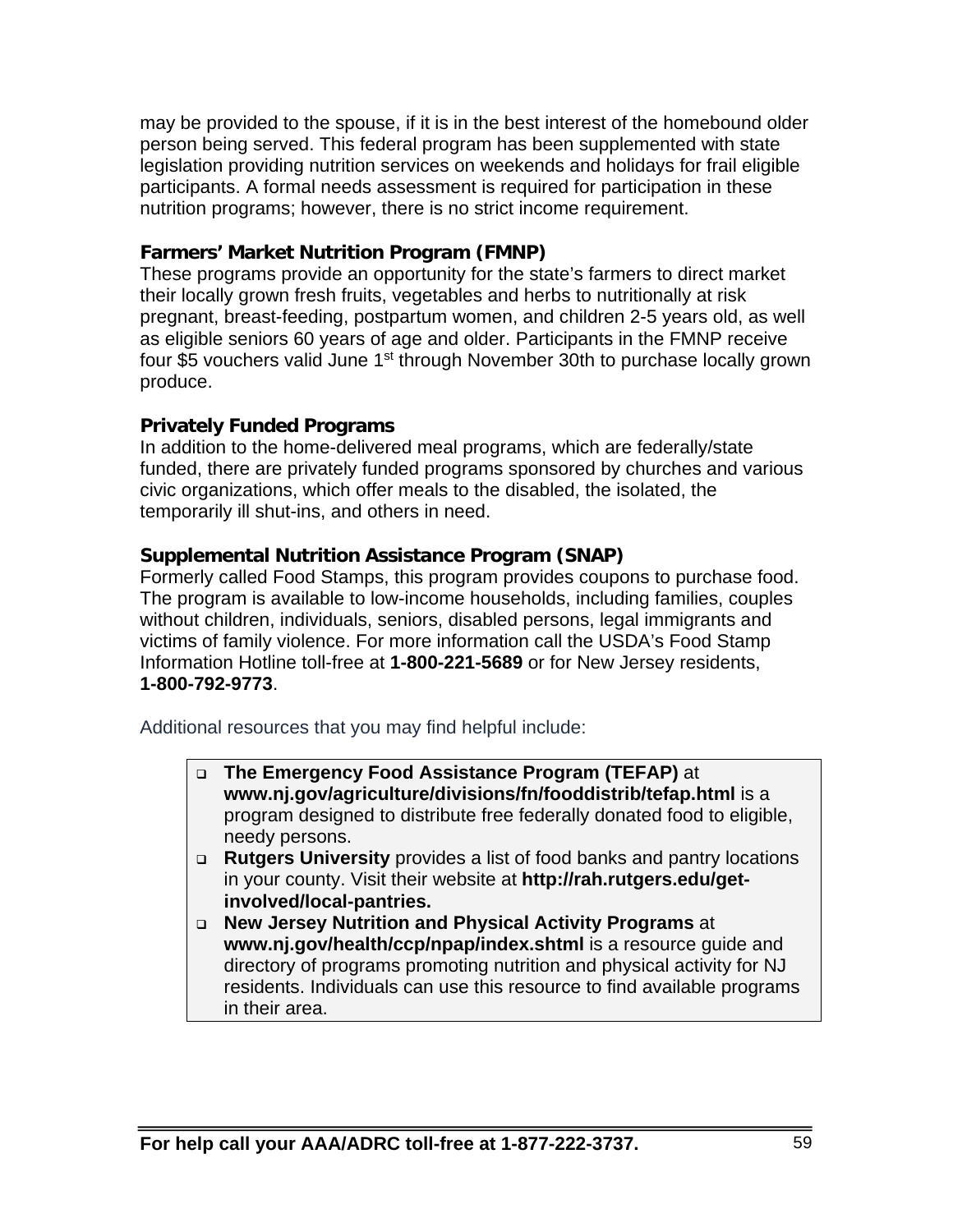# **Assistive Devices / Technology**

Assistive technology is a term that describes devices and services created and used to help individuals with disabilities and the elderly live more independently and productively, therefore enabling them to participate fully in every aspect of life.

## **Types of Assistive Devices**

Just as there are many different types of disabilities, many different categories of assistive devices and services are available to help overcome those disabilities. A few examples of assistive technology follow:

- □ Communication equipment, such as a telephone amplifier.
- □ Special computer software that enables access to the Internet, or basic hardware, such as a modified keyboard or mouse that makes the computer easier to use.
- □ Audio books or Braille writing tools.
- Job-related items, such as special types of chairs or pillows for someone who works at a desk or a back brace for someone who does physical labor.
- □ Power wheelchairs, stairways or wheel chair lifts.

## **Paying for Assistive Technology**

No single private insurance plan or public program will pay for all types of assistive technology. However, Medicare Part B will cover up to 80 percent of the cost of assistive technology if the items being purchased meet the definition of "durable medical equipment." This is defined as devices that are "primarily and customarily used to serve a medical purpose, and generally are not useful to a person in the absence of illness or injury." A physician's order is required for Medicare reimbursement.

#### To find out if Medicare will cover the cost of a particular piece of assistive technology, call **1-800-633-4227**. For **TTY/TFF, call 1-877-486-2048**. You can also visit their website at **www.medicare.gov**.

New Jersey Medicaid may pay for some assistive technology. Other payment options include private health insurance and out-of-pocket payment. Additionally, subsidy programs provide some types of assistive technology at a reduced cost or for free. Many businesses and not-for-profit groups have set up subsidy programs that include discounts, grants, or rebates to get consumers to try a specific product. Individuals are cautioned about participating in subsidy programs that are run by businesses with commercial interests in the product or service because of the potential for fraud.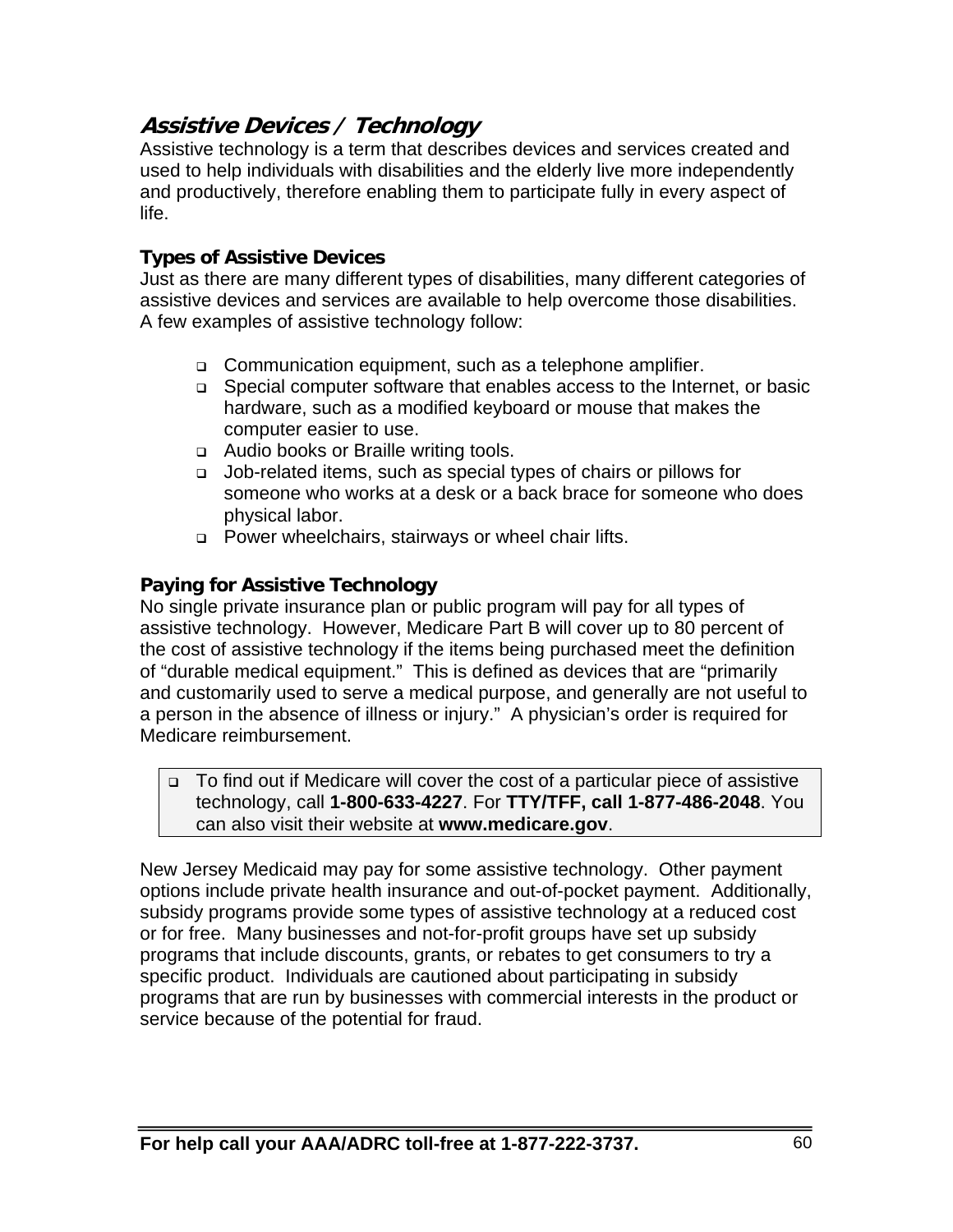For more information on Medicaid coverage of assistive technology, call the **NJ Division of Medical Assistance and Health Services** at **1-800-356-1561**, or visit their website at **www.state.nj.us/humanservices/dmahs/home/index.html** 

## **Assistive Technology Advocacy Center (ATAC)**

The Assistive Technology Advocacy Center (ATAC) serves as the state's federally funded assistive technology project through a sub-contract with the NJ Department of Labor and Workforce Development. Its purpose is to assist individuals in overcoming barriers in the system and making assistive technology more accessible to individuals with disabilities throughout the state. You can access the center through **Disability Rights New Jersey** by calling **1-800-922-7233 (TTY: 609-633-7106, or 711**). Their website is **www.drnj.org**.

Additional resources that you may find useful include:

- **Back in Action** is a website that connects people with available assistive technology. The website is **http://backinaction.njpanda.org**.
- **Advancing Opportunities,** formerly Cerebral Palsy of NJ, operates a **Technology Lending Center** that provides a wide variety of assistive technology and adaptive equipment used for daily living. Go to **www.advopps.org/**, or telephone **1-888-322-1918, ext. 536 (TTY 1-609-882-0620)**.

## **Medication**

## **Medication Management**

While everyone needs to be careful about taking medications, older adults need to be even more cautious because:

- Older people often take more medicines than younger people.
- □ Reactions from mixing two or more drugs in the body, called "drug interactions", can cause side effects.
- Older people may react differently to medicine, especially when you consider the metabolism of older adults as being much slower, leading to a delayed response to the medication and a longer process to eliminate the excess.

The more you know about your medicines and the more you talk with your health care professional, the easier it is to avoid problems with your medication.

## **Medication Considerations**

When being prescribed a new medication, it is important to ask:

 How may this new medicine interact with other prescriptions and over-thecount medicine (name them all) you are taking?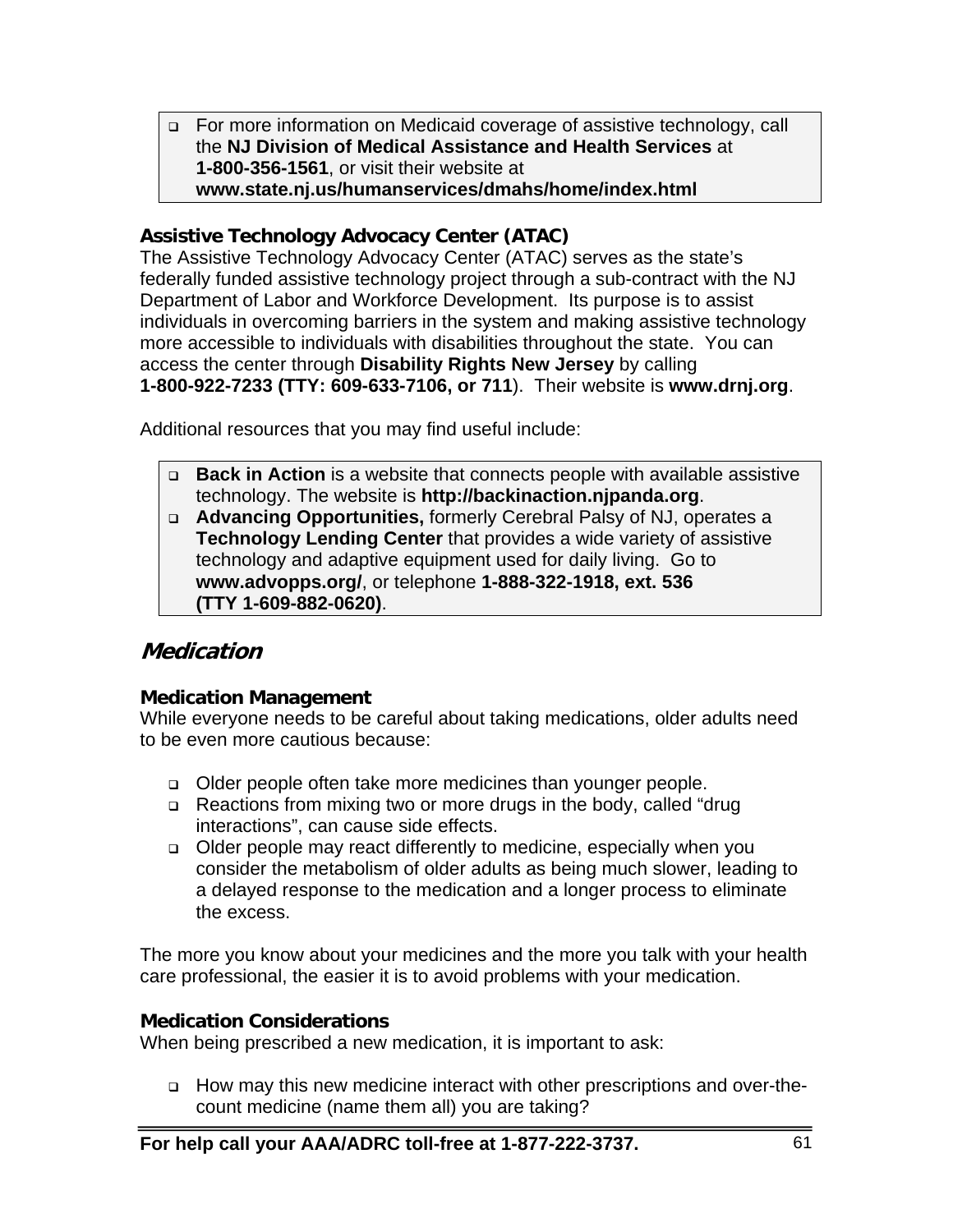- □ If you are allergic to certain drugs, is this new drug safe to take?
- □ What is the name of the drug? Can a generic substitute be used?
- □ Why are you being prescribed the medication?
- □ What is the proper method for taking the medication? Are there guidelines about taking the medication with food, or foods/alcohol that should be avoided?
- What are the common side effects of the medication? What actions should you take if such symptoms occur?
- □ Is there a stop date?
- □ What if you skip a dose?

In addition to understanding your medications, it is important to maintain an updated medication list, which includes information such as:

- Date prescribed
- □ Name of drug
- Dosage
- Directions for taking medication
- Reason prescribed
- □ Stop date

A blank Medication Form is available in **Appendix Y** for your use.

## **Medication Management Reminder Devices**

People can be overwhelmed with the number of medications taken on a daily basis. It can be hard to remember what each drug is for, when you should take it, and how you should take it. There are many options on the market to help you organize your medication. There are also programs available to help manage your medicines safely. Simple methods you can use include a pillbox or a calendar.

There are also medication reminder devices available at medical supply stores or on the Internet to purchase. The devices come in many forms, shapes and sizes; from alarm and vibrating watches to a fully automatic dispenser with alarm systems. Costs vary from a basic two-dollar plastic pill organizer to a couple hundred dollars for an electronic pill dispenser with alarms and telephone reassurance. There are some public programs that will cover some or all of the costs of medication reminders or dispensers such as Global Options (GO) for Long Term Care, JACC or the Statewide Respite Care Program.

#### To learn more about this option, contact your **Area Agency on Aging (AAA) and/or Aging and Disability Resource Connection (ADRC)** at **1-877-222-3737**.

Things to consider:

- □ Does the individual have the mental capacity to self-medicate?
- $\Box$  If a device is to be used, who will be responsible for filling the medication box?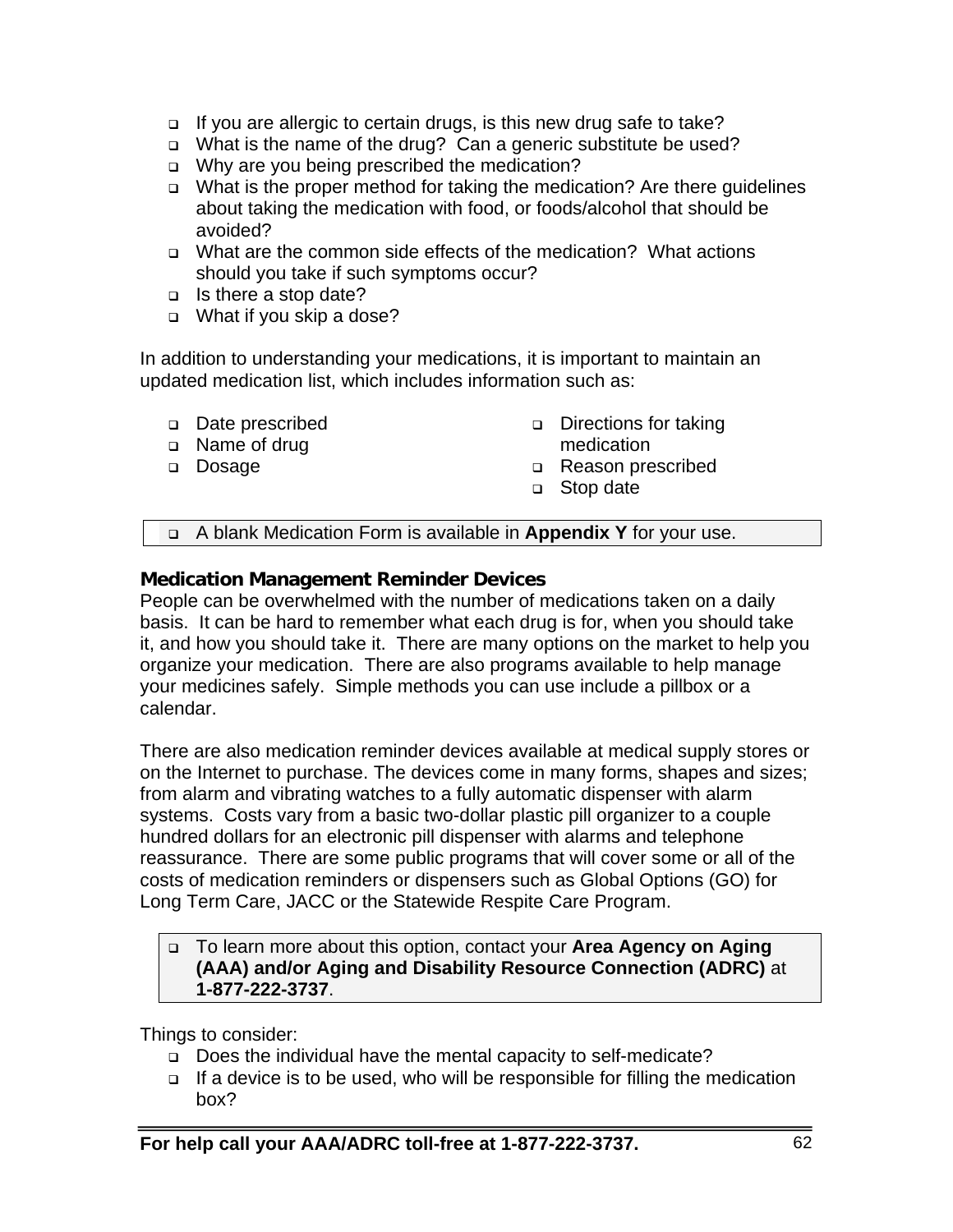## **How to Save Money on Medications**

Medicines are an important part of treating an illness, often enabling people to remain active and independent. Anyone who takes medicine knows they can also be very expensive. Medicare and Medicaid have prescription drug benefits (see the **Insurance** section for more details). Here are some ideas that may help to lower drug costs:

- □ Request samples when prescribed new medications.
- Ask your physician for a generic drug prescription when appropriate.
- Buy large amounts of medicines that are taken all the time. Capitalize on mail-order plans, which frequently offer lower co-pays for a three-month supply.
- Call around to local pharmacies/department stores to check pricing and to ask about discount programs.
- □ Ask if senior citizen discounts are offered.
- □ Buy store-brand or generic-brand over-the-counter medications.

The following programs may also prove helpful.

## **Prescription Drug Price Registry**

The New Jersey Division of Consumer Affairs offers an on-line Prescription Drug Price Registry that helps consumers compare the retail prices charged by many pharmacies for the 150 most-frequently prescribed prescription drugs. The registry is posted at **www.njdrugprices.nj.gov**, or you may call **1-800-242-5846**.

#### **Pharmaceutical Assistance to the Aged and Disabled (PAAD)**

The PAAD program helps eligible New Jersey residents pay for prescription drugs and related supplies. Only drugs approved by the Food and Drug Administration are covered. Drugs purchased outside the State of New Jersey are not covered, nor is any pharmaceutical product whose manufacturer has not agreed to provide rebates to the State of New Jersey.

Eligibility Requirements:

- A New Jersey resident;
- 65 years of age or older, or 18 years of age or older and receiving Social Security Title II Disability benefits;
- Meet the program's annual income limit;
- All Medicare-eligible PAAD beneficiaries are required to enroll in a Medicare Part D prescription drug plan.

The PAAD co-payment was \$5 for each covered generic drug prescription and \$7 for each brand name drug prescription. PAAD beneficiaries may pay less for generic drugs if their Medicare prescription drug plan charges them less than the co-payment for generics.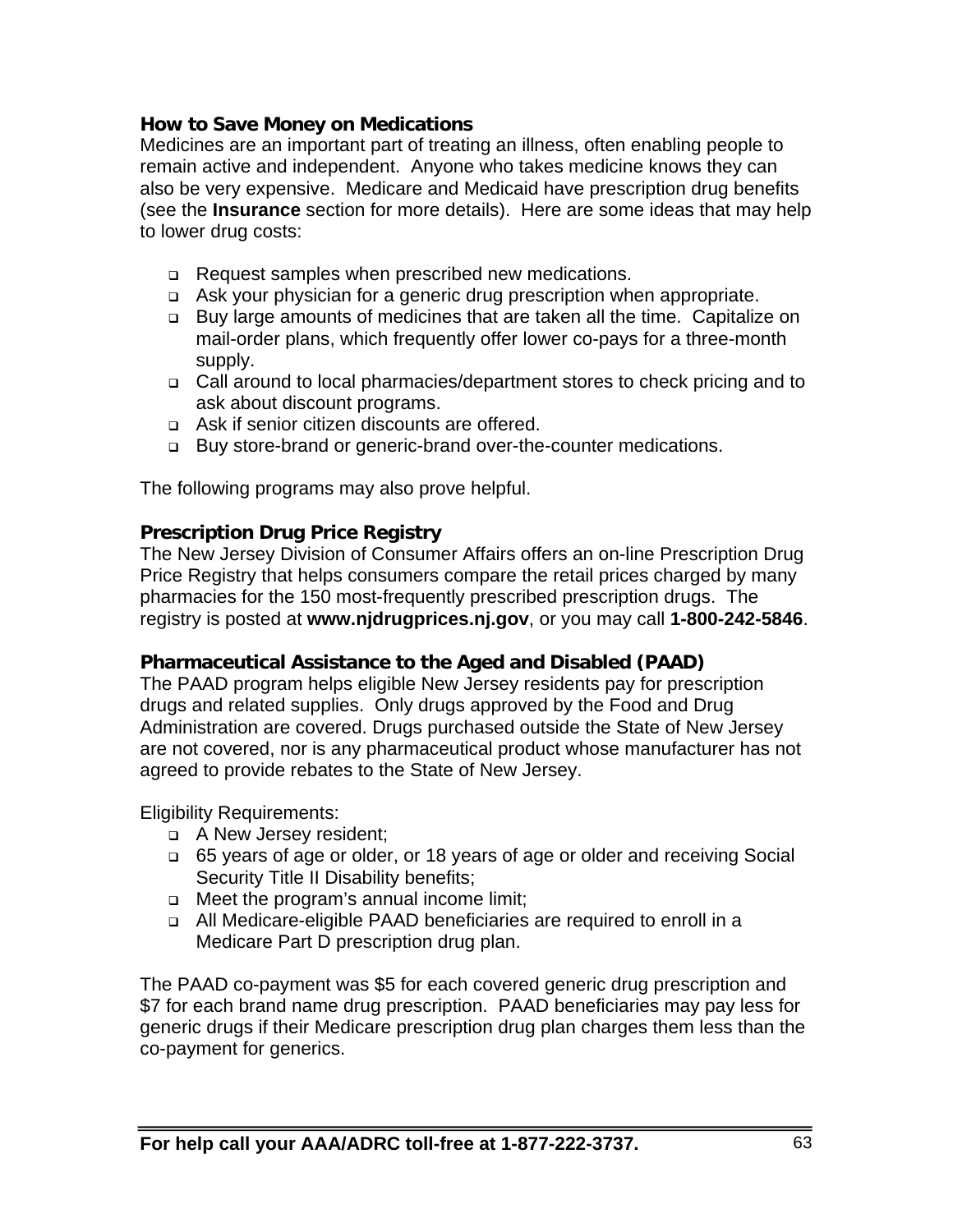For additional information on **PAAD**, call toll-free **1-800-792-9745**, or visit their website at

## **www.state.nj.us/humanservices/doas/home/paaddetail.html.**

## **Senior Gold Prescription Discount Program**

The Senior Gold Prescription Discount program is similar to PAAD, but for individuals with incomes up to \$10,000 higher than the level established for PAAD eligibility.

Eligibility Requirements:

- A New Jersey resident;
- □ 65 years of age or older, or 18 years of age or older and receiving Social Security Title II Disability benefits;
- Meet the program's annual income limit (limit is \$10,000 higher than for PAAD);
- All Medicare-eligible Senior Gold beneficiaries are required to enroll in a Medicare Part D prescription drug plan.

The Senior Gold co-payment is \$15 plus 50% of the remaining cost of each covered prescription. Once members reach annual out-of-pocket expenses exceeding \$2,000 for single persons or \$3,000 for married couples, they pay only a flat \$15 co-payment per prescription for the balance of that eligibility period. Senior Gold can help you when you are in the Medicare Prescription Drug Benefit Program's donut hole (see a description of Medicare Part D in the **Insurance** section).

 For additional information on **Senior Gold**, call toll-free **1-800-792-9745**, or visit their website at

**www.state.nj.us/humanservices/doas/services/seniorgold/.** 

**Medicare Part D Low Income Subsidy (LIS) – Also known as "Extra Help"**  Extra help paying your Medicare drug plan's monthly premium, annual deductible, coinsurance and copayments is available to eligible low-income Medicare Part D enrollees. To qualify for the program's full subsidy, a person's annual gross income must not exceed 135% of the Federal Poverty Level (FPL) and their financial resources such as bank accounts, stocks, and bonds must be within established limits. A partial subsidy is offered to individuals with incomes between 135% and 150% of the FPL.

For more information on these programs contact the following agencies:

#### For **SLMB, QI-1 and LIS**, contact **Pharmaceutical Assistance to the Aged and Disabled (PAAD)**, at **1-800-792-9745**; website **www.state.nj.us/humanservices/doas/services/slmb/.**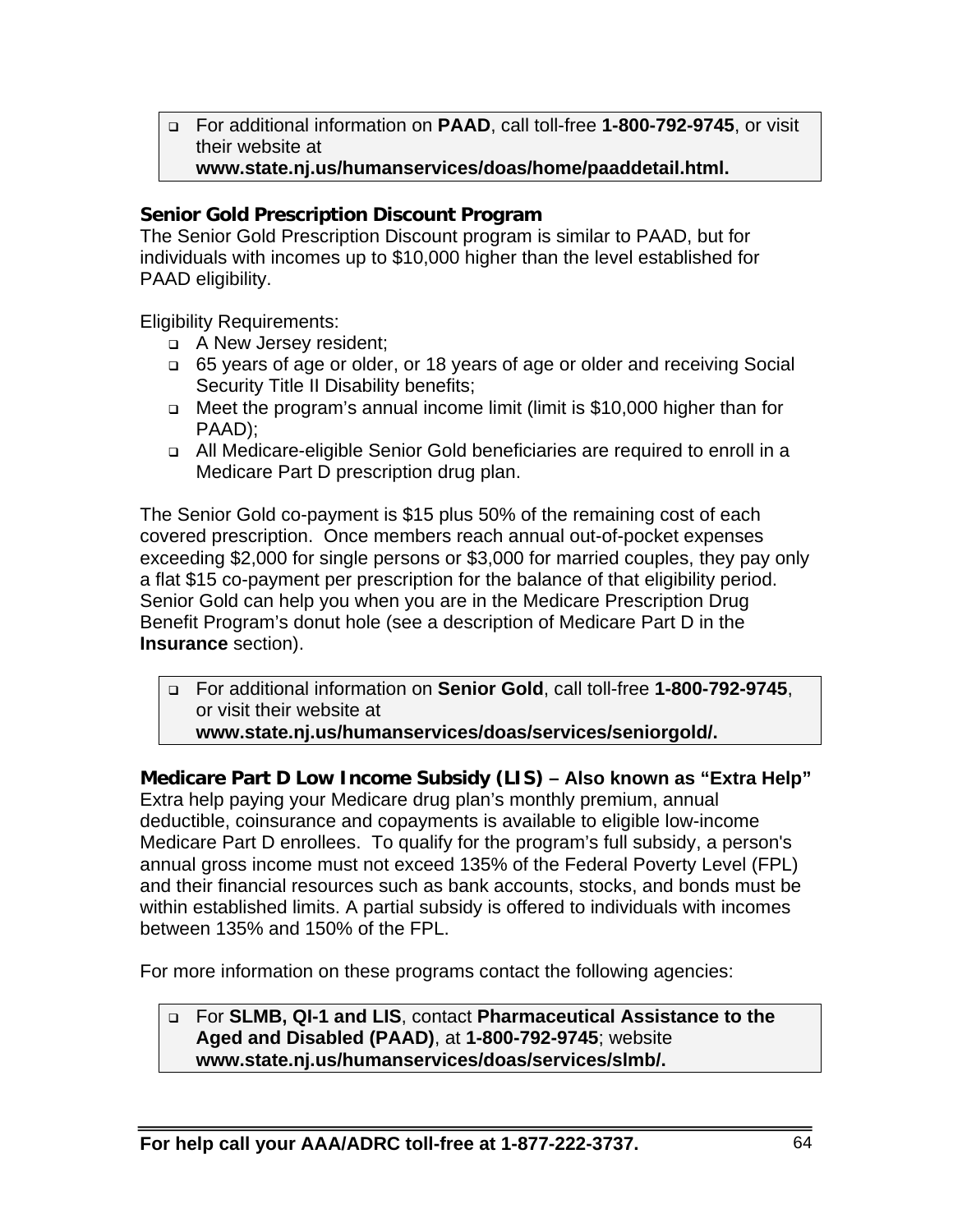- For **QMB**, contact your **County Welfare Agency** (see Appendix G) or **Medicaid**, toll-free at **1-800-356-1561**; website **www.state.nj.us/humanservices/dmahs/home/index.html.**
- For **LIS**, you can also contact the **Social Security Administration** tollfree at **1-800-772-1213 (TTY 1-800-325-0778)**; website **www.ssa.gov**.

## **AIDS Drug Distribution Program (ADDP)**

The AIDS Drug Distribution Program provides life-sustaining and life-prolonging medications to low income individuals with no other source of payment for these drugs. Qualified participants receive free access to HIV-AIDS related prescription medications approved by the federal Food and Drug Administration.

Eligibility Requirements:

- A New Jersey resident;
- □ Not currently eligible for Medicaid or PAAD;
- □ Have a letter from a physician attesting to your need for AIDS or HIV specific medications; and
- Your annual income must **NOT EXCEED** 500 percent of the federal poverty level.
- For additional information or to apply for the **AIDS Drug Distribution Program**, call the **NJ Department of Human Services** toll-free **1-877-613-4533.**

An additional resource that you may find useful includes:

- **RX4NJ**, New Jersey's Partnership for Prescription Assistance, provides a website designed to help low-income, uninsured New Jersey residents get access to patient assistance programs where they may qualify for free, or nearly free, prescription medicines. Go to **www.rx4nj.org**.
- There may be **pharmacies in your neighborhood** selling generic drugs at a low cost, such as \$4 for a thirty-day supply. You may wish to call around to find a pharmacy in your area that offers such a program.

## **Mental Health**

Just as it requires effort to build or maintain physical health, so it is with mental and emotional health. The more time and energy you invest in your emotional health, the stronger it will be. The good news is that there are many things you can do to boost your mood, build resilience and get more enjoyment out of life including spending time with others, joining groups and volunteering.

If you've made consistent efforts to improve your mental and emotional health and you still don't feel good, it may be time to seek professional help. The NJ Division of Mental Health Services funds 120 private, not-for-profit community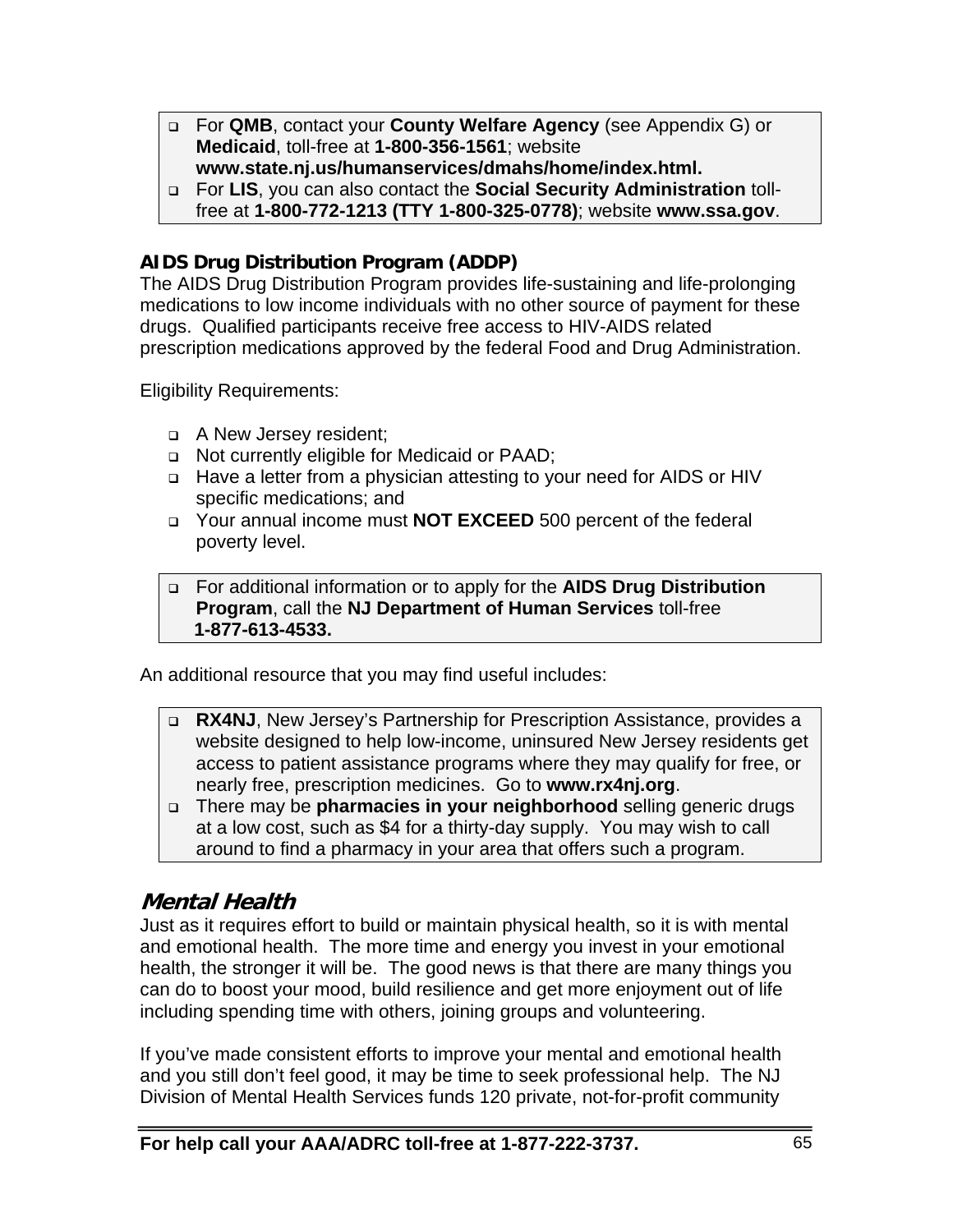agencies to provide a full range of mental health services. Services are provided on a sliding-fee scale.

□ These agencies are listed in the phone book under Mental Health Services, or you can call your local **County Mental Health Administrator's Office**. Go to **www.state.nj.us/humanservices/dmhs/services/admin/index.html** or **Appendix K** to see a list on these offices.

Services accessible through these agencies may include:

**Outpatient Services**. Periodic therapy, counseling and supportive services are provided to clients who possess a psychiatric diagnosis, including clients who are seriously and persistently mentally ill but excluding substance abuse and developmental disability unless accompanied by treatable symptoms of mental illness.

**Adult Partial Care Services**. Comprehensive, structured, non-residential health services provided to seriously mentally ill adult clients in a day program setting to maximize client's independence and community living skills.

**Intensive Family Support Services**. Offers supportive activities designed to improve the overall functioning and quality of life of families with a mentally ill relative.

**Designated Screening Center**. This is a public or private ambulatory care service that provides mental health services including assessment, emergency and referral services to mentally ill persons in a specified geographical area.

**Emergency Services**. Emergency services offer immediate crisis intervention services and service procurement to relieve the client's distress and to help maintain or recover his or her level of functioning. Emphasis is on stabilization, so that the client can actively participate in needs assessment and service planning.

 For additional information related to mental health contact the **NJ Division of Mental Health and Addiction Services**, **1-800-382-6717** or visit their website at **www.state.nj.us/humanservices/divisions/dmhas/.** 

# **Addiction Programs**

Many people suffer from one or more addictions including, but not limited to drugs, alcohol and gambling. Facing an addiction can start you on the road to freedom.

The NJ Division of Mental Health and Addiction Services operates the Addictions Hotline of New Jersey, a service that has helped over one million people find alcohol or drug treatment programs, locate 12-step support meetings, or find answers to questions concerning drugs and alcohol. Trained telephone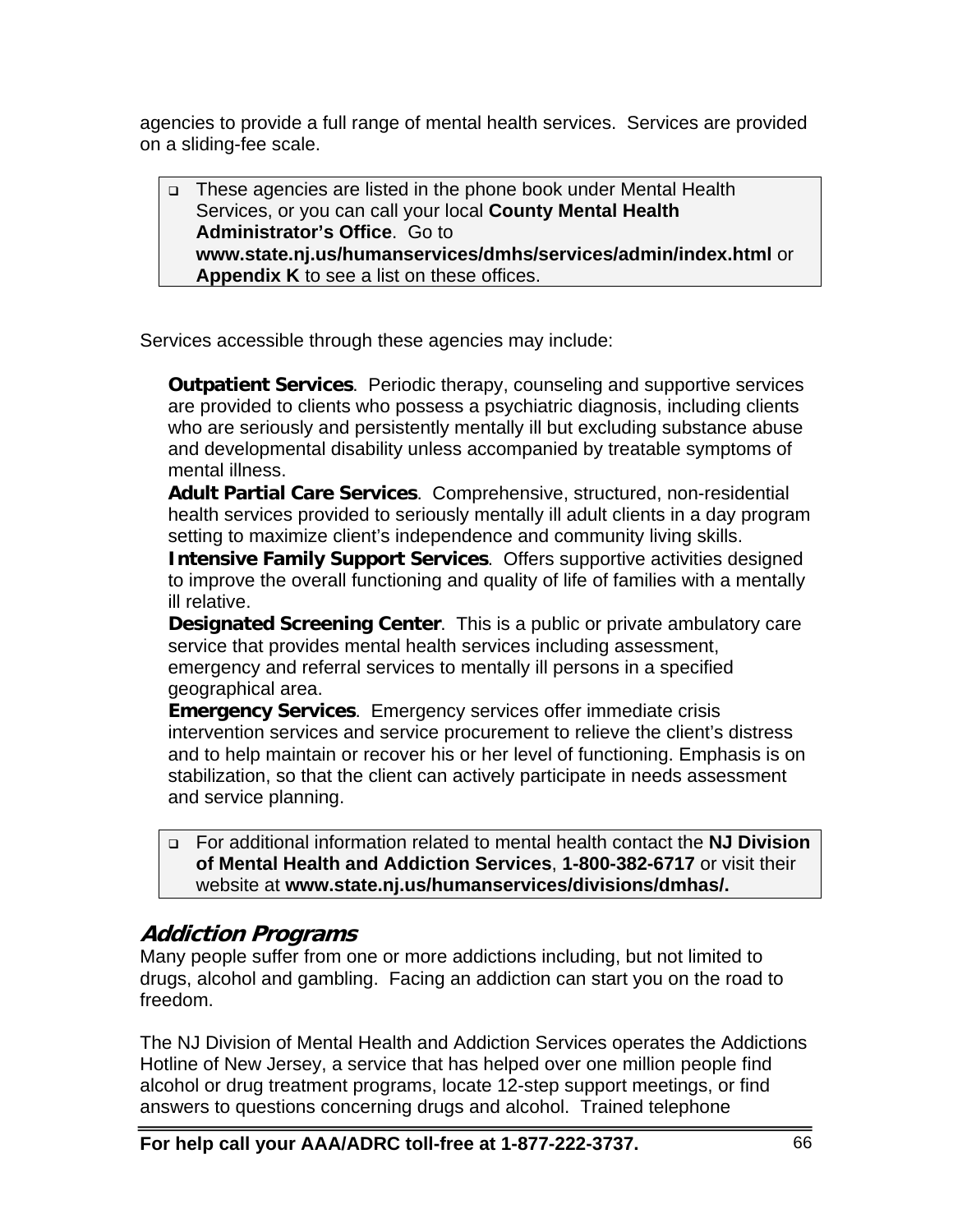counselors are available 24 hours a day, 7 days a week to educate, assist or counsel individuals and families battling addictions. Calls are toll-free and shared information remains confidential.

#### Call the **Addictions Hotline of New Jersey** at **1-800-238-2333** or the **Gamblers Addiction Hotline** at **1-800-426-2537** to start your journey on the road to freedom.

Additional resources that you may find useful include:

- **The NJ Division of Mental Health and Addiction Services** is responsible for providing effective treatment and prevention for alcoholism and drug abuse and for enhancing public awareness of the dangers of such substances. Visit their website for additional information at **www.state.nj.us/humanservices/das/home/index.html**.
- **The NJ Prevention Network, Inc. (NJPN)**, on-line at **www.njpn.org** provides a statewide coordinated approach to advocacy, collaboration and education.
- **The Substance Abuse and Mental Health Services Administration** is an agency of the U.S. Department of Health and Human Services (HHS) created to focus attention, programs, and funding on improving the lives of people with or at risk for mental and substance abuse disorders. Go to **www.samhsa.gov**.

# **End-of-Life Care**

If you are facing a life-threatening health crisis, you and your caregiver must make many important medical, legal and practical decisions. Being informed about your choices can help ease some of the burden.

## **Palliative Care**

Palliative Care Programs are staffed by physicians, nurses, case managers and various therapists who provide symptom relief, improve patients' ability to tolerate treatment, facilitate communication between patients/families and the healthcare team, provide families with bereavement and support services, assist patients/families with treatment decisions and help patients gain the physical and emotional strength necessary to complete their daily living activities and pursue their career and other interests given the limitations imposed upon them by their condition. These services can be provided to any patient with a serious illness and are focused on improving the quality of life. These services are separate from the treatments you may receive that attempt to cure your condition.

## **Hospice Care**

Hospice care is available for people whose physician has determined that they have an incurable condition and have a life expectancy of six months or less. Hospice services may be chosen by you or your caregiver, or recommended by your physician.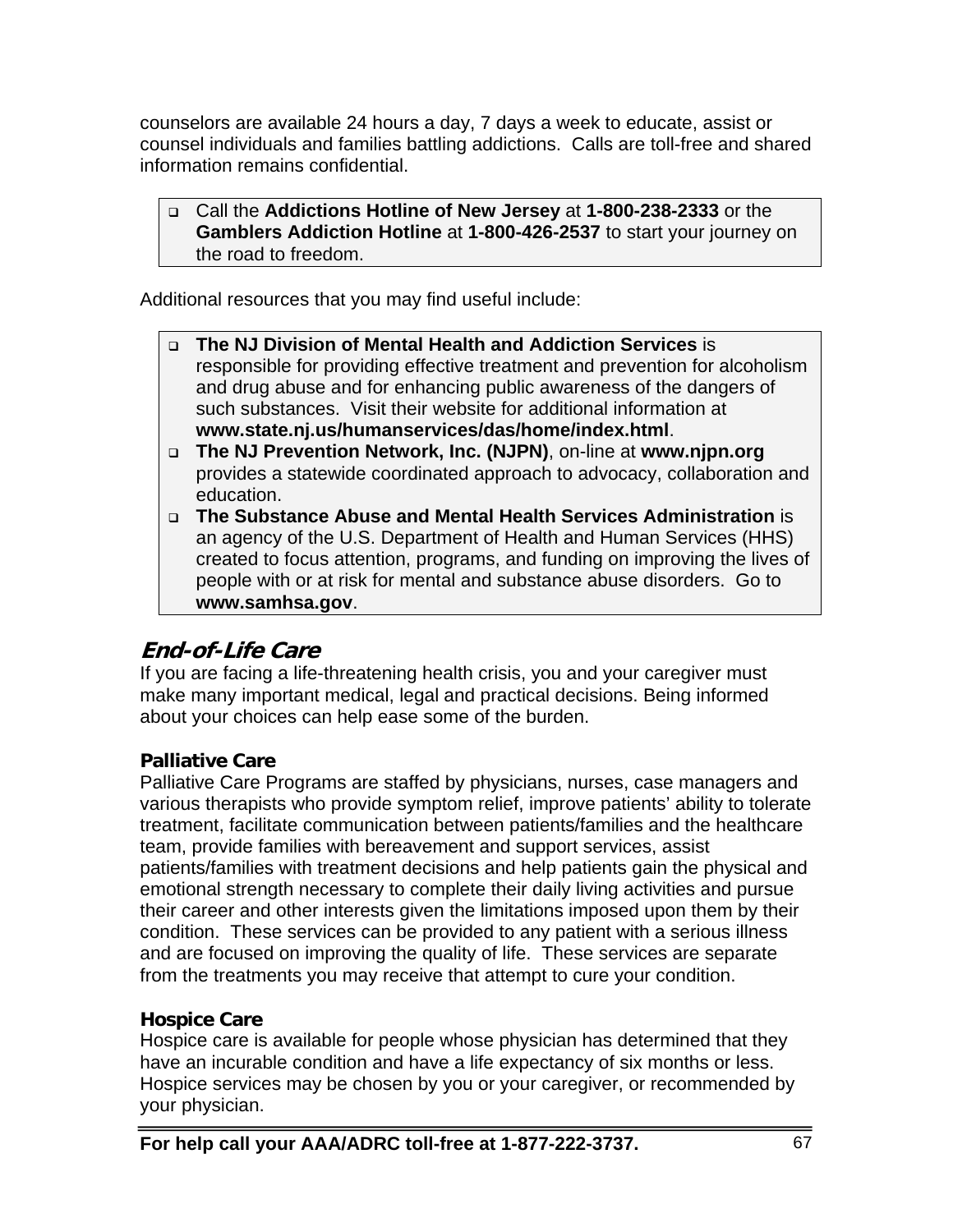Hospice care can be provided in the home or at an extended care facility, such as a nursing home or assisted living facility. There are also free-standing hospice centers, sometimes called residential hospice centers. Some families prefer this kind of setting because it feels more like home and less like an institution. Medicare, Medicaid and most private insurance plans cover the costs of hospice care, or you may pay out-of-pocket. A list of licensed hospice providers is available at **www.state.nj.us/health/healthfacilities/search/ac.shtml.** 

□ For more detailed information on insurance eligibility, services, and payment options, go to **Hospice Net** on-line at **www.hospicenet.org**, a nonprofit organization that provides information and support to patients and families facing life-threatening illnesses.

## **Hospice Care Resources**

There are several organizations that provide in-depth information on hospice care and can help you locate a hospice facility in your area.

- **The New Jersey Hospice and Palliative Care Organization** at **www.njhospice.org/** is a nonprofit organization that promotes hospice and palliative care in New Jersey, including education and advocacy, technical assistance, support, and information for professionals, families, and friends.
- **The Center to Advance Palliative Care** is a national organization dedicated to increasing the availability of quality palliative care services. Visit its website at **www.getpalliativecare.org**.
- **National Association for Home Care and Hospice** is a trade association that represents home care agencies, hospices, and home care aide organizations. It also offers a user-friendly tool on its website to locate agencies in your area that provide hospice. Go to **www.nahcagencylocator.com/.**
- **The NJ Home Care Association,** a nonprofit organization which has hospice and home care resources available to the public. Visit their website at **www.homecarenj.org/**.

## **Additional End-of-Life Resources**

Here are a number of additional resources for those facing end-of-life decisions.

 **Americans for Better Care of the Dying** at **www.caringcommunity.org/helpful-resources/modelsresearch/americans-for-better-care-of-the-dying/** is dedicated to ensuring good end-of-life care. The organization focuses on improved pain management, better financial reimbursement systems, enhancing continuity of care, support for family caregivers, and changes in public policy.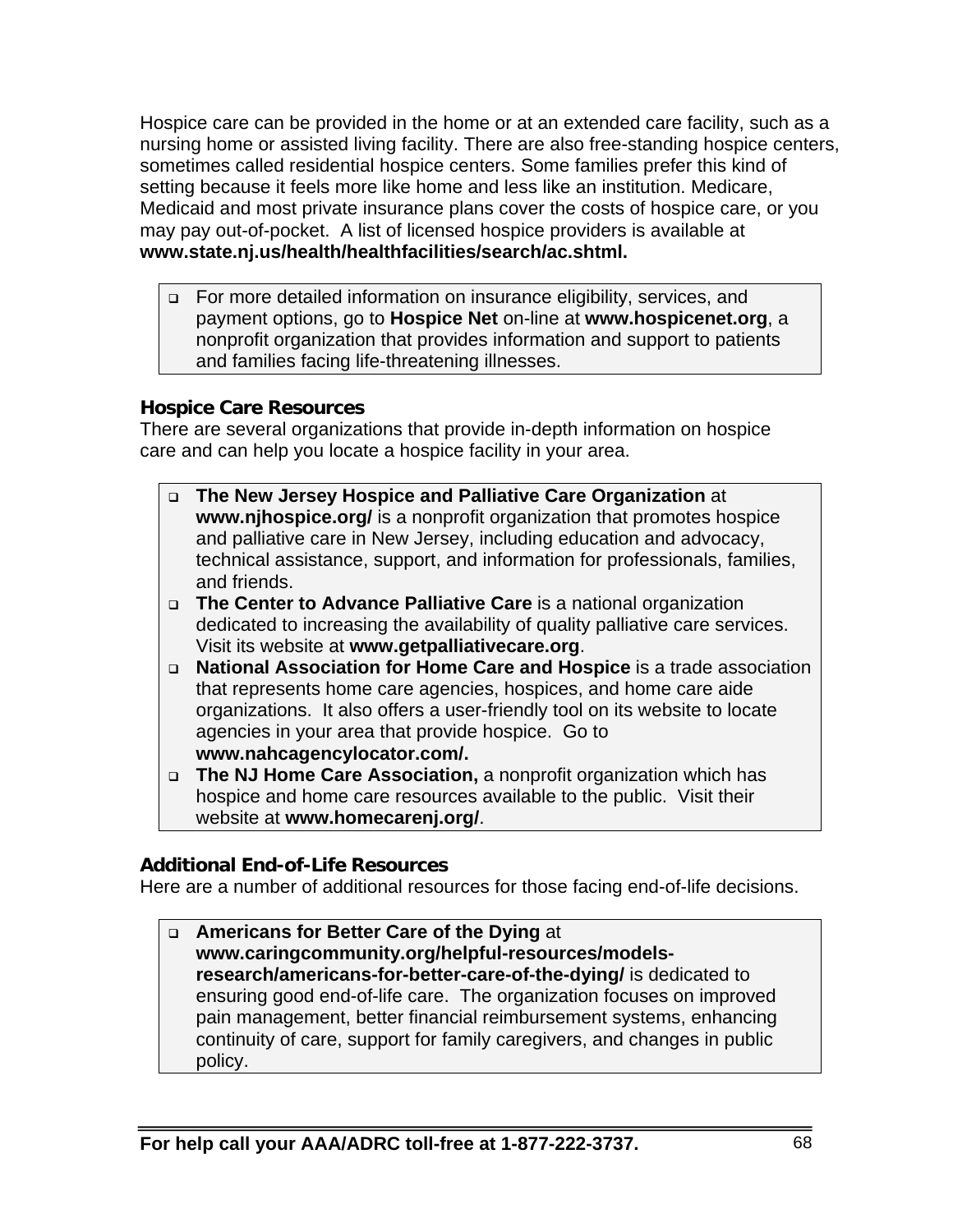**The National Cancer Institute (NCI)** has a helpful fact sheet on its website at **www.cancer.gov/cancertopics/factsheet/Support/end-oflife-care** titled "End of Life Questions and Answers."

## **Bereavement**

As our society continues to explore how to deal with death and dying, we are also learning and understanding more about grieving. A number of organizations and agencies provide bereavement services and support groups to help you through this difficult time.

- **AARP** at **www.aarp.org** provides extensive information about end-of-life issues on its website, as well as links to resources about specific issues of law, grief, and loss. For helpful resources, click on "Home & Family."
- An **"After-Death Checklist for Survivors"** is available from the Austin Memorial and Burial Information Society, an affiliate of the national Funeral Consumer Alliance (FCA), which provides a comprehensive list of decisions to be made and tasks to be done when a death occurs. The following website will link you directly to this document:

#### **www.fcaambis.org/wp-content/uploads/2010/06/After-Death-Checklist-for-Survivors-05-20-11.pdf.**

- The Funeral Consumers Alliance of Princeton, at **www.fcaprinceton.org/**, is the local affiliate of FCA, a nonprofit organization that protects consumers' rights to choose meaningful, dignified, affordable funerals. Additionally, FCA's website at **www.funerals.org** offers many educational resources.
- **Griefnet** at **www.griefnet.org** provides access to 50 e-mail support groups and websites. The support groups are organized by the relationship the caregiver had to the deceased, including a group for adult children of elderly parents.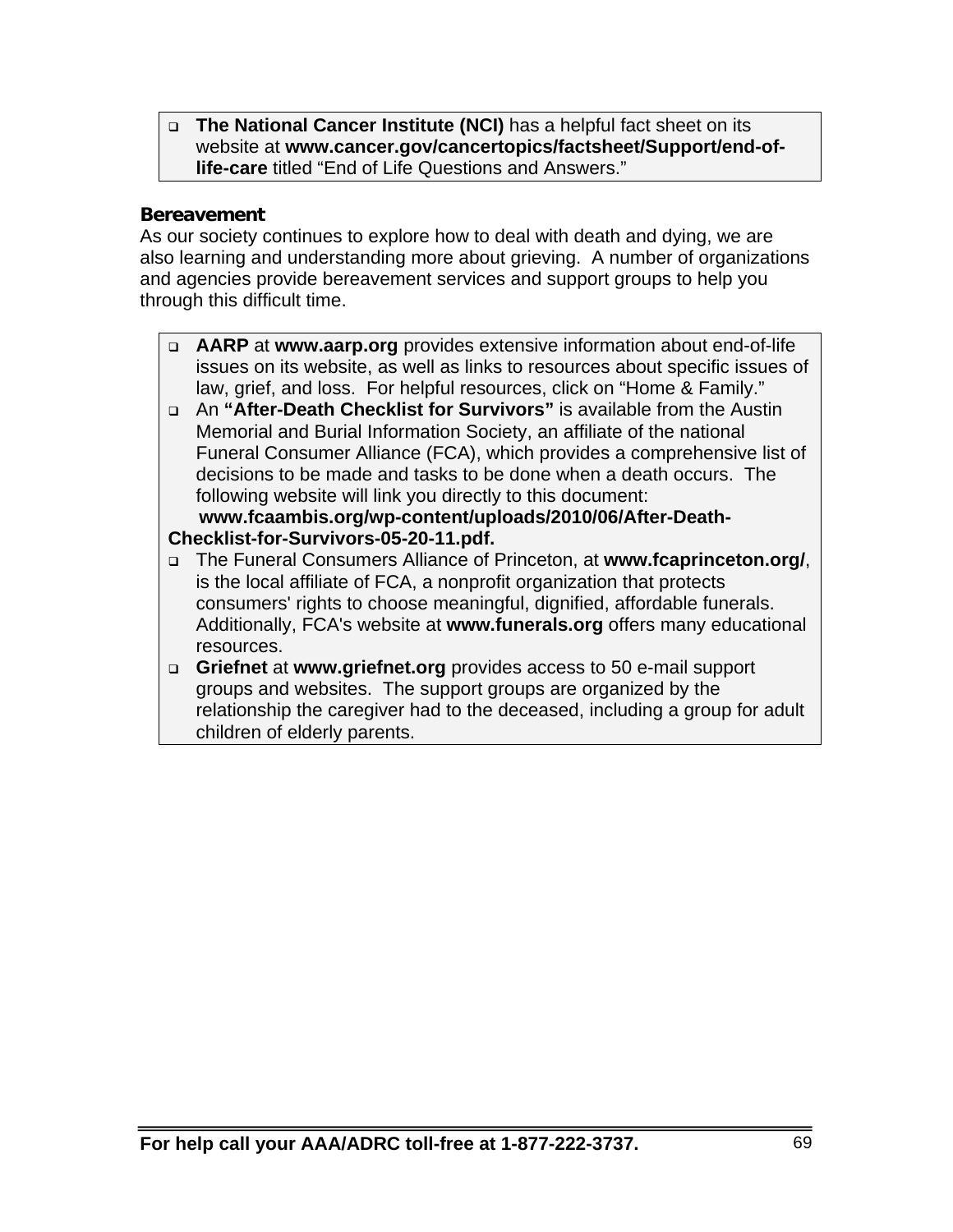| <b>Personal Notes</b> |  |  |  |  |
|-----------------------|--|--|--|--|
|                       |  |  |  |  |
|                       |  |  |  |  |
|                       |  |  |  |  |
|                       |  |  |  |  |
|                       |  |  |  |  |
|                       |  |  |  |  |
|                       |  |  |  |  |
|                       |  |  |  |  |
|                       |  |  |  |  |
|                       |  |  |  |  |
|                       |  |  |  |  |
|                       |  |  |  |  |
|                       |  |  |  |  |
|                       |  |  |  |  |
|                       |  |  |  |  |
|                       |  |  |  |  |
|                       |  |  |  |  |
|                       |  |  |  |  |
|                       |  |  |  |  |
|                       |  |  |  |  |
|                       |  |  |  |  |
|                       |  |  |  |  |
|                       |  |  |  |  |
|                       |  |  |  |  |
|                       |  |  |  |  |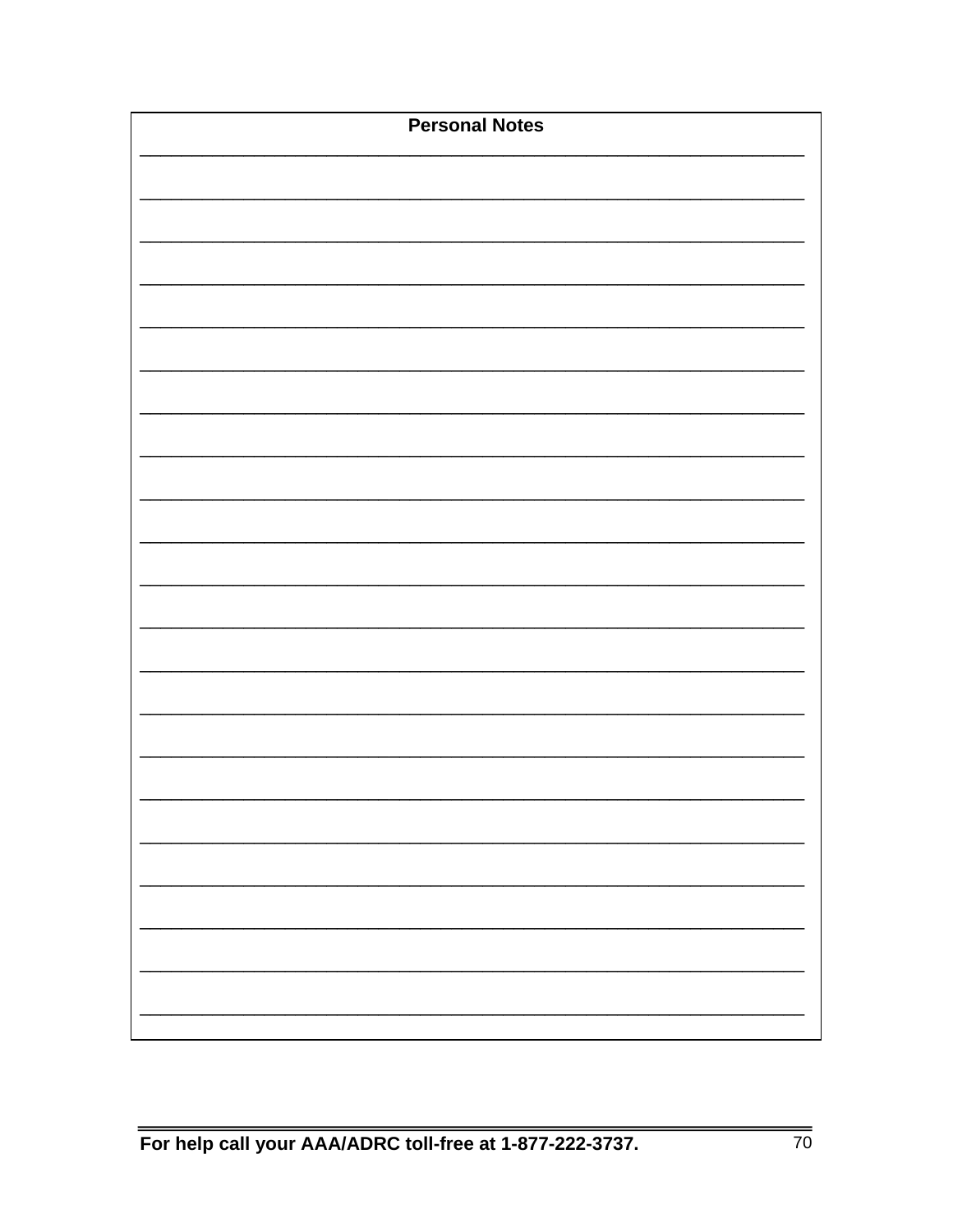## 5. INSURANCE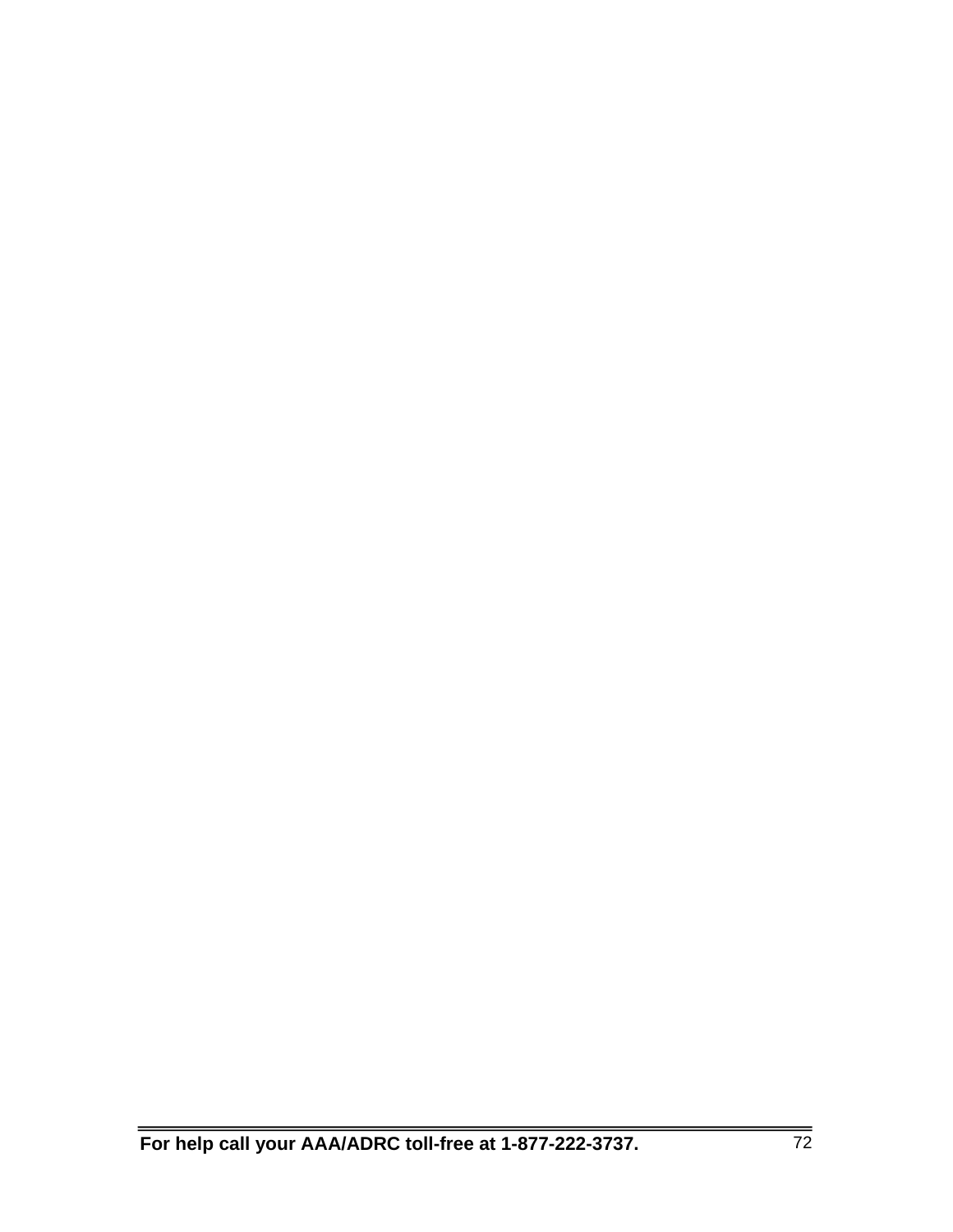# **5. Insurance**

Today's health care system is very complex and often hard to understand by even the most sophisticated consumer. Keeping current on coverage limits and deductibles can be bewildering, the paperwork overwhelming, and finding answers on websites or by phone vexing. This section will help you find your way through the maze that is the health care insurance system.

## **Understanding Health Care Insurance**

The following organizations can help you locate the benefits that apply to your care. They will help you save valuable time in learning the health care insurance system.

- **The State Health Insurance Assistance Program (SHIP)** provides free help to New Jersey Medicare beneficiaries who have problems with, or questions about their health insurance. Volunteer counselors, trained in areas of health insurance coverage and benefits that affect Medicare beneficiaries, provide information and assistance for dealing with claims and in evaluating health insurance needs. Counselors do not provide legal advice, sell, recommend or endorse any specific insurance product, agent, insurance company or plan. They provide information and assistance so that you can make your own decisions. Counseling is free of charge. Visit the SHIP website at **www.state.nj.us/humanservices/doas/services/ship/index.html** or call **1-800-792-8820** to make an appointment.
- **Medicare Rights Center** is an independent source of state-specific information on Medicare and other health care coverage issues. Its website at **www.medicarerights.org** offers an interactive search called "MI Counselor" that walks you through the qualification process. You can also call their toll-free consumer hotline at **1-800-333-4114**.

## **Medicare**

Medicare is a federal health insurance program for people age 65 or older, under 65 with certain disabilities, and any age with End-Stage Renal Disease (ESRD). The program helps with the cost of health care, but it does not cover all medical expenses or the cost of most long-term care. Medicare offers a number of coverage options.

 For complete information about **Medicare**, visit its website at **www.medicare.gov** or call **1-800-633-4227** toll-free and request a copy of the publication, "Medicare and You" for New Jersey residents.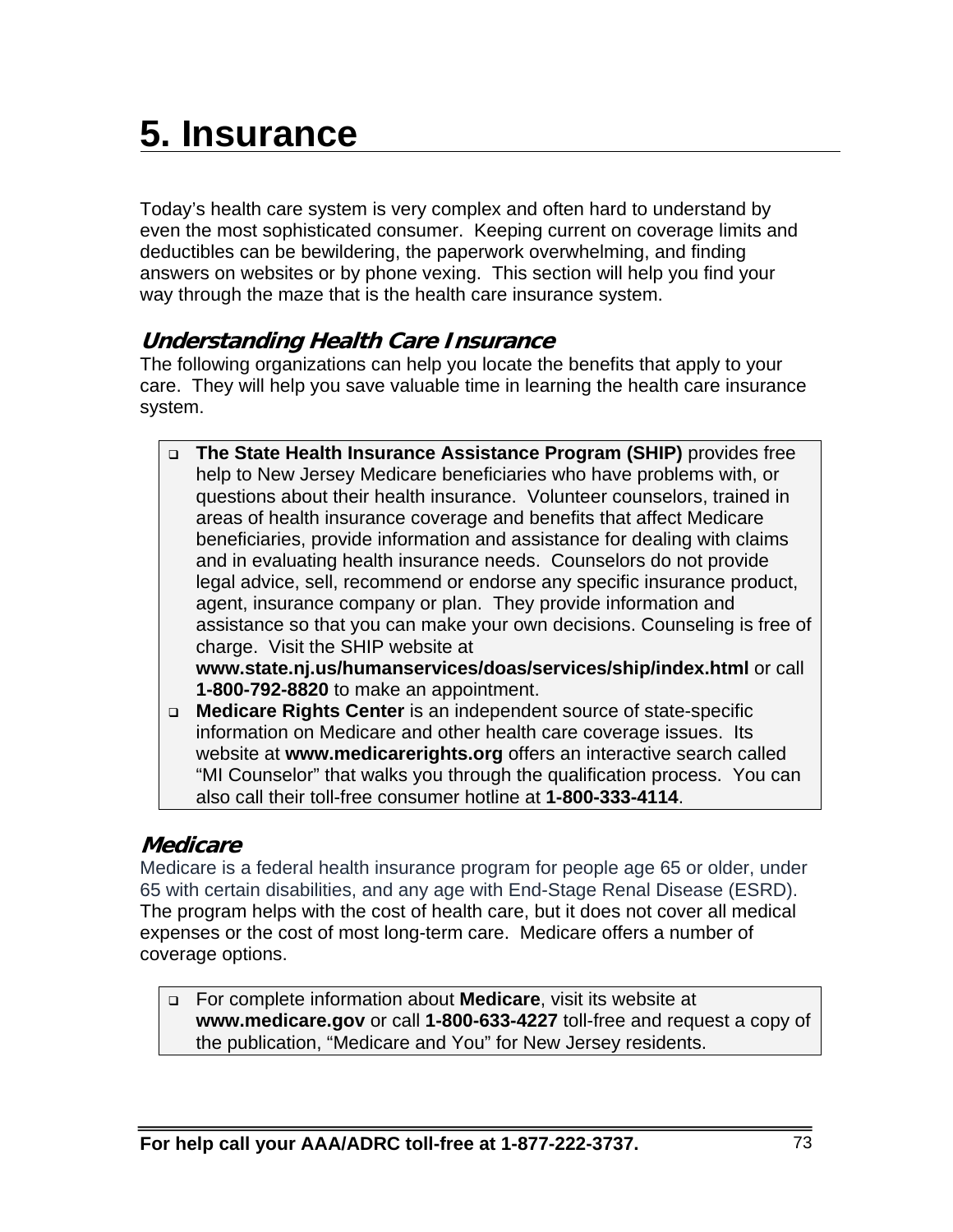#### **Original Medicare Plan**

The Original Medicare Plan is a fee-for-service plan managed by the federal government. It includes Parts A and B (see below). An individual is enrolled in Original Medicare by the Social Security Administration at age 65, or under age 65 and disabled, unless he or she elects to enroll in another type of plan (*see Part C*). There are deductibles, co-payments, and some health services, such as hearing aids and eyeglasses, that are not covered. Most individuals with Original Medicare buy supplemental insurance to fill coverage gaps *(see Medigap on pg. 75 of this section).* 

#### **Part A: Hospital Insurance**

Hospital Insurance helps pay for hospital care, some home health services, certain short-term stays in a skilled nursing facility (nursing home), and hospice care. There is no monthly premium charge for Part A coverage if the individual or spouse paid Medicare taxes while working. There is a large deductible for hospital stays, co-pays for stays beyond 60 days in hospitals, and copays for days 21 through 100 in skilled nursing facilities, with limits on the number of days covered.

#### **Part B: Medical Insurance**

Medical Insurance helps pay for doctors, outpatient services, and supplies. Consumers pay a monthly premium for Part B (premiums vary by income, with an individual in would typically paying between \$105 and \$500 per month), plus an annual deductible. Some co-pay charges apply for equipment, therapies, and preventive services.

*Home health services* included in Parts A and B are most frequently used to provide only short-term follow-up care after discharge from a hospital or skilled nursing facility. Medicare covers expenses if four conditions are met:

- □ The individual is confined to home;
- □ The individual needs intermittent skilled nursing care, physical, occupational or speech therapies;
- The individual is under the care of a physician who determines the need and establishes a home health care plan; and
- □ The home health agency providing services is Medicare-certified.

#### **Part C: Medicare Advantage Plans**

Medicare Advantage Plans are managed health care plans approved by Medicare and run by private companies to offer all of the medically necessary services in Parts A and B. Medicare Advantage Plans can charge different copayments and deductibles, and may require the use of providers in the plan. They can also offer additional services not covered by Original Medicare, such as prescription drug, vision, hearing, and dental coverage. There are different types of Medicare Advantage Plans that you can join. You can switch or enroll in plans during defined periods of the year. Note that if an individual drops employer or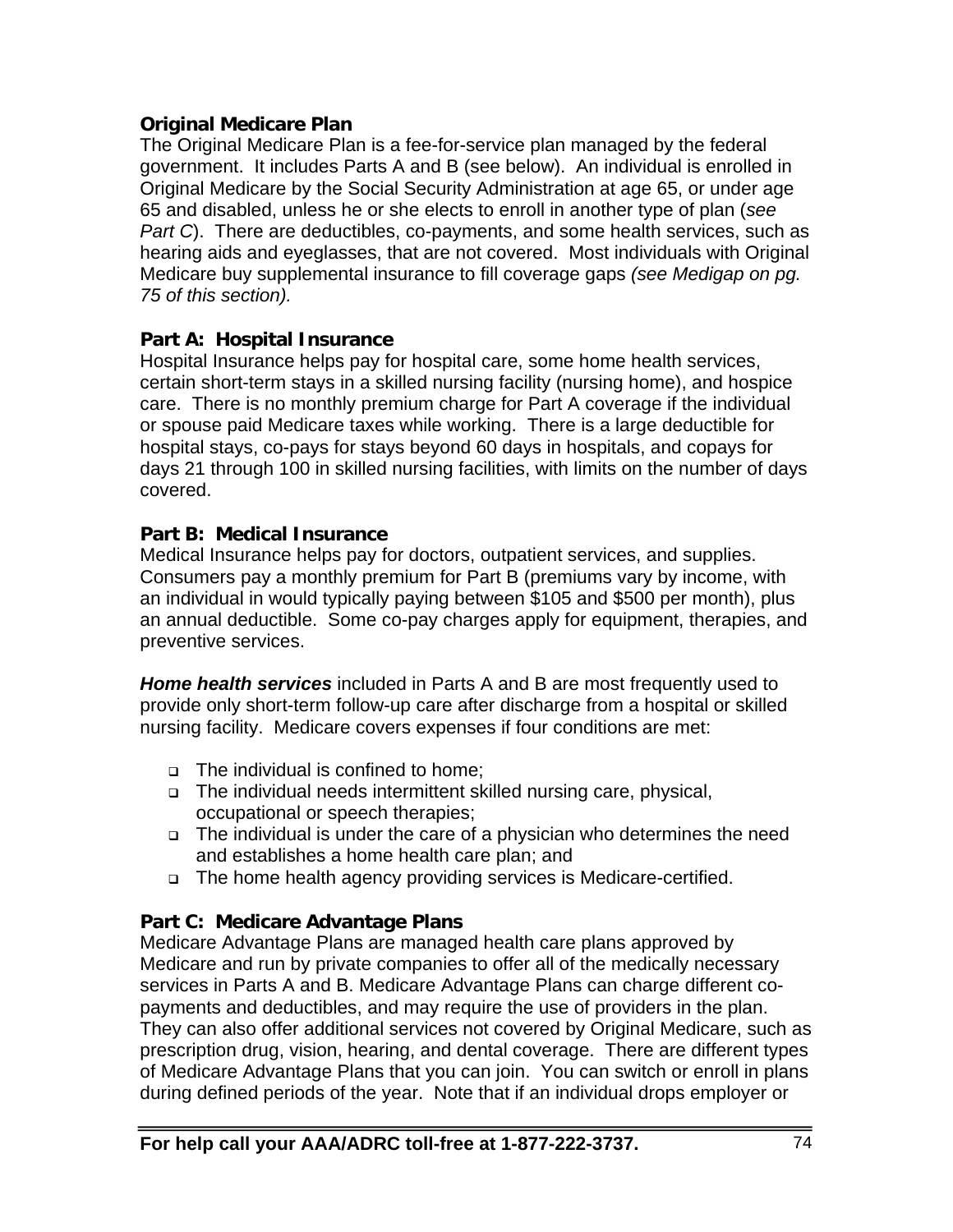union coverage, or Medigap insurance by joining a Medicare Advantage Plan, he or she may not be able to get it back.

#### **Part D: Prescription Drug Coverage**

Prescription Drug Coverage has been available since 2006. People in either Original Medicare or a Medicare Advantage Plan can add drug coverage through Part D. Part D insurance plans, which include co-payments and deductibles, are run by private companies approved by Medicare. A number of plans are available, but one must carefully assess each individual plan.

#### **Medicare Savings Programs**

The Medicare Savings Program may help pay part of your medical expenses. If you qualify, you may not have to pay your Medicare Part A and B premiums, deductibles, and coinsurance amounts. The savings plans are:

**Specified Low-Income Medicare Beneficiary (SLMB)** - Certain individuals who have Medicare Part A (Hospital Insurance) and Medicare Part B (Medical Insurance) and who are slightly above the national poverty level may qualify for State help in paying their Medicare Part B premium. To qualify, a person's annual gross income must not exceed 135% of the Federal Poverty Level and their financial resources such as bank accounts, stocks, and bonds must be within established limits. The Medicare Part B premium must be included in determining annual gross income.

**Qualifying Individual (QI-1)** - Persons with income between 120% and 135% of the Federal Poverty Level may be eligible for assistance as a Qualifying Individual (QI) to have monthly Medicare Part B premiums paid.

**Qualified Medicare Beneficiary (QMB)** - The **Qualified Medicare Beneficiary (QMB)** in NJ is a component of the Medicaid/New Jersey FamilyCare program. QMB also helps pay for the Medicare Part A and Medicare Part B premiums, deductibles and coinsurance. The QMB program has slightly lower income guidelines, but the same asset guidelines as the SLMB program.

## **Medigap**

When an aged or disabled individual is not covered by an employer or union health care plan, it is possible to buy a supplemental policy to help bridge the gaps in Original Medicare coverage. These policies are called Medigap insurance.

Medigap policies must follow federal and state laws and are standardized, so you can compare them. Standardized policies cover co-payments for certain benefits. Medigap policies may also offer additional benefits, such as coverage for the hospital deductible, at an extra cost.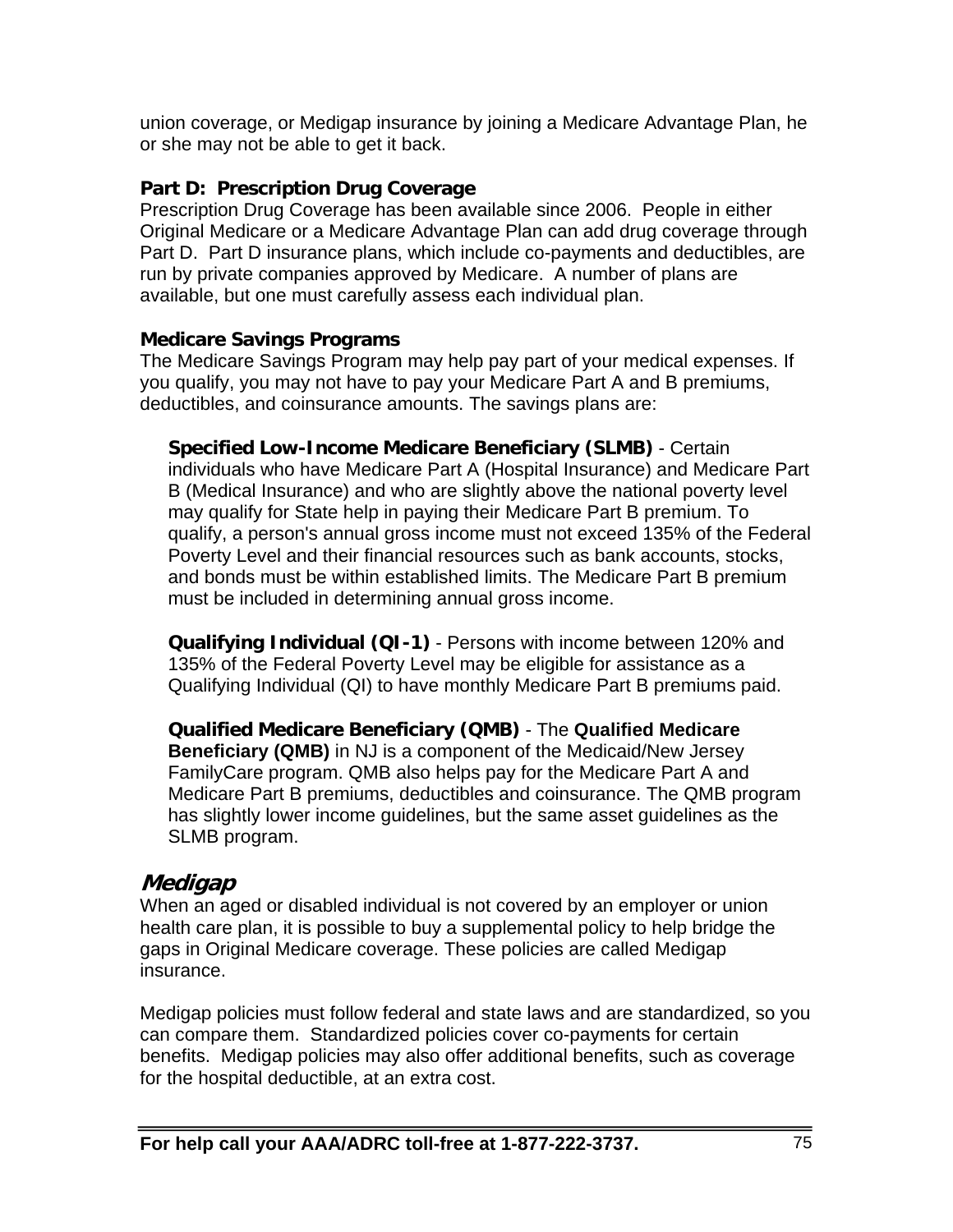Medicare does not pay for any of the costs of a Medigap policy. To buy a Medigap policy, you must be enrolled in Medicare Part A and Medicare Part B.

 To find a Medigap policy, visit the **State Health Insurance Assistance Program (SHIP)** website at **www.state.nj.us/humanservices/doas/services/ship** or call **1-800-792- 8820** to make an appointment with a SHIP counselor.

## **Other Insurance Plans**

Individuals may have access to government-funded insurance programs other than Medicare. The following information can help you decide if you or someone under your care is eligible for one of these programs.

#### **Health Insurance Marketplace**

The Health Insurance Marketplace (also known as "ObamaCare"), a key part of the Affordable Care Act, is a way for qualified individuals, families, and qualified employees of small businesses to get affordable health coverage. Financial assistance is also available to help with plan premiums and cost sharing. Medicare is NOT part of the Marketplace and you do not qualify for a plan on the Marketplace if you are eligible for Medicare. To learn more about the Health Insurance Marketplace, visit **www.HealthCare.gov** or call **1-800-318-2596**.

### **Government Employee Health Plans**

Retired federal, state, or local government employees (and their families) may have health care coverage that replaces Medicare or insurance that complements Medicare. Contact the employer's personnel or human resources department for details regarding health care benefits.

## **Indian Health Plans**

Native Americans who receive health care from the Indian Health Service, a Tribal Health Program, or Urban Indian Health Program should contact their local Indian Health benefits coordinator to understand how Medicare benefits work with this coverage.

## **Military Service Benefits**

Some seniors (and family members) may be eligible for health care coverage through the Veterans Administration (VA) or the Department of Defense (DoD) if they served in the military or, in some cases, were on active duty while in the National Guard. Coverage in either program may also require participation in Medicare Parts A and Part B. There are two major programs:

 **TRICARE**: The U.S. Department of Defense provides coverage through TRICARE to active-duty and retired military persons and their dependents. Detailed information about eligibility and coverage is available on the Internet at **www.tricare.mil** or by calling **1-877-874-2273**. Not all VA Medical Centers participate in the TRICARE network. VA Medical Centers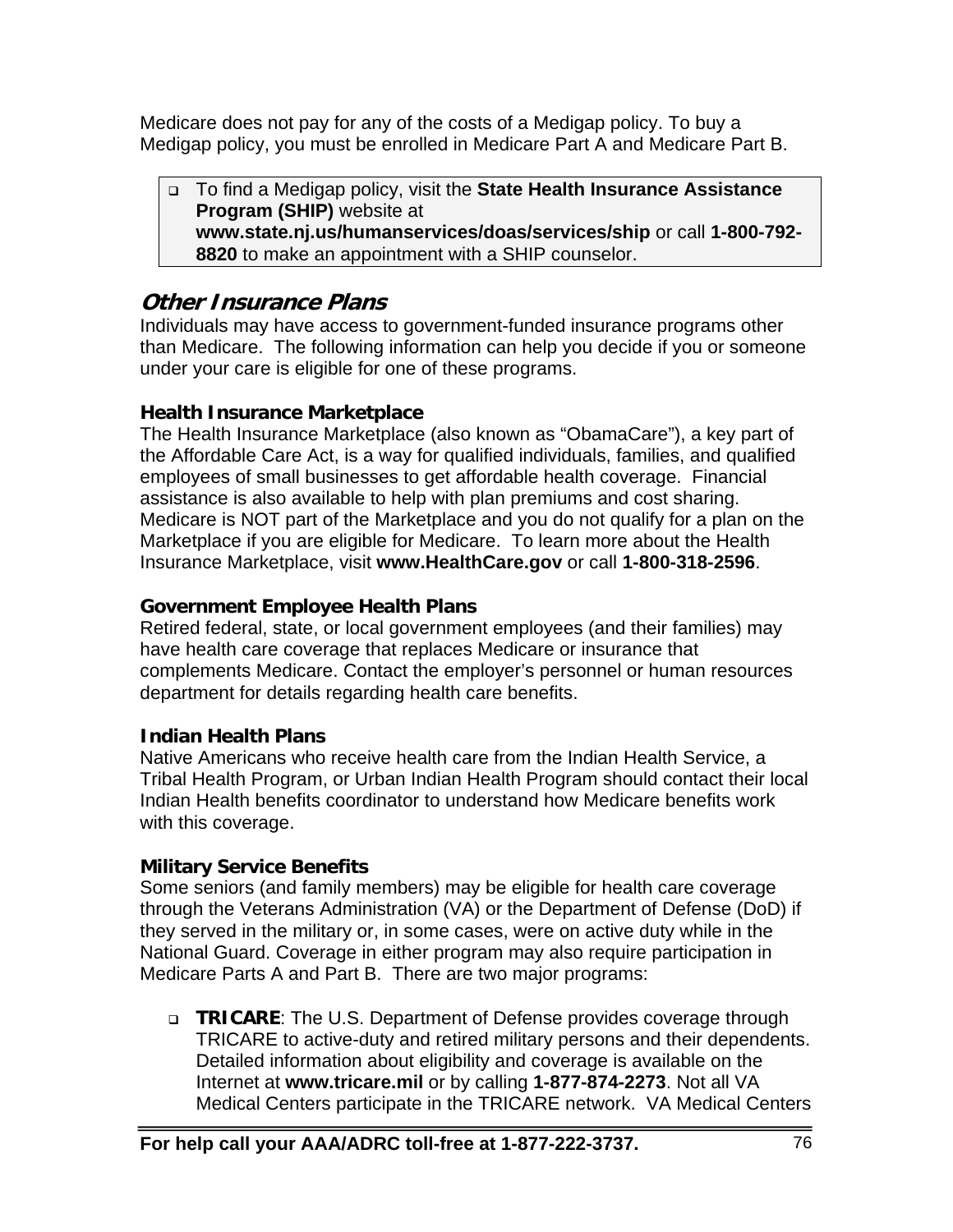that participate in TRICARE will provide treatment for a non-servicerelated disability, if space is available.

 **CHAMPVA**: This Veterans Administration health care coverage is provided to veterans and their dependents who meet one of eight categories of eligibility. Detailed information is provided on the U.S. Department of Veterans Affairs website at **www.va.gov/purchasedcare/programs/dependents/champva/index.asp** or by calling **1-877-222-8387** toll-free. In many cases, home care services to manage daily living tasks are covered by the CHAMPVA.

Choosing which program is best for the individual requires some research. Keep in mind that changing benefit coverage between these two programs within a specific episode of care may result in denial of payment from either program. For more information about how this works, contact the person who serves as the TRICARE "Beneficiary Point-of Contact" at your regional VA facility (see **Appendix Q** and **Appendix R)**.

#### **New Jersey Veterans Health Care System**

| <b>Lyons Campus</b> | <b>East Orange Campus</b> |
|---------------------|---------------------------|
| 151 Knollcroft Road | 385 Tremont Avenue        |
| Lyons, NJ 07939     | East Orange, NJ 07018     |
| 908-647-0180        | 973-676-1000              |
|                     |                           |

Detailed information is provided on the US Department of Veterans Affairs, VA New Jersey Health Care System webpage at **http://www.newjersey.va.gov/**.

#### **Employer or Union Health Coverage**

Elders (or family members) may have health coverage based on current or past employment that will help pay deductibles and other expenses not covered by Medicare. It is important to contact the benefits administrator of the union or employer to understand what the coverage includes and what it costs. The employer or union generally has the right to change benefits and premiums or stop offering coverage, so it is important to watch for notices regarding coverage and keep them on file. Prescription drug coverage, in particular, may change annually.

## **Medicaid**

Medicaid is a joint federal and state program that provides health insurance and long-term care to low-income individuals of all ages. While Congress and the Centers for Medicare and Medicaid Services (CMS) set out the main rules that govern Medicaid, each state administers its own program. As a result, the eligibility rules differ significantly from state to state, although all states must follow the same basic framework. In New Jersey, the program is administered by the Division of Medical Assistance and Health Services (DMAHS).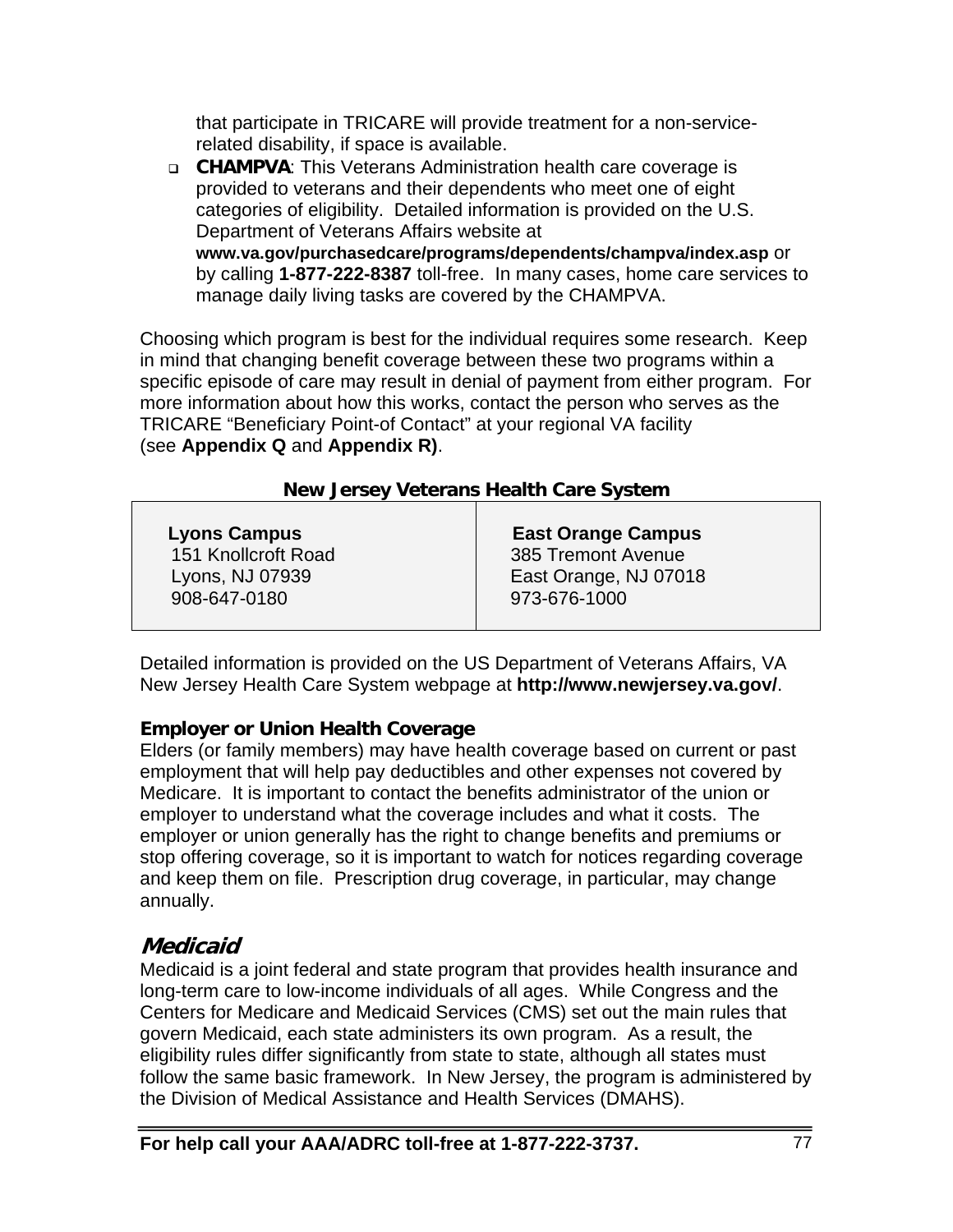Seniors and individuals with disabilities who have extremely limited income and assets often qualify for both Medicare and Medicaid and they are referred to as "dual eligible." Most of their health care and long-term care costs are covered.

#### **New Jersey Medicaid Insurance Programs**

**NJ FamilyCare—**Provides health insurance to low-income parents, children, and people who are blind or disabled. The program pays for hospital services, doctor visits, prescriptions, nursing home care and other healthcare needs. Detailed information is provided on NJ FamilyCare website at **www.njfamilycare.org**.

**Community Medicaid—**In 2015, an individual was eligible for community Medicaid in New Jersey if his/her gross monthly income is equal to or less than \$981 with a resource maximum of \$4000.

**Institutional Medicaid—**In 2015, an individual must meet both the financial eligibility (\$2199/mo. and a resource maximum of \$2000) and clinical eligibility (also referred to as nursing facility level of care).

**Qualified Income Trusts—** Qualified Income Trusts (QITs), is a long-term services and supports funding options created in October 2014 that allows individuals with incomes above Medicaid limits (300% above the Federal Poverty Level) to qualify for Medicaid by creating a trust where their excess income is kept and used solely to meet healthcare needs. Find more information on QITs, including a form for you and background information for your bank can be found at **www.state.nj.us/humanservices/dmahs/clients/mtrusts.html**.

**NJ FamilyCare—**A health insurance program for children whose families' annual household incomes are less than 350 percent of the federal poverty level (FPL), which is based on household income and size (in 2015, for example, 350 percent of FPL for a family of four is \$84,875).

**NJ FamilyCare ADVANTAGE—**This comprehensive health benefits program, which is administered by Horizon, is available to children under age 19 in families with income greater than 350 percent of the Federal Poverty Level (FPL). Families pay premiums based on the number of children enrolled in the program. If a family chooses to enroll its children in this program, all children must enroll; the family cannot choose which children to enroll.

Most New Jersey Medicaid and NJ FamilyCare beneficiaries are enrolled in an HMO that manages their healthcare and provides services to which they are entitled.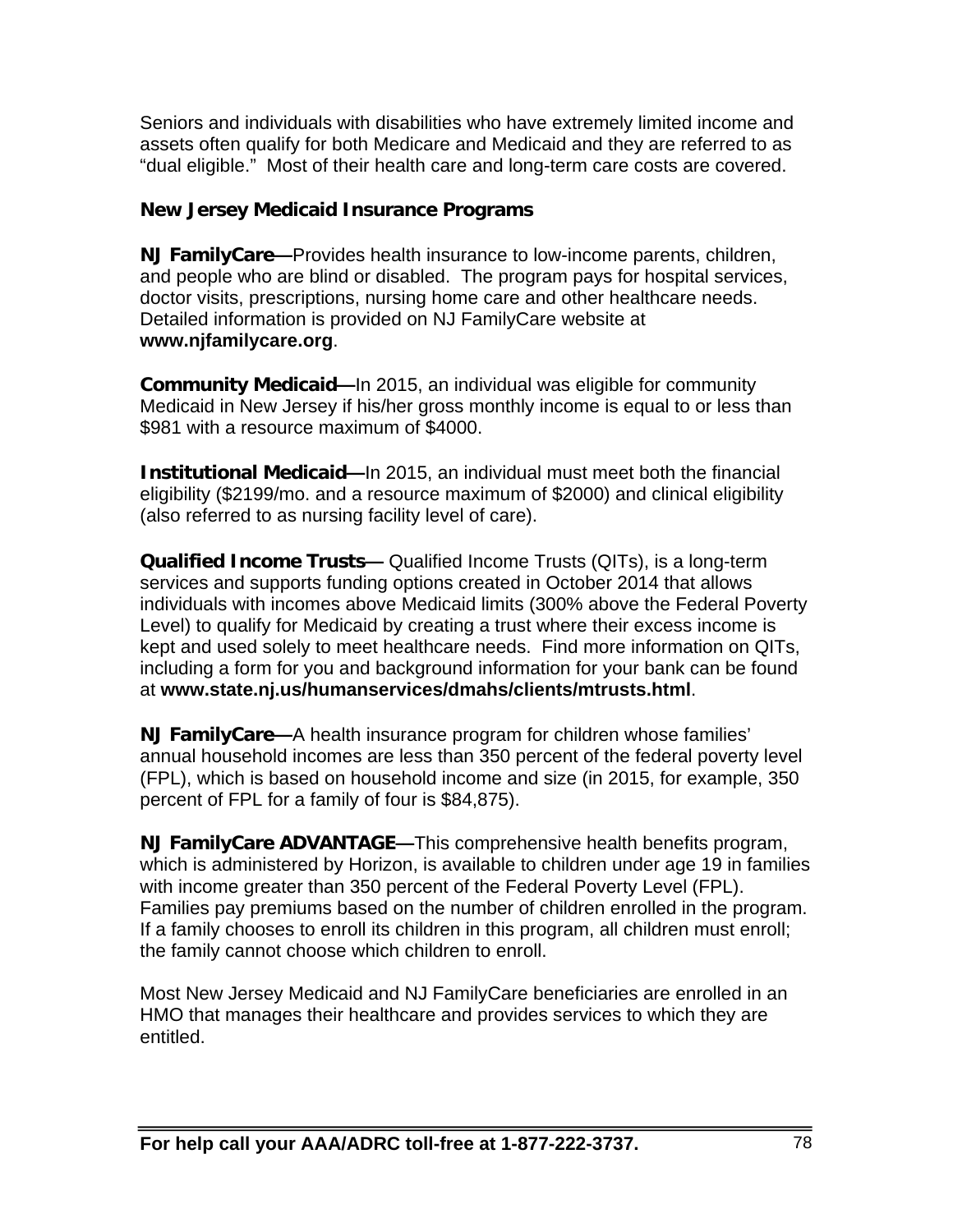For Medicaid information call the **NJ Division of Medical Assistance and Health Services** at **1-800-356-1561**, or visit their website at **www.nj.gov/humanservices/dmahs/clients/medicaid.** 

## **New Jersey Hospital Care Payment Assistance – Charity Care**

This program offers free or reduced charge care for patients who receive inpatient or outpatient services at acute care hospitals throughout the State of New Jersey. Hospital assistance and reduced charge care are available only for necessary hospital care. The patient or prospective patient must apply for hospital care payment assistance at the hospital from which he/she plans to obtain or has obtained services. The patient should apply at the business office or admissions office of the hospital.

## **Eligibility**

Hospital care payment assistance is available to New Jersey residents who:

- Have no health coverage or have coverage that pays only for part of the bill;
- Are ineligible for any private or governmental sponsored coverage (such as Medicaid); and
- □ Meet both the income and assets eligibility criteria.
- For additional information call the **Hospital Finance and Charity Care** Hotline at **1-866-588-5696** (Monday through Friday, 9am – 5pm) or visit their website at **www.state.nj.us/health/charitycare/index.shtml.**

## **Long-Term Care Insurance**

Long-term care insurance helps to pay for some or all of the costs of long-term care and is becoming increasingly popular as the baby boomer population ages and individuals realize the potentially devastating effect of long-term care expenses.

Long-term care policies can vary greatly from one insurer to the next. Policies may include benefits for care in a nursing home, in an assisted living facility, in your home, or in an adult day care center. Some policies may pay for family benefits, such as caregiver training, but do not pay for services provided by family members.

It is important to determine what types of care are covered by a long-term care policy. Policies that limit coverage to nursing home care will not generally pay for services received at home. More flexible policies are available which allow you to use benefits to cover any necessary long-term care in any setting, but these policies usually are more expensive. If you are thinking of buying a policy, ask an experienced eldercare lawyer or financial planner to review the policy with you before signing. (See the **Finances** section for information on finding a financial planner and the **Legal Services** section for information on locating a lawyer*.*)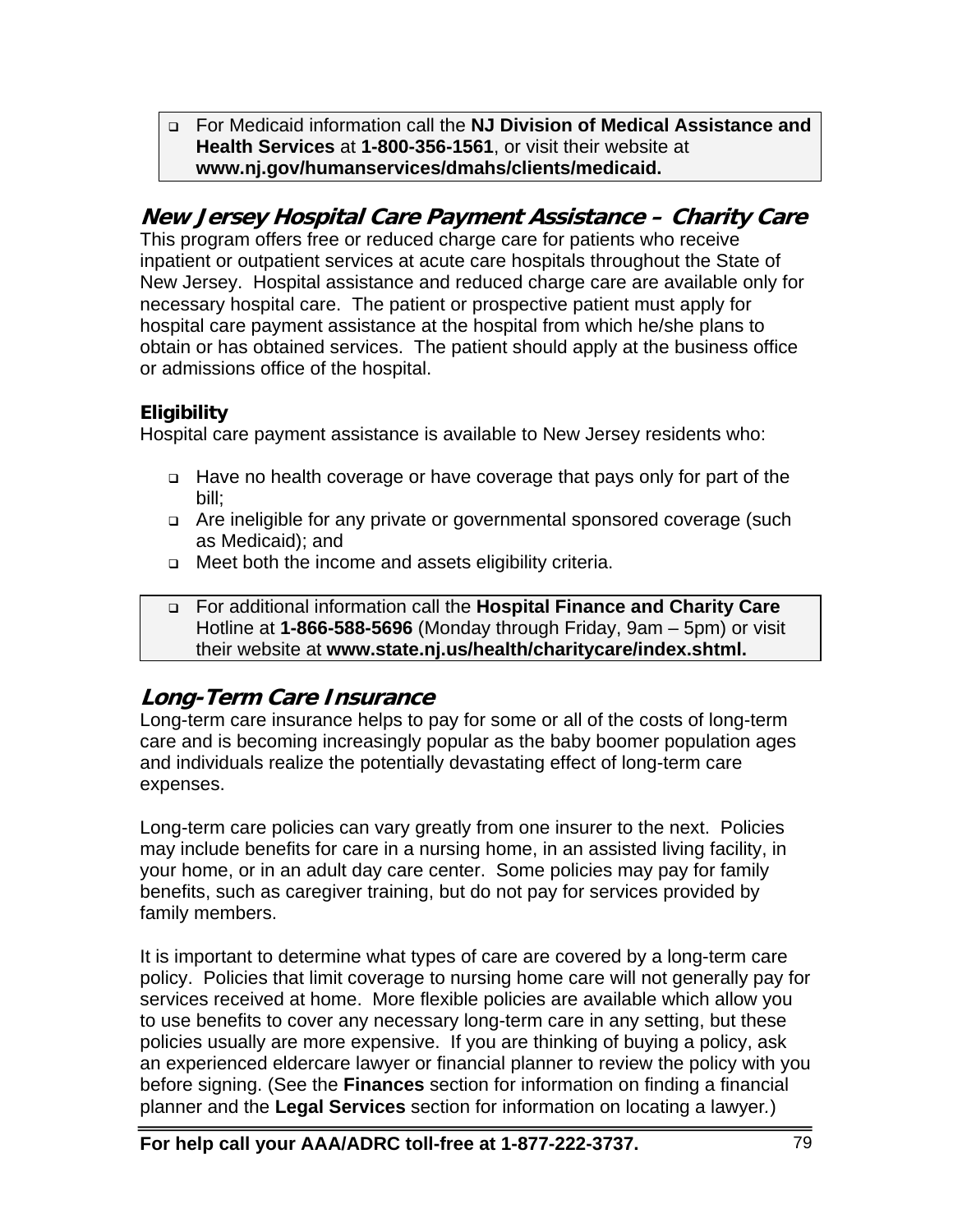#### **New Jersey State Partnership for Long Term Care**

A program that combines private LTC Insurance and Medicaid Extended Coverage, it allows residents of NJ to protect assets equal to the long term care insurance benefits received from a New Jersey Partnership Policy so that the assets will not be taken into account in determining their financial eligibility for Medicaid.

#### To learn more about the **New Jersey Long Term Care Insurance Partnership Program** visit **www.ltcpartnershiponly.com**.

Visit these websites to evaluate the pros and cons of obtaining long-term care insurance:

- **AARP** provides resources on long-term care and planning at **www.aarp.org**.
- **Medicare's** website at **www.medicare.gov** offers useful information on planning for long-term care, including links to information on long-term care insurance.
- The **National Clearinghouse for Long-Term Care Information**, managed by the Administration on Aging (AoA), provides information on services and financing options at **www.eldercare.gov**.

## **Life Insurance**

Life insurance protects your financial future by providing the financial resources to your family to pay immediate and continuing expenses after your death. There are certain riders and plans that permit a life insurance policyholder to obtain funds related to a life insurance policy in advance of death which may help to defray the costs of long-term care.

- **Accelerated Death Benefits**  This benefit provides cash advances against the death benefit while the insured is still alive. One must add an accelerated death benefit (ADB) rider to their life insurance policy for little or no cost.
- **Life Settlements**  Also known as Senior Settlements, Elder Settlements or High Net Worth Settlements, give older individuals the ability to adapt to changes in health, goals or life circumstances by selling their life insurance policy. They may no longer need the death benefit because the original reason they bought the insurance no longer exists or the insurance premium may be unaffordable after retirement.
- **Viatical Settlements**  A Viatical Settlement is the sale of a policy by someone who has a life expectancy of two years or less while someone with a Life Settlement has a life expectancy greater than two years but less than 13. Under a Viatical Settlement, the insured assigns the proceeds of his/her life insurance policy to an investor in exchange for a cash settlement, which is less than the value of the death benefit. The tax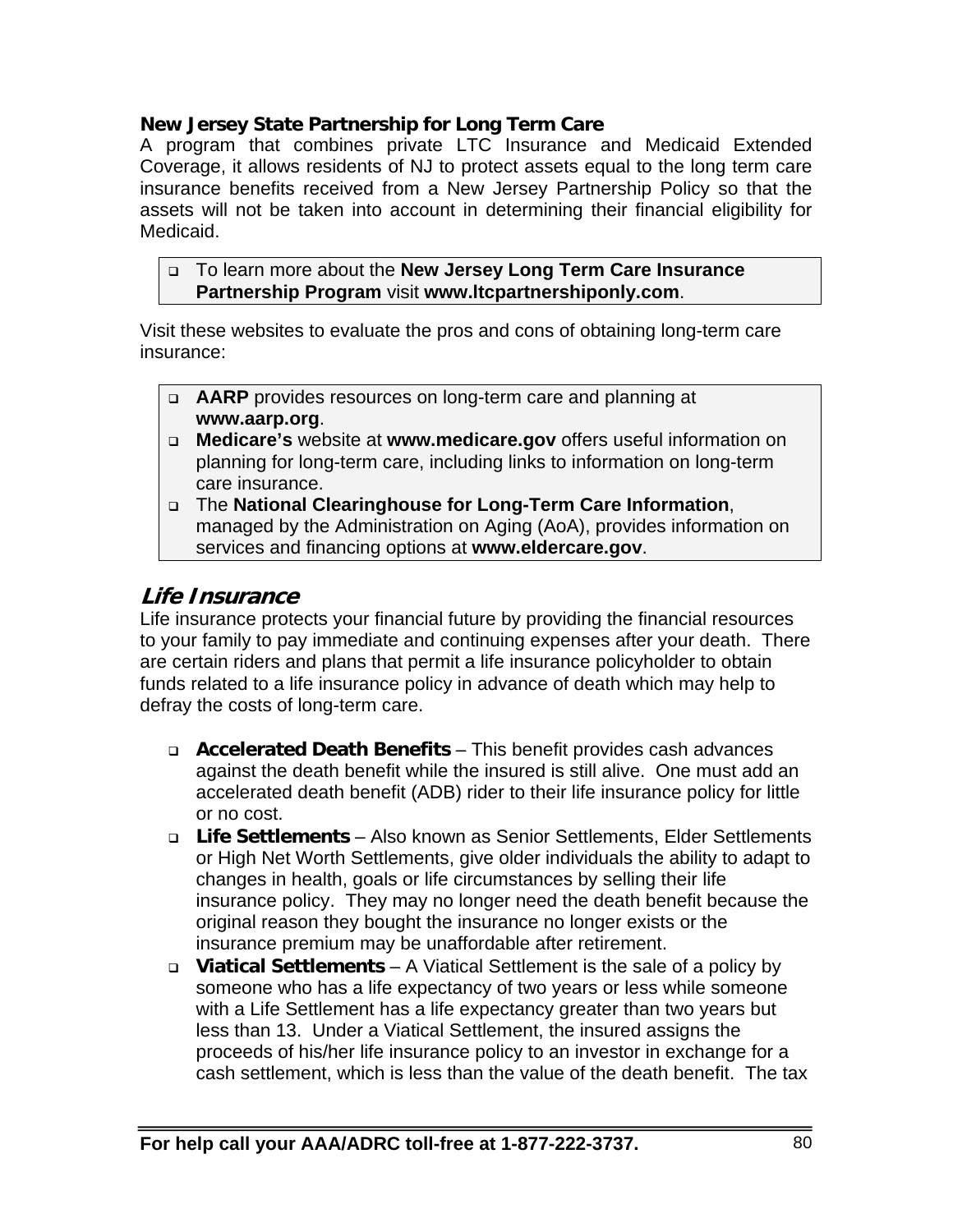consequences also differ. Viatical Settlements are usually tax-free, whereas Life Settlements are not.

 **Single Premium Life/LTC Policies** – These policies are funded through a lump sum payment, which is guaranteed not to change. The single premium deposit can be made with cash, CDs, money market accounts, non-qualified and qualified annuities or IRAs and Keogh plans. Issue ages can vary based on the source of the premium.

## **Long-Term Care Annuities**

An annuity is a series of regular payments made to an individual over a specified and defined period of time. The funds for the annuity come from a single premium payment the individual makes when establishing the account.

- **Deferred Annuity with Long-Term Care Benefits**  This annuity is available for persons up to age 85 and has seven broad health questions that most people can satisfy. One example of this hybrid product might consist of two funds. The first fund is for long-term care expenses and it grows at a high interest rate with a five-year guarantee. It then grows at the current interest rate thereafter. The second fund grows at 3 percent guaranteed and is a regular cash fund. The purpose of the separate longterm care fund is to allow immediate use of the funds for licensed LTC services.
- **Immediate Annuity**  This annuity is available to people with uninsurable health conditions or those who may be already receiving longterm care, as well as those in good health. A single premium payment is converted to a monthly income stream guaranteed for the life of the policyholder or for a minimum guarantee period, life and a minimum guarantee period, or even a joint and survivor annuity option. The named beneficiary(ies) would receive a portion of the money if the policyholder dies earlier than the expiration of the minimum guarantee period.
- **Reverse Mortgage Annuity**  In a reverse mortgage annuity, part of the lump sum loan amount obtained from the reverse mortgage is used to buy an annuity. Even if the borrower sells or moves from the home, annuity payments will continue. The loan must be paid off when the owner dies, sells or moves from the home. The annuity payment from the separately purchased annuity can continue.
- **Leaseback**  A leaseback occurs when an investor buys a home below market value and the investor agrees to rent the house to the seller on a long-term lease. The seller no longer has to worry about maintenance to the home or paying taxes, and the proceeds of the sale can be used as desired, to finance long-term care needs or to buy insurance.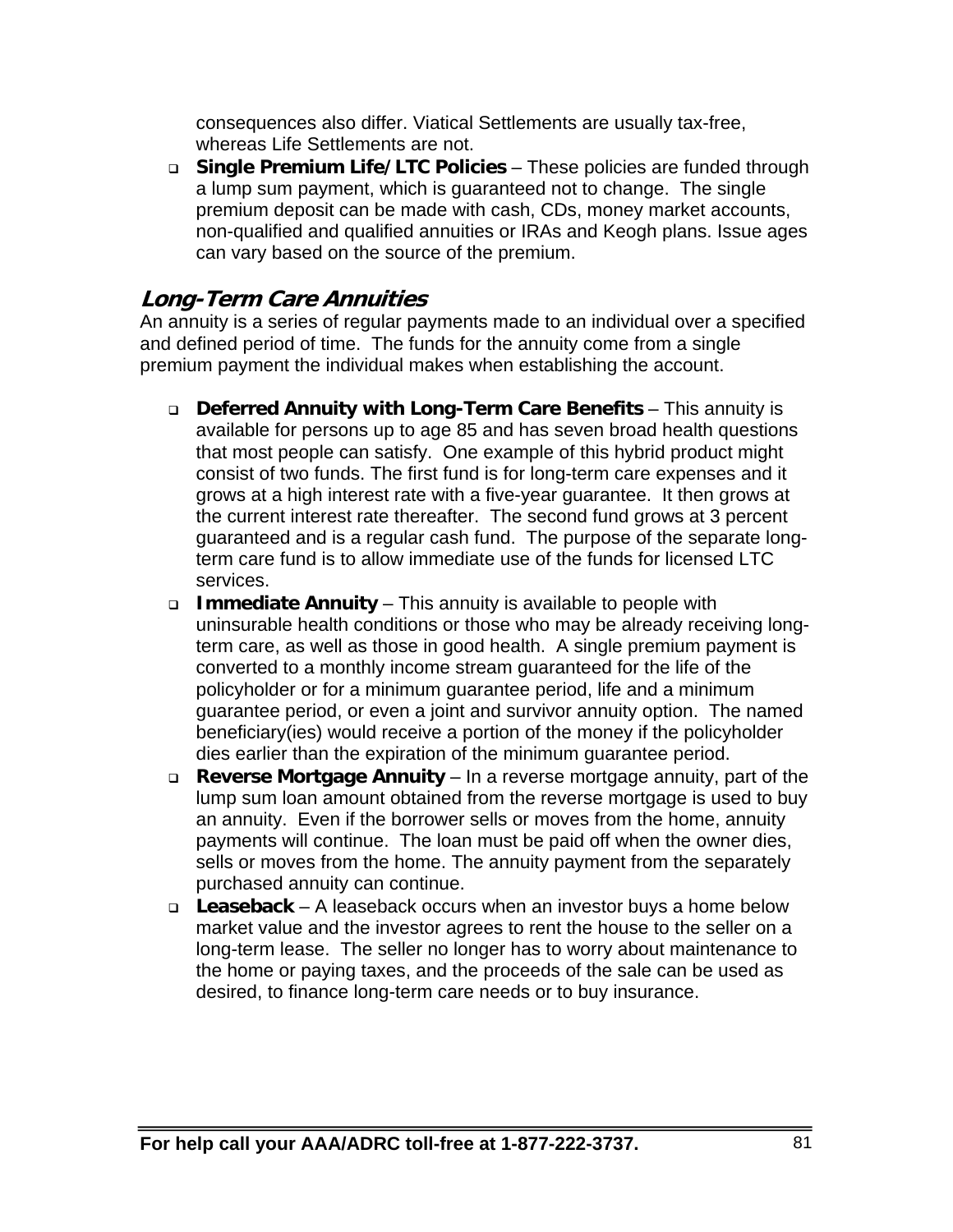| <b>Personal Notes</b> |  |
|-----------------------|--|
|                       |  |
|                       |  |
|                       |  |
|                       |  |
|                       |  |
|                       |  |
|                       |  |
|                       |  |
|                       |  |
|                       |  |
|                       |  |
|                       |  |
|                       |  |
|                       |  |
|                       |  |
|                       |  |
|                       |  |
|                       |  |
|                       |  |
|                       |  |
|                       |  |
|                       |  |
|                       |  |
|                       |  |
|                       |  |
|                       |  |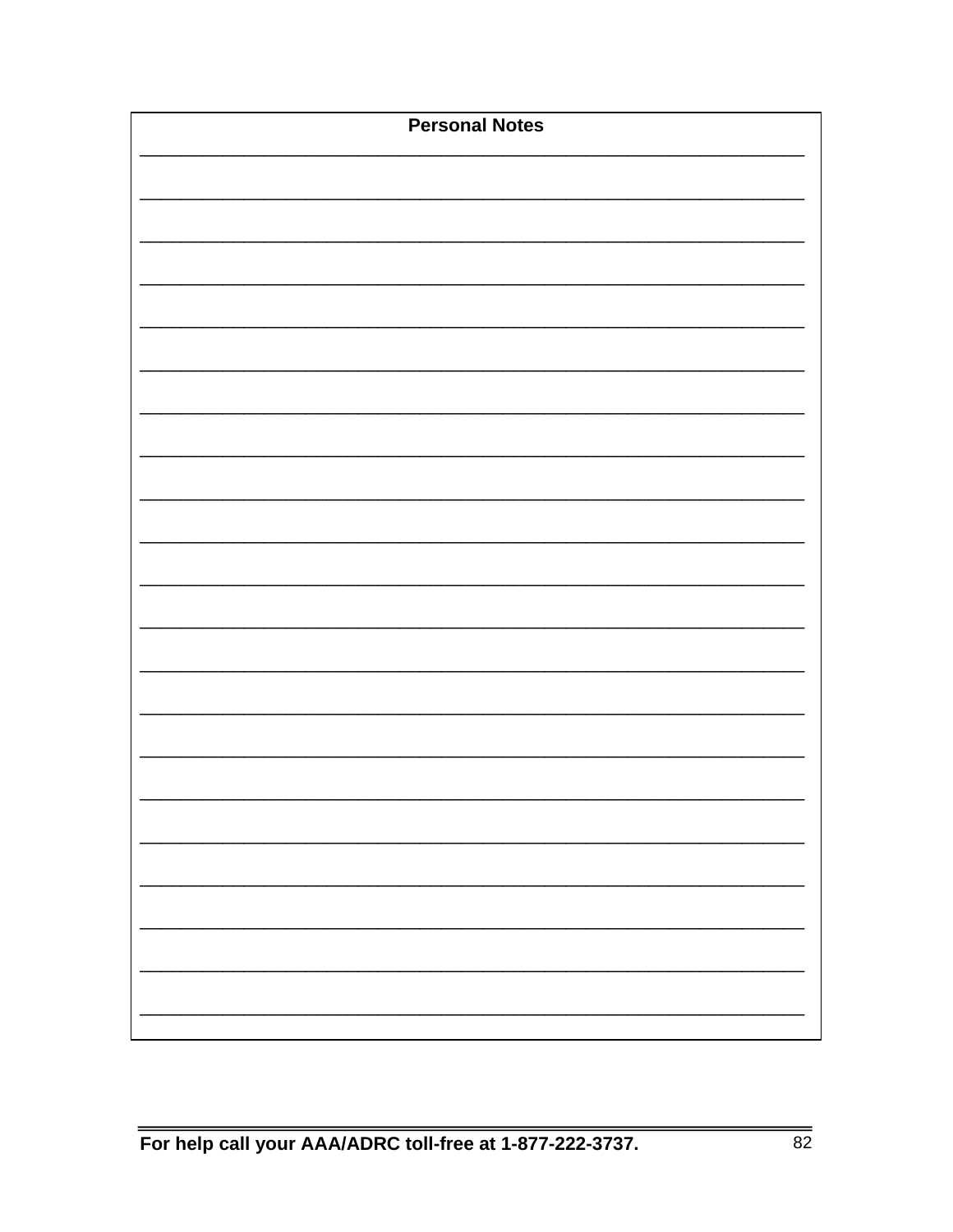## 6. HOME AND COMMUNITY-BASED SERVICE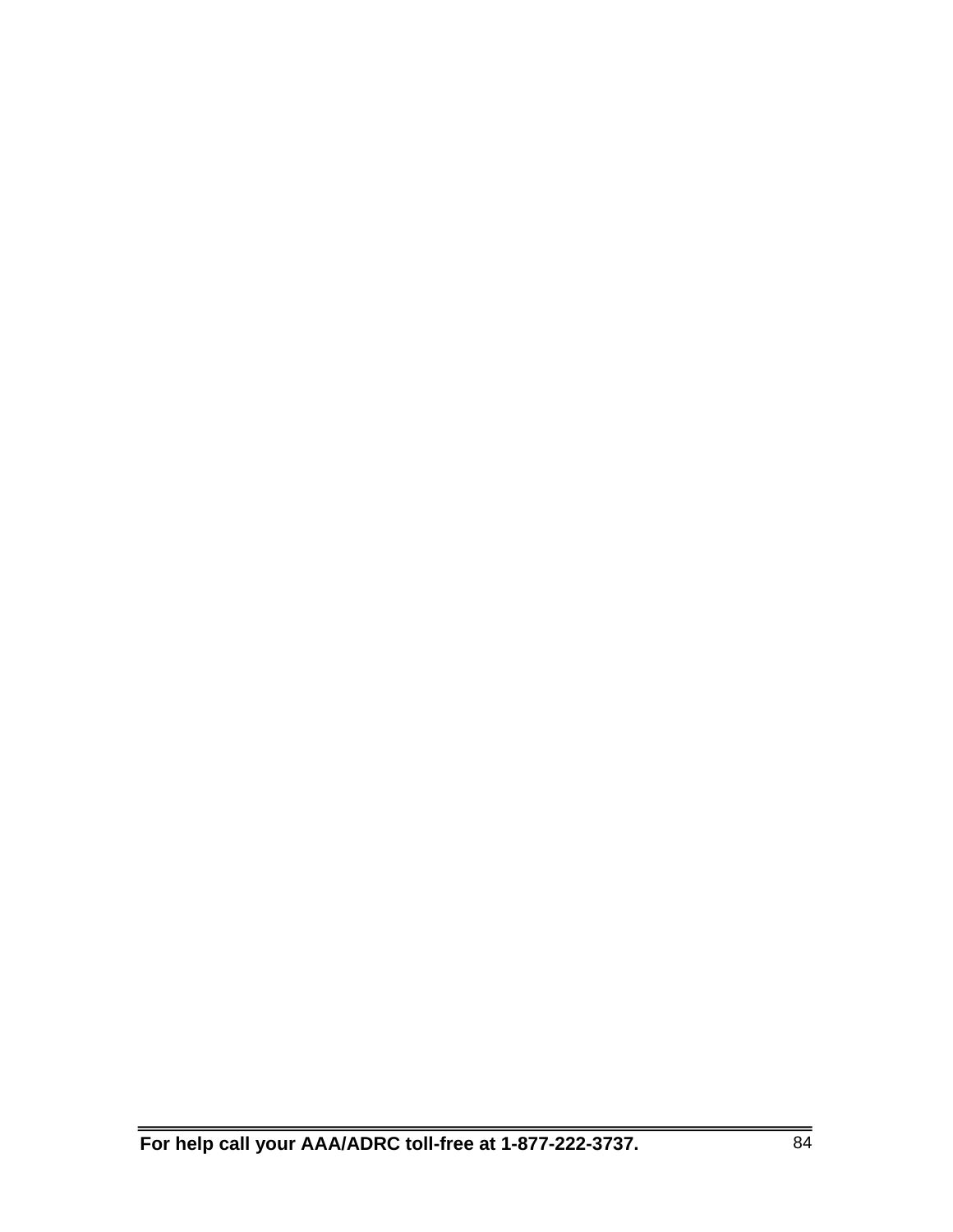# **6. Home & Community-Based Services**

The goal of home and community-based services is to allow individuals in need of long-term care and supportive services to remain at home and in their communities without jeopardizing their safety.

Your local Area Agency on Aging (AAA) or Aging and Disability Resource Connection (ADRC), and County Office of Disability Services, is a first point of contact. Depending upon your situation, your local ADRC may be able to offer an in-home assessment free of charge.

## **Home Care Services**

Home care services fall into five general categories:

- **Homemaker Services** Provides for home management assistance, such as grocery shopping, light housekeeping, laundry, and changing beds. These services are sometimes referred to as Instrumental Activities of Daily Living, or IADLs.
- **Personal Care Services** Provides assistance with daily routines, such as bathing, dressing, grooming, eating, transferring, using the bathroom, and mobility. These services are sometimes referred to as Activities of Daily Living, or ADLs.
- **Meal Services** Provides meals to individuals in their own homes or in senior centers, churches, synagogues, schools, and other community locations (these are known as congregate meal programs).
- **Home Health Care Services** Assists individuals with health and medical conditions that are being treated at home. In addition to assisting with personal care, home health aides will assist with basic health care such as taking vital signs, changing bandages and dressings, and assisting with medications.
- **Skilled Health Care Services** Provides registered nurses, licensed practical nurses, and physical, occupational, and speech therapists who give skilled nursing care and rehabilitative therapies at home. Medicare will pay for short-term home care when skilled services are needed, usually following surgery or an acute care stay in the hospital.

## **Home Care Providers**

There are different types of home care providers. Each provider offers a different level and/or kind of care and may vary in price.

 **Licensed Home Care Agencies** – Regulated and monitored by the State of New Jersey, these agencies provide both medical and non-medical services and have met strict federal requirements for patient care and management. In some cases they can provide home health services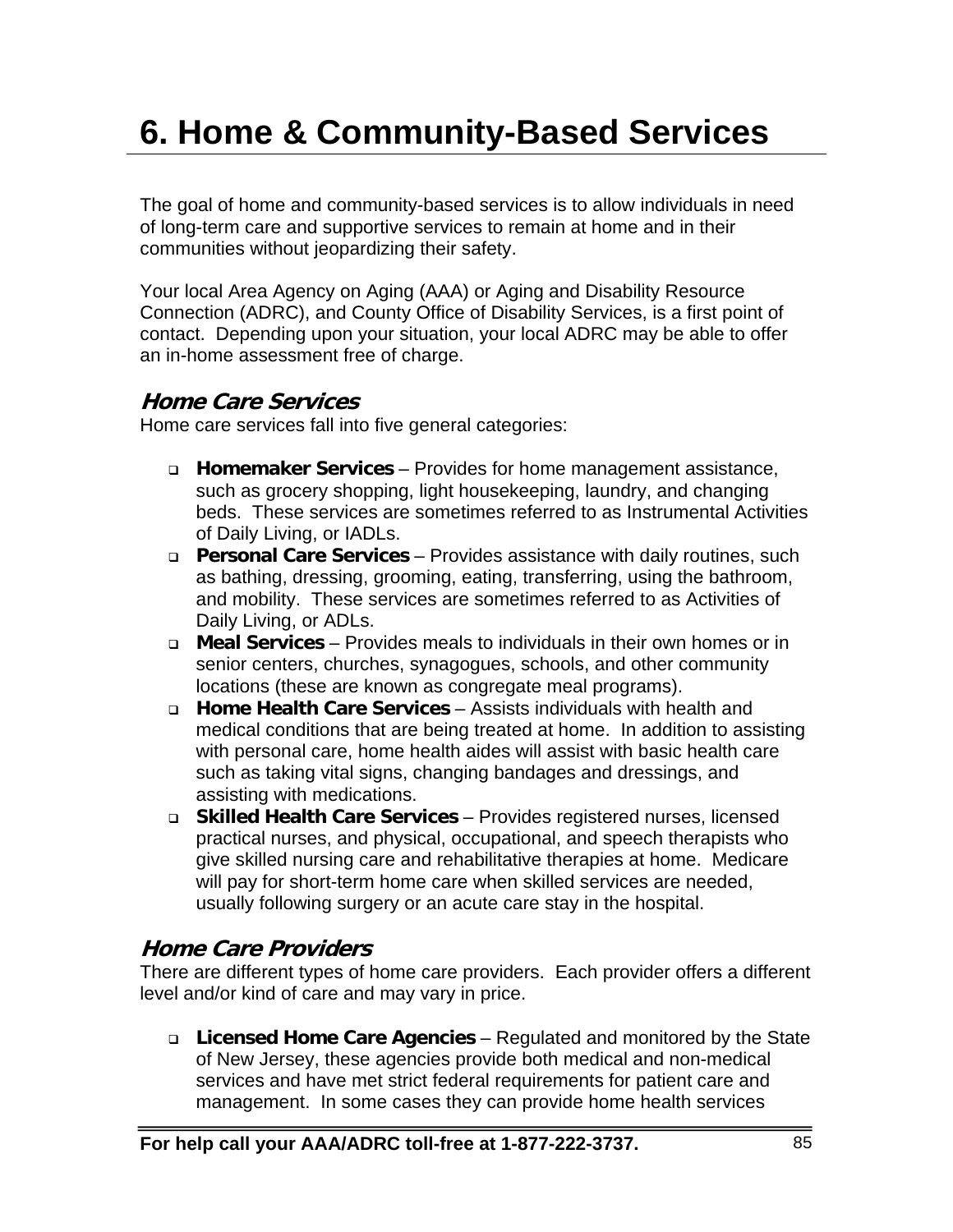covered by Medicare and Medicaid. These agencies conduct rigorous background checks of Certified Home Health Aides as well as take care of all benefits and tax requirements for their employees.

- **Non-Certified Agencies** These agencies also provide medical and non-medical home services but are *not* licensed by the State of New Jersey.
- **Independent Providers** Employees are hired directly by the individual or family caregiver, who is then legally responsible to pay state payroll taxes and worker's compensation. Some NJ Medicaid consumers as well as participants enrolled in the Medicaid waivers may be eligible for this option.

## **Obtaining Home Care Services**

There are several ways to obtain home health care services.

- County AAA/ADRC offices maintain local listings of home health care providers and will ask a series of questions to identify the appropriateness for in-home supportive services. If indicated and desired, a full in-depth clinical assessment will assist in determining the specific unmet needs of that individual; or
- □ Directly contact a private home health care agency. Check your local telephone directories for providers in your area; or
- Ask your primary care physician to recommend agencies. They may have first-hand experience in dealing with specific providers; or
- Speak with family members and friends who have used home care services in the past.

Additional resources to locate a home health care agency include:

- Visit the **Home Care Association of New Jersey** at **www.homecarenj.org** or call **732-877-1100.**
- **The U.S. Centers for Medicare and Medicaid Services (CMS)** operates a website that allows searches of Medicare-certified home health agencies at **www.medicare.gov/HHCompare**. Note that newly certified agencies may not appear in the database for several months.
- **The New Jersey Board of Nursing** provides *A Consumer's Guide to Homemaker-Home Health Aides* at **www.njconsumeraffairs.gov/hhh,** or call **973-504-6430.**
- Refer to **Appendix V** for a checklist of questions to consider when shopping for home care services.

## **Paying for Home Care**

One of the most challenging long-term care issues facing individuals and families today is paying for in-home services. Some health and long-term care insurance plans provide coverage for home health care, so be sure to check your policy and/or benefits' statements carefully.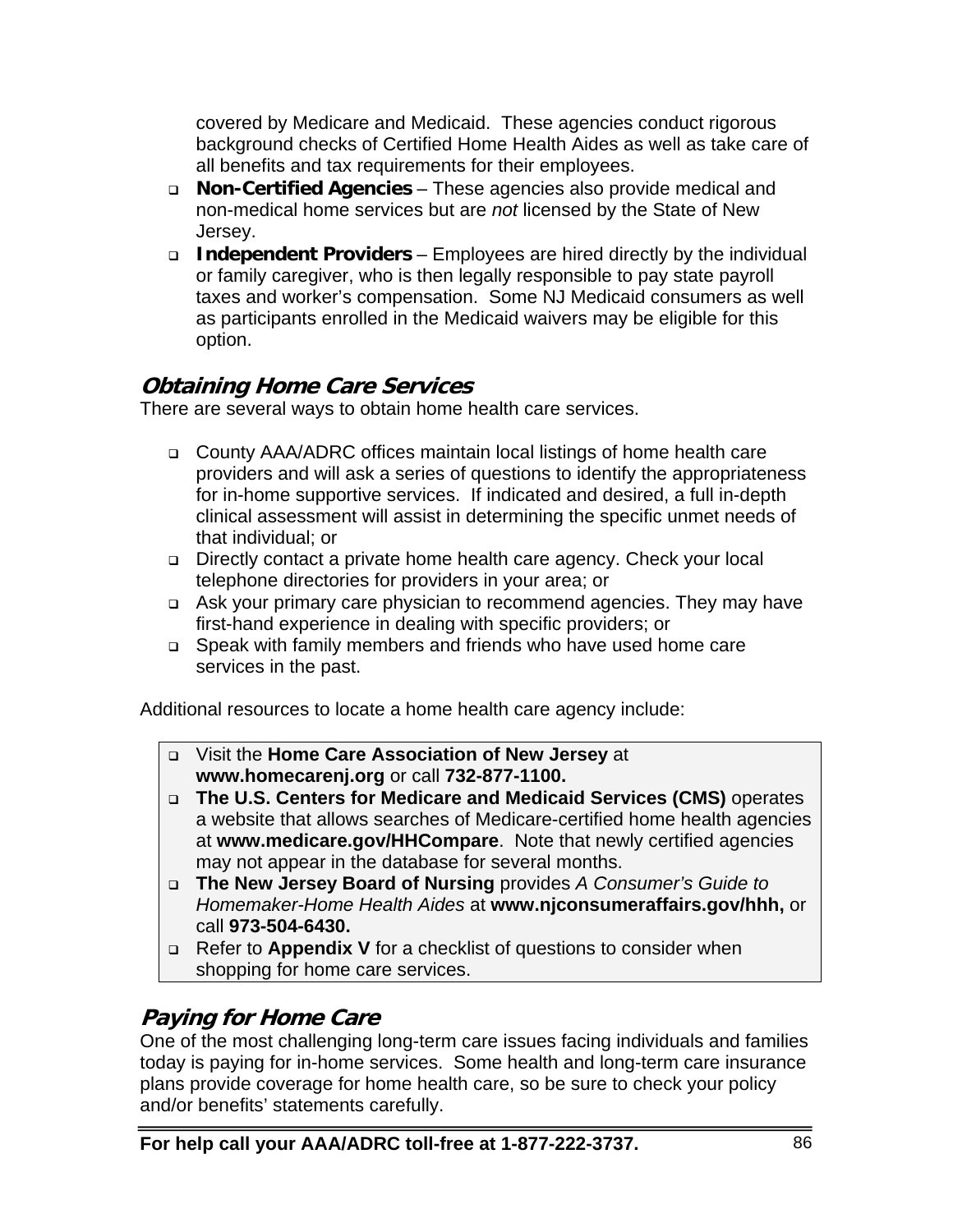Some or all of the cost for home health care services may be covered in these situations:

- Continued care for individuals who are homebound due to medical reasons.
- Low-income individuals who are covered by Medicaid have access to home-based services as an alternative to nursing facility placement.
- □ Registered veterans and their families may be eligible for home care services. (See **Veterans Benefits** section for more information.)

## **Home Care Rates**

For families who are paying out-of-pocket for home care services, it is wise to get information on cost from several different agencies. You will probably be faced with some difficult choices between quality and affordability, but you should not be paying less than the average hourly rate in your area.

According to the Genworth Financial Inc.'s 2015 Cost of Care Overview, the average hourly rate for a home health aide was \$21 compared to \$20 for a homemaker. Rates for a certified home health aide versus a non-certified home health aide will vary significantly as well.

 Hourly rates will vary depending upon the geographical location. To get information on the range of hourly wages in your area, go to the **Bureau of Labor Statistics**' website at **www.bls.gov/bls/blswage.htm** and click on "State Wage Data."

## **Medicaid Home Care Services**

New Jersey Medicaid provides access to a broad range of home and community services and supports for people of all ages and disabilities, which in turn promotes consumer satisfaction and control. These services enable individuals enrolled in various Medicaid programs to minimize reliance on institutions and allow for continued community living. (See the Insurance Section of this handbook for information regarding NJ's Medicaid Programs)

#### **Community Medicaid State Plan Services**

Following is a list of state plan services that an individual with New Jersey Medicaid or enrolled in a Medicaid Waiver can access:

- Adult Day Health Services\*
- Advanced Practice Nurse
- Chiropractic
- Clinic
- Dental
- Hearing Aid
- Home Health
- Nursing Facility
- Optometric
- Optical Appliances
- Personal Care Assistant\*
- Pharmaceutical
- Physician
- Podiatric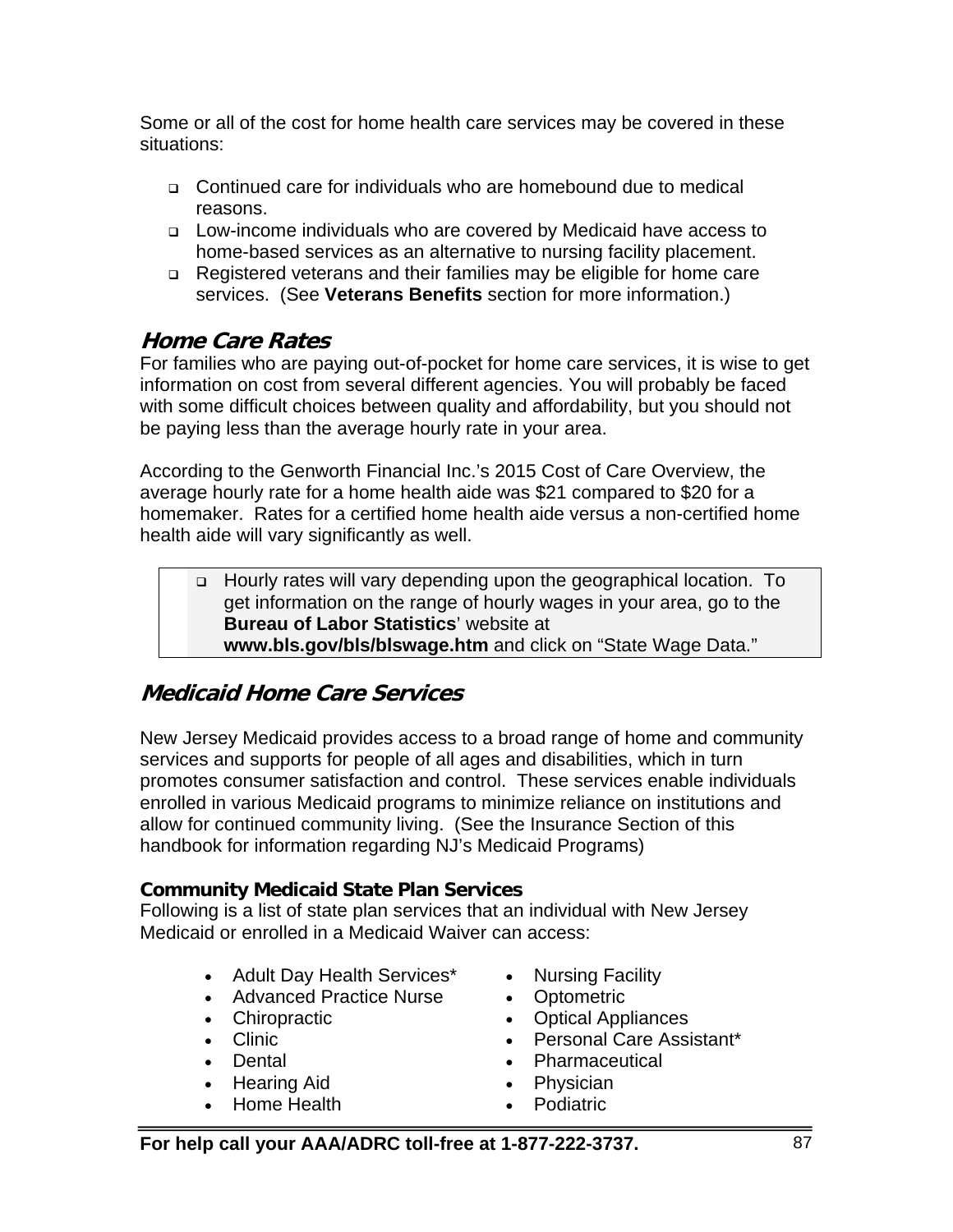- Hospital
- Hospital Outpatient
- Laboratory
- Medical Supplies & Equipment\*

*\*Require prior authorization* 

- Prosthetic & Orthotic **Devices**
- Radiological
- Rehabilitation Therapies
- Transportation\*

## **Services and Supports for Persons with Intellectual and Developmental Disabilities**

 The **Supports Program** is a Medicaid program, which provides needed supports and services for adult individuals, 21 and older, living with their families or in their own unlicensed homes. All Medicaid-eligible individuals who have been determined to meet the functional criteria to receive services funded through the Division will access those services through the Supports Program. Medicaid-eligible individuals enrolled on the Community Care Waiver (CCW) will not access disability-related services through the Supports Program and will only access those services through the CCW.

#### **Eligibility**

With the exception of individuals enrolled on the Community Care Waiver (CCW), all adult individuals 21 and older who have been determined to be functionally eligible for DDD services and who are Medicaid eligible will be able to participate in the Supports Program. Participants will be required to maintain their Medicaid eligibility while they are enrolled in the Supports Program.

#### **Supports Program Services**

An individual's services will be determined as part of a personcentered planning process and documented in his/her individualized service plan. Services must be tied to an assessed area of need. The services available in the Supports Program include:

- □ Assistive Technology,
- $\Box$  Behavioral Management.
- <sup>D</sup> Career Planning,
- <sup>D</sup> Cognitive Rehabilitation Therapy,
- <sup>D</sup> Community-Based Supports,
- □ Community Inclusion Services,
- $\Box$  Day Habilitation,
- $\Box$  Environmental Modifications,
- $\Box$  Fiscal Management Services,
- <sup>Q</sup> Goods & Services.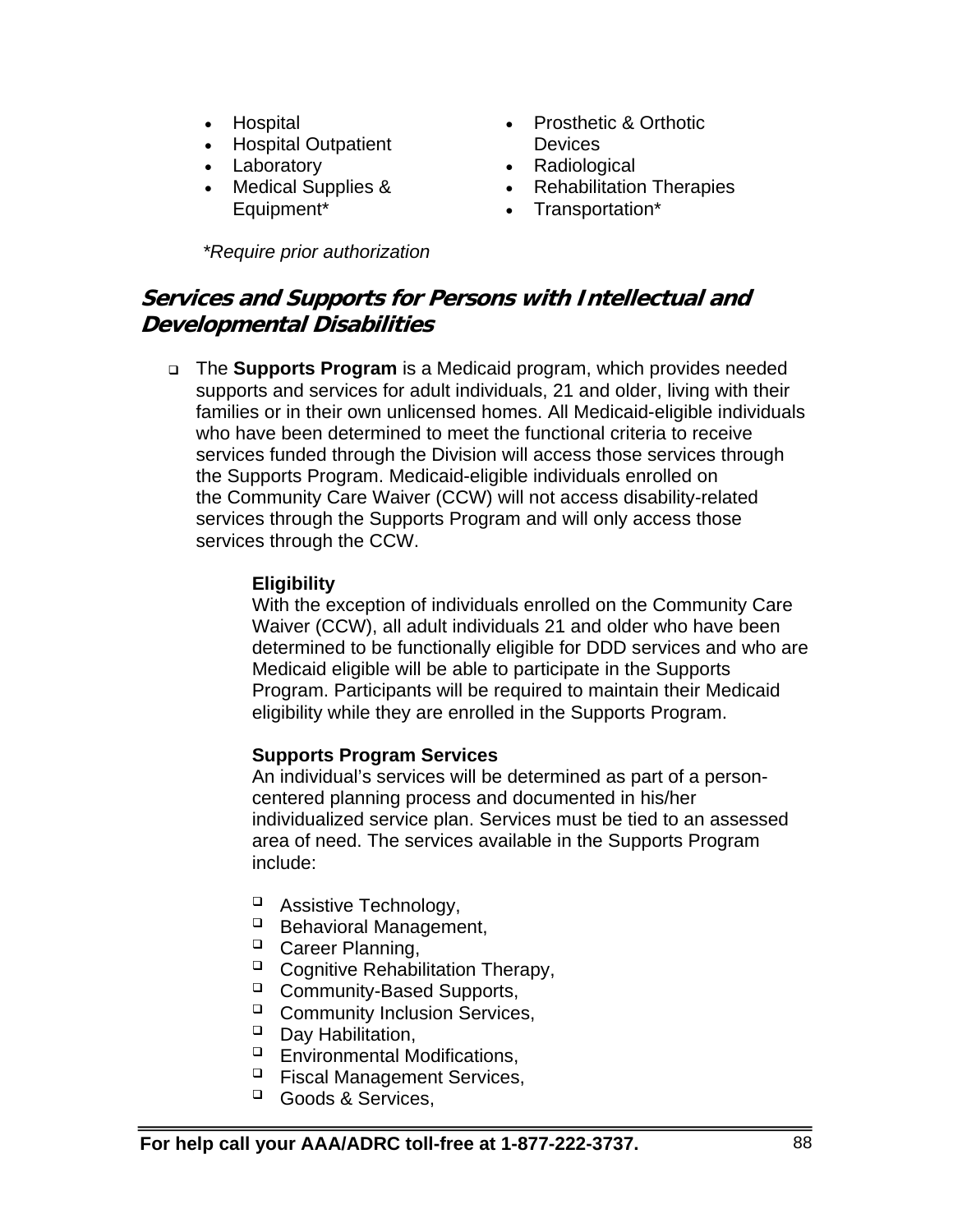- Interpreter Services,
- Natural Supports Training,
- Occupational/Physical/Speech Therapies,
- <sup>D</sup> Personal Emergency Response System,
- $\Box$  Prevocational Services,
- $\Box$  Respite,
- □ Support Coordination,
- $\Box$  Supported Employment Individual/Small Group,
- □ Supports Brokerage,
- $\Box$  Transportation, and
- $\Box$  Vehicle Modifications

## **Home Care Services for Adults with Physical Disabilities**

 The **Personal Care Assistance (PCA) Program** is an optional benefit offered to New Jersey Medicaid beneficiaries who are experiencing some functional impairment and need a PCA to assist them with their activities of daily living, such as bathing and dressing. Recipients do not have to be permanently disabled to receive this service but must have a doctor's order and prior authorization from your current Managed Care Organization (MCO) if enrolled in NJ FamilyCare, or the NJ Division of Disability Services in some instances.

> **The Personal Preference Program (PPP)** is an option under the PCA program that allows individuals to direct and manage their services. It uses what is called a cash and counseling approach. Operating within a monthly cash allowance, participants in the program work with a consultant to develop a cash management plan by which they decide the services they need and the individuals and/or agencies they wish to hire to provide the services.

 For additional information about PCA and PPP, contact your current MCO provider, visit the NJ **Division of Disability Services'** website at **www.state.nj.us/humanservices/dds**, or call **1-888-285-3036**.

#### **Medicaid Waivers**

Section 1115 of the Social Security Act gives the Secretary of Health and Human Services authority to approve experimental, pilot, or demonstration projects that promote the objectives of the Medicaid program. The purpose of these demonstrations, which give States additional flexibility to design and improve their programs, is to demonstrate and evaluate policy approaches such as: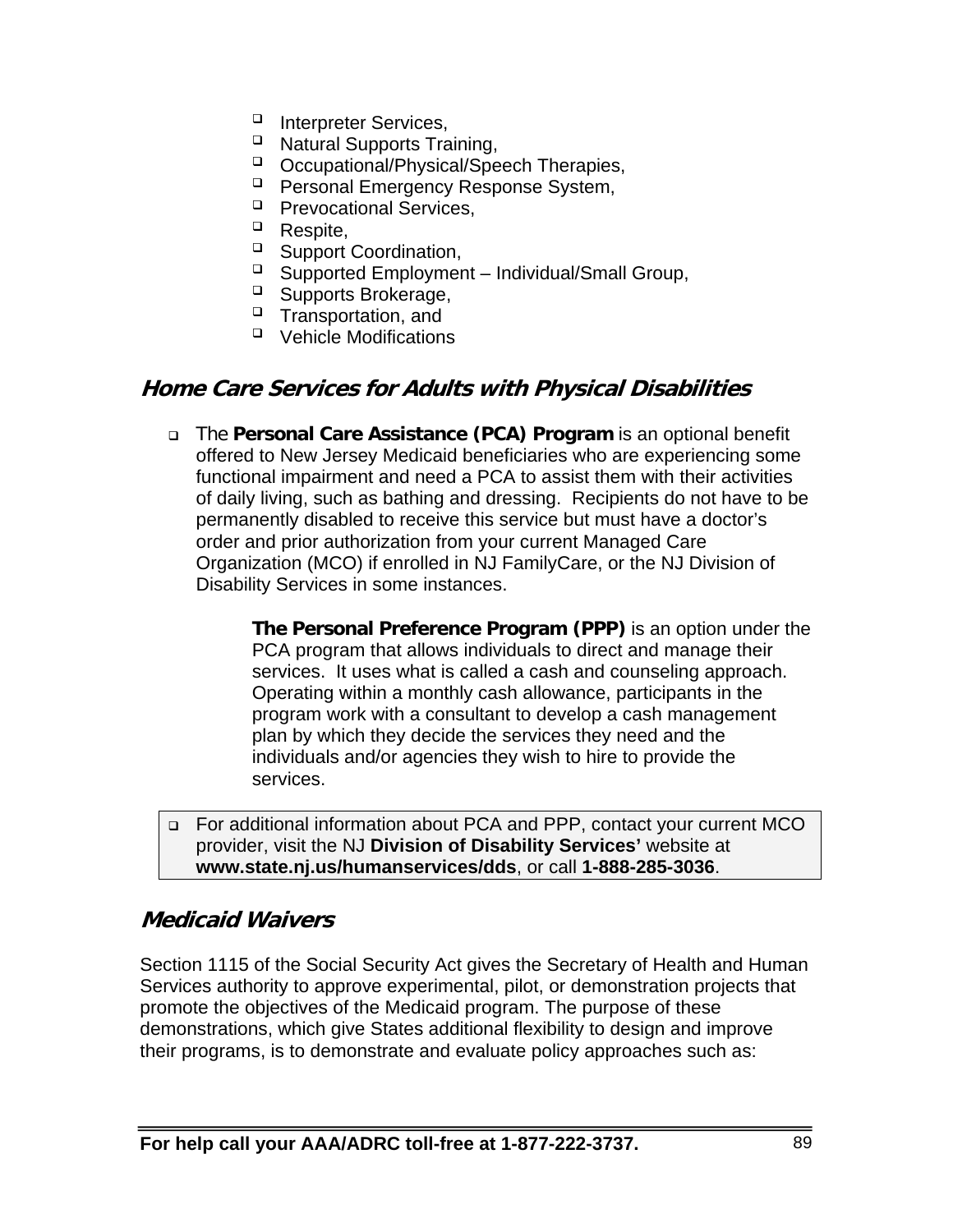- $\Box$  Expanding eligibility to individuals who are not otherwise Medicaid or CHIP eligible
- **Providing services not typically covered by Medicaid**
- $\Box$  Using innovative service delivery systems that improve care, increase efficiency, and reduce costs.

#### **Eligibility**

To be a waiver participant, an individual must meet specific criteria, including:

- certified for the waiver's institutional level of care (clinical eligibility) after an in-depth care needs assessment;
- choose to enroll in the waiver as an alternative to institutionalization; and
- be determined to meet financial eligibility based on their income and assets.

#### **New Jersey Medicaid Waivers**

In 2012, New Jersey received federal approval under an 1115 (a) demonstration waiver for the Comprehensive Medicaid Waiver, which included Managed Long Term Services and Supports (MLTSS)—a new way to help individuals live in the community for as long as possible with services and supports. Beginning July 1, 2014, participants in Global Options for Long-Term Care (GO) and three other waiver programs – AIDS Community Care Alternatives Program (ACCAP), Community Resources for People with Disabilities (CRPD) and Traumatic Brain Injury (TBI) – were automatically enrolled in the MLTSS program through a Medicaid managed care organization (MCO).

 **Managed Long Term Services and Supports (MLTSS)** refers to the delivery of long-term services and supports through New Jersey Medicaid's NJ FamilyCare managed care program. MLTSS is designed to expand home and community-based services, promote community inclusion and ensure quality and efficiency. MLTSS uses NJ FamilyCare managed care organizations (also known as MCOs or health plans) to coordinate all services. MLTSS provides comprehensive services and supports, whether at home, in an assisted living facility, in community residential services, or in a nursing home.

#### **MLTSS Waiver Services**

 Depending on an individual's assessed need, MLTSS services may include:

- □ Personal Care;
- **D** Respite:
- **Q** Care Management;
- □ Home and Vehicle Modifications;
- **Example 2** Home Delivered Meals;
- **Personal Emergency** Response Systems;
- Mental Health and Addiction Services;
- Assisted Living;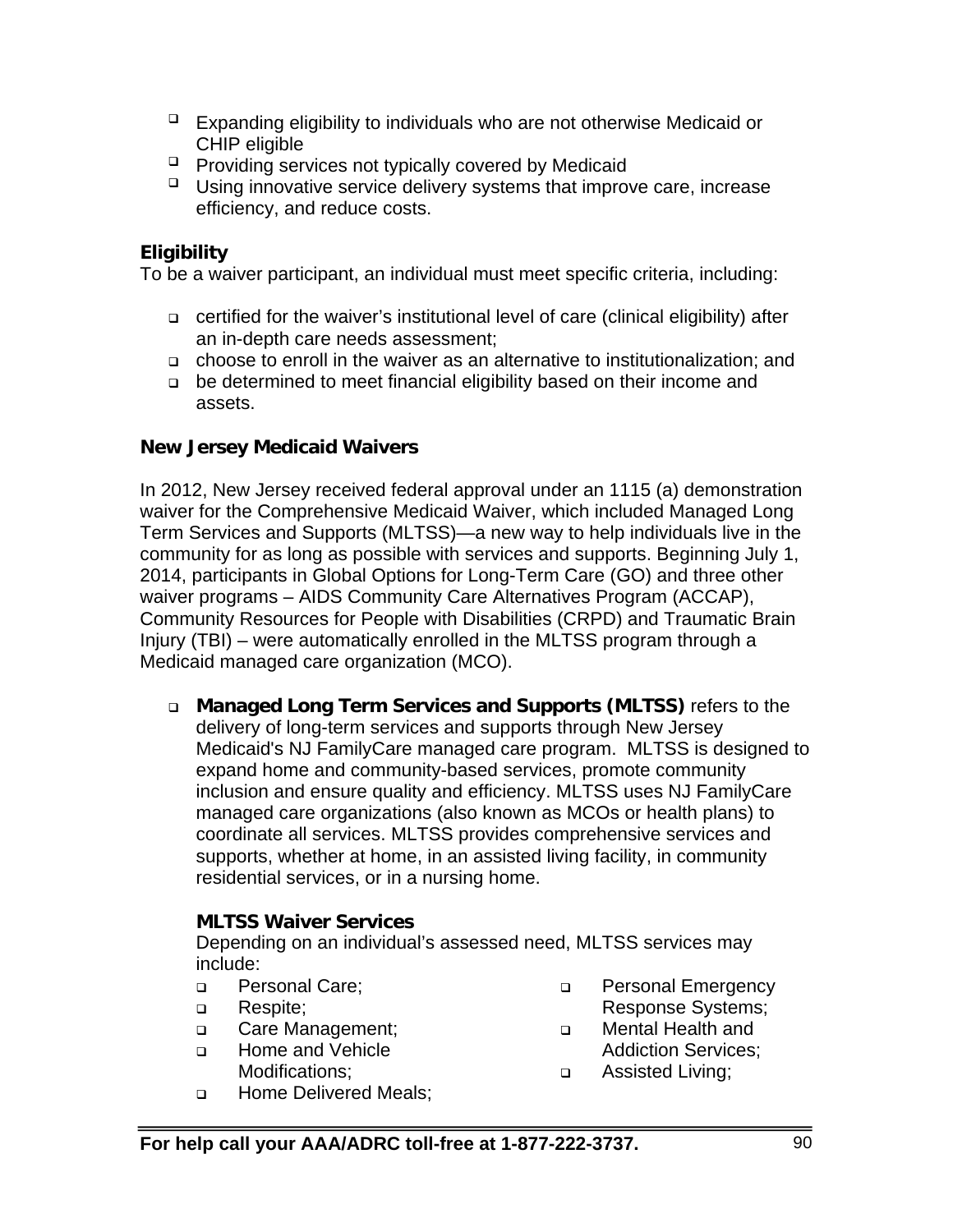- □ Community Residential Services;
- **Nursing Home Care.**

MLTSS may also include one or more NJ FamilyCare Medicaid State Plan services, such as a personal care assistant (PCA), a home health aide and/or adult day health services.

- For additional information on Managed Long Term Services and Supports (MLTSS), visit **www.state.nj.us/humanservices/dmahs/home**, contact your current Managed Care Organization (MCO), or call your local **AAA/ADRC** at **1-877-222-3737**.
- □ For a listing of MLTSS MCOs, visit **www.state.nj.us/humanservices/dmahs/clients/medicaid/hmo.**
- **The Community Care Waiver (CCW)** is for children or adults with developmental disabilities. The CCW services are Case Management, Support Coordination for individuals who self-direct their services, Day Habilitation, Supported Employment, Individual Supports, Community Transition Services, Environmental/Vehicular Accessibility Adaptation, Assistive Technology Devices, Personal Emergency Response System, Respite Care and Non-Medical Transportation. The CCW also allows access to all Medicaid State Plan services, except ICF/MR and Personal Care Assistant. To be eligible for the CCW, an individual must first be determined eligible by the Division of Developmental Disabilities to receive its services (See page 18 for DDD's eligibility criteria). There is a waiting list for this waiver.

 For additional information on the CCW, contact the **NJ Division of Developmental Disabilities** at **1-800-832-9173**, or visit their website at **www.state.nj.us/humanservices/dd**.

## **Non-Medicaid Waiver Home Care Programs**

For those individuals who are above the financial eligibility for Medicaid or Medicaid waiver services, other options may be appropriate, including:

 **The Jersey Assistance for Community Caregiving (JACC)** is a program that provides in-home services to seniors at risk of nursing facility placement who are ineligible for Medicaid or Medicaid waiver services and who have resources at or below a specified amount. The JACC services are based on an assessment of the individual's needs and include care management, homemaker, respite care, home modification, special medical equipment and supplies, chore service, personal emergency response system, home delivered meals, social/medical adult day care, attendant care, home-based supportive care, and transportation.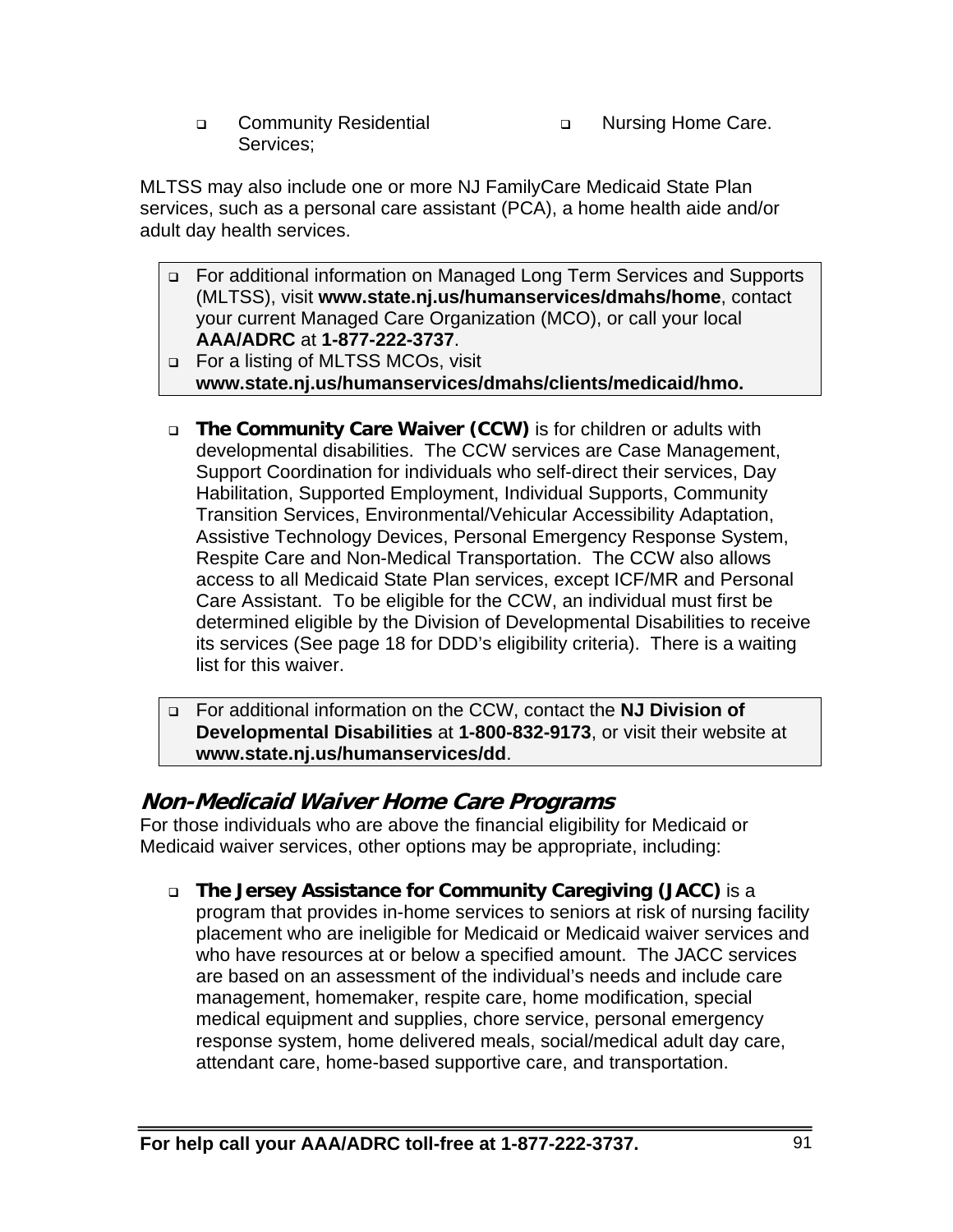#### For additional information, contact your local **AAA/ADRC**, or call **1-877-222-3737.**

 **The Personal Assistance Services Program (PASP)** gives adults age 18-65 with physical disabilities opportunities to work, attend school or vocational training and to live independently in the community. Personal assistants help individuals with tasks such as light housekeeping, bathing, dressing, meal preparation, shopping, and assistance with correspondence, driving and/or using public transportation. Services are available to individuals who are employed, preparing for employment or attending an educational or training program. Persons active in community-based activities such as volunteerism or parenting are also supported in this program. Cost of services depends on family income: some pay no fee while others pay a portion on a sliding fee scale.

 For additional information on PASP, contact the **NJ Division of Disability Services** at **1-888-285-3036**, or visit their website at **www.state.nj.us/humanservices/dd.**

 **The NJ Statewide Respite Care Program** provides services for the elderly and functionally impaired persons age 18 or older to relieve their unpaid caregivers of physical and emotional stress arising from the responsibility of providing daily care. For more detailed information see the Caregiver Section of this guide.

## **Additional Home Care Programs**

- **The Program of All-inclusive Care for the Elderly (PACE)** is a longterm care benefit authorized by Medicare with an optional Medicaid benefit for adults age 55 and older with chronic health conditions. PACE provides all the care and services covered by Medicare and Medicaid as well as all additional necessary care and services not normally covered. To be eligible for PACE, an individual must reside in the service area of the PACE organization, meet the NJ nursing facility level of care, and be able to live safely in the community at the time of enrollment into PACE. An individual is also required to be eligible for Medicare and/or Medicaid, or be willing to pay privately.
- □ For more on PACE, visit the Division of Aging Services website at **www.state.nj.us/humanservices/doas/services/pace.**
- Additional information can be found on the National PACE website at **www.npaonline.org** and at **www.medicaid.gov**.
- **Veteran's Home Health Care** services may be available to eligible veterans based on certain qualification criteria. Contact your county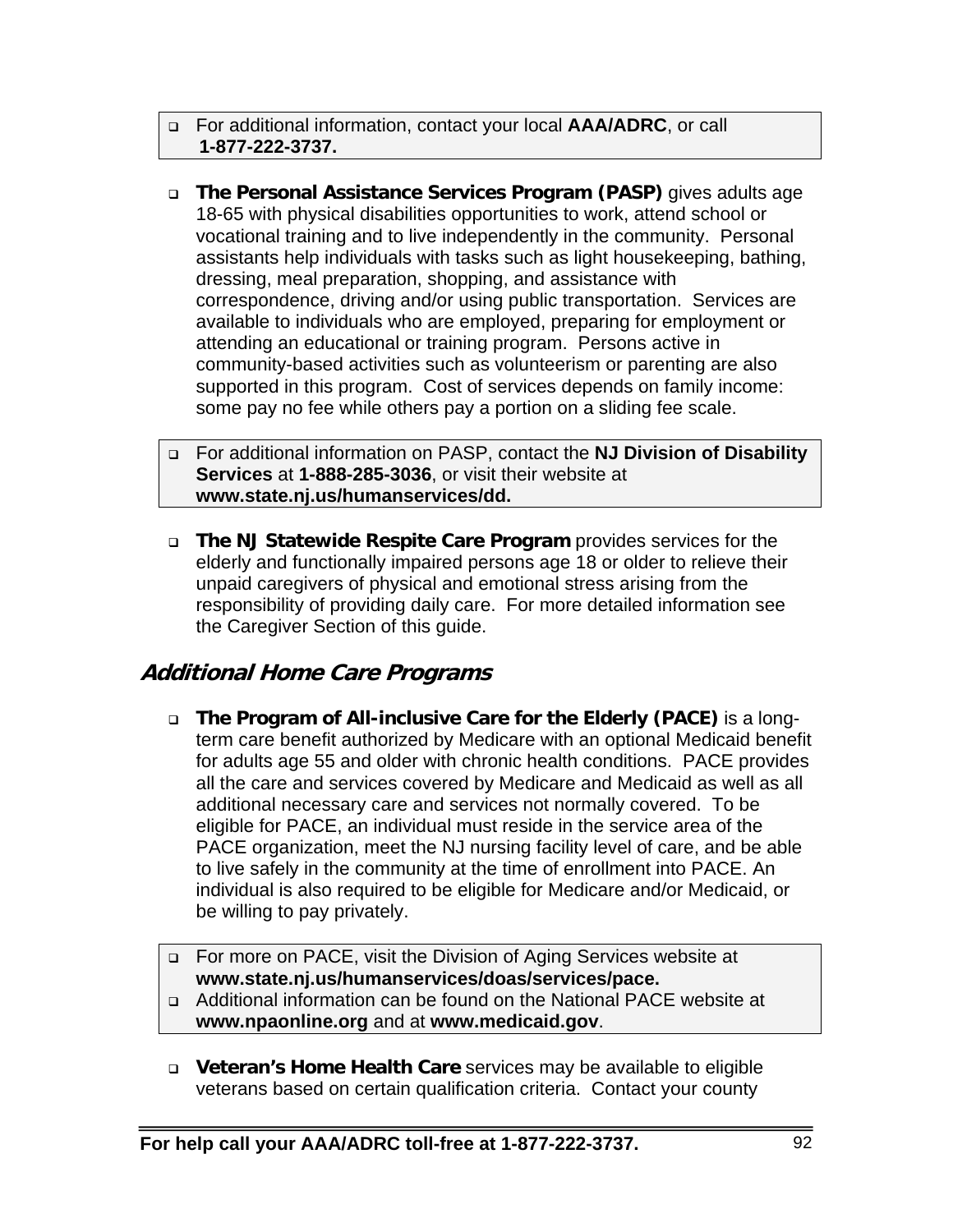Veterans Service Office (See **Appendix R**) for information and eligibility requirements.

## **Day Care Programs**

An adult day care program is a supervised group setting where individuals receive social, recreational and/or healthcare support during the day. There are two types of adult day care programs available: social and medical.

#### **Day Care Programs – Social**

Social day programs are group settings offering a social environment, meals, exercise, planned activities, support staff and resources. A social program does not provide personal care or health care and is designed for older adults or adults with disabilities who enjoy interactive activities and do not require much assistance. Transportation and meal options in social day programs vary by program, and may involve an additional fee. Senior centers are a common example of this type of program.

#### **Day Care Programs – Medical**

Medical day care centers offer a program of medically supervised, health-related services provided in an ambulatory care setting to persons who are nonresidents of the facility, who do not require 24-hour inpatient institutional care and yet, due to their physical, and/or mental impairment, need health maintenance and/or restorative services. In New Jersey, these programs are referred to as Adult Day Health Services (ADHS).

#### **Eligibility Requirements**

This program is available to private pay and both traditional and Medicaid waiver recipients. Individuals who request ADHS paid through Medicaid must meet financial and medical requirements.

#### **Services Offered**

ADHS centers are required to provide:

- Medical, nursing, social, personal care and rehabilitative services
- A nutritious mid-day meal
- □ Social Activities
- □ Transportation to and from the center.

Services are provided five days a week, a minimum of five hours a day. Staff-participant ratio is required at a minimum to be one staff member to every nine participants.

#### **Cost of Services**

The cost of ADHS varies by program and ranges from \$60 - \$100 per day. A private-pay option is available to those who do not qualify for publicly funded programs. Community Medicaid is accepted at most ADHS and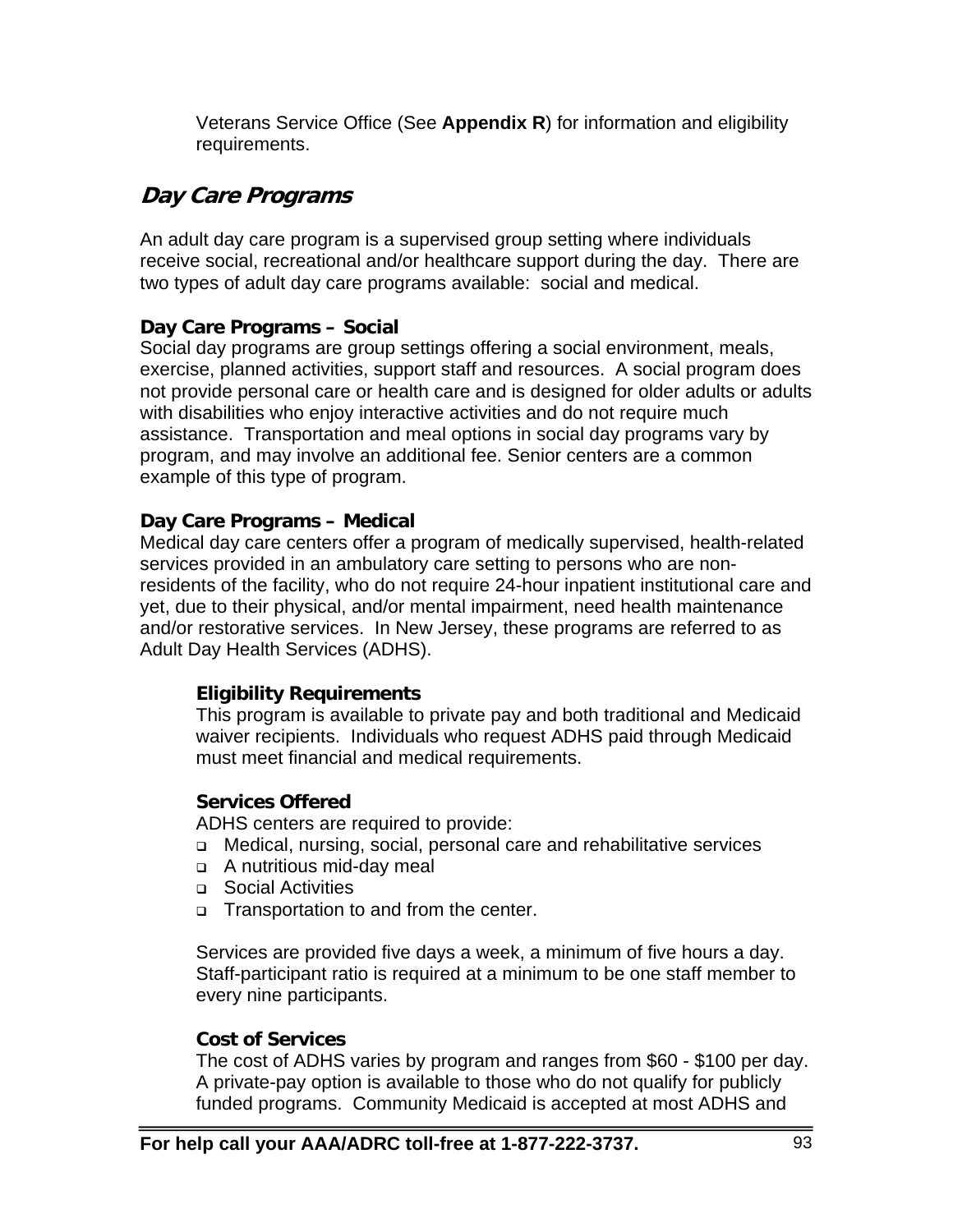will pay for participants to attend up to five days a week. Various grant programs administered by local governments and agencies may also provide services for older adults, or supplement the cost to families.

#### **Alzheimer's Adult Day Health Services**

The Alzheimer's Adult Day Health Services Program partially subsidizes the purchase of adult day health services for persons with Alzheimer's disease or a related dementia. There are currently 36 adult day care centers in 18 counties participating in this program.

#### **Eligibility Requirements**

To be eligible for the program, an older adult must meet the following criteria:

- Have an Alzheimer's diagnosis (or related dementia) documented by a licensed physician;
- □ Be routinely supervised by an informal caregiver;
- Reside in the community;
- Have documented evidence of eligibility according to income guidelines; and
- □ Be a resident of the state of New Jersey.
- For additional information on social or medical day care programs, contact your **AAA/ADRC** toll-free at **1-877-222-3737**.
- You may also wish to visit the website of the **National Adult Day Services Association** at **www.nadsa.org**, and see our consumer checklist in **Appendix U**.

## **Care Management**

While family caregivers possess a great deal of knowledge about what their loved ones' need, sometimes making decisions about services and coordinating them over time can be overwhelming. Care managers, sometimes referred to as case managers, are nurses, social workers, counselors, or gerontologists, experienced in working with families, evaluating needs, and dealing with complicated family dynamics. Case management services can be acquired through private pay funding or as a service contained within a publicly subsidized program.

#### **Services Offered**

Care managers generally perform some or most of the following activities:

- □ For consumers who are paying privately, a care manager will conduct an in-depth care needs assessment to determine the need for home care services.
- □ Develop a care plan about the specific services needed, including who will provide the service, how often and for how long.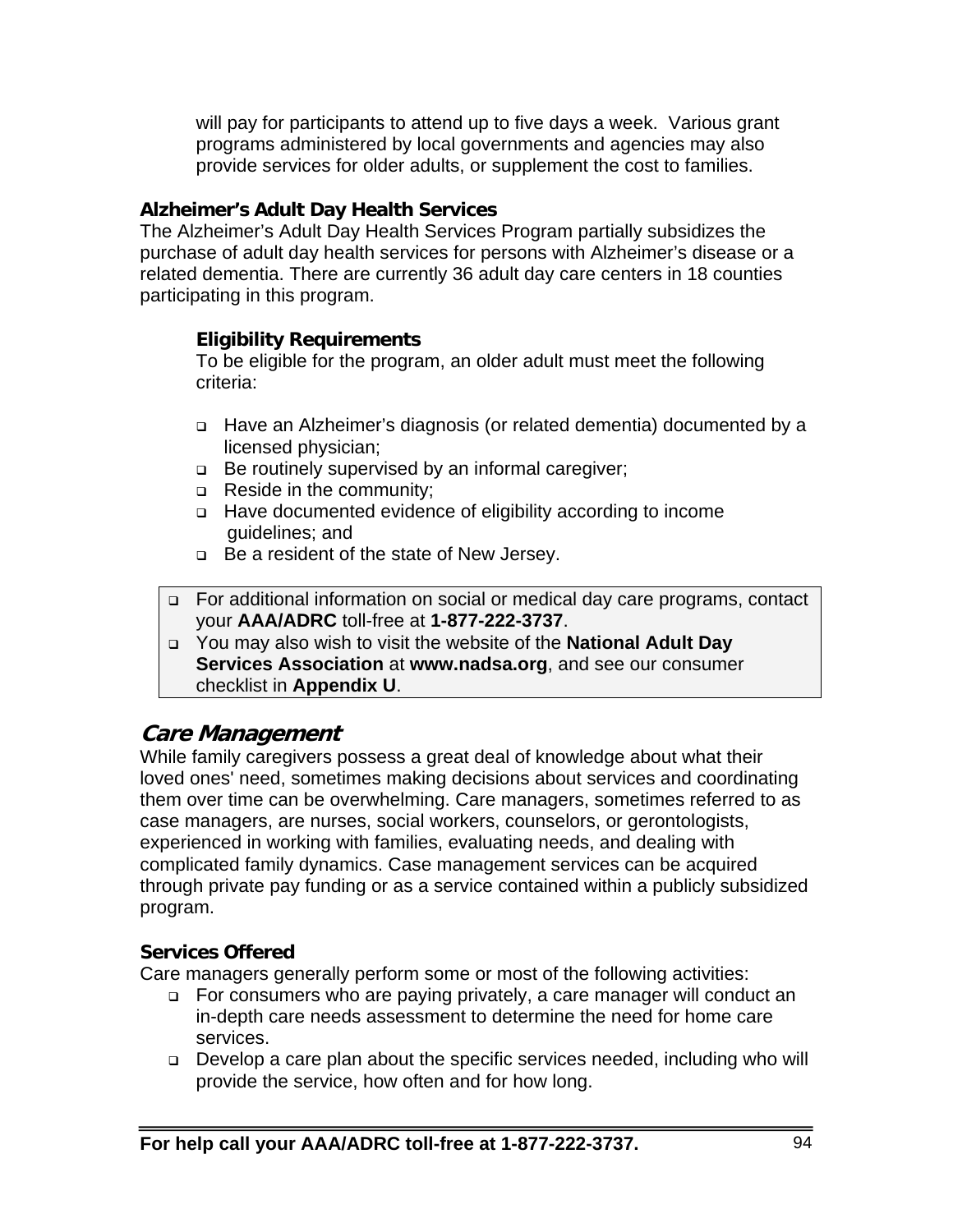- Coordinate home and medical care as well as hire home care workers, either through contracts with designated service providers or through workers of their own agency.
- Monitor home care services, reassess them periodically and make needed adiustments.
- Secure respite care for family caregivers, adult day programs, long-term care and senior housing.
- □ Provide assistance to families in addressing legal and financial issues.
- □ Assist in dealing with complicated government benefits.
- Assist with medical service and equipment providers.

#### **Cost of Care Management**

If you are enrolled in a publicly subsidized program, such as a Medicaid Waiver, care management services will be free of charge. Other state funded programs may provide care management services reimbursed on a sliding scale. If you are paying privately for these services, the average hourly rate varies by location and experience.

 To find a care manager, contact your **AAA/ADRC toll-free** at **1-877-222-3737**, or a multi-service home care agency. In addition, the **National Association of Geriatric Care Managers** provides names and background information about its members on its website **www.caremanager.org**.

## **Consumer Direction**

A growing trend in community-based long-term services is to provide a system that gives consumers not only the ability to choose and manage the services they receive but also the ability to hire individuals, family, friends, or neighbors to provide some of the services, such as meal preparation or personal care. This self-directed care is often referred to as Consumer Direction and may include managing the authorized service budget for your care and/or become an employer to the providers of those services rendered in your home. Caregivers and participants may direct their care by:

- □ Determining how participant's needs will be met;
- Determining who will provide services;
- Defining the job description/tasks of the worker;
- □ Deeming the competency of the worker; and
- **If** Monitoring the quality of service.

Different programs, such as MLTSS, JACC, SRCP, and PPP each provide different opportunities for individuals who are willing and able to self-direct, to hire and direct their own workers or to self-direct how their budget allowance is spent on authorized goods and services.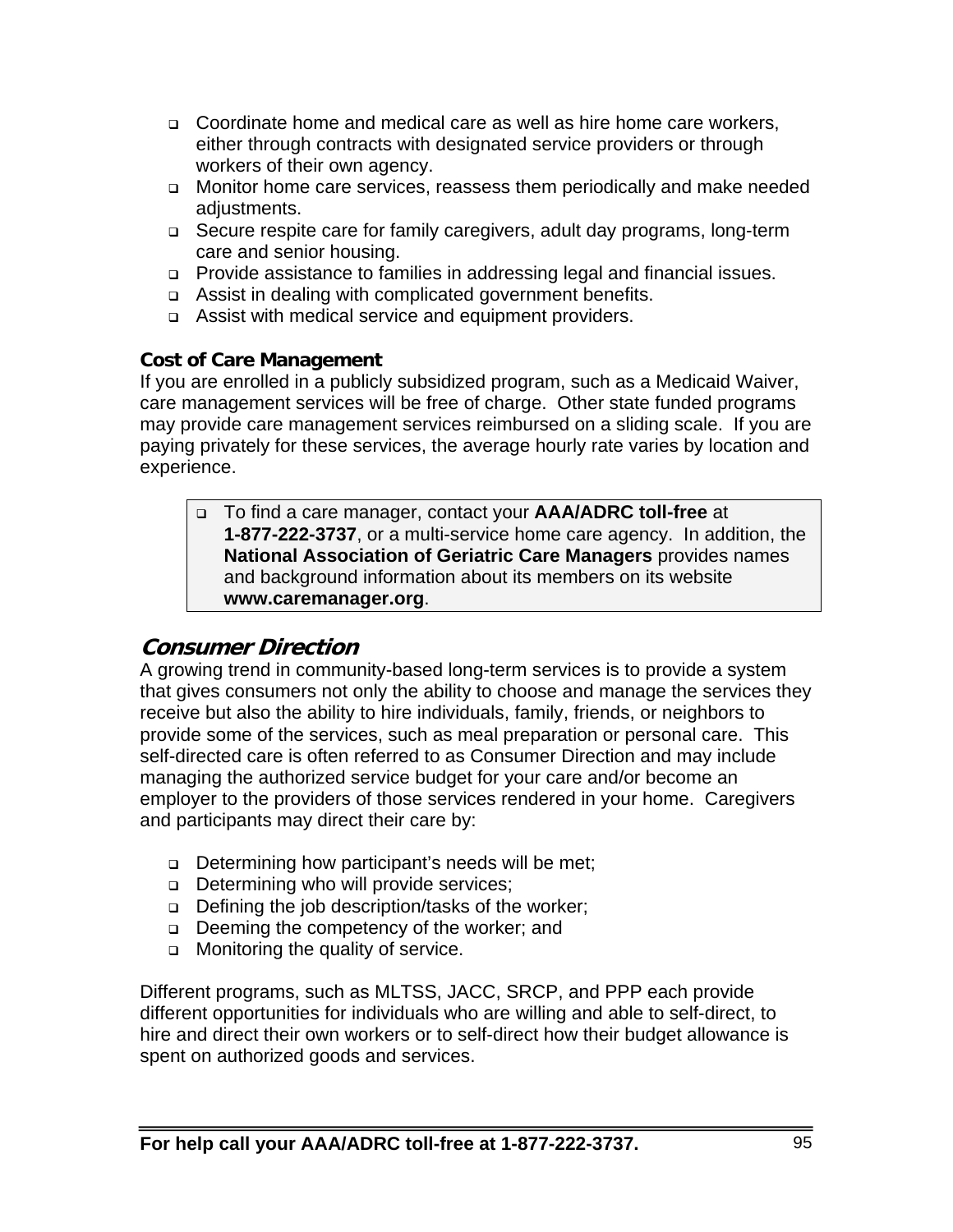#### **Advantages and Responsibilities**

There are a number of advantages of consumer-directed care including better control, cost effectiveness and flexibility. However, consumer-directed services may not be for everyone as it comes with responsibilities. In a consumerdirected model, if you are the employer you take full responsibility to hire, direct and terminate employees.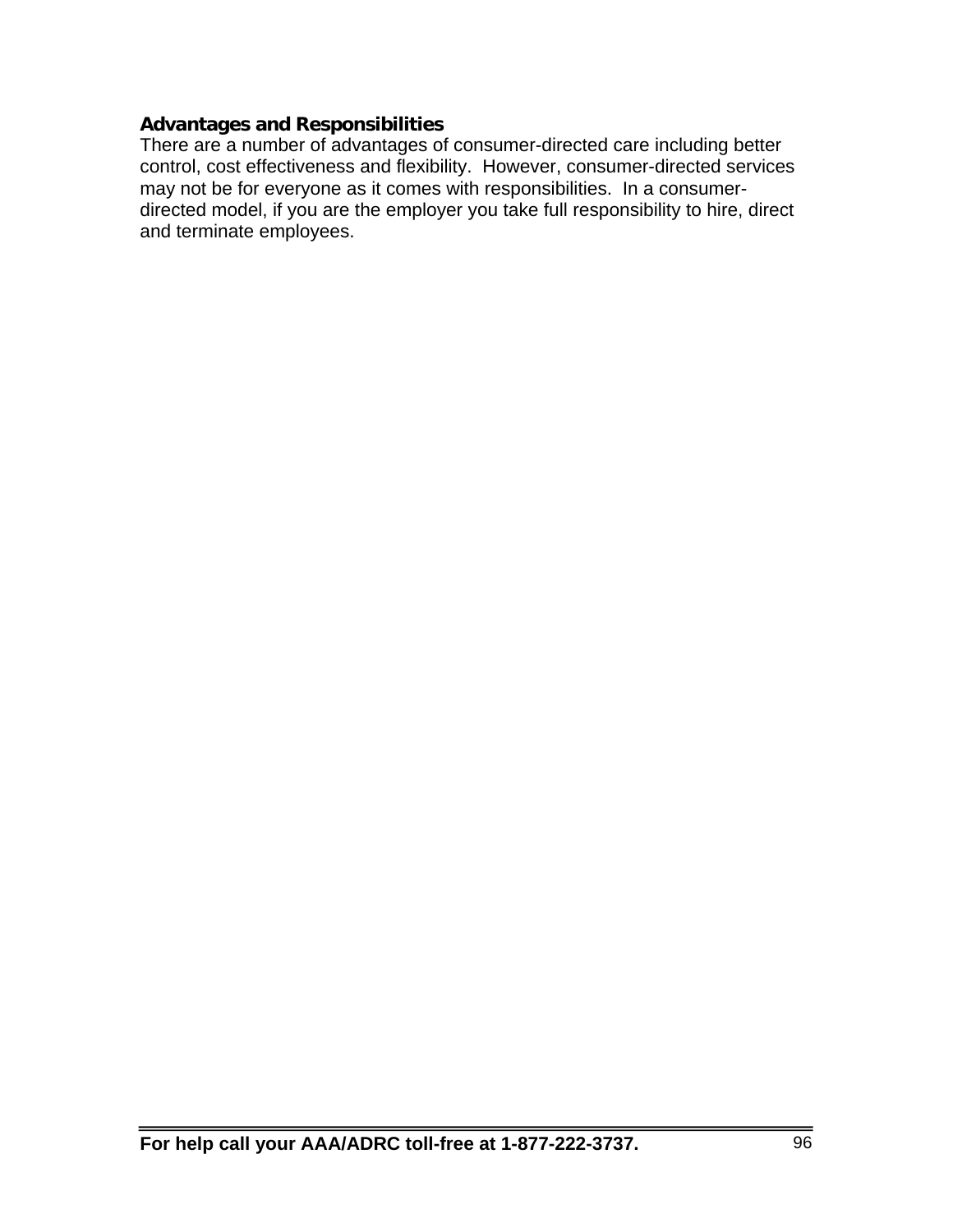## 7. HOUSING & ALTERNATIVE LIVING OPTIONS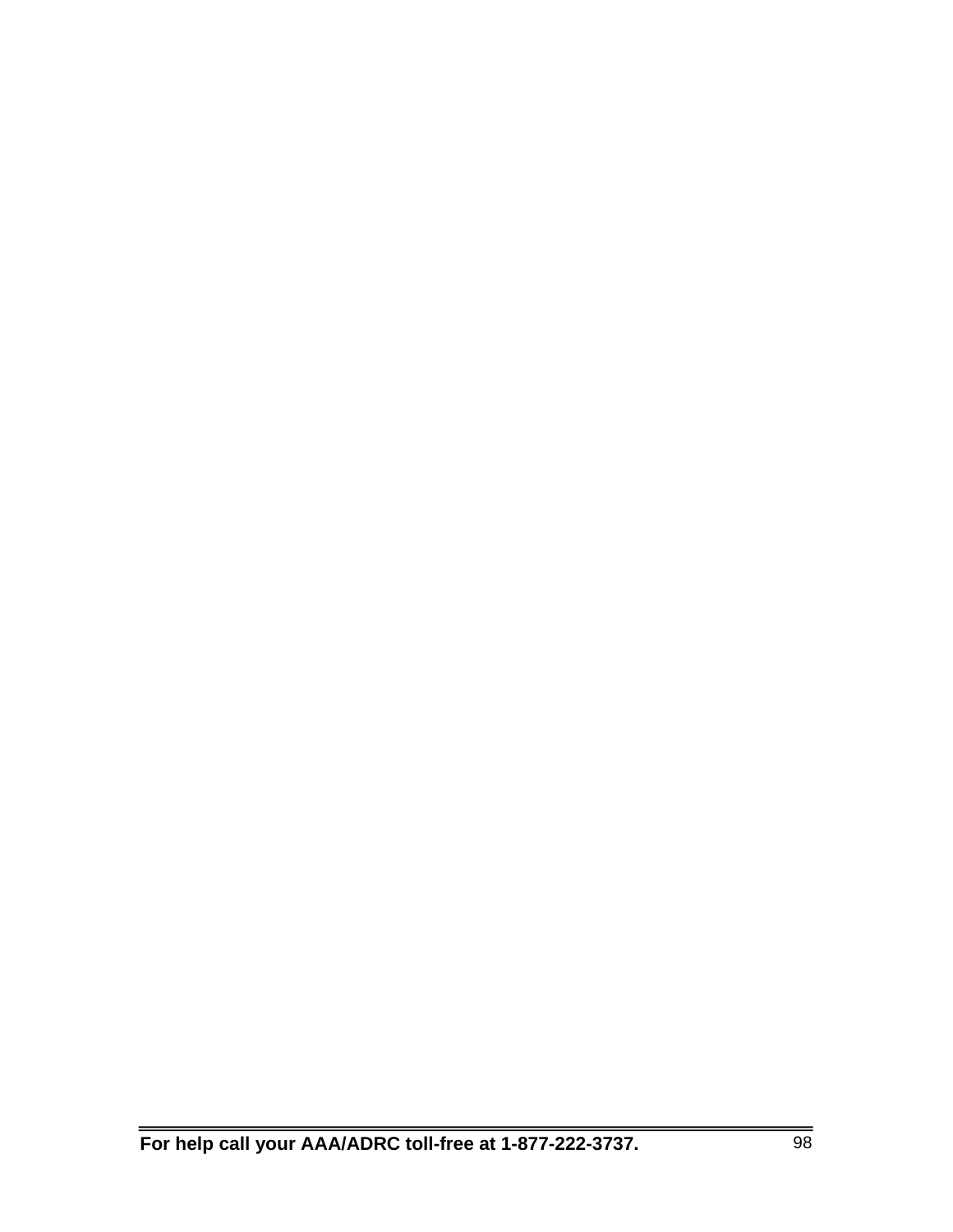# **7. Housing & Alternative Living Options**

## **Remaining at Home**

Most seniors and persons with disabilities in need of services prefer to stay in their homes rather than move to a nursing home or other long-term care facility. To make this possible, the person's home must be safe and affordable. Home modifications, assistive technologies and home care supports can improve safety and programs that provide financial support for energy costs, property taxes and home and community-based care can alleviate some of the financial burdens of home ownership.

## **Home Safety**

Home accidents are some of the most common reasons why frail individuals make trips to the hospital or need to move to an assisted living residence or a nursing home. One of the first steps to good long-term planning is a thorough safety assessment of your home. A home safety assessment will point out modifications and repairs that can be made to reduce or prevent accidents.

It is important to first determine what modifications are needed now or in the future by examining each area of your home. Make notes of anything that could be fixed, moved, repaired or improved. Make the noted repairs or changes as soon as you can. Every improvement or repair will make you or your loved one that much safer.

 Please see **Appendix W** for a Home Safety Checklist or visit **www.eldercare.gov.**

## **Home Modification and Repair**

Home modifications meet the needs of people with physical limitations so they can live independently and safely. Examples of home modification can include:

- □ Ramp installation to improve access
- Doorway expansions
- □ Handrails
- Grab bars in the bathroom (shower, toilet, tub)
- Flexible, hand-held shower head
- Lever-handed faucets
- □ Expanded, walk-in shower

#### **Considerations**

When you are ready to have your home modifications performed, be sure to:

- Get recommendations from family and friends who have had similar projects completed.
- Check with your local Better Business Bureau regarding the contractor or program's reliability and performance record.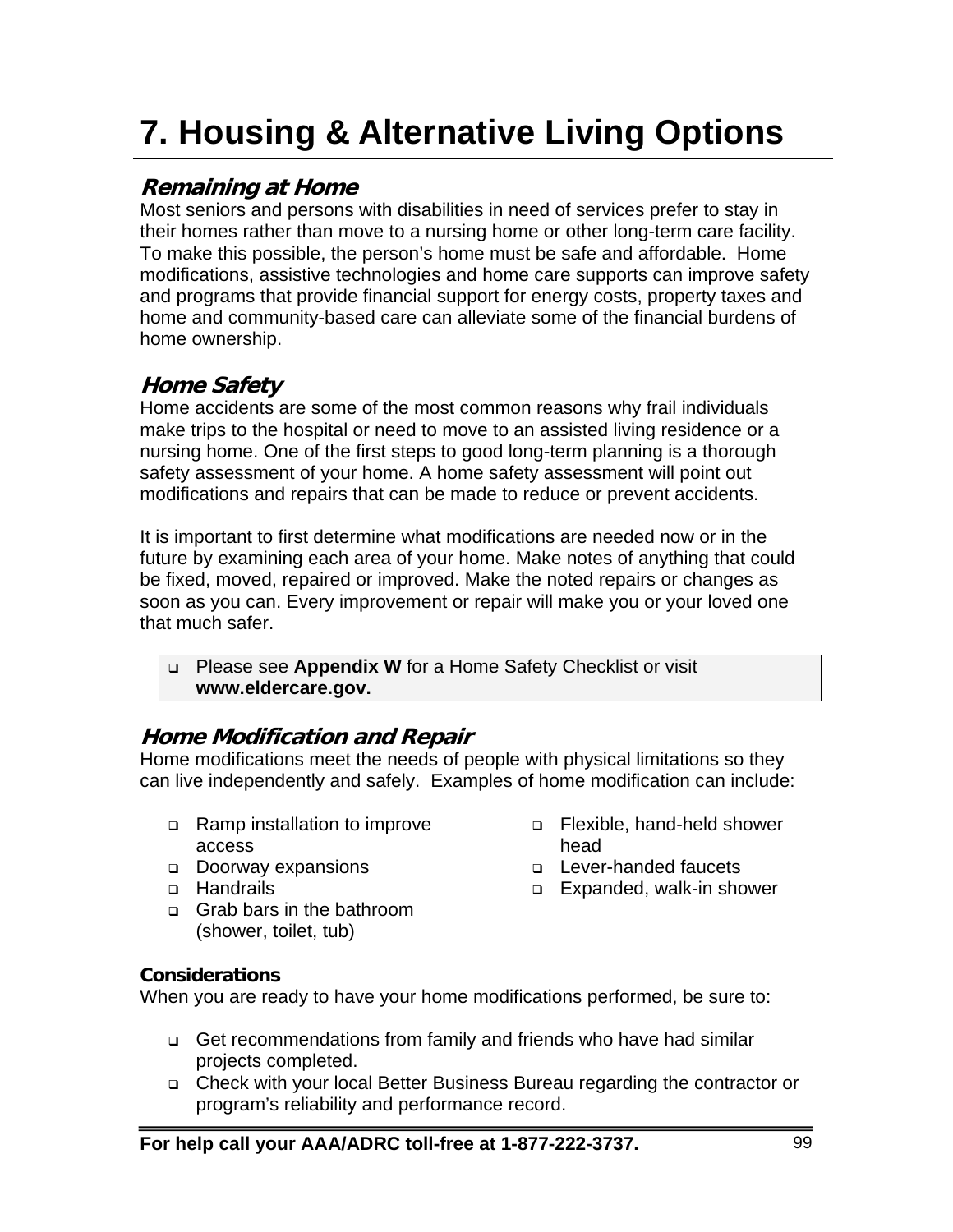- $\Box$  Be specific about changes you wish to make.
- Ask for a written agreement with only a small down payment.
- □ Make the final payment only after the project is completed.

#### **Paying for Home Modifications**

Minor home modifications and repairs can be done for as little as \$150 to \$2000. For bigger projects, some financing options that may be available include:

- Fix It or Handyman Programs supported with Older Americans Act funds
- Community Development Block Grants grant funds typically available through the local department of community development.
- Private funding, including home equity conversion mortgages.

Additional resources that you may find helpful include:

- **The National Resource Center on Supportive Housing and Home Modifications (NRCSHHM)** at **www.homemods.org** is a major clearinghouse for news on government-assisted housing, assisted-living policies, home modifications for older people, training and educational courses, and technical assistance. It publishes fact sheets, guidebooks, and a newsletter. You can also reach them by calling **213-740-1364**.
- **Rebuilding Together** at **www.rebuildingtogether.org** is a national volunteer housing rehabilitation organization that focuses on the home repair and home improvement needs of lower-income homeowners. You can also reach them by calling **1-800-473-4229**.

## **Staying Safe in Your Home**

The following programs and services are intended to keep you safe in your home.

#### **Personal Emergency Response System (PERS)**

A PERS is a pendant or wristband with a transmitter that the wearer can use to summon help to their home in an emergency 24 hours a day, 365 days a year. The help button activates an in-home communicator that calls the PERS provider's call center. To find a PERS provider in your area consult the phone book or use an Internet search engine (i.e., Google, Yahoo, etc.). Individuals enrolled in Managed Long Term Services and Supports (MLTSS) may be eligible for this service.

#### **Project Lifesaver**

Project Lifesaver is a program adopted by most Sheriff's Departments in New Jersey to locate persons with Alzheimer's disease who wander away from their homes and caregivers.

The program relies on proven radio technology and specially trained search and rescue teams. Clients enrolled in the program wear a personalized wristband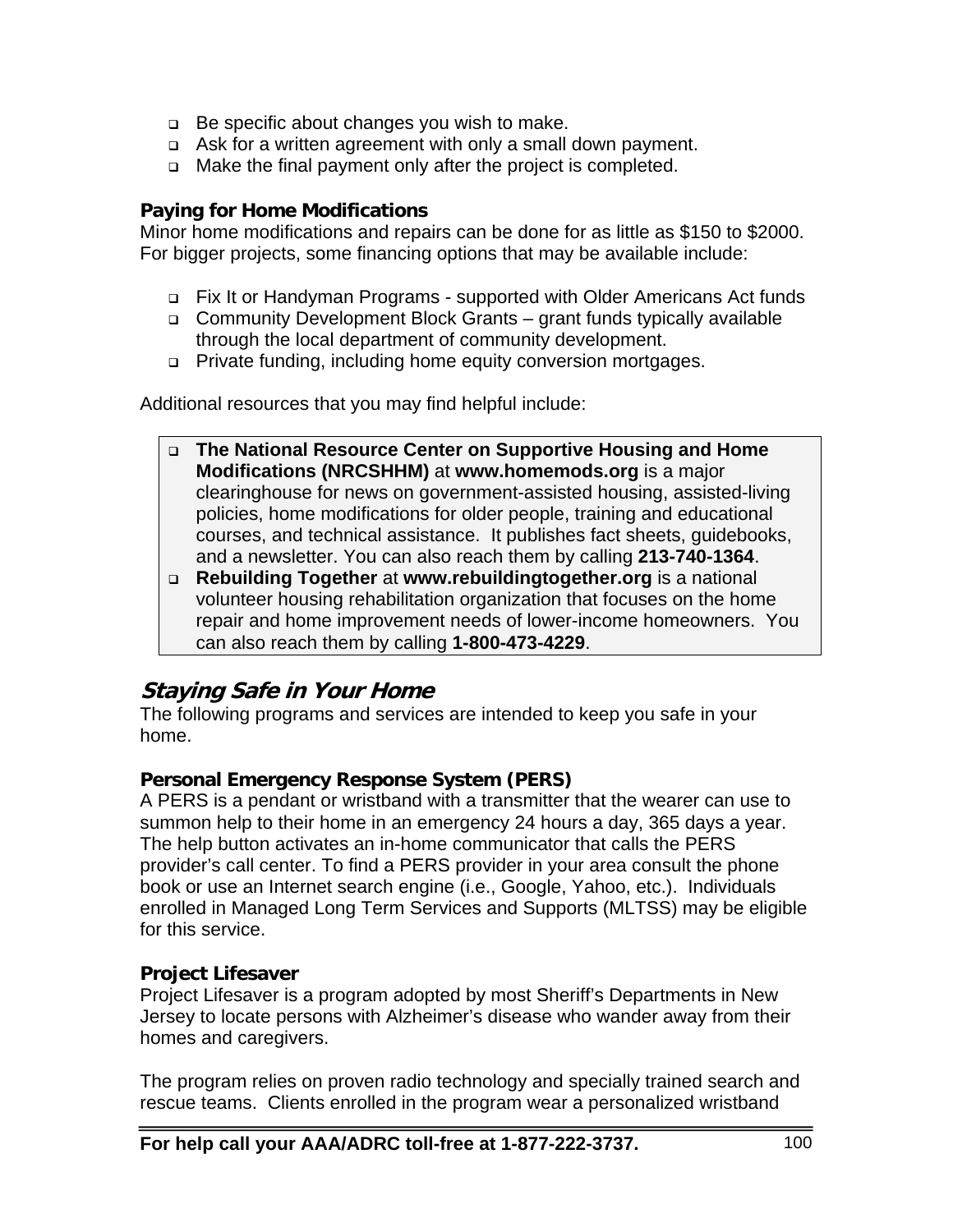that emits a tracking signal. A search and rescue team responds when caregivers notify their local Sheriff's Department that a person is missing. Trained professionals start searching for the lost individual using a mobile locator tracking system. Search times are greatly reduced thanks to this technology.

## **Eligibility**

- A primary family member/caregiver must submit an enrollment application for the specific county where the relative resides.
- The individual must have a physician's diagnosis of Alzheimer's or other related disorders.
- Applicant must reside with a caregiver.

#### For more information on Project Lifesaver, contact your local **Aging and Disability Resource Connection (ADRC), Area Agency on Aging (AAA), or Sheriff Department** for more details. (See **Appendix O.**)

#### **Safe Return Program**

Individuals with Alzheimer's disease or related dementia disorders can lose their ability to recognize familiar places and faces, and become lost in their own neighborhoods or when they are away from home.

The Safe Return Program provides assistance in locating persons who wander and become lost through the use of a national information and photo database. Through Safe Return, help is available from the national Alzheimer's Association and local chapter offices, 24 hours a day, seven days a week, whenever a person is lost or found.

The Safe Return Program will provide identification products such as jewelry (necklaces and bracelets) and wallet cards with a toll-free number to call in an emergency printed on them. There is a cost of \$55 + \$7 shipping and handling, followed by an annual renewal of \$35.

 To inquire about this program, please contact the **Alzheimer's Association** by phone at **1-800-272-3900** or on the web at **www.alz.org/SafeReturn.**

## **Emergency Preparedness**

Disasters can happen anytime, anywhere, and without warning. The American Red Cross and your local government agencies will respond when a disaster threatens and after it strikes. However, they can't be everywhere at once. Seniors and individuals with disabilities and special needs often require additional time and assistance to prepare for a disaster. Being ready for a disaster is a part of maintaining your independence.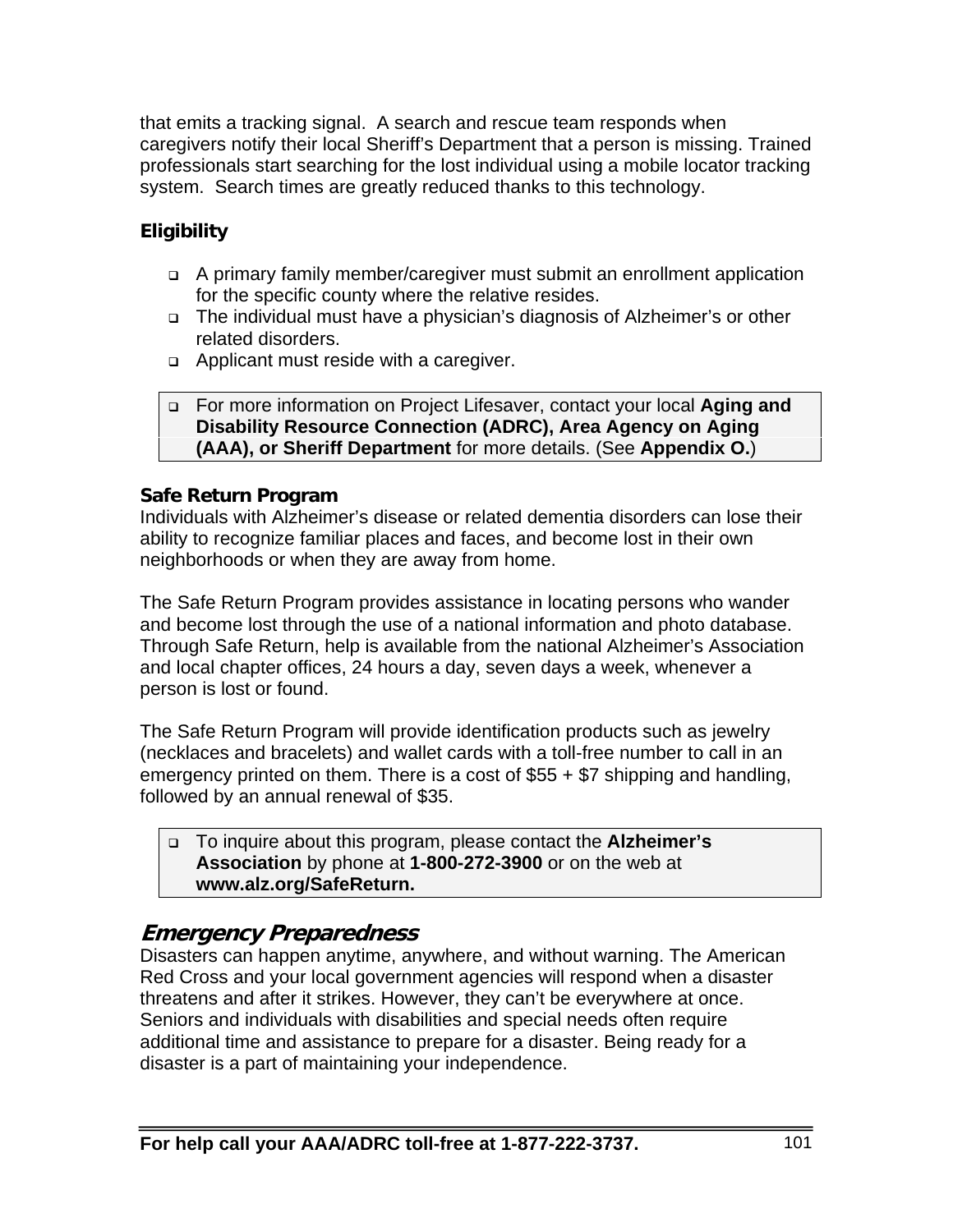Emergency Preparedness resources you may find useful include:

- The **New Jersey Office of Emergency Management** at **www.state.nj.us/njoem** provides a wealth of information related to emergency preparedness.
- The **Federal Emergency Management Agency (FEMA)** at **www.ready.gov/are-you-ready-guide** provides a publication - *Are You Ready? An In-depth Guide to Citizen Preparedness*. The guide provides a step-by-step approach to disaster preparedness. Topics include preparing and emergency supply kit, evacuation, emergency public shelters, animals in disaster, and information specific to people with disabilities.

#### **Disaster Planning**

The best time to prepare for an emergency situation is now, and the State of Jersey suggests these three steps:

- $\Box$  Buy and/or prepare a kit of emergency supplies the items that will help you stay self-sufficient for up to three days.
- $\Box$  Make a plan for what you and your family will do during an emergency including knowing how to evacuate and shelter-in-place.
- □ Stay informed of possible threats.

Individuals of any age who have physical disabilities or other limitations, such as a lack of transportation, may find it difficult to evacuate in an emergency. To help these individuals stay informed and receive personalized assistance when disaster strikes, the State of New Jersey has created NJ Alert and NJ Register Ready.

#### **NJ Alert**

NJ Alert is New Jersey's emergency alert system. In an emergency, individuals who register on the program's website will receive an email and/or text message on their cell phone letting them know what has happened and what they should do to remain safe. To register, go to **www.ready.nj.gov**.

#### **NJ Register Ready**

NJ Register Ready is a service that allows New Jersey residents with special needs the opportunity to provide vital information about themselves to emergency response agencies so these agencies can better plan to serve them in a disaster or other emergency situation. The information gathered is confidential and not available to the public. For more information or to register, call **211** or go to **www.registerready.nj.gov**.

#### **Registering with Power Companies and First Responders**

Some frail elderly and individuals with disabilities register with their power company so that, should there be a power outage, crews will look to restore power to their homes on a priority basis. Likewise, many fire companies and first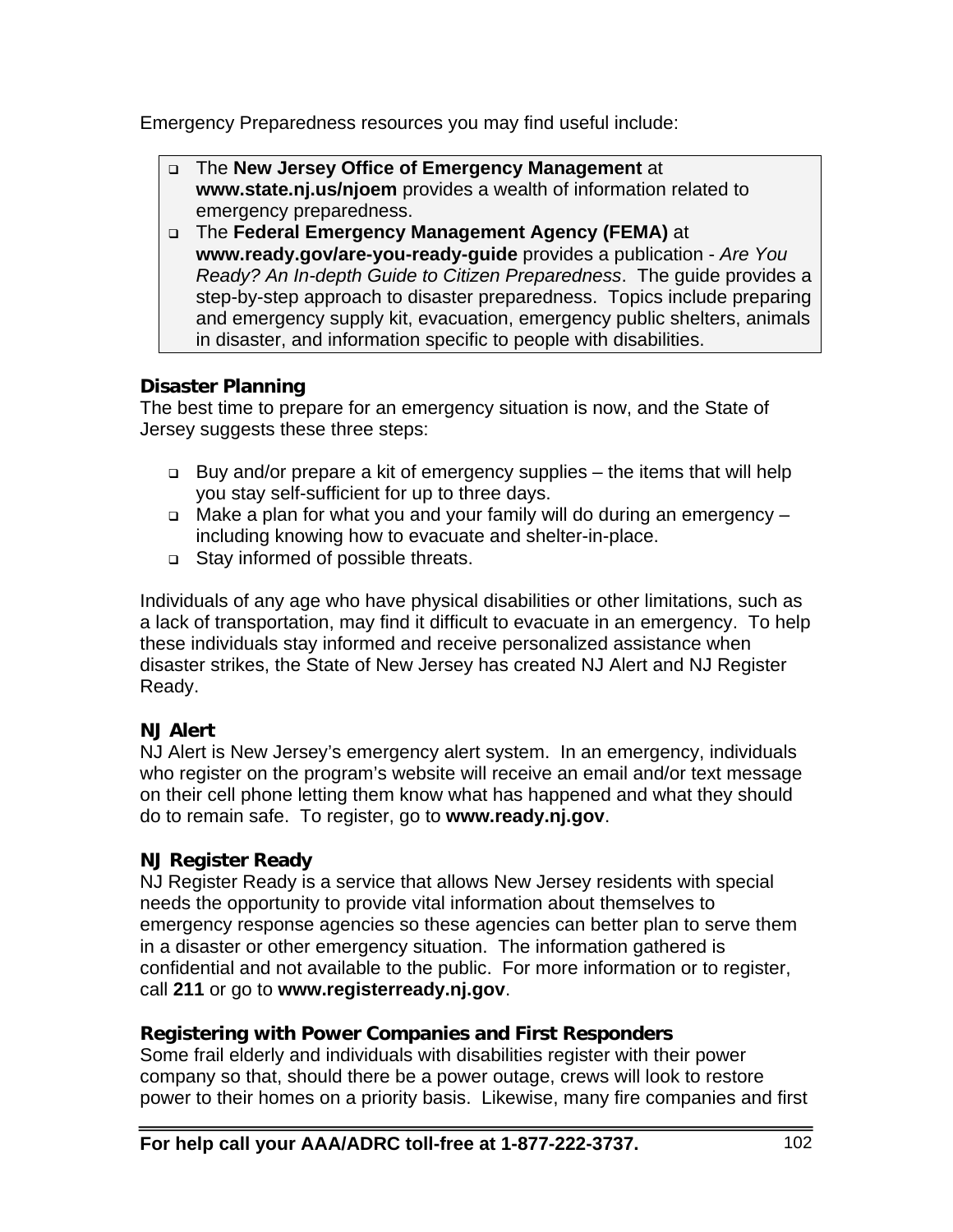aid squads keep such lists so they can respond appropriately in an emergency. Contact your local providers for additional information.

## **To Move or Not to Move**

There are a number of housing-related issues that you and your caregiver must consider when attempting to decide if you can remain at home. Here are some resources that can help:

- The **NJ Housing Resource Center** at **www.njhousing.gov** provides information on accessible and affordable housing throughout the state.
- The **U.S. Department of Housing and Urban Development (HUD)** at **www.hud.gov** has many resources to help individuals remain at home. To access local resources visit its website, click on "Information by State," and then click on your state.
- **Centers for Independent Living (CIL)** are community-based, consumerdriven organizations that provide information and referral, peer counseling, skills training, advocacy and a variety of services based on a disabled individual's needs. They are especially strong in providing information regarding housing availability for this population. Please see **Appendix C** for a CIL in your area.

## **Housing Options**

Even if you or your loved one is able to remain home now, you should begin your exploration of other housing options as soon as possible. Many communities and facilities have waiting lists. You may want to gather brochures and visit locations ahead of time, so you'll know what the local options are.

#### **Housing Lists**

Your local Area Agency on Aging (AAA), Aging and Disability Resource Connection (ADRC), County Office of Disability Services, Centers for Independent Living (CIL) or Public Housing Authority (PHA) have information about the options best suited to fit your needs.

The New Jersey Division of Aging Services maintains lists of the following types of senior and disabled housing in New Jersey:

 Adult Retirement **Communities** 

- □ House-matching programs
- □ Low Income Housing
- Rooming & Senior Boarding Homes
- Government Subsidized **Housing**
- □ Shared Housing

 For copies of these lists, please contact the **NJ Division of Aging Services**, PO Box 807, Trenton, NJ 08625-0807, telephone toll-free **1- 800-792-8820** or 609-588-6657.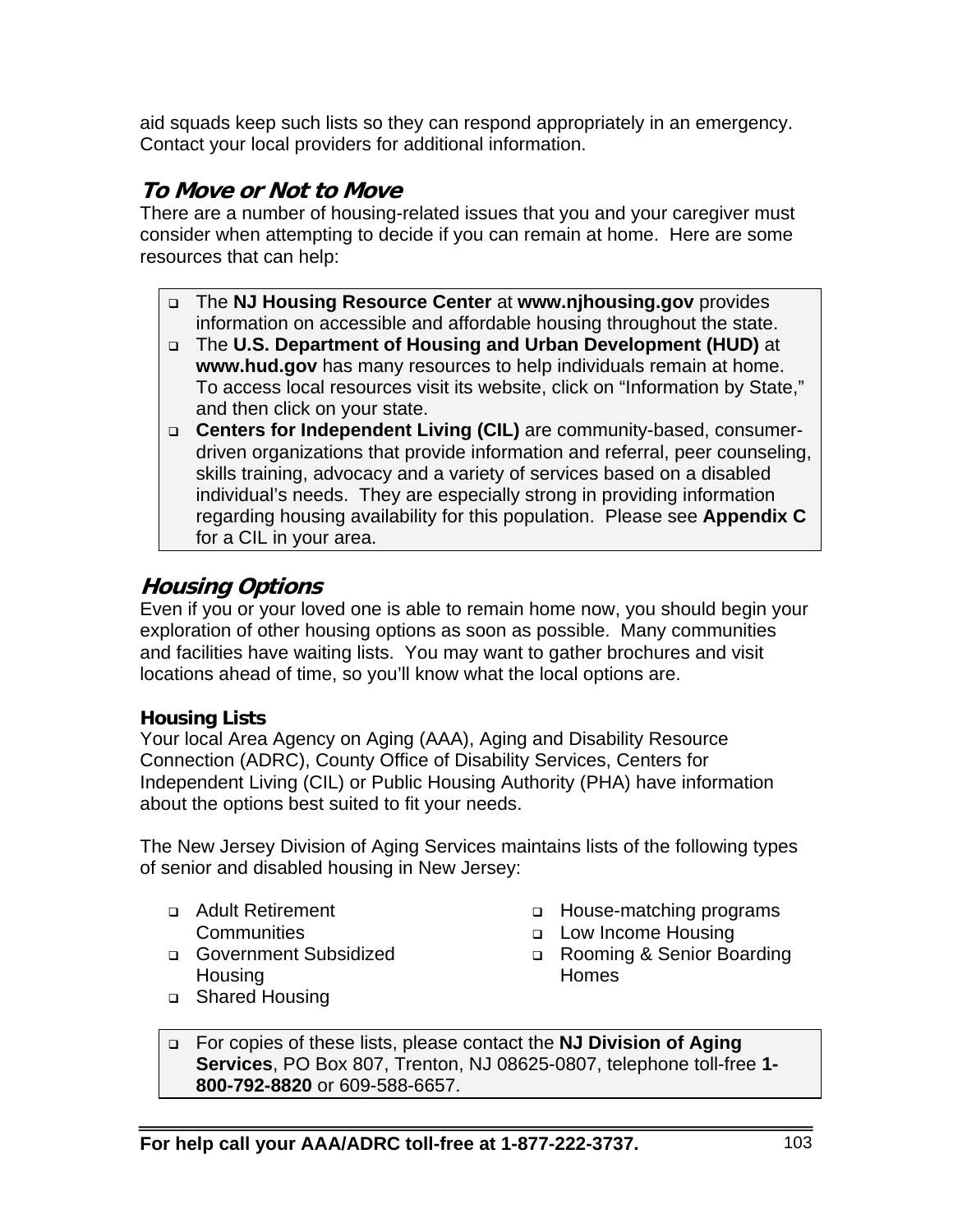#### **State Rental Assistance Program (S-RAP)**

The State Rental Assistance Program (S-RAP) provides tenant-based and project-based rental assistance grants or vouchers to households with limited incomes, similar to the federal Section 8 program. Individuals and households are not allowed to be on both programs at the same time. Voucher availability is limited and/or waiting lists exist. A certain number of vouchers are reserved for specific groups including seniors aged 62 and older and heads of households or spouses with disabilities. For more information call the **NJ Department of Community Affairs** at **609-292-4080** or visit **www.state.nj.us/dca**.

#### **Federally Assisted Housing Programs**

The U.S. Department of Housing & Urban Development (HUD) has a wide range of programs of interest to the senior and disabled consumer. These programs deal primarily with rental housing and rental assistance programs. Some of HUD's housing developments are exclusively for the elderly and individuals with disabilities, while, in others, these groups are among others considered eligible tenants. The actual sponsors/developers of the housing may be non-profit or forprofit organizations, public agencies, or consumer cooperatives. Eligibility is income-based.

According to the federal Administration of Aging, preference for federally funded housing is given to people who pay more than 50 percent of their income in rent, are being displaced from their homes, or live in inadequate housing. Be sure to notify the agency that you contact if any of these situations apply to you.

Most federally assisted housing provided to the elderly and disabled is funded under two programs known popularly as "Section 8" and "Section 202."

#### **Section 8**

The Section 8 Housing Assistance Program was created to help very low-income persons of all ages secure decent, safe and sanitary housing in the private rental market by helping to pay a portion of the monthly rent. Income limits are determined by family size and geographic area. Participants usually pay no more that 30 percent of their adjusted monthly income for rent. The program pays the balance of the rent to the landlord. The rent must be reasonable.

- Individuals age 60 and older can call the ADRC toll-free number **1-877-222-3737** to obtain the address and telephone number of the county agency that administers the Section 8 program. This program is funded by HUD and administered by the **NJ Division of Housing and Community Resources**, PO Box 051, Trenton, NJ 08625-0051, telephone **609-984-8453**, website
- **www.state.nj.us/dca/divisions/dhcr**. For other HUD related information please call **HUD** at
	- **1-800-569-4287** or visit their website at **www.hud.gov**.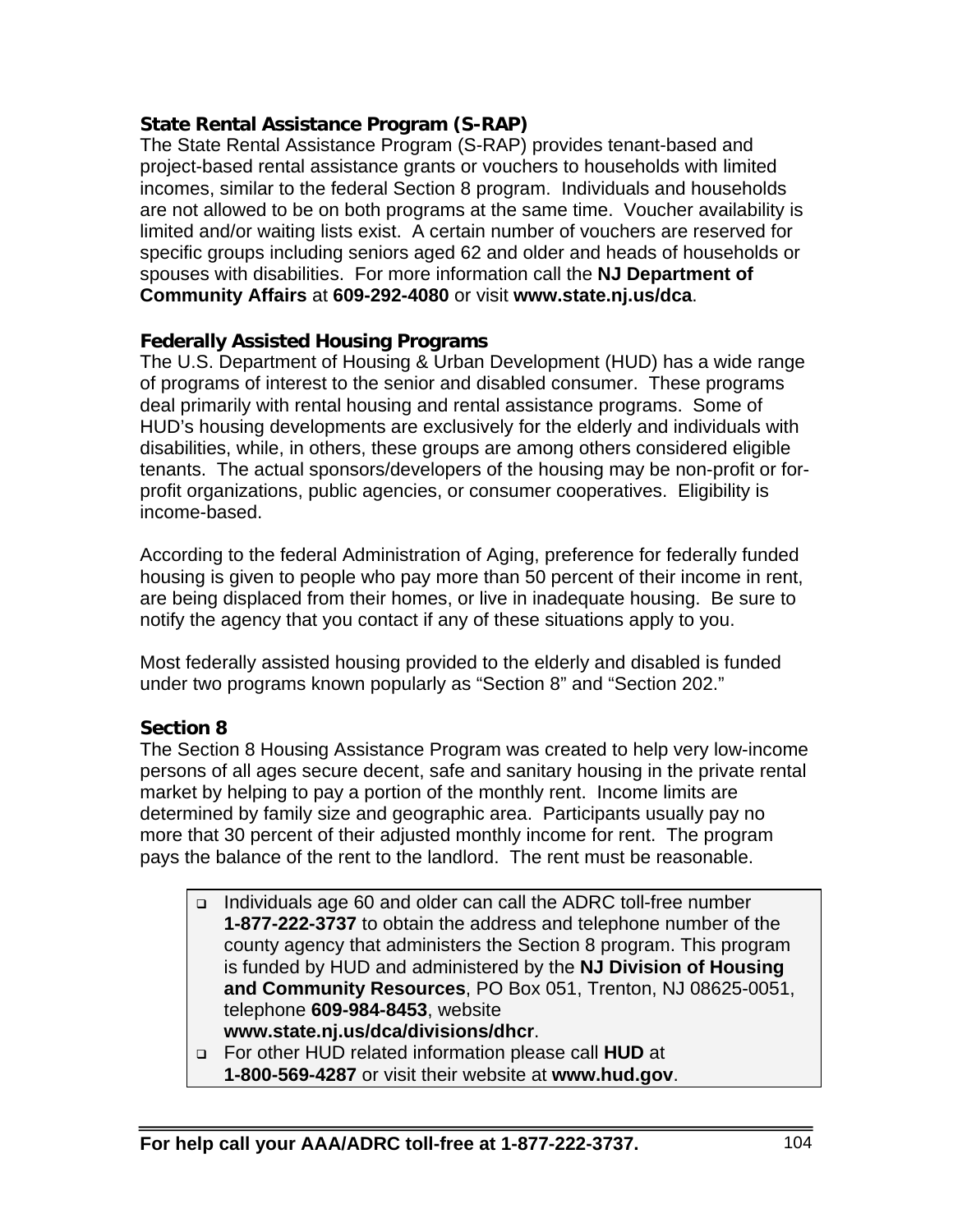#### **Section 202**

The Section 202 program provides direct, low-interest loans to non-profit sponsors to finance the construction or rehabilitation of residential projects and related facilities for those 62 or older and individuals with disabilities. Projects may be sponsored by private, non-profit organizations, or consumer cooperatives. Section 202 housing developments may be equipped with congregate dining facilities, and may provide an array of supportive services, including health, transportation, and referral services. Residents of nearly all Section 202 units also receive Section 8 rental assistance.

## **Independent Living**

These facilities are designed for the physically disabled and aged populations - individuals who are able to live on their own, but want the security and conveniences of community living. Private funds are most often used to pay for independent living, although some apartments are subsidized and accept state and/or federal funding to cover a portion of the payment for low-income individuals. Medicare and Medicaid do not cover independent living since no health care is provided. Because these facilities are not licensed by local, state or federal agencies, there are no formal regulations.

Following is a description of the different independent living options:

- **Subsidized Apartments for the Elderly and Disabled** are rental units, generally in the form of garden apartments or apartments in high-rise or mid-rise buildings. The units have been specially designed for, and are limited to, people who are at least 62 year old or have a disability. Rental costs are financed by the local, state, or federal government. Sponsors of this housing include nonprofit or limited profit organizations or public housing authorities. There are income limitations for eligibility for this type of housing, and the rents are usually subsidized, with the amount of rent based upon the income of the household. There are usually lengthy waiting lists for this housing.
- **The Congregate Housing Services Program (CHSP)** provides selected supportive services to low-income elderly persons or adults with disabilities, residing in certain subsidized housing facilities. CHSP is intended to provide the physical and social environment that will extend the time span during which people can live independently.

Services may include:

- Housekeeping
- □ Shopping
- □ Laundrv
- Linen changes
- □ Meal preparation
- □ Companionship
- □ Personal care (such as bathing and dressing)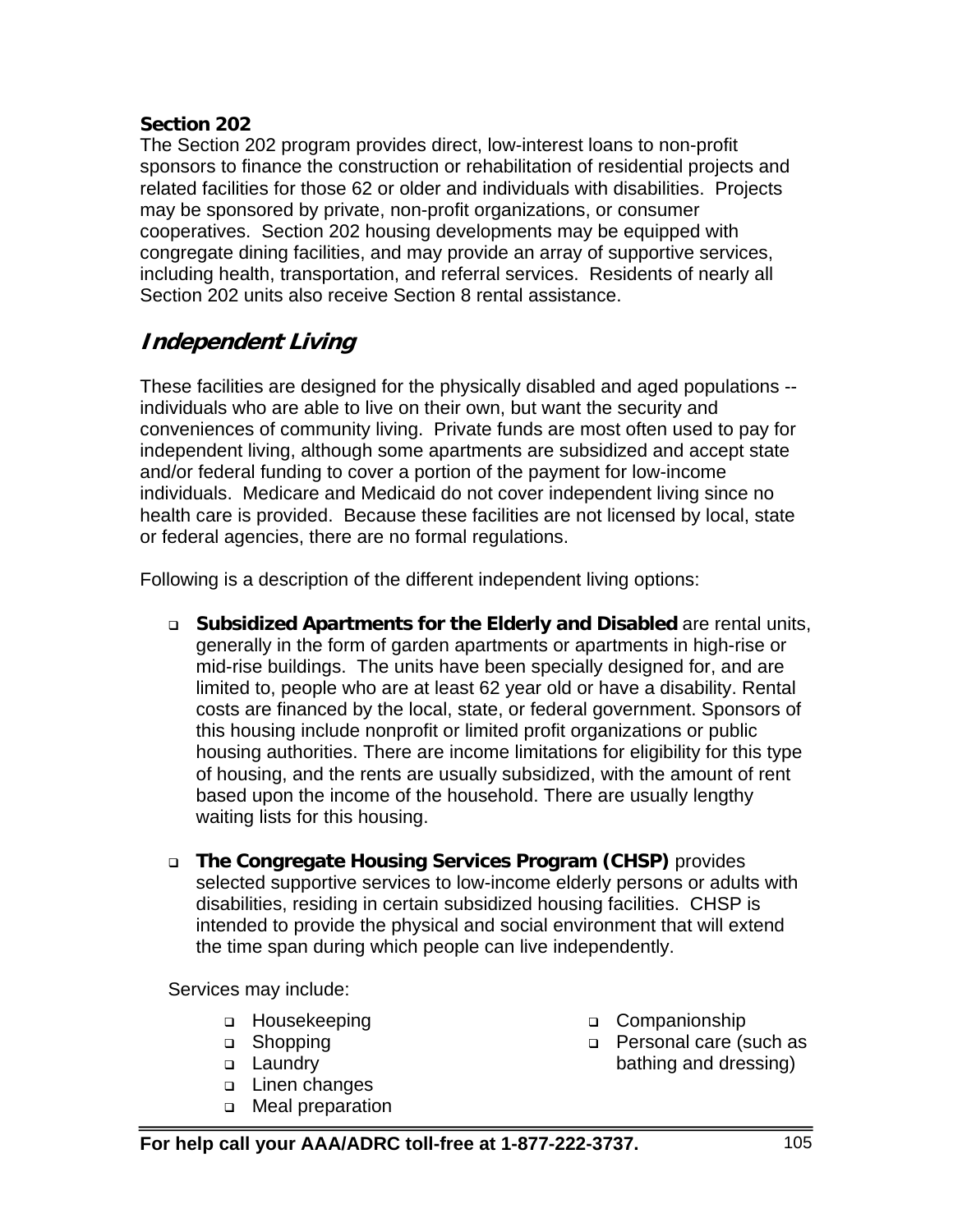For additional information about your independent living options, contact your local AAA/ADRC, or a CHSP provider **(Appendix F)**. You may also call the **Division of Aging Services** at **1-800-792-8820**.

## **Boarding Homes**

Rooming and boarding houses, as well as, residential health care facilities, serve a population with diverse backgrounds, including veterans, persons with disabilities and senior citizens.

A boarding home is a public or privately-owned facility that provides lodging, meals and/or other services for a fee. Boarding homes usually house three or more residents; however, there are some facilities that have as many as 40 residents. Residents of a boarding home must be able to manage their own physical activities such as personal grooming, bathing, dressing, toileting, taking medicine, eating and walking or moving about. A person can use an assistive device such as a cane, walker, wheelchair or another similar device, but they must be independent in its use. These individuals must also be able to transfer from their bed to their chair without any assistance. All residents must be able to independently exit the facility within three minutes in the event of a fire or other disaster. Boarding home costs are not covered by any insurance. Some facilities will accept a person's social security check as payment in full, though the actual rate is mutually agreed upon at admission.

The New Jersey Department of Consumer Affairs licenses boarding homes. There are different levels of licensing for these facilities:

- $\Box$  Level A Boarding homes that are single rooms for living and sleeping but do not have facilities or appliances for cooking.
- $\Box$  Level B Boarding homes that offer services limited to laundry and meals.
- Level C Boarding homes that offer some personal assistance and financial services.
- For additional information, contact your local AAA/ADRC, County Welfare Agency, or the **NJ Division of Consumer Affairs** at **609-633-6286** (for general information) or **609-984-7834** (for licensing information).

## **Residential Health Care Facilities (RHCF)**

An RHCF is a long-term care alternative that provides residents with a home-like atmosphere and assistance in getting health services. These facilities offer a supervised communal housing arrangement that encourages independence for as long as possible. Most RHCFs are licensed, regulated and inspected by the NJ Department of Community Affairs. The NJ Department of Health licenses those RHCFs that are attached to other facilities, such as nursing or assisted living facilities.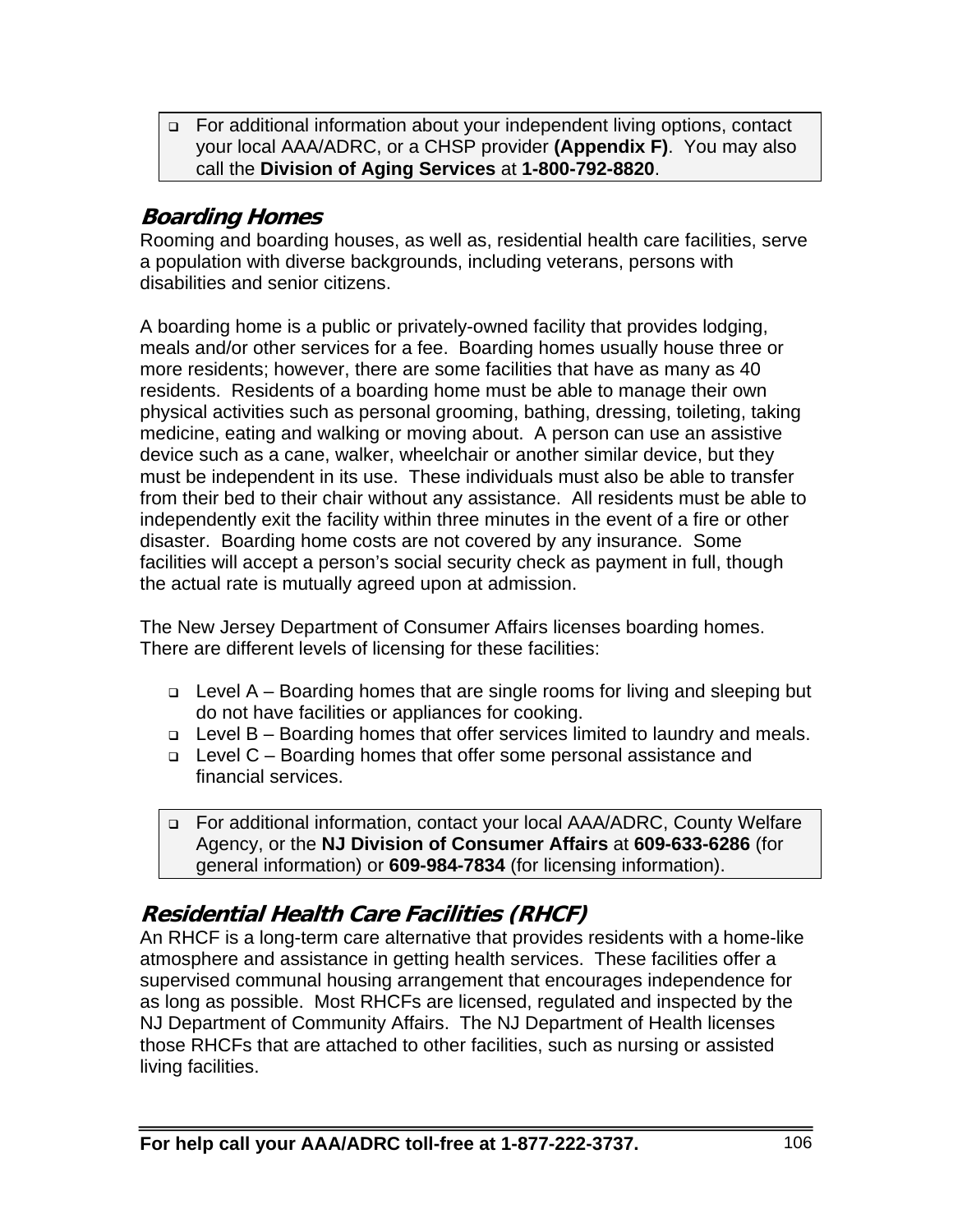#### **Services Provided**

Each facility provides, at a minimum, the following services:

- Personal care
- □ Dietary
- Health maintenance and monitoring
- □ Pharmacy
- **Recreational services**
- On-site staff
- Transportation

#### **Eligibility & Costs**

To reside in an RHCF, an individual must be unable to live independently, but can walk with or without an assistive device; reasonably oriented mentally; and not have significant medical needs. The financial arrangements for a RHCF typically consist of an agreed rate included in the admission agreement. Each resident who receives Supplemental Security Income (SSI) or General Assistance will receive a personal needs allowance. RHCFs must provide 10% of its units to those using SSI payments. Also, units are usually shared occupancy.

For additional information contact:

- For more information about free-standing RHCFs contact the **NJ Bureau of Rooming and Boarding Home Standards**, P.O. Box 806, Trenton, NJ 08625-0806; telephone **609-633-6251**.
- For more information about RHCFs attached to other facilities contact the **NJ Division of Health Facilities Evaluation and Licensing,** PO Box 367, Trenton, NJ 08625-0367; fax **609-633-9060.**
- To find an **RHCF** go to **www.state.nj.us/health/healthfacilities/index.shtml**.

## **Continuing Care Retirement Community (CCRC)**

CCRCs provide housing, services, and health care, including nursing home care, to people of retirement age. The community must provide a continuum of care to meet the needs of individual residents, beginning with independent living through skilled nursing care. CCRCs offer a contract that is signed when the person first enters the community. The contract will define the type of housing and services to be provided, which usually include meals, housekeeping, linens, 24-hour security, and recreational services. There is generally a sizable entrance fee (ranging from \$40,000 to over \$500,000) that guarantees shelter and access to various health care services, whether these services are pre-funded or provided on a fee-for-service basis. Monthly fees from \$500 to more than \$3,000 are also charged.

- CCRCs are regulated by the **NJ Department of Community of Affairs**, telephone **609-633-3888**.
- For more information contact the **NJ Division of Aging Services** at **1-800-792-8820** or **609-588-6657 (out of state)**.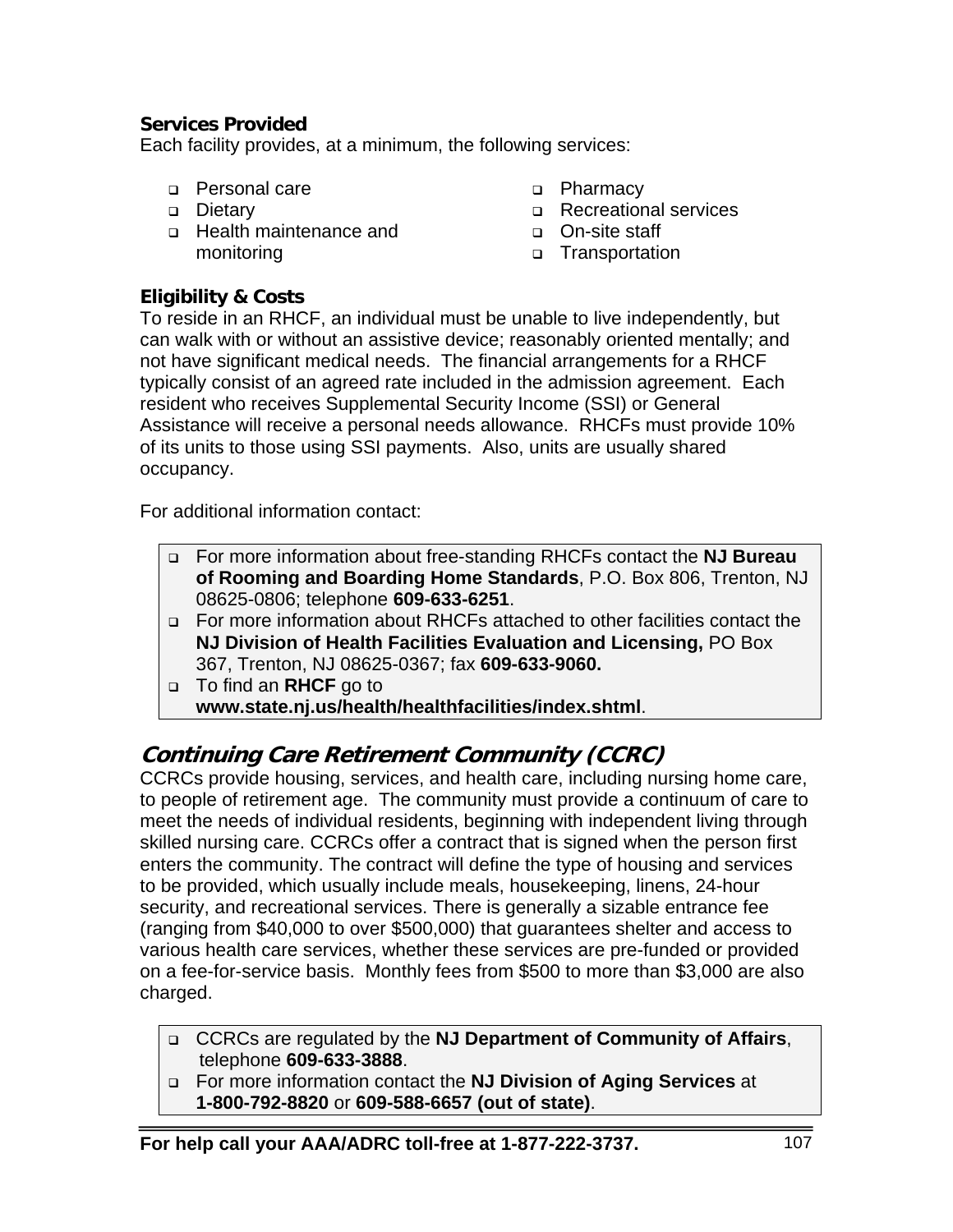## **Assisted Living**

Assisted living means a coordinated array of supportive personal and health services, available 24 hours per day to residents who need these services, including those who require formal long-term care. Assisted living promotes a resident's self-direction and participation in decisions that emphasize individuality, privacy, dignity and home-like surroundings. There are three settings for assisted living in New Jersey:

- **Assisted Living Residence (ALR)** This is a residential facility licensed by the Department of Health to provide apartment-style living, congregate dining and assisted living services. Apartment units offer, at a minimum, one unfurnished room, a private bathroom, a kitchenette and a lockable door on the unit entrance. Units are single or double occupancy.
- **Comprehensive Personal Care Home (CPCH)** This is a residential facility licensed by the Department of Health to provide room and board and assisted living services. Residential units in a CPCH are typically shared occupancy but have no more than two residents and have a lockable door on the unit entrance. These facilities were converted from previous settings such as residential health care facilities, boarding homes or nursing facilities.
- **Assisted Living Program (ALP)** This is a package of assisted living services, including nursing and personal care, to be provided by an agency licensed by the Department of Health. This program will be provided only to individuals residing in public-subsidized housing. It is not a separate facility, and there are a limited number of buildings in which an ALP is available.

#### **Services Provided:**

The minimum service capacity of an assisted living facility must include:

- Personal Care
- **D** Nursing
- D Pharmacy
- Dining
- **D** Activities
- □ Housekeeping
- **Recreational Services**
- Social Work Services
- Transportation for Medical Appointments
- Administration of Medications

Some assisted living facilities are designed to accommodate persons with Alzheimer's disease and related dementias. These facilities offer higher staffing levels and care that supports individual skills and interests, in an environment designed to minimize confusion and agitation.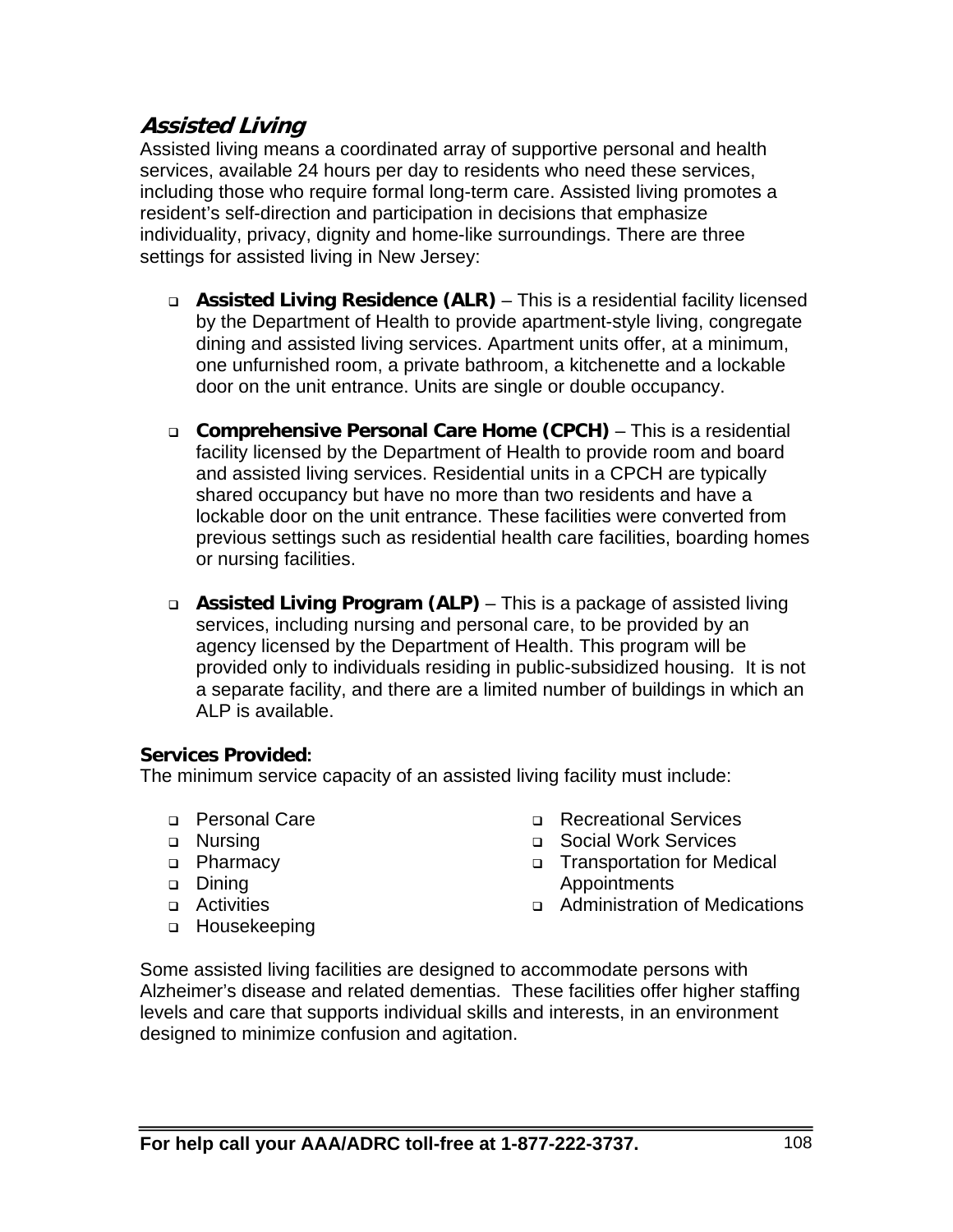#### **Facility Staffing**

There is at least one personal care assistant and one additional staff person at night and sufficient staffing to provide the services indicated by the assessments of the residents. A registered nurse is available on staff or on call 24 hours a day. Both administrators and personal care assistants must meet training and program requirements approved by the NJ Department of Health.

#### **Cost of Services**

Assisted living costs vary greatly depending on room size and services offered. Medicare does not pay for assisted living services. All facilities accept residents who pay privately, and many now accept Medicaid. In New Jersey, the Managed Long Term Services and Supports (MLTSS) Medicaid waiver program allows the state to serve residents in assisted living settings.

It should be clearly specified and outlined in the facility's admission agreement/resident contract under what circumstances a contract could be terminated or result in the resident being moved from the facility. The facility must also describe the assessment process and the manner in which the resident and/or family will be involved with meeting resident needs and providing services.

For additional information:

- See **Appendix T** for an Assisted Living Checklist if you are considering this option.
- To find an assisted living facility or program in your area go to **www.state.nj.us/health/healthfacilities/index.shtml**.
- □ To learn about programs that help with the cost of assisted living, contact your AAA/ADRC at **1-877-222-3737**.
- For licensing and inspection information, contact the **NJ Division of Health Facilities Evaluation and Licensing**, PO Box 367, Trenton, NJ 08625-0367; fax **609-633-9060**.

## **Adult Family Care (AFC)**

AFC is a community option in which up to three people receive room, board and other supportive health and social services in the home of another, unrelated person. It is sometimes called adult foster care. An assessment is conducted to determine the services needed for each participant. A plan of care is then developed with input from the participant and services are provided according to that plan. AFC providers are trained and approved by a licensed sponsor agency. Services provided will be determined by your assessed needs and can include care management, medication administration, personal care, meal preparation, transportation, laundry, errands, housekeeping, socialization and recreational activities, monitoring of funds when requested.

The cost of this option includes a fee for room and board, services, and an operational cost for the sponsor agency. You can pay privately. It is also a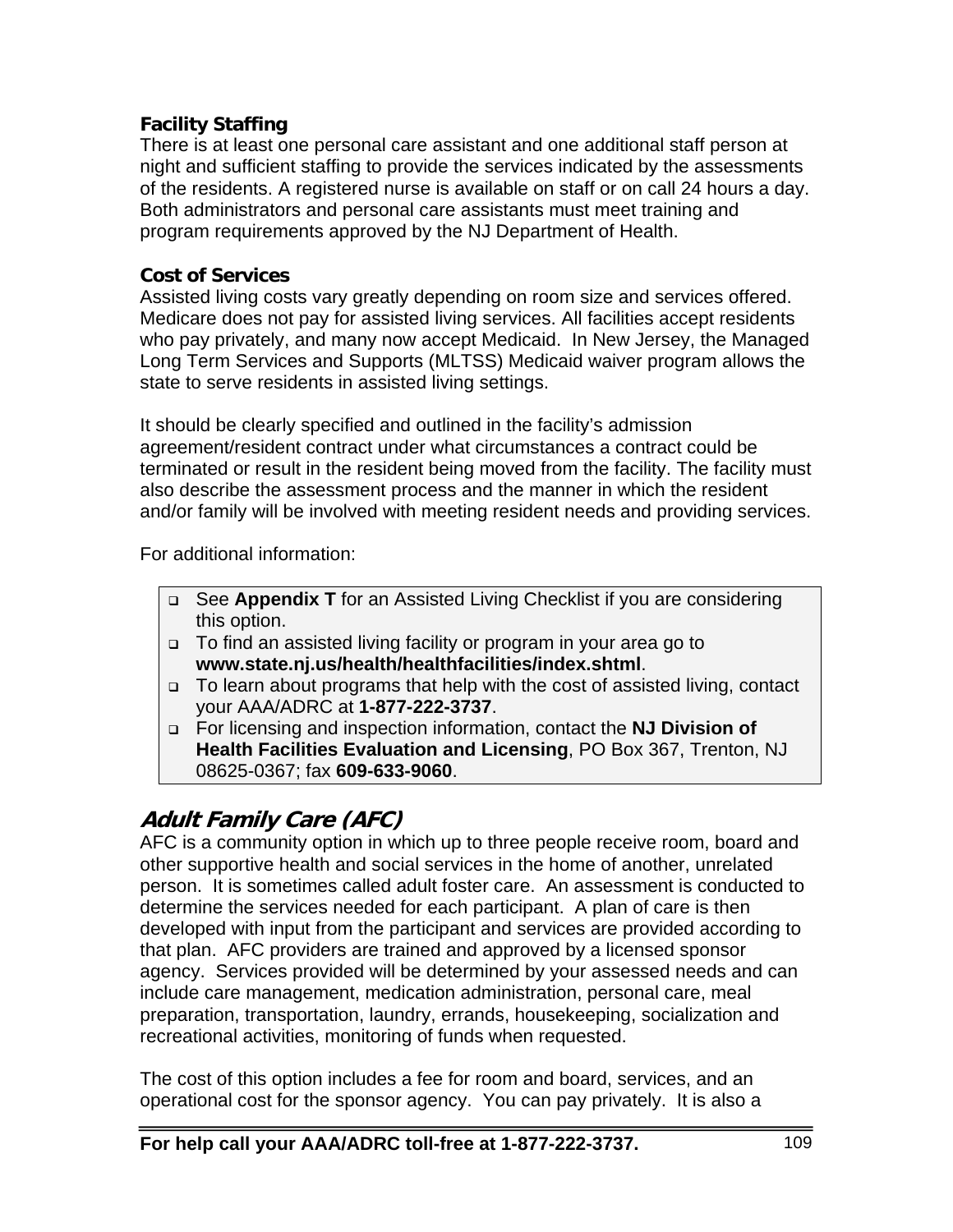service option under the Managed Long Term Services and Supports (MLTSS) Medicaid waiver program.

For more information on this option, contact your **AAA/ADRC**.

## **Nursing Home and Long-Term Care**

New Jersey residents who need help completing activities of daily living such as washing, dressing or feeding have several options as to where such services can be provided. Today, more and more individuals with disabilities and their families are choosing to receive care in their homes or in community settings such as adult medical day care and assisted living facilities rather than in nursing homes. Despite this trend, nursing homes continue to play an important and necessary role in our long-term care system by providing quality care for those in need of intensive and ongoing medical and nursing assistance.

#### **Candidates**

Nursing homes may be appropriate for people who fit one or more of the following categories established by the New Jersey Medicaid program:

- Catastrophic illness or accident that requires major changes in lifestyle and needs.
- Debilitation or chronic changes in physical or mental status that causes deterioration of self-care skills.
- □ Multiple hospital admissions within the past six months.
- □ Previous nursing home admission within the past two years.
- □ Major health needs, such as physical rehabilitation, recuperation after hospitalization for serious illness or surgery, restorative services, tube feeding and special equipment or treatment.

#### **Services Offered**

All licensed nursing homes must provide:

- □ 24-hour skilled nursing
- Personal care
- D Pharmacy
- **Dining**
- **D** Activities
- □ Housekeeping
- □ Recreation
- □ Social work
- □ Transportation

All nursing homes are not equally equipped to take care of residents with special needs (i.e. dialysis, head trauma, tracheotomy). Some nursing homes are specially licensed to provide more comprehensive care, such as behavior management, nasogastric tube feeding, ventilator care or oxygen therapy.

#### **Cost of Services**

Since nursing home care is the most medically intensive of the long-term care services, it is also the most expensive. Nursing homes charge a basic daily or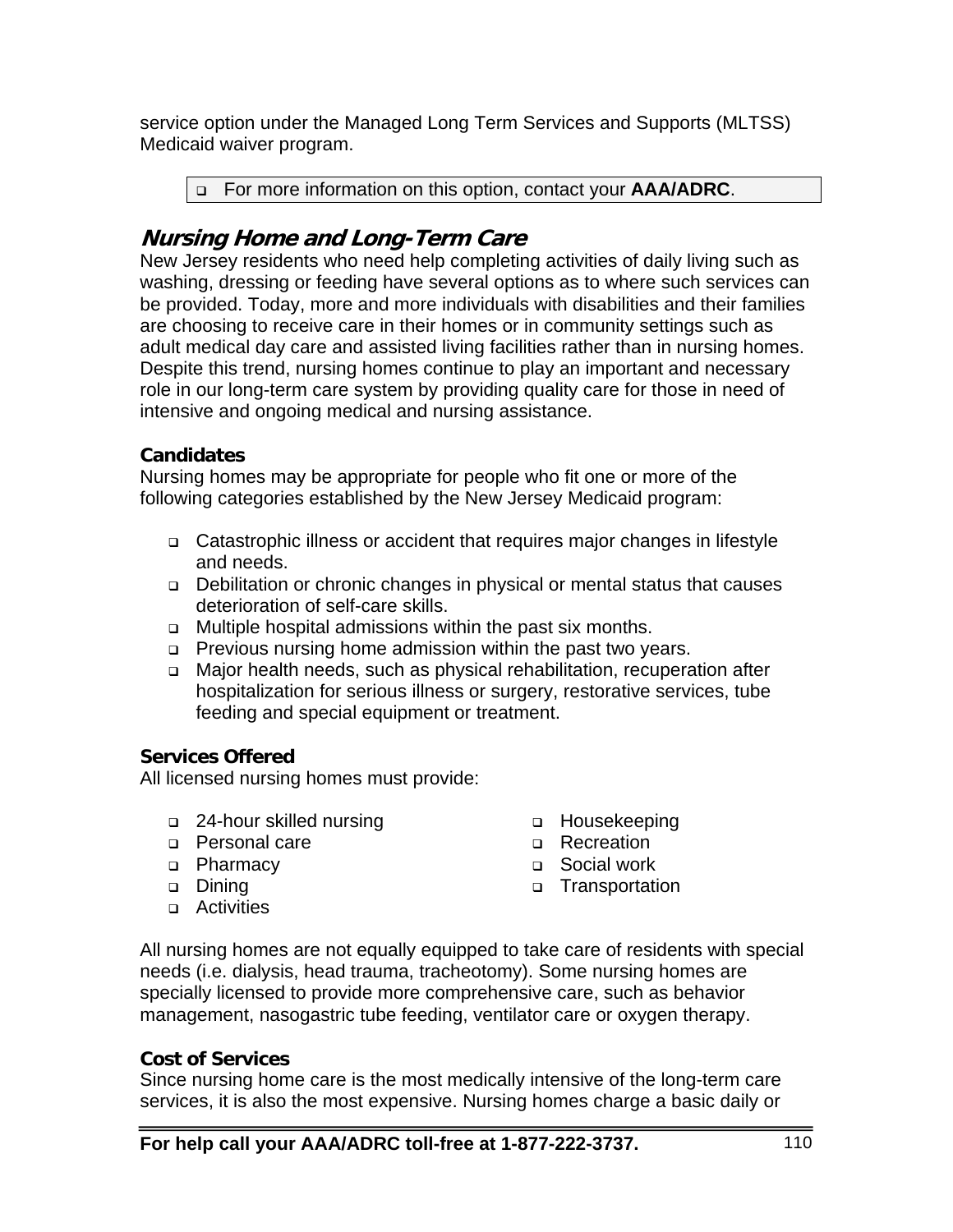monthly fee. According to Genworth Financial, Inc., in 2015, the average cost of a semi-private room in a nursing home in New Jersey is \$9,733 per month (\$116,800 a year). Some families purchase long-term care insurance in anticipation of the cost, while most depend on other forms of financing. For those who meet clinical and financial qualifications, both the Medicare and Medicaid programs pay for nursing home services, although Medicare coverage for nursing home care is limited to short-term nursing care within 30 days of a hospitalization of three or more days and is medically certified. See **Appendix AA**, "*Who Pays for Long-Term Care*." For more information, see also the **Insurance** section.

#### **Facility Monitoring**

Nursing facilities in New Jersey are licensed, regulated, inspected and/or certified by a number of public and private agencies at the state and federal levels, including the New Jersey Department of Health, the U.S. Department of Health and Human Services and the Centers for Medicare and Medicaid Services (CMS). These agencies have separate yet sometimes overlapping jurisdictions.

Oversight of practices in nursing facilities is not limited to the facilities themselves. Key health care professionals who work in nursing facilities are also licensed or certified by state agencies, such as the State Board of Medical Examiners, New Jersey Board of Nursing, Nursing Home Administrators Licensing Board and the Department of Health Certified Nurse Aide (CNA) Program. Health care workers are subject to disciplinary action from these bodies for failure to adhere to performance standards.

#### **Additional Quality Resources:**

- **Nursing Home Compare** U.S. Centers for Medicare and Medicaid Services (CMS) maintains a federal database that allows searches of Medicare- and Medicaid-certified nursing homes by state, county, city, zip code and name. It provides detailed information on facility ownership, number of beds, staffing levels, performance on quality-ofcare measures, and track record in recent inspections. This information is posted at **www.medicare.gov/NHCompare**.
- **A Guide to Community-Based Long Term Care in New Jersey** This guide you are holding in your hands is posted at **www.state.nj.us/humanservices/doas/home/ltcguide.html.**

## **Nursing Home Pre-Admission Screening (PAS) Program**

New Jersey has a nursing home PAS to determine the long-term care needs of Medicaid-eligible individuals, or individuals who may become Medicaid eligible within 6 months who are seeking long-term care services, whether at home or in an institution.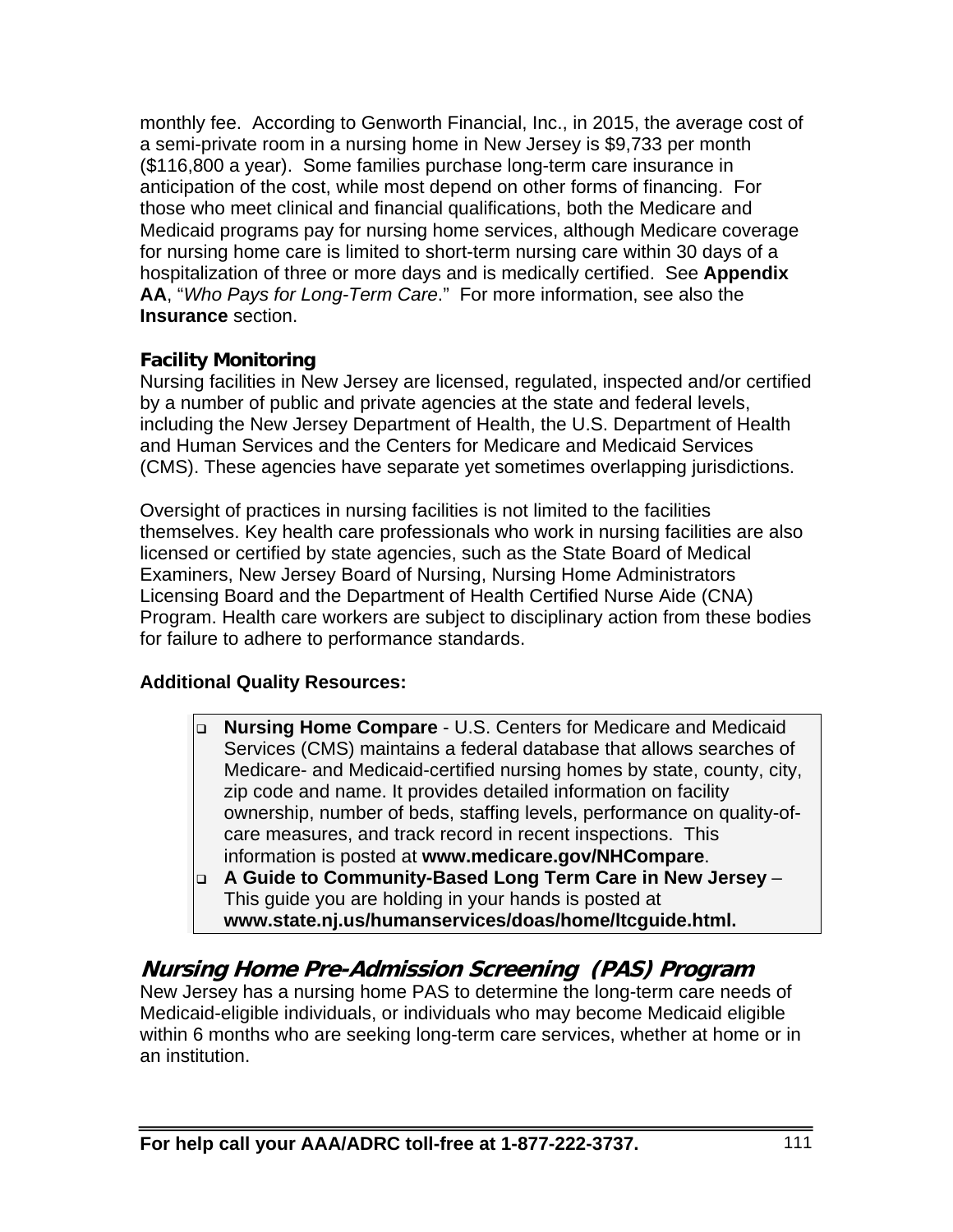The PAS Program is administered by the **NJ Division of Aging Services**, Office of Community Choice Options, PO Box 807, Trenton, NJ 08625-0807, telephone **609-588-6675**.

#### **Pre-Admission Screening and Resident Review (PASRR)**

All individuals entering a Medicaid-certified nursing facility (NF) are required to undergo a PASRR screening prior to NF admission to evaluate for evidence of mental illness (MI) and/or intellectual disability/developmental disability/related conditions (ID/DD/RC). A PASRR is also required when a significant change in condition occurs for those who already reside in a NF. This process is used to determine the appropriateness of NF services, alternatives to NF placement, and whether an individual requires specialized services for MI provided by the Division of Mental Health and Addiction Services and/or ID/DD/RC provided by the Division of Developmental Disabilities (DDD). If the PASRR evaluation/determination prescribes specialized services, then the individual is ineligible for NF services until specialized services are no longer needed.

#### **Veterans Memorial Homes**

The NJ Division of Veterans Healthcare Services oversees the operation of the state's three long-term care veterans nursing homes, located in Vineland, Menlo Park and Paramus. Each facility has a professional staff that provides residents with a complete range of caring and comprehensive services. These homes are inspected and licensed annually by the NJ Department of Health, and the U.S. Department of Veterans Affairs. Residents receive compassionate medical and nursing care 24 hours a day. Respite care is available for caretakers who need a rest from the stress of caring for a veteran at home.

If you are interested in applying to one of the veteran's homes, please contact the homes directly. The telephone numbers are listed below.

#### **NJ Veterans Memorial Home at Paramus**

1 Veterans Drive, PO Box 608, Paramus, NJ 07652-0608; tel. 201-634-8200

#### **NJ Veterans Memorial Home at Menlo Park**

132 Evergreen Road, PO Box 3013, Edison, NJ 08818-3013; tel. 732-452-4100

#### **NJ Veterans Memorial Home at Vineland**

524 North West Boulevard, Vineland, NJ 08360-2895; tel. 856-405-4200

For additional information:

- Contact the nearest **Veterans Service Office** for additional information and assistance. A complete list of offices is included in **Appendix R**.
- Visit the website **www.nj.gov/military/veterans/index.html**
- Call the **Veterans Benefit Hotline: 1-888-865-8387**
- Call the **Veterans Counseling Hotline: 1-866-838-7654**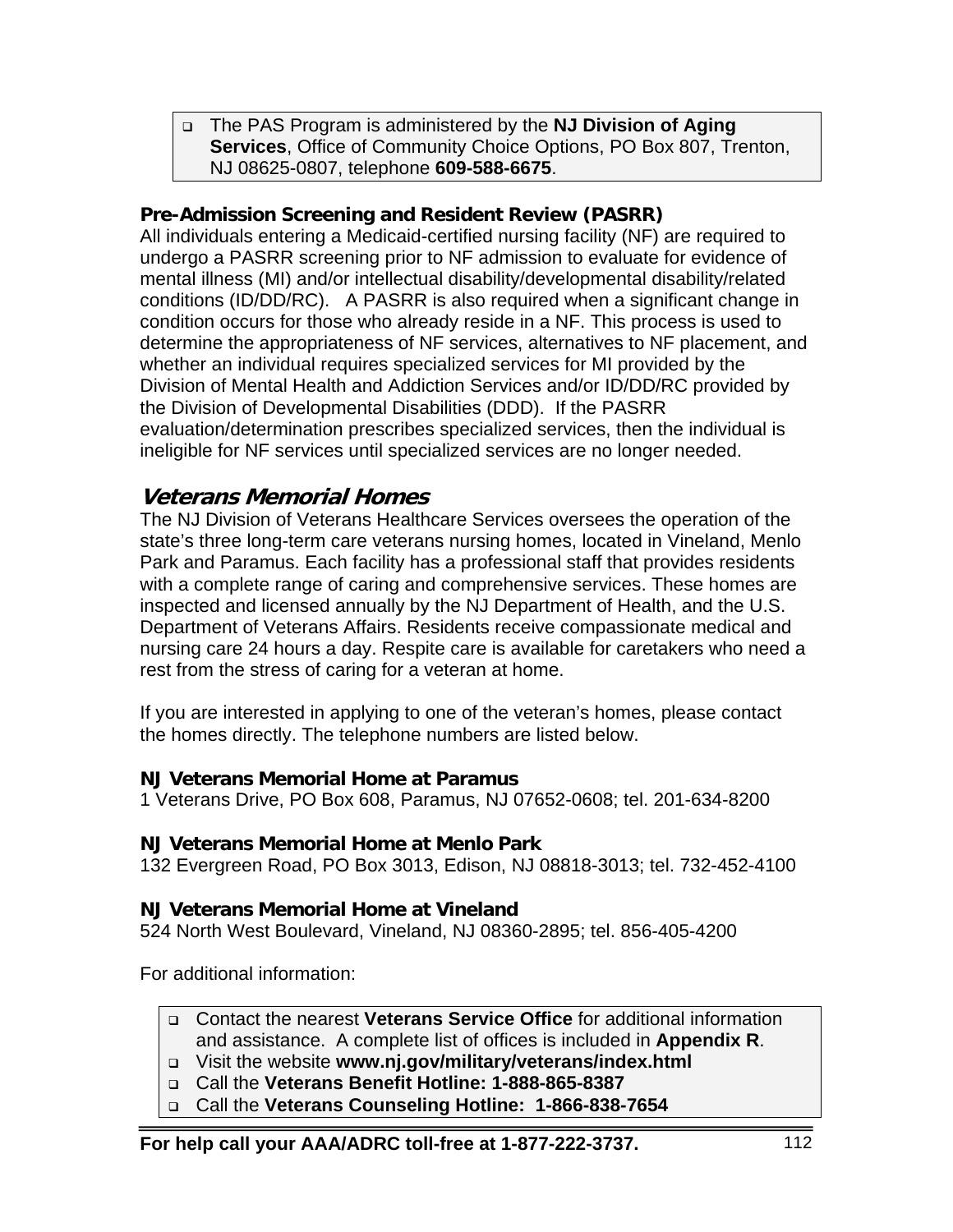## **Nursing Home Transitions**

#### **Community Choice Program**

The statewide Community Choice Program is designed to assure that senior citizens, persons with disabilities, and their families are aware of the choices they have when it comes to long-term care. The program helps short-term Medicaid nursing facility residents and hospital patients explore the various communitybased alternatives. The resident's discharge is coordinated with other state and community agencies and necessary support services are provided to help make the transition from a nursing facility to community housing. Through this program, counselors:

- Provide information on special housing, community programs and in-home services;
- Explain any financial or medical requirements;
- □ Coordinate with your discharge planner to find services that support dignity, choice and independence; and
- □ Help you and your family to make arrangements so that you will receive service in an appropriate community setting via an Interdisciplinary Team meeting.

An interdisciplinary team that includes participants and/or their guardians, social workers, discharge planners, and other care professionals decide what services are needed on a case-by-case basis and include those services in individual and flexible plans of care. All participants receive care management services and are enrolled in a Medicaid waiver program that most appropriately meets their needs in the community.

 Please contact the **NJ Division of Aging Services**, PO Box 807, Trenton, NJ 08625-0807, telephone **1-800-792-8820**.

#### **I Choose Home – NJ (also known as Money Follows the Person)**

A federal demonstration project, I Choose Home – NJ helps eligible individuals who have been residing in nursing homes and developmental centers for a minimum of three months (90 consecutive days) move into a community setting. Individuals are offered transitional services and long-term supports that prevent or delay the need to return to institutionalized care. This demonstration project is not a permanent stand-alone program and is due to end in 2020.

Other services that may be available include, but are not limited to:

- □ Homemaker services
- **Peer/Family mentors**
- **Home Environmental Modification**
- Community transition services (security deposits, moving expenses, furnishings, onetime cleaning)
- □ Meal delivery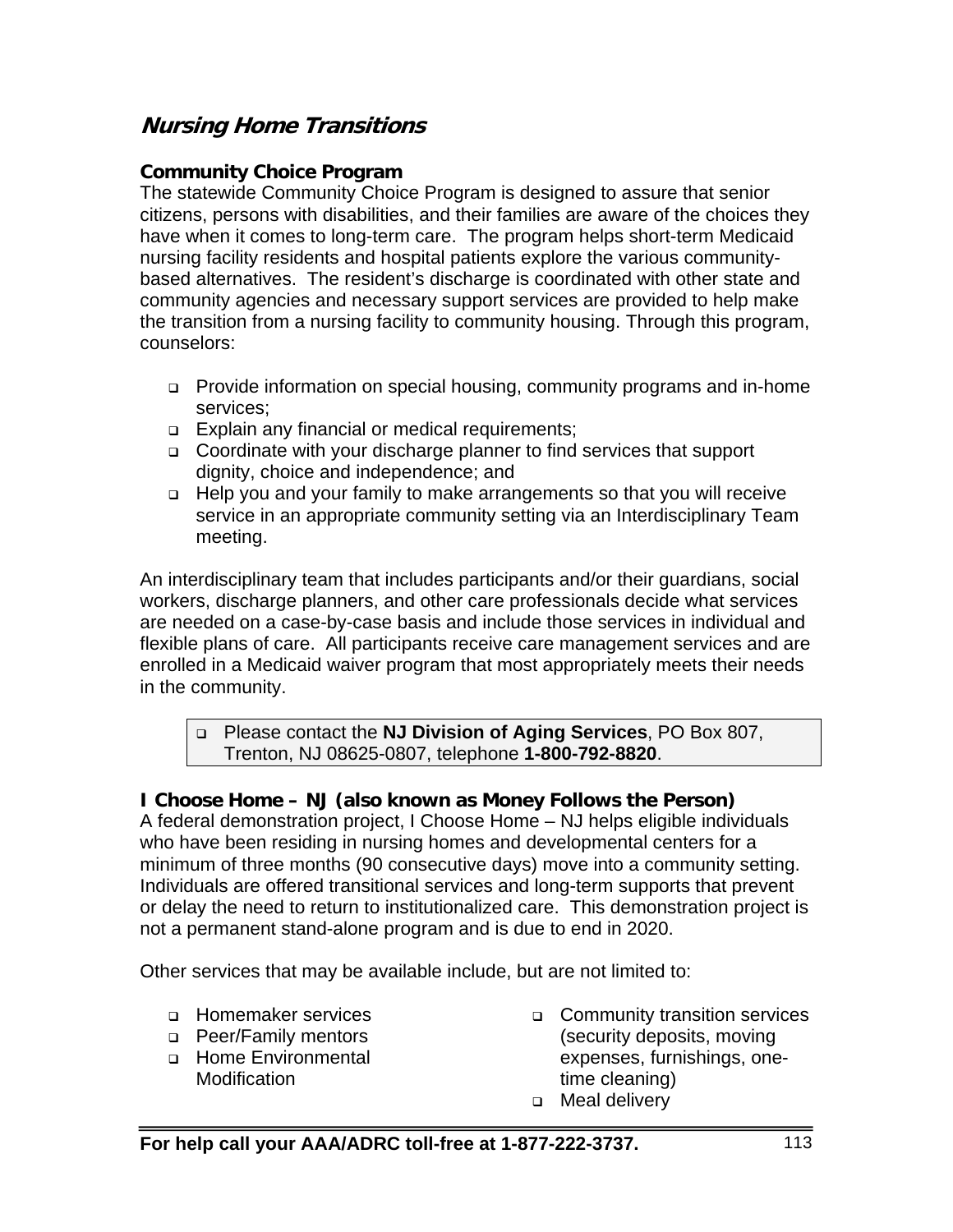- □ Medication administration
- □ On-going assessment
- □ Health monitoring
- □ Transportation
- One-time clothing purchase
- One-time food purchase
- o One-time environmental assessment

A person may only receive a total of 365 days of I Choose Home – NJ eligibility in his or her lifetime.

To obtain additional information, call: **1-855-HOME-055 (1-855-466-3055)**, or visit **www.ichoosehome.nj.gov**.

- Nursing facility residents interested in receiving community-based supportive services should ask their nursing facility social worker to contact the appropriate Managed Care Organization (MCO) or Regional Office of **Community Choice Options** to arrange for a Community Choice Counselor visit.
- Developmental center residents and/or their guardians interested in receiving community-based supportive services should speak with their center social worker.

### **Utility Assistance Programs**

#### **Energy/Utility Assistance**

When energy costs rise, heating and air conditioning bills can become a factor in an individual's ability to stay in his or her current home. New Jersey has several energy assistance programs, as well as laws that prevent utility companies from shutting off service to senior and disabled households that are experiencing a financial hardship.

If you are an elderly or disabled customer having financial problems paying for your electric or gas bill, you should request the utility company to enroll you in a budget plan in accordance with your ability to pay. You are required to make good faith payments of all reasonable bills for service. *Residential service can be shut off after proper notice.* A utility may not shut off residential service on Friday, Saturday, Sunday or a holiday or the day before a holiday, or if a valid medical emergency exists in your household.

The following utility assistance programs may be able to assist you or your loved one:

**Comfort Partners** is a program designed to improve energy affordability for income eligible households through direct installation of free energy efficiency measures and education about steps everyone can take to save energy. Participants are offered comprehensive, personalized energy education and counseling and asked to partner with the program to develop and carry out a household energy savings action plan.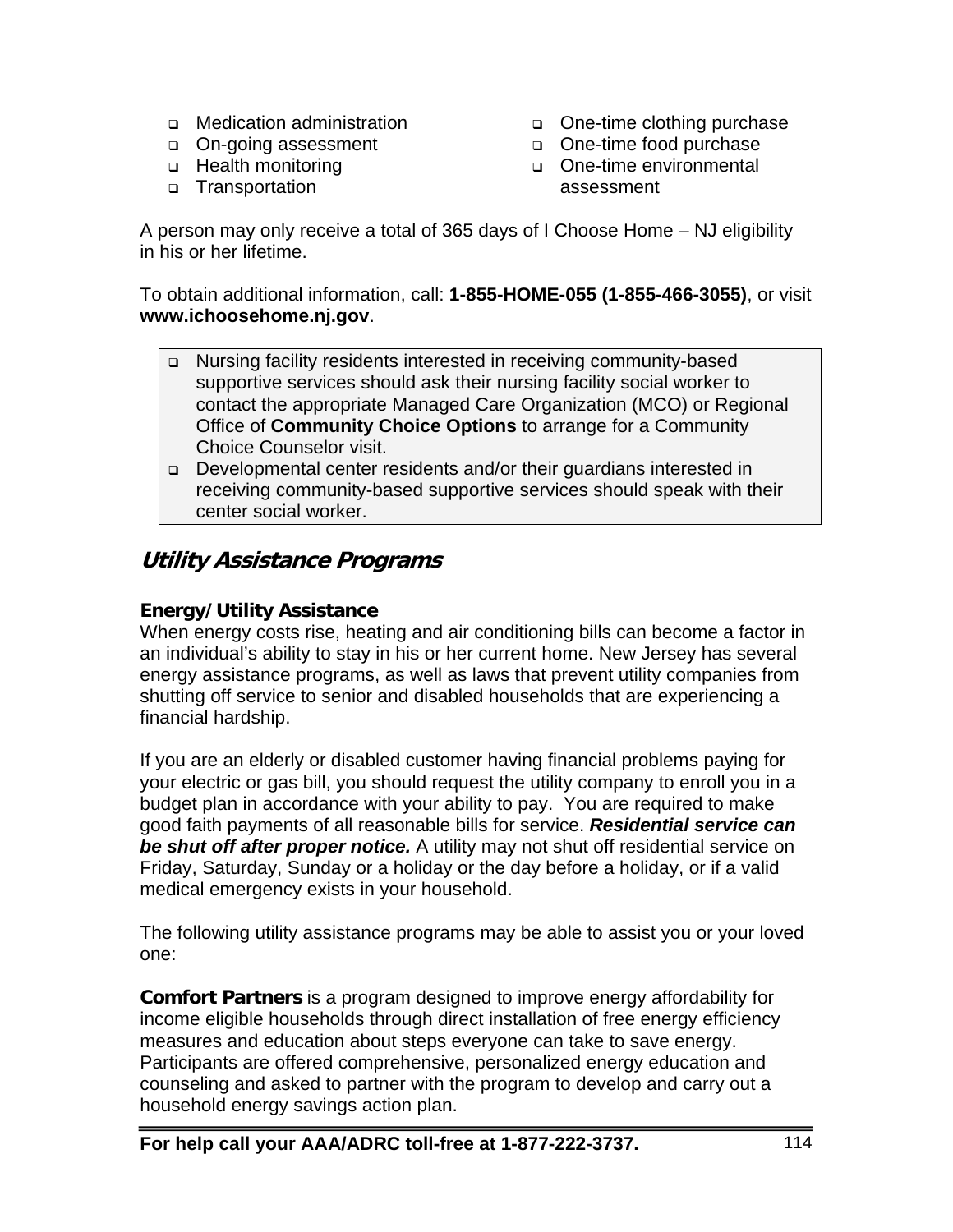#### **Services offered can include:**

- **Efficient lighting products**
- **Hot water conservation** measures
- Replacement of inefficient refrigerators
- Thermostats; insulation upgrades

#### **Eligibility Requirements**:

□ Blower-door guided air sealing

- Duct sealing and repair
- □ Heating/cooling equipment maintenance

The Comfort Partners program is available to any New Jersey household with significant use, having an income at or below 225% of the federal poverty guidelines.

For more information call:

- **Call 1-877-773-8326** or visit their website at **www.njcleanenergy.com.**
- If your primary source of heat is oil, propane or kerosene, contact the Department of Community Affairs, Office of Weatherization at **609-984- 1947.**

**The Heating Oil Cost Assistance program** is operated by the New Jersey Citizen Action's Oil Group (NJCAOG). The NJCAOG is comprised of thousands of heating oil consumers who have joined together to negotiate a lower price with local dealers. After joining, members are assigned a supplier. They then call that supplier and make arrangement for fuel delivery but at the Oil Group's discounted price. Generally, the prices members pay are 10–30% less than average retail prices. The annual membership fee for persons aged 60 and older was \$15 in 2015.

 For more information call **New Jersey Citizen Action**, toll-free at **1-800-464-8465**, or visit their website at **www.njcaoilgroup.com**.

#### **CITGO/Citizens Energy**

In partnership with CITGO, Citizens Energy works with thousands of oil heat dealers and local fuel assistance agencies to provide deliveries of home heating oil to those in need. The program provides eligible families a one-time delivery of 100 free gallons of home heating oil.

 For program availability and additional information call **1-800-JOE-4-OIL (1-800-563-4645)**, or visit the website **www.citizensenergy.com**.

**The Lifeline Program** is a utility assistance program that offers \$225 to persons who meet the PAAD eligibility requirements or who receive Supplemental Security Income (SSI). This includes utility customers as well as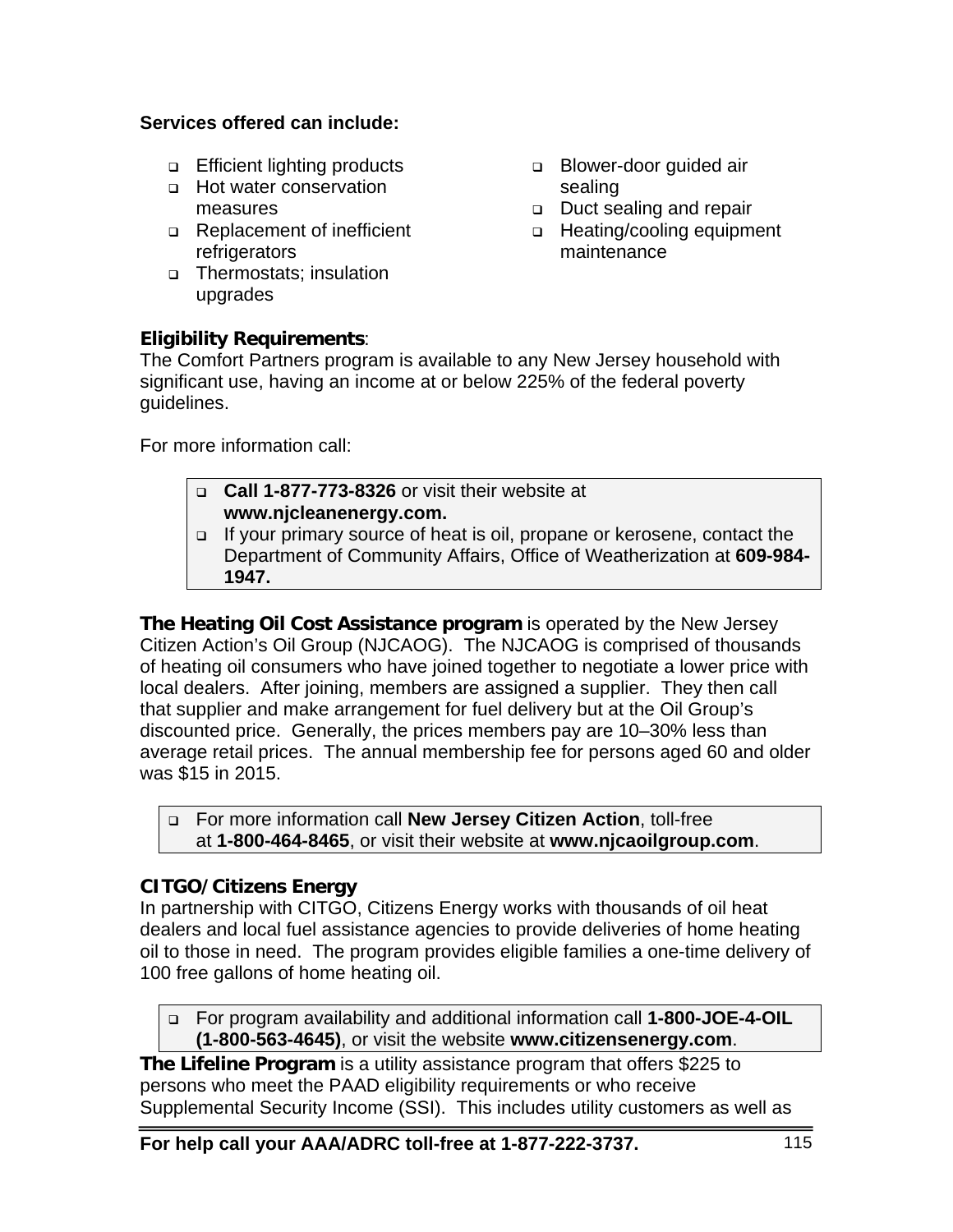tenants whose utility bills are included in their rent. Only one tenant in a household is entitled to this assistance. Your Lifeline benefit provides for only electricity and natural gas. Other fuels, such as bottled or propane gas, oil, coal, or wood, are NOT covered.

#### **Eligibility:**

Consumers must meet one of the following:

- Recipient of PAAD;
- □ Meet the eligibility requirements for PAAD;
- □ Recipient of Medical Assistance to the Aged (MAA);
- Recipient of Medical Assistance Only (MAO); or
- □ Recipient of the New Jersey Care.

#### For more information about **Lifeline**, please call **1-800-792-9745**.

**The Low Income Home Energy Assistance Program (LIHEAP)** is designed to help low-income families and individuals meet home heating and medically necessary cooling costs. Applicants must be responsible for home heating or cooling costs, either directly or included in the rent; and have gross income at or below 200% (in 2015) of the federal poverty level. The LIHEAP application is also used for the Universal Service Fund (USF) Program (see below). Therefore, if you qualify, you are enrolled in both energy assistance programs through a single application.

**Universal Service Fund (USF)** is a program created to help make energy bills more affordable for low-income customers. The goal of the USF program is to ensure that income eligible New Jersey utility customers pay no more than 6% of their annual income for their natural gas and electric service combined. Households with income equal to or less than 175% of the federal poverty level are income eligible.

 For more information about **LIHEAP** and/or **USF**, visit **www.energyassistance.nj.gov** or call toll-free at **1-800-510-3102**.

**NJSHARES** is a non-profit corporation organized to provide assistance to individuals and families living in New Jersey who are in need of temporary help in paying their energy bills. New Jersey SHARES can assist with up to \$700 for heating source (gas and electric), and up to \$500 for electric, or up to \$700 for electrically-heated homes.

#### **Eligibility:**

A person or family must be facing a financial crisis and not eligible for welfare. Recipients must also have a history of good-faith payments of their utility bills.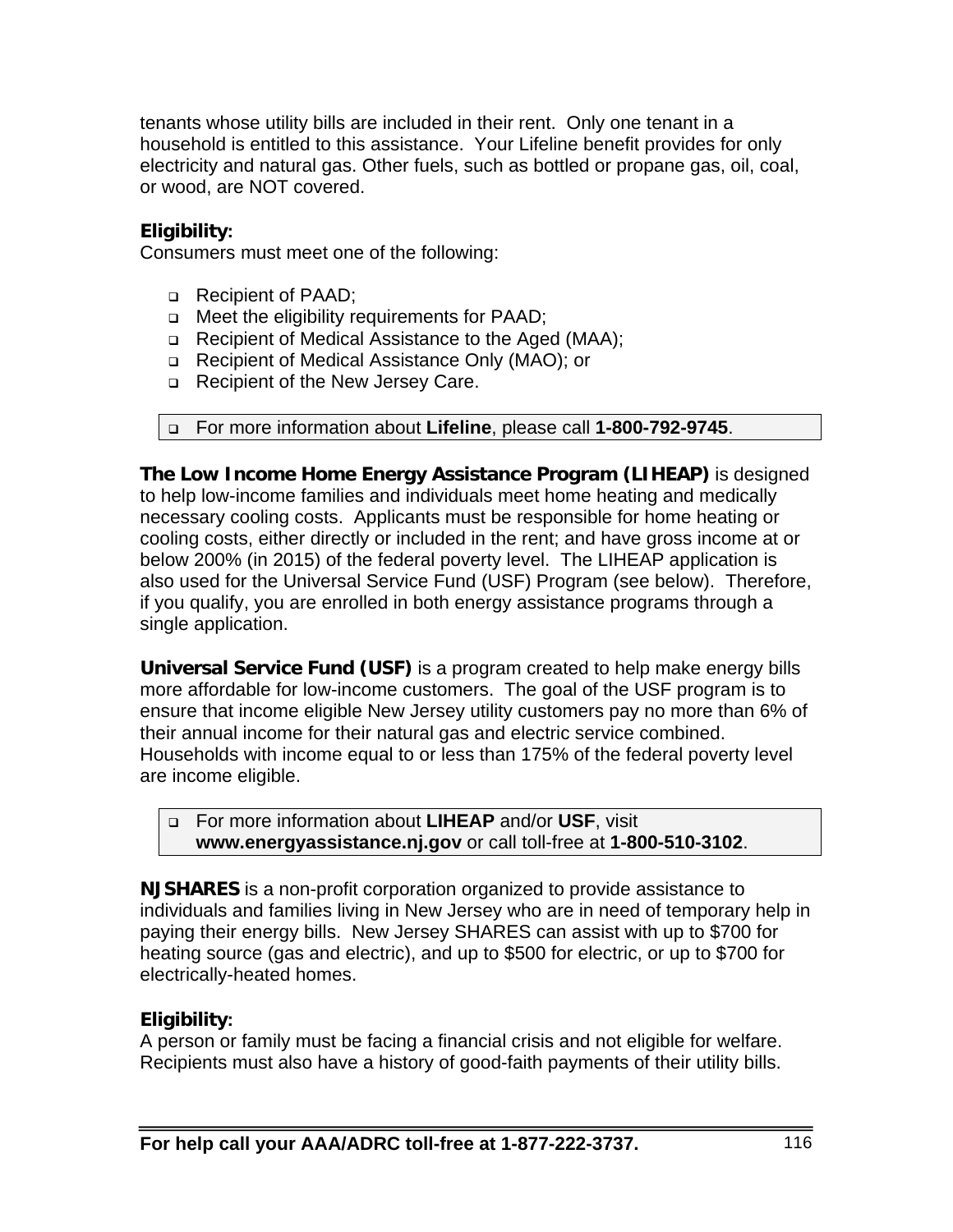#### Call **NJSHARES** at **1-866-657-4273** or visit **www.njshares.org**.

#### **The Winter Termination Program** is in effect from November 15

through March 15, with the goal of preventing residential customers from having their gas or electric service disconnected during the winter months. The Board of Public Utilities administers this program.

#### **Eligibility:**

Customers may be eligible if they participate in any of the following:

- D LIHEAP
- Work First New Jersey/Temporary Assistance to Needy Families (WFNJ/TANF)
- Federal Supplemental Security Income (SSI)
- Pharmaceutical Assistance to the Aged and Disabled (PAAD)
- □ Persons unable to pay their utility bills because of circumstances beyond their control including unemployment, illness, medically related expenses, recent death of a spouse and any other circumstances which might cause financial hardship.

 For more information on the **Winter Termination Program**, call **1-800-624-0241** or visit **www.njcommunityresources.info**.

## **Additional Utility Assistance Programs**

Other programs are in existence that may be available to assist individuals with water and sewer utilities, cable, and telephone services, including:

 **Communications Lifeline Telephone Services** – Through the Verizon Telephone Company discounted residential telephone service is available for households that make less than three local calls per day which last five minutes or less, or that spend less than one and a half hours a week on local calls. You may qualify for Lifeline service if you can show proof that you participate in certain government assistance programs or your annual income is 150% or below the Federal Poverty Guideline and you are 65 years of age or older. Call 1-888-337-3339 or visit

**www.verizon.com/?lid=//global//residential** and click on "Support". **Senior Citizen Telephone Deposit Program** – The Verizon Telephone Company has a program that enables residents of subsidized senior housing to obtain phone service. Verizon will waive the deposit fee (typically \$100) for elderly and other tenants living in subsidized senior housing. Those eligible must have a good credit record with the phone company and must be a new customer, i.e., the person has not been a phone customer recently. Individuals receiving the waiver will be responsible for all other telephone costs, including purchase of the phone, installation costs and monthly service charges. To find out if you are eligible for the deposit waiver, contact your County Welfare Agency.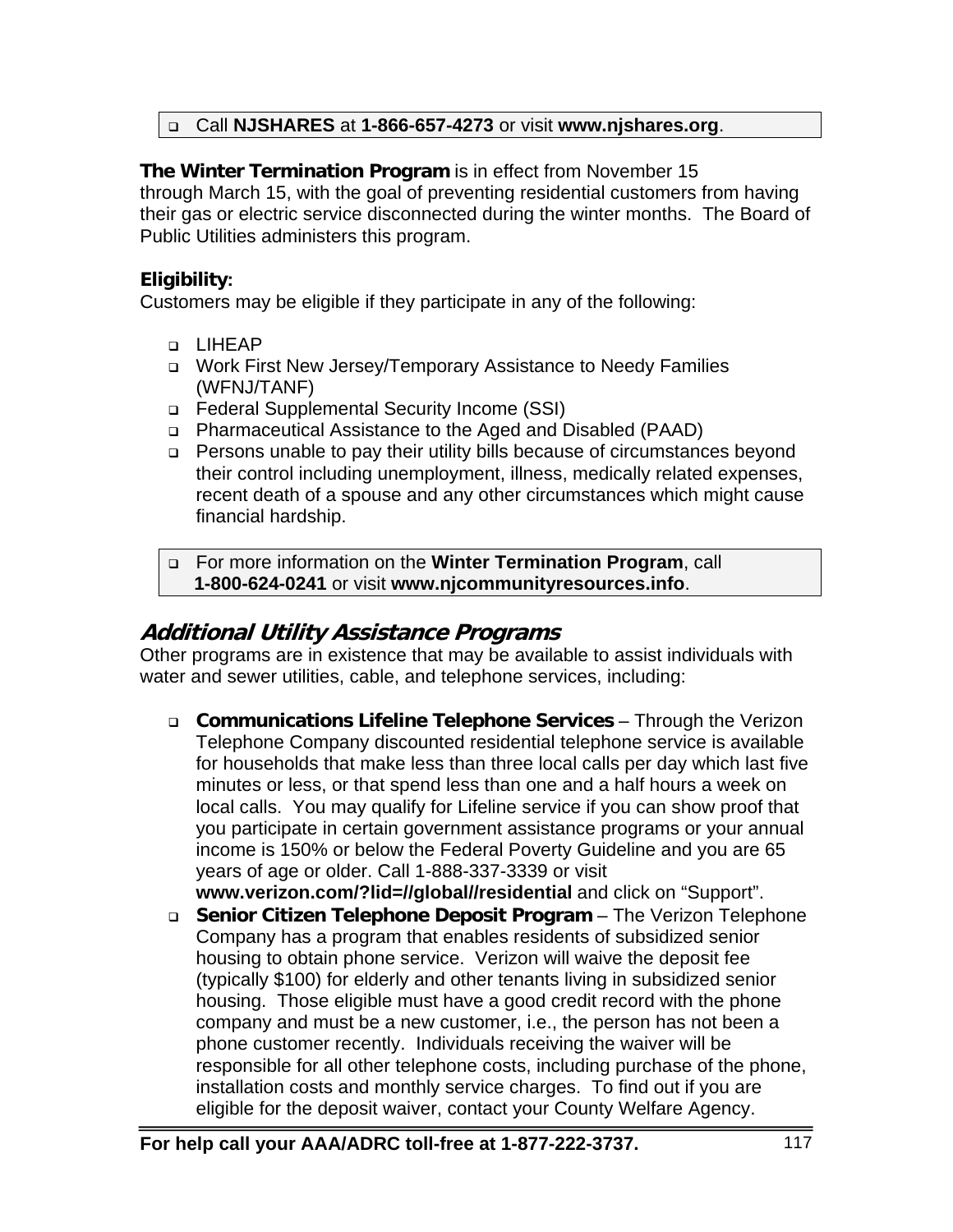- **Cable Television Discount** The cable television companies may, if they choose, offer a discount rate for cable television reception to senior citizens age 62 and older or disabled individuals meeting the income and residency eligibility requirements of the PAAD program, if there is no more than one non-senior/disabled person in the household.
- **Water and Sewer** Any municipality or county authority may establish within its district rates or schedules that provide for a reduction or total abatement of water and sewer charges. Persons residing in the district and who meet specified guidelines are eligible if the benefit is offered. For further information, please contact your local municipal or county utilities or sewerage authority.

### **Multiple Dwellings: Rent Grace**

Any senior citizen receiving Social Security Pension, Railroad Retirement Pension, or any other government pension in lieu of Social Security must be given a five-day grace period for payment when rent is due on the first of the month.

 For a copy of the law, please contact the **Office of Landlord-Tenant Information, NJ Department of Community Affairs**, PO Box 805, Trenton, NJ 08625-0805 or visit their website: **www.nj.gov/dca/divisions/codes/offices/landlord\_tenant\_information. html.** 

## **Condominium Conversion**

Under the Senior Citizens and Disabled Protected Tenancy Act, for those persons 62 and older and certain disabled veterans, there is a possibility of obtaining protection against eviction on the grounds that the building is being converted to a condominium or cooperative provided the following guidelines are met:

- □ The building in which they reside contains at least three rental units;
- The dwelling unit in which they or their spouse or civil union partner reside has been the principal residence for at least one year immediately preceding the conversion recording; and
- □ Their income is no higher than three times the county per capita personal income (which changes annually), or \$50,000, whichever is greater.

Before the landlord can begin the conversion process, an application package for protected tenancy must be sent to the municipal administering agency.

□ For copies of the law and regulations concerning the Senior Citizen and Disabled Protected Tenancy Act, contact the **Office of Landlord-Tenant Information** (*see contact information above*).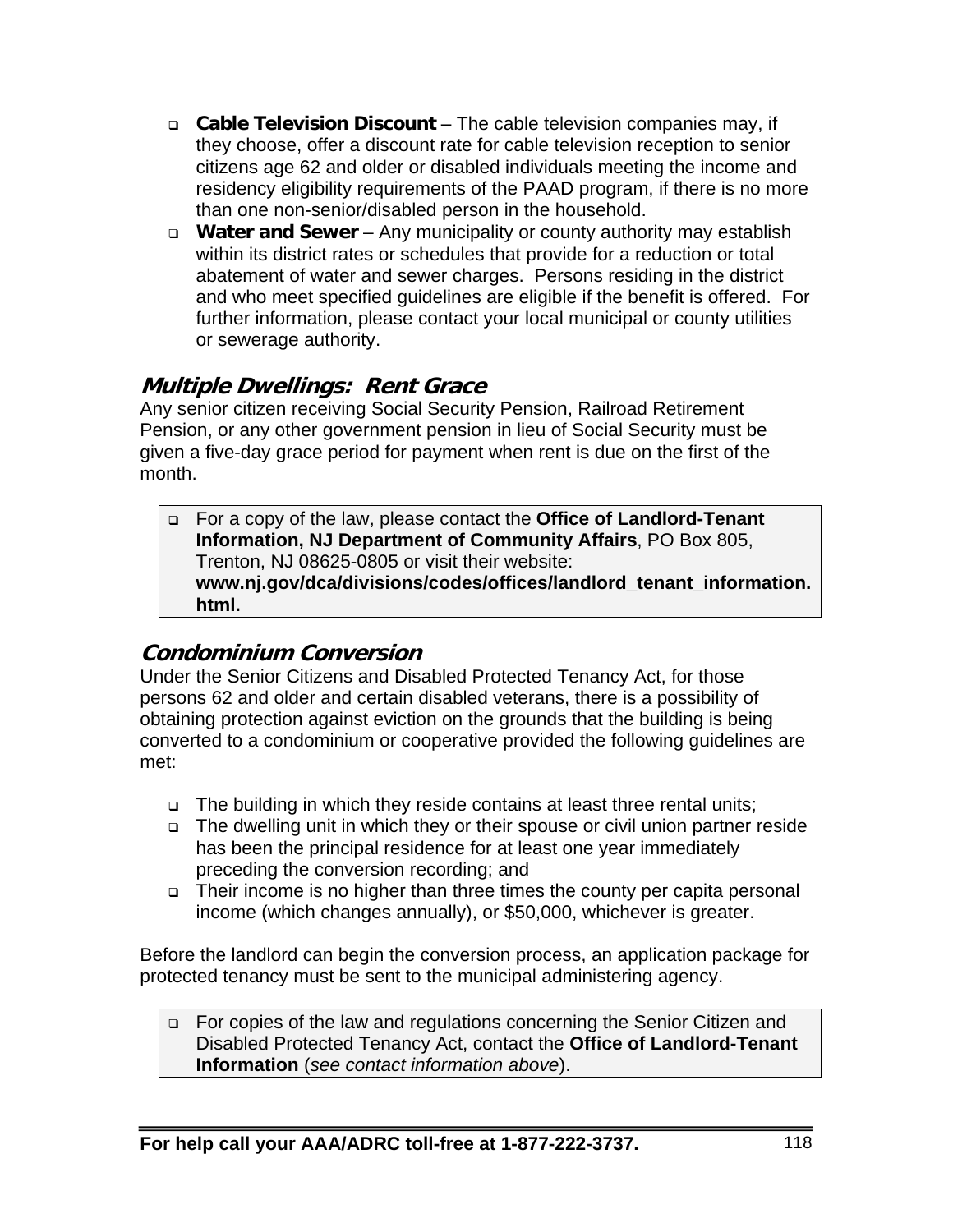## **Safe Housing and Transportation Program**

The purpose of the Safe Housing and Transportation Program is to provide a safe environment for senior citizens through the provision of home repair services, safety improvements, and escorted transportation services.

The escorted transportation program is prioritized to serve seniors living in high crime areas with special emphasis being placed on seniors living alone and frail elderly aged 75 and older. Programs funded under residential maintenance focus on alleviating existing conditions which are detrimental to the health and safety of the elderly. The program is administered through the 21 Area Agencies on Aging.

 For additional information, please contact your local **Area Agency on Aging (AAA)** or **Aging and Disability Resource Connection (ADRC)**  toll-free at **1-877-222-3737**, or call the **NJ Division of Aging Services**, toll-free at **1-800-792-8820.**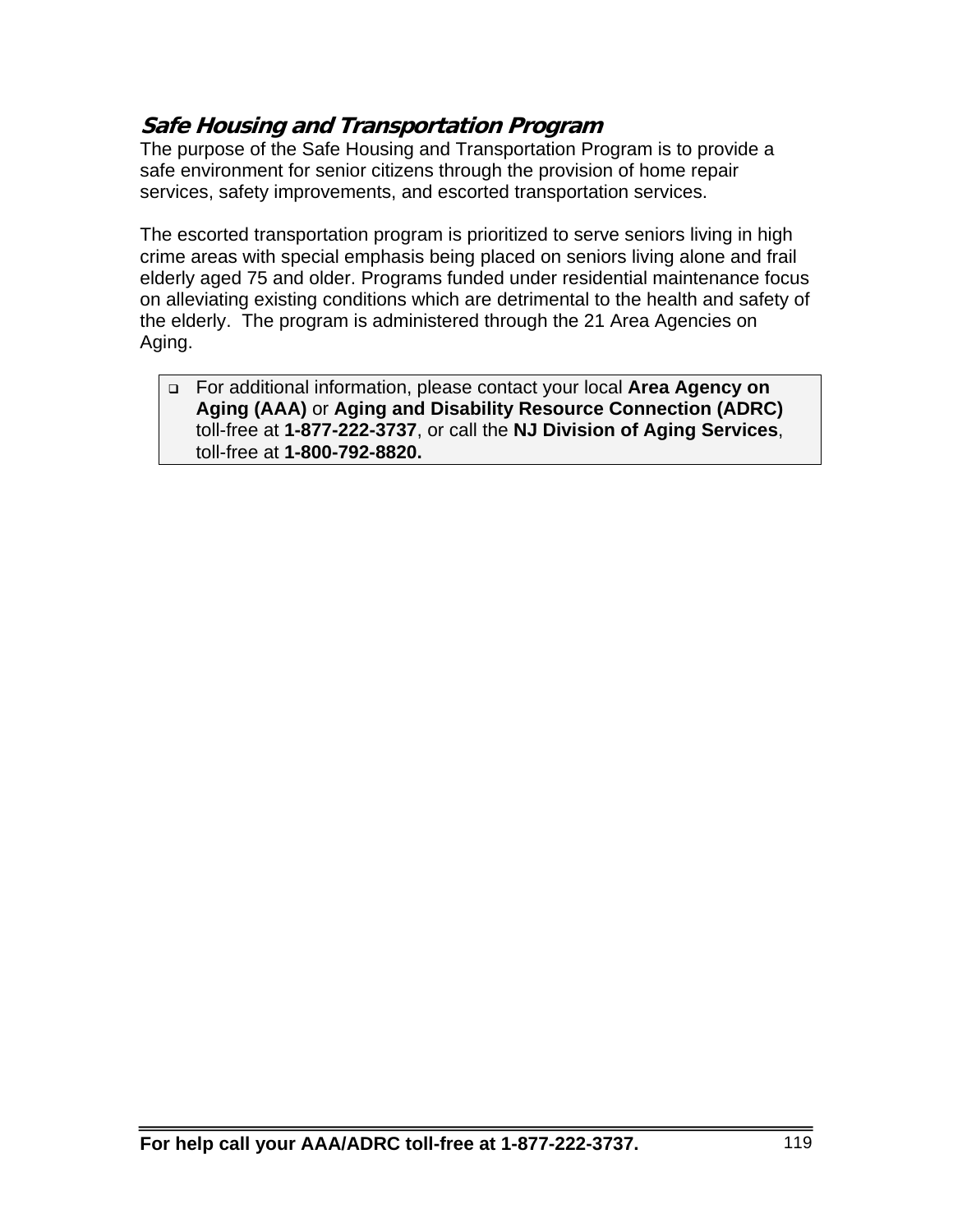| <b>Personal Notes</b> |
|-----------------------|
|                       |
|                       |
|                       |
|                       |
|                       |
|                       |
|                       |
|                       |
|                       |
|                       |
|                       |
|                       |
|                       |
|                       |
|                       |
|                       |
|                       |
|                       |
|                       |
|                       |
|                       |
|                       |
|                       |
|                       |
|                       |
|                       |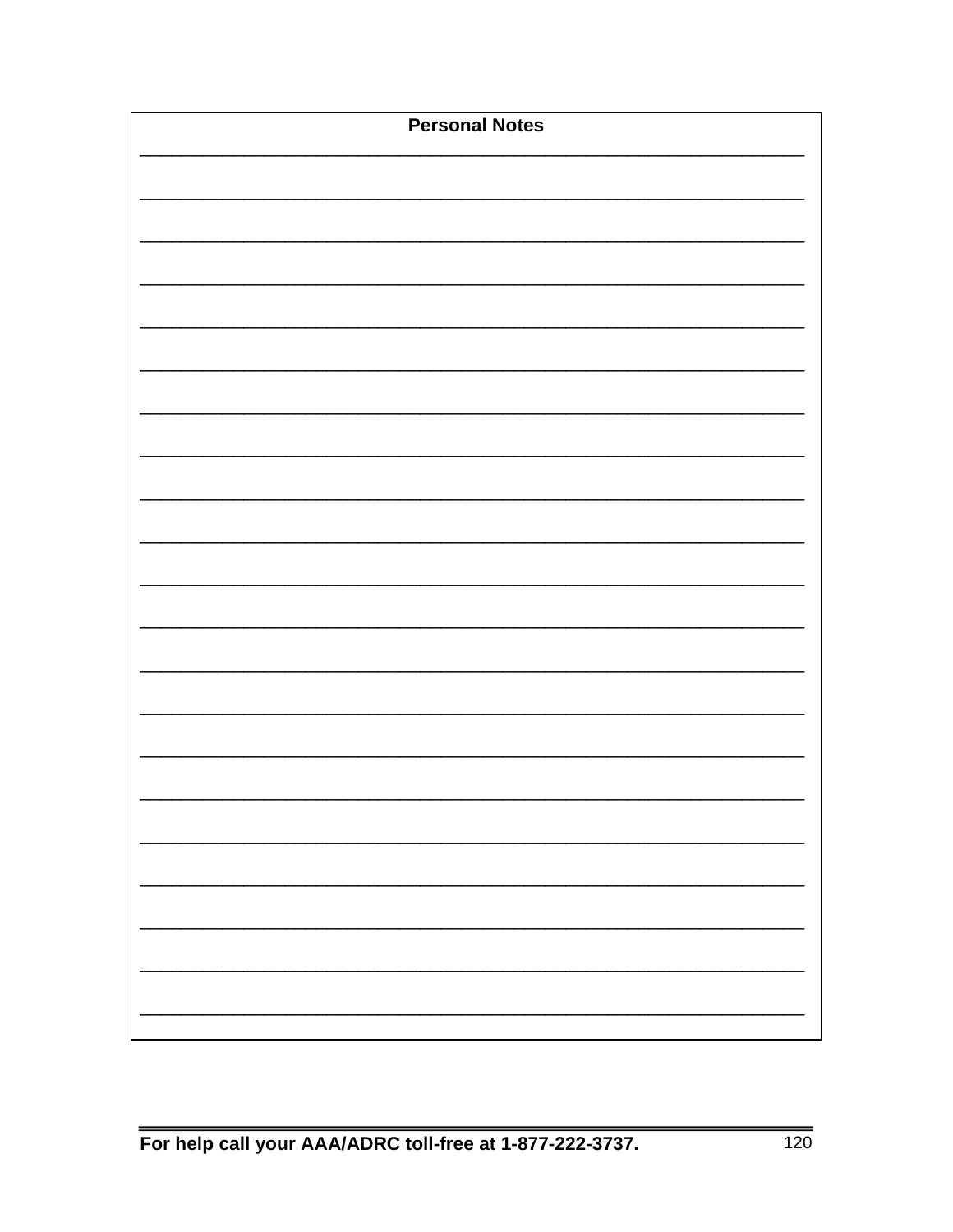## 8. TRANSPORTATION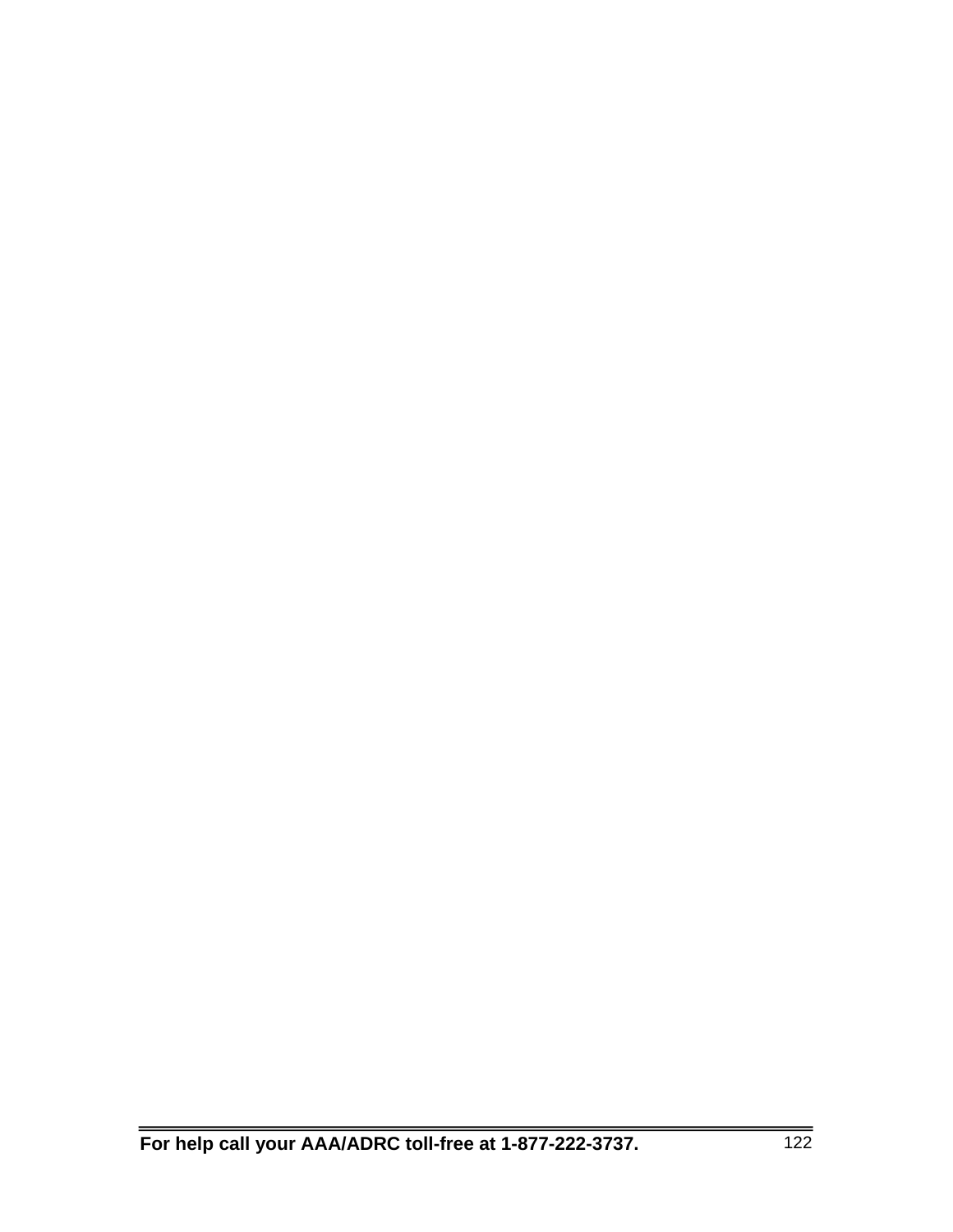# **8. Transportation**

Transportation is one of the key services seniors looking to age in place and individuals with disabilities need to maintain their independence. But finding safe, reliable and free or low-cost transportation can be difficult.

## **The Older Driver**

Driving allows you to maintain your independence and stay connected to your community, but changes in physical, mental, and sensory abilities can affect driving skills. Sometimes these changes happen so slowly that you are not even aware that your driving safety is at risk. Fortunately, you can cope with many of these changes by learning your limits and adjusting your driving.

#### **Are you a safe driver?**

You as a driver are responsible for assuring personal and public safety when operating a vehicle. The following are statements for you to consider as you assess your safety as a driver.

- $\Box$  I forget to buckle up.
- **I** get lost while driving.
- Other cars seem to appear out of nowhere.
- □ I have trouble seeing signs in time to respond to them.
- □ Other drivers drive too fast.
- □ Other drivers often honk at me.
- **Driving stresses me out.**
- □ After driving, I feel tired.
- □ I have had more "near misses" lately.
- **Busy intersections bother me.**
- □ Left-hand turns make me nervous.
- □ The glare from oncoming headlights bothers me.
- □ My medication makes me dizzy or drowsy.
- $\Box$  I have trouble turning the steering wheel.
- □ I have trouble pushing down on the gas pedal or brakes.
- □ I have trouble looking over my shoulder when I back up.
- $\Box$  I have been stopped by the police for my driving recently.
- □ People will no longer accept rides from me.
- I don't like to drive at night.
- I have more trouble parking lately.

If you can relate to any of these statements, your safety and the safety of others may be at risk when you drive. Talk to your doctor to have a more detailed and careful driver screen.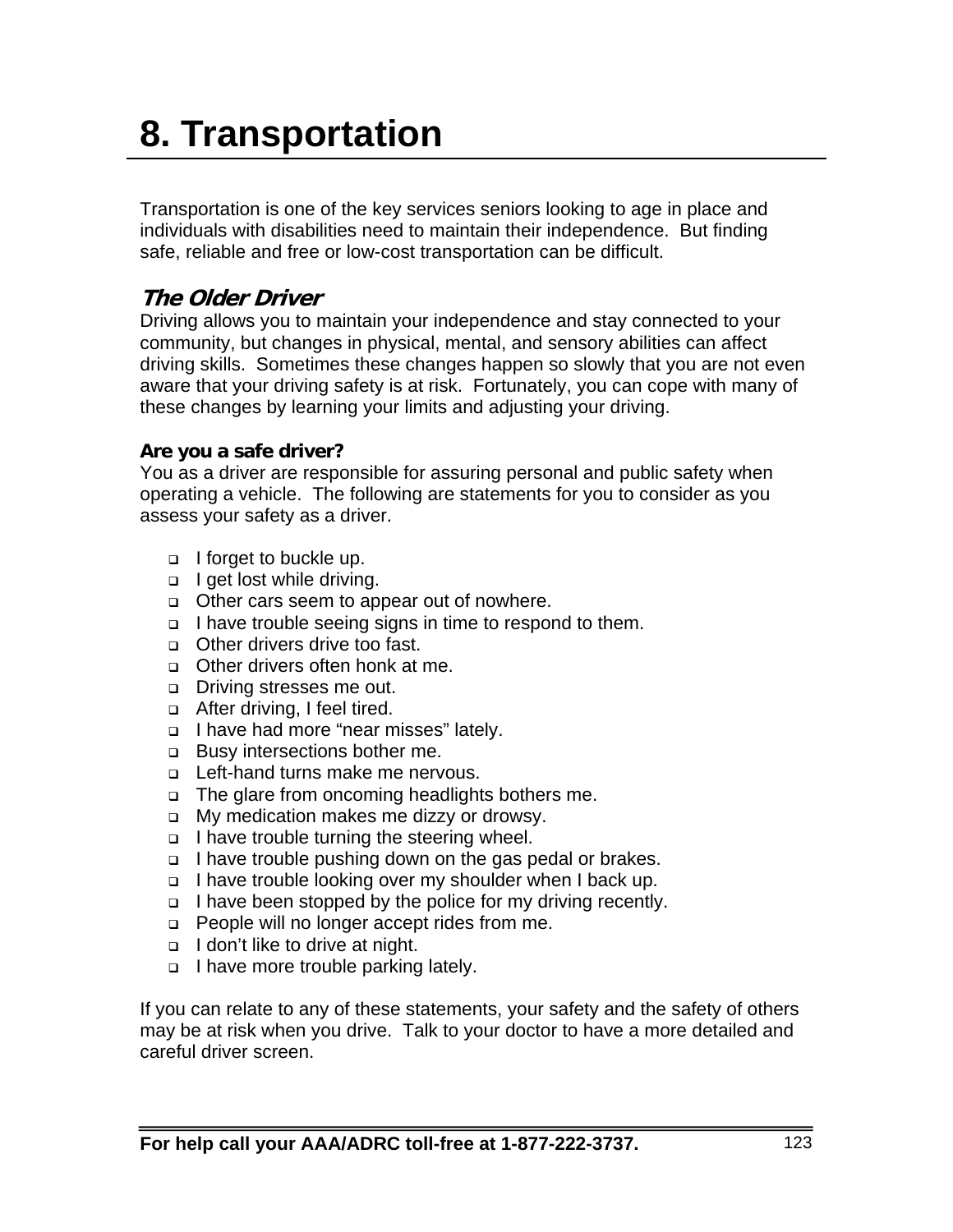Additional resources to consider include:

- The **National Highway Traffic Safety Advisory Board** has produced a booklet about how to have a productive conversation with older drivers. It can be accessed on-line and is available at **www.nhtsa.gov/people/injury/olddrive/UnderstandOlderDrivers/**
- The AARP's article, *10 Signs That it's Time to Limit or Stop Driving,* is available on-line at **www.aarp.org/home-garden/transportation/info-05- 2010/Warning\_Signs\_Stopping.html**.
- The **Grand Driver** at **www.aamva.org/GrandDriver/** provides links to useful information as to what you can do to remain a safe driver.

## **Adaptive Driving for Individuals with Disabilities**

A wide range of adaptive driving equipment and vehicle modifications are available today. Depending on your disability, an adapted vehicle may include hand controls for braking and accelerating, power assist devices for easy steering, touch ignition pads and gear shifts, adjustable driver's seats, automatic door openers and even joysticks for people with extremely limited hand function.

You may initially want to obtain an evaluation from a qualified driver evaluator, who will assist in determining your basic driving set up, specific modifications and driving equipment to match your needs.

- □ To find a qualified evaluator, visit your local Division of Vocational Rehabilitation (**See Appendix I**) or contact the **Association for Driver Rehabilitation Specialists**, toll-free at **1-866-672-9466**, or **www.aded.net**.
- The **National Mobility Equipment Dealers Association (NMEDA)** is a trade group of companies that sell adaptive driving equipment. Call toll-free **1-800-833-0427** or visit **www.nmeda.com**.
- The **National Highway and Transportation Safety Administration** offers advice on driver training, vehicle selection and modification. Visit **www.nhtsa.gov/cars/rules/adaptive/brochure/brochure.html***.*

#### **Accessible Parking**

Under New Jersey law, an individual with a disability may obtain either a special license plate or vehicle placard that provides special parking privileges. To obtain a request form that must be certified by a physician or podiatrist, call the **Motor Vehicle Commission** at **609-292-6500 or (TTY) 609-292-5120**.

## **Transportation Information and Services**

It may be easier for you to give up driving if you have other ways to get around. The following transportation options will help you make this determination.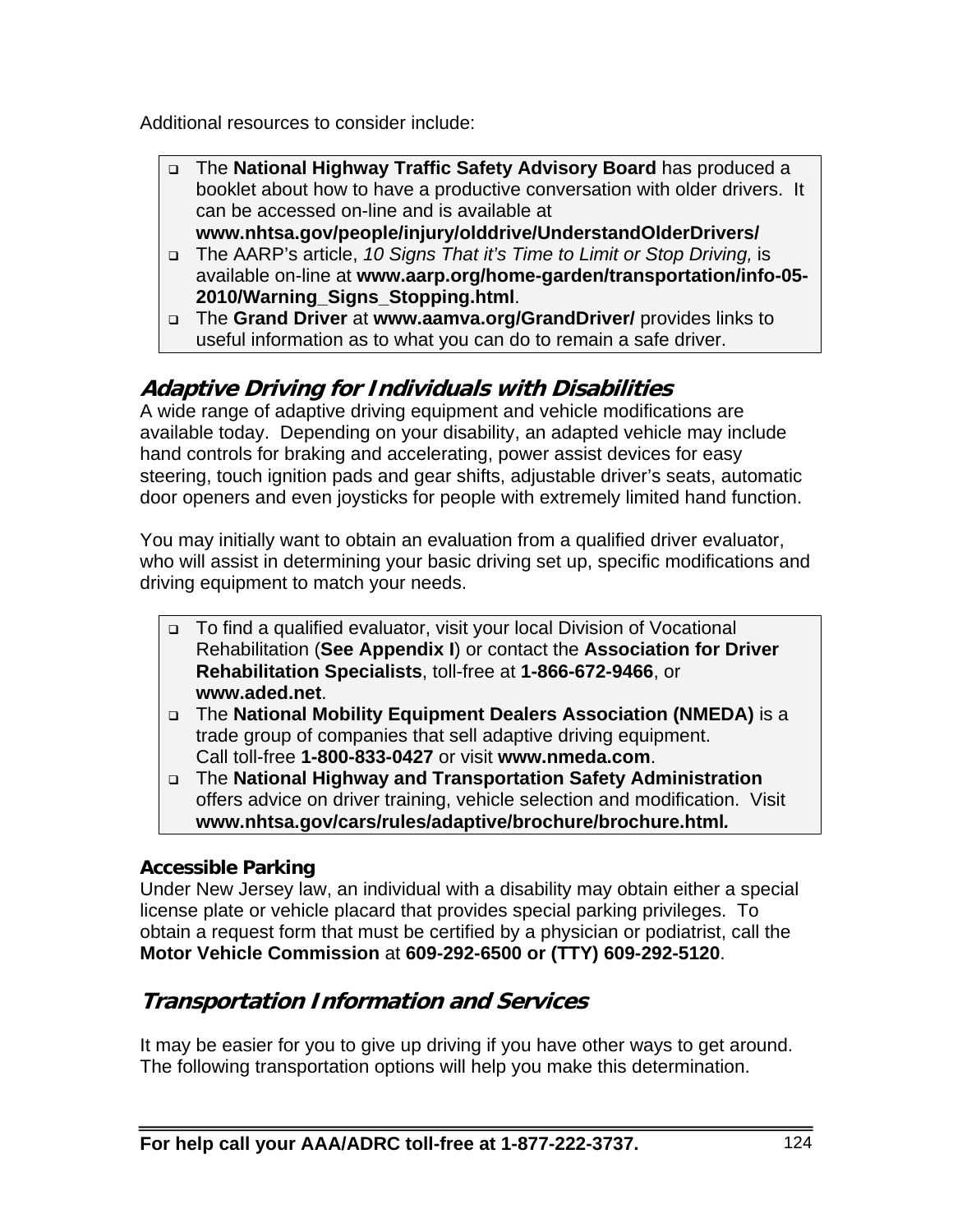#### **County Coordinated Senior/Disabled Transportation Programs**

The County Senior/Disabled Transportation Programs provide services to senior citizens (age 60 and older) and individuals with disabilities. Most counties provide transportation on weekdays, with limited evening and weekend service. All 21 counties offer wheelchair accessible transportation and require advance reservations for rides, varying from one day to fourteen days or more. Most counties provide no or only limited out-of-county transportation.

Services may vary by county but most offer transportation for non-emergency medical appointments, dialysis, physical and mental therapies, employment, grocery shopping, nutrition sites, post-secondary education, Medicaid services, veterans' services, social and recreational activities, mall shopping and personal business – such as hairdresser, banking, etc. It should be noted that priority is given to transportation for dialysis and medical appointments, and limits apply.

- For specific transportation information and service guidelines or to schedule a ride, contact the transportation program in your county (See **Appendix P**).
- You may also find helpful information at the **New Jersey Council on Special Transportation**'s website at **www.njcost.com**.

#### **Access Link**

Access Link is a public transportation service developed to comply with the Paratransit regulations of the Americans with Disabilities Act. It is for the aged and individuals with disabilities who are unable to use the local fixed route bus. Access Link service is provided by **NJ Transit** and offers a curb-to-curb service. In order to use Access Link, you must first apply for eligibility. Eligible customers and companions will be charged a comparable fare based on the bus fare and number of zones they will be traveling.

#### **Access Link's Service Area**

The Access Link service area is limited to pick-up and drop-off points located within a ¾-mile radius of an eligible bus route. Access Link shadows local fixed route buses. The bus routes defined as commuter routes are not included in the Access Link service area.

#### **Eligibility - Applying for Access Link**

All persons interested in applying for Access Link service are required to attend an in-person transportation assessment interview at a participating assessment agency. If you require transportation to the assessment agency, round-trip service on Access Link may be provided. Please make this request when scheduling your transportation assessment interview.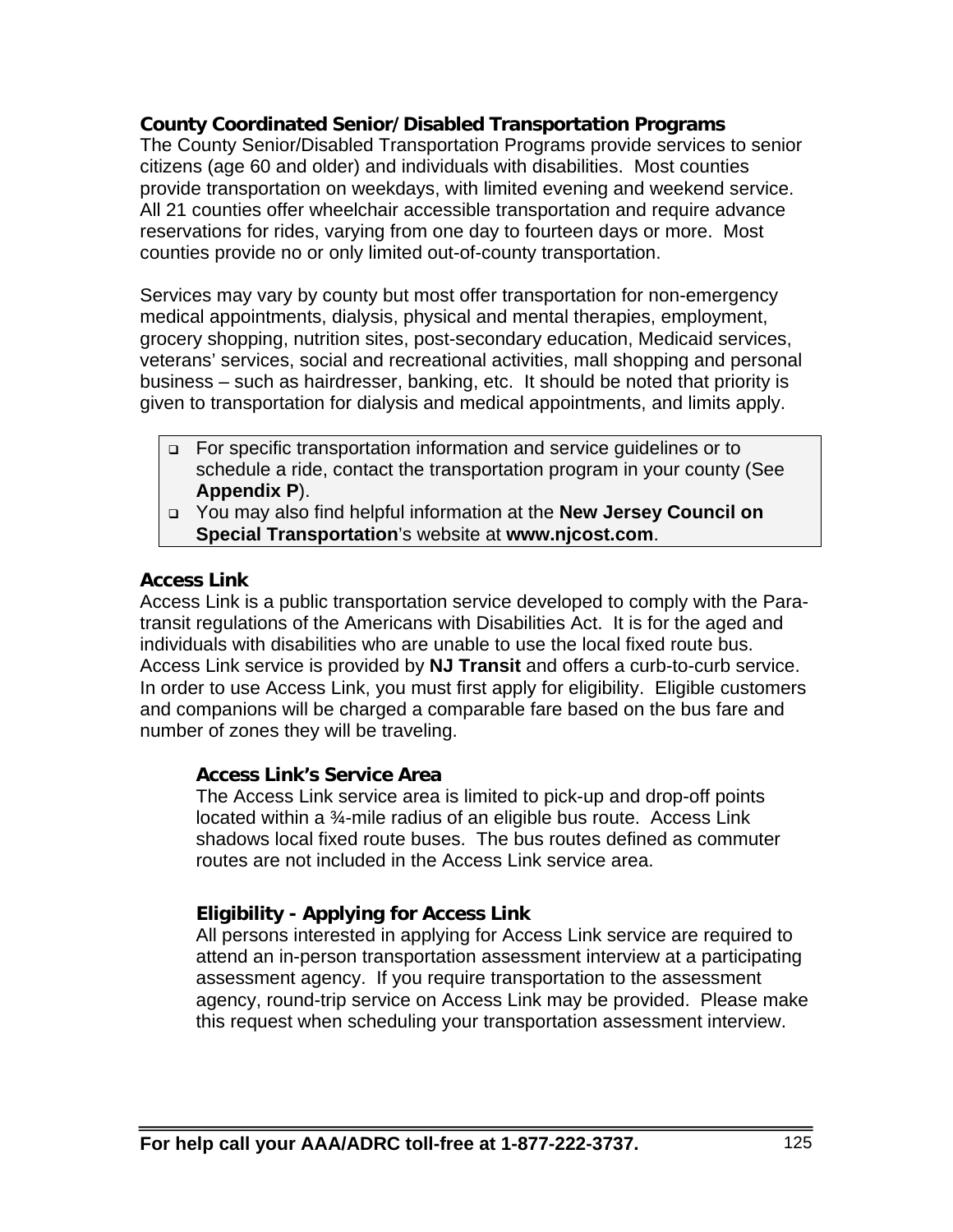To arrange for a transportation assessment appointment, contact **NJ TRANSIT** by dialing **1-800-955-2321 (TTY 1-800-955-6765)** between the hours of 8:30 a.m. to 5:00 p.m., Monday through Friday. You can also contact **NJ TRANSIT Accessible Bus and Train Information Service** at **1-973-275-5555 or (TTY) 1-800-772-2287**. Their website is **www.njtransit.com**.

#### **Additional Transportation Options:**

**New Jersey Find A Ride -** This website, **www.njfindaride.org**, was designed to be an information resource about accessible transportation options available to individuals with disabilities and others in New Jersey who don't have easy, reliable access to private automobile transportation.

**NJ Transit Reduced Fare Program -** Provides senior citizens 62 years of age or older and individuals with a disability, greater traveling freedom and lower fares when riding with NJ Transit (buses, trains, and light rail vehicles). Many private bus companies operating in the state also participate.

You can save one-half or more of the regular one-way fare on most intrastate bus and rail lines, and most interstate bus and rail routes to and from New York and Pennsylvania from 9:30 AM to 4:00 PM and 7:00 PM to 6:00 AM weekdays, and all day on weekends and holidays. Personal assistants ride for free when the individual with a disability presents proper identification.

If you require a personal assistant, the physician must certify this as well so that your Reduced Fare ID Card can be stamped accordingly. People with visual impairments can also contact the NJ Commission for the Blind and Visually Impaired. A Commission representative will fill out, certify and mail an application to NJ TRANSIT.

 For more information contact the **NJ TRANSIT Reduced Fare Program**, 180 Boyden Avenue, Maplewood, NJ 07040, telephone **973-491-7112**. For information on lift-equipped buses call **973-275-5555** daily, 6 a.m. - 9 p.m. Hearing impaired persons should call **1-800-772-2287**.

#### **Alternative Options**

If you can't go out to get something you need, have it come to you. Many stores will deliver their products straight to your door, such as grocery stores and pharmacies. Catalog and Internet shopping could also be used as an alternative. You can buy almost everything you need from catalogs or over the Internet.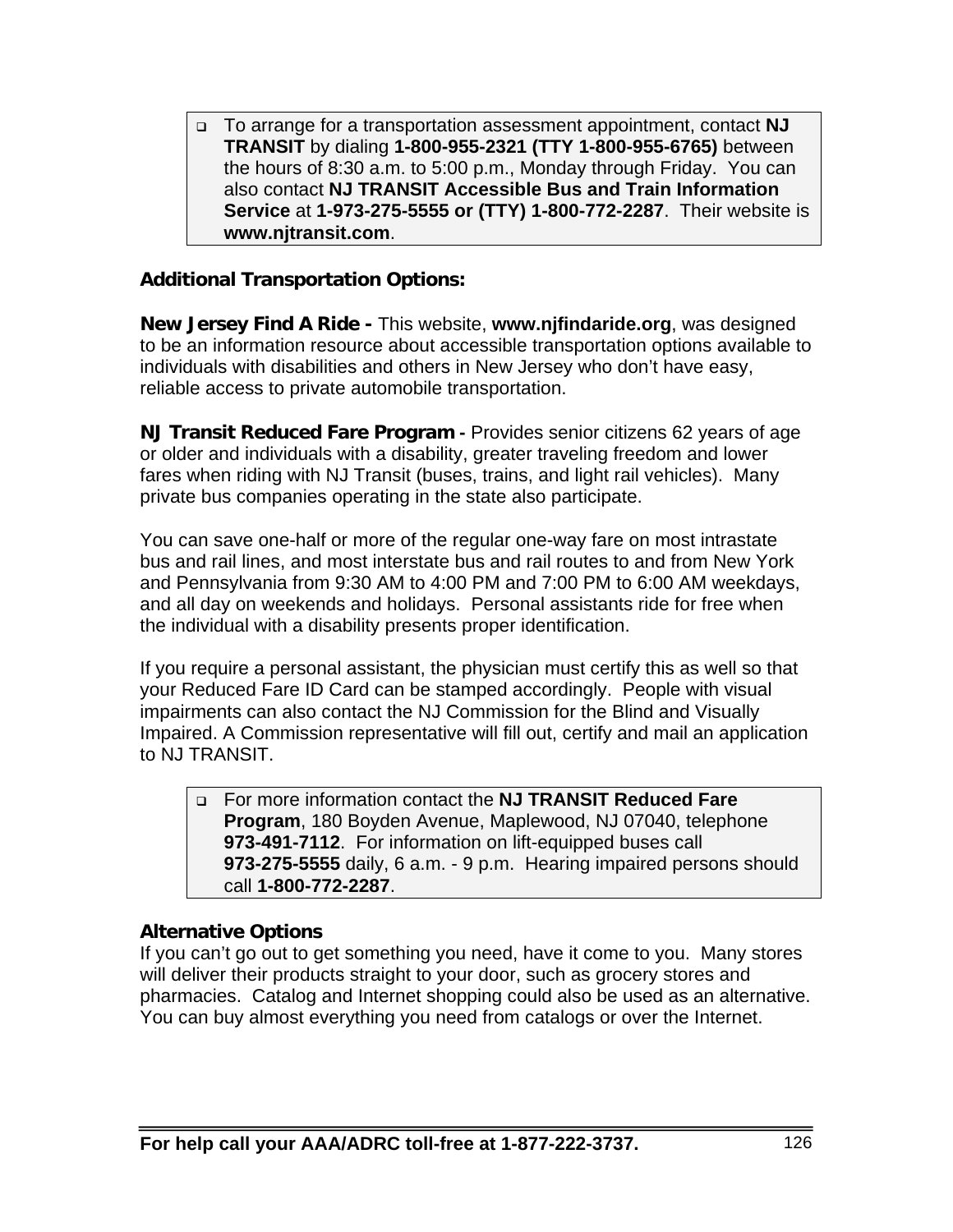## 9. STAYING ACTIVE AND INVOLVED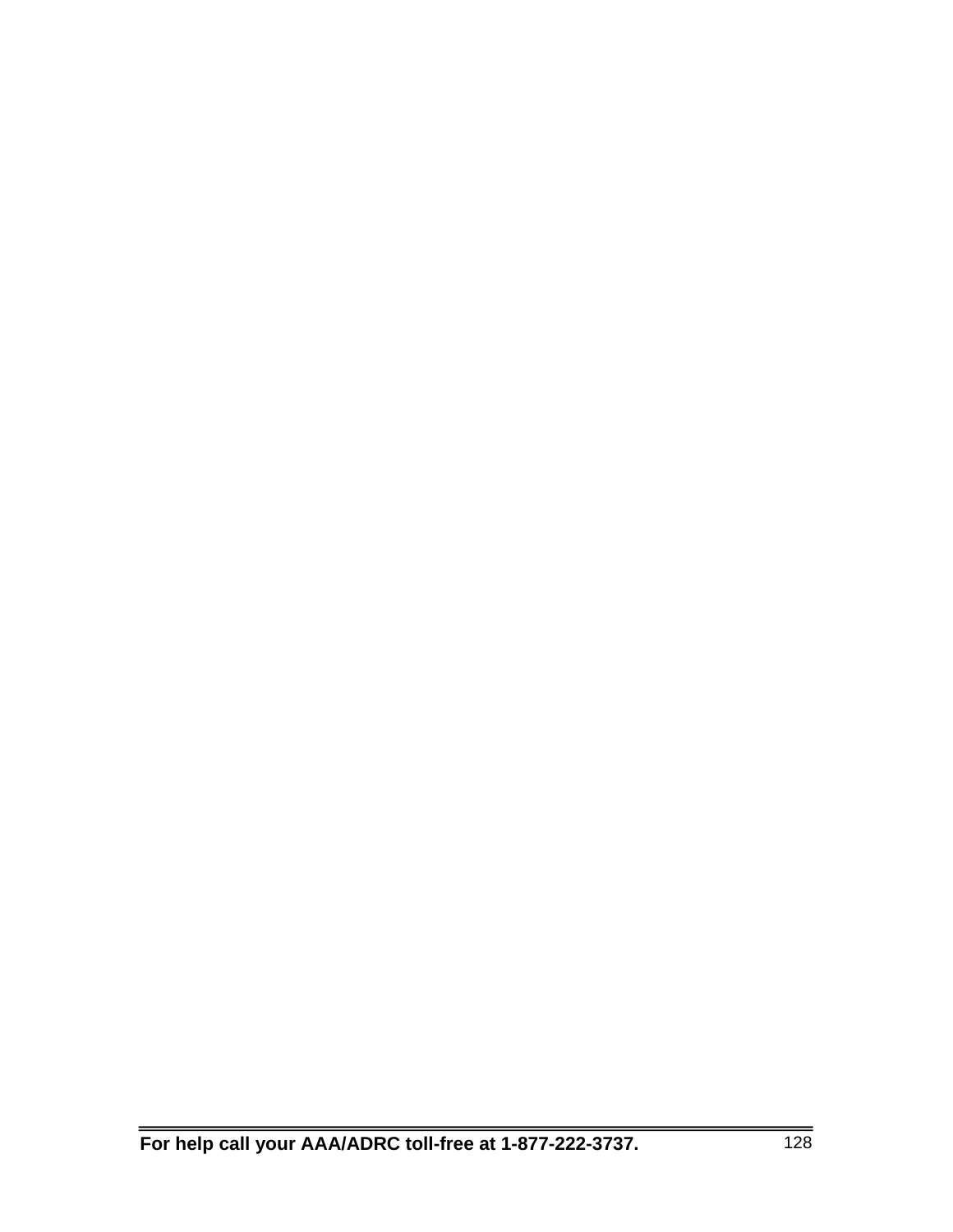# **9. Staying Active and Involved**

Staying active and involved is the key to maintaining health and independence and can lower your risk for many common diseases and help you to recover faster when you do get sick.

## **Exercise and Fitness**

Strength, balance, flexibility, and endurance are four assets that are important to preserving health and independence. Regular exercise and physical activity will assist you to maintain -- or even partly restore -- lost function in these four areas. Being active can also help you delay, and in some cases, prevent conditions associated with aging. No matter how frail a person is, exercise can be incorporated into your daily routine. A group fitness program can be beneficial by providing social interaction and motivation, which may assist you to overcome your resistance to exercising.

It is important to incorporate activities you enjoy into your exercise routine. Some exercise options include:

- □ Walking
- □ Swimming
- Dancing
- □ Cycling
- □ Gardening
- Tai Chi
- □ Stretching
- Resistance training
- □ Strength training
- Aerobic exercise

## **Safety Tips**

Always consult your doctor before beginning an exercise regimen. If you do begin an exercise program, consider these safety tips:

- Start slow. Add to your exercise routine gradually.
- □ Be sure to warm up your muscles before stretching. Try walking and light arm pumping to get the blood flow going.
- Keep breathing during strength exercises. Holding your breath can cause blood pressure fluctuations. Whenever lifting anything, you should breathe out and breathe in as you relax.
- Use equipment appropriate for the activity, such as a bike helmet or proper footwear.
- Drink plenty of fluids while active unless you are on a fluid restriction.
- □ Be aware when bending; always bend at the hips and not the waist. This will help to prevent back injuries.
- □ Before stretching be sure to warm up your muscles. Try walking and light arm pumping to get the blood flow going.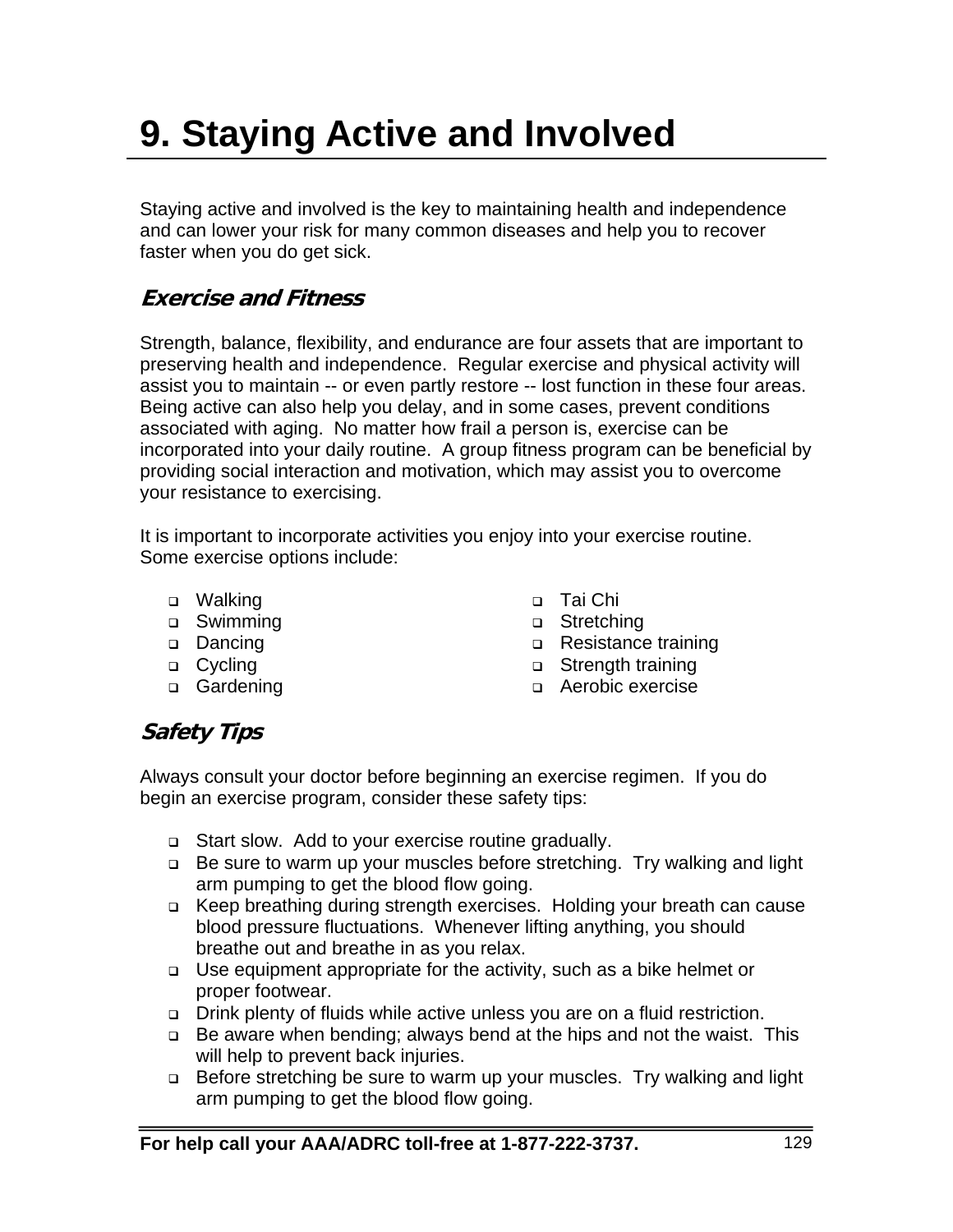To locate a fitness program in your area, check with your local YMCA, churches, and senior centers, as well as your county AAA/ADRC.

You can also contact the following organizations for more information:

- The **National Center on Physical Activity and Disability**, at **1-800-900-8086** (voice or TTY), or **www.ncpad.org**, provides information and resources that enable people with disabilities to become as physically active as they choose to be.
- **National Institute on Aging** at **1-800-222-2225**, **TTY 1-800-222-4225** or **www.nia.nih.gov**, offers a free on-line publications and an exercise video.
- **NIH Senior Health,** at **http://nihseniorhealth.gov**, is a senior-friendly website featuring information on popular health topics, and includes both a large-type and a talking feature that reads text aloud.
- **YMCA of the USA** at **1-800-872-9622**, or **www.ymca.net**, will assist you in locating a facility within your community.

## **Health & Wellness Programs**

Health and wellness is important for both the aging and the physically disabled. Research has shown that giving people information on healthy practices leads to positive behavioral changes that powerfully affect one's health and quality of life. Encouraging people to engage in evidence-based disease prevention programs is a key strategy to address the impact of chronic disease and the prevention of secondary conditions.

The following programs are specifically designed for older adults (generally age 60 and older).

#### **HealthEASE Health Education**

This educational series includes important information on eight health promotion topics of interest to older adults and their caregivers. The modules are titled:

- **Exercise and Getting Fit**
- □ Serving Up Good Nutrition
- Bone Up On Your Health *osteoporosis and falls prevention*
- Be Wise About Your Medications *medication management and substance abuse*
- Keeping Up The Beat – *self management techniques for cardiovascular disease*
- Maximizing Memory *maintaining memory and cognitive skills*
- Standing Tall Against Falls *falls prevention*
- Women's Health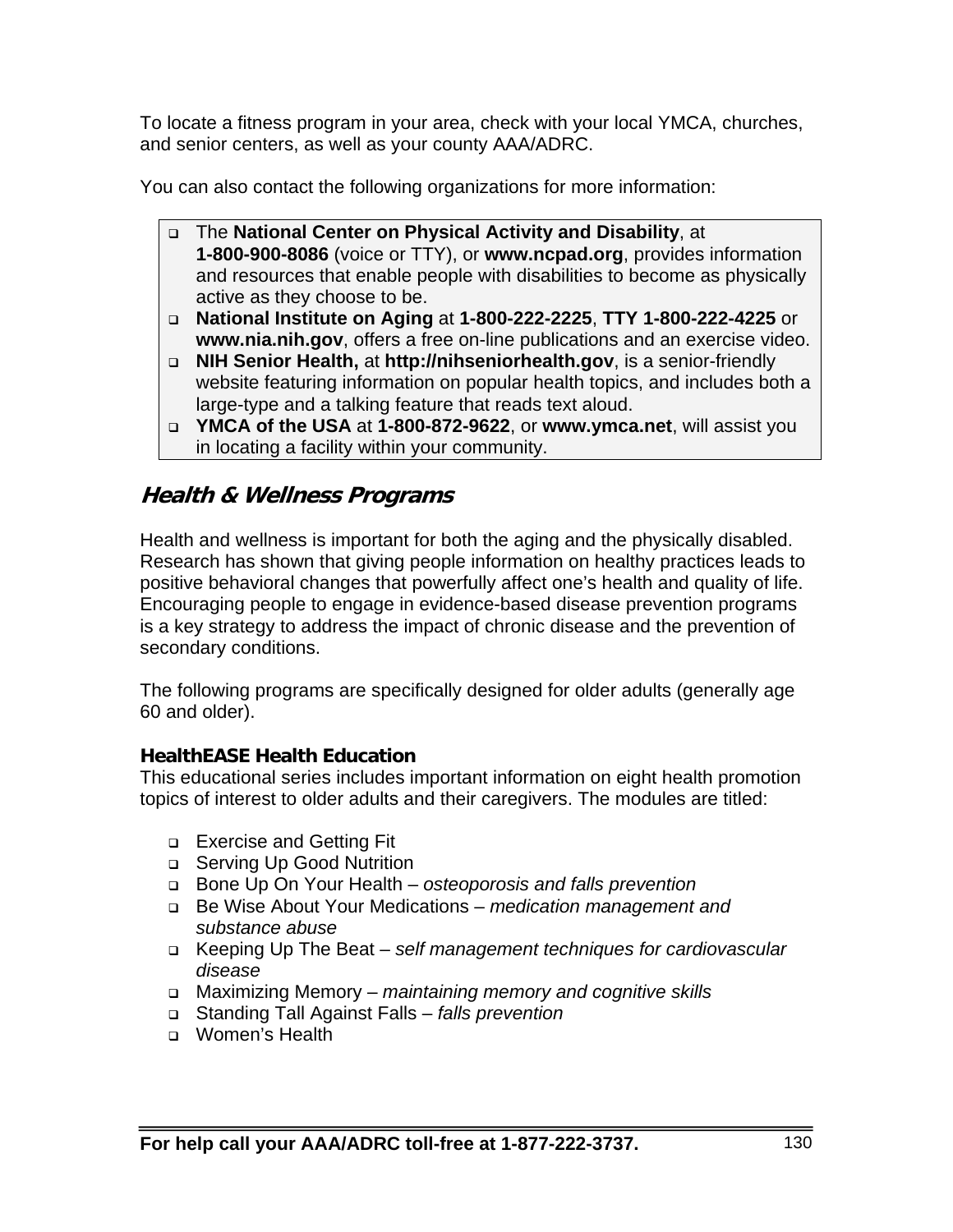The modules can be delivered individually or as a series. Health and aging professionals are trained to deliver the modules through a half-day program provided by the NJ Department of Human Services.

#### **Move Today Exercise Class**

A one-hour non-aerobic exercise class designed to improve flexibility, balance and stamina. Exercises can be done while sitting or standing. Classes are led by trained peer leaders and meet weekly or bi-weekly for twelve sessions. Program features include:

- A brief education component focusing on an exercise-related topic.
- Inexpensive exercise bands used to gain maximum effect from resistance exercises.
- A major focus on good posture and falls prevention.
- □ An exercise intensity scale and a weekly exercise log to track participant activity.
- A self-assessment process for participants to assess their health, physical well-being and intent for behavior change conducted before and upon completion of the program.

#### **Take Control of Your Health (A Chronic Disease Self-Management Program)**

Take Control of Your Health is an evidence-based, six-week course that meets once a week for two hours and is designed to give people with chronic conditions (such as arthritis, heart disease, diabetes, emphysema, asthma, bronchitis, and osteoporosis) and/or their caregivers the knowledge, skills and confidence they need to take a more active part in their health care. Trained leaders who want to help other people learn to gain control of their conditions teach the program.

Participants learn strategies for managing symptoms, working with health care professionals, setting weekly goals, problem solving, relaxing, handling difficult emotions, eating well, and exercising safely and easily. It is designed to complement, not replace, professional health care services.

#### **Project Healthy Bones**

This exercise and education program is for people with or at risk of osteoporosis and is based on research that links strength training exercises to improved bone density in older adults. It includes exercises that target the body's larger muscle groups to improve strength, balance and flexibility. The 24-week curriculum includes sessions on the importance of exercise, nutrition, safety, drug therapy, and lifestyle factors. This program is peer-led. Lead coordinators from local health departments, county offices on aging, Retired and Senior Volunteer Programs (RSVPs) and other community-based organizations coordinate the program at the local level and oversee program delivery and training for peer leaders.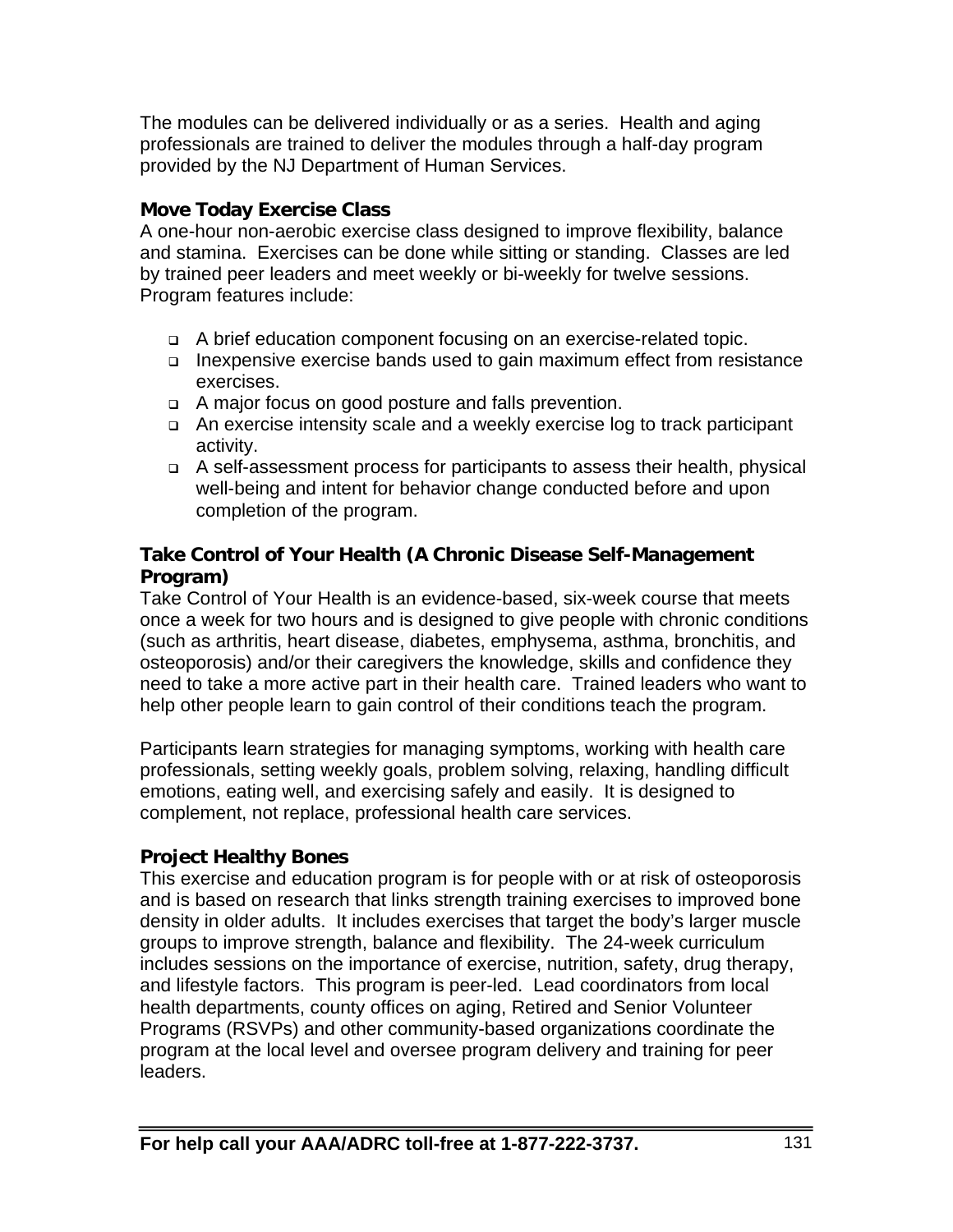#### **A Matter of Balance**

A Matter of Balance is a community-based program specifically designed to reduce fear of falling and improve activity levels among older adults. The program includes eight classes, each lasting two hours, presented over a fourweek period by trained coaches using a detailed training manual, two instructional videos and a visit from a guest health professional. A Matter of Balance is available in select counties only.

 To learn more about these wellness programs, or to locate a participating provider in your area, contact your local **Agency on Aging/Aging and Disability Resource Connection (AAA/ADRC)**, or the **NJ Division of Aging Services** at **1-609-588-6658.** 

### **New Jersey Disability Health & Wellness Initiative**

The New Jersey Disability Health & Wellness Initiative (NJDH&W), funded originally by the federal Centers for Disease Control and Prevention, is located at the Division of Disability Services (DDS). It seeks to promote healthy living and prevention of secondary conditions among children and adults with disabilities. DDS works to identify gaps in the State health-care system and also identifies and recommends initiatives that will help meet those needs - to promote overall well-being for people with disabilities of all ages.

 For additional information, contact the **NJ Division of Disability Services (DDS)** at **1-888-285-3036**.

## **Employment Opportunities**

Research indicates that individuals who participate in productive activities such as work have better physical and mental health and lower mortality rates.

#### **Workforce 55+**

A statewide program known as WorkForce 55+ (WF55+) brings together the talents of older workers and unmet needs of the communities by:

- Providing income and gainful part-time subsidized work activities for lowincome older persons;
- Demonstrating how low-income older workers can help respond to the delivery of their community's service needs by working in community service jobs; and
- □ Transitioning job-ready older persons into quality jobs in private, public and non-profit sectors through training and job finding assistance.

The focus of Workforce 55+ is training and transitioning program enrollees into unsubsidized jobs with private sector and/or public sector employers.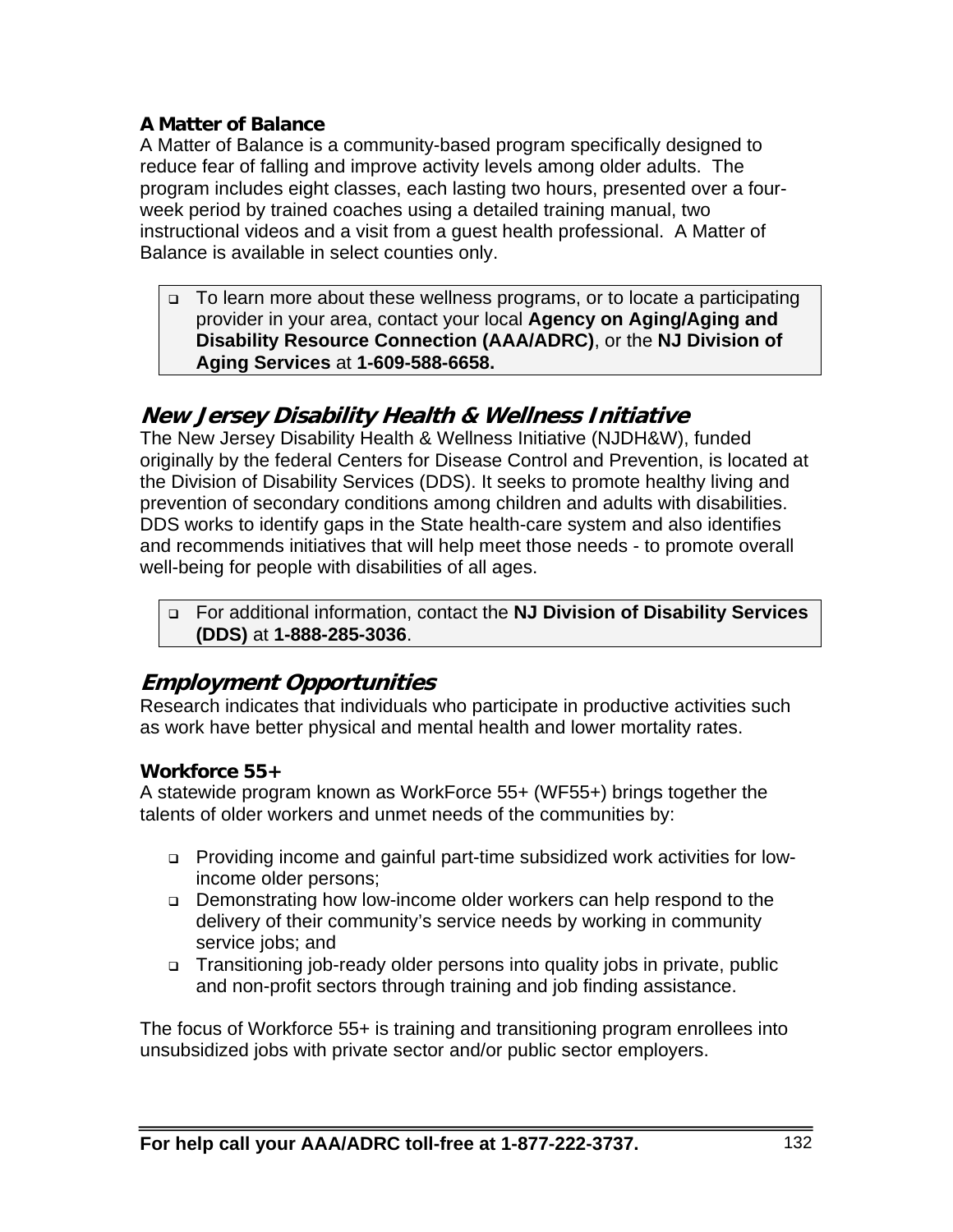For information on this program contact the New Jersey Department of Labor and Workforce Development, **Division of One Stop Programs and Services**, PO Box 055, Trenton, NJ 08625-0055, website: **www.jobs4jersey.com/jobs4jersey/jobseekers/older/** or information can be obtained by calling the **AAA/ADRC** toll-free number **1-877-222-3737**.

#### **One-Stop Career Centers**

For individuals seeking employment, The One-Stop Career service delivery system promotes universal access to information and services needed to get jobs. The system serves as the single point of contact for job seekers and employers seeking information about workforce development activities and access to all local employment and training services.

One-Stop Career Centers can help you:

- Find a job
- □ Strengthen your job-search skills
- Get training
- Improve reading and basic skills
- □ Network your way to a job
- Use labor market information to make career decisions
- Start your own business, as well as
- Assisting individuals who are:
	- Disabled
	- A Veteran
	- An older worker

 There are local One-Stop Career Centers in every county (see **Appendix N**). Call **1-877-872-5627/TTY 1-877-889-5627** for your local One-Stop Career Center or visit **www.jobs4jersey.com/jobs4jersey/jobseekers/.** 

#### **The Division of Vocational Rehabilitation Services (DVRS)**

The Division of Vocational and Rehabilitation Services provides services that enable persons with disabilities to find jobs or keep their existing jobs.

#### **Services Offered:**

- Diagnostic evaluation (no cost service)
- **D** Vocational counseling & guidance (no cost)
- □ Placement services (no cost)
- Job seeking skills
- Supported employment (no cost)
- Time limited placement and coaching (no cost)
- □ Job accommodations
- □ Skills training
- □ College training
- □ Physical restoration
- Emotional restoration
- Mobility equipment
- Driver training
- □ Vehicle modification
- Home modification
- Work adjustment training (no cost)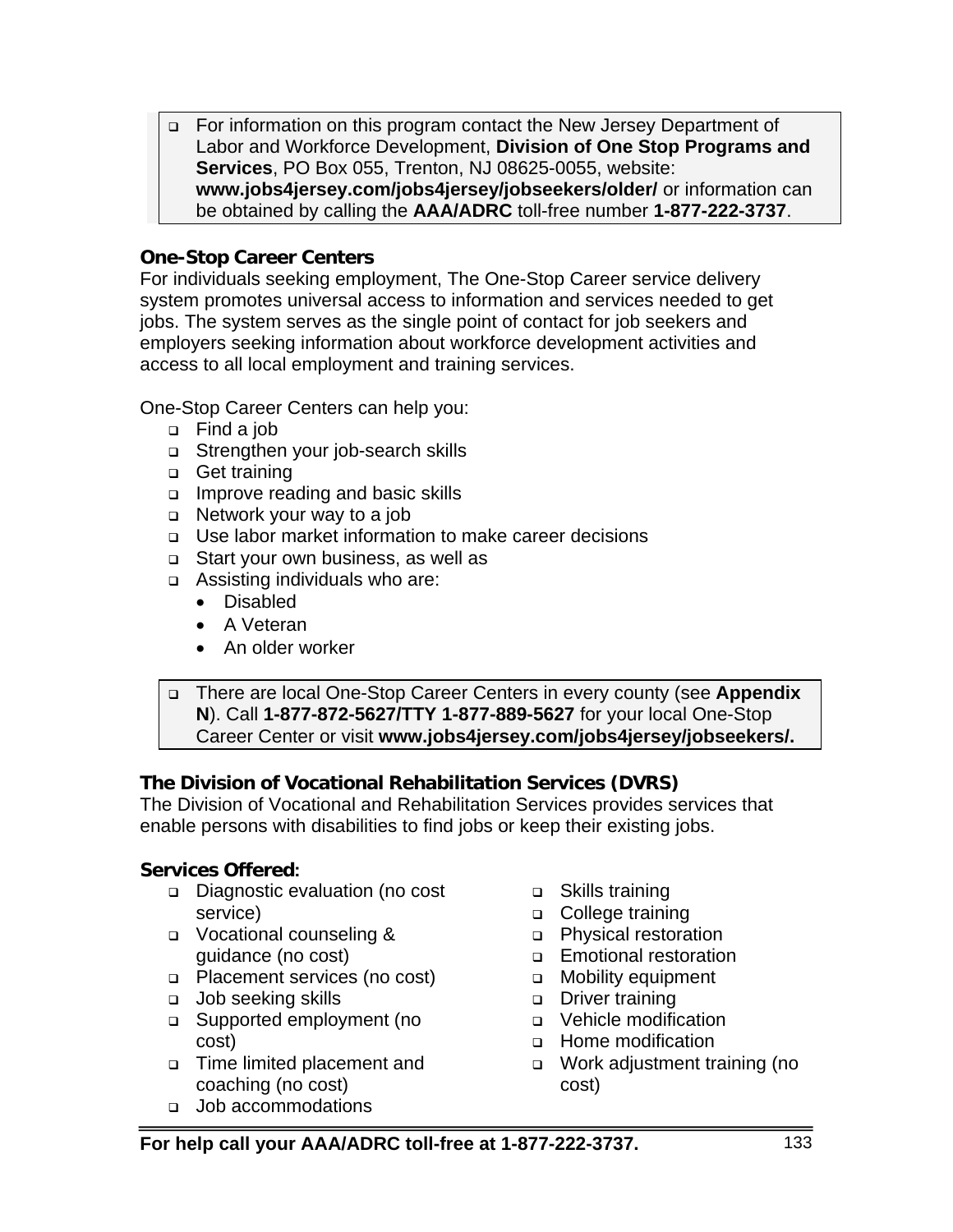#### **Services with Cost**

Expenses for medical services, training, books, supplies, tools, and equipment are based on an individual's ability to pay. DVRS financial criteria are less restrictive than those of many other agencies. Counselors are required to locate comparable benefits, that is, identical services available from other sources.

 For additional information contact the **NJ Division of Vocational Rehabilitation Services** at **609-292-5987,** or visit their website at **http://jobs4jersey.com/jobs4jersey/jobseekers/disable/index.html.**

#### **Blind and Visually Impaired**

The Commission for the Blind and Visually Impaired (CBVI) provides comprehensive employment services, including:

- Vocational evaluation
- □ Counseling
- □ Guidance
- n Training
- Job placement

#### For additional information contact the **NJ Commission for the Blind and Visually Impaired (CBVI)**, Northern Regional Office **973-648-2111,**  Central Regional Office **732-308-4001**, and Southern Regional Office **856- 482-3700**. Their website is **www.state.nj.us/humanservices/cbvi/index.html**.

Additional information you may find useful:

- **Civic Ventures** at **www.encore.org** is a non-profit organization that explores new ways for people over 65 to continue to make a contribution.
- **DisabilityInfo.gov** at **www.disabilityinfo.gov** covers a variety of topics related to employment of people with disabilities.

## **Volunteer Opportunities**

There are many opportunities on the local, state and national level for individuals to volunteer their time and expertise to benefit their community. The following represents just a few examples:

#### **National Senior Service Corps**

The National Senior Service Corps, or Senior Corps, is funded and administered by the Corporation for National Service. Volunteers serve full or part time through local sponsoring agencies and organizations. It includes the following programs: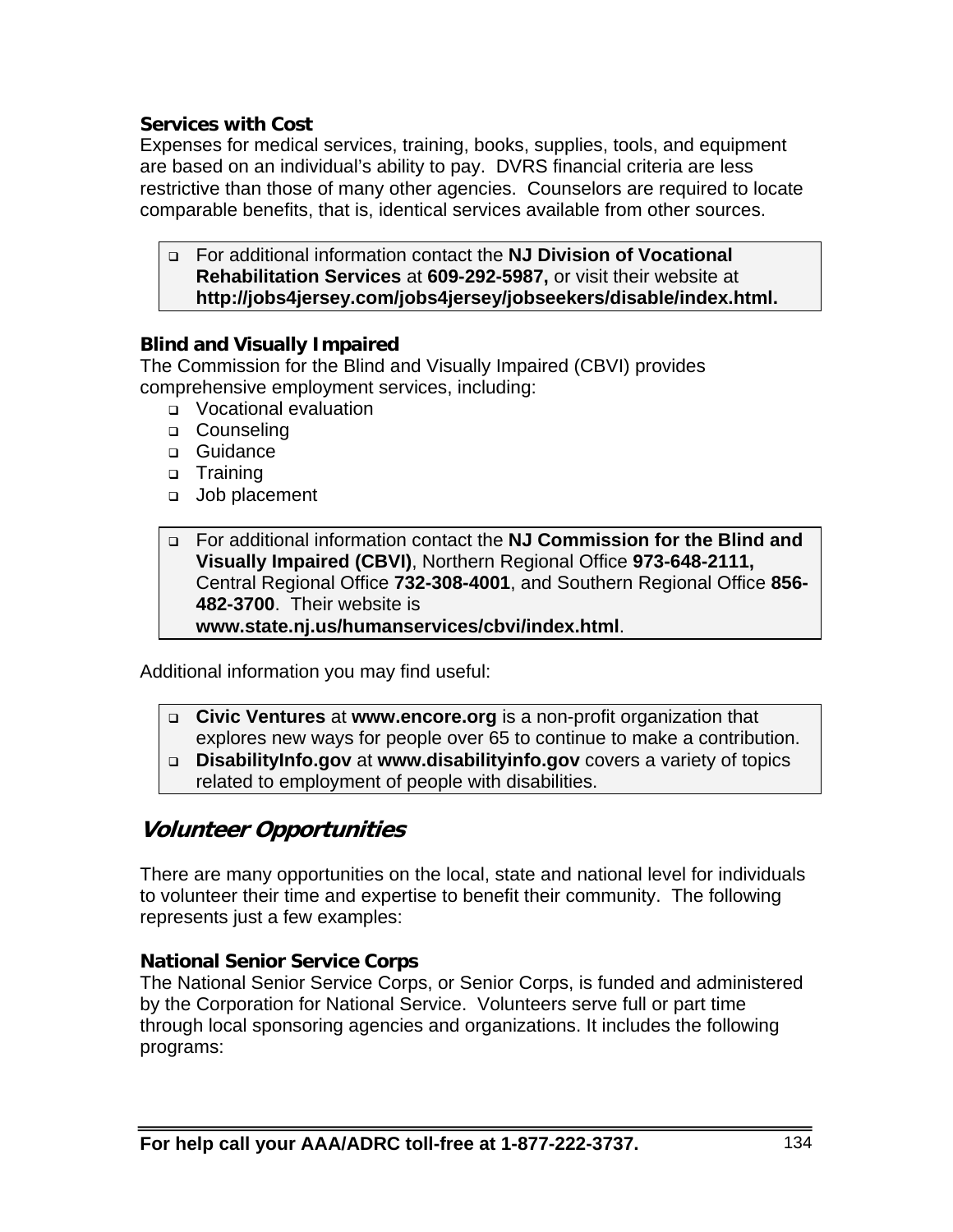- **Foster Grandparent Program (FGP)** This program provides stipends, transportation and other support services to low-income elders working as part-time volunteers who provide one-on-one assistance to children with special and exceptional needs. They also serve as mentors to youth.
- **Retired and Senior Volunteer Program (RSVP)** This program provides a variety of opportunities for retired persons aged 55 or older to participate more fully in the life of their community through volunteer service. Volunteers serve in a variety of agencies.
- **Senior Companion Program (SCP)**  This program offers part time volunteer community service opportunities for low-income persons age 60 and over. The volunteers work in community service activities serving adults with physical, mental or emotional impairments.
- □ To find out if these programs are available in your area please, contact your local Aging and Disability Resource Connection (ADRC), Area Agency on Aging (AAA), or **Senior Corp** at **1-800-942-2677** or **www.cns.gov**.

#### **Peace Corps**

The Peace Corps actively recruits older persons to serve as volunteers. Persons accepted as volunteers agree to spend at least two years assisting people of developing countries meet their basic needs for food, health care, shelter, education and economic development. Before being placed in a service position, there is a training period of 8 to 16 weeks, depending on the country and nature of the assignment. Volunteers receive a monthly living allowance, health services, and vacation.

 For additional information you can contact the **Peace Corps** recruiting office toll-free at **1-855-855-1961**, or write to them at 201 N. Varick St., Suite 1025, New York, NY 10014. Their website is **www.peacecorps.gov**.

#### **SCORE Programs**

Service Corps of Retired Executives (SCORE) is a volunteer program of the U.S. Small Business Administration (SBA). Through SCORE, seasoned volunteer business executives with management and technical expertise are connected with owners/managers of small businesses needing management counseling.

 To find the location of a SCORE office nearest you, contact the **Small Business Administration** at: 2 Gateway Center, 15th floor, Newark, NJ 07102, **1-800-634-0245** or visit the website at **www.score.org**.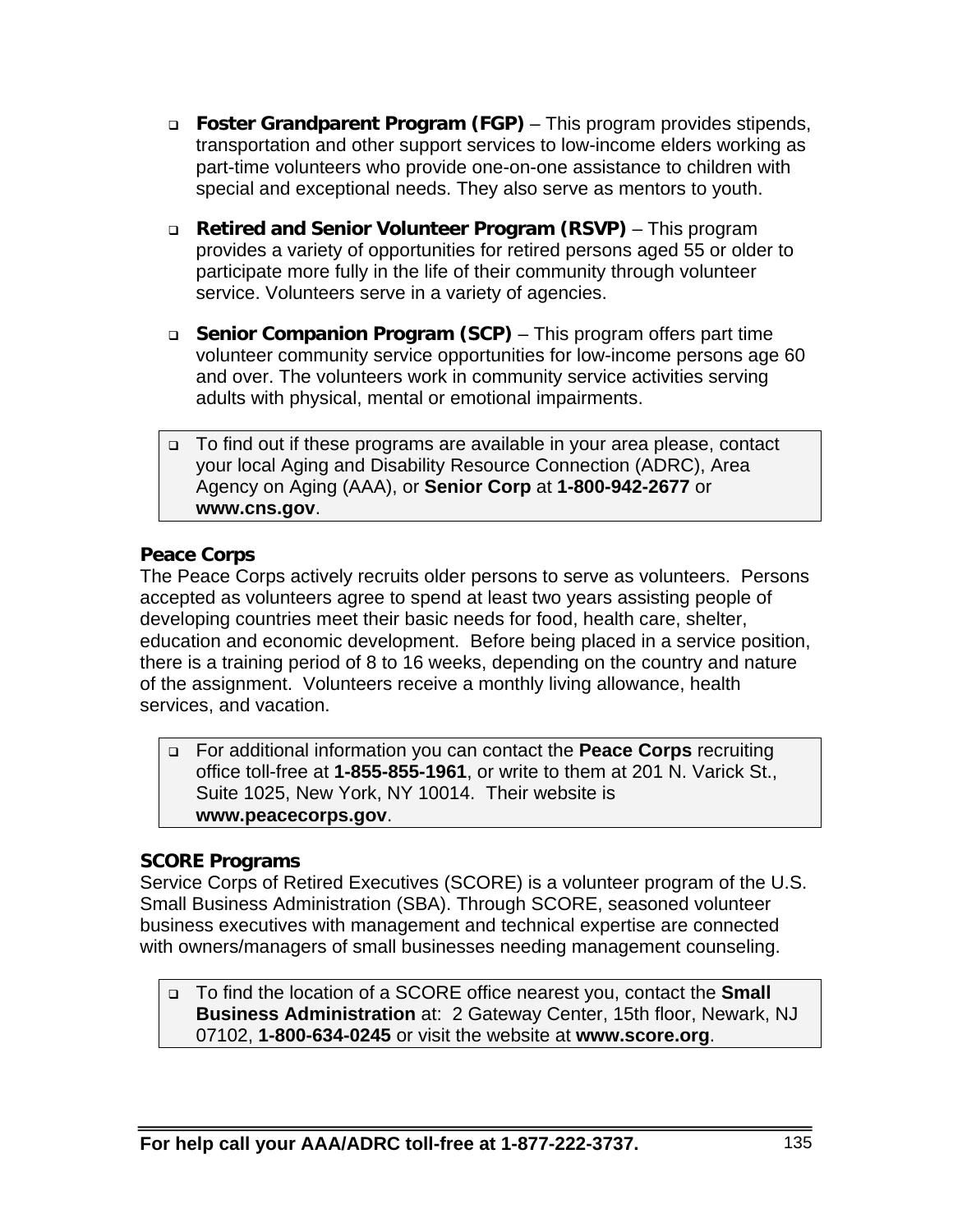#### **AmeriCorps**

AmeriCorps (the domestic Peace Corps) is the national service program that provides people of all ages and backgrounds with education awards in exchange for a year or two of community service within the United States.

 For more information on AmeriCorps and other national service programs, please contact the **Commission on National and Community Service**, NJ Department of State, at **609-633-9627**.

#### **Volunteers in Service to America (VISTA)**

Volunteers in Service to America (VISTA) is a volunteer program for persons 18 years of age or older to work with low-income persons to assist them in improving the conditions of their lives. VISTA volunteers are assigned to local sponsors who may be state or local public agencies, or private non-profit organizations.

 For more information on VISTA, contact the **NJ Corporation for National Service**, 44 South Clinton Ave., Suite 312, Trenton, NJ 08609 or telephone **609-989-2246**.

You may also find the following helpful to connect you with volunteering opportunities:

**The Volunteer New Jersey Partnership** at **www.volunteernewjersey.org** is a statewide web-based volunteer database, specifically geared to address and meet the needs of all NJ communities. Their database serves as NJ's virtual volunteer center capable of matching volunteers with charitable organizations looking for help.

## **Lifelong Learning**

#### **Adult Education**

The New Jersey Department of Labor and Workforce Development provides funds for English basic skills instructional programs which are offered statewide free of charge. These programs are designed for persons who are the least educated and lack the most basic educational skills. Adult basic education programs provide developmental reading, mathematics, and employability skills that are needed for productive employment and effective citizenship.

#### **English as a Second Language (ESL)**

The Department of Labor and Workforce Development also funds free ESL programs. These programs are designed to improve the English language communications skills of persons whose native language is not English and who are limited English proficient. Instruction takes place in English and stresses the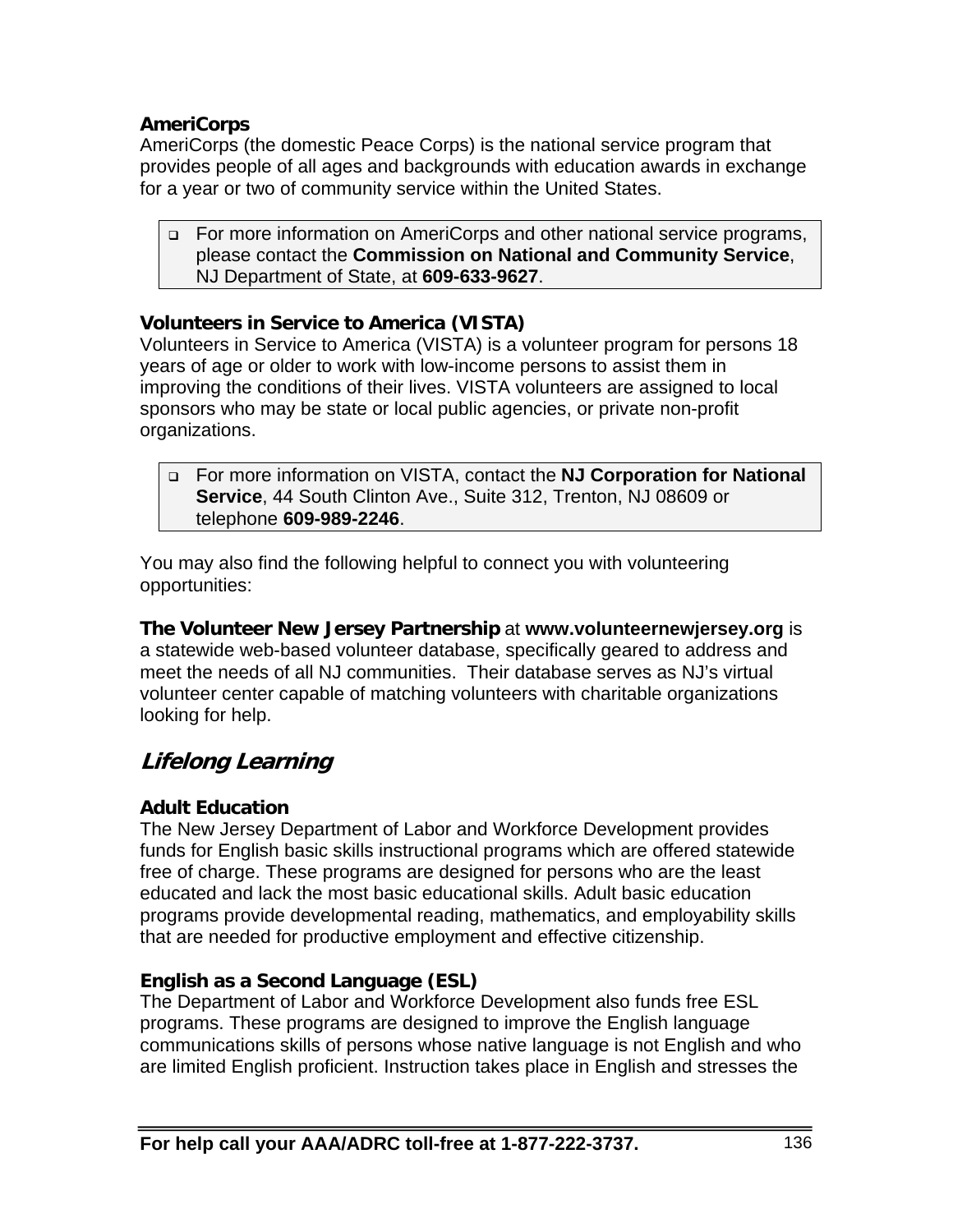listening, speaking, reading and writing skills needed to function in an Englishspeaking environment.

#### **High School Diploma**

There are three ways for adults to earn a high school diploma in NJ: 1) earn a locally issued adult high school diploma by completing high school course requirements; 2) earn a state-issued high school diploma through successful completion of the General Educational Development test (GED) exam; or 3) earn a state-issued high school diploma through completion of 30 college credits leading toward an undergraduate degree. There are 26 GED Testing Centers located in 19 counties throughout the state.

 For further information on the above programs, please contact **Workforce Readiness and Literacy** at **609-292-9722**.

#### **College Programs and Services**

Each public institution of higher education in NJ may, if they so choose, permit persons aged 65 and older to enroll in regularly scheduled courses without the payment of any tuition charges, provided that available classroom space permits, and tuition-paying students constitute the minimum number required for the course. The courses may be for either credit or non-credit. Registration fees may be required. The age requirement may vary from institution to institution. For additional information, please contact the Registrar's Office of the public college you may be interested in attending.

## **Recreation, Amusement, and Entertainment**

New Jersey offers an impressive array of outdoor activities including state and national parks, forests, and recreation areas to name a few. Seniors and persons with disabilities may be entitled to receive discounts and/or free entrance to various New Jersey recreational sites.

#### **Beaches**

Many public beaches offer discounted passes to seniors and persons with disabilities. For further information, please contact the governing body of the municipality where the beach is located.

#### **Forests and Parks**

With 39 state parks and 11 state forests, New Jersey offers several choices for the outdoor lover to choose from. Federal and State discount programs may also be available to eligible residents age 62 or older, or for individuals with physical disabilities.

#### **Federal Programs**

The following passport (discount) programs can be obtained in-person or at most federally operated recreation areas where fees are charged.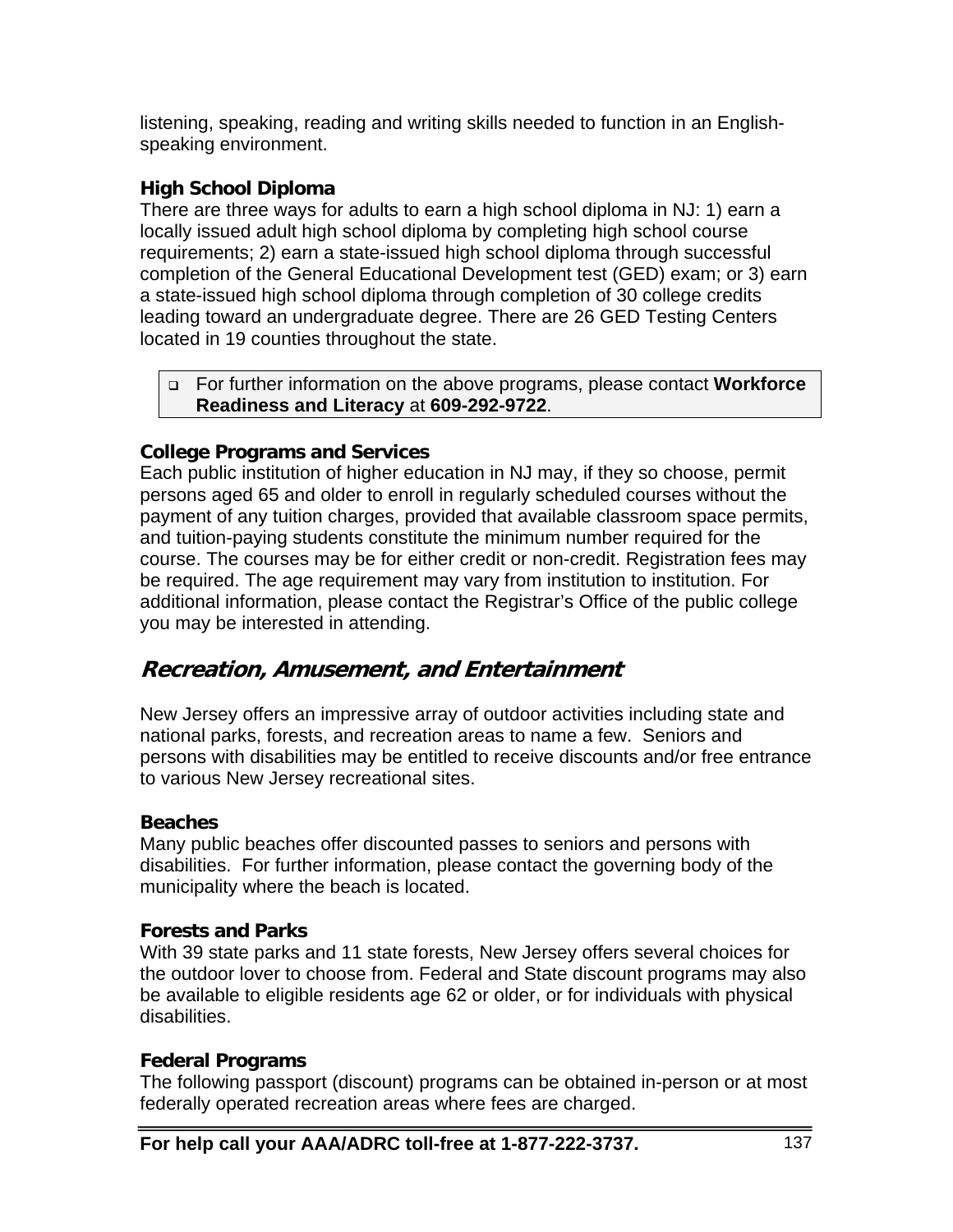- **America the Beautiful Annual Pass**  *for persons under age 62*, this passport allows for an annual entrance permit to federal parks, monuments, historic sites and recreation areas. The passport admits the permit holder and any accompanying passengers in a single, private, noncommercial vehicle. This does not cover use fees. Annual cost was \$80.00 in 2015.
- **America the Beautiful Senior Pass**  *for persons 62 and older*, this permit offers a free lifetime entrance permit to national parks, monuments, historic sites, recreation areas, and national wildlife refuges which charge entrance fees. It also provides a 50% discount on federal use fees charged for facilities and services such as parking, camping, boat launching, etc. One-time fee: \$10.00 in 2015.
- **America the Beautiful Access Pass**  *for blind and permanently disabled persons*, this passport allows for a free lifetime entrance permit to those national parks, monuments, and recreation areas, which charge entrance fees. This passport also provides a 50% discount on federal use fees charged for facilities and services such as parking, camping, boat launching, and the like. No initial fee.
- **Park-Specific Pass** allows for unlimited entries only to the park unit for which it is purchased and does not cover or reduce use fees.
- For information on these programs contact the **National Park Service**, 200 Chestnut Street, U.S. Custom House Building, Philadelphia, PA 19106; telephone **1-877-465-2727**; website **www.nps.gov**.

#### **NJ State Park Program**

New Jersey offers Senior Citizen Pass, a state run program for persons 62 or older, allows the holder free entry and free parking at any park, forest, or historic site administered by the Division of Parks and Forestry.

 For information on the Senior Citizen Pass, contact the **NJ Division of Parks and Forestry**, Administrative Services, NJ Department of Environmental Protection, PO Box 404, Trenton NJ 08625-0404; telephone **1-800-843-6420**.

#### **Hunting**

Residents ages 65 and older are entitled to a license to hunt with hounds, firearms or with bow and arrow for a reduced fee instead of the regular fee.

 To obtain a hunting license, apply in writing to the **NJ Division of Fish and Wildlife**, Marine Fisheries Administration NJ Department of Environmental Protection, PO Box 400, Trenton, NJ 08625-0400, or call **609-292-2965**. Proof of age must be submitted with the application.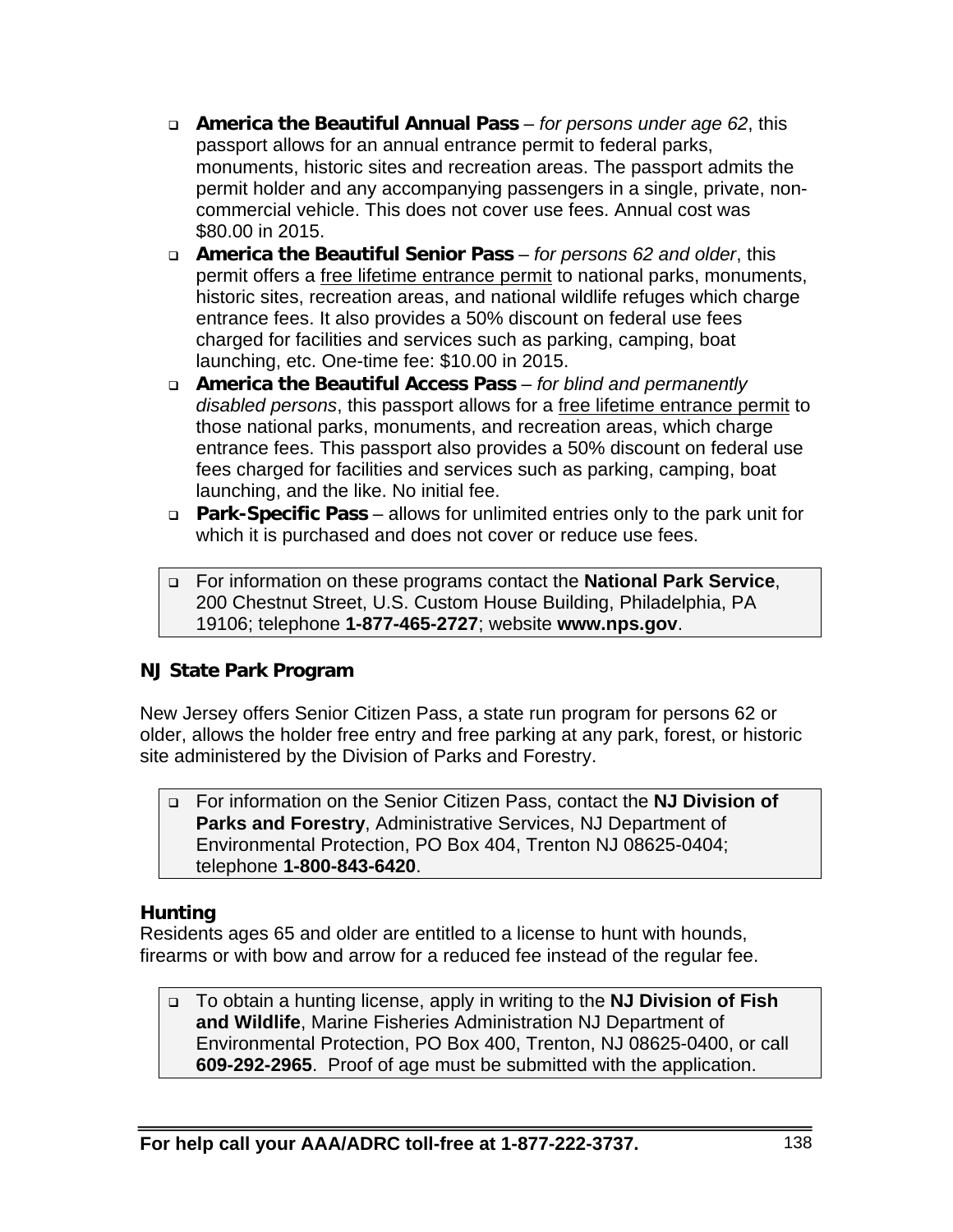#### **Fishing**

New Jersey residents of at least six months, ages 65 through 69, may obtain a fishing license at a reduced fee. If blind, there is no charge for a fishing license to New Jersey residents. Residents over the age of 70 are not required to obtain a license or trout stamp.

 To apply for a license, write to the **NJ Division of Fish and Wildlife**, Marine Fisheries Administration, NJ Department of Environmental Protection, PO Box 400, Trenton, NJ 08625-0400, or call **609-292-2965**. Proof of age must be submitted with application.

#### **Public Golf Courses**

Many public golf courses offer reduced rates to senior citizens. To determine whether a particular public golf course offers such discounts, please contact that golf course directly.

## **Senior Centers**

Senior centers are great places to meet for social, cultural and recreational activities. These centers can offer assistance and education related to local programs and services and serves a variety of social and recreational needs in the community. Many senior centers may offer the following types of services: arts and crafts, movies, aerobics, self-defense, Tai Chi, computer training, health screenings, shopping, trips, seminars and special events. Some also serve as congregate meal sites. Senior centers serve multicultural and bilingual groups and organize volunteer activities in the community.

 To find a senior center in your area call your local **Area Agency on Aging (AAA)** or **Aging and Disability Resource Connection (ADRC)**.

## **Assistance at the Polls**

Voters who are blind or disabled, or unable to read and write, are entitled to receive assistance at the polls. In any election any elderly or physically disabled voter assigned to an inaccessible polling place will, *upon advance request of that voter*, either be permitted to vote at the alternative, accessible polling place near that voter's residence which has a common ballot or be provided with a civilian absentee ballot as an alternative means of casting a ballot on the day of election.

Persons desiring further information on assistance at the polls should contact their County Commissioner of Registration which is either the County Board of Elections or Superintendent of Elections.

□ Any questions regarding absentee ballots should be directed to their County Clerk or the **Division of Elections**, NJ Department of Law and Public Safety, PO Box 304, Trenton, NJ 08625-0304, telephone **609-292-3760/TTY 1-800-292-0039**.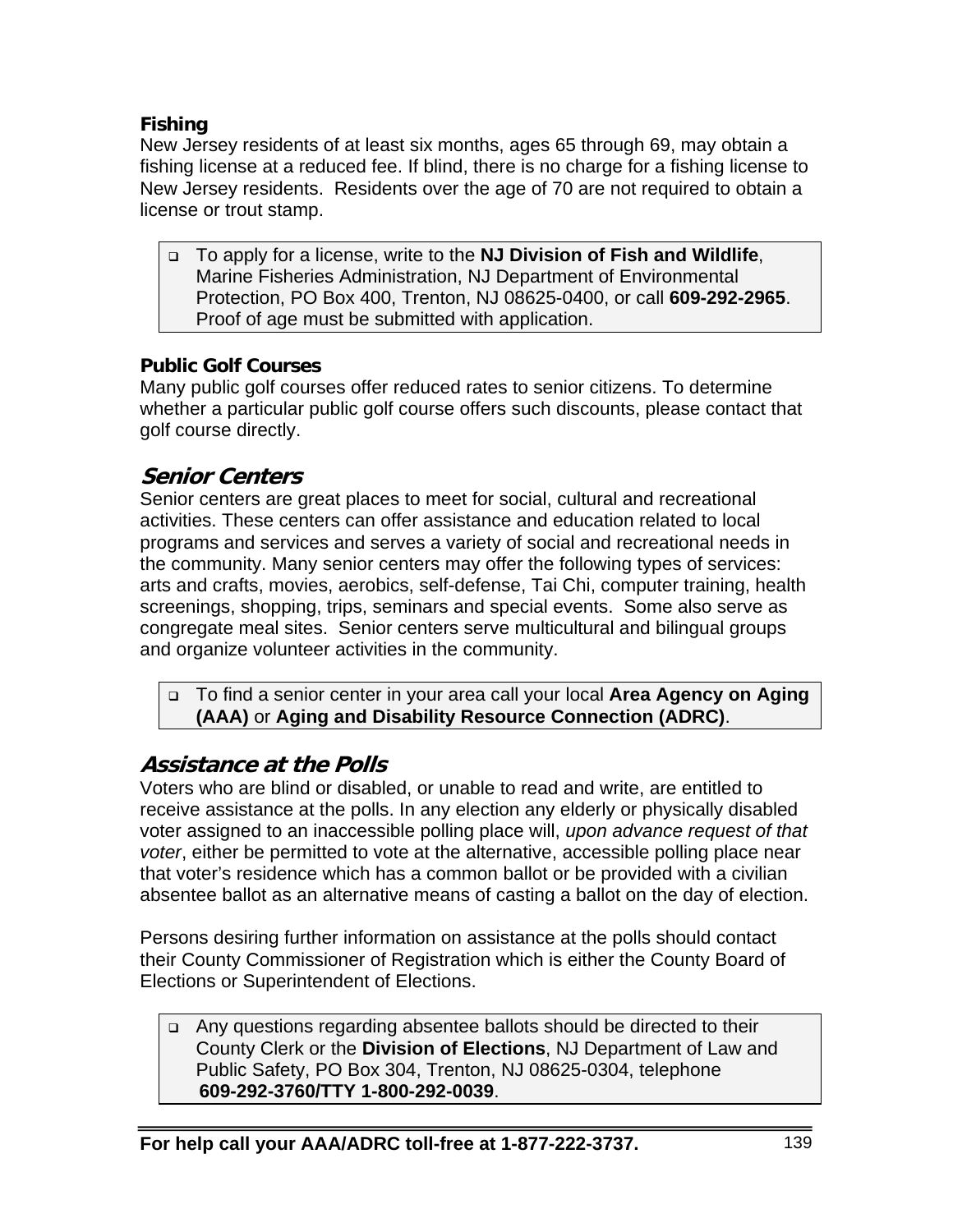| <b>Personal Notes</b> |
|-----------------------|
|                       |
|                       |
|                       |
|                       |
|                       |
|                       |
|                       |
|                       |
|                       |
|                       |
|                       |
|                       |
|                       |
|                       |
|                       |
|                       |
|                       |
|                       |
|                       |
|                       |
|                       |
|                       |
|                       |
|                       |
|                       |
|                       |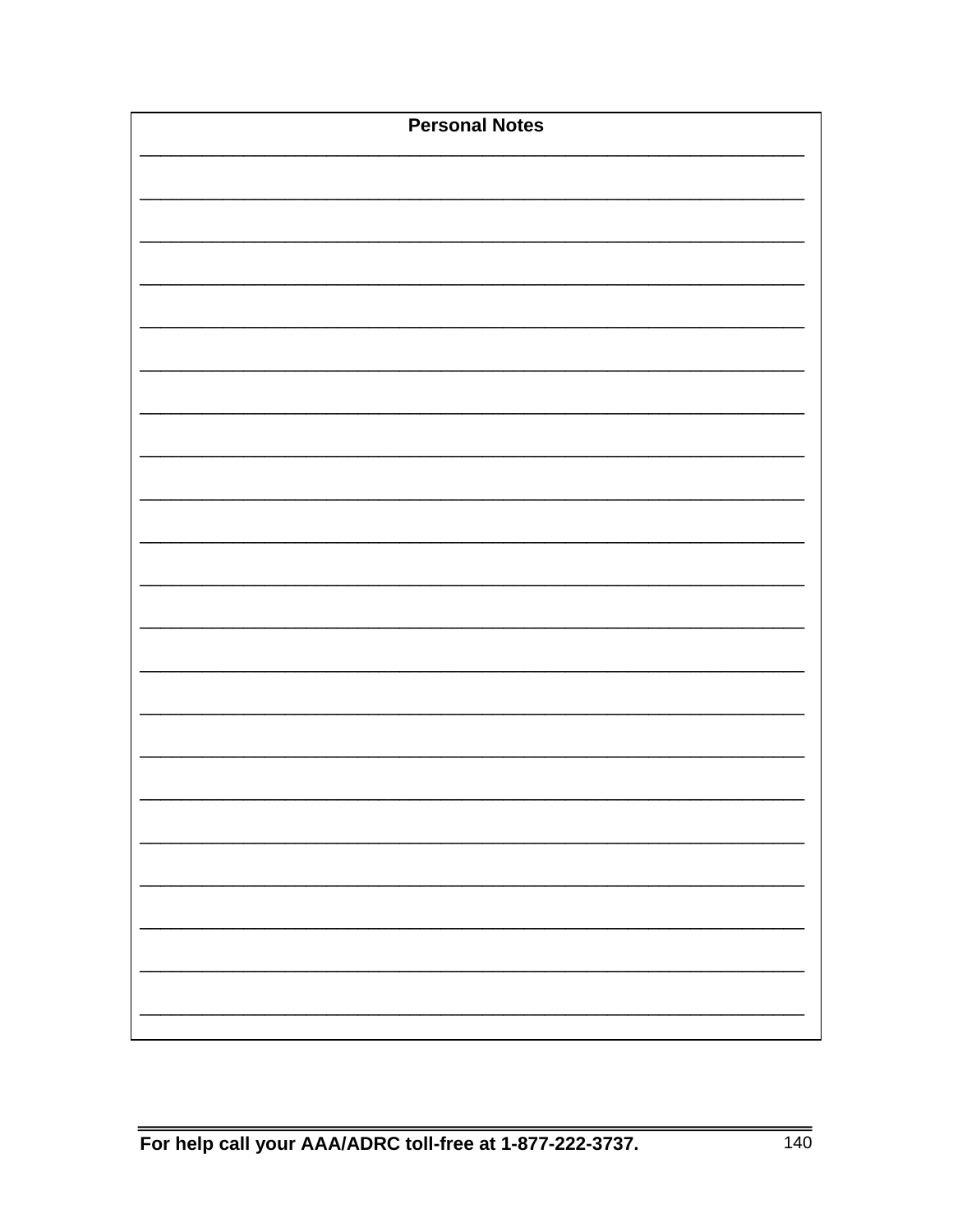## 10. CAREGIVER CONSIDERATIONS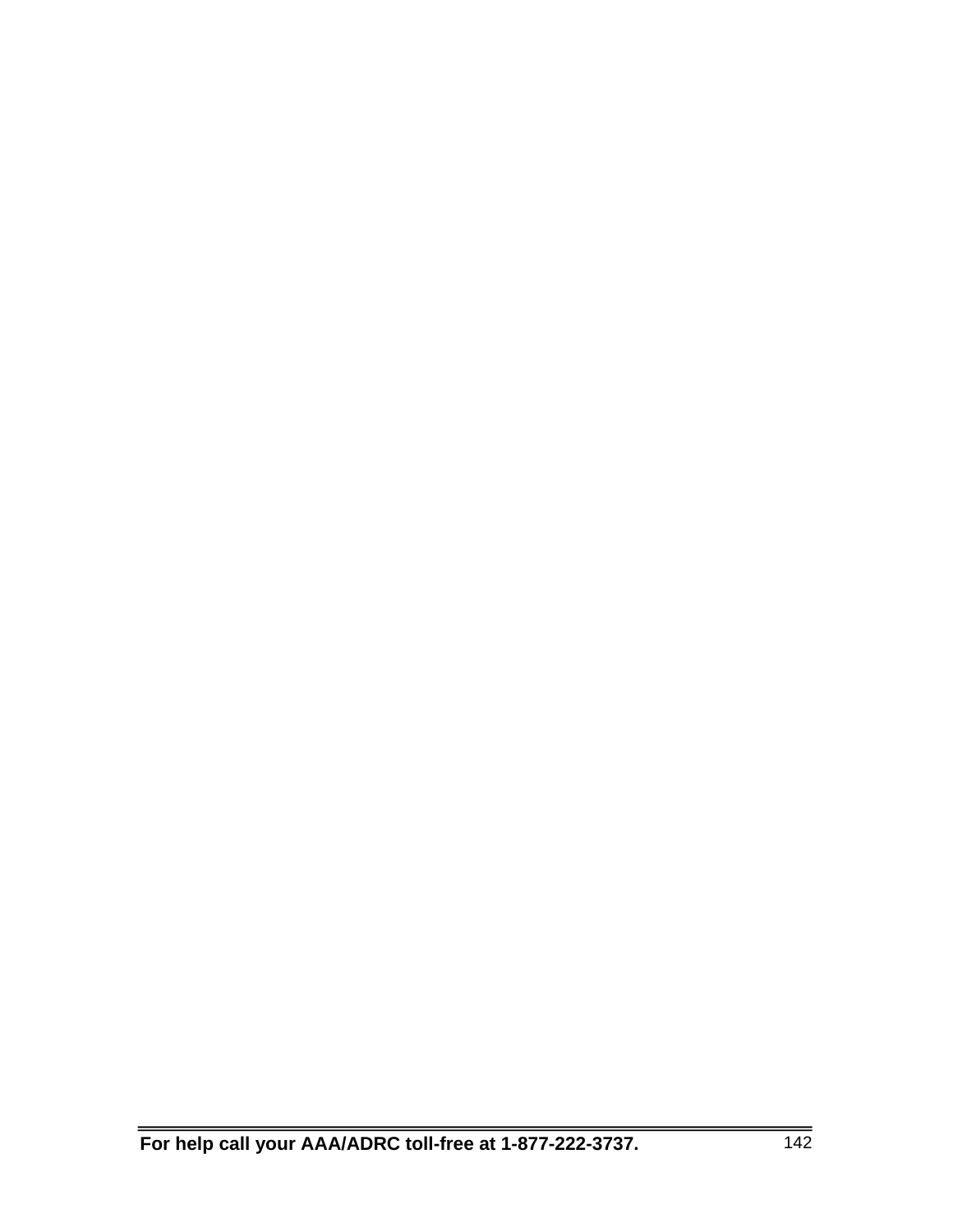# **10. Caregiver Considerations**

# **Preparing for Caregiving**

If you have an aging or a physically disabled adult in your family, you may be a caregiver or soon to become one. Planning ahead is a luxury that many caregivers do not have. Most experienced caregivers say they wish they had started to prepare before facing a crisis. A few key questions to answer are:

- Do I know what the person's wishes would be if he or she were unable to make medical decisions? Are there any legally binding documents stating this?
- Do I know where important documents, such as insurance, wills, or financial statements are located?
- Do I have the authority to take over his or her finances if the person can no longer manage money?

### **ADRCNJ.org**

The New Jersey Department of Human Services, Division of Aging Services, maintains a website for senior citizens, adults with disabilities and their caregivers at **www.adrcnj.gov**. The site includes extensive caregiving resources, educational tools, and self-assessment. It has a searchable database by topic and county and includes short descriptions and contact information for accessing important services for the caregiver and his or her loved ones. The site is available in a variety of languages.

# **Starting the Conversation**

If you are the caregiver of a senior or adult with a physical disability, it may be up to you to start a conversation with your loved one regarding your concerns as it relates to their health, safety and overall well-being. Ideally, such conversations should happen before there is a crisis. It can be prompted by a decrease in a person's ability to do certain things she or he has always handled independently. Your loved one may find it difficult to discuss issues or may be relieved to talk about their own concerns once the issues are raised. Don't assume that you are the only one who wants to talk.

You may want to start the conversation by talking about an article you read or something you saw on television about someone in a similar situation. This will assure the person that he or she is not the only person whose life is changing others are experiencing the same changes and confronting similar issues.

# **Who Should Be There?**

Consider how to make the conversation as caring and productive as possible. If possible, talk together with your family before meeting with the person needing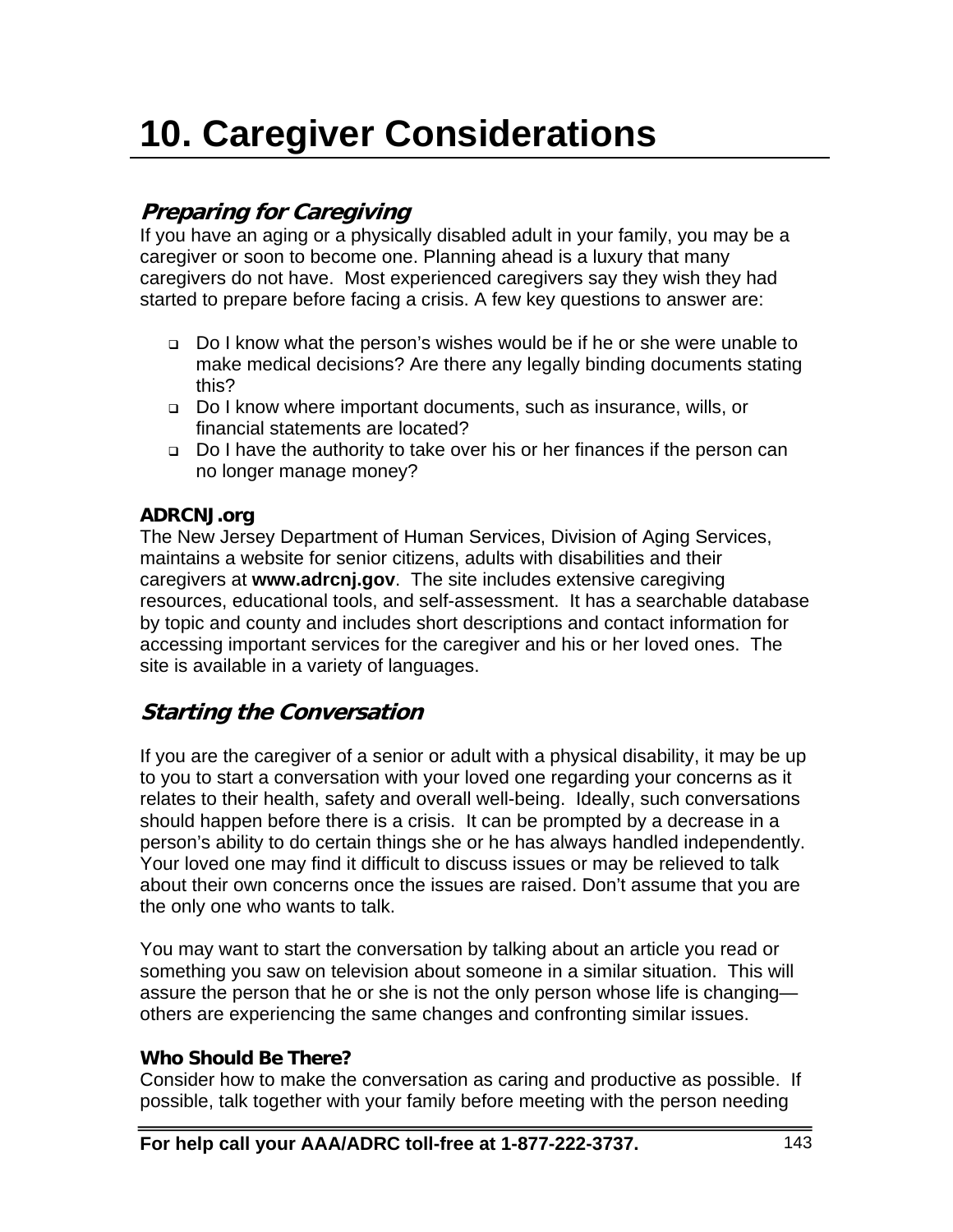supportive services. Give everyone the chance to discuss their own needs and concerns, and what role they want to or are willing to play as part of a family caregiving team.

### **Small Steps**

You probably do not want to begin with the big picture. Start with small steps, small decisions, and small changes. It is important to be direct and specific about your concerns, next steps, or even solutions.

Sometimes an assessment by an outside expert can be a good starting point. For instance, if the person has stopped eating or showering, you might suggest bringing in a social worker or occupational therapist to assess the person's ability to do daily tasks and make suggestions about how to make things easier and safer. As stated in the *Getting Started* section, your local AAA/ADRC is an excellent starting point.

### **What About Denial?**

At first, the person may deny that there is a problem at all. This is very common. Concerns such as the person's ability to continue driving is a particularly sensitive topic. (See the **Transportation** section of this handbook). However, a successful conversation does not mean that you both reach complete agreement. You have made progress simply by starting the conversation and beginning the process of planning for the future. Be prepared to have several talks over a period of time. Being supportive and sympathetic about the difficulty of change and the person's fears, as well as his or her loss of independence, will help ease defensiveness and make him or her more receptive to what you are saying.

# **Listen Carefully**

Remember that the person needing support is the expert on his or her situation. Listen thoughtfully to his or her ideas as you present your concerns and suggestions. Rather than telling the person what he or she must do or change, ask the person to help you assess the problem and welcome his or her input on possible solutions. The person must ultimately own the solution. You may be surprised to discover that he or she is also worried or feels unsafe, and is comforted to learn that support is available.

# **Assessing Care Needs**

The first step to assuming a caregiver role is to develop a care plan based on a careful assessment of current needs. The plan will depend in part on whether the person has had a sudden health crisis or physical injury, a medical condition that is progressive, such as dementia or vision deterioration, or has needs due to a normal and gradual process of aging. But a plan is only as good as the information it is based on. Ask yourself:

How do I assess what kind of care is needed?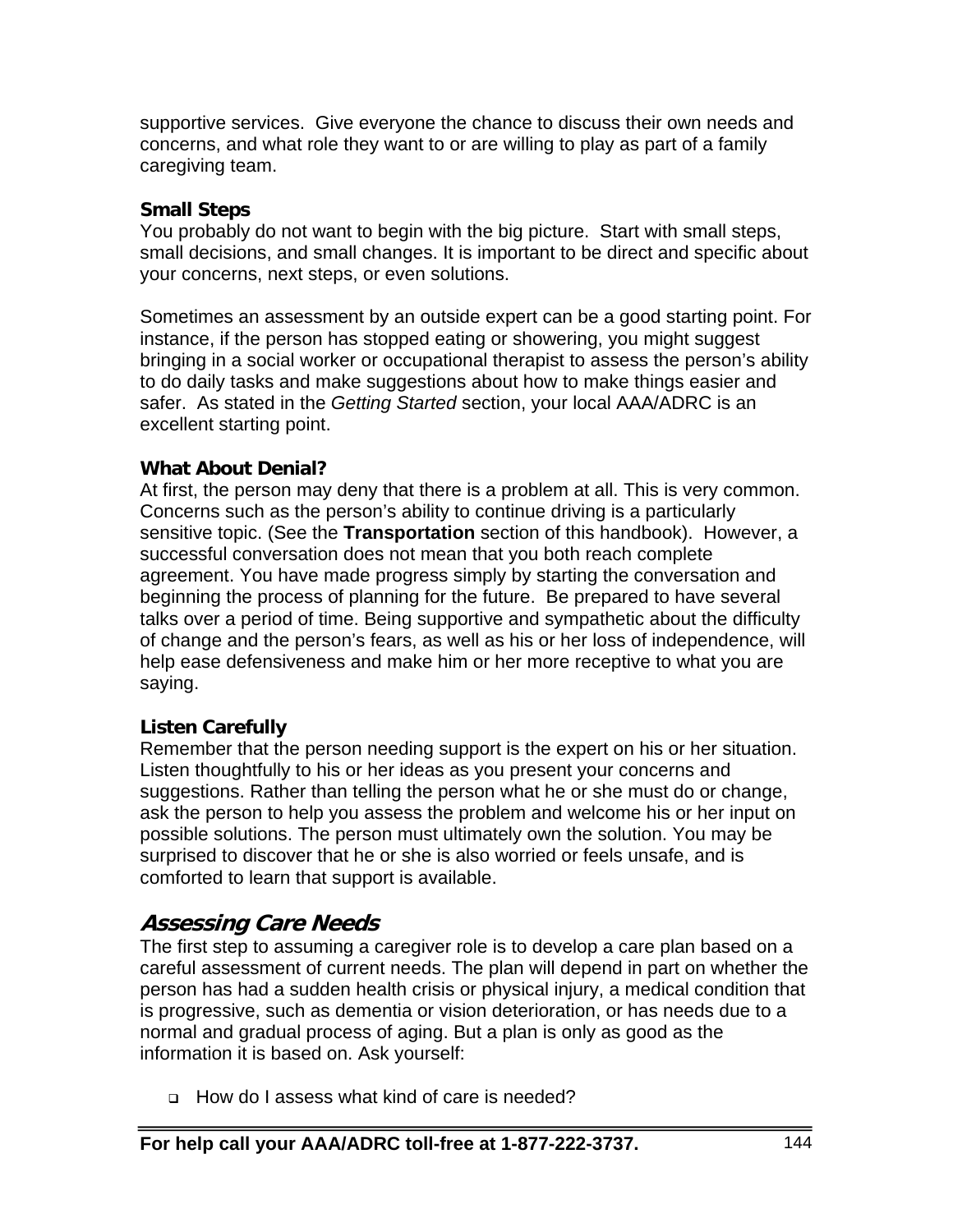- □ How can I get help in making this assessment?
- Once I understand the needs, what kind of services should be put in place?
- What services will be needed down the road?

 For more about assessment of needs, see the **Getting Started** and **Home Care** sections of this handbook.

# **Finding Services**

Here are a few pointers to keep in mind as you begin to navigate the long-term care supportive services system:

- □ Talk to a real person. Many phone numbers you call will lead to voicemail. It's important to leave a message, but don't wait for a call back. Some services have backlogs of calls to return. Keep calling numbers until you connect with a human being who can help you.
- Keep track of your conversations. Write down names, phone numbers, and notes from each call.
- □ Most services are ultimately local, and can vary widely from state to state and region to region. If you are caring for someone but not living nearby, make sure you look for resources in the state or neighborhood where the person lives.
- □ Be persistent. You may get frustrated trying to find the person and the information you need. You may be told that something cannot be done when in fact it can. Don't give up!
- □ Ask for "Information and Referral" (I&R). I&R specialists are trained to answer a wide range of questions and connect you to services, so ask for that first.

# **The Older Driver - Caregiver Considerations**

If you are a caregiver of an older driver, riding with or following this person every once in a while is one way to keep track of his or her driving abilities. The following is a guide to assist you with addressing the concerns about your loved one's driving.

- **Talk to your loved one.** Say that you are concerned about his or her driving safety, but do not bring up your concerns in the car. Give specific reasons for your concerns such as recent fender benders, getting lost, or running stop signs. Realize your loved one may become upset or defensive. Be a good listener, and take your loved one's concerns seriously.
- **Encourage a visit to the doctor.** The doctor can check your loved one's medical history, list of medicines, and current health to see if any of these may be affecting his or her driving ability. A treatment plan may be recommended, which may improve this ability.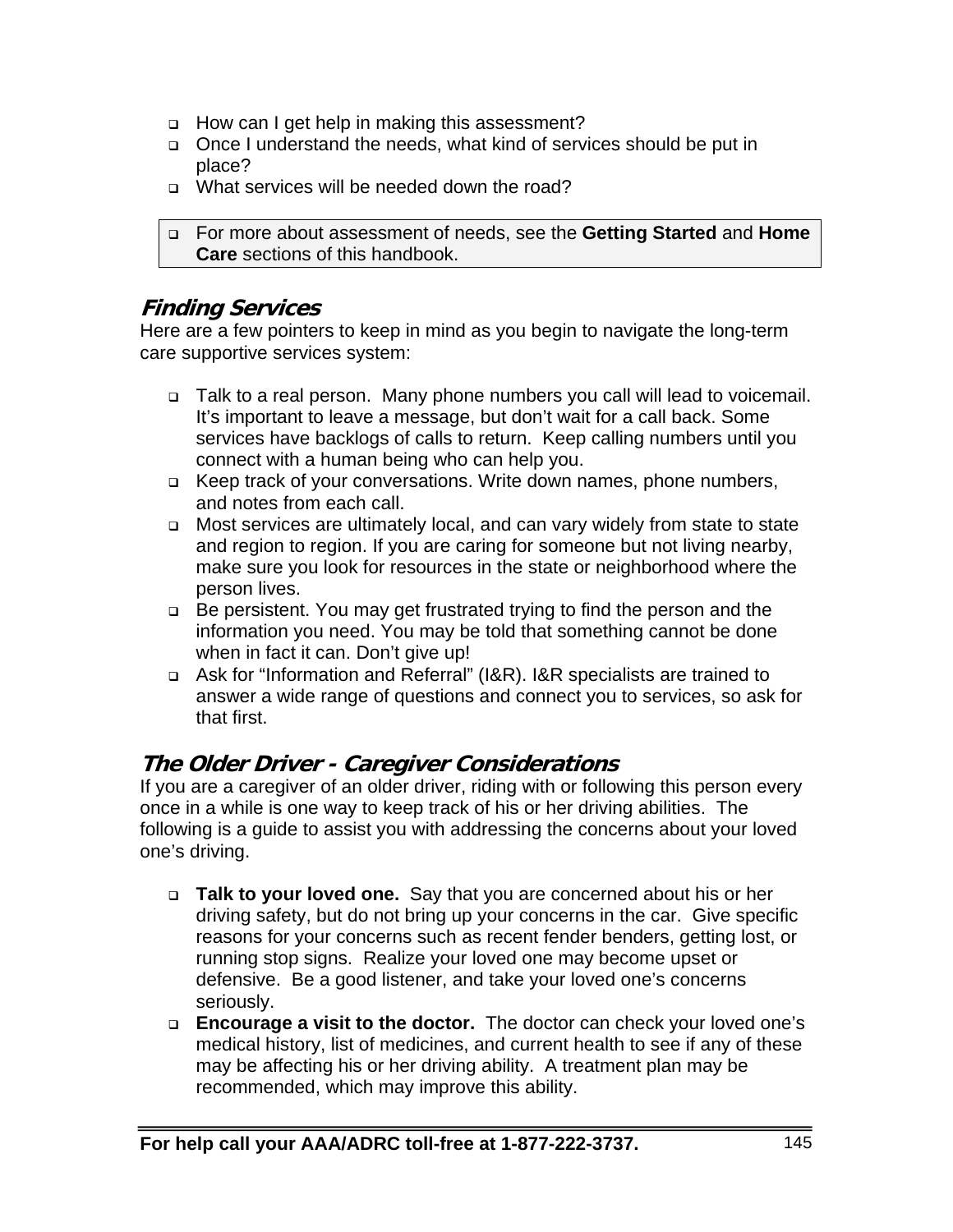- **Encourage your loved one to take a driving test.** A driver rehabilitation specialist (DRS) can assess your loved one's driving safety through an office exam and driving test. The DRS can also teach special techniques or suggest special equipment to help him or her drive more safely.
- **Help make plans for transportation.** When your loved one is ready to talk about his or her driving safety, you can work together to create plans for safety. Your loved one may rely less on driving if he or she has other ways to get around.
- **Be there for your loved one.** Let your loved one know that he or she has your support. This is a difficult time, and it is important to show that you care.
- □ To find a DRS in your area, ask your doctor for a referral or contact the **Association for Driver Rehabilitation Specialists**, telephone: **1-866-672-9466**, website: **www.aded.net.**
- For concerns about driving, the **MIT Age Lab and the Hartford Insurance Company** have prepared a guide called "Having the Conversation" to help families discuss changing driving skills, risks, and alternatives at

**www.thehartford.com/talkwitholderdrivers/driversatrisk.htm**. The site includes useful worksheets and links to other resources.

# **Assessing Your Needs**

Many caregivers do not think about their own needs, but in order to manage caregiving over time – days, months, or years – you should think about your own needs, not just those of the person you are caring for. Ask yourself:

- □ Can I manage these services by myself?
- □ How can I get support or take a break?
- □ How do I take care of myself?
- For a self-assessment of your needs, visit **www.nextstepincare.org/Caregiver\_Home/What\_Do\_I\_Need**.
- □ Your local AAA/ADRC can help access your family needs or work with partnering organizations to do this. For information contact your family member's local AAA/ADRC at **1-877-222-3737**.

# **Why Caregivers Need Care**

Caregivers often lose themselves in providing care. If you provide care for a loved one who is aged or disabled, you may not realize that everything you do is part of caregiving. You may say, "This is just what families do for each other," or "This is what friends are for." However true these statements are, you may find yourself masking the value of the care provided and the significant toll this work can take on your physical, emotional and overall well-being.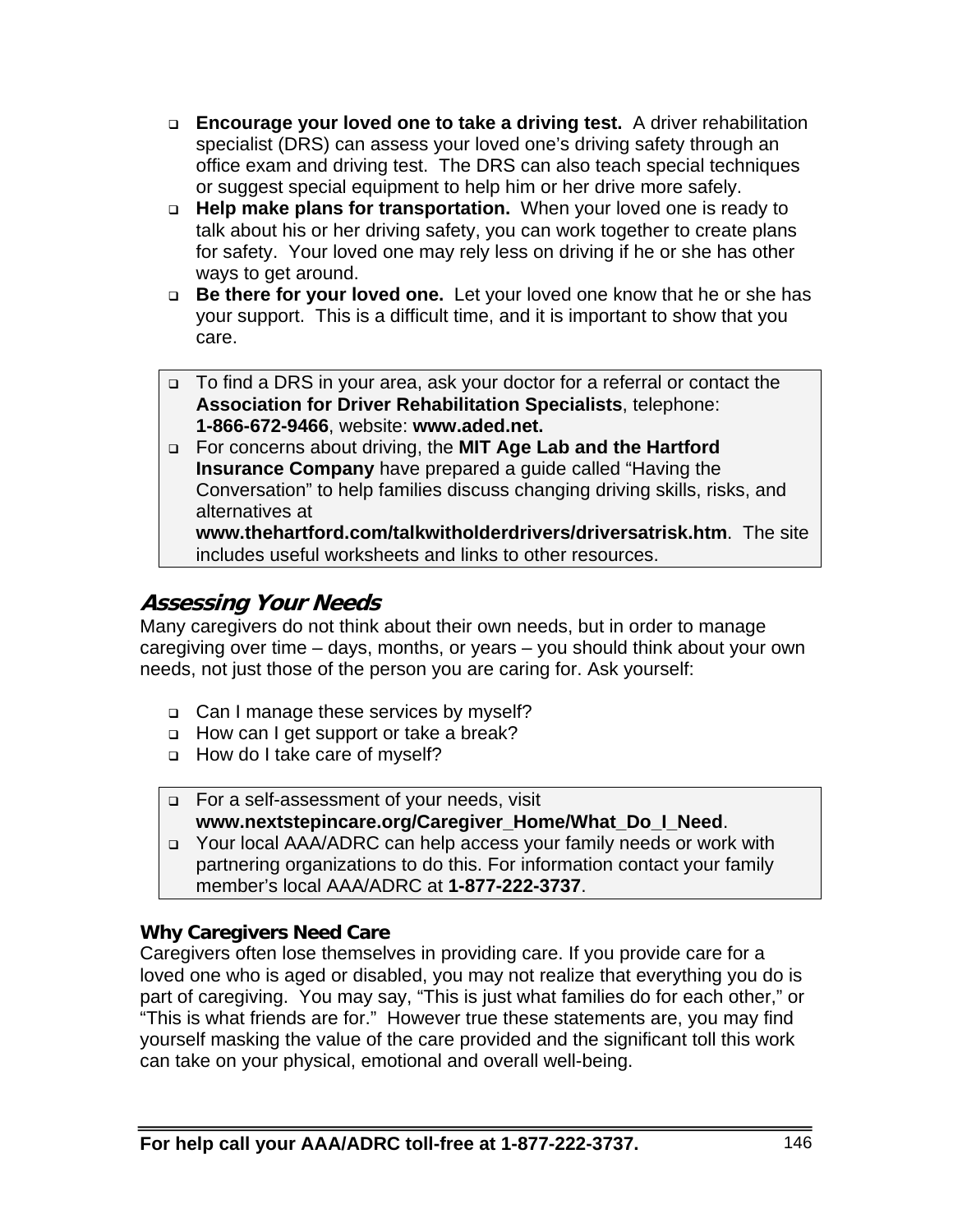# **Learning Caregiving Skills**

Once you learn your role as a caregiver, you will be better equipped to face the current and future needs of caring for your loved one. Caregivers need more than information. You may need to learn new healthcare-related skills. As hospitals and rehab facilities shorten the length of patient stays, families are asked to provide more direct care for loved ones. Families may be expected to keep wounds clean, give medications, or monitor heart and blood sugar levels. Too often they are not given the training they need to provide this care effectively. You may find the following resources helpful:

- The **National Caregivers Library** at **www.caregiverslibrary.org**  provides a comprehensive website of information and tools for caregivers including useful articles, forms and checklists.
- **Health in Aging** at **www.healthinaging.org**, is a website maintained by the American Geriatrics Society. It has information on medical topics, explains how to communicate effectively with doctors and other professionals as part of a caregiving support team, and how to care for you while caring for another.
- The **American Red Cross** at **www.redcross.org** has courses in first aid that give hands-on training on how to recognize and respond to emergencies, how to perform CPR, and how to use automated external defibrillators (AED) to save victims of sudden cardiac arrest. Visit the website and enter your zip code to find classes near you.

Many organizations related to specific diseases (cancer, diabetes, Alzheimer's, etc.) provide education and training on various aspects of caring for loved ones with those conditions. Contact the national or state chapters of these organizations for more information on educational services.

# **Collecting and Organizing Information**

Caregivers need to know how to collect and organize many details about their loved one's health care, home care, medications, safety equipment, and so on. These records are vital but difficult to keep track of.

- **The Caregiver's Organizer**, produced by the Central Massachusetts Family Caregiver Support Program, can be found on-line at **www.seniorconnection.org/caregiversupport.htm.** It is offered in ten different languages. Click on "Services and Resources Provided," then "The Caregiver Organizer."
- See also **Appendix X and Y** for documents to help you get organized, including a medication list and an important papers checklist.

# **Family Leave**

Caregiving is not without its sacrifices. You may find a constant conflict between job responsibilities and the demands of caring for family at home. Many baby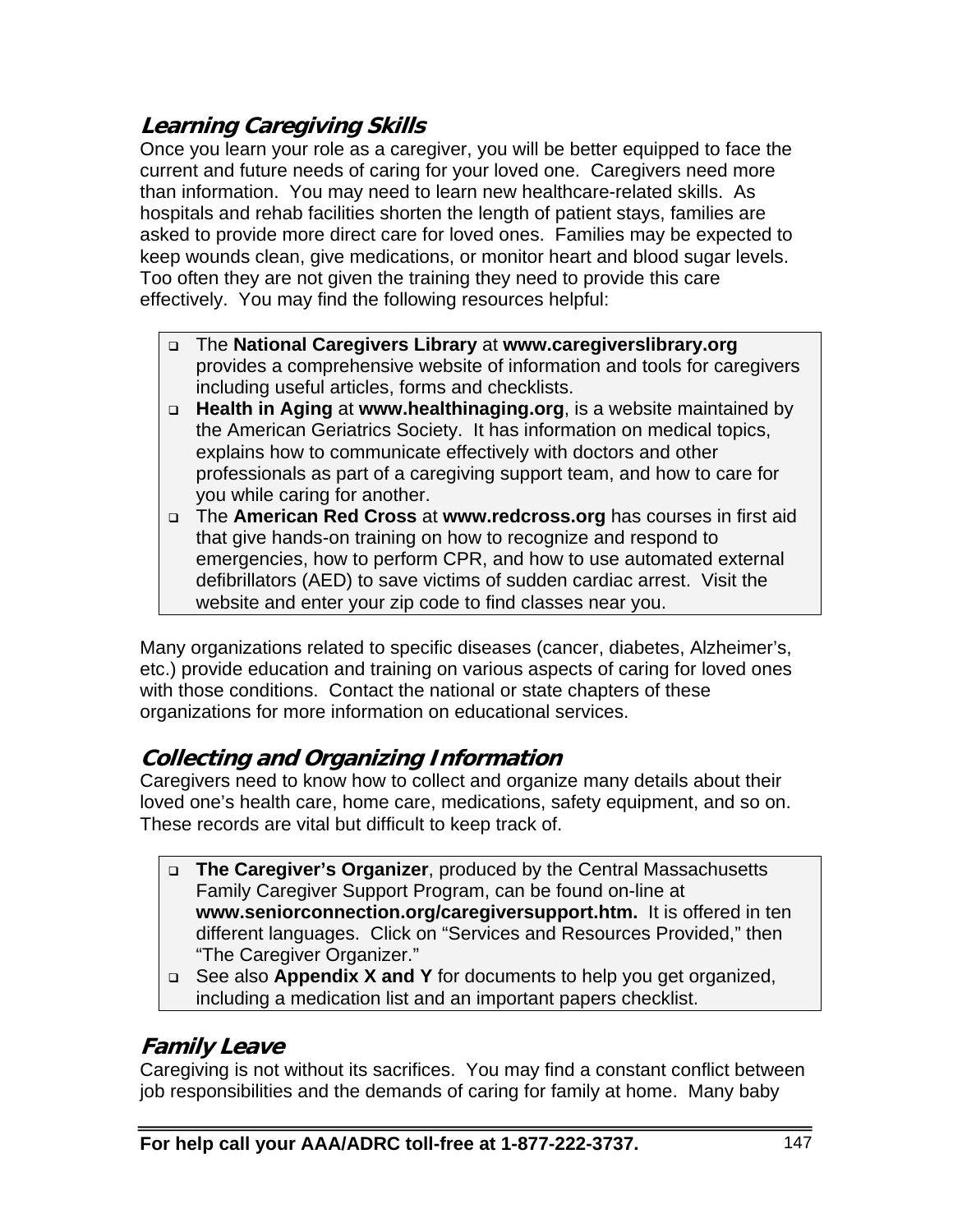boomers are now part of the sandwich generation – caught between caring for young children and aging parents – and find the demands of both overwhelming. Others are caring for an adult with a disability whose needs change over time. One answer may be family leave.

Family leave is paid or unpaid time way from work to care for someone in your family. Federal and state laws have defined this benefit.

### **The Family and Medical Leave Act of 1993 (FMLA)**

The U.S. Department of Labor's Employment Standards Administration, Wage and Hour Division, administers and enforces the Family and Medical Leave Act (FMLA) for all private, state and local government employees, and some federal employees. FMLA entitles eligible employees to take up to 12 weeks of *unpaid*, job-protected leave in a 12-month period for specified family and medical reasons.

### **Leave Entitlement**

A covered employer must grant an eligible employee up to a total of 12 weeks of *unpaid* leave during any 12-month period for one or more of the following reasons:

- $\Box$  for the birth and care of the newborn child of the employee;
- for placement with the employee of a son or daughter for adoption or foster care;
- to care for an immediate family member (spouse, child or parent) with a serious health condition; or
- to take medical leave when the employee is unable to work because of a serious health concern.

Spouses employed by the same employer are jointly entitled to a combined total of 12 workweeks of FMLA. Employees may take FMLA in blocks of time or intermittently, i.e., by reducing their normal weekly or daily work schedule.

A covered employer is required to maintain group health insurance coverage for an employee on FMLA leave whenever such insurance was provided before the leave was taken and on the same terms as if the employee had continued to work.

Upon return from FMLA leave, an employee must be restored to the employee's original job, or to an equivalent job with equivalent pay, benefits, and other terms and conditions of employment.

### **Employee Eligibility**

To be eligible for FMLA benefits, an employee must:

**work for a covered employer;**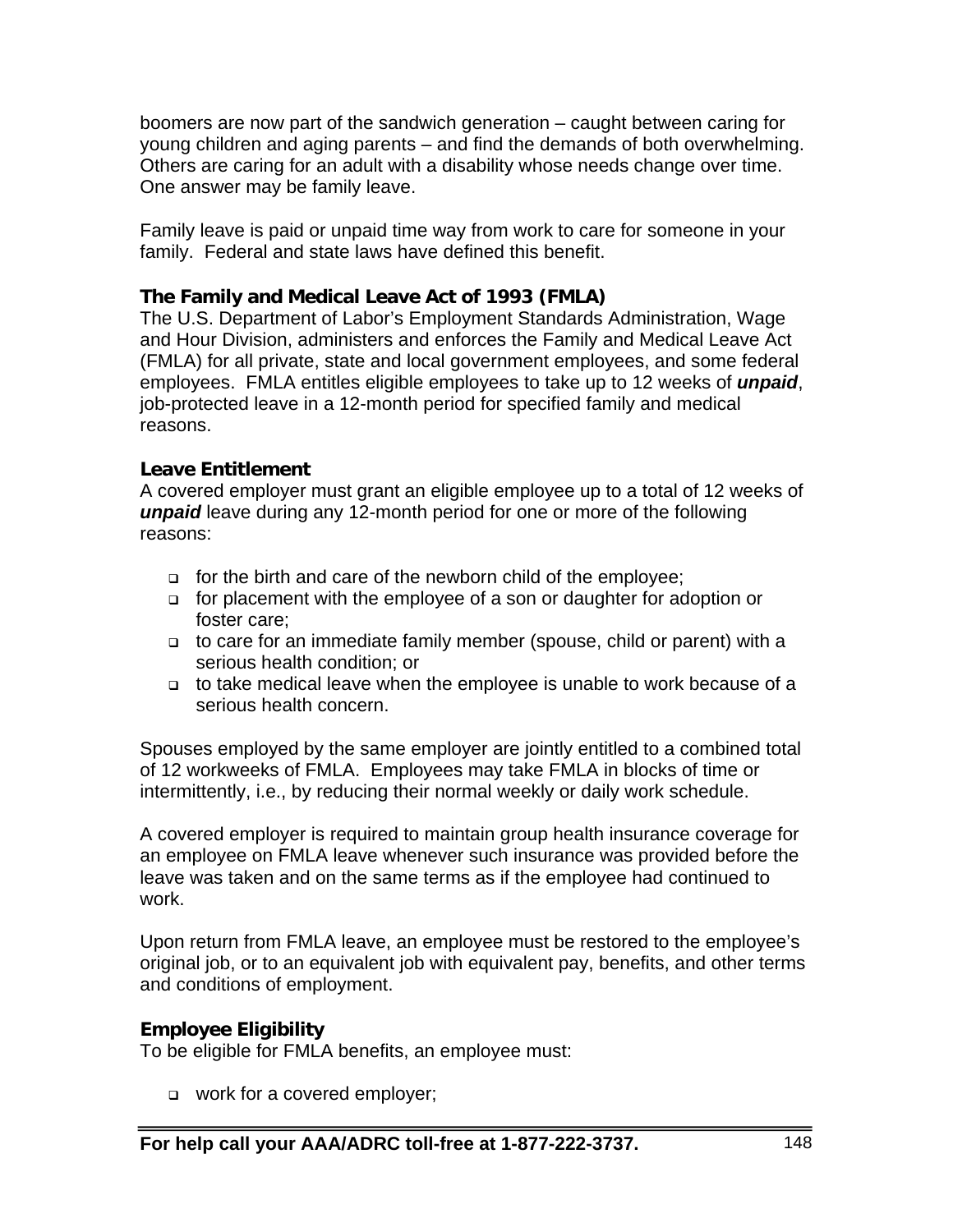- have worked for the employer for a total of 12 months;
- have worked at least 1,250 hours over the previous 12 months; and
- □ work at a location in the US or in any territory or possession of the US where at least 50 employees are employed by the employer within 75 miles.

For additional information contact:

- **New Jersey Department of Labor** at **609-777-3200** or visit their website at **http://lwd.dol.state.nj.us;** or the
- **U.S. Department of Labor, Wage and Hour Division** at **www.wagehour.dol.gov** and/or call the toll-free information and helpline, available 8 a.m. to 5 p.m. in your time zone,  **1-866-487-9243**, **TTY 1-877-889-5627**.

### **New Jersey Paid Family Leave Act (NJFLA)**

In 2008, New Jersey enacted a paid family leave act (NJFLA). It differed from the federal FMLA in that:

- □ the New Jersey FLA does not allow an employee to use leave time for his or her own medical condition;
- □ the duration of the leave is within a 24-month period;
- □ the New Jersey FLA applies to companies with 50 or more employees nationwide;
- the New Jersey FLA applies to civil union partners; and
- employees *are paid* 2/3 of their average weekly wages, up to \$524/week maximum for 6 weeks during any 12-month period or 42 days for intermittent leave.

# **NJFLA Leave Entitlement**

Each eligible employee may take up to 12 weeks of continuous leave during a given 24-month period, which begins on the first day of leave. The NJFLA permits leave to be taken for:

- $\Box$  the care of a newly born or adopted child, as long as leave begins within one year of the date the child is born to or placed with the employee; or
- the care of a parent, child under 18, spouse or partner in a civil union who has a serious health condition requiring in-patient care, continuing medical treatment or medical supervision. The FLA considers parents to be: inlaws, stepparents, adoptive parents, or others having a parent-child relationship with an employee.

In certain situations, an employee may take leave that is not continuous, for example, a reduced work schedule. Sometimes an employer's approval is necessary for this type of arrangement.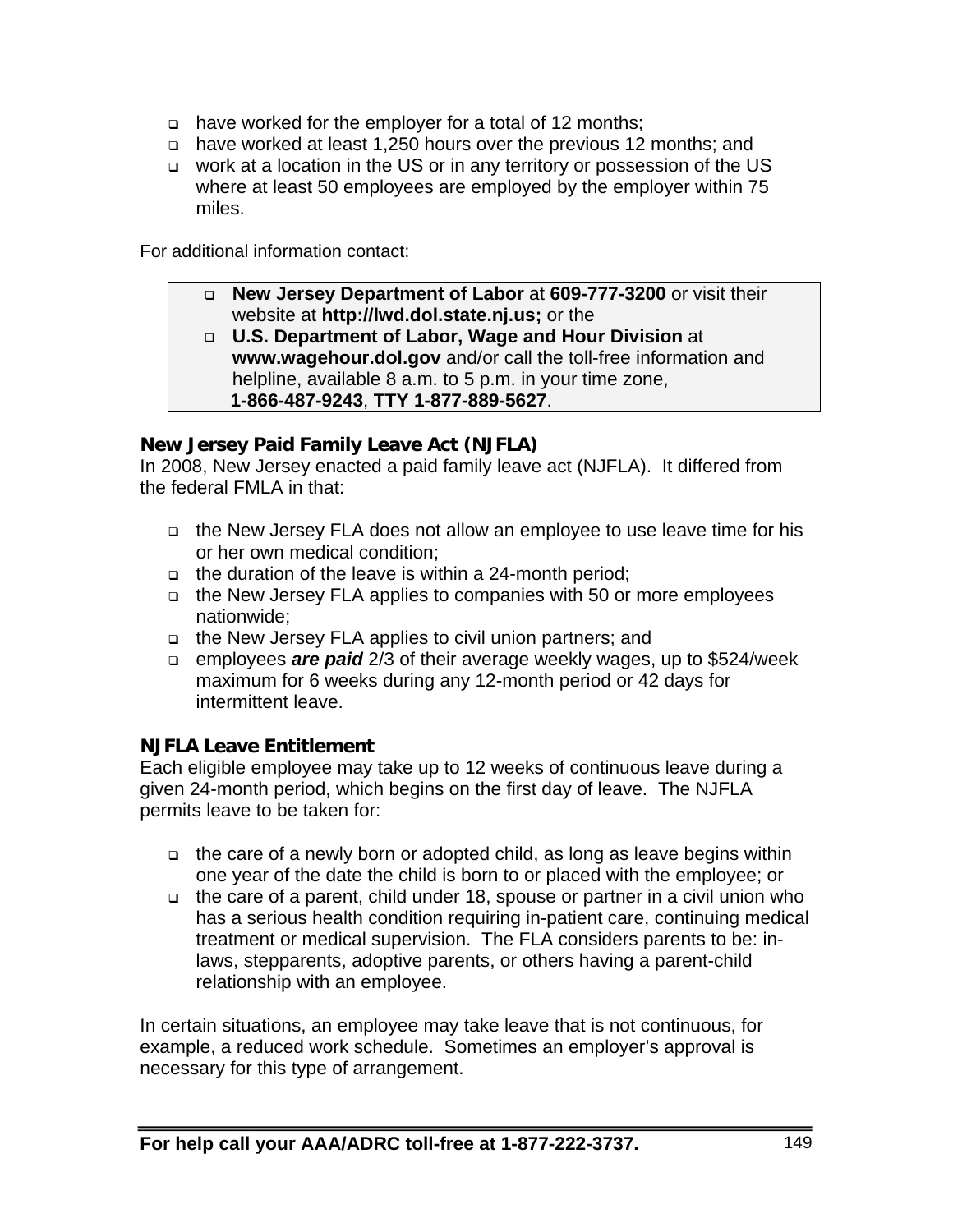Employees are generally entitled to the same position held before the leave.

- □ Exception: If the original position is no longer available when the employee returns, the employer must offer an equivalent position in terms of pay, benefits and status.
- □ Layoff: If a layoff occurred while the employee was on leave, the employee retains the same rights as if no leave had been taken.

# **Employee Eligibility**

To be eligible for the New Jersey FLA, an employee must:

- □ work for an employer who has at least 50 employees working for at least 20 weeks during the current or previous year; and
- work for an employer for a minimum of one year and worked at least 1000 hours, including paid overtime hours, during the 12 months immediately prior to taking the leave.

An employee may be excluded if his or her salary is within the highest 5% of all employees and their absence would have a substantial negative effect on the business. The same is true for the seven most highly paid employees. The employer must provide proper notice to the employee that they fall into this category.

 For more information, consult your employer or contact the **NJ Division on Civil Rights** office closest to where you live or visit their website at **www.nj.gov/oag/dcr/index.html**.

# **Caregiver Support**

Caregiving may be a very isolating experience, especially for those who have limited help or are the sole caregiver for an individual who cannot be left alone for long periods of time. But you are not alone. There are support systems to help you meet the challenges of providing short or long-term care.

### **Care2Caregivers**

Care2Caregivers is a peer-to-peer information, referral and counseling service funded by the New Jersey Department of Human Services through the COPSA Institute of Alzheimer's Disease and Related Disorders at Rutgers University Behavioral Health Care. Care2Caregivers is staffed by peer counselors who have cared for family members with dementia and also worked as dementia professionals in the health care industry. Through its toll-free number and website live chat feature, Care2Caregivers provided free, ongoing peer support for dementia caregivers. For assistance, call **1-800-424-2494** or visit **www.Care2Caregivers.org**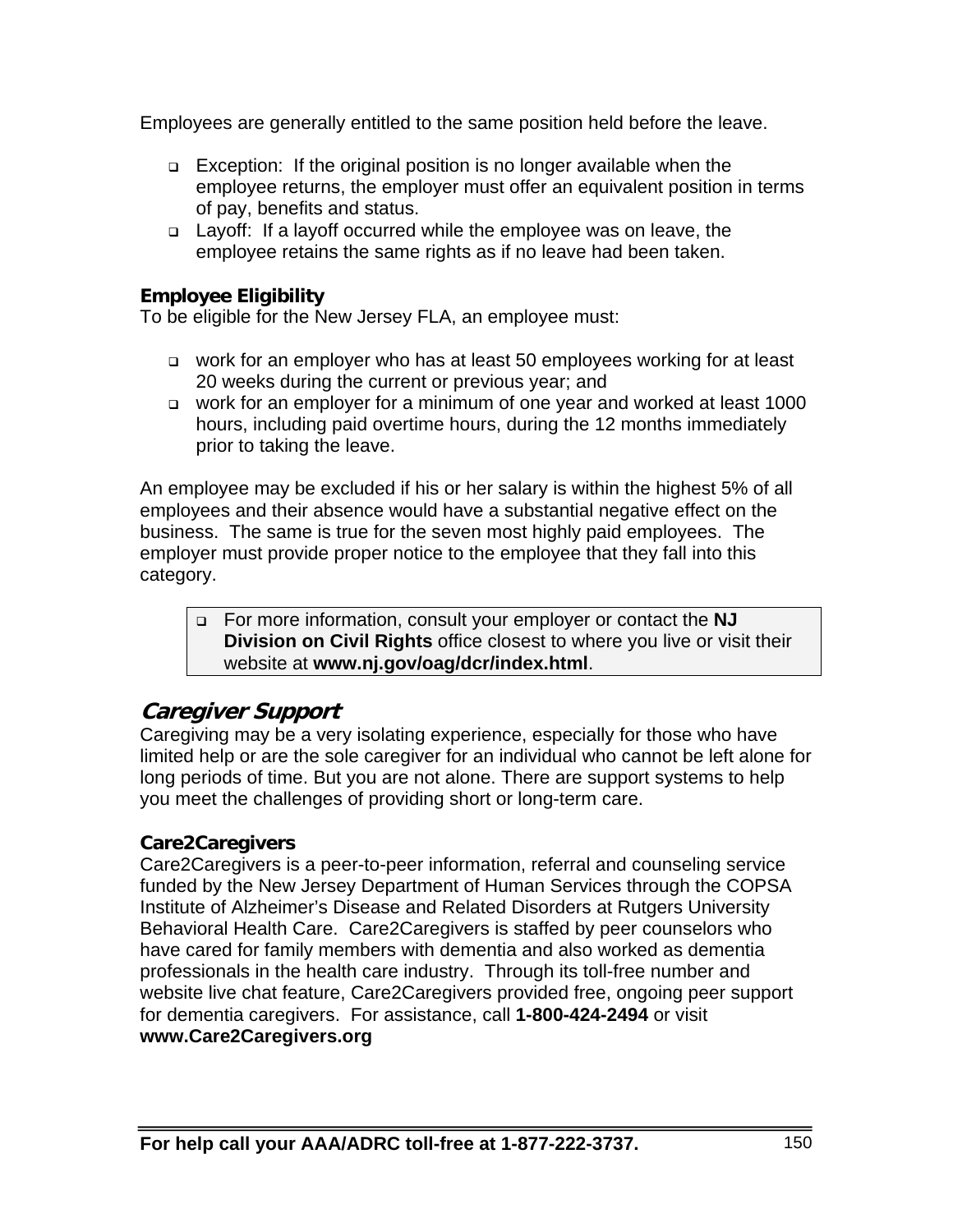### **Caregiver Stress Assessment**

Due to the challenges of caregiving, caregivers sometimes ignore their own physical and emotional health. Caregivers often don't recognize the symptoms of stress that they are experiencing.

### For a simple self-test, see the **American Medical Association's Self-Assessment Questionnaire** at **www.caregiving.org/wpcontent/uploads/2010/11/caregiverselfassessment\_english.pdf**

If you take the test and find you do have a number of symptoms associated with high levels of physical and emotional stress, contact your primary care doctor for an appointment, take the questionnaire with you, and discuss next steps, such as finding a therapist or support group, or taking medication.

Securing support from other family members, friends, and community groups is essential. It may be hard to ask for and/or accept help. But you cannot do it alone. Think in terms of concrete actions that can help. Could a friend pick up groceries for you or your loved one? Could a neighbor do yard work for you or give your loved one a lift to a medical appointment? Could a friend or relative keep your loved one company while you take a break to go to a movie, the gym, take a walk or a drive, or do some shopping for yourself? Perhaps you could set up a regular visit from a friend so that you don't feel isolated or overloaded. The people who care about you want to help, and you may be able to return the help at a later time.

Some caregivers find support groups helpful. They allow caregivers to share their experiences, exchange information, and point each other toward organizations that have been particularly helpful. Some support groups may be linked to stress management or exercise classes. Many support groups are run by professionals, such as social workers, and can help caregivers devise productive strategies for dealing with intra-family conflicts or tensions that may arise around difficult caregiving decisions.

 To find or start a support group, contact the **New Jersey Self-Help Group Clearinghouse** toll-free at **1-800-367-6274** or on-line at **www.njgroups.org**. The clearinghouse maintains a database of information on over 4,500 groups within the state and over 1,100 national organizations, including on-line groups.

**The Family Caregiver Support Program**, through your local AAA/ADRC, primarily serves family caregivers of adults 60 years of age and older, and people of any age with a diagnosis of Alzheimer's disease. There are no income eligibility requirements for information or services. The overall goal of the program is to enhance the caregiver's ability to keep their loved ones at home and in their communities, in a safe and supportive environment. Each program works to provide support in five key areas: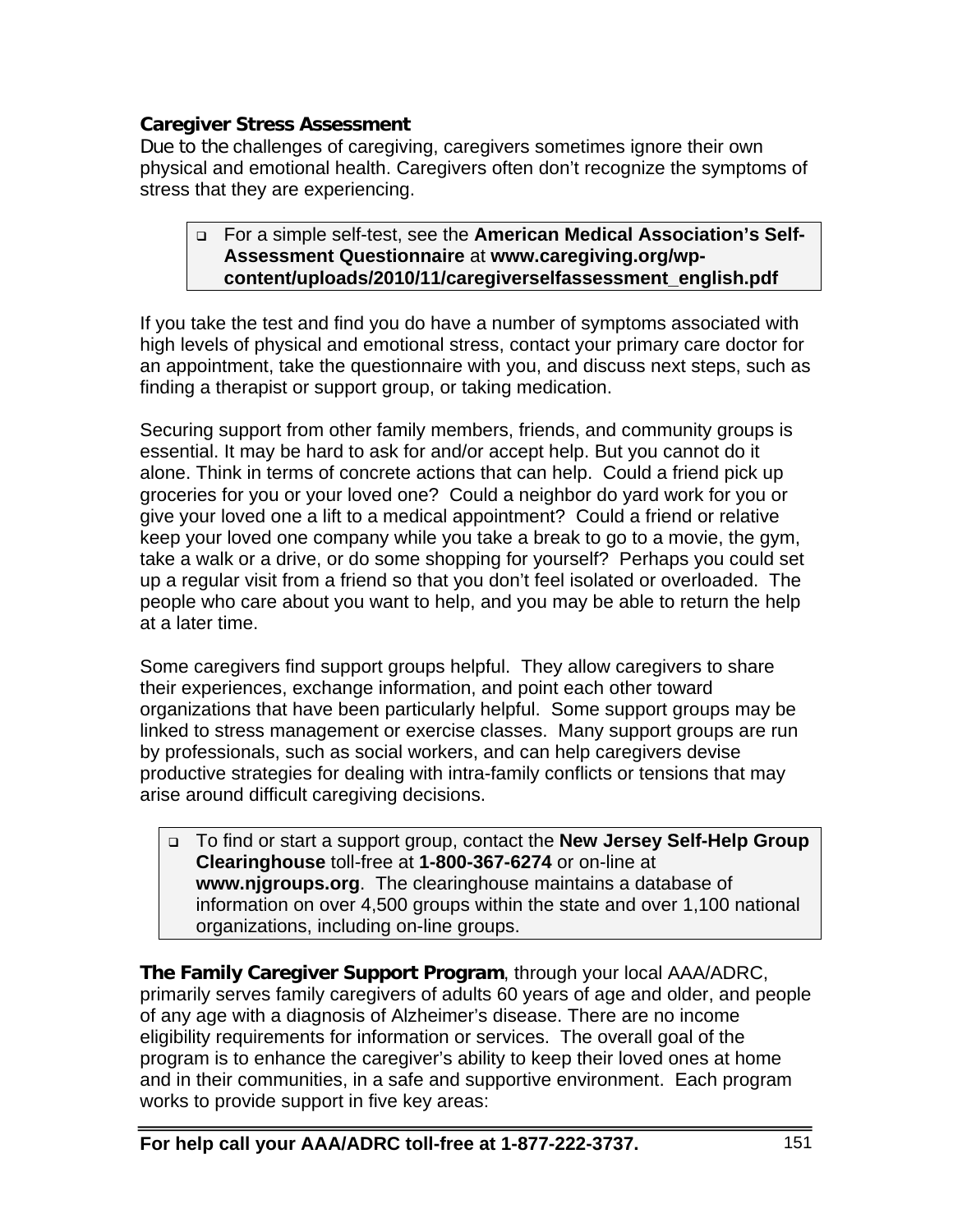- Information about valuable services, community resources, and local programs.
- Assessment of needs and access to services through one-on-one assistance to identify options and gain access to community-based services.
- □ Training, support, and counseling, such as caregiver support groups and training classes to assist caregivers in making decisions, solving problems, and managing stress.
- Respite programs to provide temporary relief through in-home care, or adult day care or emergency respite.
- □ Supplemental services, on a limited basis, for home modifications and repair, transportation, and other things it may be for the caregiver to do.

The Family Caregiver Support Program gives priority to caregivers with the greatest social and economic need, but it is also open to middle-income families.

 Find support groups in your area through the Family Caregiver Support Program in your county. Contact your local **AAA/ADRC** or call **1-877-222-3737.**

# **Respite Services**

Every caregiver needs time off. Respite, or time off from caregiving duties through substitute care, can be provided on a regular basis or can be scheduled in advance when needed for vacations or special occasions. Respite care can be funded privately, or through Medicaid's Managed Long-Term Services and Supports (MLTSS) and/or the NJ Statewide Respite Care Program.

**The NJ Statewide Respite Care Program** provides services for the elderly and functionally impaired persons age 18 or older to relieve their unpaid caregivers of physical and emotional stress arising from the responsibility of providing daily care.

### **Services Offered**

Services available under the NJ Statewide Respite Care Program include:

- □ Companion
- Homemaker/home health aides (on an hourly or overnight basis)
- □ Medical or social adult day care
- □ Temporary care in licensed medical facilities
- **Private duty nursing service**
- □ Caregiver-Directed option
- Adult Family Care
- □ Campership
- And more

Priority is given to those families where the impaired member is at risk of longterm care institutionalization due to inability of a caregiver to continue in that role.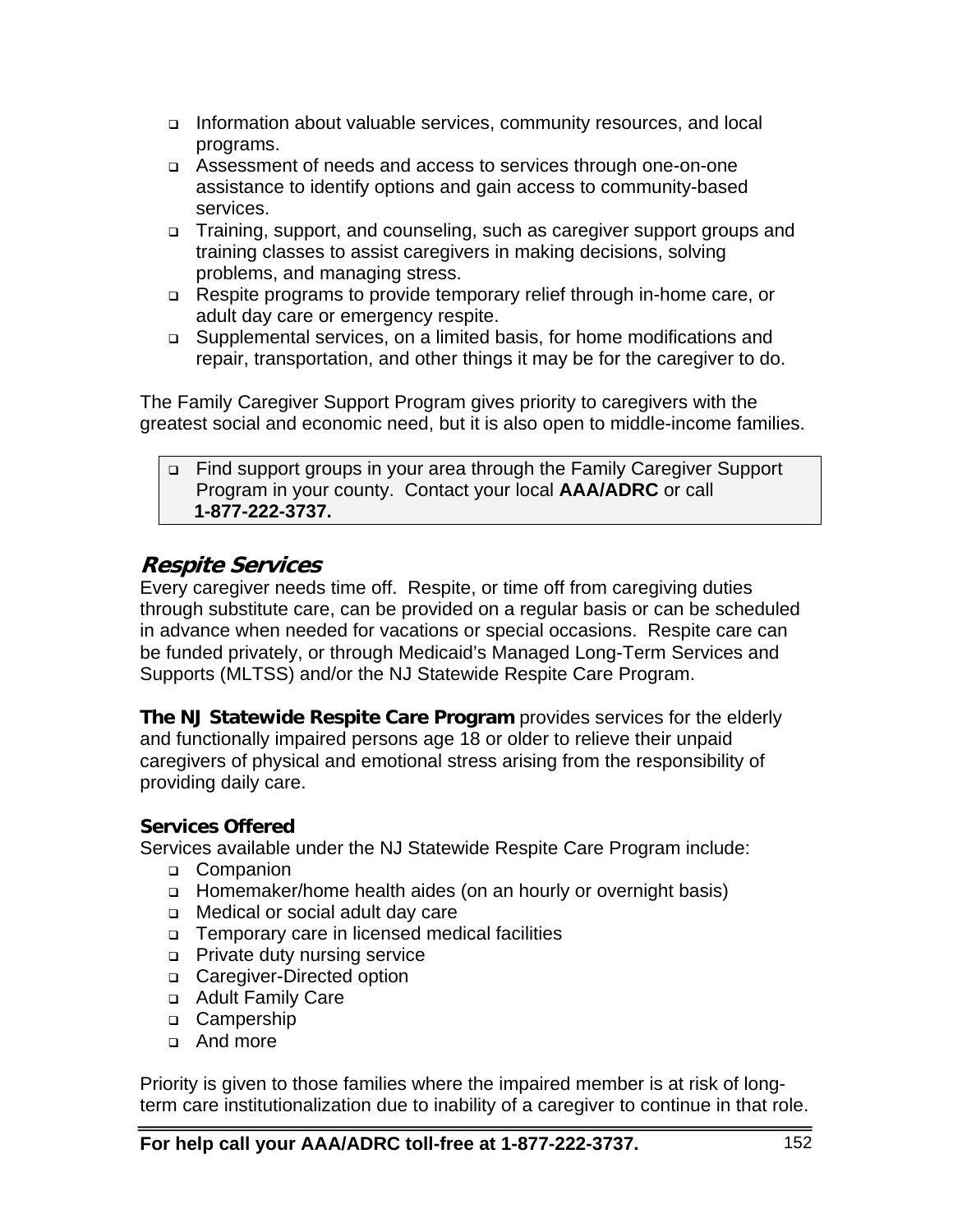## **Eligibility Requirements**

The following criteria must be met for participation in the NJ Statewide Respite Care Program:

- Resident of NJ with a chronic physical or mental disability requiring supervision or assistance with basic daily needs from a caregiver;
- Age 18 or older; and
- □ Income and resource eligible (call for current year limits).

### **Cost of Services**

Respite care services can be provided for those with private pay funding or through the NJ Medicaid waivers and the NJ Statewide Respite Care Program. The individual requiring the care is the only one whose income is considered when establishing eligibility for participation in the program. A cost-share may be required based on the individual's income.

For additional information:

- Contact your local **AAA/ADRC** or call **1-877-222-3737**. Information is also available on-line at
	- **www.state.nj.us/humanservices/doas/services/srcp.**
- **National Respite Coalition and National Respite Locator Service** at **www.archrespite.org**, **703-256-2084**, helps parents, caregivers and professionals get a break using respite services in their local area.

# **More Caregiver Resources**

In addition, the following organizations provide information to help you manage your role as a caregiver:

# **National Organizations**

- **AARP** at **www.aarp.org/home-family/caregiving/** has extensive resources for caregivers
- **Caring from a Distance** at **www.cfad.org** is a nonprofit organization geared specifically to the particular challenges faced by caregivers who live far away from their loved one. It offers information, support and helpful links.
- **Family Caregiver Alliance**, accessible toll-free at **1-800-445-8106**, is a national network that addresses the need of families and friends providing long-term care at home. Their website, at

**www.caregiver.org/caregiver/jsp/home.jsp,** includes information, free publications, and an on-line caregiver support discussion group.

 **Well Spouse** at **www.wellspouse.org** and **1-800-838-0879** is a national organization that gives support to wives, husbands, and partners of the chronically ill and/or disabled.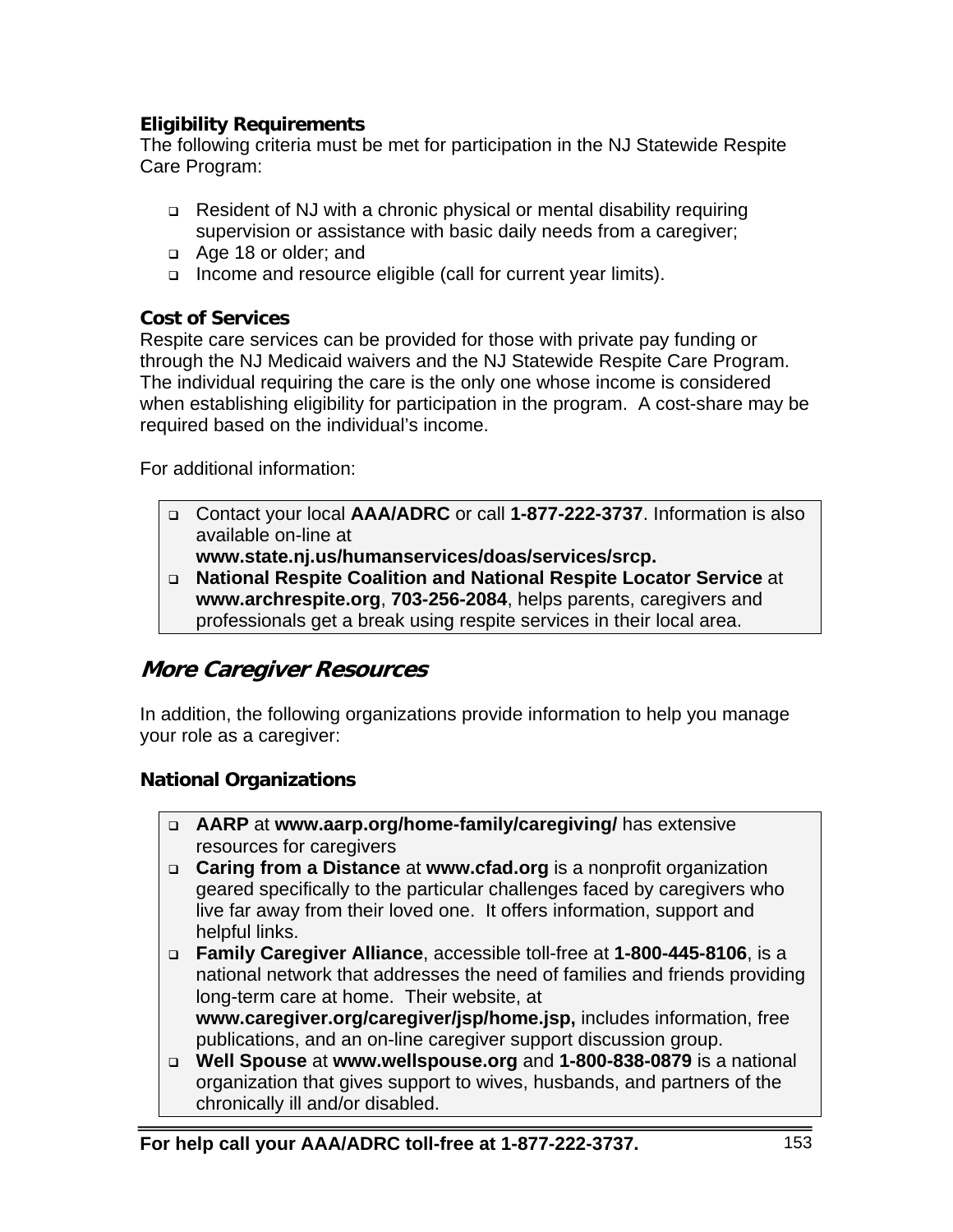**Next Step in Care** is a website aimed at helping family caregivers and health care professionals to work together. Their website has links to guides and checklists at **www.nextstepincare.org/Caregiver\_Home**.

### **Faith-based Organizations**

Faith-based organizations have a long tradition of providing assistance to those in need, whether they are members of that faith community or not. Faith-based organizations coordinate volunteers to help with individuals who are chronically ill or disabled. Some organizations may sponsor meal programs as well as provide other direct services. The following organizations are just a few examples of the kinds of services provided by faith-based organizations. Check with your religious affiliation for additional resources.

 The NJ Department of State operates an **Office of Faith-Based Initiatives**. Its website is at

**www.state.nj.us/state/programs/dos\_program\_faith\_based.html**.

- **Association of Jewish Family and Children's Agencies (AJFCA)** at **www.ajfca.org/programs/section/older-adult-services**, **1-800-634-7346 toll-free**, links concerned family members with Jewish Family Services Agencies in that community through its Elder Support Network.
- **Catholic Charities** at **www.catholiccharitiesusa.org**, **703-549-1390**, provides social service programs that may include home visiting programs, adult day health, visiting nurse services, a foster grandparents program, caregiver support programs, and basic needs services (food, fuel, utility, and rental assistance).
- **Lutheran Services in America** at **www.lutheranservices.org** has more than 300 health and human service organizations that provide care, ranging from health care to disaster response.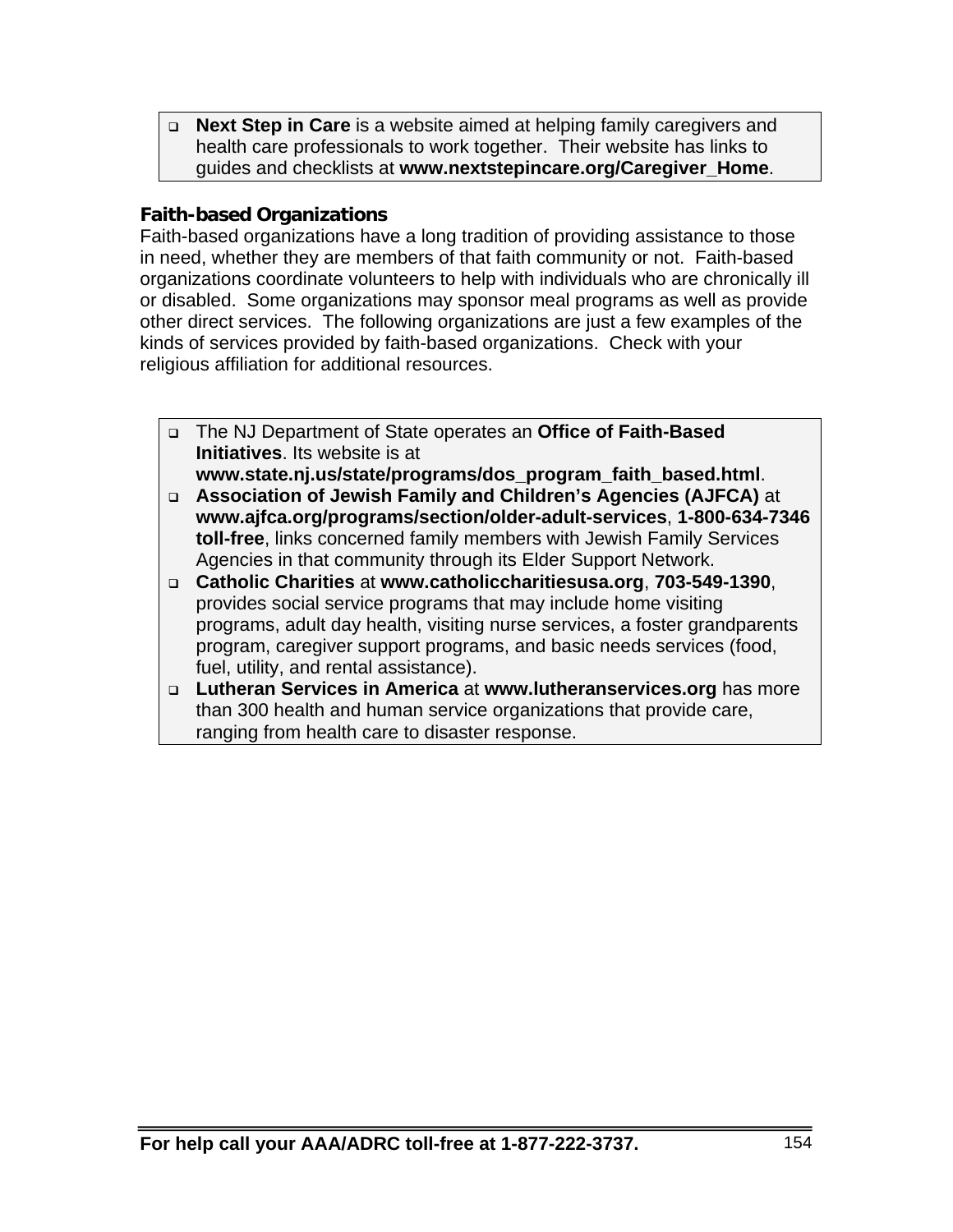# 11. APPENDIX ITEMS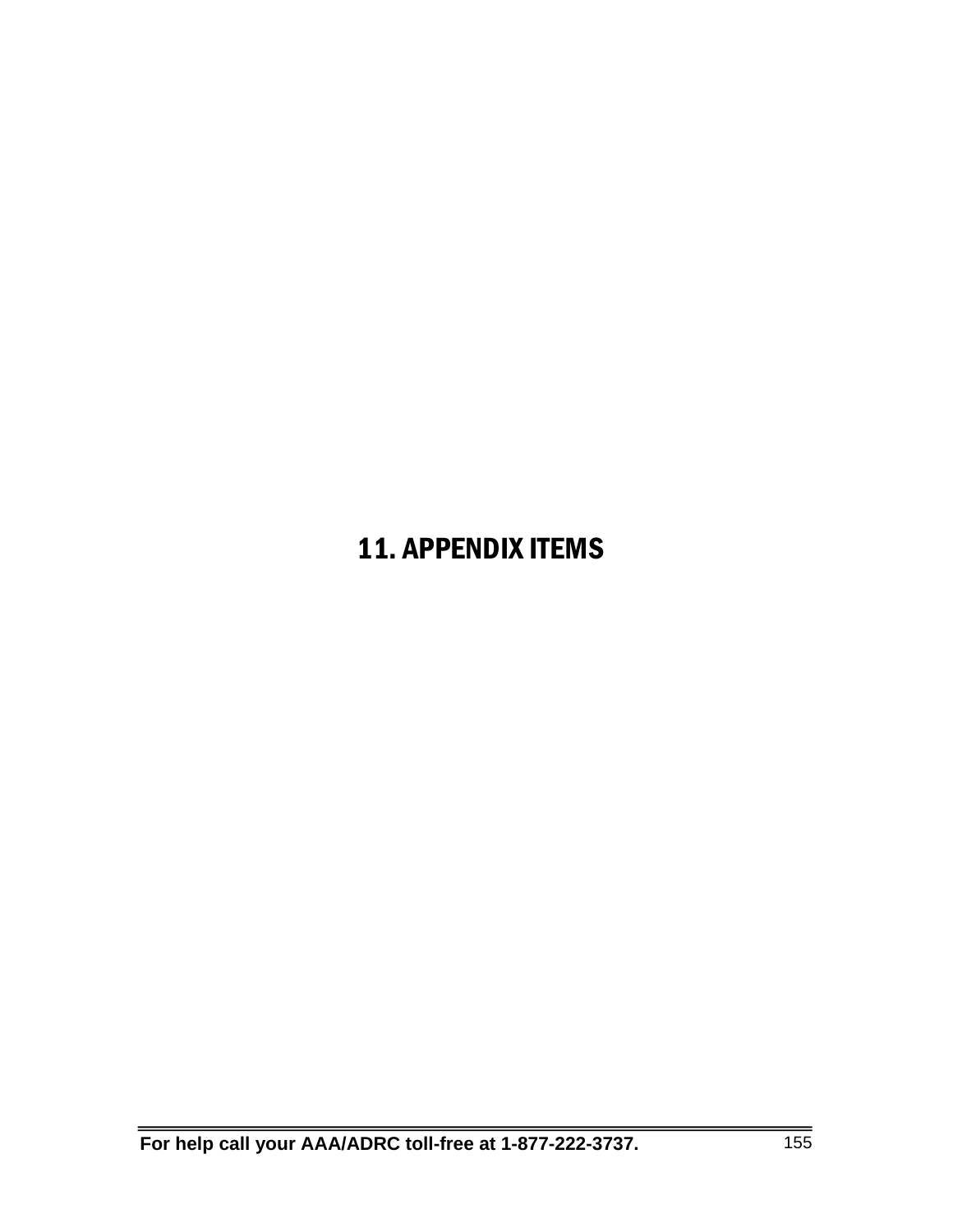# **11. Appendix Items**

# **Appendix A - Adult Protective Service Providers**

| Program<br><b>Administration</b> | NJ Division of Aging Services<br>PO Box 807<br>Trenton, NJ 08625-0812                                                                            | Phone: 1-800-792-8820 or<br>609-588-6501<br>Website:<br>www.state.nj.us/humanservices/<br>doas/services/aps/ |
|----------------------------------|--------------------------------------------------------------------------------------------------------------------------------------------------|--------------------------------------------------------------------------------------------------------------|
| <b>Atlantic</b>                  | Atlantic County Division of<br><b>Intergenerational Services</b><br>Shoreview Building, Room 210<br>101 South Shore Road<br>Northfield, NJ 08225 | Phone:<br>609-645-5965<br>After Hrs.:<br>1-888-426-9243 or 911                                               |
| <b>Bergen</b>                    | Bergen County Board of Social Services<br>216 Route 17 North<br>Rochelle Park, NJ 07662                                                          | Phone:<br>201-368-4300<br>After Hrs.:<br>1-800-624-0275                                                      |
| <b>Burlington</b>                | <b>Burlington County Board of Social Services</b><br><b>Human Services Facility</b><br>795 Woodlane Road<br>Mount Holly, NJ 08060                | Phone:<br>609-518-4793 Ext. 4797<br>After Hrs.:<br>856-234-8888 or 911                                       |
| <b>Camden</b>                    | Camden County Board of Social Services<br>600 Market Street, Lower Level<br>Camden, NJ 08102                                                     | Phone:<br>856-225-8178<br>After Hrs.:<br>Contact local police or 911                                         |
| <b>Cape May</b>                  | Cape May County Board of Social Services<br>4005 Route 9 South<br>Rio Grande, NJ 08242                                                           | Phone:<br>609-886-6200 (Ask for Intake<br>Social Worker)<br>After Hrs.:<br>Contact local police or 911       |
| <b>Cumberland</b>                | Resources for Independent Living<br>614 E. Landis Avenue, 1 <sup>st</sup> Floor<br>Vineland, NJ 08360                                            | Phone:<br>856-825-0255<br>After Hrs.:<br>Contact local police or 911                                         |
| <b>Essex</b>                     | FOCUS, Hispanic Center for Human Dev.,<br>Inc.<br>441-443 Broad Street<br>Newark, NJ 07102                                                       | Phone:<br>1-866-903-6287<br>After Hrs.:<br>Contact local police or 911                                       |
| <b>Gloucester</b>                | Gloucester County Board of Social<br><b>Services</b><br>400 Hollydell Drive<br>Sewell, NJ 08080                                                  | Phone:<br>856-582-9200 or 856-256-2280<br>After Hrs.:<br>Contact local police or 911                         |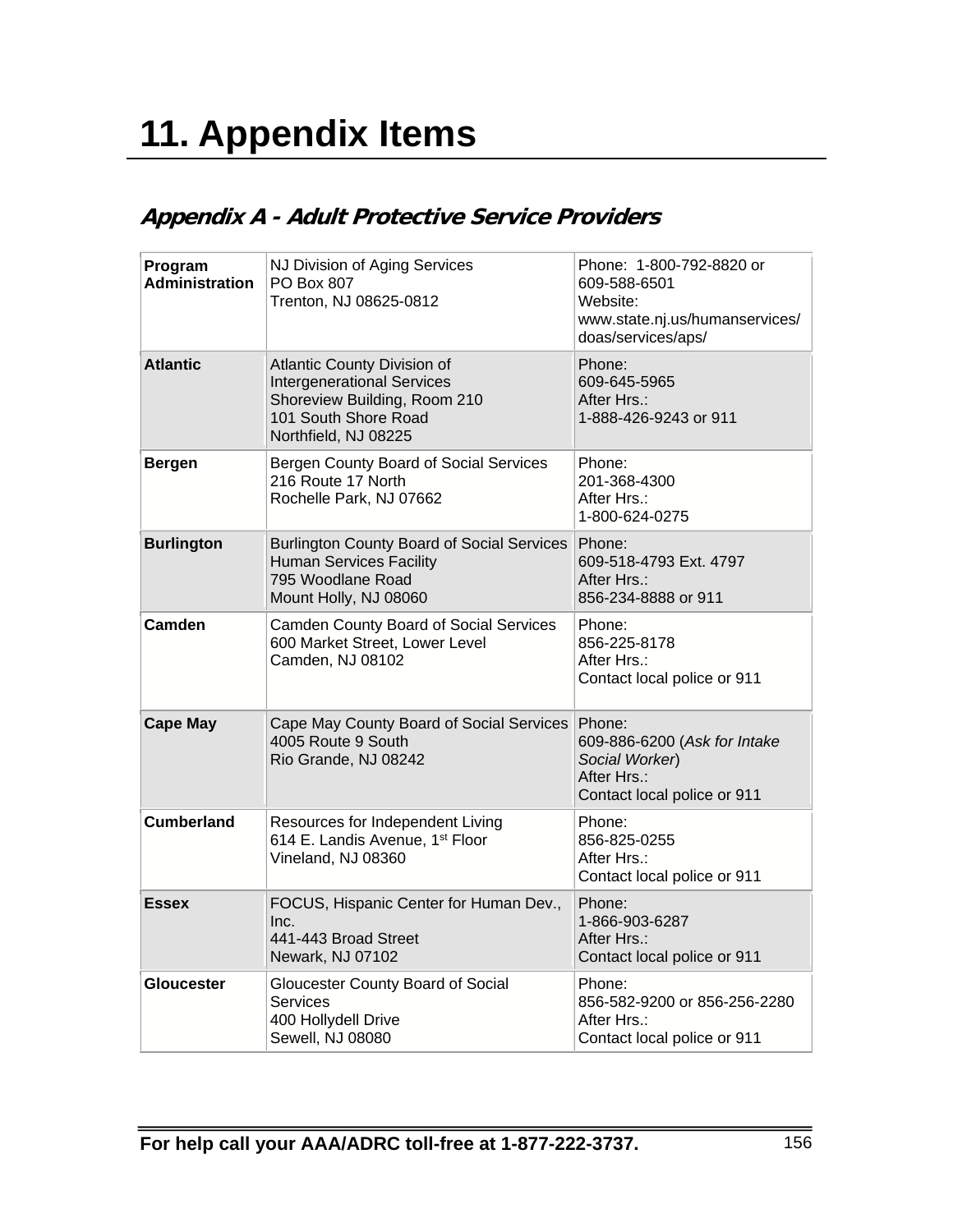| <b>Adult Protective Service Providers (continued)</b> |                                                                                                                       |                                                                                                                             |  |
|-------------------------------------------------------|-----------------------------------------------------------------------------------------------------------------------|-----------------------------------------------------------------------------------------------------------------------------|--|
| <b>Hudson</b>                                         | Hudson County Protective Services, Inc.<br>6020 Hudson Avenue,<br>West New York, NJ 07093                             | Phone:<br>201-537-5631<br>After Hrs:<br>Contact local police or 911                                                         |  |
| <b>Hunterdon</b>                                      | Hunterdon County Division of Senior,<br>Disabilities, and Veterans Services<br>4 Gauntt Place<br>Flemington, NJ 08822 | Phone:<br>908-788-1361<br>After Hrs:<br>908-782-HELP(4357)                                                                  |  |
| <b>Mercer</b>                                         | Mercer County Board of Social Services<br>200 Woolverton Street<br>Trenton, NJ 08650                                  | Phone:<br>609-989-4320 Ext. 1641 or<br>1642; 609-989-4346 or 609-<br>989-4347<br>After Hrs.:<br>Contact local police or 911 |  |
| <b>Middlesex</b>                                      | Middlesex Family and Children Services<br>191 Bath Avenue<br>Long Branch, NJ 07740                                    | Phone:<br>732-745-3635<br>After Hrs.:<br>Contact local police or 911                                                        |  |
| <b>Monmouth</b>                                       | Family and Children Services of Monmouth<br>County<br>191 Bath Avenue<br>Long Branch, NJ 07740                        | Phone:<br>732-531-9191<br>After Hrs:<br>Contact local police or 911                                                         |  |
| <b>Morris</b>                                         | Morris County Aging, Disabilities and<br>Veterans<br>P.O. Box 900<br>Morristown, NJ 07963-0900                        | Phone:<br>973-326-7282<br>After Hrs:<br>973-285-2900 or 911                                                                 |  |
| <b>Ocean</b>                                          | Ocean County Board of Social Services<br>1027 Hooper Avenue<br>Toms River, NJ 08754                                   | Phone:<br>732-349-1500<br>After Hrs:<br>732-240-6100                                                                        |  |
| <b>Passaic</b>                                        | Passaic County Board of Social Services<br>80 Hamilton Street<br>Paterson, NJ 07505-2057                              | Phone:<br>973-881-2616<br>After Hrs:<br>973-345-2676                                                                        |  |
| <b>Salem</b>                                          | Salem County Office on Aging<br>98 Market Street<br>Salem, NJ 08079                                                   | Phone:<br>856-339-8622<br>After Hrs.:<br>Contact local police or 911                                                        |  |
| <b>Somerset</b>                                       | Somerset County Board of Social Services<br>73 East High Street, P.O. Box 936<br>Somerville, NJ 08876                 | Phone:<br>908-526-8800<br>After Hrs:<br>1-800-287-3607                                                                      |  |
| <b>Sussex</b>                                         | <b>Sussex County Division of Social Services</b><br>P.O. Box 218<br>83 Spring Street<br>Newton, NJ 07860              | Phone:<br>973-383-3600<br>After Hrs.:<br>Contact local police or 911                                                        |  |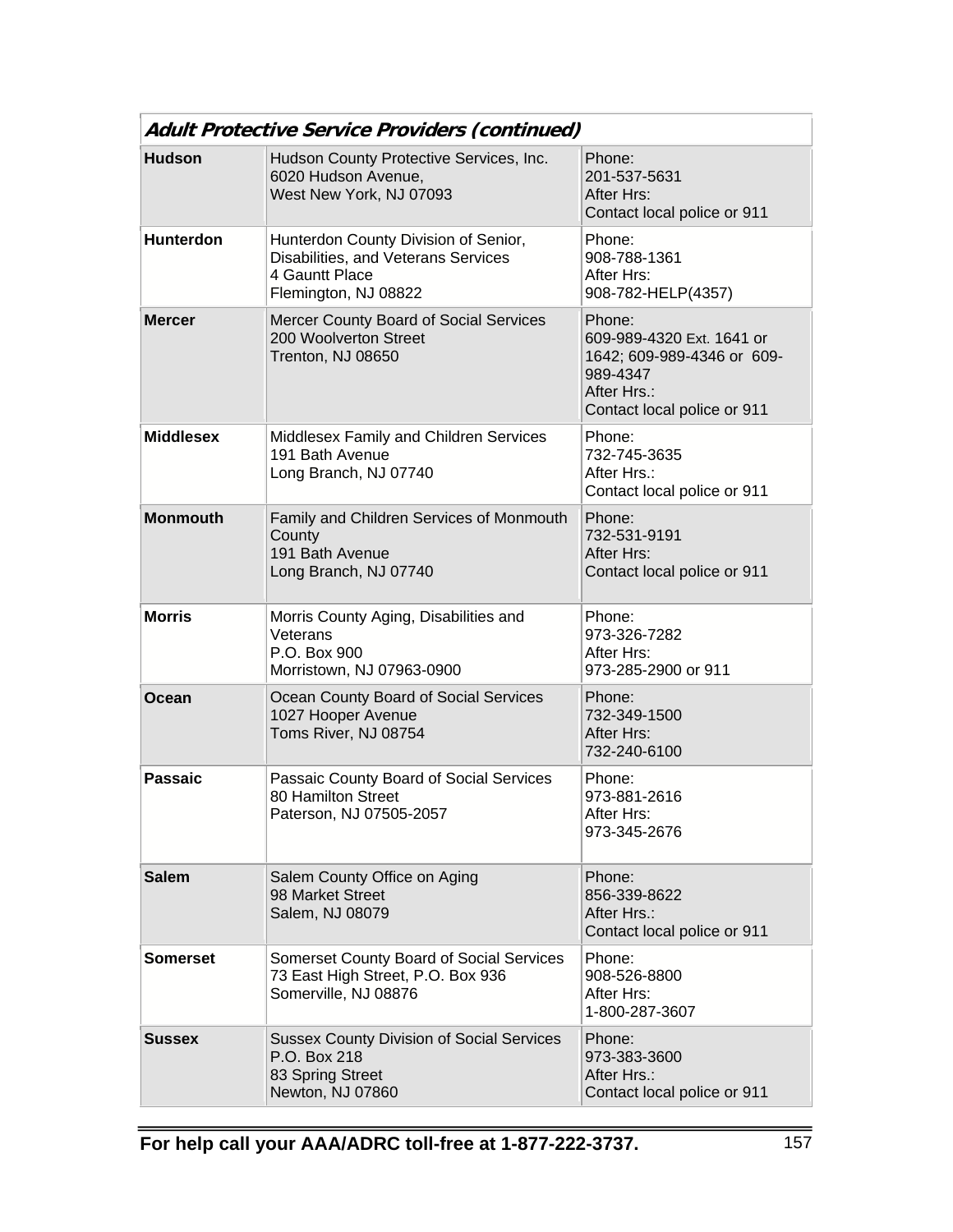| <b>Adult Protective Service Providers (continued)</b> |                                                                                                                              |                                                                      |
|-------------------------------------------------------|------------------------------------------------------------------------------------------------------------------------------|----------------------------------------------------------------------|
| <b>Union</b>                                          | Catholic Charities of the Archdiocese of<br>Newark<br>505 South Avenue, East<br>Cranford, NJ 07016                           | Phone:<br>908-497-3902<br>After Hrs.:<br>Contact local police or 911 |
| Warren                                                | Warren County Division of Aging &<br><b>Disability Services</b><br>165 County Road<br>Route 519 South<br>Belvidere, NJ 07823 | Phone:<br>908-475-6591<br>After Hrs.:<br>Contact local police or 911 |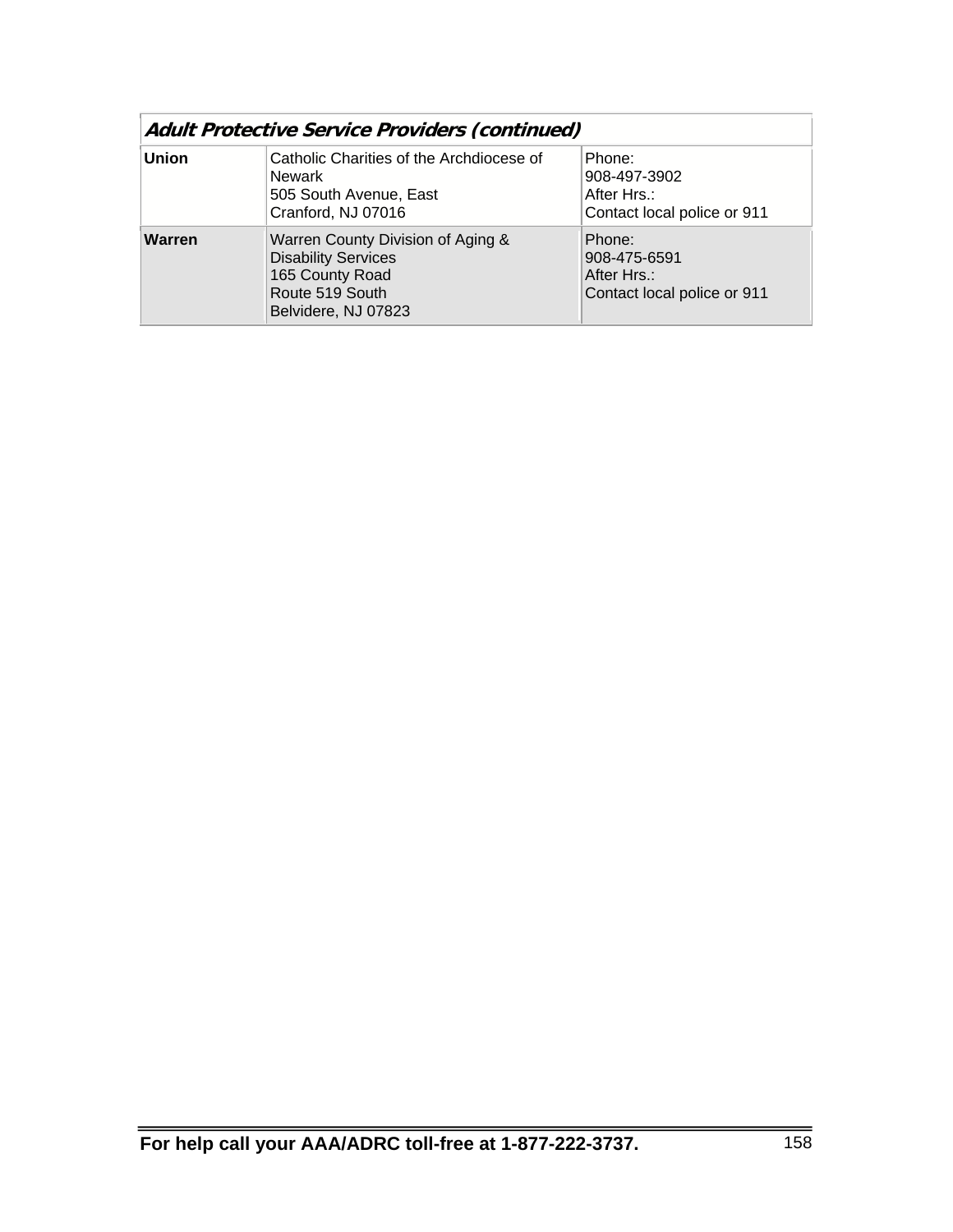# **Appendix B - Area Agencies on Aging**

| Appenaix B - Area Agencies on Aging<br>♦ Atlantic County Division<br>of Intergenerational Services<br>Shoreview Building, Office #222<br>101 South Shore Road<br>Northfield, NJ 08225<br>(609) 645-7700, ext. 4700<br>Fax: (609) 645-5940<br>♦ Bergen County Division of Senior Services<br>One Bergen County Plaza, 2 <sup>nd</sup> Floor<br>Hackensack, NJ 07601-7000<br>(201) 336-7400<br>Fax: (201) 336-7424<br>◆ Burlington County Office on Aging<br>49 Rancocas Road<br>PO Box 6000<br>Mount Holly, NJ 08060<br>(609) 265-5069<br>Fax: (609) 265-3725<br>♦ Camden County Division of<br><b>Senior &amp; Disabled Services</b> | ♦ Gloucester County Division of Senior<br>Services<br>115 Budd Boulevard<br>West Deptford NJ, 08096<br>(856) 384-6900<br>Fax: (856) 686-8343<br>◆ Hudson County Office on Aging<br>595 County Avenue, Building #2<br>Secaucus, NJ 07094<br>(201) 369-4313<br>Fax: (201) 369-4315<br>♦ Hunterdon County Division of Senior<br>Services, Disabilities and Veterans' Services<br>PO Box 2900<br>Flemington, NJ 08822-2900<br>(908) 788-1361, 1362 & 1363<br>Fax: (908) 806-4537<br>◆ Mercer County Office on Aging<br>PO Box 8068<br>640 South Broad Street |
|--------------------------------------------------------------------------------------------------------------------------------------------------------------------------------------------------------------------------------------------------------------------------------------------------------------------------------------------------------------------------------------------------------------------------------------------------------------------------------------------------------------------------------------------------------------------------------------------------------------------------------------|----------------------------------------------------------------------------------------------------------------------------------------------------------------------------------------------------------------------------------------------------------------------------------------------------------------------------------------------------------------------------------------------------------------------------------------------------------------------------------------------------------------------------------------------------------|
|                                                                                                                                                                                                                                                                                                                                                                                                                                                                                                                                                                                                                                      |                                                                                                                                                                                                                                                                                                                                                                                                                                                                                                                                                          |
| Parkview on the Terrace<br>512 Lakeland Ave., 4th fl.                                                                                                                                                                                                                                                                                                                                                                                                                                                                                                                                                                                | Trenton, NJ 08650<br>(609) 989-6661 & 6662                                                                                                                                                                                                                                                                                                                                                                                                                                                                                                               |
| Blackwood, NJ 08012                                                                                                                                                                                                                                                                                                                                                                                                                                                                                                                                                                                                                  | Fax: (609) 393-2143                                                                                                                                                                                                                                                                                                                                                                                                                                                                                                                                      |
| (856) 858-3220                                                                                                                                                                                                                                                                                                                                                                                                                                                                                                                                                                                                                       |                                                                                                                                                                                                                                                                                                                                                                                                                                                                                                                                                          |
| Fax: (856) 401-6405                                                                                                                                                                                                                                                                                                                                                                                                                                                                                                                                                                                                                  | ♦ Middlesex County Department of Aging                                                                                                                                                                                                                                                                                                                                                                                                                                                                                                                   |
| ◆ Cape May County Department of Aging                                                                                                                                                                                                                                                                                                                                                                                                                                                                                                                                                                                                | John F. Kennedy Square, 5th Floor<br>New Brunswick, NJ 08901                                                                                                                                                                                                                                                                                                                                                                                                                                                                                             |
| Social Services Building                                                                                                                                                                                                                                                                                                                                                                                                                                                                                                                                                                                                             | (732) 745-3295                                                                                                                                                                                                                                                                                                                                                                                                                                                                                                                                           |
| 4005 Route 9 South                                                                                                                                                                                                                                                                                                                                                                                                                                                                                                                                                                                                                   | Fax: (732) 246-5641                                                                                                                                                                                                                                                                                                                                                                                                                                                                                                                                      |
| Rio Grande, NJ 08242                                                                                                                                                                                                                                                                                                                                                                                                                                                                                                                                                                                                                 |                                                                                                                                                                                                                                                                                                                                                                                                                                                                                                                                                          |
| (609) 886-2784 & 2785<br>Fax: (609) 889-0344                                                                                                                                                                                                                                                                                                                                                                                                                                                                                                                                                                                         | ♦ Monmouth County Division on Aging,<br>Disabilities & Veterans Interment                                                                                                                                                                                                                                                                                                                                                                                                                                                                                |
|                                                                                                                                                                                                                                                                                                                                                                                                                                                                                                                                                                                                                                      | 3000 Kozloski Rd.                                                                                                                                                                                                                                                                                                                                                                                                                                                                                                                                        |
| ♦ Cumberland County Office on Aging and                                                                                                                                                                                                                                                                                                                                                                                                                                                                                                                                                                                              | Freehold, NJ 07728                                                                                                                                                                                                                                                                                                                                                                                                                                                                                                                                       |
| <b>Disabled</b>                                                                                                                                                                                                                                                                                                                                                                                                                                                                                                                                                                                                                      | (732) 431-7450                                                                                                                                                                                                                                                                                                                                                                                                                                                                                                                                           |
| <b>Administration Building</b>                                                                                                                                                                                                                                                                                                                                                                                                                                                                                                                                                                                                       | Fax: (732) 303-7649                                                                                                                                                                                                                                                                                                                                                                                                                                                                                                                                      |
| 790 East Commerce Street<br>Bridgeton, NJ 08302                                                                                                                                                                                                                                                                                                                                                                                                                                                                                                                                                                                      | ◆ Morris County Division on Aging,                                                                                                                                                                                                                                                                                                                                                                                                                                                                                                                       |
| (856) 453-2220 & 2221                                                                                                                                                                                                                                                                                                                                                                                                                                                                                                                                                                                                                | Disabilities and Veterans                                                                                                                                                                                                                                                                                                                                                                                                                                                                                                                                |
| Fax: (856) 455-1029                                                                                                                                                                                                                                                                                                                                                                                                                                                                                                                                                                                                                  | 540 West Hanover Avenue, Ground Floor                                                                                                                                                                                                                                                                                                                                                                                                                                                                                                                    |
|                                                                                                                                                                                                                                                                                                                                                                                                                                                                                                                                                                                                                                      | PO Box 900                                                                                                                                                                                                                                                                                                                                                                                                                                                                                                                                               |
| ♦ Essex County Division of Senior Services                                                                                                                                                                                                                                                                                                                                                                                                                                                                                                                                                                                           | Morristown, NJ 07963-0900                                                                                                                                                                                                                                                                                                                                                                                                                                                                                                                                |
| 900 Bloomfield Avenue<br>Verona, NJ 07044                                                                                                                                                                                                                                                                                                                                                                                                                                                                                                                                                                                            | (973) 285-6848<br>Fax: (973) 285-6883                                                                                                                                                                                                                                                                                                                                                                                                                                                                                                                    |
| (973) 395-8375                                                                                                                                                                                                                                                                                                                                                                                                                                                                                                                                                                                                                       |                                                                                                                                                                                                                                                                                                                                                                                                                                                                                                                                                          |
| Fax: (973) 395-8309                                                                                                                                                                                                                                                                                                                                                                                                                                                                                                                                                                                                                  |                                                                                                                                                                                                                                                                                                                                                                                                                                                                                                                                                          |
|                                                                                                                                                                                                                                                                                                                                                                                                                                                                                                                                                                                                                                      |                                                                                                                                                                                                                                                                                                                                                                                                                                                                                                                                                          |
|                                                                                                                                                                                                                                                                                                                                                                                                                                                                                                                                                                                                                                      |                                                                                                                                                                                                                                                                                                                                                                                                                                                                                                                                                          |

**For help call your AAA/ADRC toll-free at 1-877-222-3737.** 159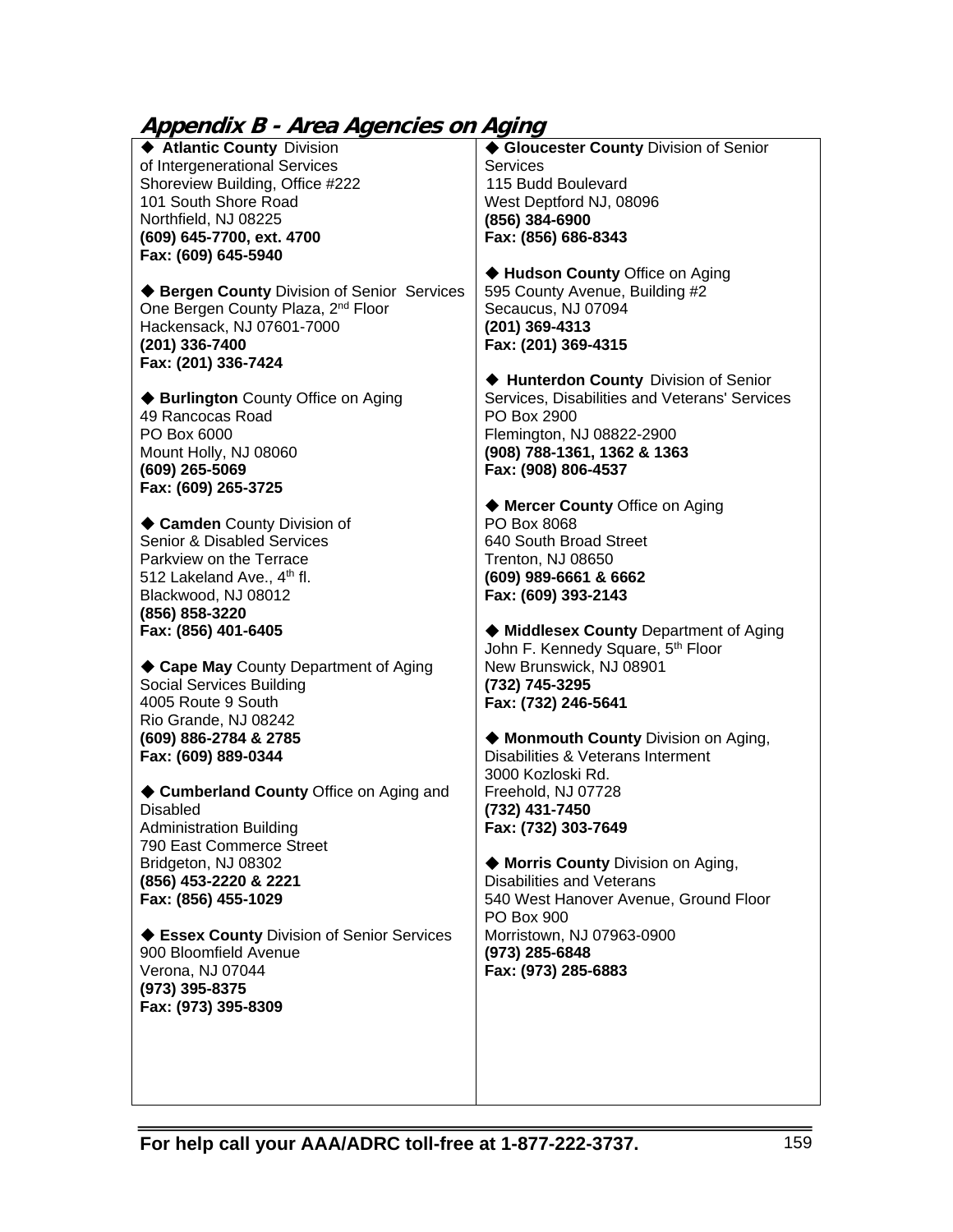| ♦ Ocean County Office of Senior Services<br>PO Box 2191<br>1027 Hooper Avenue,<br>Building #2, 1st Floor<br>Toms River, NJ 08754-2191<br>(732) 929-2091<br>Fax: (732) 506-5019<br>◆ Passaic County Department of Senior<br>Services, Disabilities and Veterans' Affairs<br>930 Riverview Drive, Suite #200<br>Totowa, NJ 07512<br>(973) 569-4060<br>Fax: (973) 256-5190<br>◆ Salem County Office on Aging<br>98 Market Street<br>Salem, NJ 08079<br>(856) 339-8622<br>Fax: (856) 339-9268<br>◆ Somerset County Office on Aging<br>Somerset County Office on Aging<br>27 Warren Street<br>Somerville, NJ 08876<br>(908) 704-6346<br>Toll-Free: 1 (888) 747-1122<br>Fax: (908) 595-0194 | ◆ Sussex County Division of Senior Services<br><b>Sussex County Administration Building</b><br>1 Spring Street, 2 <sup>nd</sup> Floor<br>Newton, NJ 07860<br>(973) 579-0555<br>Fax: (973) 579-0550<br>♦ Union County Division on Aging<br><b>Administration Building</b><br>Elizabeth, NJ 07207<br>(908) 527-4870<br>Fax: (908) 659-7410<br>◆ Warren County Division of Senior Services<br>Wayne Dumont Jr. Administration Building<br>165 County Road, Suite #245<br>Route 519 South<br>Belvidere, NJ 07823-1949<br>(908) 475-6591<br>Fax: (908) 475-6588 |
|---------------------------------------------------------------------------------------------------------------------------------------------------------------------------------------------------------------------------------------------------------------------------------------------------------------------------------------------------------------------------------------------------------------------------------------------------------------------------------------------------------------------------------------------------------------------------------------------------------------------------------------------------------------------------------------|------------------------------------------------------------------------------------------------------------------------------------------------------------------------------------------------------------------------------------------------------------------------------------------------------------------------------------------------------------------------------------------------------------------------------------------------------------------------------------------------------------------------------------------------------------|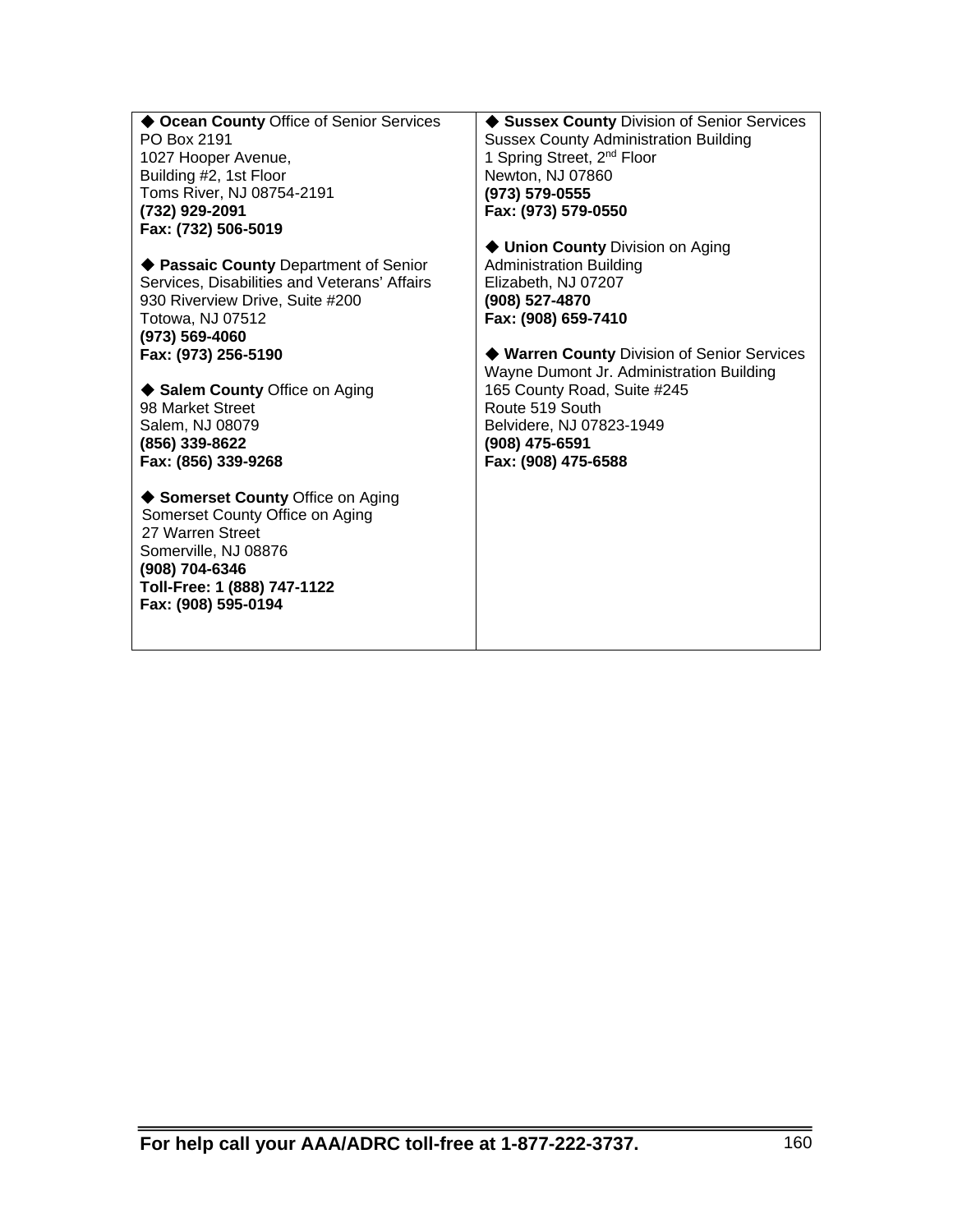# **Appendix C - Centers for Independent Living**

#### **NEW JERSEY STATEWIDE INDEPENDENT LIVING COUNCIL**

The New Jersey Statewide Independent Living Council (SILC) is a 17-member body appointed by the Governor which maximizes opportunities for people with disabilities through planning and advocacy. Website: www.njsilc.org

#### **ALLIANCE CENTER FOR INDEPENDENCE**

(Middlesex, Somerset, Union Counties) 629 Amboy Avenue Edison, NJ 08837 Telephone: (732) 738-4388 TDD: (732) 738-9644 Website: www.adacil.org

#### **CAMDEN CITY INDEPENDENT LIVING CENTER**

(City of Camden) Virtua Camden 1000 Atlantic Avenue Camden, NJ 08104 Telephone: (856) 966-0800 TDD: (856) 966-0830 Website: www.camdencityilc.org

#### **CENTER FOR INDEPENDENT LIVING OF SOUTH JERSEY, INC. (CIL-SJ)**

(Camden and Gloucester Counties) 1150 Delsea Drive, Suite 1 Westville, NJ 08093 Telephone: (856) 853-6490 TDD: (856) 853-1466

#### **DAWN, INC.**

(Morris, Sussex and Warren Counties) 66 Ford Road, Suite 121 Denville, NJ 07834 Telephone: (973) 625-1940 (888) 383-DAWN VRS: (973) 453-4689 Website: www.dawncil.org

#### **DIAL, INC.**

(Essex and Passaic Counties) 2 Prospect Village Plaza, First Floor Clifton, NJ 07013 Telephone: (973) 470-8090 TDD: (973) 470-2521 Website: www.dial-cil.org

#### **HEIGHTENED INDEPENDENCE & PROGRESS (HIP)**

(Bergen County) 131 Main Street, Suite 120 Hackensack, NJ 07601 Telephone: (201) 996-9100 TDD: (201) 996-9424 Website: www.hipcil.org

#### **HEIGHTENED INDEPENDENCE & PROGRESS-HUDSON**

(Hudson County) 35 Journal Square, Suite 703 Jersey City, NJ 07306 Telephone: (201) 533-4407 TDD: (201) 533-4409 Website: www.hipcil.org

#### **MOCEANS CENTER FOR INDEPENDENT LIVING**

(Monmouth and Ocean County)

Monmouth County Branch: 279 Broadway, Suite 201 Long Branch, NJ 07740 Telephone: (732) 571-4884 TDD: (732) 571-4878

Ocean County Branch: 1027 Hooper Avenue, Building 6, 3rd Floor Toms River, NJ 08753 Telephone: (732) 505-2310 Website: www.moceanscil.org

#### **PROGRESSIVE CENTER FOR INDEPENDENT LIVING (PCIL)**

(Hunterdon and Mercer Counties)

Mercer County Branch: 3525 Quakerbridge Road, Suite 904 Hamilton NJ 08619 Telephone: (609) 581-4500 (877) 917-4500 TDD: (609) 581-4555

Hunterdon County Branch: 4 Walter E. Foran Blvd., Suite 410 Flemington, NJ 08822 Telephone: (908) 782-1055 (877) 376-9174 TDD: (908) 782-1081 Website: www.pcil.org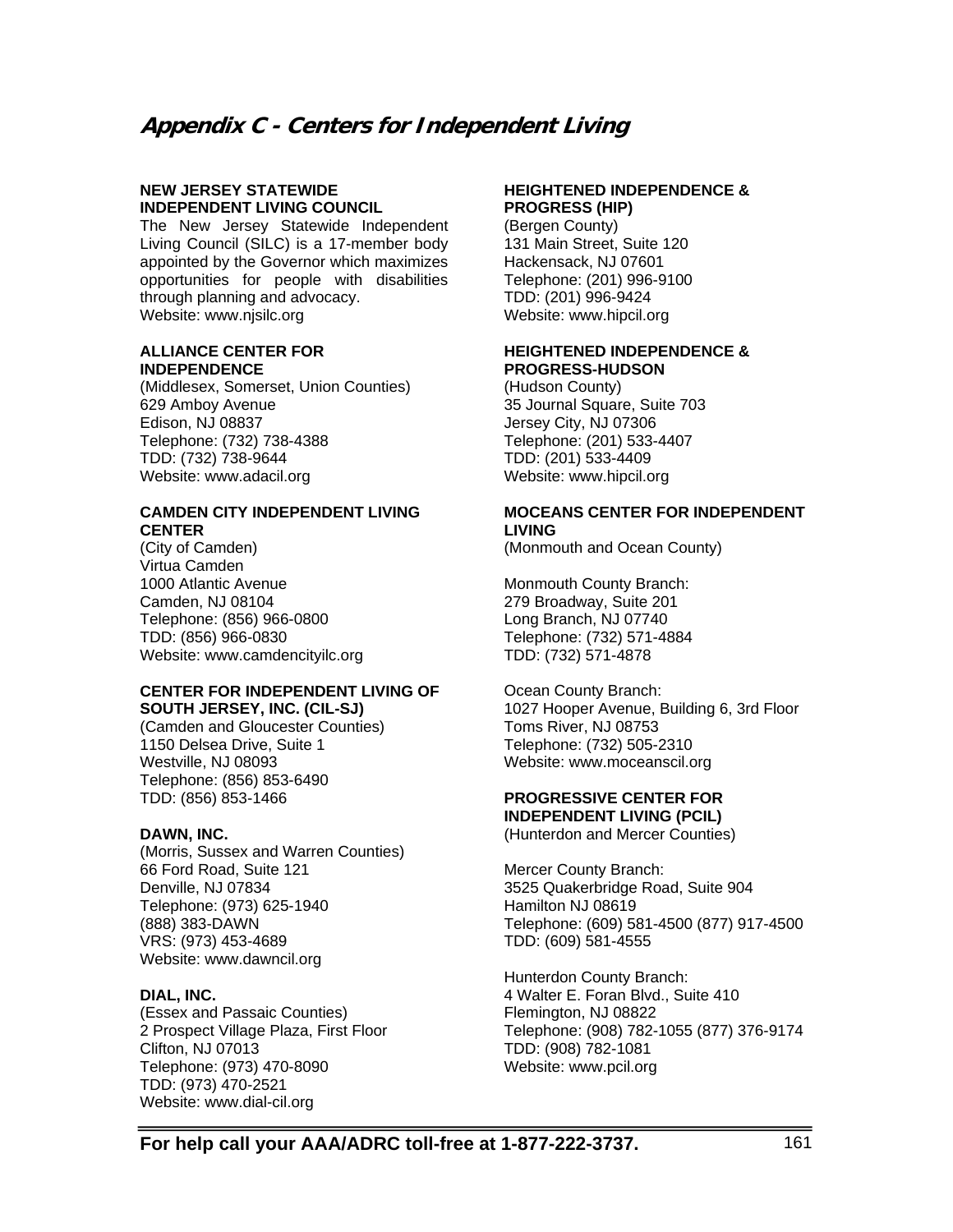#### **RESOURCES FOR INDEPENDENT LIVING (RIL)**

(Burlington, Cape May, Cumberland, Salem Counties) 351 High Street, Suite 103 Burlington, NJ 08016 Telephone: (609) 747-7745 TDD: (609) 747-1875 Website: www.rilnj.org

#### **TOTAL LIVING CENTER, INC. (TLC)**

(Atlantic County) 6712 Washington Avenue, Suite 106 Egg Harbor Township, NJ 08234 Telephone: (609) 645-9547 TDD: (609) 645-9593 Website: www.tlcenter.org

#### **Satellite Office**

1333 Atlantic Avenue Atlantic City, NJ 08401 Telephone: (609) 345-6700 x2804 TDD: (609) 345-5551 FAX: (609) 343-2374

**New Jersey Statewide Independent Living Council (SILC) Official Website: www.njsilc.org**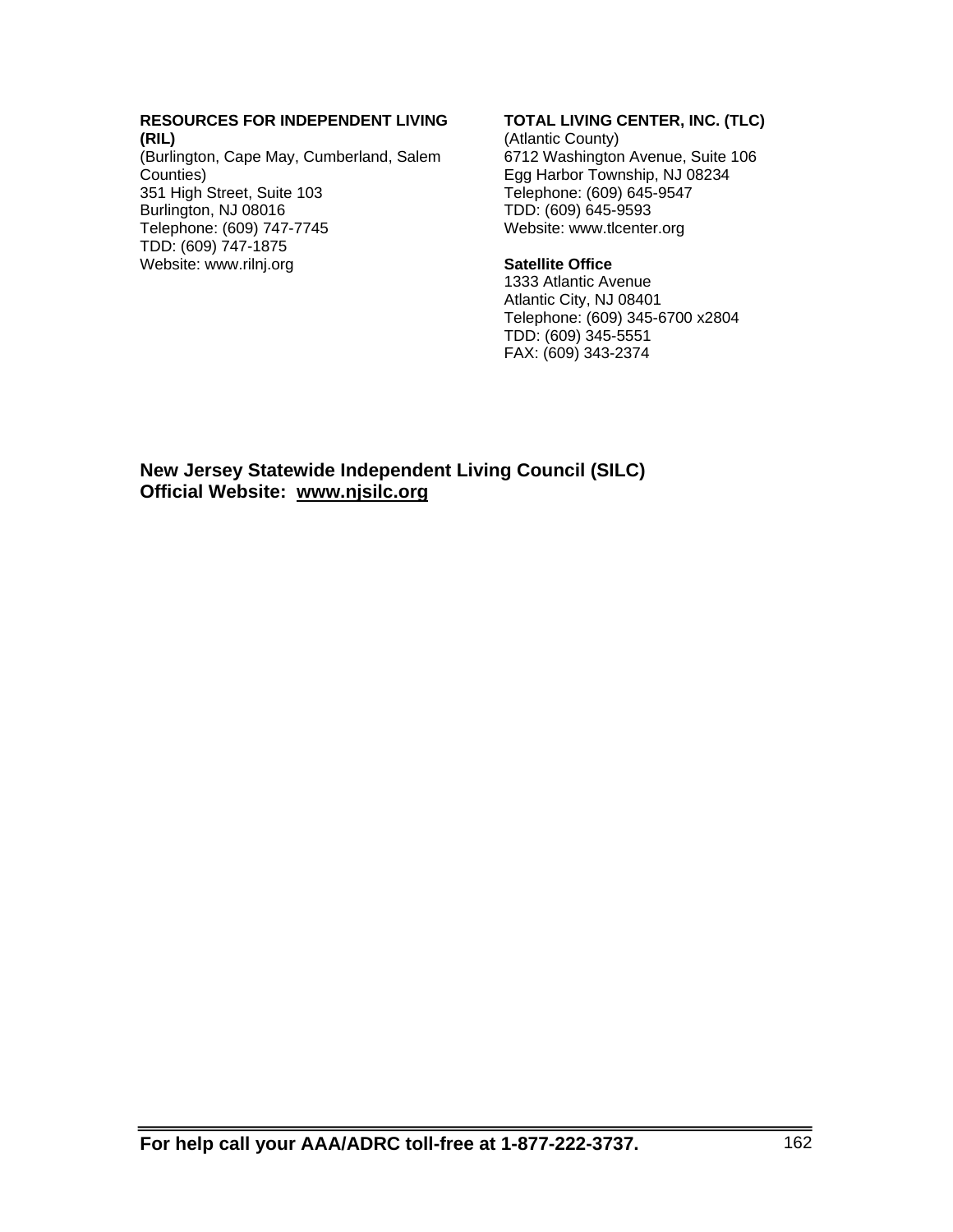# **Appendix D - Centers for Primary Care**

#### **Atlantic County**

AtlantiCare Health Services 1401 Atlantic Avenue, Suite 2600 Atlantic City, NJ 08401 Tel: 609-572-6055

2009 Bacharach Blvd. Atlantic City, NJ 08401 Tel: 609-344-5714

**Southern Jersey Family Medical Centers** 1125 Atlantic Avenue Atlantic City, NJ 08041 Tel: 609-348-0066

1301 Atlantic Avenue Atlantic City, NJ 08401 Tel: 609-572-0000

860 S. White Horse Pike, Bldg. A Hammonton, NJ 08037 Tel: 609-567-0200

932 South Main Street Pleasantville, NJ 08232 Tel: 609-383-0880

#### **Bergen County**

North Hudson Community Action 197 South Van Brunt Street Englewood, NJ 07631 Tel: 201-537-4442

535 Midland Avenue Garfield, NJ 07026 Tel: 973-340-1182

25 E. Salem St Hackensack, NJ 07601 Tel: 201-996-2121

#### **Burlington County**

Southern Jersey Family Medical Centers 661 High Street Burlington City, NJ 08016 Tel: 609-386-0775

600 Pemberton/Browns Mills Road Pemberton, NJ 08068 Tel: (609) 894-1100

#### **Camden County**

CAMcare Health Corporation 6th and Erie Streets Camden, NJ 08102-1820 Tel: 856-757-9180

8th and Carl Miller Blvd. Camden, NJ 08103-1025 Tel: 856-541-4926

817 Federal Street, Suite 300 Camden, NJ 08103-1539 Tel: 856-541-3270

2610 Federal Street Camden, NJ 08105 Tel: 856-635-0203 (Adult); 856-635-0212 (OB/GYN); 856-635-0307 (Dental); 856-635- 0311 (Pediatrics)

813 Ferry Ave Camden, NJ 08105 Tel: 856-602-4012

121 Whitehorse Pike Clementon, NJ 08021 Tel: 856-627-7701

Project H.O.P.E. - Bergen Lanning Health **Center** 439 Clinton Street Camden, NJ 08103 Tel: 856-968-2320

#### **Cape May County**

CompleteCare Health Network 3 Broadway Cape May Court House, NJ 08210 Tel: 609-465-0258 or 856-451-4700

1700 Route 47 Rio Grande, NJ 08242 Tel: 856-451-4700

3700 New Jersey Avenue Wildwood Crest, NJ 08260 Tel: 856-451-4700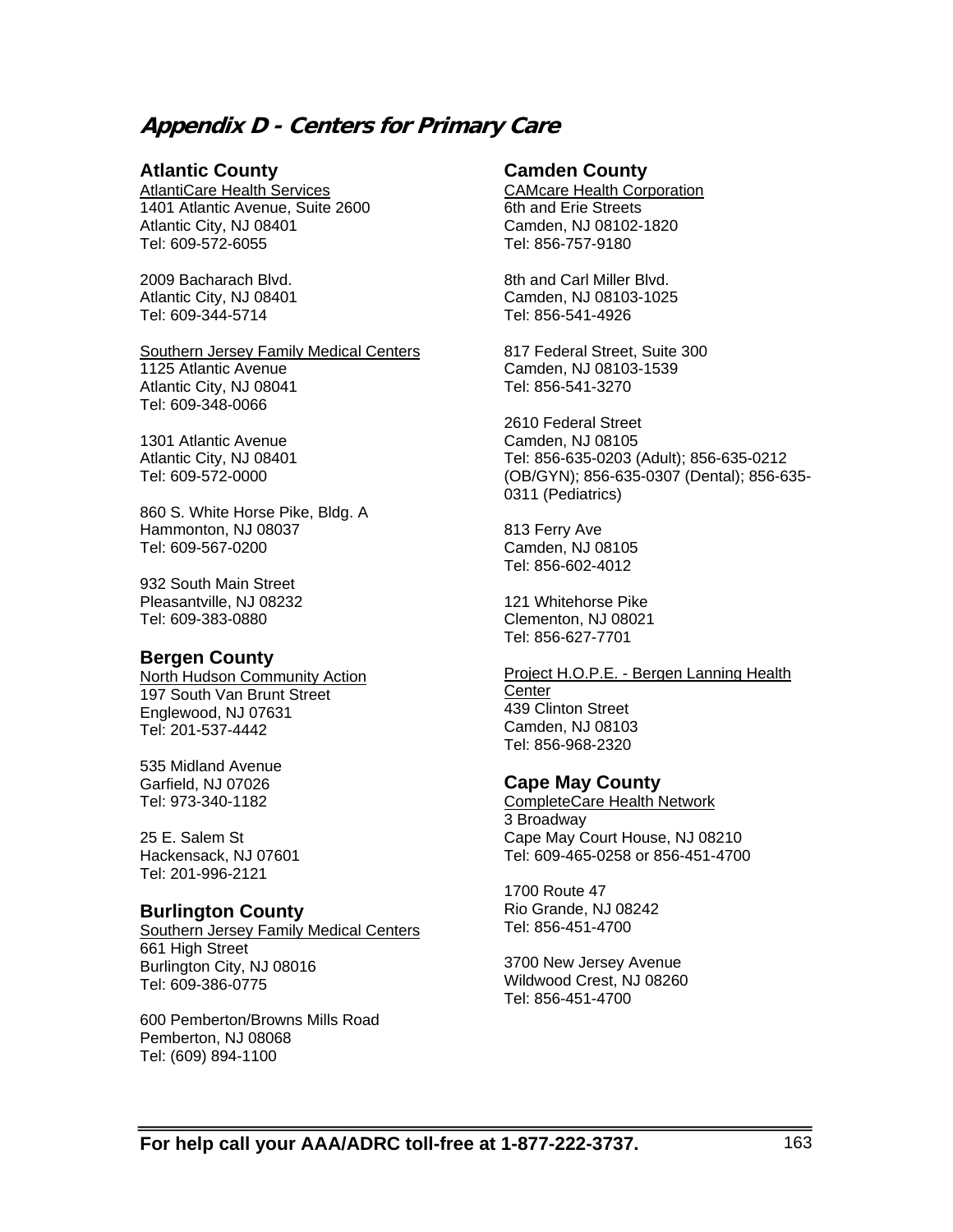#### **Cumberland County**

CompleteCare Health Network 70 Cohansey Street Bridgeton, NJ 08302 Tel: 856-451-4700

265 Irving Avenue Bridgeton, NJ 08302 Tel: 856-451-4700

105 Manheim Avenue Bridgeton, NJ 08302 Cumberland County Tel: 856-451-4700

1000 North Pearl St. Bridgeton, NJ 0830 Tel: 856-451-4700

1200 N. High Street Millville, NJ 08332 Tel: 865-451-4700

1038 East Chestnut Avenue Vineland, NJ 08360 Tel: 856-451-4700

319 Landis Avenue Vineland, NJ 08360 Tel: 856-451-4700

484 South Brewster Rd Vineland, NJ 08360 Tel: 856-451-4700 (OB/GYN)

1255 West Landis Drive Vineland, NJ 08360 Tel: 856-451-4700

#### **Essex County**

Jewish Renaissance Medical Center 333 Clinton Place Newark, NJ 07112 Tel: 973-705-3880

80 Johnson Avenue Newark, NJ 07108 Tel: 973-623-8592 (Teen Health) Newark Community Health Centers 444 William Street East Orange, NJ 07017 Tel: 973-675-1900

1148-1150 Springfield Avenue Irvington, NJ 07111 Tel: 973-399-6292

741 Broadway Newark, NJ 07104 Tel: 973-483-1300

751 Broadway Newark, NJ 07104 Tel: 973-483-1300

155 Jefferson Street Newark, NJ 07105 Tel: 973-465-2828

101 Ludlow Street Newark, NJ 07114 Tel: 973-565-0355

37 North Day Street Orange, NJ 07050 Tel: 973-395-2611

#### Newark Department of Health and Community Wellness 140 Bergen Street

Newark, NJ 07103 Tel: 973-733-5310

394 University Ave Newark, NJ 07102 Tel: 973-733-7592

110 William Street Newark, NJ 07102 Tel: 973-733-5300

Zufall Health Center 95 Northfield Ave West Orange, NJ 07052 Tel: 973-325-2266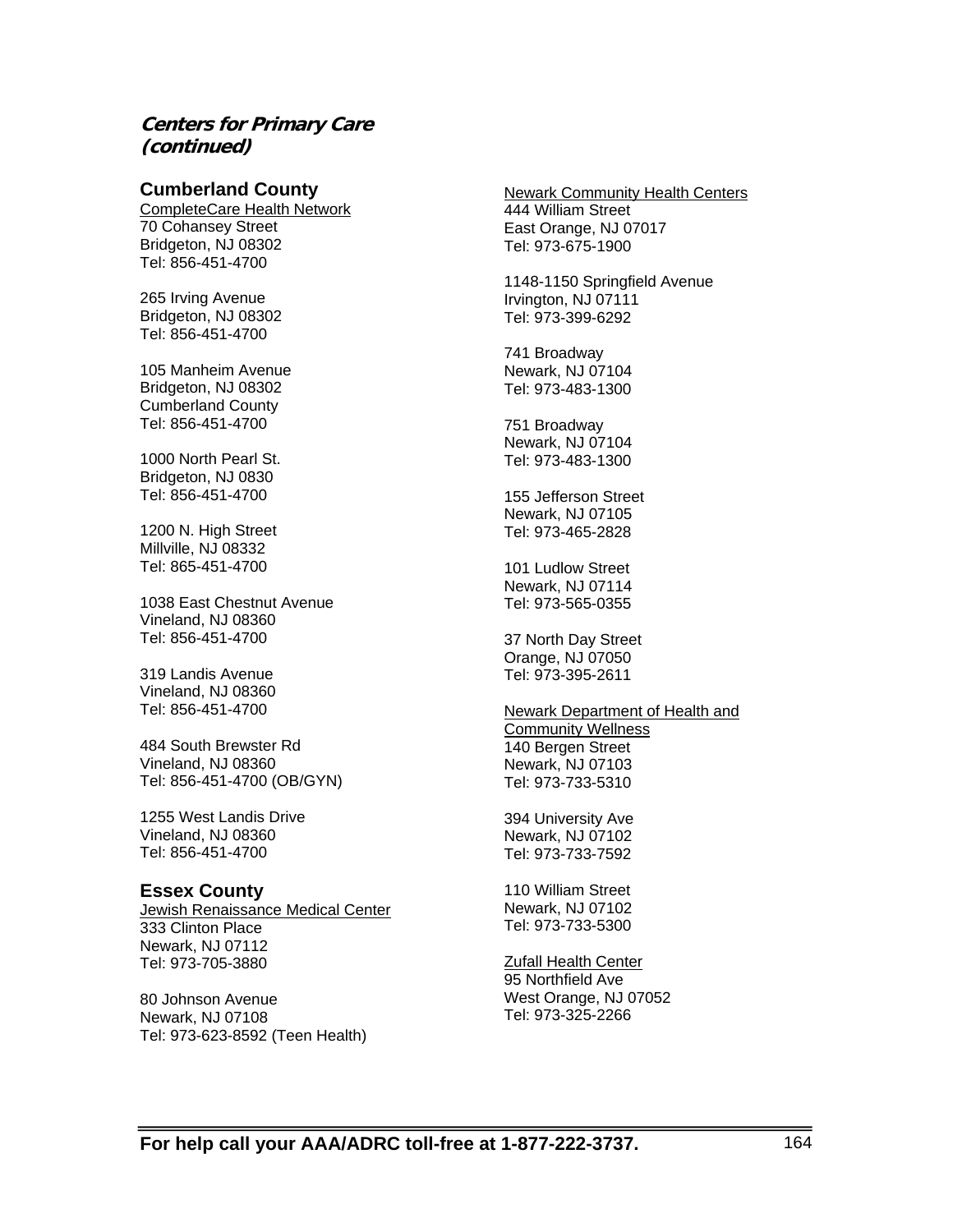#### **Gloucester County**

CAMcare Health Corporation 1315 North Delaware Street Paulsboro, NJ 08066 Tel: 856-687-2200

CompleteCare Health Network 335 N. Delsea Drive Glassboro, NJ 08028 Tel: 856-863-5720

75 West Red Bank Ave. Woodbury, NJ 08096 Tel: 856-853-2055

#### **Hudson County**

Horizon Health Center 714 Bergen Avenue Jersey City, NJ 07306 Tel: 201-451-6300

115 Christopher Columbus Drive Jersey City, NJ 07302 Tel: 201-710-2200

Metropolitan Family Health Network 857 Bergen Ave. Jersey City, NJ 07305 Tel: 201-478-5859 (Homeless)

935 Garfield Avenue Jersey City, NJ 07304 Tel: 201-478-5800

5300 Bergenline Avenue West New York, NJ 07093 Tel: 201-478-5852

North Hudson Community Action Corporation Health Center 124 Grand Street Hoboken, NJ 07030 Tel: 201-795-9521

324 Palisade Avenue Jersey City, NJ 07307 Tel: 201-459-8888

1116 43rd Street North Bergen, NJ 07047 Tel: 201-330-2632

714 31st Street Union City, NJ 07087 Tel: 201-863-7077

5301 Broadway West New York, NJ 07093 Tel: 201-866-9320

#### **Hunterdon County**

Zufall Health Van Tel: 908-968-4440 (Medical/Dental)

#### **Mercer County**

Henry J. Austin Health Center 317 Chambers Street Trenton, NJ 08609 Tel: 609-278-5900

112 Ewing Street Trenton, NJ 08609 Tel: 609-278-5900

321 North Warren Street Trenton, NJ 08618 Tel: 609-278-5900

#### **Middlesex County**

Eric B. Chandler Health Center 123 Church Street New Brunswick, NJ 08901 Tel: 732-235-2052

277 George Street New Brunswick, NJ 08901 Tel: 732-235-6700

**Jewish Renaissance Medical Center** 275 Hobart Street Perth Amboy, NJ 08861 Tel: 732-376-9333

#### **Monmouth County**

Monmouth Family Health Center 80 Pavilion Avenue Long Branch, NJ 07740 Tel: 732-963-0114

270 Broadway Long Branch, NJ 07740 Tel: 732-923-7100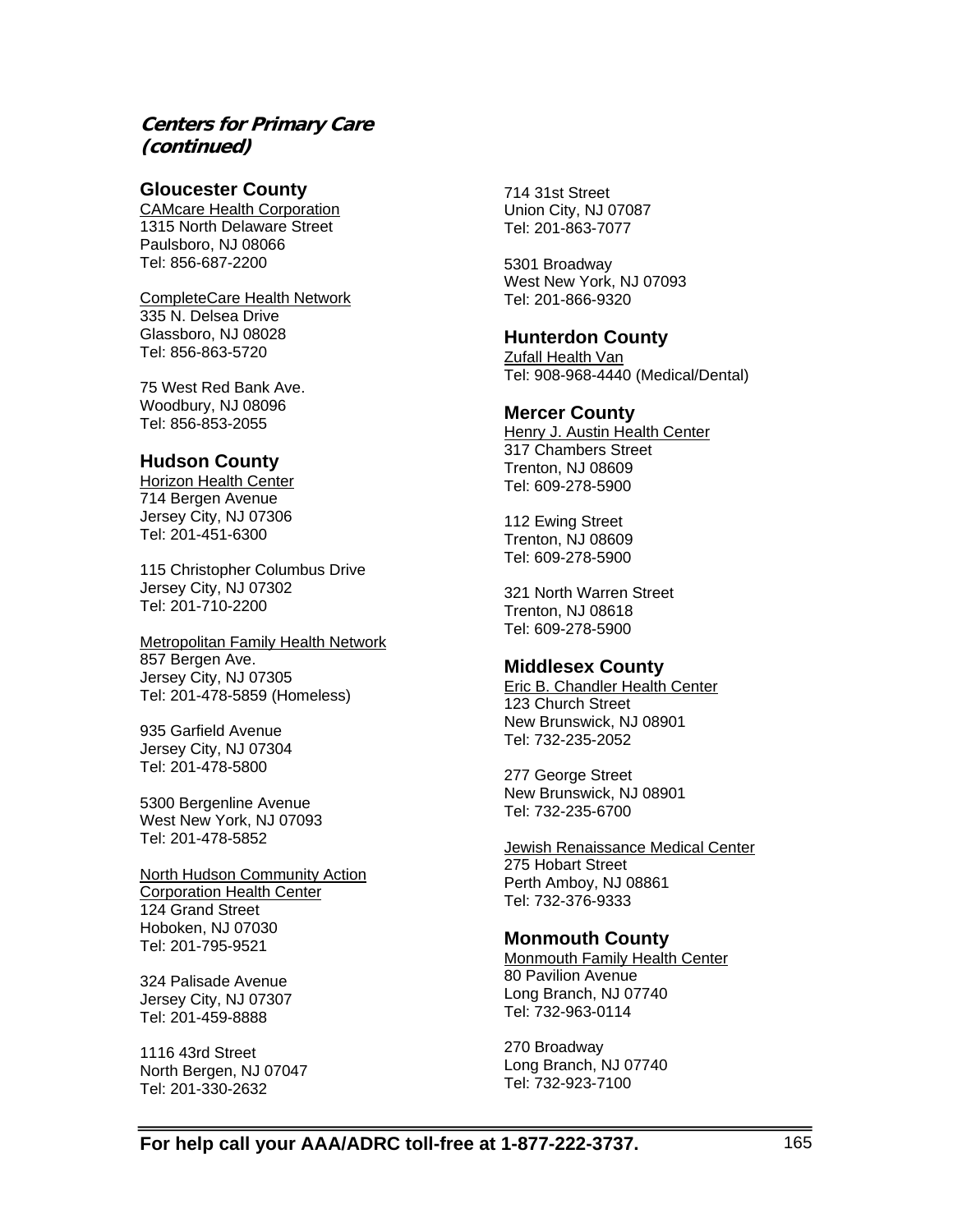335 Broadway Long Branch, NJ 07740 Tel: 732-923-6585

Visiting Nurse Association of Central Jersey 1301 Main Street Asbury Park, NJ 07712 Tel: 732-774-6333

100 Main Street Keansburg, NJ 07734 Tel: 732-787-1250

35 Broad Street Keyport, NJ 07735 Tel: 732-888-4149

176 Riverside Avenue Red Bank, NJ 07701 Tel: 732-219-6620

#### **Morris County**

Zufall Health Center 17 S. Warren Street Dover, NJ 07801 Tel: 973-328-3344

18 West Blackwell Street Dover, NJ Tel: 973-328-3344

2-4 Atno Avenue Morristown, NJ 07960 Tel: 973-267-0002

#### **Ocean County**

Lakewood Resource and Referral Center 1771 Madison Ave. Lakewood, NJ 08701 Tel: 732-364-2144

Ocean Health Initiatives Lakehurst Circle Center II, 686 Rt. 70 Lakehurst, NJ 08733 Tel: 732-363-6655

101 Second Street Lakewood, NJ 08701 Tel: 732-363-6655

301 Lakehurst Road Toms River, NJ 08755 Tel: 732-552-0377

333 Haywood Rd Stafford, NJ 08050 Tel: 609-489-0110

#### **Passaic County**

North Hudson Community Action Corporation Health Center 148 8th Street Passaic, NJ 07055 Tel: 973-470-3019

110 Main Avenue Passaic, NJ 07055 Tel: 973-777-0256

Paterson Community Health Center 227 Broadway Paterson, NJ 07501 Tel: 973-278-2600

32 Clinton Street Paterson, NJ 07522 Tel: 973-790-6594

#### **Salem County**

Southern Jersey Family Medical Centers 238 East Broadway Salem, NJ 08079 Tel: 856-935-7711

#### **Somerset County**

Zufall Health Center 71 Fourth St. Somerville, NJ 08876 Tel: 908-526-2335

#### **Sussex County**

Neighborhood Health Center Newton 238 Spring Street Newton, NJ 07860 Tel: 973-383-7001

#### **Union County**

Neighborhood Health Services Corp. 184 First Street Elizabeth, NJ 07206 Tel: 908-355-4459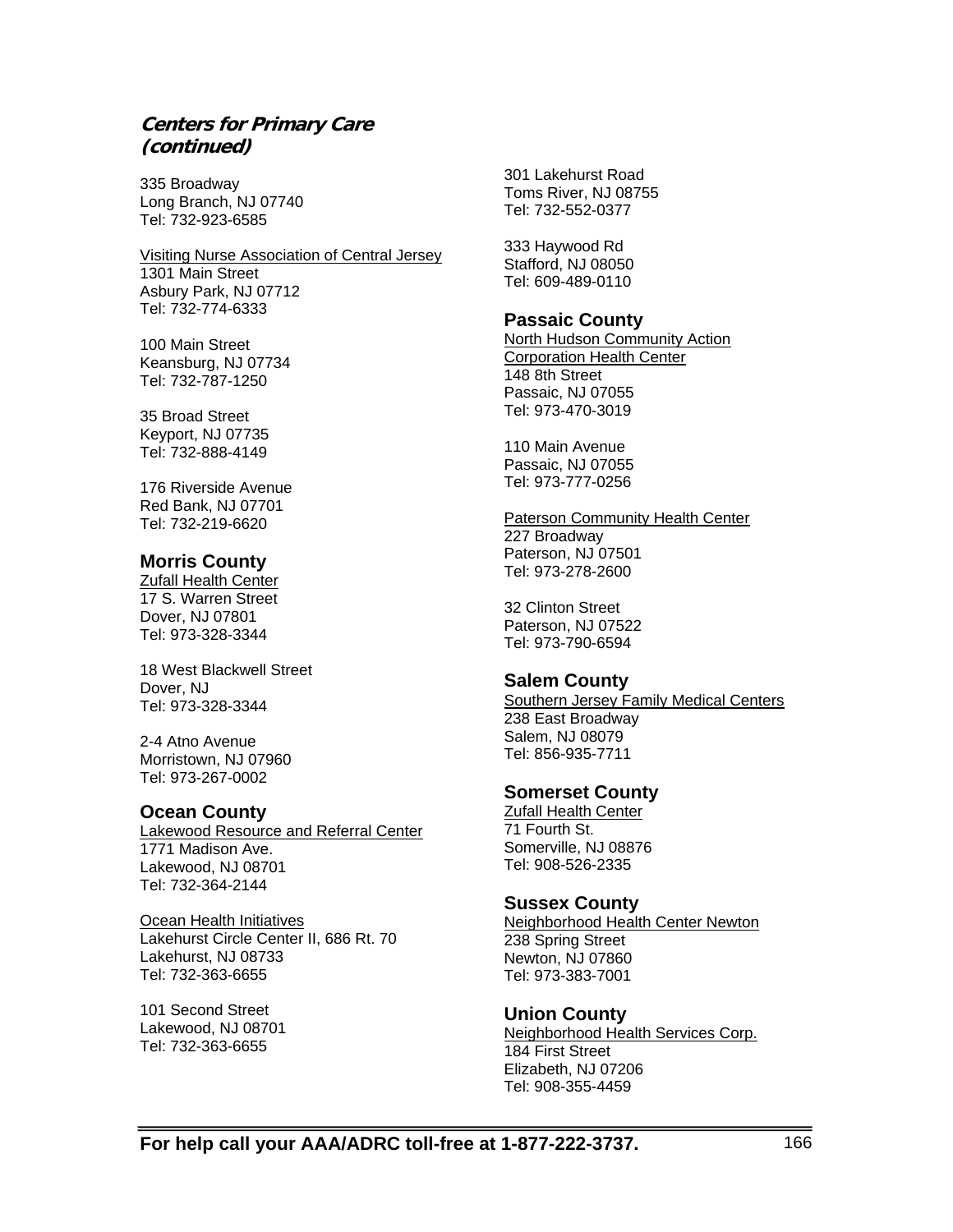1700-58 Myrtle Avenue Plainfield, NJ 07063 Union County Tel: 908-753-6401

#### **Warren County**

Neighborhood Health Center Phillipsburg 427-429 South Main Street Phillipsburg, NJ 08865 Tel: 908-454-4600

**Zufall Health Center** 653 Willow Grove St. Hackettstown, NJ 07840 Tel: 908-452-5366

#### *Zufall Health Center*

653 Willow Grove Street Hackettstown, NJ 07840 **Telephone:** 908-452-5366

Additional county satellite locations may be available and can be found at: **www.state.nj.us/health/fhs/fqhc/index.shtml**.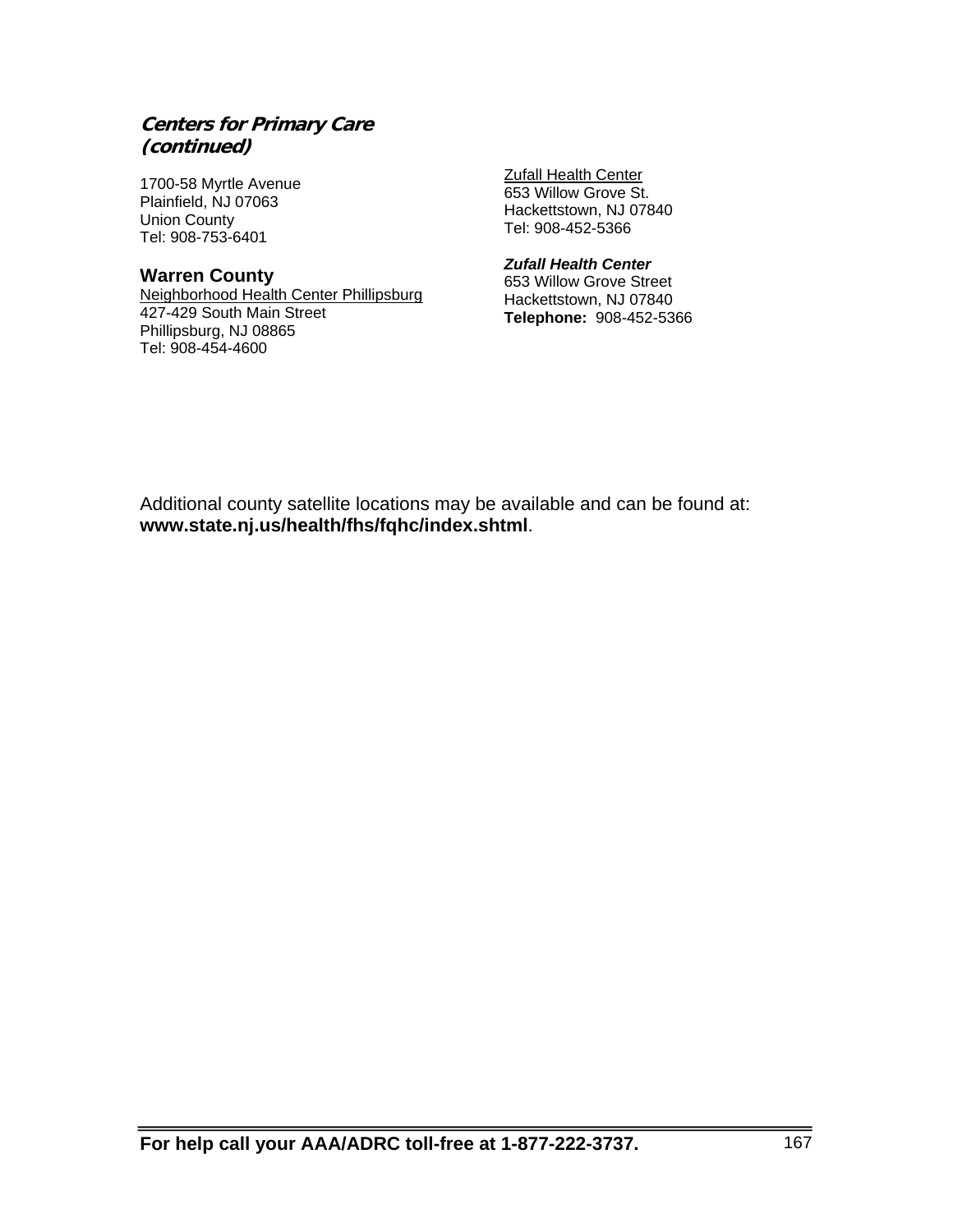# **Appendix E - Commission for the Blind and Visually Impaired**

#### **Toll Free Number:** 1-877-685-8878

#### **Administrative Office:**

Phone: 973-648-3333 Fax: 973-648-2043 Address: 153 Halsey Street, 6<sup>th</sup> Floor, Newark, NJ 07102 Mailing Address: P.O. Box 47017, Newark, NJ 07101-47017

#### **Newark Service Center:**

Phone: 973-648-2111 Address: 153 Halsey Street, 5th Floor, Newark, NJ 07102. **Counties Served:** Bergen, Essex, Hudson, Morris, Passaic, Sussex, and Warren

#### **Freehold Service Center:**

Phone: 732-308-4001 Address: 100 Daniels Way, Freehold, NJ 07728 **Counties Served:** Monmouth, Ocean, Hunterdon, Mercer, Middlesex, Somerset, and Union

#### **Cherry Hill Service Center:**

Phone: 856-482-3700 Address: 2201 Route 38 East, Suite 600, Cherry Hill, NJ 08002 **Counties Served:** Atlantic, Burlington, Camden, Cape May, Cumberland, Salem, and Gloucester

#### **Hammonton Service Center:**

Phone: 609-704-6000 Address: 40 N White Horse Pike, Hammonton, NJ 08037-1894 **Counties Served:** Atlantic, Cape May, Cumberland, and Salem

#### **Joseph Kohn Training Center:**

Phone: 732-937-6363 Address: 130 Livingston Avenue, New Brunswick, NJ 08901

#### **George F. Meyer Instructional Resource Center:**

Phone: 973-648-2547 Address: 375 McCarter Highway, Newark, NJ 07114

#### **Business Enterprise of New Jersey (BENJ):**

Phone: 732-418-3270 Address: 130 Livingston Ave., New Brunswick, NJ 08901 Mailing Address: P.O. Box 721, Trenton, NJ 08625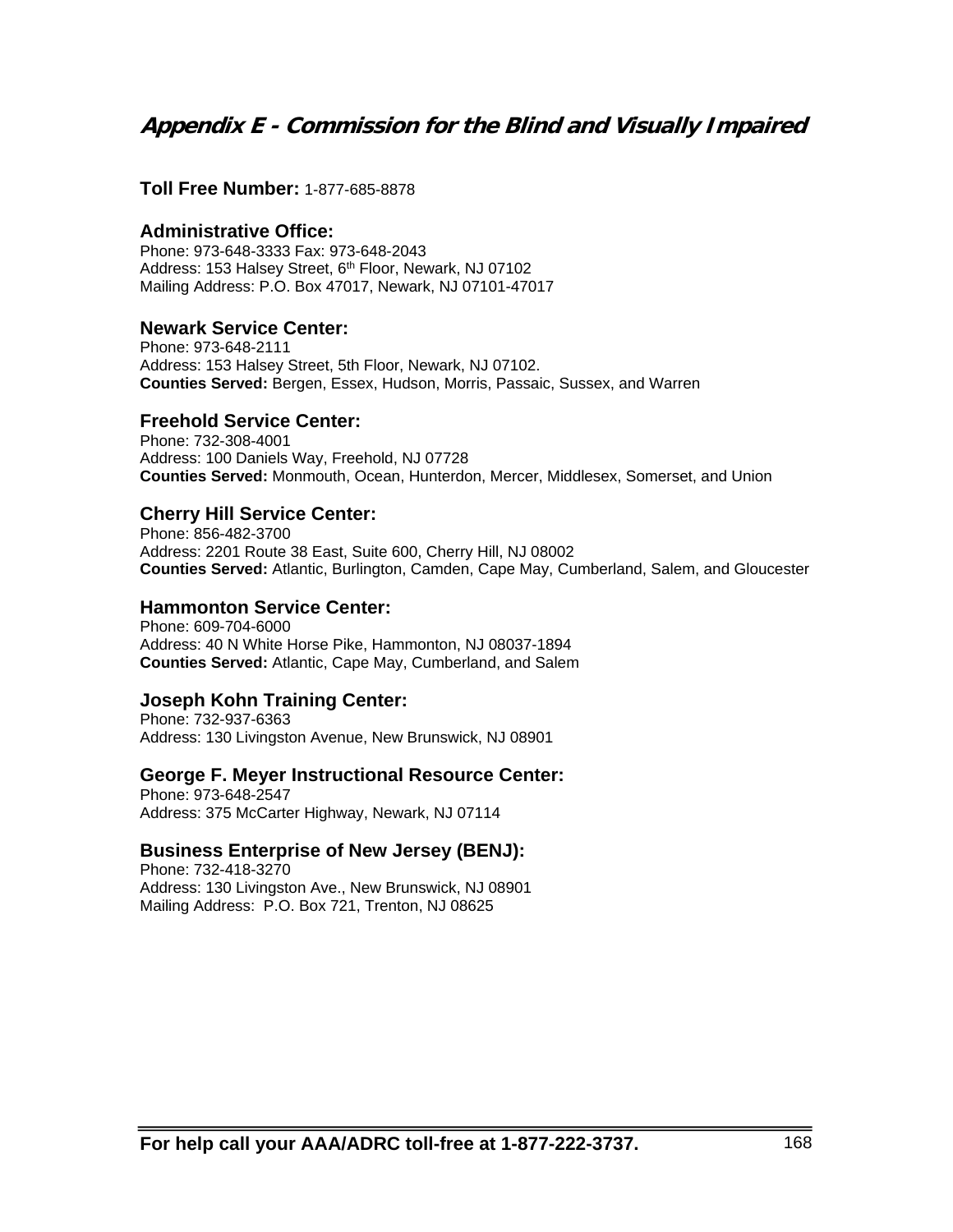# **Appendix F - Congregate Housing Services Providers**

| <b>Atlantic County</b>   | <b>Shalom Towers, Inc.</b><br>609-822-1108                                                                                                                                                                                                                                                                                                                                                                                                                                                                                                                                                                                                                         |
|--------------------------|--------------------------------------------------------------------------------------------------------------------------------------------------------------------------------------------------------------------------------------------------------------------------------------------------------------------------------------------------------------------------------------------------------------------------------------------------------------------------------------------------------------------------------------------------------------------------------------------------------------------------------------------------------------------|
| <b>Bergen County</b>     | <b>Garfield Housing Authority</b><br>973-340-4170, ext. 5<br><b>Conte Court</b><br><b>Belmont Gardens</b><br>Golden Tower                                                                                                                                                                                                                                                                                                                                                                                                                                                                                                                                          |
| <b>Camden County</b>     | <b>JFH Management Co., Inc.</b><br>856-667-6826, ext. 4<br><b>Bernard Dublin House</b><br>Gesher House<br>Saltzman House<br>856-751-3343, ext. 3                                                                                                                                                                                                                                                                                                                                                                                                                                                                                                                   |
| <b>Cape May County</b>   | <b>Wildwood Housing Authority</b><br>609-729-0220, ext. 1106<br><b>Sandman Towers</b>                                                                                                                                                                                                                                                                                                                                                                                                                                                                                                                                                                              |
| <b>Cumberland County</b> | <b>Vineland Housing Authority</b><br>856-691-4099 Ext. 108 or Ext. 105<br><b>Esther Olivio Towers</b><br><b>Kidston Towers</b><br><b>Tarklin Acres Towers</b><br>D'Orazio Terrace Apartments                                                                                                                                                                                                                                                                                                                                                                                                                                                                       |
| <b>Essex County</b>      | <b>Jewish Community Housing Corp.</b><br><b>Jewish Federation Towers</b><br>973-374-1702<br>Jewish Federation Plaza Apartments<br>973-530-3970<br>S. Orange B'Nai Brith Federation House<br>973-761-4602<br><b>E. Orange Housing Authority</b><br>973-675-0558<br>Vista Village<br><b>Concord Towers</b><br><b>United Methodist Homes</b><br>973-676-9057<br><b>Bishop Taylor Manor</b><br><b>Pine Ridge of Montclair</b><br>Covenant Manor (Union County)<br><b>Wesleyan Arms (Monmouth County)</b><br>Wesley by the Bay (Cape May County)<br><b>Housing Authority, City of Orange</b><br>973-677-4579 or 973-677-4559<br><b>Washington Manor Senior Citizens</b> |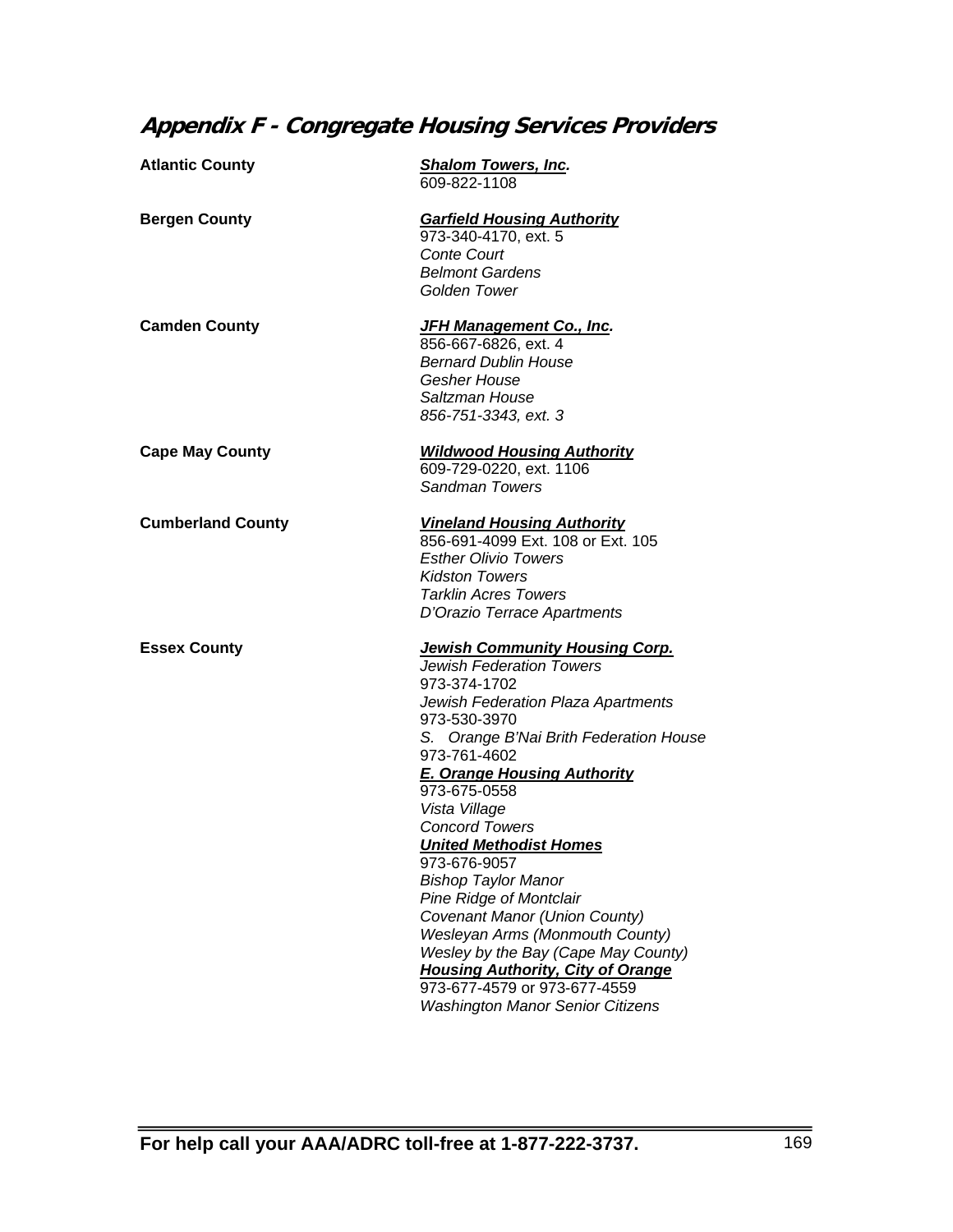# **Congregate Housing Services Providers (continued)**

| <b>Gloucester County</b> | <b>Gloucester County Housing Authority</b><br>856-845-3597, ext. 501<br>Carino Park Apartments<br><b>Colonial Park Apartments</b><br><b>Deptford Park Apartments</b><br>Nancy J. Elkins Senior Housing<br><b>Shepard's Farm Senior Housing</b>                                                                                                                                          |
|--------------------------|-----------------------------------------------------------------------------------------------------------------------------------------------------------------------------------------------------------------------------------------------------------------------------------------------------------------------------------------------------------------------------------------|
| <b>Hudson County</b>     | <b>Hudson Lutheran Housing, Corp.</b><br>201-792-6600<br><b>Muhlenberg Gardens</b><br>Wittenberg Manor<br><b>Bayonne Housing Authority</b><br>201-437-8173<br>The Back Bay Gardens<br><b>Constable Hook Gardens</b>                                                                                                                                                                     |
| <b>Mercer County</b>     | <b>Architects Housing Company I</b><br>609-695-1099, ext. 13<br><b>Architect's Housing</b><br><b>Princeton Community Housing, Inc.</b><br>609-921-0929<br>Elm Court I and II<br><b>Trent Center West, Inc.</b><br>609-392-5222 Ext.109<br><b>Trent Center West</b>                                                                                                                      |
| <b>Middlesex County</b>  | <b>S. Brunswick Community Dev. Corp.</b><br>732-355-9009<br>Charleston Place I and II<br>Oak Woods Senior Residence<br><u>Township of Woodbridge</u><br>732-634-6629<br><b>Stern Towers</b><br><b>Adams Towers</b><br><b>Finn Towers</b><br>Older American Housing in Spotswood, Inc.<br>732-416-9244 Ext. 200<br><b>Crescent Park Senior Housing</b><br><b>Woodmere Senior Housing</b> |
| <b>Monmouth County</b>   | <b>Presbyterian Homes &amp; Services, Inc.</b><br>732-988-9033 or 732-988-9090 or 989-5416<br><b>Asbury Tower</b><br>Gables at W. Windsor (Mercer Co.)<br>Wheaton Pointe at E. Windsor (Mercer Co.)<br><b>Allaire Crossing</b><br><b>Friendship Gardens</b><br>The Oaks<br><b>W. Long Branch Senior Citizens Housing</b><br>732-229-2901<br>Peter Cooper Village                        |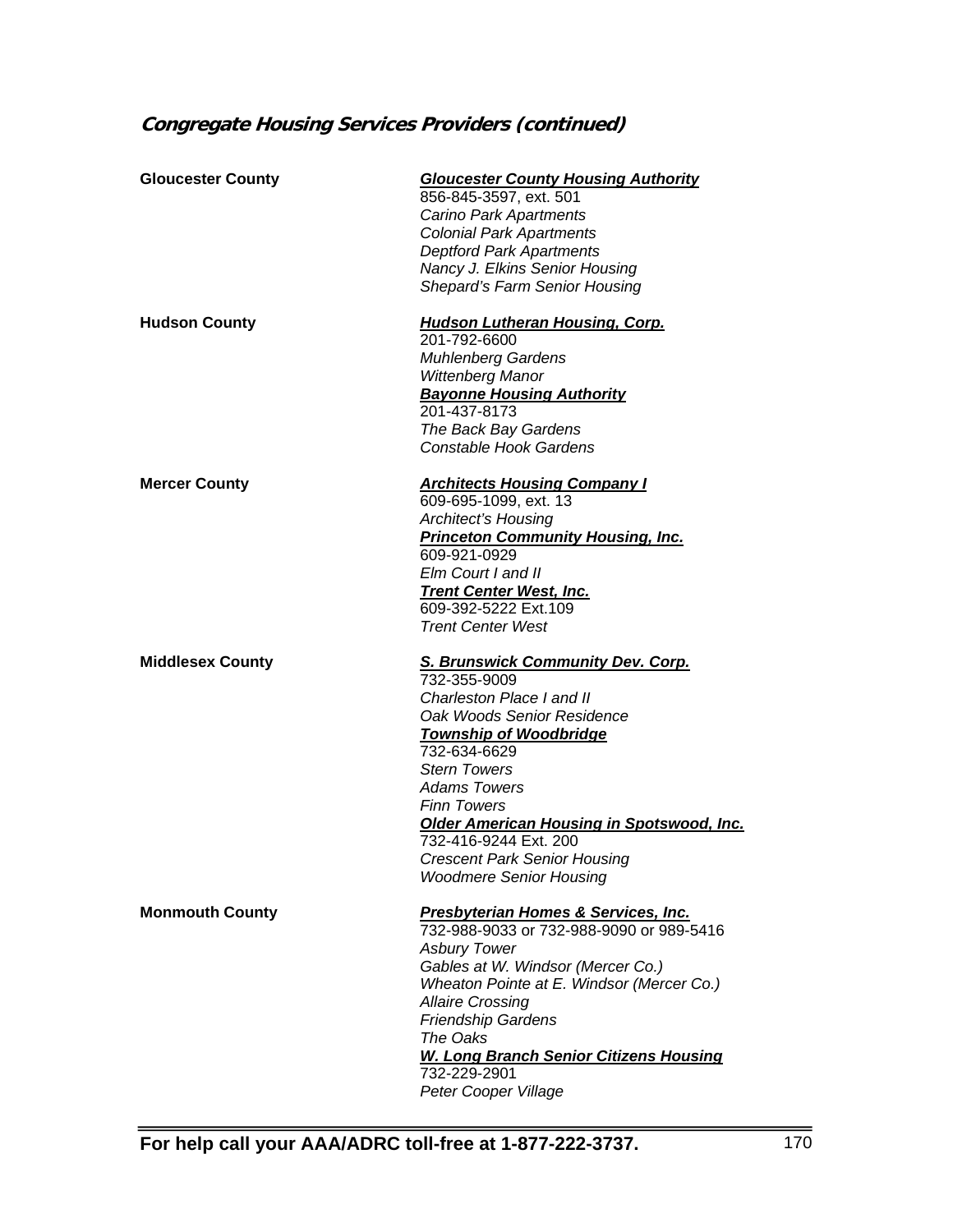# **Congregate Housing Services Providers (continued)**

| <b>Morris County</b>   | <b>Housing Authority of the County of Morris</b><br>973-540-0389                                                                                                                                                                                                                                                          |
|------------------------|---------------------------------------------------------------------------------------------------------------------------------------------------------------------------------------------------------------------------------------------------------------------------------------------------------------------------|
|                        | Morris Mews Sr. Citizens Complex                                                                                                                                                                                                                                                                                          |
| <b>Passaic County</b>  | <b>Boulevard Seniors, L.P.</b><br>973-471-7449<br>Boulevard Seniors, L.P.<br><b>Daughters of Miriam Apts.</b><br>973-253-5311<br>Miriam Apt. I and II<br><b>UJA Federation of Northern NJ</b><br>973-881-8611<br><b>Federation Apartments</b><br><b>Clifton Senior Citizen Housing</b><br>973-778-0484<br>Evergreen Manor |
| <b>Salem County</b>    | <b>Penns Grove Housing Authority</b><br>856-299-0101<br><b>Penn Tower South</b>                                                                                                                                                                                                                                           |
| <b>Somerset County</b> | <b>Wilentz Senior Residence</b><br>732-873-3888 Ext. 403<br><b>Wilentz Senior Residence</b><br>Ridge Oak, Inc.<br>908-221-0266<br>Ridge Oak                                                                                                                                                                               |
| <b>Sussex County</b>   | <b>Sparta Ecumenical Council on</b><br><b>Senior Citizen Housing</b><br>973-729-4311, ext. 22<br>Knoll Heights Village<br>Knoll View Village                                                                                                                                                                              |
| <b>Union County</b>    | <b>Westfield Senior Housing</b><br>908-233-8354, press #5<br><b>Westfield Senior Citizens</b><br><b>Cranford Housing Board</b><br>908-272-9180<br><b>Edward K. Gill Apartments</b><br>Cranford-Lincoln Apartments<br><b>Housing Authority of Summit</b><br>908-273-6413<br><b>Summit Senior Citizens</b>                  |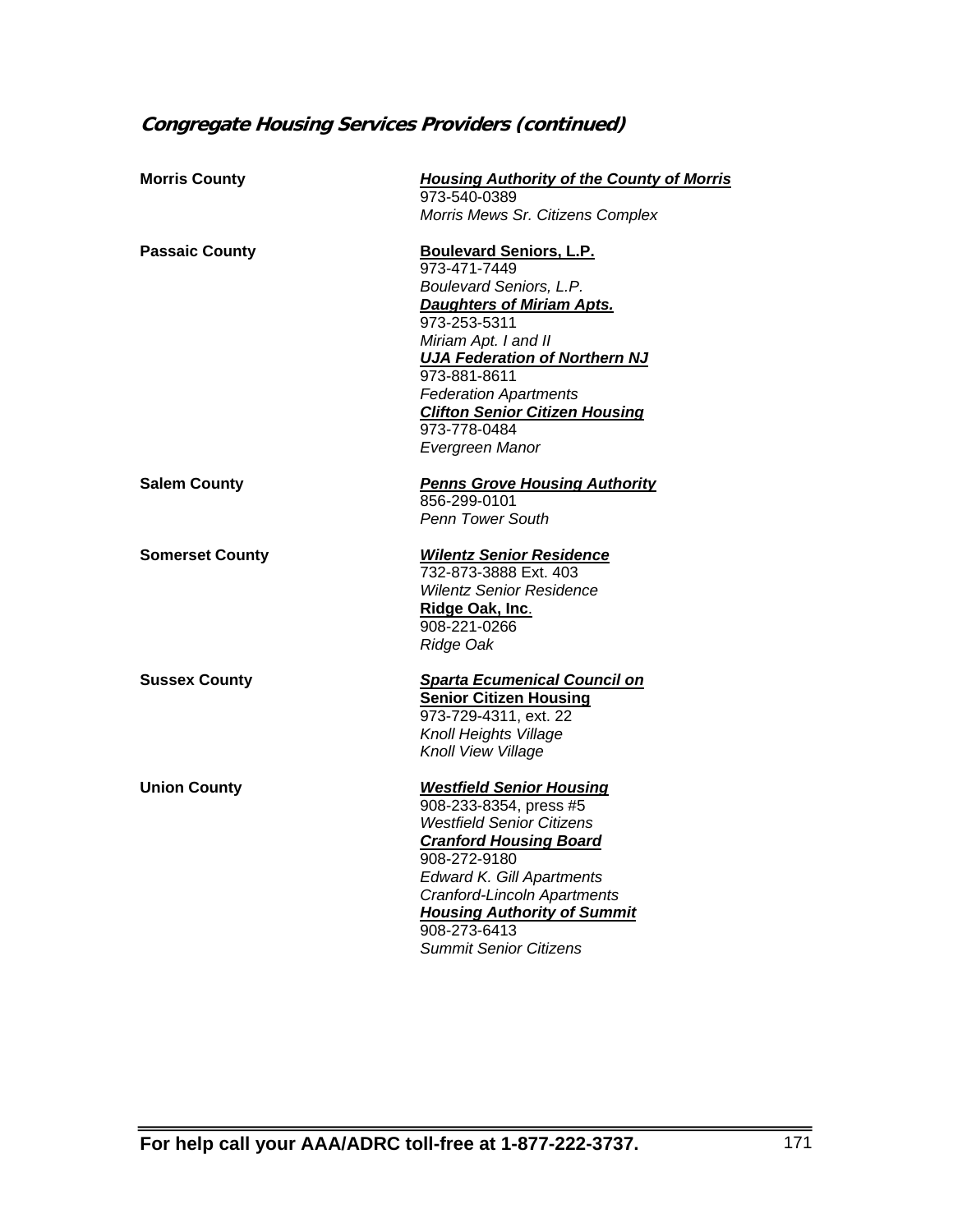# **Appendix G - County Welfare Agencies**

| <b>Agency</b>                                                                                                                            | <b>Phone</b> | <b>Fax</b>                                           |
|------------------------------------------------------------------------------------------------------------------------------------------|--------------|------------------------------------------------------|
| <b>Atlantic County Dept. of Family &amp; Community</b><br><b>Development</b><br>1333 Atlantic Avenue<br>Atlantic City NJ 08401-8297      | 609-348-3001 | 609-343-2374                                         |
| <b>Bergen County Bd. of Social Services</b><br>218 Route 17 North<br>Rochelle Park NJ 07662-3300                                         | 201-368-4200 | 201-368-8710                                         |
| <b>Burlington County Bd. of Social Services</b><br><b>Human Services Facility</b><br>795 Woodlane Road<br>Mount Holly NJ 08060-3335      | 609-261-1000 | 609-261-0463                                         |
| <b>Camden County Bd. of Social Services</b><br>Aletha R. Wright Admin. Building<br>600 Market Street<br>Camden NJ 08102-8800             | 856-225-8800 | 856-225-7797                                         |
| <b>Cape May County Bd. of Social Services</b><br>Social Services Building<br>4005 Route 9 South<br>South Rio Grande NJ 08242-1911        | 609-886-6200 | 609-889-9332                                         |
| <b>Cumberland County Bd. of Social Services</b><br>275 North Delsea Drive<br>Vineland NJ 08360-3607                                      | 856-691-4600 | 856-692-7635                                         |
| <b>Essex County Dept. of Citizen Services</b><br><b>Division of Welfare</b><br>18 Rector Street, 9th Floor<br>Newark NJ 07102            | 973-733-3000 | 973-643-3985                                         |
| <b>Gloucester County Bd. of Social Services</b><br>400 Hollydell Drive<br>Sewell NJ 08080                                                | 856-582-9200 | 856-582-6587                                         |
| <b>Hudson County Dept. of Family Services</b><br><b>Division of Welfare</b><br>257 Cornelison Ave.<br>Jersey City NJ 07306               | 201-420-3000 | 201-420-0343                                         |
| <b>Hunterdon County Div. Of Social Services</b><br><b>Division of Welfare</b><br>6 Gauntt Place, PO Box 2900<br>Flemington NJ 08822-2900 | 908-788-1300 | 908-806-4588                                         |
| <b>Mercer County Board of Social Services</b><br>200 Woolverton Street<br>Trenton, NJ 08611                                              | 609-989-4320 | 609-989-0405                                         |
| <b>Middlesex County Board of Social Services</b><br>181 How Lane<br>New Brunswick, NJ 08903                                              | 732-745-3500 | 732-745-4558<br><b>Work First NJ</b><br>732-745-4555 |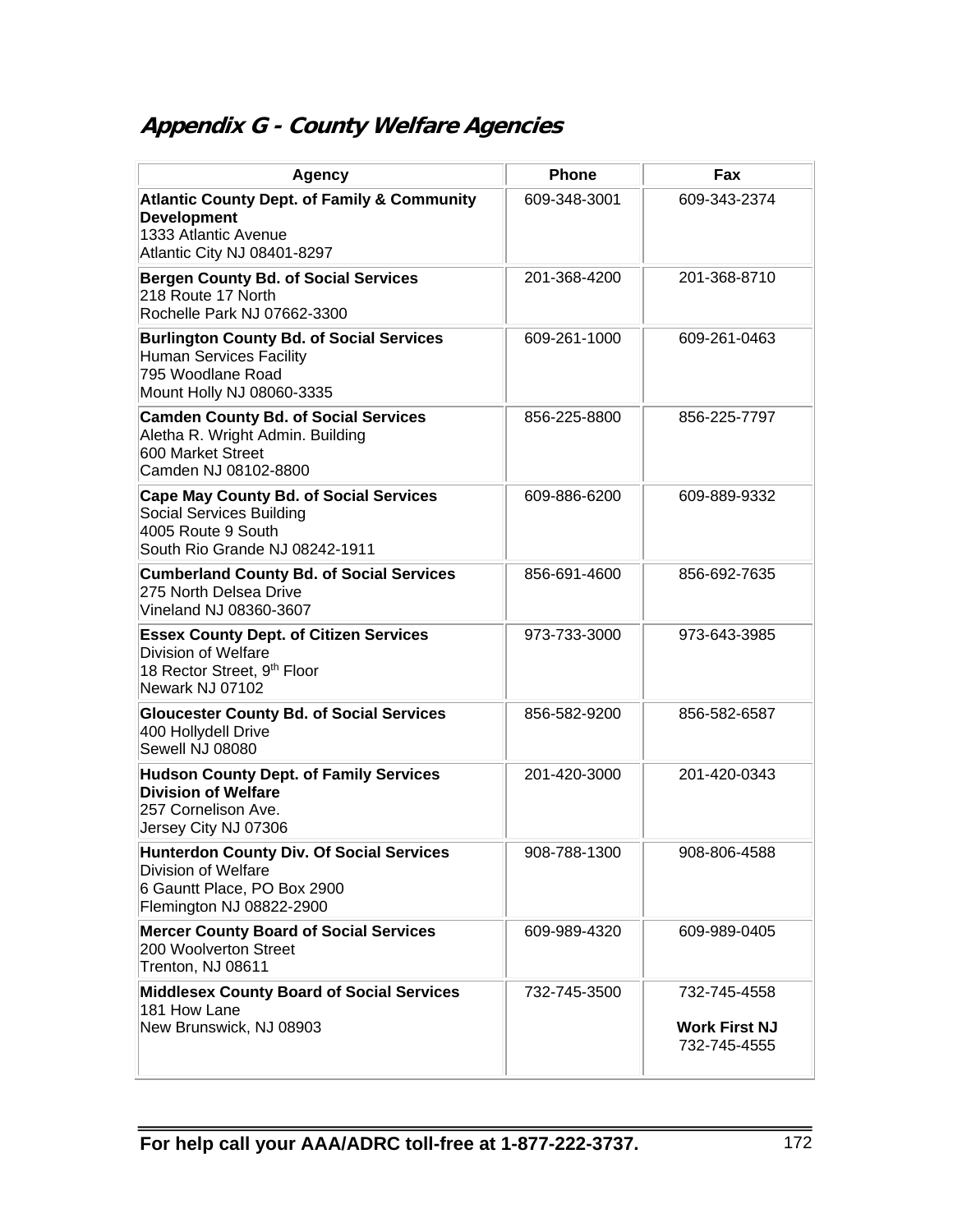| <b>County Welfare Agencies (continued)</b>                                                                                                  |              |                                                      |
|---------------------------------------------------------------------------------------------------------------------------------------------|--------------|------------------------------------------------------|
| <b>Monmouth County Div. of Social Services</b><br>3000 Kozloski Road, PO Box 3000<br>Freehold, NJ 07728                                     | 732-431-6000 | 732-431-6017<br><b>Work First NJ</b><br>732-431-6267 |
| <b>Morris County Office of Temporary Assistance</b><br><b>Program Services</b><br>340 W. Hanover<br>PO Box 900<br>Morristown, NJ 07963-0900 | 973-326-7800 | 973-329-7875                                         |
| <b>Ocean County Board of Social Services</b><br>1027 Hooper Avenue, PO Box 547<br>Toms River, NJ 08754-0547                                 | 732-349-1500 | 732-244-8075<br><b>Work First NJ</b><br>732-473-0669 |
| <b>Passaic County Board of Social Services</b><br>80 Hamilton Street<br>Paterson, NJ 07505-2060                                             | 973-881-0100 | 973-881-3232                                         |
| <b>Salem County Board of Social Services</b><br>147 S. Virginia Avenue<br>Penns Grove, NJ 08069                                             | 856-299-7200 | 856-299-3245                                         |
| <b>Somerset County Board of Social Services</b><br>73 E. High Street, PO Box 936<br>Somerville, NJ 08876-0936                               | 908-526-8800 | 908-231-9010                                         |
| <b>Sussex County Div. of Social Services</b><br>83 Spring Street, PO Box 218<br>Newton, NJ 07860-0218                                       | 973-383-3600 | 973-579-9894                                         |
| <b>Union County Div. of Social Services</b><br>342 Westminster Avenue<br>Elizabeth, NJ 07208-3290                                           | 908-965-2700 | 965-2752<br><b>Work First NJ</b><br>908-965-2758     |
| <b>Warren County Div. of Temporary Assistance</b><br>and Social Services<br>1 Shotwell Drive<br>Belvidere, NJ 07823                         | 908-475-6301 | 908-475-1533                                         |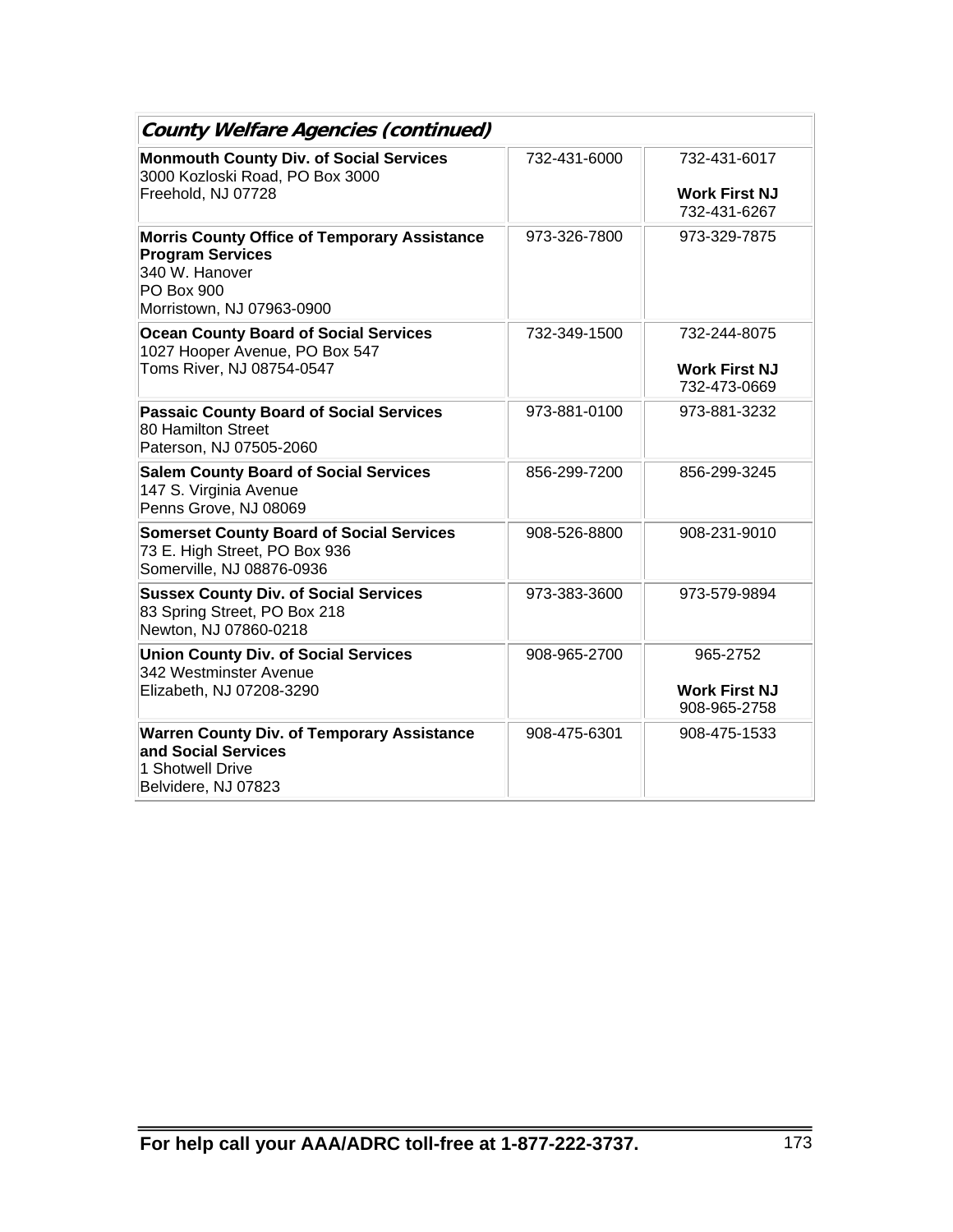# **Appendix H - Division of Developmental Disabilities – Regional Offices**

#### **Central Office**

PO Box 726 Trenton, NJ 08625-0726 Telephone: 1-800-832-9173 Website: www.state.nj.us/humanservices/dds

#### **Northern Regional Offices:**

1-B Laurel Drive Flanders, NJ 07836 **Telephone:** 973-927-2600 **Counties Served:** Morris, Sussex, and Warren

100 Hamilton Plaza, 7<sup>th</sup> Floor Paterson, NJ 07505 **Telephone:** 973-977-4004 **Counties Served:** Bergen, Hudson, and Passaic

#### **Upper Central Regional Offices:**

110 East 5<sup>th</sup> Street Plainfield, NJ 07060 **Telephone:** 908-226-7800 **Counties Served:** Union and Somerset

275 Greenbrook Road, 2nd Floor Green Brook, NJ 08812 **Telephone:** 732-424-3301 **Counties Served:** Somerset

153 Halsey Street, 2<sup>nd</sup> Floor P.O. Box 47013 Newark, NJ 07101 **Telephone:** 973-693-5080 **Counties Served:** Essex

### **Lower Central Regional Offices:**

120 South Stockton Street Trenton, NJ 08611 **Telephone:** 609-292-1922 **Counties Served:** Hunterdon, Mercer, and Middlesex

Juniper Plaza, Suite 1-11 3499 Route 9 North Freehold, NJ 07728 **Telephone:** 732-863-4500 **Counties Served:** Ocean and Monmouth

#### **Southern Regional Offices:**

2 Echelon Plaza 221 Laurel Road, Suite 210 Voorhees, NJ 08043 **Telephone:** 856-770-5900 **Counties Served:** Burlington, Camden, and Gloucester

5218 Atlantic Avenue, Suite 205 Mays Landing, NJ 08330 **Telephone:** 609-476-5200 **Counties Served:** Atlantic, Cape May, Cumberland, and Salem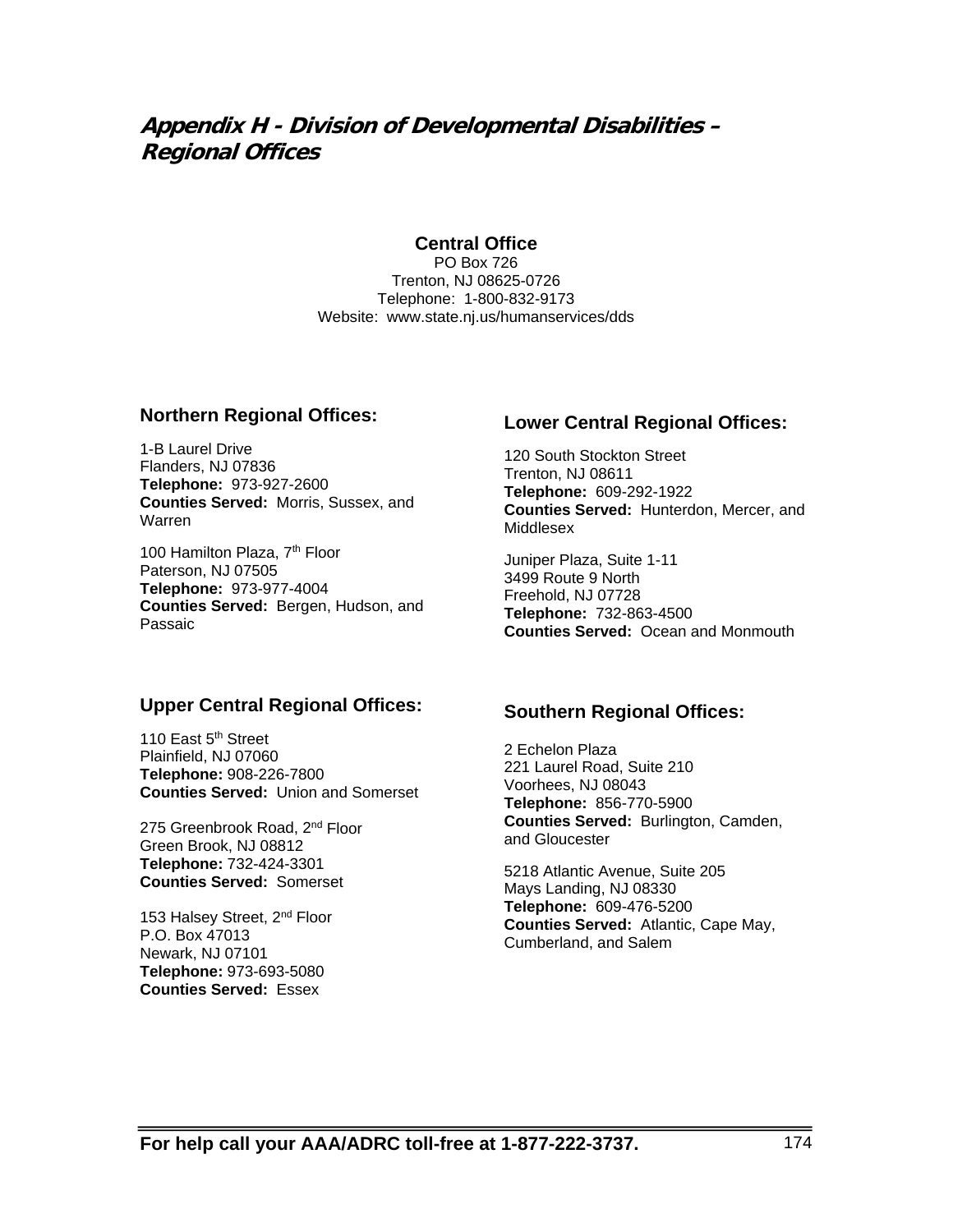# **Appendix I - Division of Vocational Rehabilitation Service Offices**

#### **TRENTON** (Central)

John Fitch Plaza – 12th Floor P.O. Box 398, 08625-0398 609-292-5987(Phone) 609-292-834(FAX) 609-292-2919(TTY) 609-498-6221(VP) dvradmin@dol.state.nj.us

### **BRIDGETON** (Cumberland, Salem)

40 E. Broad Street, Suite 204, 08302-2881 856-453-3888(Phone) 856-453-3909(FAX) 856-497-0075(VP) DVR.Bridgeton@dol.state.nj.us

#### **JERSEY CITY** (Hudson)

438 Summit Avenue, 6th Floor, 07306-3187 201-217-7180(Phone) 201-217-7287(FAX) 201-942-0085(VP) DVR.JerseyCity@dol.state.nj.us

#### **NEPTUNE** (Monmouth)

60 Taylor Avenue, 07753-4844 732-775-1799(Phone) 732-775-1666(FAX) DVR.Neptune@dol.state.nj.us

**NEW BRUNSWICK** (Middlesex)

DVR.NewBrunswick@dol.state.nj.us

732-937-6300(Phone) 732-937-6358(FAX)

#### **CAMDEN** (Camden)

2600 Mt. Ephraim Ave., Suite 103, 08104-3290 550 Jersey Ave., P.O. Box 2672, 08901 856-614-2500(Phone) 856-614-2538(FAX) 856-831-7599(VP) DVR.Camden@dol.state.nj.us

#### **ELIZABETH** (Union)

921 Elizabeth Ave., 3rd Floor, 07201 908-965-3940(Phone) 908-965-2976(FAX) 908-965-3995(VP) DVR.Elizabeth@dol.state.nj.us

## **NEWARK** (Essex)

732-393-8056(VP)

990 Broad Street, 2nd Floor, 07101 973-648-3494(Phone) 973-648-3902(FAX) 862-772-7166(VP) DVR.Newark@dol.state.nj.us

#### **HACKENSACK** (Bergen)

60 State Street, 2nd Floor, 07601-5471 201-996-8970(Phone) 201-996-8880(FAX) DVR.Hackensack@dol.state.nj.us

# **PATERSON** (Passaic)

200 Memorial Drive, 1st Floor, 07505 973-742-9226/Option 3 or 973-340- 3400(Phone) 973-279-5895(FAX) 973-968-6556(VP) DVR.Paterson@dol.state.nj.us

#### **HACKETTSTOWN** (Sussex, Warren) 223 Stiger Street, Suite A, 07840-1217 908-852-4110(Phone) 908-813-9745(FAX) DVR.Hackettstown@dol.state.nj.us

**PLEASANTVILLE** (Atlantic) 2 South Main St., 1st Fl. Suite 2, 08232 609-813-3933 (Phone) 609-813-3959(FAX) 608-813-3958(TTY) 609-241-7064(VP) DVR.Pleasantville@dol.state.nj.us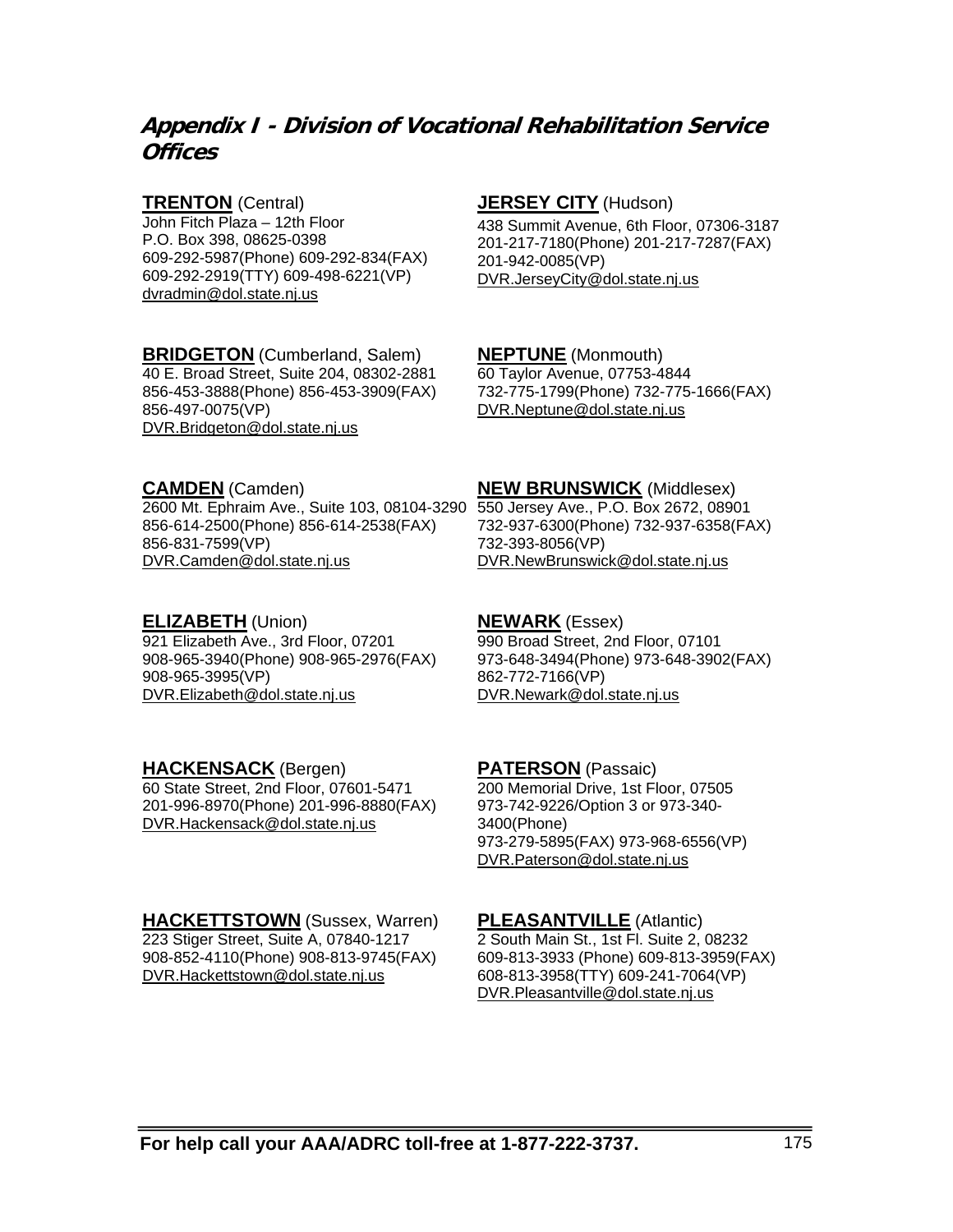#### **RANDOLPH** (Morris)

13 Emery Avenue, 2nd Floor, 07869 862-397-5600(3)(Phone) 973-895-6420(FAX) 862-242-5412(VP) DVR.Randolph@dol.state.nj.us

**TRENTON** (Mercer) Labor Station Plaza, P.O. Box 959 28 Yard Avenue, 08625-0959 609-292-2940(Phone) 609-984-3553(FAX) 609-498-7011(TTY & VP) DVR.Trenton@dol.state.nj.us

**SOMERVILLE** (Somerset, Hunterdon) 75 Veterans Memorial Dr., Suite 101 08876- 2952 908-704-3030(Phone) 908-704-3476(FAX) 866-954-1190(VP) DVR.Somerville@dol.state.nj.us

### 795 Woodlane Road, Suite 201, 08060 609-518-3948(Phone) 609-518-3956(FAX) DVR.Westampton@dol.state.nj.us

**WESTAMPTON** (Burlington)

#### **THOROFARE** (Gloucester)

Gloucester Regional Service Center 215 Crown Point Rd., Suite 200, 08086-2153 856-384-3730(Phone) 856-384-3777(FAX) DVR.Thorofare@dol.state.nj.us

#### **TOMS RIVER** (Ocean)

1027 Hooper Ave., Bldg. 6, 3rd Floor Suite 1, 08753-2225 732-505-2310(Phone) 732-505-2317(FAX) DVR.TomsRiver@dol.state.nj.us

#### **WILDWOOD** (Cape May)

3810 New Jersey Avenue, 08260 609-523-0330(Phone) 609-523-0212(FAX) 609-224-1218(VP) DVR.Wildwood@dol.state.nj.us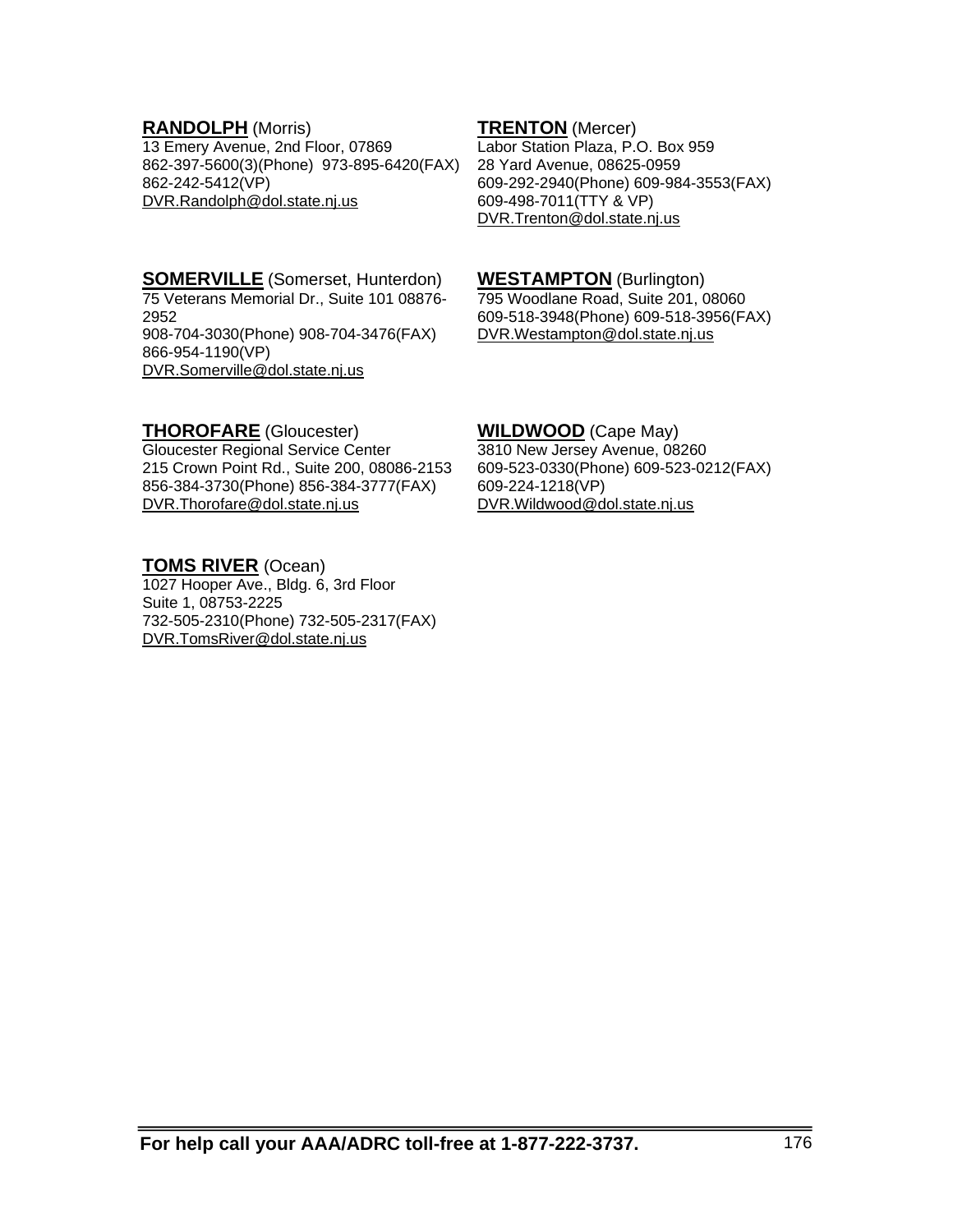# **Appendix J - Medical Assistance Customer Centers**

#### **Northern Regional Offices:**

100 Hamilton Plaza, 5<sup>th</sup> Floor Paterson, NJ 07505-2021 **Telephone:** 973-977-4077 **Counties Served:** Passaic, Bergen, Morris, Sussex, Warren

153 Halsey Street, 4<sup>th</sup> Floor Newark, NJ 07101-2807 **Telephone:** 973-648-3700 **County Served**: Essex, Hudson

#### **Central Regional Offices:**

100 Daniels Way 1<sup>st</sup> Floor Freehold, NJ 07728-2668 **Telephone:** 732-863-4400 **Counties Served:** Monmouth, Ocean, Hunterdon, Middlesex, Somerset and Union

#### **Southern Regional Offices:**

Augusta Building 852 South White Horse Pike Hammonton, NJ 08037-2018 **Telephone:** 609-561-7569 **Counties Served:** Atlantic, Cape May and Cumberland

1 Port Center, Suite 401 2 Riverside Drive Camden, NJ 08037-1018 **Telephone:** 856-614-2870 **Counties Served:** Camden, Burlington, Gloucester, Mercer, and Salem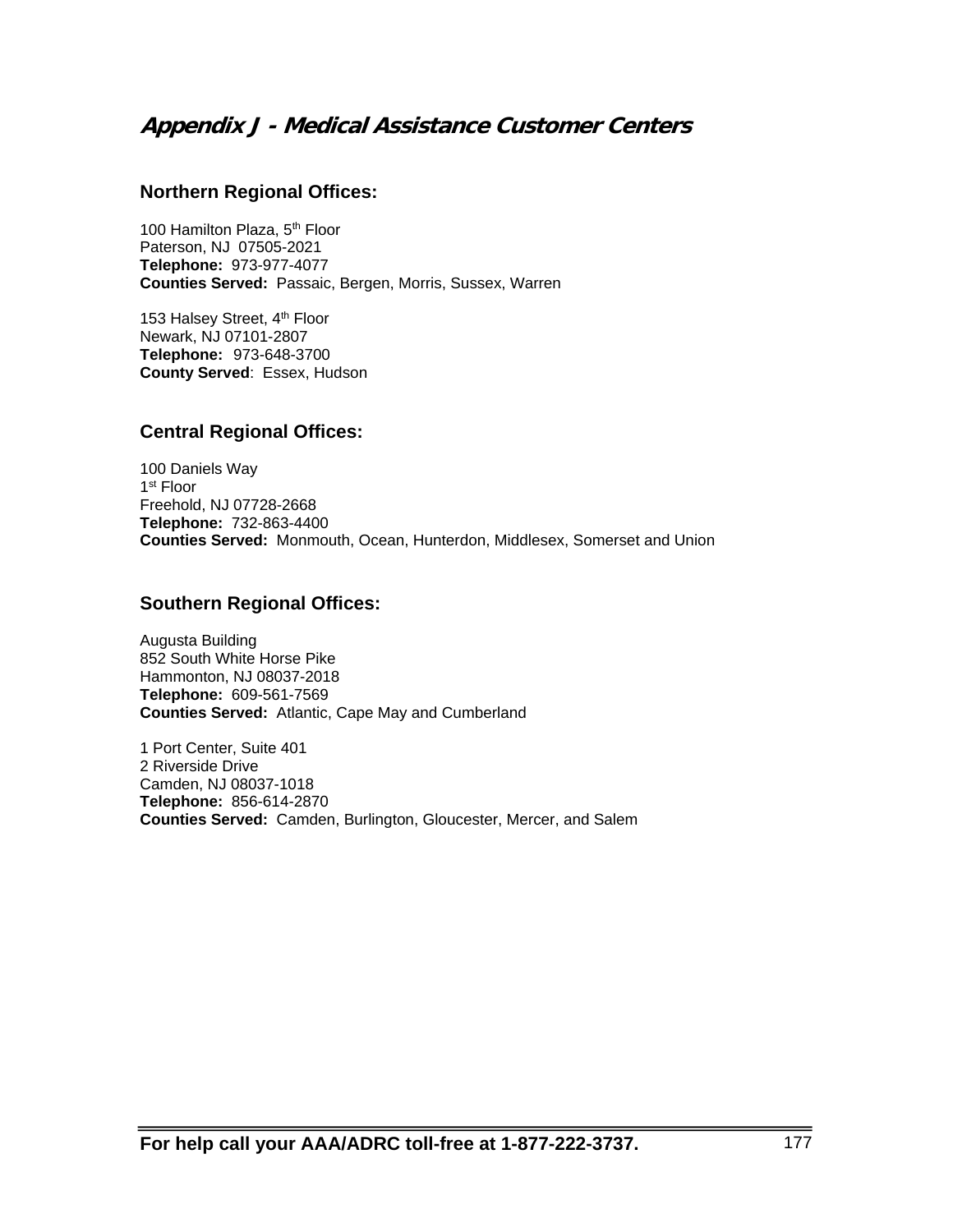# **Appendix K - Mental Health Administrators' Offices**

| <b>Atlantic</b>   | <b>Atlantic County Mental Health Board</b><br>101 South Shore Road<br>Northfield, NJ 08225                                                                           | Phone:<br>609-645-7700 Ext. 4307 |
|-------------------|----------------------------------------------------------------------------------------------------------------------------------------------------------------------|----------------------------------|
| <b>Bergen</b>     | Division of Mental Health Services<br>One Bergen County Plaza<br>Hackensack, NJ 07601                                                                                | Phone:<br>201-634-2745           |
| <b>Burlington</b> | <b>Burlington County Department of</b><br><b>Human Services</b><br>795 Woodlane Road<br>Mount Holly, NJ 08060                                                        | Phone:<br>609-265-5383           |
| Camden            | Camden County Mental Health Board<br>2500 McCellan Ave., Suite 110<br>Pennsauken, NJ 08109-4212                                                                      | Phone:<br>856-663-3998 Ext. 224  |
| <b>Cape May</b>   | Cape May County Mental Health Board<br>#4 Moore Road - DN 907<br>Cape May Court House, NJ 08210                                                                      | Phone:<br>609-465-1055           |
| <b>Cumberland</b> | <b>Cumberland County Department of</b><br><b>Human Services</b><br>72 N. Pearl Street<br>Bridgeton, NJ 08302                                                         | Phone:<br>856-459-3080           |
| <b>Essex</b>      | Essex County Mental Health Board<br>204 Grove Avenue<br>Cedar Grove, NJ 07009                                                                                        | Phone:<br>973-571-2821/2822      |
| <b>Gloucester</b> | Gloucester County Mental Health Board<br>115 Budd Boulevard<br>West Deptford, NJ 08096                                                                               | Phone:<br>856-384-6874           |
| <b>Hudson</b>     | Hudson County Mental Health Board<br>Department of Health and Human<br><b>Services</b><br>595 County Avenue, Building 2<br>Secaucus, NJ 07094                        | Phone:<br>201-369-5280 Ext. 4250 |
| <b>Hunterdon</b>  | Hunterdon County Mental Health Board<br>Department of Human Services<br>8 Gauntt Place<br>PO Box 2900<br>Flemington, NJ 08822-2900                                   | Phone:<br>908-788-1372           |
| <b>Mercer</b>     | Mercer County Division of Mental Health<br>640 South Broad Street<br>Trenton, NJ 08650                                                                               | Phone:<br>609-989-6574/6529      |
| <b>Middlesex</b>  | Middlesex County Division of Addictions<br>& Mental Health Planning<br>Department of Human Services<br>JFK Square - 5 <sup>th</sup> Floor<br>New Brunswick, NJ 08901 | Phone:<br>732-745-4513           |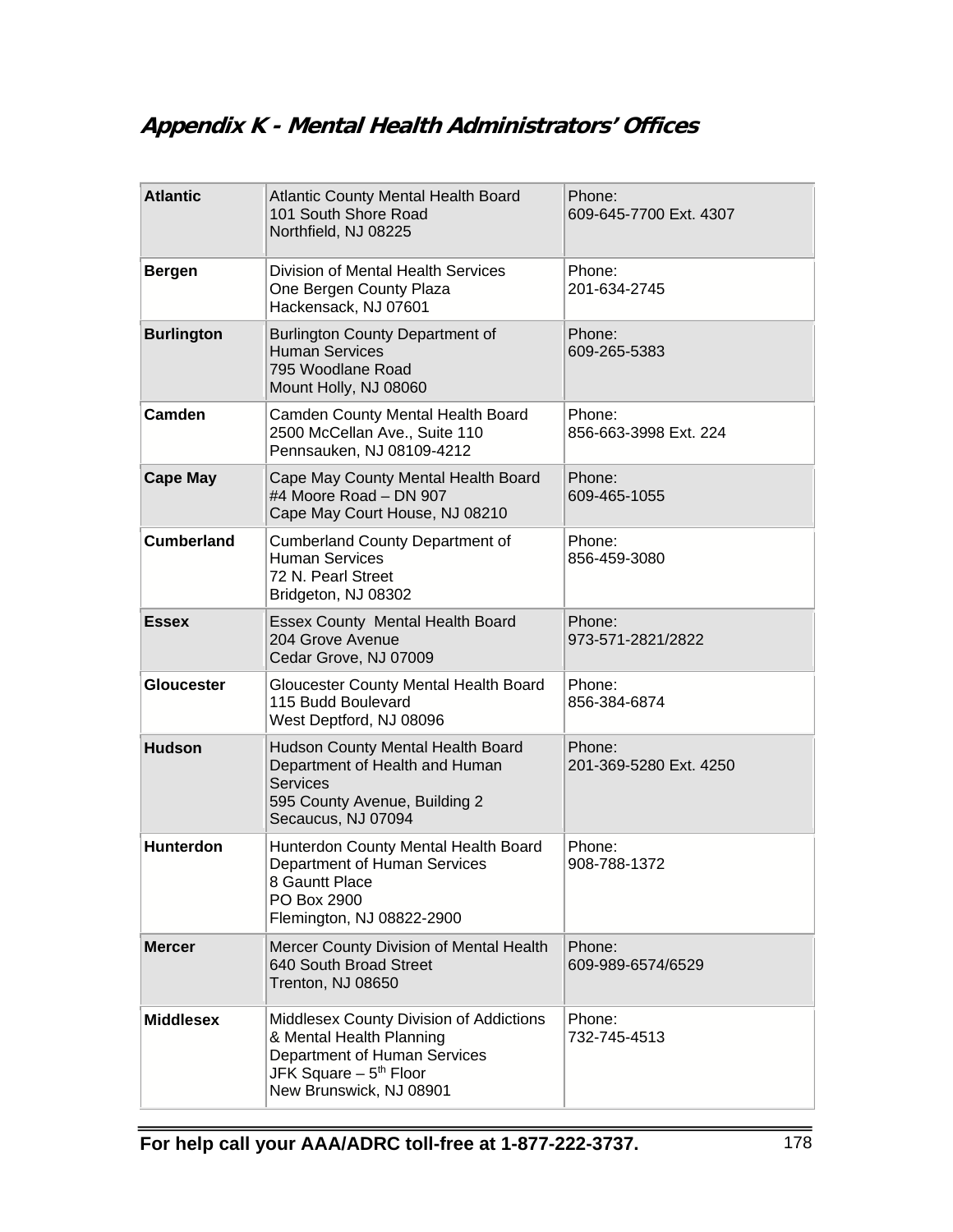| Mental Health Administrators' Offices (continued) |                                                                                                                                                                |                                   |  |  |  |  |
|---------------------------------------------------|----------------------------------------------------------------------------------------------------------------------------------------------------------------|-----------------------------------|--|--|--|--|
| <b>Monmouth</b>                                   | Monmouth County Mental Health and<br><b>Addiction Services</b><br><b>DHS Building</b><br>3000 Kozloski Road, PO Box 3000<br>Freehold, NJ 07728-1255            | Phone:<br>732-431-6451            |  |  |  |  |
| <b>Morris</b>                                     | Morris County Mental Health Board<br>30 Schuyler Place - 3rd Floor<br>Morristown, NJ 07960-0900                                                                | Phone:<br>973-285-6852            |  |  |  |  |
| Ocean                                             | Ocean County Mental Health Board<br>1027 Hooper Avenue, Building 2<br>P.O. Box 2191Toms River, NJ 08754                                                        | Phone:<br>732-506-5374            |  |  |  |  |
| <b>Passaic</b>                                    | Passaic County Division of Mental Health<br>Phone:<br>and Addiction Services<br>973-881-2834<br>401 Grand Street - 5 <sup>th</sup> Floor<br>Paterson, NJ 07505 |                                   |  |  |  |  |
| <b>Salem</b>                                      | Salem County Mental Health Board<br>94 Market Street<br>Salem, NJ 08079                                                                                        | Phone:<br>856-681-6128 Ext. 2036  |  |  |  |  |
| <b>Somerset</b>                                   | Somerset County Mental Health Board<br>Department of Human Services<br>27 Warren Street - 3rd Floor<br>Somerville, NJ 08876-1262                               | Phone:<br>908-704-6320/6300       |  |  |  |  |
| <b>Sussex</b>                                     | <b>Sussex County Mental Health Board</b><br><b>One Spring Street</b><br>Newton, NJ 07860                                                                       | Phone:<br>973-940-5200, Ext. 1381 |  |  |  |  |
| <b>Union</b>                                      | Union County Mental Health Board<br><b>Administration Building</b><br>Elizabethtown Plaza<br>Elizabeth, NJ 07207                                               | Phone:<br>908-527-4844            |  |  |  |  |
| Warren                                            | Warren County Mental Health Board<br>Department of Human Services<br>202 Mansfield Street<br>Belvidere, NJ 07823                                               | Phone:<br>908-475-6092 / 6080     |  |  |  |  |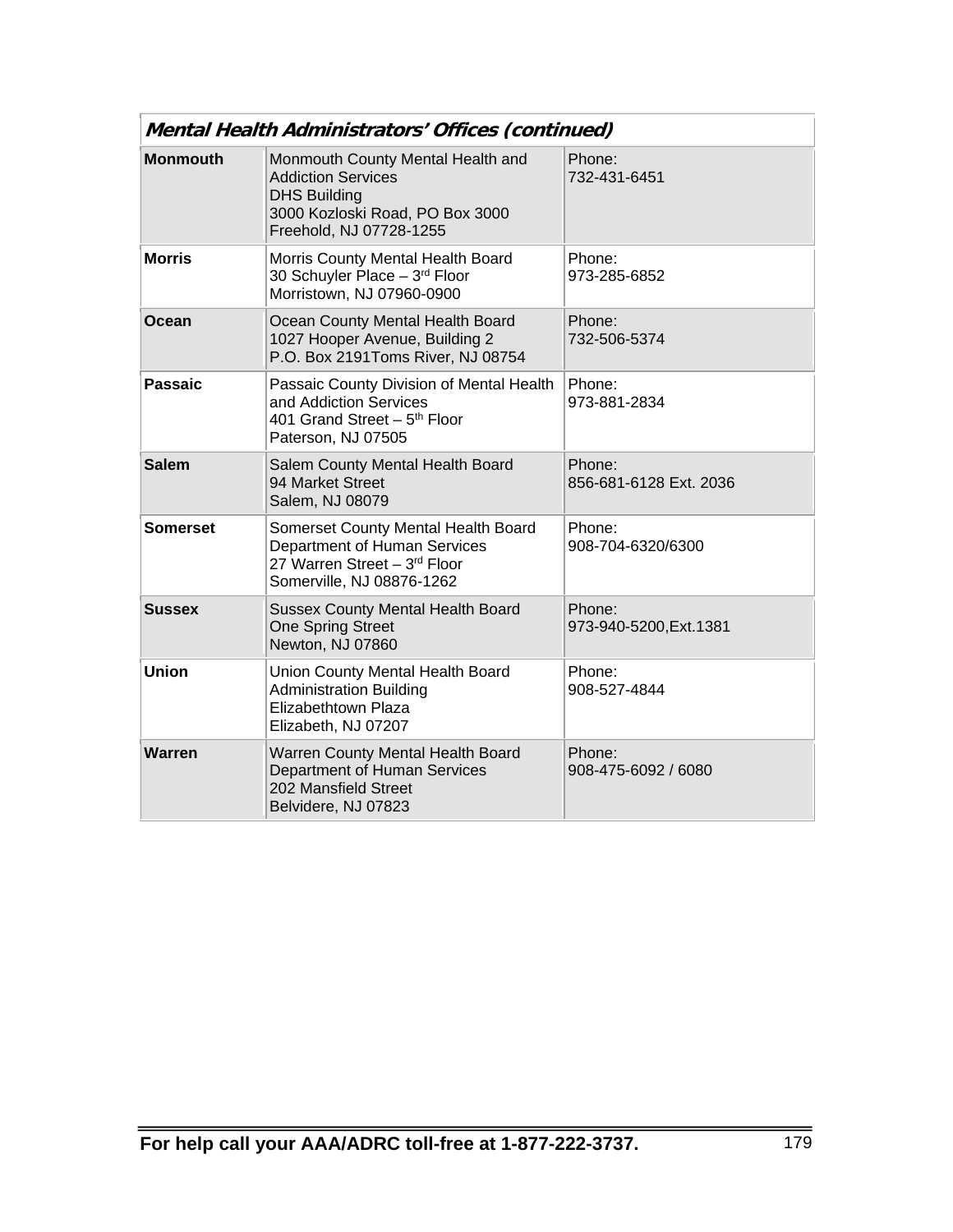# **Appendix L - Mental Health Counseling**

**NJ Division of Mental Health and Addiction Services (DMHAS)**  222 South Warren Street PO Box 700 Trenton, NJ 08625

**Phone:** 1-800-382-6717 (Information and Referral) **TDD:** 609-777-0714 **Website:** www.state.nj.us/humanservices/dmhas/home

#### *Office of Community Services*

#### *Northern Regional Office*

*Serving: Bergen, Essex, Hudson, Hunterdon, Morris, Passaic, Somerset, Sussex, Union, and Warren Counties* **Phone:** 973-977-4397 **Phone:** 973-977-4398

## *Southern Regional Offices*

*Serving: Atlantic, Burlington, Camden, Cape May, Cumberland, Gloucester, Mercer, Middlesex, Monmouth, Ocean, Salem, and Union Counties*  **Phone:** 609-567-7352

The DMHS serves adults with serious and persistent mental illnesses. Contact the Community Services Office in your area to be directed to the local mental health counseling services to which you can access.

Mental health counselors strive to educate and support people in their own personal development. Mental health counselors work with individuals, groups and communities on a variety of mental health issues, including:

- Addiction / substance abuse
- □ Aging
- Anger management
- **Q** Career issues
- Depression
- Marital and relationship problems
- □ Self-image
- □ Stress
- **D** Suicide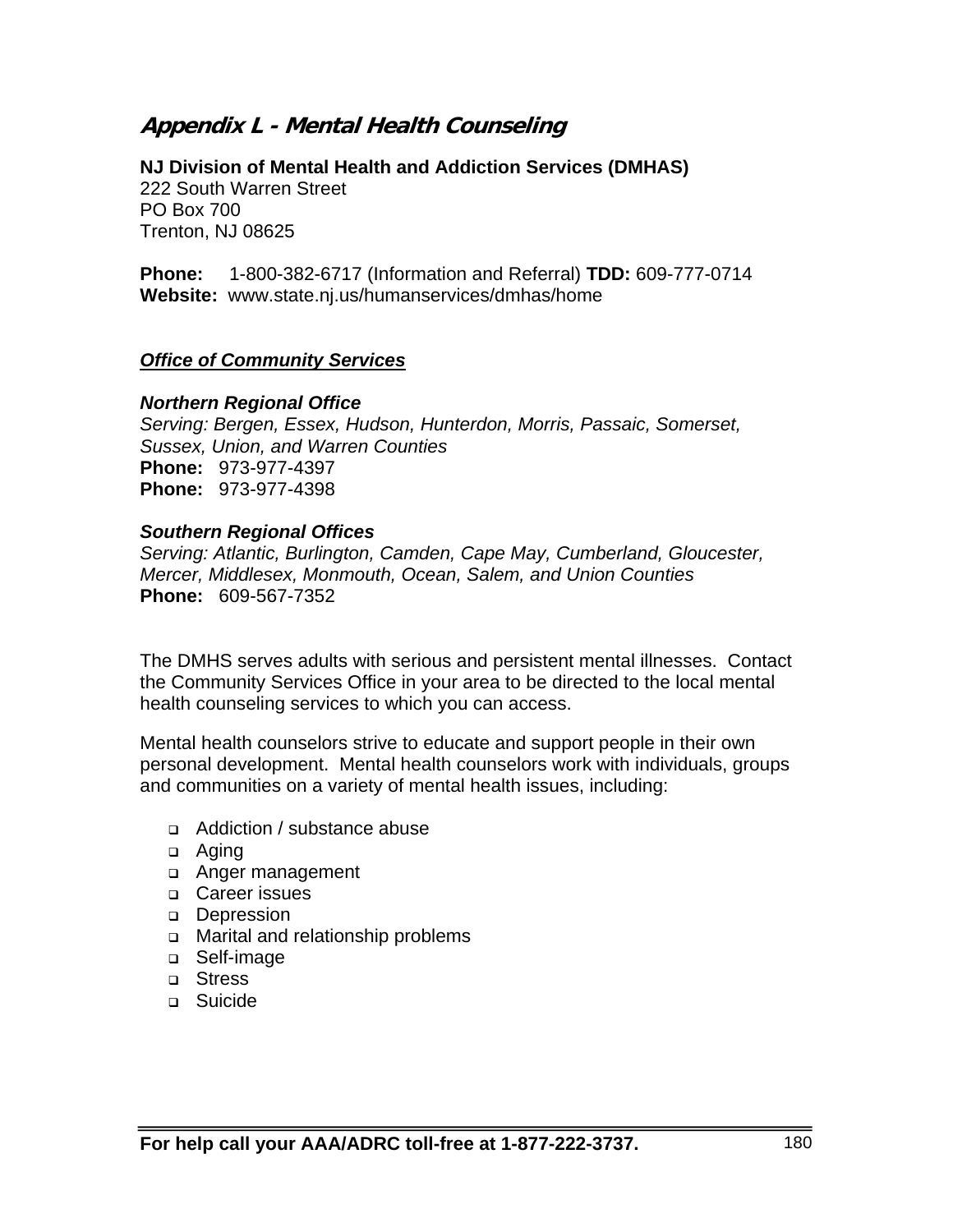# **Appendix M – Office of Disability Services**

#### **Atlantic County**

Atlantic County Division of Intergenerational, Aging & Disability Resource Connection Shoreview Building 101 South Shore Road Northfield, NJ 08225-2359 **Phone:** 1-888-426-9243

#### **Bergen County**

Bergen County Division on Disability **Services** 1 Bergen County Plaza, 2nd Floor Hackensack, NJ 07601 **Phone:** 201-336-6500 **TTY:** 201-336-6505

#### **Burlington County**

Burlington County Office for the Disabled c/o Resources for Independent Living 351 High Street, Suite 103 Burlington, NJ 08106 **Phone:** 609-747-7745

#### **Camden County**

Camden County Aging and Disability Resource Connection 512 Lakeland Road Blackwood, NJ 08012 **Phone:** 856-858-3220

#### **Cape May County**

Cape May County Department of Aging and Disability Services 4005 Route 9 South Rio Grande, NJ 08242 **Phone:** 609-886-2784

#### **Cumberland County**

Cumberland County Office on Aging and Disabled 800 Commerce Street Bridgeton, NJ 08302 **Phone/TTY:** 856-453-2220

#### **Essex County**

Essex County Office for the Disabled 50 South Clinton Street, Suite 4300 East Orange, NJ 07018 **Phone:** 973-395-8494

#### **Gloucester County**

Gloucester County Division of Disability **Services** 115 Budd Blvd. West Deptford, NJ 08096 **Phone:** 856-384-6841

#### **Hudson County**

Hudson County Department of Health and Human Services, Office of Disability **Services** 595 County Avenue, Building 2 Secaucus, NJ 07094 **Phone:** 201-369-5280, ext. 4241

#### **Hunterdon County**

Hunterdon County Division of Senior, Disability, and Veteran Services PO Box 2900 4 Gauntt Place Flemington, NJ 08822 **Phone:** 908-788-1361

#### **Mercer County**

Mercer County Office for the Disabled 640 South Broad Street PO Box 8068 Trenton, NJ 08611 **Phone:** 609-989-6661

#### **Middlesex County**

Middlesex County Office on Aging and Disability Services Middlesex County Administration Building 75 Bayard St., 5th Floor New Brunswick, NJ 08901 **Phone/TTY:** 732-745-3295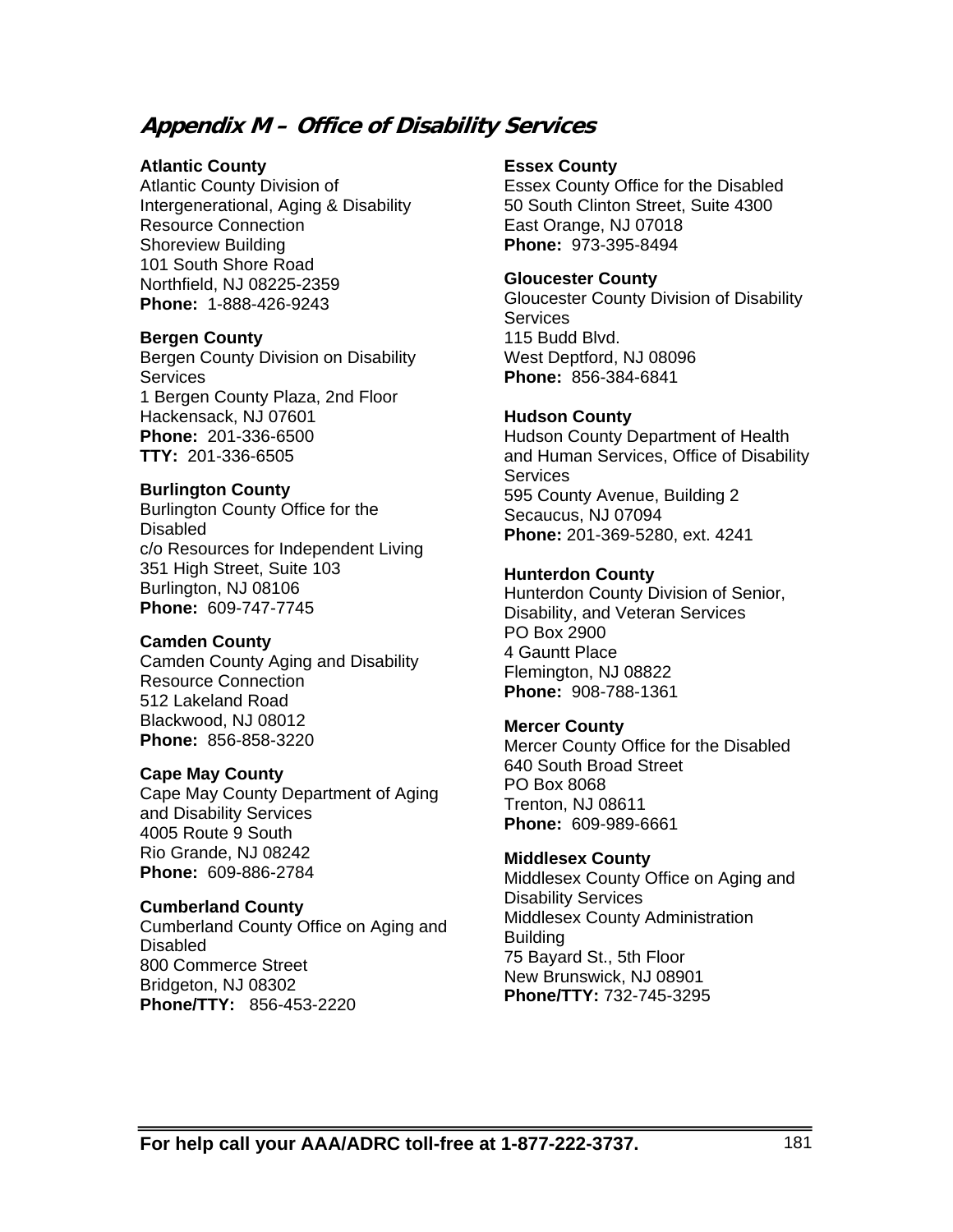#### **Office of Disability Services (continued)**

#### **Monmouth County**

Monmouth County Office on Disabilities 3000 Kozloski Road Freehold, NJ 07728 **Phone:** 732-308-3770, ext. 3599

#### **Morris County**

Morris County Division of Aging, Disability & Veterans Services 540 West Hanover Avenue Morris Plains, NJ 07950 P.O. Box 900 Morristown, NJ 07900-0900 **Phone:** 973-285-6855

#### **Ocean County**

Ocean County Commission for Individuals with Disabilities 1027 Hooper Avenue, Building # 2, 3rd Floor P.O. Box 2191 Toms River, NJ 08754 **Phone/ TTD:** 732-506-5062

#### **Passaic County**

Passaic County Senior, Disability Services, and Veterans Affairs 930 Riverview Drive, Suite 200 Totowa, NJ 07512 **Phone:** 973-569-4060

#### **Salem County**

Salem County Office of Disability **Services** 98 Market Street Salem, NJ 08079 **Phone:** 856-935-7510 Ext. 8623/ 8311

#### **Somerset County**

Somerset County Aging and Disability Resource Connection 27 Warren Street, 1<sup>st</sup> Floor P.O. Box 3000 Somerville, NJ 08876-1262 **Phone:** 908-704-6346

#### **Sussex County**

Sussex County Department of Human Services, Division of Senior, and Disability Services 1 Spring Street Newton, NJ 07860 **Phone:** 973-579-0555

#### **Union County**

Union County Office for the Disabled Union County Administration Building, 4th Floor Elizabethtown Plaza Elizabeth, NJ 07207 **Phone/TTY:** 908-527-4840

#### **Warren County**

Warren County Office for the Disabled c/o DAWN, Inc. 66 Ford Road, Suite 121 Denville, NJ 07834 **Phone:** 973-625-1940 or 888-383-3296 **TTY:** 973-625-1932

**Please Note:** If a TTY number is not listed, please use the **NJ Relay Service** by dialing **7-1-1**.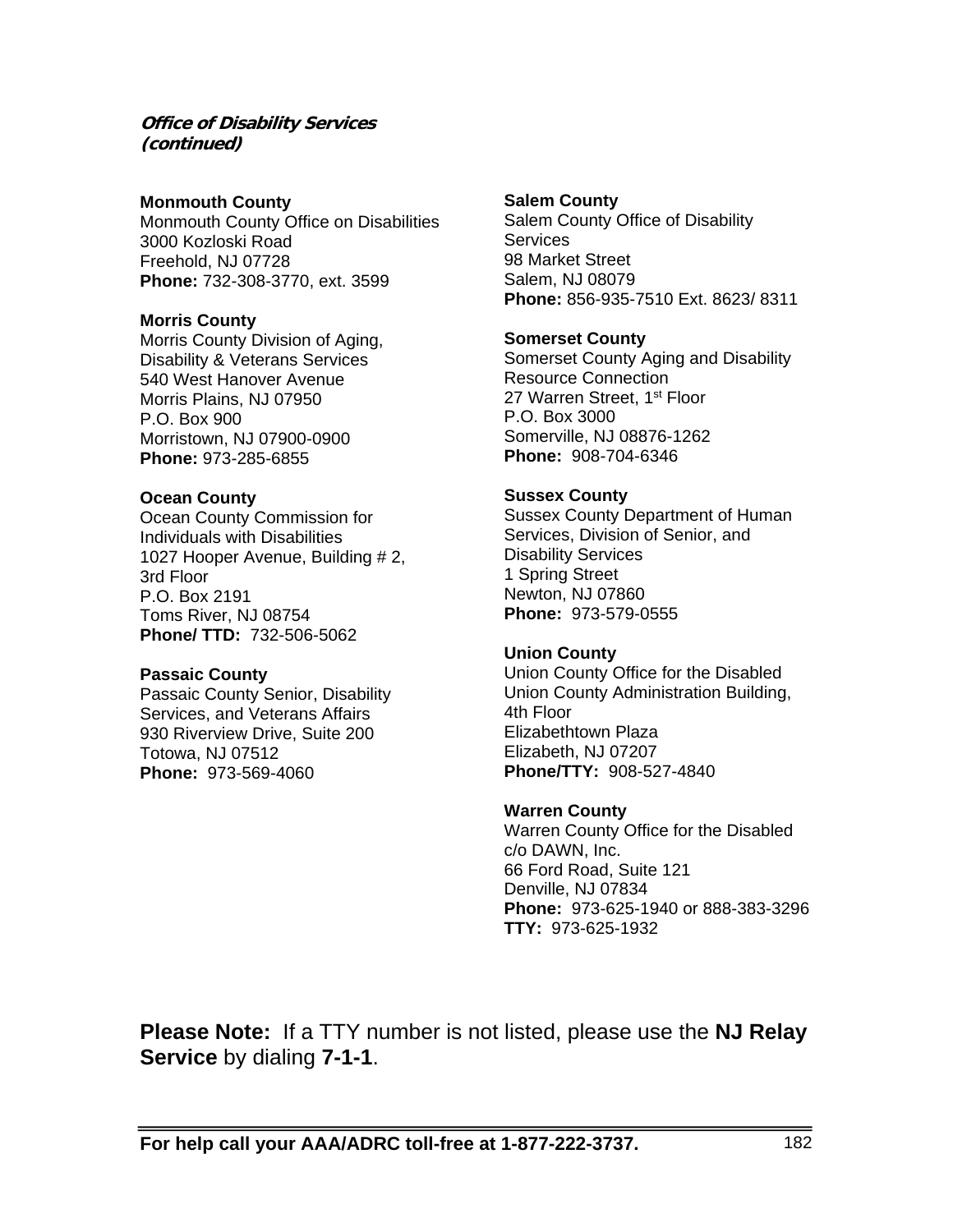# **Appendix N - One Stop Career Centers**

#### **Atlantic**

2 South Main Street Pleasantville, NJ 08232 609-813-3900 Hours: Mon. – Fri. 8:30am – 4:30pm

#### **Bergen**

60 State Street, 2nd Floor Hackensack, NJ 07601-5427 201-329-9600 Hours**:** Mon. – Fri. 8:30am – 4:30pm

#### **Burlington**

795 Woodlane Road, Floor 2 P.O. Box 6100 Westampton, NJ 08060 609-518-3900 Hours: Mon. – Fri. 8:30am – 4:30pm

#### **Camden**

2600 Mt. Ephraim Avenue, Suite 102 Camden, NJ 08104-3290 856-614-3150 Hours**:** Mon. – Fri. 8:30am – 4:30pm

#### **Cape May**

3810 New Jersey Avenue Wildwood, NJ 08260-0210 609-729-0997 Hours: Mon. – Fri. 8:30am – 4:30pm

#### **Cumberland**

Cumberland County College 3322 College Drive Vineland, NJ 08360 856-691-8600

#### **Essex**

50 S. Clinton Street, 2<sup>nd</sup> Floor East Orange, NJ 07018-3120 973-395-5839 Hours: Mon. – Fri. 8:30am – 4:30pm

990 Broad Street Newark, NJ 07102 973-648-3370 Hours: Mon. – Fri. 8:30am – 4:30pm

#### **Gloucester**

215 Crown Point Road, Suite 200 Thorofare, NJ 08086 856-384-3700 Hours: Mon. – Fri. 8:30am – 4:30pm

#### **Hudson**

 $530.48$ <sup>th</sup> Street Union City, NJ 07087 201-369-5205 Ext. 3736 Hours: Mon. – Fri. 8:30am – 4:30pm

438 Summit Ave., 1<sup>st</sup> Floor Jersey City, NJ 07306 201-795-8800 Hours: Mon. – Fri. 8:30am – 4:30pm

#### **Hunterdon**

6 Gaunt Place (Lower Level) Flemington, NJ 08822 908-782-2371 Hours: Mon. – Fri. 8:30am – 4:30pm

#### **Mercer**

26 Yard Avenue - 1<sup>st</sup> Floor, Station Plaza 4 PO Box 954 Trenton, NJ 08625-0954 609-292-0620 Hours: Mon. – Fri. 8:30am – 4:30pm

#### **Middlesex**

550 Jersey Avenue New Brunswick, NJ 08901-1392 732-937-6200 Hours: Mon. – Fri. 8:30am – 4:30pm

161 New Brunswick Avenue 3rd floor, Suite 300 Perth Amboy, NJ 08861-2282 732-293-5016 Hours: Mon. – Fri. 8:30am – 4:30pm

#### **Monmouth**

60 Taylor Avenue Neptune, NJ 07753-4844 732-775-1566 Hours: Mon. – Fri. 8:30am – 4:30pm

145 Wyckoff Road, Suite 201 Eatontown, New Jersey 07724 732-683-8850 Hours: Mon. – Fri. 8:30am – 4:30pm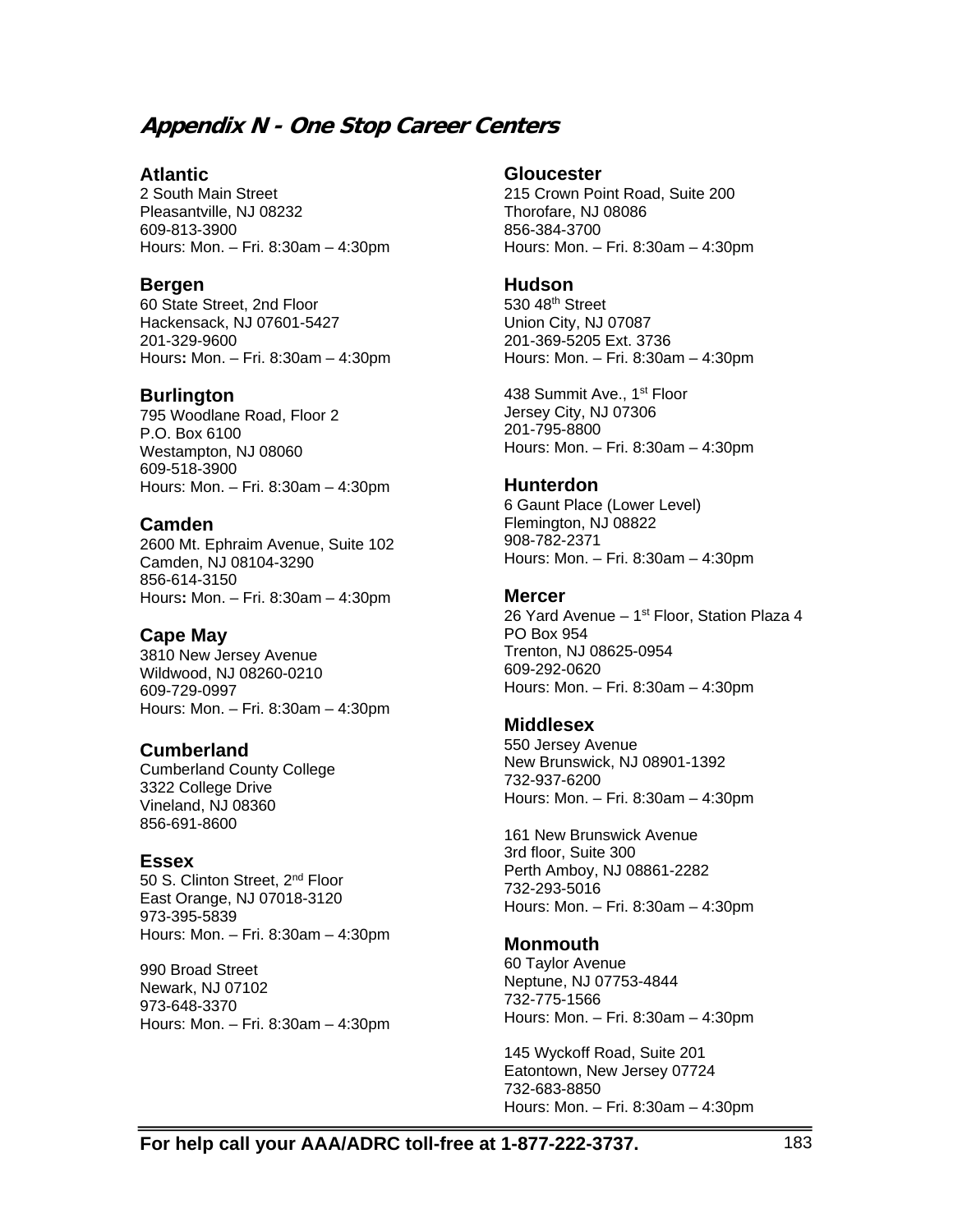#### **One Stop Career Centers (continued)**

**Morris** 13 Emery Avenue Randolph, NJ 07869 862-397-5600 Hours: Mon. – Fri. 8:30am – 4:30pm

30 Schuyler Place Morristown, NJ 07960-3834 973-631-6321 Hours: Mon. – Fri. 8:30am – 4:30pm

#### **Ocean**

1027 Hooper Avenue, Building 6 Toms River, NJ 08753-8392 732-286-5616 Hours: Mon. – Fri. 8:30am – 4:30pm

1959 Route 9 Toms River, NJ 08755 732-286-6446 Hours: Mon. – Fri. 8:30am – 4:30pm

#### **Passaic**

200 Memorial Drive Paterson, NJ 07505-1606 973-742-9226 Ex. 7319 Hours: Mon. – Fri. 8:30am – 4:30pm

25 Howe Avenue Passaic, NJ 07055-4007 973-916-2648 Hours: Mon. – Fri. 8:30am – 4:30pm

#### **Salem**

174 E. Broadway, Floor 2 Salem, NJ 08079 856-935-7007 Hours: Mon. – Fri. 8:30am – 4:30pm

#### **Somerset**

75 Veterans Memorial Drive East, Suite 102 Somerville, NJ 08876-2950 908-704-3000 Hours: Mon. – Fri. 8:30am – 4:30pm

#### **Sussex**

7 Hampton House Rd. (Sussex County Mall) Route 206 North Newton, NJ 07860-1818 973-383-2775 Hours: Mon.-Fri. 8:30 am – 4:30pm

#### **Union**

921 Elizabeth Avenue Elizabeth, NJ 07201-2306 908-965-3910 908-558-8000 Hours: Mon. – Fri. 8:30am – 4:30pm

200 West Second Street Plainfield, NJ 07060 908-412-7980 Hours**:** Mon. – Fri. 8:30am – 4:30pm

#### **Warren**

75 South Main Street Phillipsburg, NJ 08865-2339 908-859-0400 Hours: Mon. – Fri. 8:30am – 4:30pm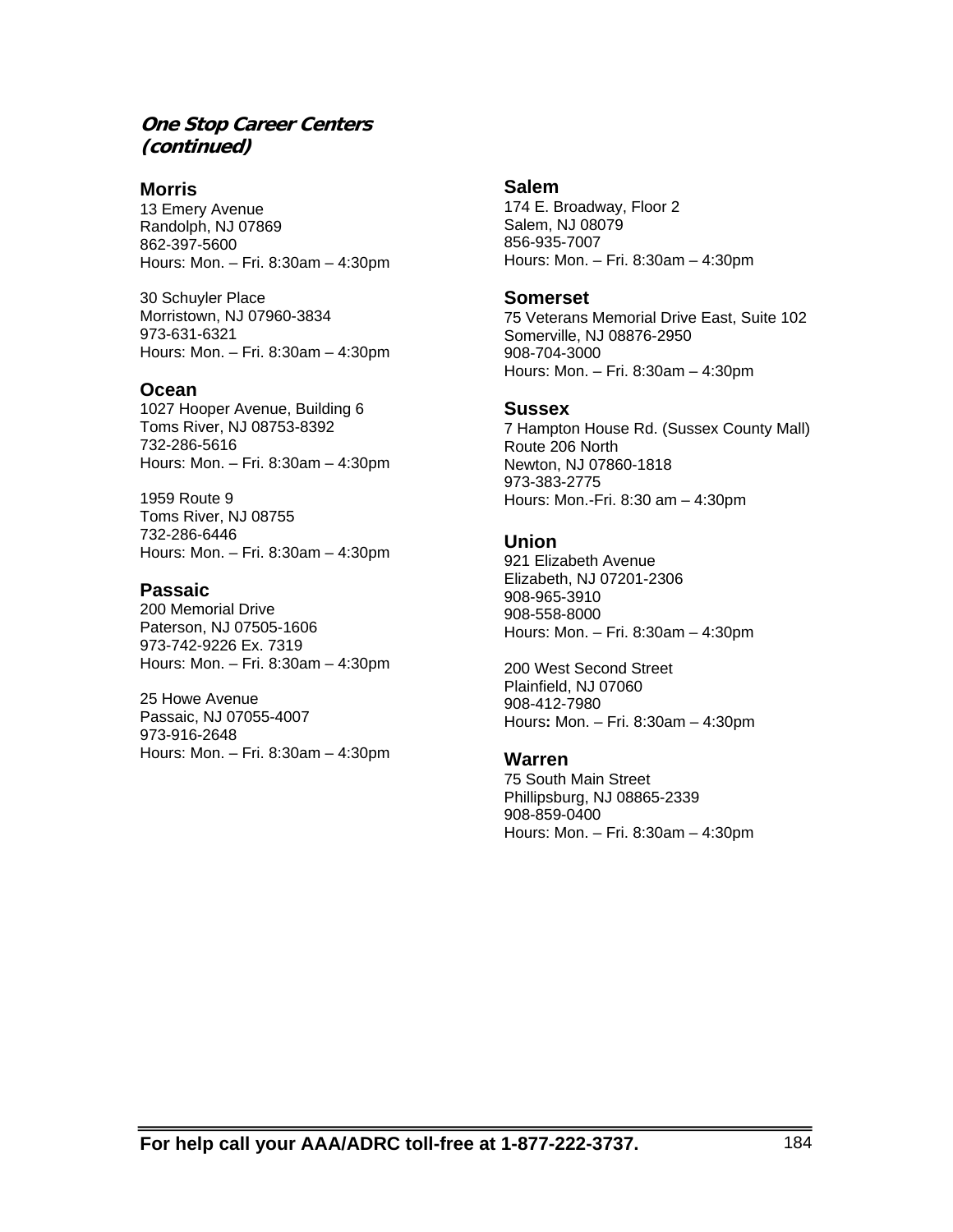Atlantic County 609-909-7200 Burlington County 609-265-5127 Camden County 2008 2012 2020 2020 2021 Cape May County 609-463-6430 Cumberland County **856-451-4449** Essex County 973-621-4111 Gloucester County 856-384-4600 Mercer County 609-989-6111 Middlesex County 732-745-3271 Ocean County 732-929-2044 Passaic County **973-881-7500** Somerset County 608-231-7140 Union County **908-527-4450** 

Bergen County 201-646-2200 or 201-336-3500 Hudson County 201-915-1300 or 201-795-6300 Hunterdon County 908-788-1166 or 201-788-1202 Monmouth County 732-431-7139 or 732-308-2977 Morris County 973-285-6600 or 973-285-2900 Salem County 856-935-7510 ext. 8375 Sussex County 973-579-0850 or 973-579-0888 Warren County 908-475-6309 or 908-835-2000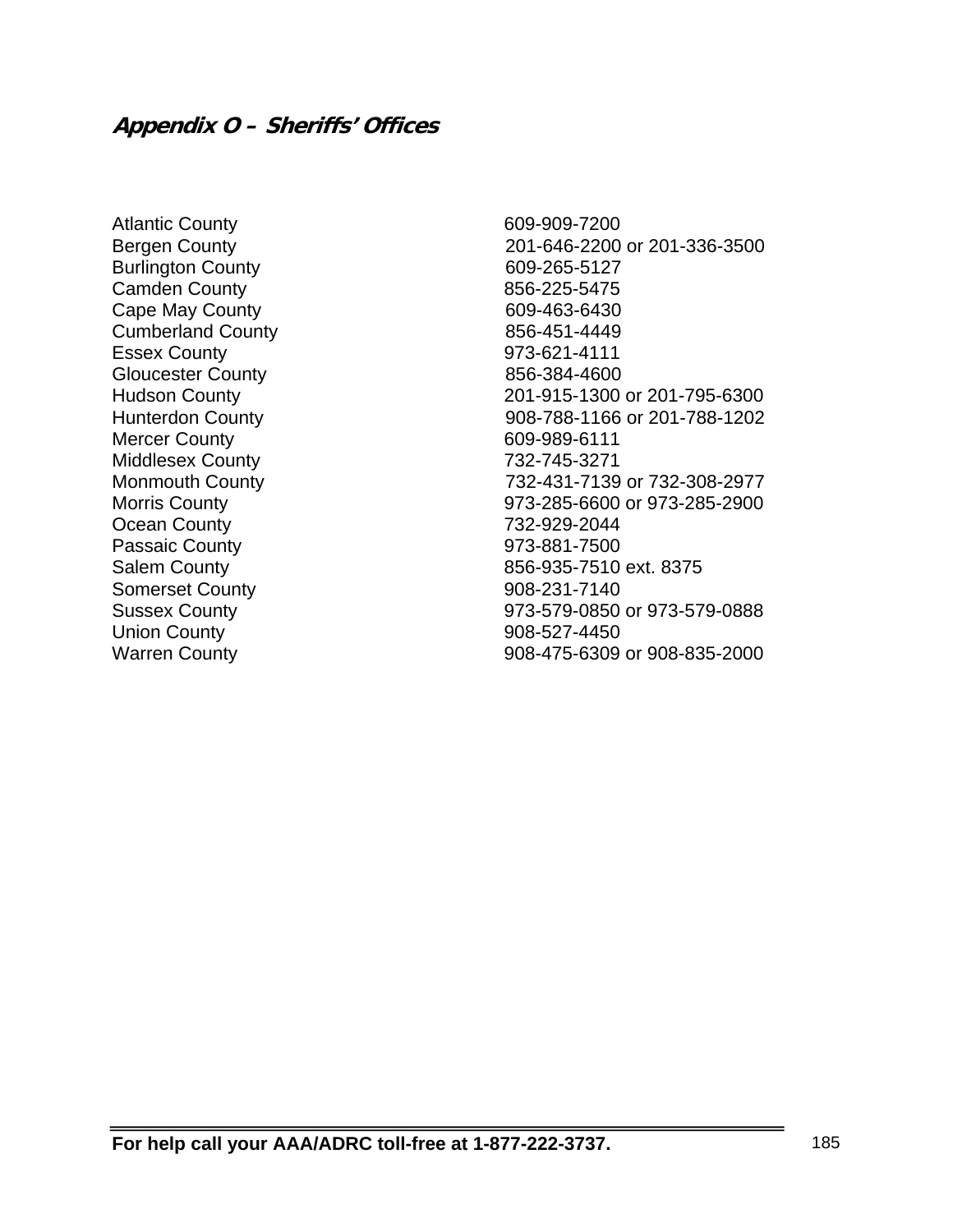# **Appendix P - Transportation Services – County Listing**

For specific transportation information and service guidelines or to schedule a ride, contact the transportation program in your county:

**Atlantic County**  Atlantic County Transportation 609-645-5910

**Bergen County**  Bergen County Special Transportation 201-368-5955

**Burlington & Camden County**  Sen-Han Transit of Camden County 856-456-3344

**Cape May County**  Cape May County Fare Free Transportation 609-889-3700

**Cumberland County**  Cumberland Area Transit System (CATS) 856-691-7799

**Essex County**  Essex County Office on Aging 973-618-1280

**Gloucester County**  Gloucester County Special Transportation **Services** 856-686-8355

**Hudson County**  Hudson County Transcend 201-369-4320

**Hunterdon County**  Hunterdon County - The Link 1-800-842-0531 *(Voice & TT)*

**Mercer County**  Mercer County TRADE 609-530-1971 *(Voice & TT)* 609-275-2929 *(Princeton Area Only)*

**Middlesex County**  Middlesex County Area Wide Transportation Service (AWTS) 1-800-221-3520

**New Jersey Council on Special Transportation**  Website: **www.njcost.com**

**Monmouth County** 

Monmouth County Division of Transportation (SCAT) 732-431-6480

**Morris County**  Morris Area Paratransit System 973-829-8103

**Ocean County**  Transportation Services Department – Ocean Ride 732-736-8989 1-877-929-2082 *(to Schedule a Ride from Southern Ocean County)*

**Passaic County**  Passaic County Paratransit 973-305-5756 / 5757 / 5758

**Salem County**  Salem County Specialized Transportation 856-339-8622

**Somerset County**  Somerset County Transportation 908-231-7115 1-800-246-0547

**Sussex County**  Sussex County Transit 973-579-0480

**Union County**  Union County Para-Transit System 908-241-8300

**Warren County**  Warren County Transportation System 908-454-4044 1-866-594-4044

**New Jersey Transit (bus, rail & Access Link)**  Website: **www.njtransit.com**

**For help call your AAA/ADRC toll-free at 1-877-222-3737.** 186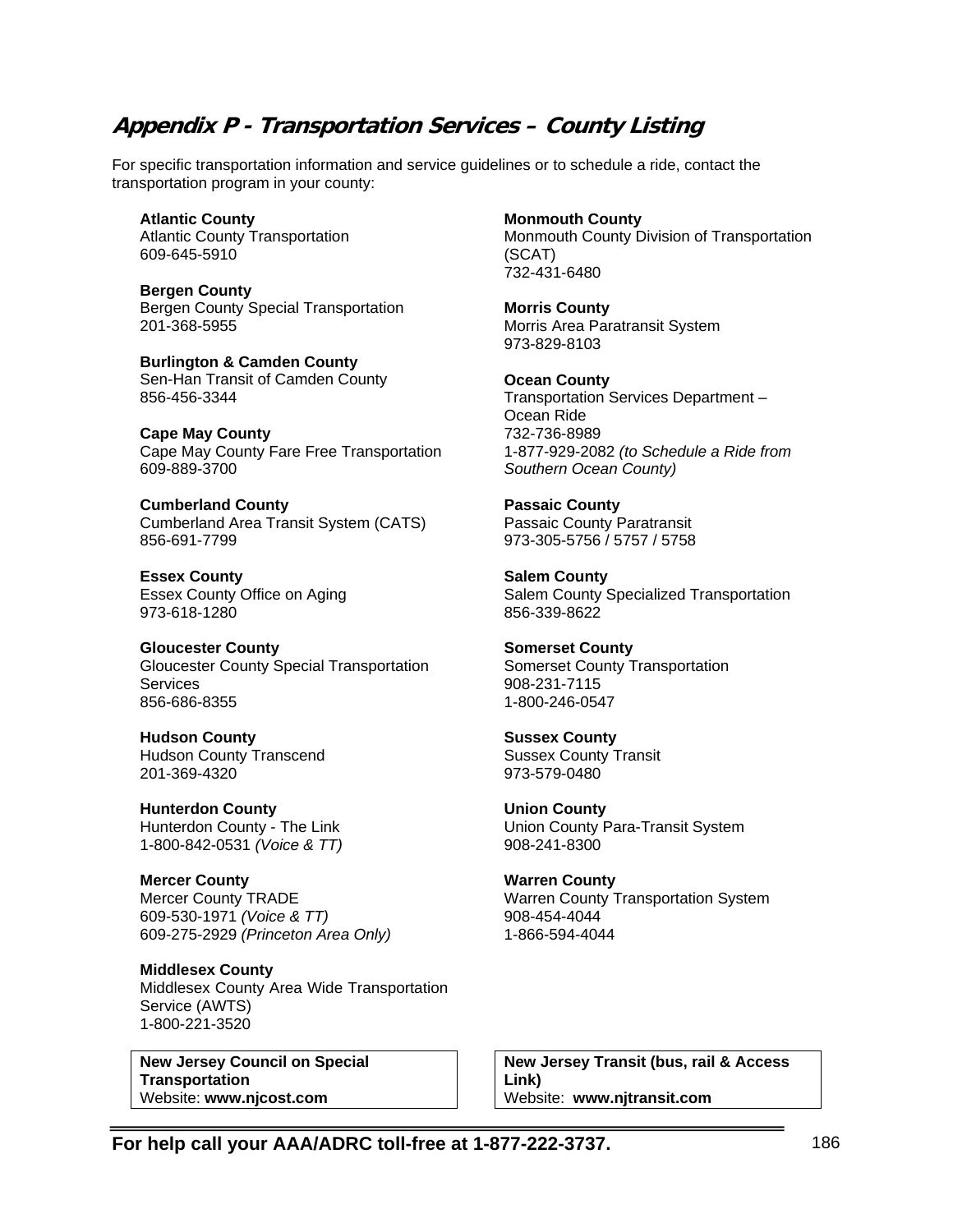# **Appendix Q - Veterans Administration NJ Health Care System**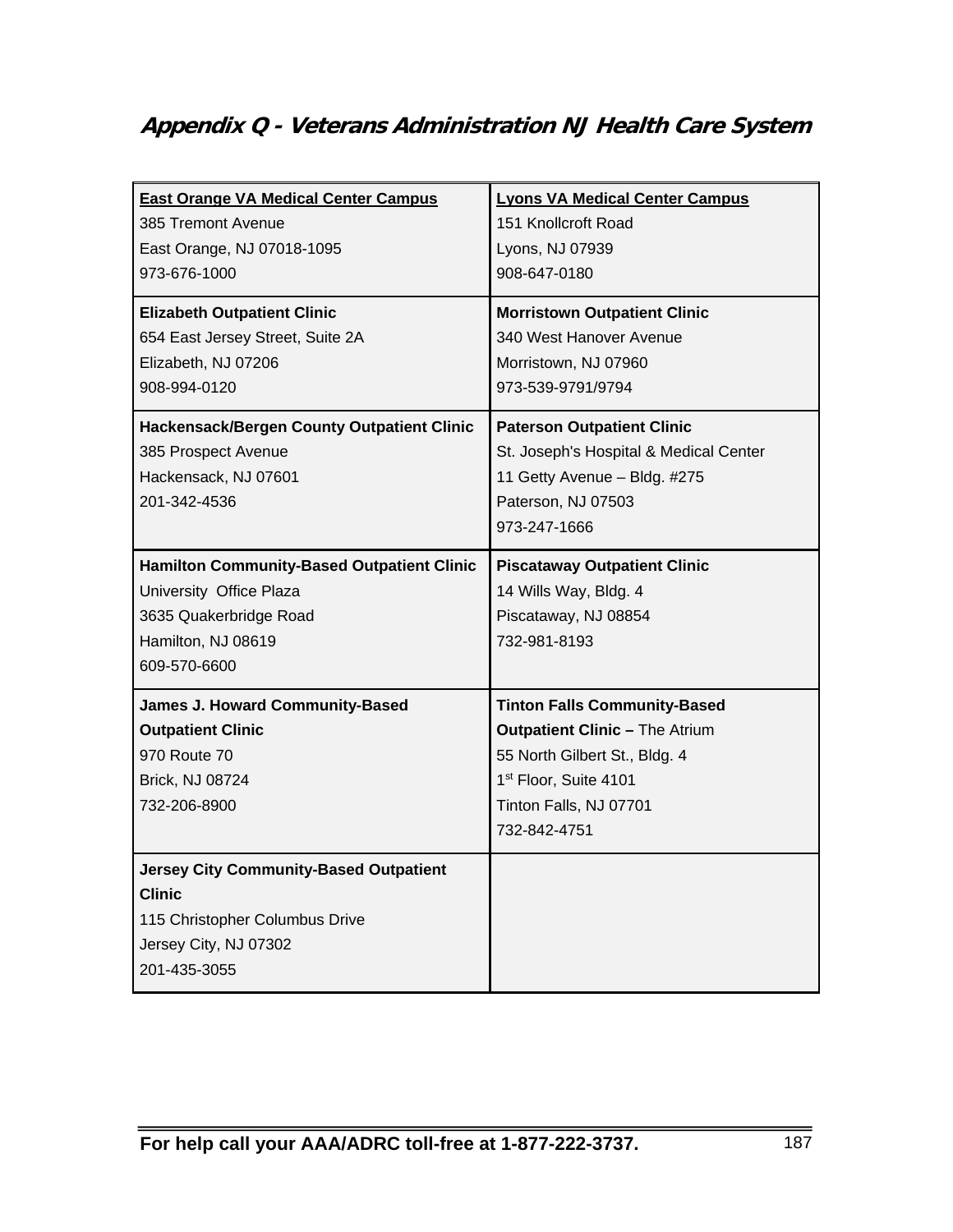# **Appendix R - Veterans Service Offices (County Listing)**

#### **ATLANTIC**

Atlantic County Office of Veterans Affairs 6601 Ventnor Avenue, Suite 307 Ventnor, NJ 08406 609-487-6932

#### **BERGEN**

Division of Veterans **Services** One Bergen County Plaza, 2nd Floor Hackensack, NJ 07601 201-336-6325, 6328, 6329, 6326, 7406

#### **BURLINGTON**

Dept. of Veterans Affairs 795 Woodlane Road Human Services Building Mt. Holly, NJ 08060 609-265-5008, 5154

#### **CAMDEN**

Department of Veterans **Affairs** 3 Collier Drive P.O. Box 1535 Blackwood, NJ 08012 856-374-5801

#### **CAPE MAY**

Veterans Bureau 4005 Route 9 South Rio Grande, NJ 08242 609-886-2762

#### **CUMBERLAND**

Cumberland Veterans Affairs Office 790 East Commerce St. Bridgeton, NJ 08302 856-453-2239

#### **ESSEX**

Veterans Bureau 50 South Clinton Street, Suite 3200 East Orange, NJ 07018 973-395-8394

#### **GLOUCESTER**

Office of Veterans Affairs 211 County House Road Washington Township Sewell NJ 08080 856-401-7660

#### **HUDSON**

Veterans Services County of Hudson 257 Cornelison Ave. Room 2501 Jersey City, NJ 07306 201-369-3430

#### **MERCER**

Department of Veterans **Affairs** 2280 Hamilton Avenue Hamilton, NJ 08619 609-989-6120

#### **MIDDLESEX**

Dept. of Human Services Middlesex County Admin. **Building** John F. Kennedy Square, 5th Floor New Brunswick NJ 08901 732-745-4051

#### **MONMOUTH**

Veterans Service Office 3000 Kozloski Road Freehold, NJ 07728 732-683-8675

#### **MORRIS**

County Dept. of Human **Services** Veterans Services 340 W. Hanover Avenue Morris Township, NJ 07960 973-285-6868

#### **OCEAN**

Veterans Service Bureau 1027 Hooper Avenue, Building 2 PO Box 2191 Toms River, NJ 08754 732-929-2096

#### **PASSAIC**

Veterans Service Office 930 Riverview Drive Suite 200 Totowa, NJ 07512 973-569-4090

#### **SALEM**

Veterans Service Office 92 Market Street Salem, NJ 08079 856-339-8603

#### **SOMERSET**

Department of Veterans **Services** 92 E. Main Street Somerville, NJ 08876 908-704-6329

#### **SUSSEX**

Interment Officer P.O. Box 844 Stanhope, NJ 07874 973-347-8333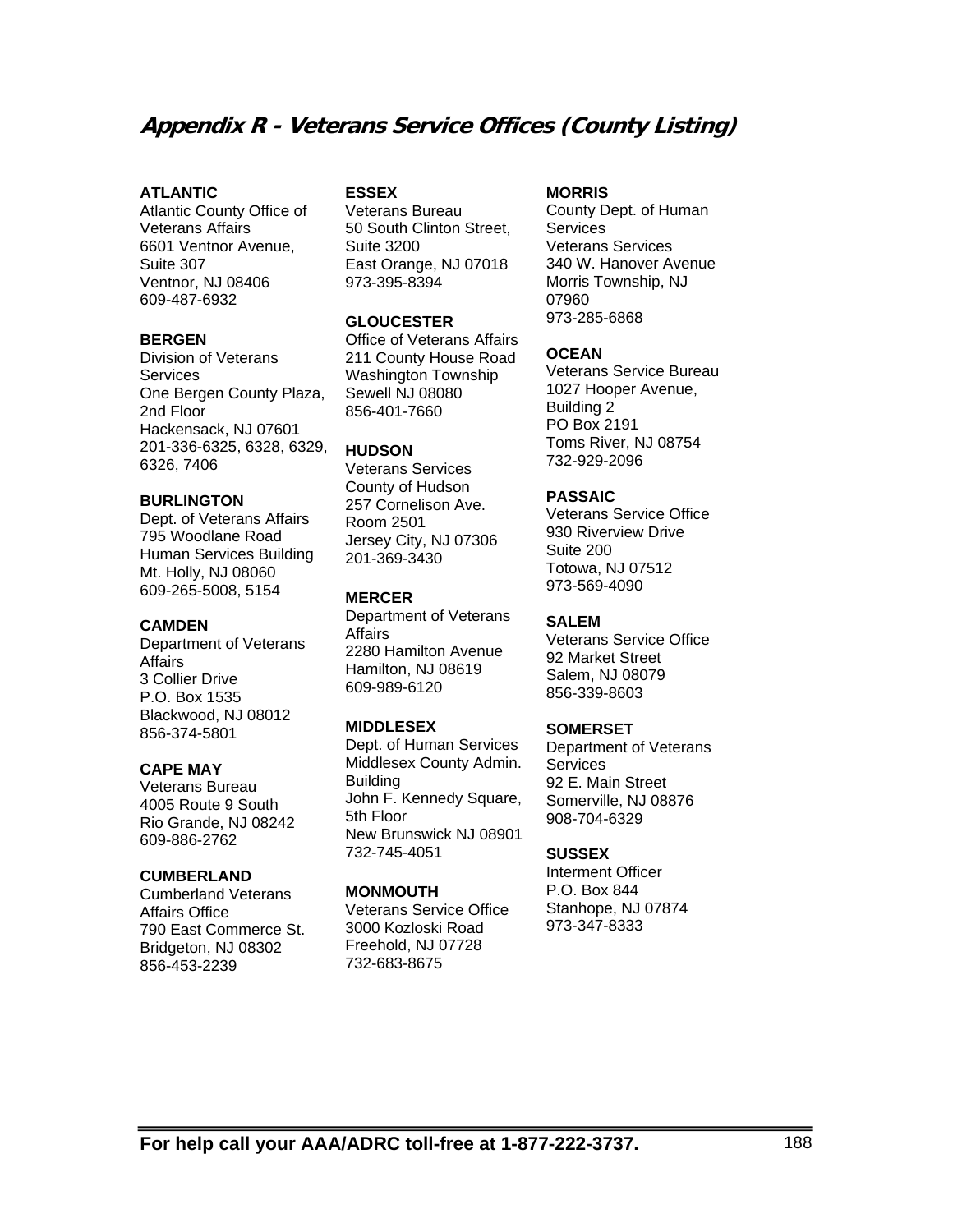#### **UNION**

Office of Veterans Affairs Union County Administration Building 3rd Floor 10 Elizabethtown Plaza Elizabeth NJ 07207 908-659-7407 or 866-640-7115

#### **WARREN**

Interment Officer 8 Hughes Lane Belvidere NJ 07823 908-475-2413 Assistant Supervisor 6 Hemlock Lane Belvidere NJ 07823 908-475-5098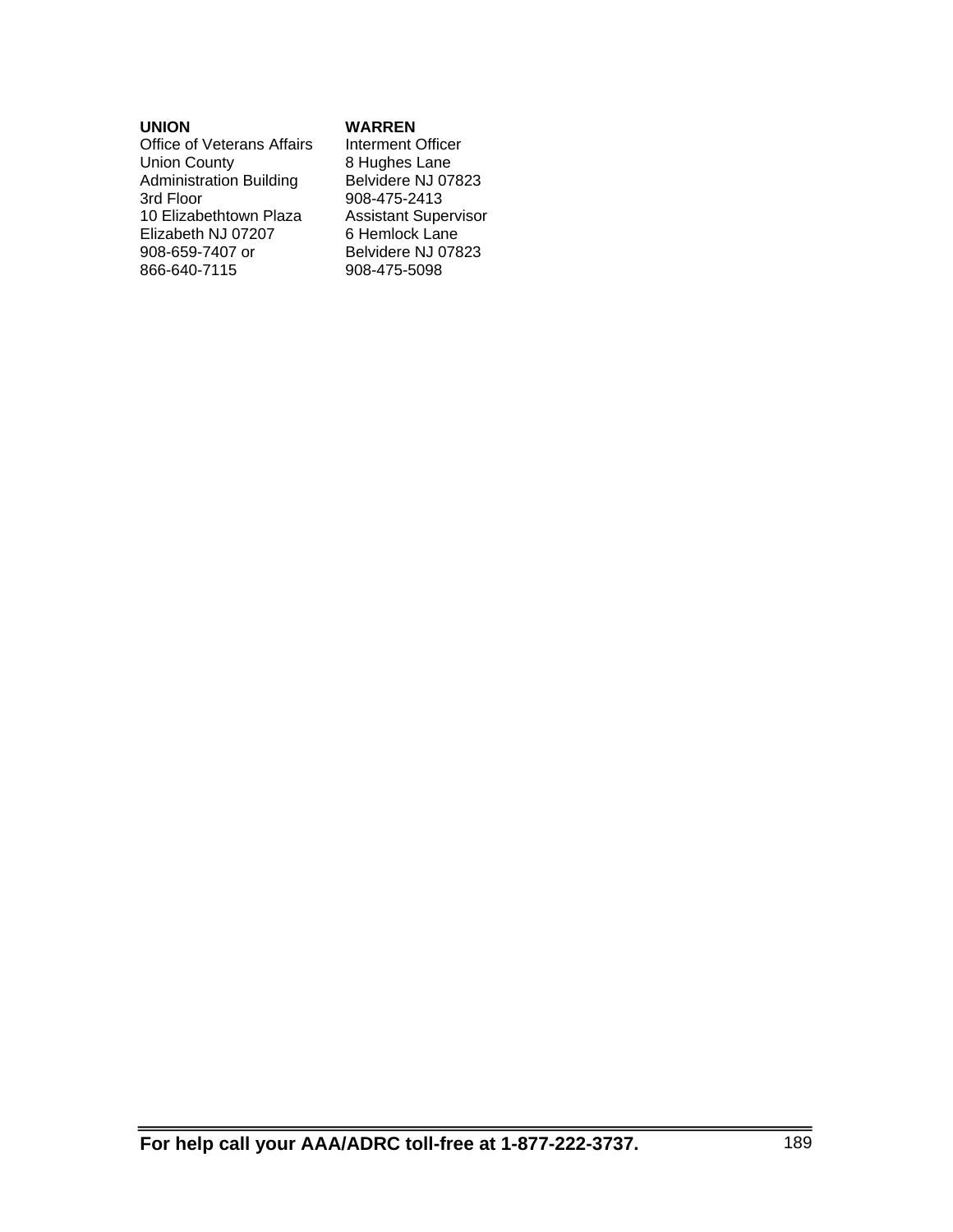# **Appendix S - Advance Directive Checklist - Things to Consider**

Below is a checklist of questions to ask yourself as you prepare your advance directive.

## **Thinking about your Health Care Wishes**

- o Why am I writing an advance directive?
- □ What are my treatment wishes?
	- o In situations near the end of life?
	- o In situations of serious injury or illness?

## **Talking with Others**

- Physicians and other health care professionals
	- o Do I understand the medical terminology?
	- o Do they understand my wishes?
- □ My family, friends and others
	- o Have I directly and thoroughly discussed my wishes with them?
	- o Do they understand my wishes?

## **Selecting a Health Care Representative**

- Am I confident that my designated representative understands my personal values and health care wishes?
- □ Does my health care representative understand his/her responsibilities?
- Has he/she clearly agreed to serve as my representative and to communicate my wishes to my doctor and others concerned with my care?
- Have I selected an alternative health-care representative?

#### **My instructions**

- Have I clearly stated my instructions and included other relevant information about my treatment wishes regarding:
	- o The provision, withholding or withdrawal of specific treatments?
	- o Artificially provided fluids and nutrition?
	- o The medical conditions in which I want my wishes implemented?
	- o Special considerations I may have concerning my care and treatment?

#### **Witnesses**

□ Have I had my directive properly witnessed?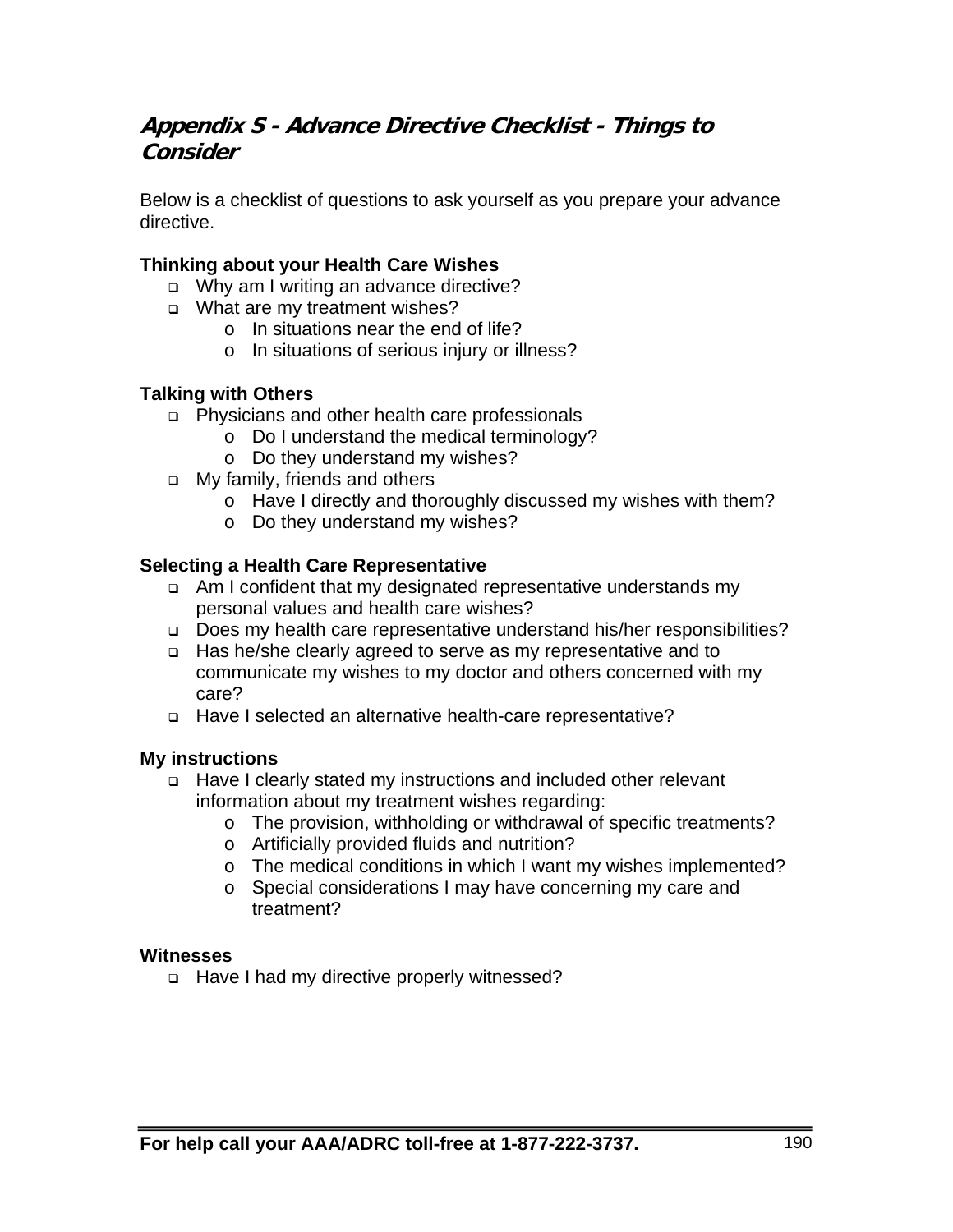## **Advance Directive Checklist – Things to Consider (continued)**

## **Distribution of Advance Directive**

- Have I given a copy of my directive to those who should have one, such as:
	- o My health care representative?
	- o My physician or other health care provider?
	- o The hospital or nursing home, which I am about to enter?
	- o Family members, friends, alternate representative and my religious advisor?

## **Periodic review**

□ Have I made a note to review my directive on a regular basis in the future?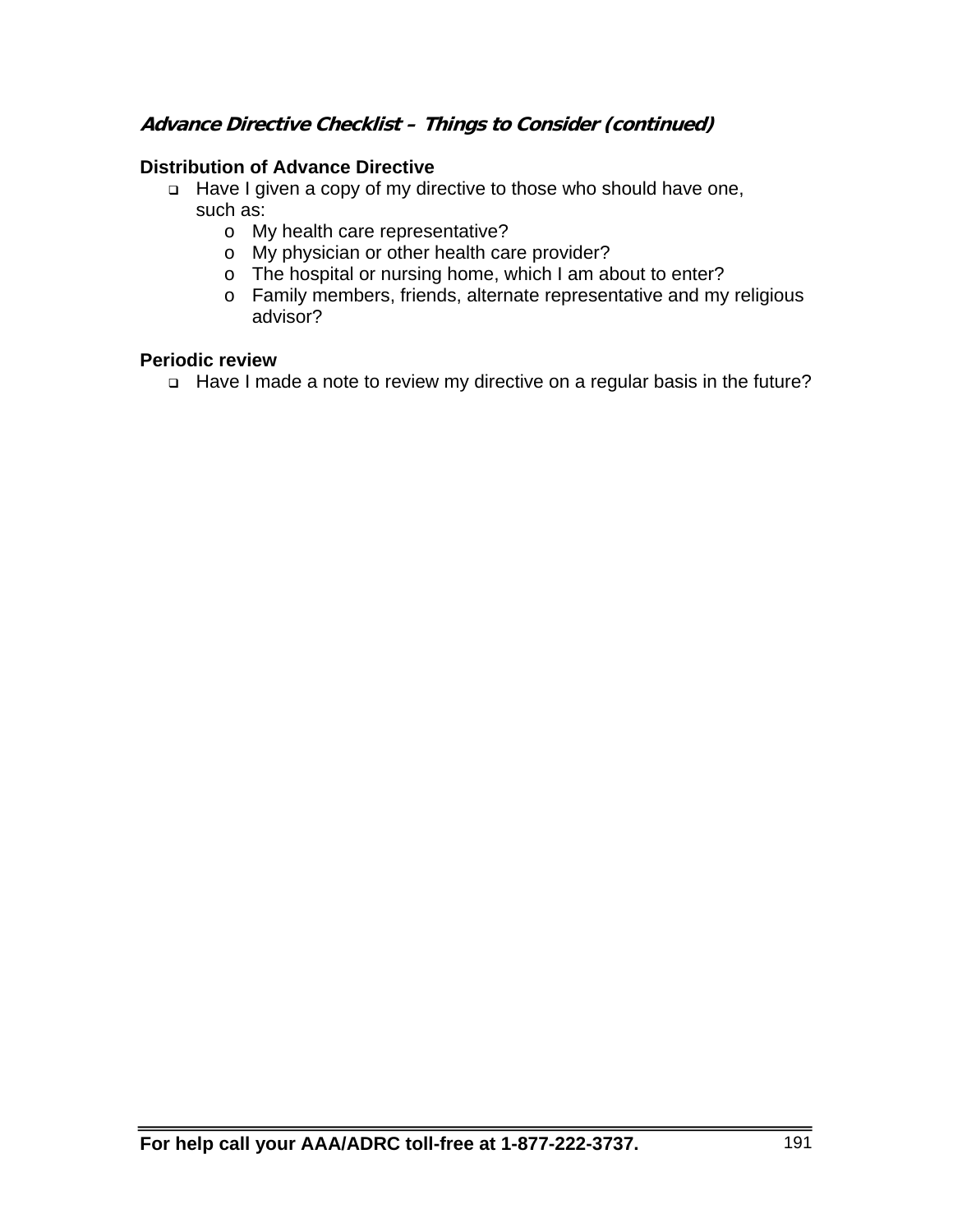# **Appendix T - Assisted Living and Nursing Home Checklist**

If you decide to pursue a community-based living arrangement, there are some steps you can follow to help make the best possible choice. It is a good idea to visit more than one setting to get an idea of what is available in your community so you can make a well-informed decision about which facility will adequately meet your needs. In exploring your choices, it is a good idea to consult the following sources:

- Ask the provider to show you their latest state inspection report and/or their state license.
- Ask for references from former residents or their family members.
- Call the NJ Department of Health for information on any complaints about a hospital or long term care facility (1-800-792-9770). Please note, the NJ Department of Community Affairs, Bureau of Rooming and Boarding House Standards is responsible for the inspection and licensure of Boarding Homes. For more information about this type of setting call 609-633-6251 or 609-984- 1706.

The following checklist will help as you visit facilities, meet professionals, and assess the appropriateness of each residence.

## **Cost & Finances**

- Can you take a copy of the basic rates with you?
- □ What is included in the facility's basic package?
- What does the basic service package cost? What is the cost of additional services?
- □ Is there a Contract/Resident Agreement available for review?
- □ What are the billing, payment and credit policies of the facility?
- What is the policy for rate increases? Under what circumstances might fees change and how much notice will be given?
- Under what circumstances can a Contract/Resident Agreement be terminated?
- What is the refund policy if a resident leaves before the end of the month?
- Are there any programs available to help cover the cost of services?
- Does the facility accept Medicaid funds as a form of payment? Would the facility accept Medicaid in the future if a resident becomes eligible and can no longer pay privately for services?
- Are residents asked to move if there is a change in health status?
- Can residents handle their own finances, or should family members or outside party be designated?

## **Environment & Location**

- □ Take time to look and listen to what is going on in the lobby and other gathering areas. Imagine yourself living there, and think about how you would fit in.
- □ Do you like the location and appearance of the facility?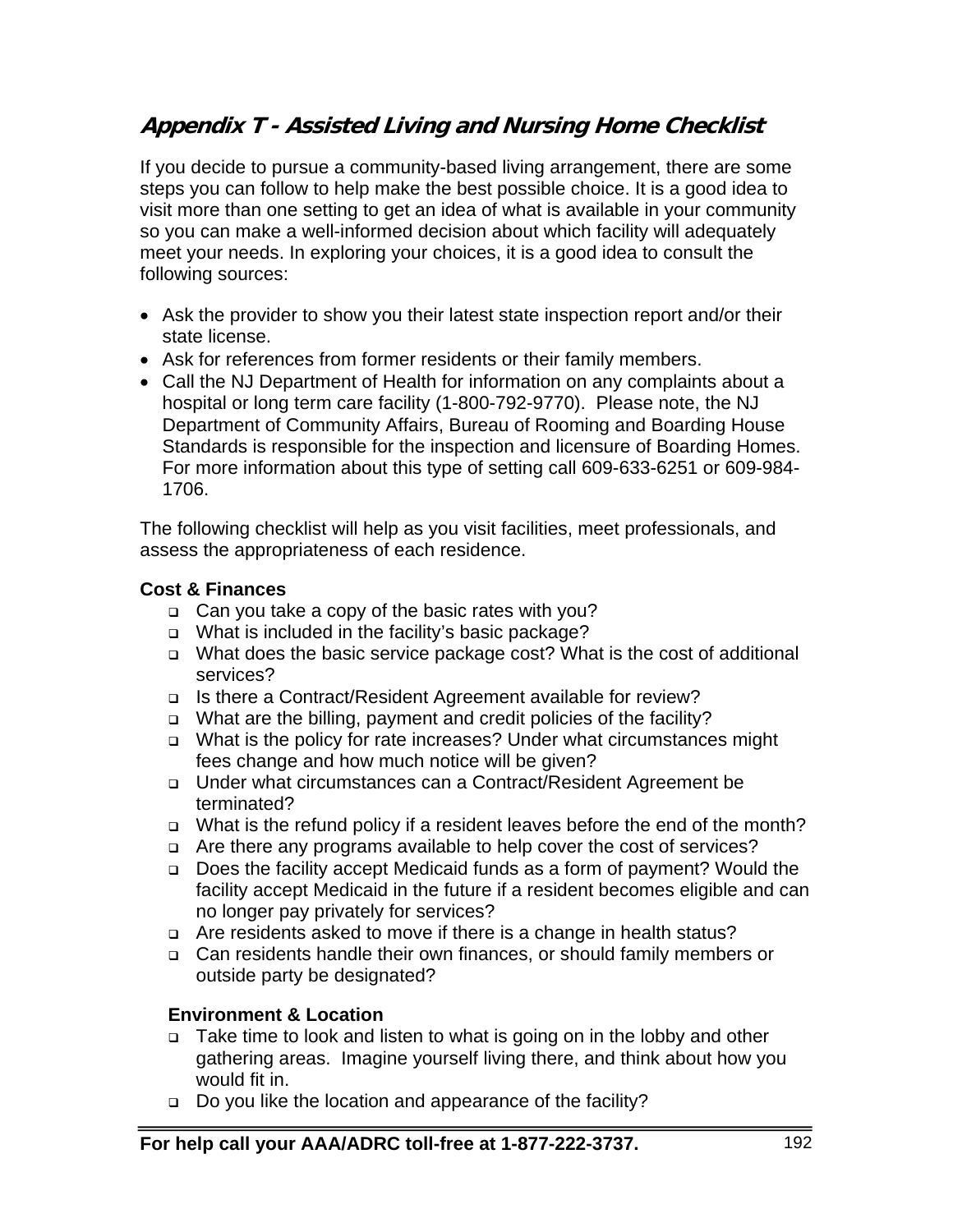- □ Is it close to friends and relatives?
- Are there shops, a library, post office, a park or other public places within walking distance? Is there an outside area to sit or walk?
- $\Box$  Is public transportation close by?
- □ Do residents appear happy and comfortable?
- □ Do the residents look like people you or your loved one would want to live with?
- □ Do staff members treat residents with respect and dignity?

## **Physical Setting**

## **Common Areas**

- □ Is the residence nicely decorated? Does it offer a home-like "look and feel"?
- □ Can residents find their way around the facility?
- Are doorways, hallways and rooms accommodating to wheelchairs and walkers?
- Are elevators available for those who cannot manage stairs?
- □ Are there handrails to help walking in the corridors and in the bathroom?
- □ Are there non-skid floors and firm carpets to assist walking?
- □ Is the facility clean, free of odors and well heated or cooled?
- □ Does the facility have a sprinkler system and clearly marked exits?
- $\Box$  Is the facility free from obvious hazards?
- Is there free use of the kitchen? Activity rooms? Toilet facilities? Dining room? Grounds?
- □ Can residents smoke?
- □ Where and when is the mail delivered and sent out?
- $\Box$  Is there a secure environment for wanderers?

## **Individual Unit Areas**

- □ Are different sizes and types of units available? Are units single or double occupancy?
- □ Are the rooms clean, safe and adequate?
- What pieces of furniture are provided? Is there a rental fee for items provided?
- Can you bring some of your own furniture or other personal items?
- $\Box$  Is there a way to get furniture donated for your room if you don't own any?
- Are there arrangements made to help you move your belongings in/out?
- If this unit is a shared room, how are roommates selected?
- □ Is there storage space available?
- Is there access to temperature control within the room?
- □ Do units have their own lockable doors?
- □ Do units have a telephone or cable TV? How is billing handled?
- Are there shared bathrooms? If so, how many residents are there per bath?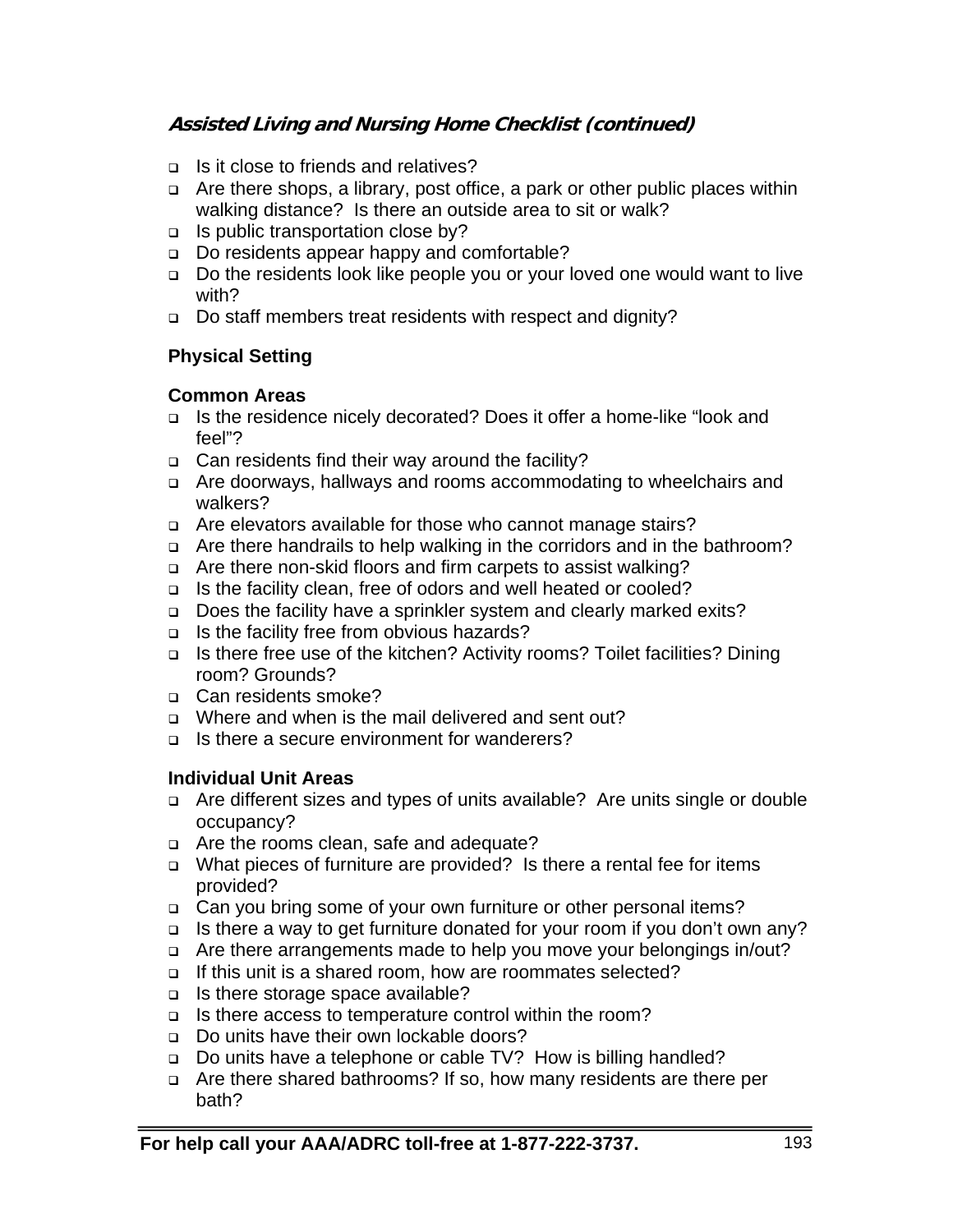- $\Box$  Is there a sit-down shower?
- □ Are there fire sprinklers and smoke alarms installed?
- □ Are kitchenettes available? May residents keep food in their units?
- □ Is there a 24-hour emergency call system available?
- □ Is there a sufficient level of privacy?

## **Staffing**

- □ Can you speak with the staff members who will be providing direct care?
- Who will provide personal care? Nursing care?
- What language(s) do staff members speak?
- □ Who has the most daily interaction with the residents?
- □ When is a registered nurse (RN) on the premises?
- How many nurse aides are available at different times of the day?
- □ What is the staff ratio per resident?
- Do aides handle all job functions within the residence (assistance with bathing and/or dressing, dining, light housekeeping) or are their jobs defined to more specific activities?
- $\Box$  Is there a security system in place?
- □ What is the employee turnover rate?
- □ What training and qualifications are required of all employees?
- □ Is the staff caring, cheerful and attentive to resident needs?

## **Services**

- Can the residence provide a list of basic services?
- □ Are doctors, nurses and emergency assistance available if needed?
- What is the procedure for responding to a resident's medical emergency?
- How will specialized services, such as physical therapy and occupational therapy, be arranged?
- □ Are pharmacy services offered on-site? What are the policies regarding storage of medication, assistance with medication, training and supervision of staff?
- □ Is self-administration of medications allowed? How is it monitored?

## **Emergency Procedures**

- Are emergency/evacuation procedures clearly posted throughout the facility?
- □ Does staff know what the procedures are? Are there practice drills, when?

## **House Policies**

- □ What is included in the statement of Resident's Rights and Responsibilities?
- □ What are the policies regarding visitors and pets?
- □ Are there accommodations for quests to visit or stay over?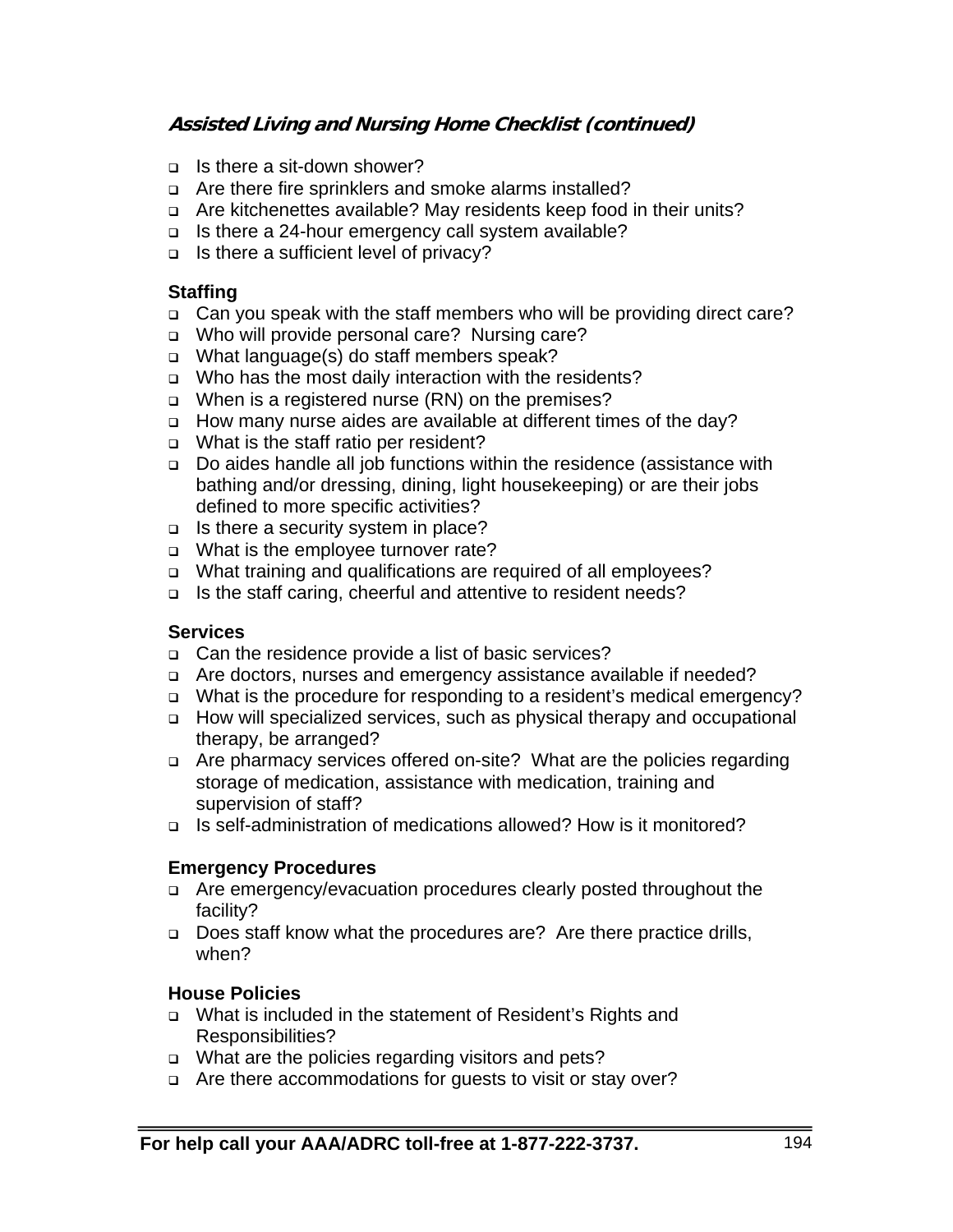- □ Are pets allowed in the residence, what types? Who is responsible for their care?
- Can residents be absent from the facility? For what reasons and for how long?

## **Activities**

- □ What type of activities are offered and when?
- □ How are the residents notified of available activities?
- Will staff plan for resident's activities, such as hair appointments or social gatherings?
- Will you and/or your loved one be able to attend religious services of your choice?

## **Transportation**

- Attempt to view the vehicle and ask if it is handicap accessible, air conditioned, and maintained regularly.
- $\Box$  Is transportation available to activities outside of the residence?
- □ Is there a limit to the distance that transportation is offered and the type of trip for which transportation is available?
- Are trips scheduled on a limited basis or are they available regularly?
- □ Can residents arrange transportation on short notice?
- Is transportation arranged by the resident or a staff member?
- □ Is there a charge per trip? If so, in what case and how much?

## **Meals**

- □ Be sure to make at least one visit during a scheduled mealtime and arrange to sample a meal if possible.
- $\Box$  Is the food pleasing, nutritious, adequate and attractively served?
- □ Are there specific meal times, or can you snack throughout the day or evening?
- □ Must everyone eat at the same time or is the facility flexible?
- Is seating assigned? If so, what arrangements are in place for residents to change and sit with others?
- Does the menu allow for choices at each meal?
- How do the residents make their selection? At mealtime or the day before?
- □ Can residents request special meals?
- □ Will the facility meet your dietary or cultural food preferences?
- Does someone check on a resident if he or she does not attend a meal?
- □ Is there help available to assist a resident to the dining room?
- □ Are wheelchairs and walkers permitted in the dining area?
- □ Is a resident able to have trays sent to his/her room in case of an illness?
- □ Can residents receive help cutting food or feeding themselves?
- □ Are private dining areas available?
- □ Are quests meals available?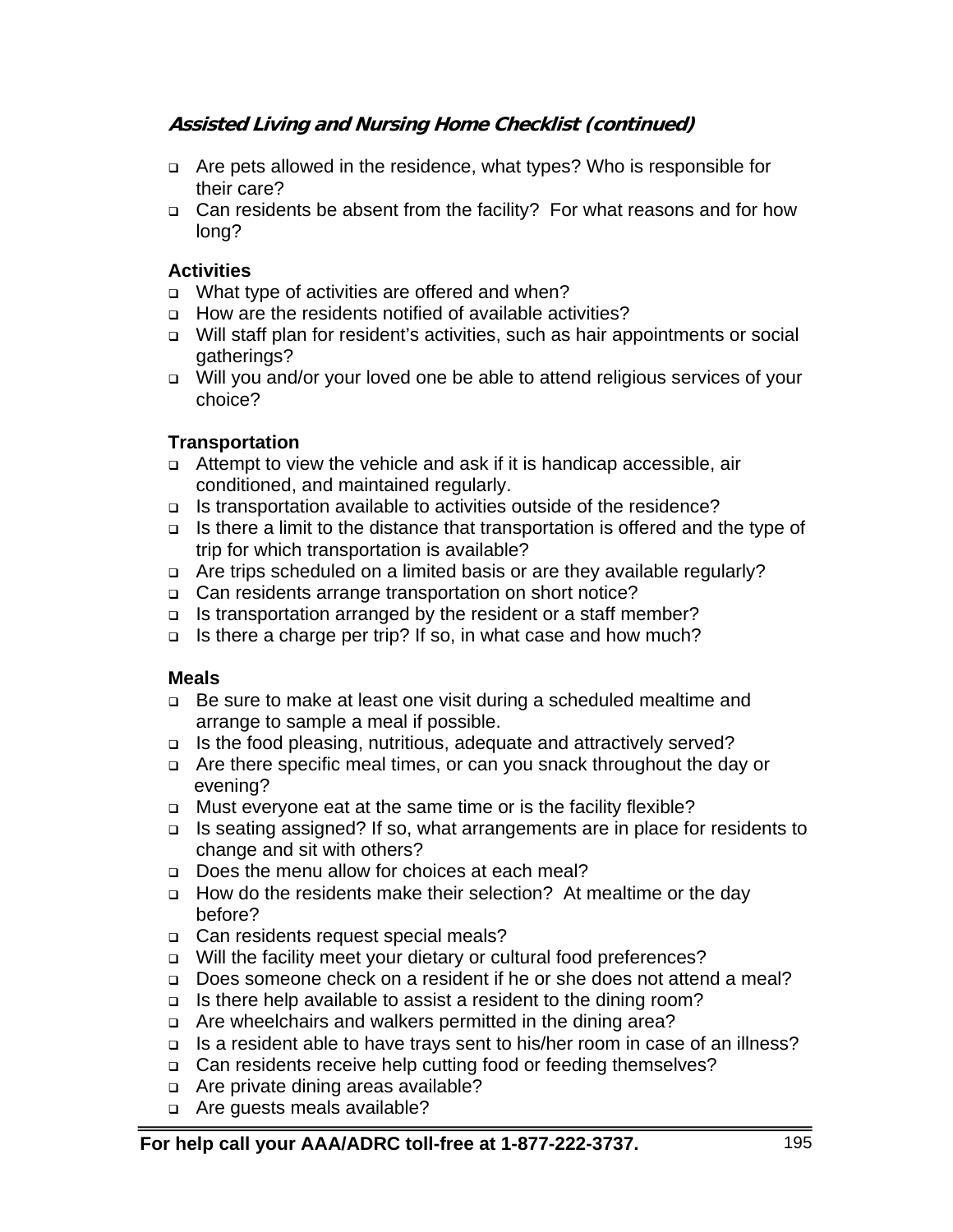c Can residents have alcoholic beverages?

## **Other Questions**

- □ How is a discharge from the facility determined?
- How often and by whom are the care plans completed? How often does the record keeping or documentation occur?
- How involved are families? What are the steps taken to encourage family members to visit residents and participate in their care?
- What if a resident has no immediate family available for support? Who will be able to assist him/her with tasks such as letter writing?
- □ If a resident is admitted to a hospital, what will happen to their room and what will it cost?
- What are the complaint, suggestion or grievance procedures at the facility?
- □ Who licenses/funds the facility and how can you contact that agency?

## **Visit the Facility More Than Once**

You should consider visiting one day unannounced and then again at a scheduled time, when you have made an appointment to speak with a representative. You may also find that spending some extra time around the facility and observing the daily routines will give you a better idea of what it would be like to live there.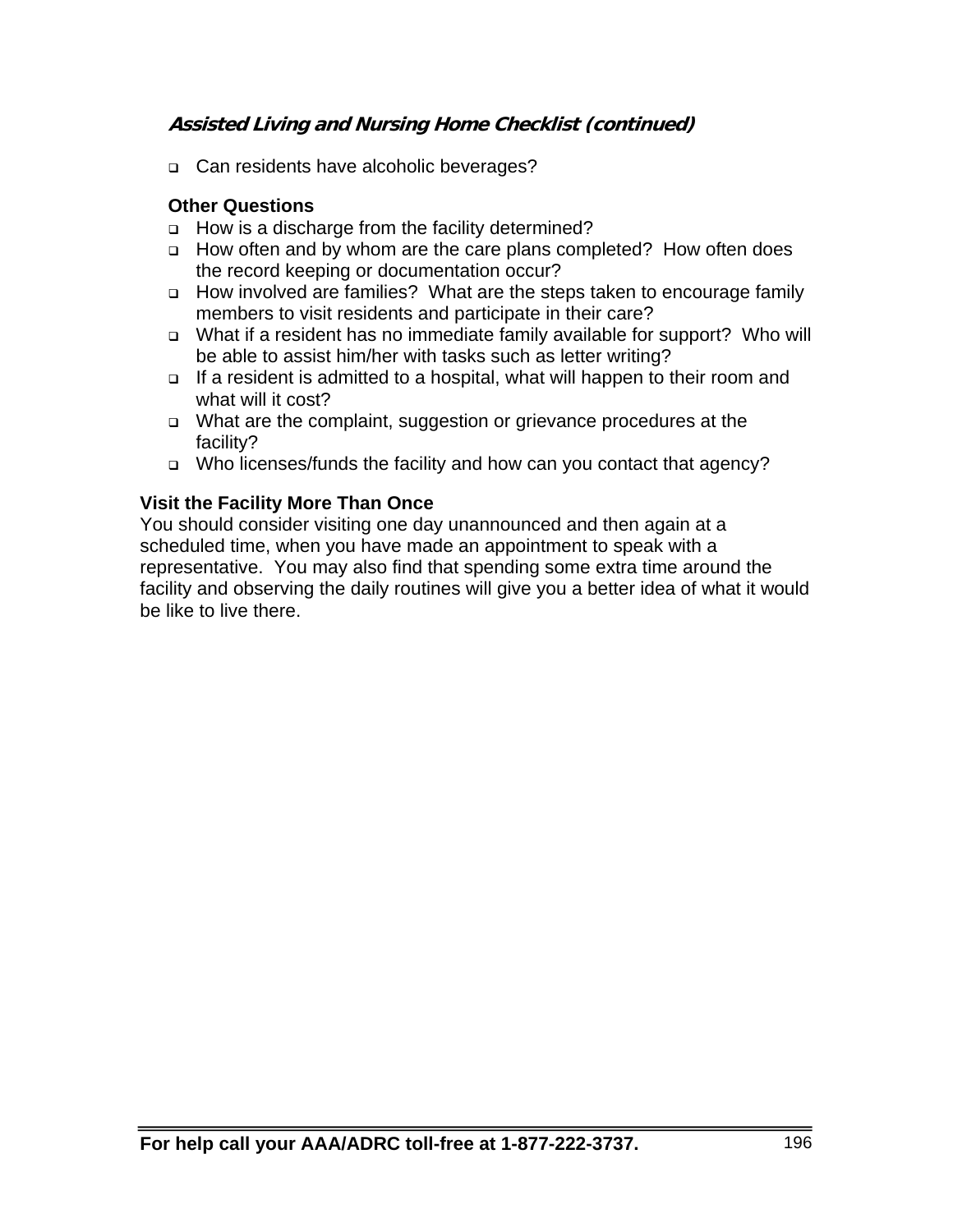# **Appendix U - Day Care Checklist**

## **Things to Ask/Consider**

Prior to determining if a day care program is appropriate for you or your loved one, an investigation of the facility and staff should be conducted. Below is a comprehensive adult day health services (ADHS) selection checklist to assist you with this decision.

- **Characteristics and Services a day care program should include:** 
	- A safe and secure environment
	- □ Social activities
	- Physical assistance with eating, walking, toileting, and medication administration
	- Physical, speech and occupational therapies
	- □ Meal service with special diet considerations
	- Physical exercise programs
	- □ Cognitive programs
	- Transportation services
	- Hours of operation
	- Social services to assist in planning for care

## **Locate a Day Care Program**

For names and phone numbers of a day care program in your area:

- o Contact your county AAA
- o Ask your family physician
- o Search the web or the telephone book (Adult Day Care; Senior Citizens' Services)

#### **Make Telephone Contact**

Call the day care program to request a brochure, which describes their eligibility criteria, daily rates, application process, monthly activity calendar, and meal menu.

#### **Important Information to Obtain/Consider:**

- **Owner or sponsoring agency**
- □ Years of operation
- □ License or certification
- □ Hours/Days of operation
- Transportation options
- Daily/hourly rates
- Additional fees
- □ Waiver/grants accepted by facility for payment
- □ Staff ratio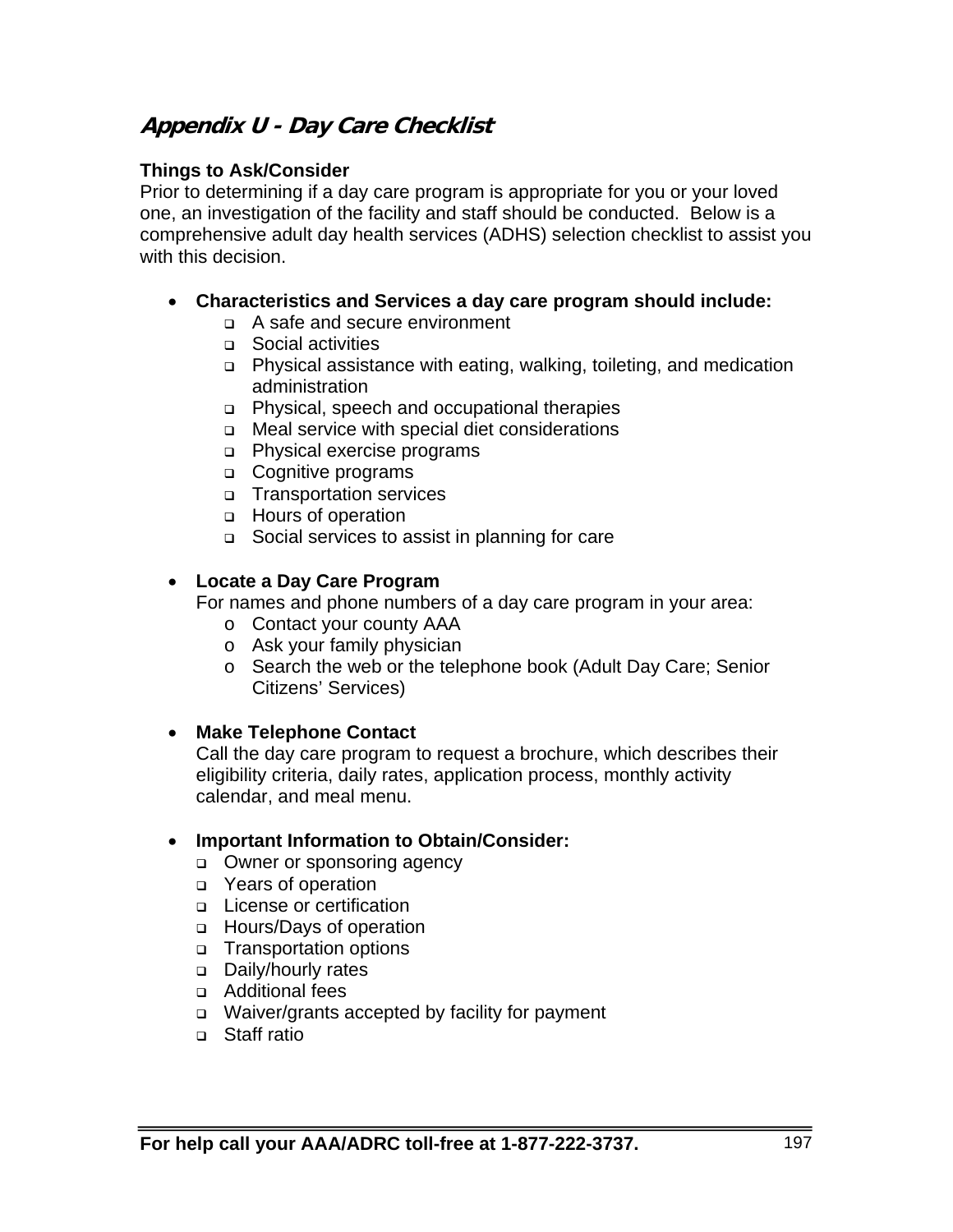## **Day Care Checklist (continued)**

## **Plan a Visit**

After obtaining general information, it is important to visit the perspective centers to ensure you are comfortable with the facility and that your needs will be addressed. You should visit two or more centers for a comparison. The following is a checklist of what you may want to ask/consider:

- Did you feel welcomed?
- Did someone spend time finding out what you want and need?
- □ Were the services and activities clearly described?
- □ Was information pertaining to staffing, program procedures, costs and agency expectations fully described?
- □ Was the facility clean, pleasant and free of odor?
- □ Was the building wheelchair accessible?
- □ Was there sturdy, comfortable furniture?
- Was there an area for relaxation?
- □ Was there an area to isolate a sick participant?
- Did the participants and staff appear cheerful?
- □ Are volunteers assisting with the program?
- □ Do participants assist with planning activities and events?

## **Check References**

Speak with two or three participants, or their caregivers, who are actively using the agency to gauge their opinion of the programs and services offered.

## **Take a Trial Run**

Make arrangements for you or your loved one to attend the center for a day or two, prior to deciding which agency best fits your needs. It can take several visits before a new participant feels comfortable in a new setting. Be sure to have all questions and concerns addressed.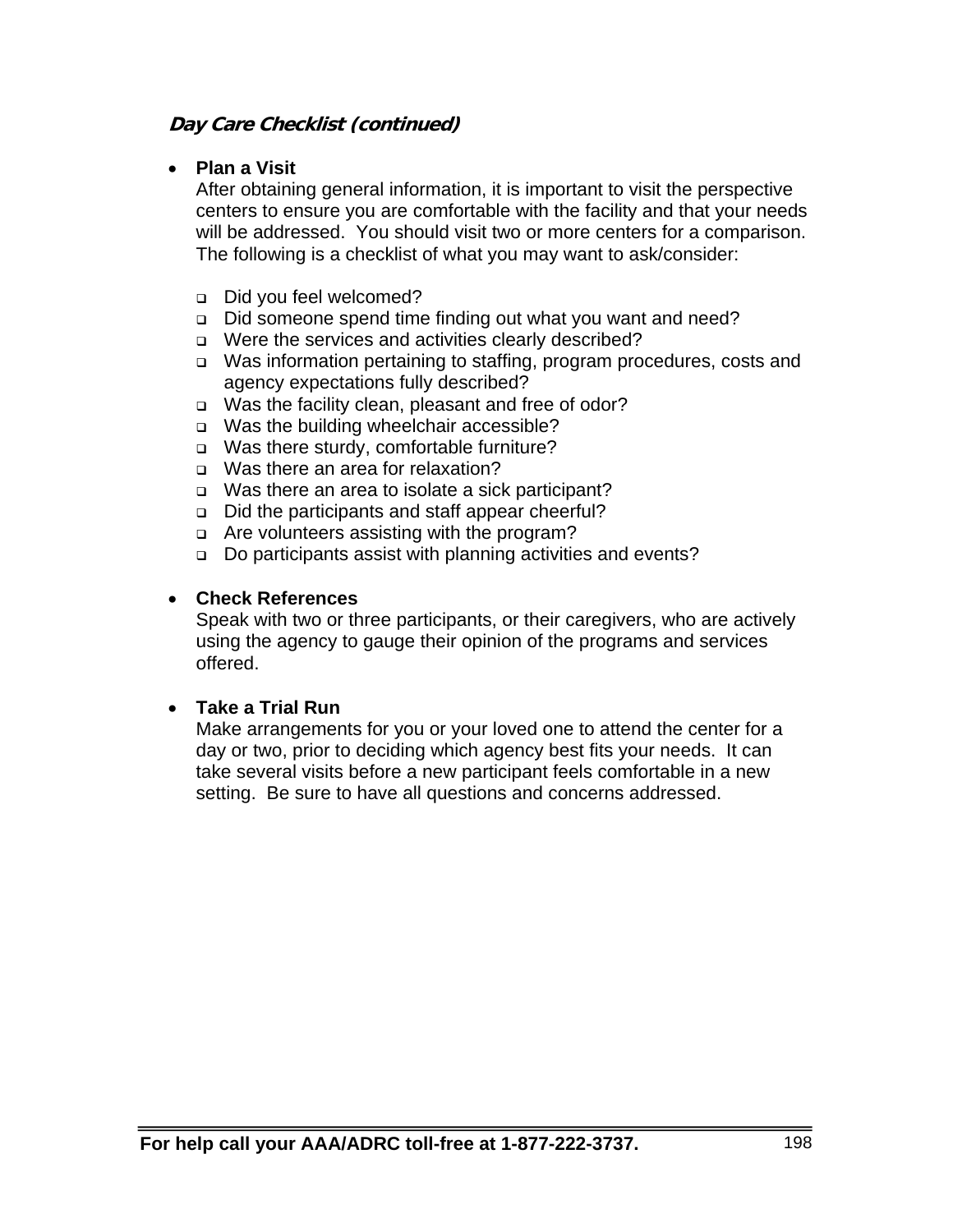# **Appendix V - Home Care Checklist**

It is important to consider the quality and cost of the services offered by different agencies prior to obtaining their services. Essentially, there are three stages to this process: Screening, evaluating, and monitoring.

## **Screening Home Care Agencies**

Screen a few agencies with these preliminary questions:

- □ Is the agency Medicare or Medicaid certified?
- □ Does the agency offer the specific care needed (e.g., skilled nursing care vs. personal care and meals)?
- Did a hospital or rehabilitation center discharge planner, social worker, or doctor recommend the agency?
- Does the agency have staff that can communicate effectively in a language other than English, if needed?
- Does the agency do background check on all staff?

## **Evaluating Home Care Agencies**

After screening several home care agencies, you may want to choose one or two for an in-depth evaluation. The following questions can guide you:

- **How will the agency assess needs?** Most agencies begin by sending someone to make an initial assessment of needs. Although an in-depth assessment prior to this point, the agency will need to determine the appropriate level of services.
- **What is the training and experience of the caregivers?** Ask what training the agency provides to its caregivers, and if the home care aides are certified by the agency. Does the agency require that its caregivers participate in a continuing education program? Ask if the caregivers are trained to identify and report changes in services needs and health conditions.
- **What specific caregivers will be assigned to you or your loved one?** Do the caregivers have experience or receive special training in the type of care that is needed, such as Alzheimer's care? Do they have training with a particular type of assistive technology, such as a Hoyer lift? How long have they been working in the home care field?
- **What services are provided?** Sometimes an aide who helps with bathing and dressing can't cook meals, or someone who cleans and does shopping isn't licensed to drive with their client in the car. Aides also may not be able to administer medications.
- **How does the agency develop the plan of care and supervise the caregiver?** Does a medical professional or experienced supervisor evaluate and supervise the caregiver in the home and get input from the individual? How much control and personal independence does an agency provide to its clients? How does an agency involve the individual and family members in the process of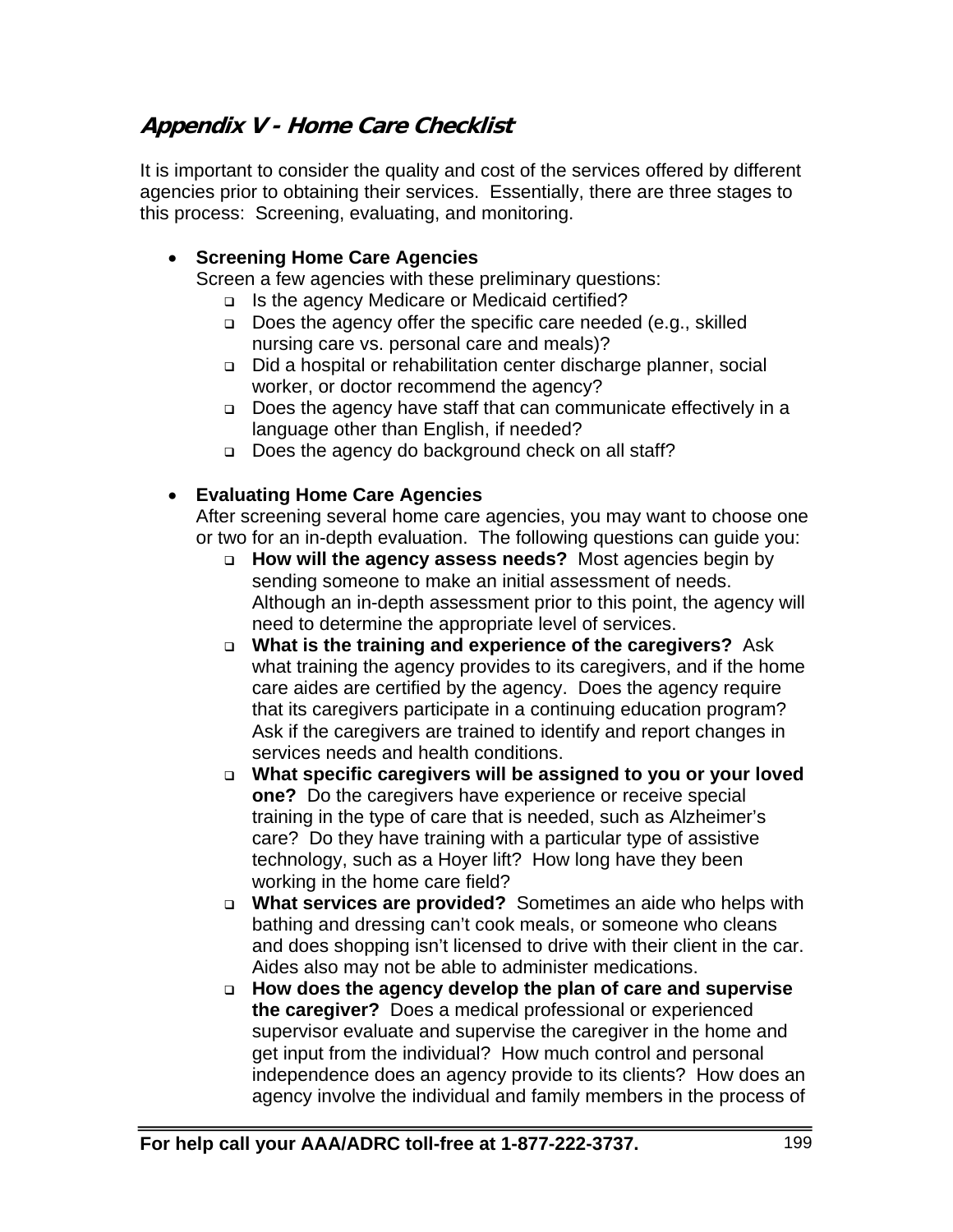assigning and supervising caregivers? Does the agency seek input from the individual on his or her care plan?

- **How does the agency assure continuity of care?** Having a limited number of caregivers is less confusing and more comforting to an individual. Can the agency reasonably ensure that the same caregiver(s) will provide the home care services each week? How long do caregivers stay with the agency? What is the turnover rate? If a substitute caregiver is sent, when does the agency provide notice to the individual or family? Ask how the agency assures that the substitute caregiver will be familiar with the care plan and needs of the individual?
- **What special support services are provided?** For instance, does the agency provide a 24-hour phone line?
- **How can the agency be paid?** If you are paying for the services, compare the billing process and payment plans offered by different agencies. Compare how often you will be billed and whether you will be required to pay in advance. Ask if there are additional costs, such as fees or deposits, not included in the price quoted. Will you have to pay extra for holidays or weekends? If special equipment is needed, will it be covered by insurance or will the agency pay for it?
- **How much will the caregiver be paid?** Does the caregiver earn enough to be dependable? Paying a decent wage, although costly for you, will minimize turnover. (Note: If you are paying for services directly, pay by check or get receipts for all cash payments.)

## **Monitoring Home Care Agencies**

It is important to monitor the service delivery from home health agencies. The following is a checklist that can be used for home health care monitoring.

- $\Box$  Is staff polite and respectful?
- $\Box$  Is staff properly trained and licensed to perform the type of health care needed?
- $\Box$  Is the plan of care fully explained?
- □ Is participation in care plan development encouraged?
- □ Does the staff check for physical and emotional changes each visit?
- □ Does the agency respond quickly to requests?
- □ Does staff respond quickly to changes in health or behavior?
- □ Is privacy respected?
- □ Are complaints handled appropriately and in a timely manner?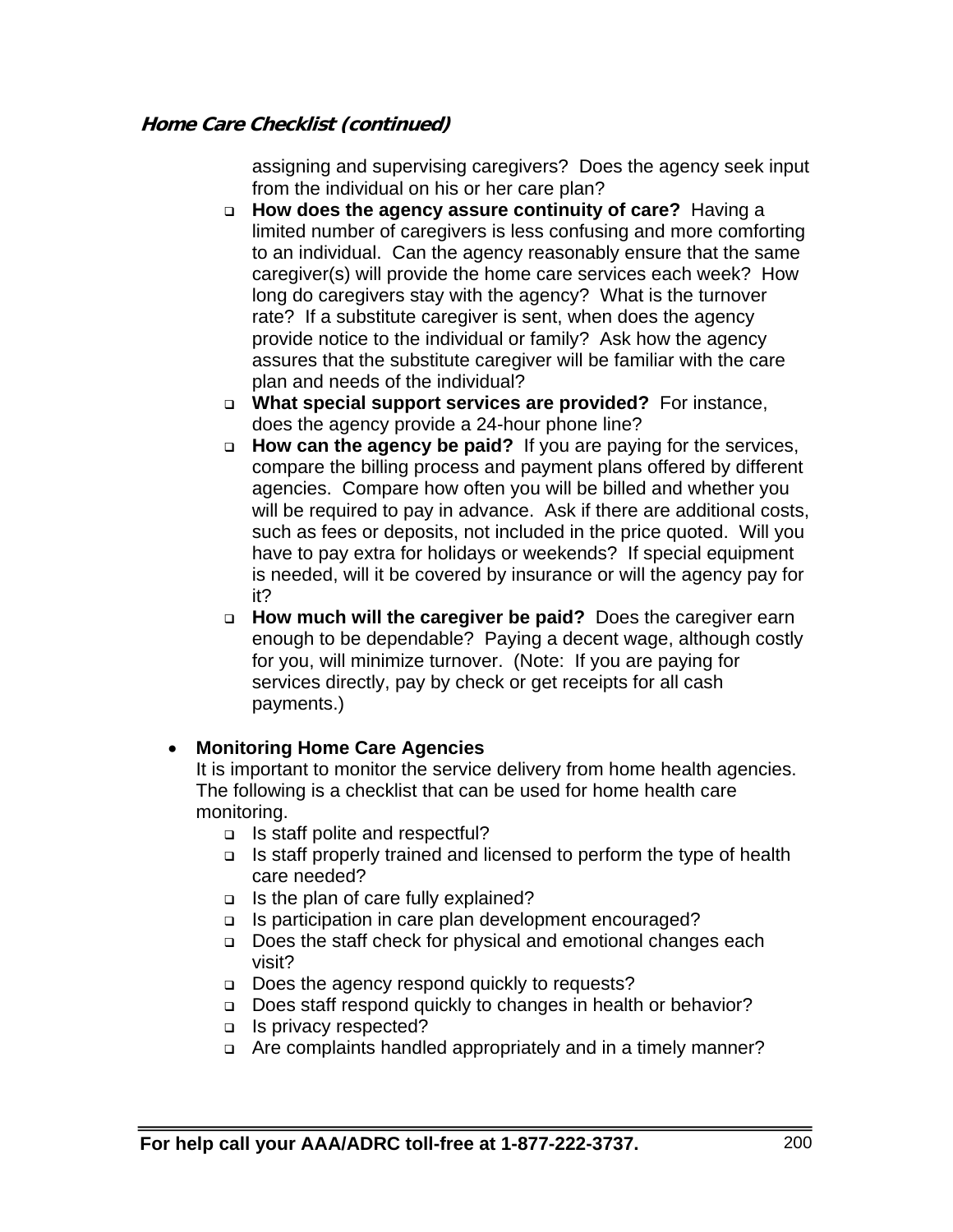# **Appendix W- Home Safety Checklist**

*Created by Rebuilding Together in partnership with the Administration on Aging* 

Use this list to identify fall hazards and accessibility issues of the homeowner and family members.

#### **1. Exterior Entrances and Exits**

- Note condition of walk and drive surface; existence of curb cuts
- □ Note handrail condition, right and left sides
- □ Note light level for driveway, walk, porch
- Check door threshold height
- Note ability to use knob, lock, key, mailbox, peephole, and package shelf
- □ Do door and window locks work?

## **2. Interior Doors, Stairs, and Halls**

- Note height of door threshold, knob and hinge types; clear width door opening; determine direction that door swings
- □ Note presence of floor level changes
- Note hall width, adequate for walker/wheelchair
- □ Determine stair flight run: straight or curved
- □ Note stair rails: condition, right and left side
- Examine light level, clutter hazards
- Note floor surface texture and contrast

#### **3. Bathroom**

- Are basin and tub faucets, shower control and drain plugs manageable?
- □ Are hot water pipes covered?
- $\Box$  Is mirror height appropriate, sit and stand?
- □ Note ability to reach shelf above, below basin
- Note ability to step in and out of the bath and shower
- Can resident use bath bench in tub or shower?
- □ Note toilet height; ability to reach paper; flush; come from sit to stand posture
- $\Box$  Is space available for caregiver to assist?

#### **4. Kitchen**

- □ Note overall light level, task lighting
- □ Note sink and counter heights
- □ Note wall and floor storage shelf heights
- □ Are under sink hot water pipes covered?
- □ Is there under counter knee space?
- □ Is there a nearby surface to rest hot foods on when removed from oven?
- □ Note stove control location (rear or front)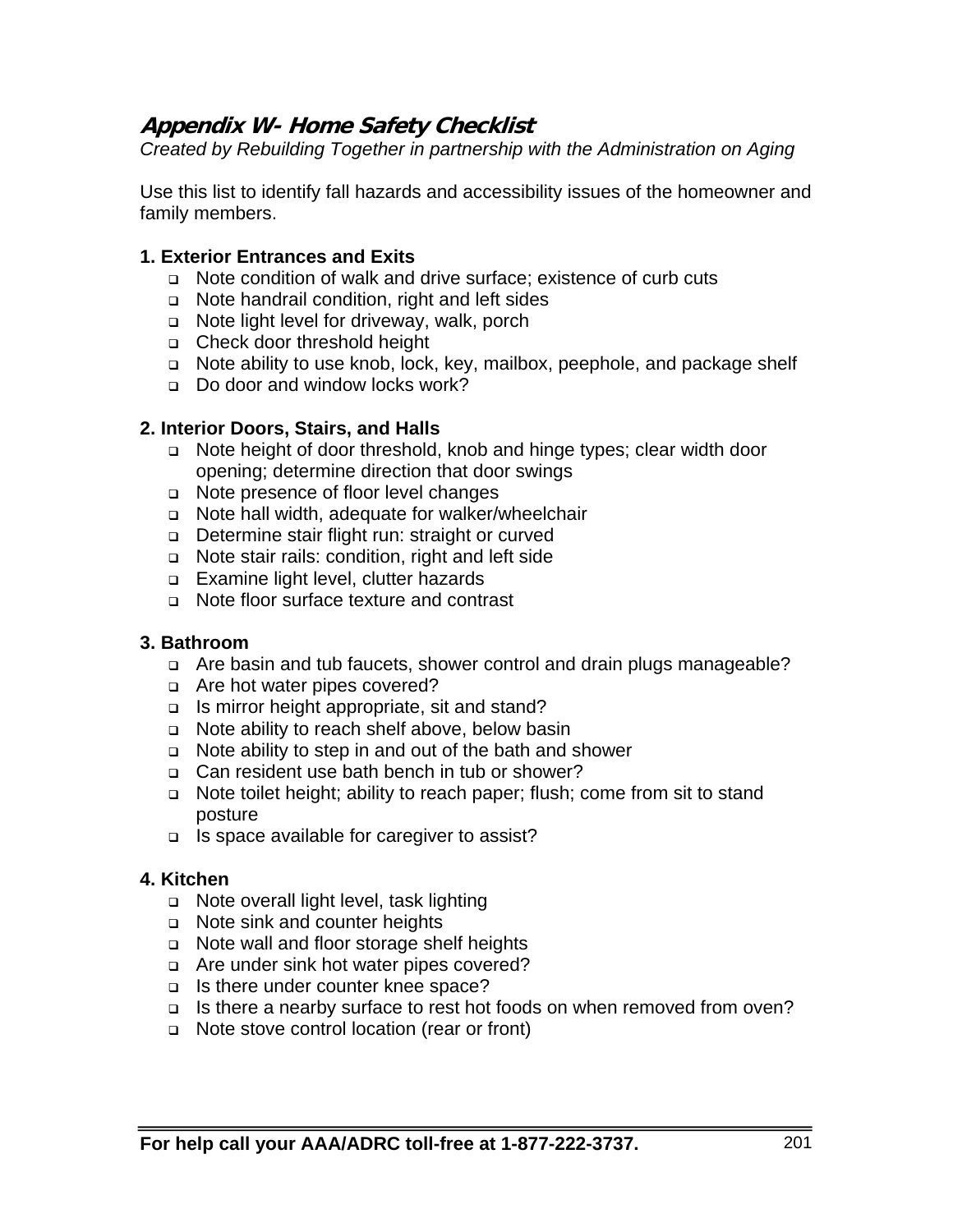## **5. Living Room, Dining Room, Bedroom**

- Chair, sofa, bed heights allow sitting or standing?
- Do rugs have non-slip pad or rug tape?
- Chair available with arm rests?
- Able to turn on light, radio, TV, place a phone call from bed, chair, and sofa?

## **6. Laundry**

- Able to hand-wash and hang clothes to dry?
- a Able to access automatic washer/dryer?

## **7. Telephone and Door**

- □ Phone jack location near bed, sofa, chair?
- a Able to get phone, dial, hear caller?
- Able to identify visitors, hear doorbell?
- a Able to reach and empty mailbox?
- □ Wears neck/wrist device to obtain emergency help?

## **8. Storage Space**

- Able to reach closet rods and hooks, open bureau drawers?
- $\Box$  Is there a light inside the closet?

#### **9. Windows**

- □ Opening mechanism at 42 inches from floor?
- □ Lock accessible, easy to operate?
- □ Sill height above floor level?

#### **10. Electric Outlets and Controls**

- □ Sufficient outlets?
- **Qutlet height, wall locations**
- □ Low vision/sound warnings available?
- □ Extension cord hazard?

#### **11. Heat, Light, Ventilation, Security, Carbon Monoxide, Water Temp Control**

- Are there smoke/CO detectors and a fire extinguisher?
- □ Thermometer displays easily readable?
- □ Accessible environmental controls?
- □ Pressure balance valve available?
- □ Note rooms where poor light level exists
- □ Able to open windows; slide patio doors?
- Able to open drapes or curtains?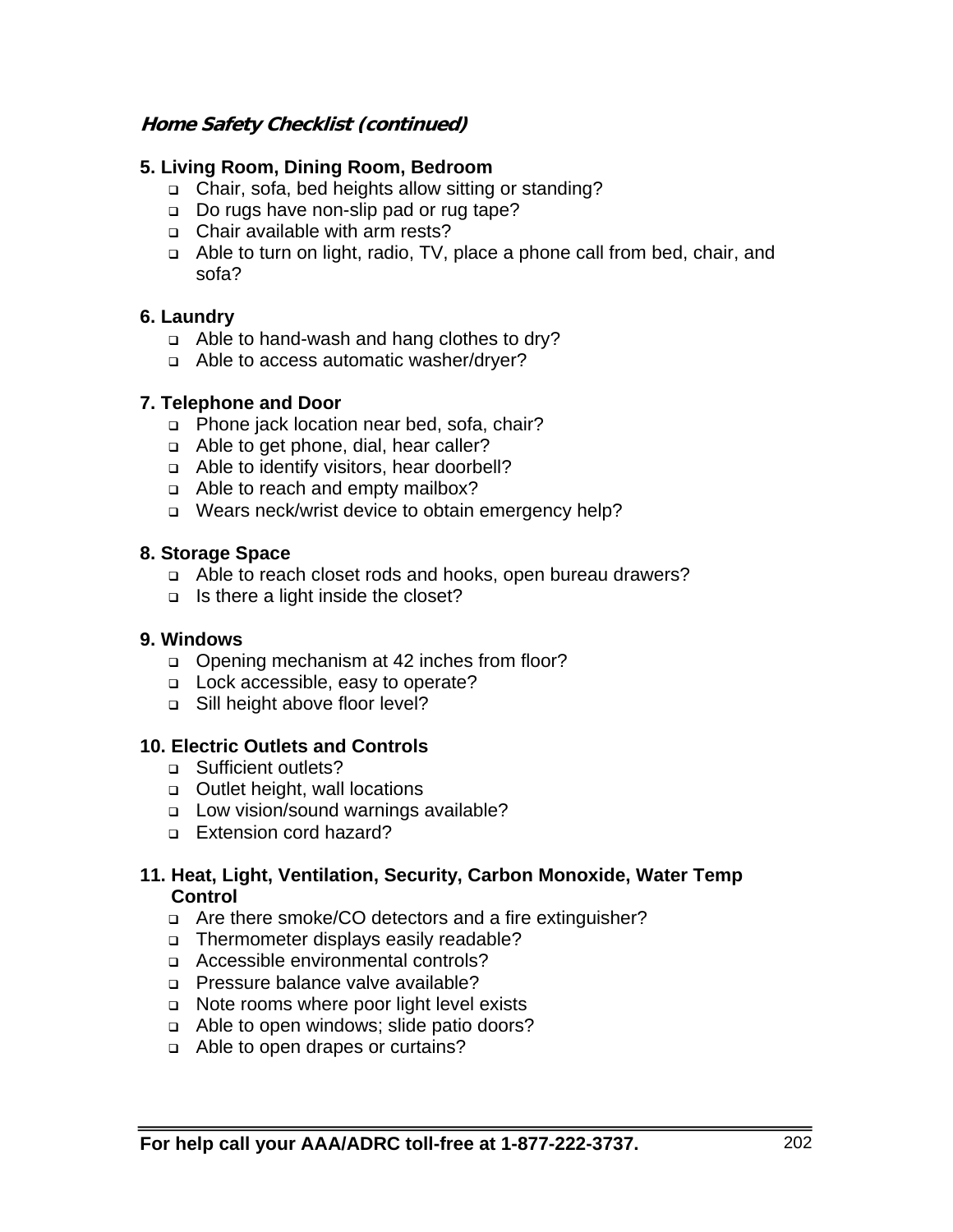**HELP PREVENT FALLS:** Use this list to prioritize work tasks. Leave a copy of this list with the family so they can make further improvements.

#### **1. Exterior Entrances, Exits**

- □ Increase lighting at entry area
- Install stair rails on both sides
- □ Install door lever handles: double-bolt lock
- Install beveled, no step, no trip threshold
- Remove screen or storm door if needed
- □ Create surface to place packages when opening door
- □ Install peephole on exterior door
- □ Repair holes, uneven joints on walkway
- Provide non-slip finish to walkway surface
- Add ramp

## **2. Interior Doors, Stairs, Halls**

- Create clear pathways between rooms
- Apply color contrast or texture change at top and bottom stair edges
- Install door lever handle
- Install swing-clear hinges to widen doorway. Minimum width: 32 inches
- □ Install beveled thresholds (max 1/2 inch)
- □ Replace or add non-slip surface on steps
- Repair or install stair handrails on both sides

#### **3. Bathroom**

- Install swing-clear hinges to widen doorway. Minimum width: 32 inches
- Install secure wall reinforcement and place grab bars at toilet, bath and shower
- Install adjustable-height shower head
- Install non-slip strips in bath/shower
- □ Secure floor bathmat with non-slip, double-sided rug tape
- □ Elevate toilet height by adding portable seat or raising toilet base on a pedestal
- Adapt flush handle or install flush sensor
- Adapt or relocate toilet paper dispenser
- Round counter corners to provide safety
- $\Box$  Insulate hot water pipes if exposed
- □ Create sitting knee clearance at basin by removing vanity door and shelves underneath
- $\Box$  Install mirror for sitting or standing view
- Install good-quality non-glare lighting
- Install shower with no threshold if bathing abilities are severely limited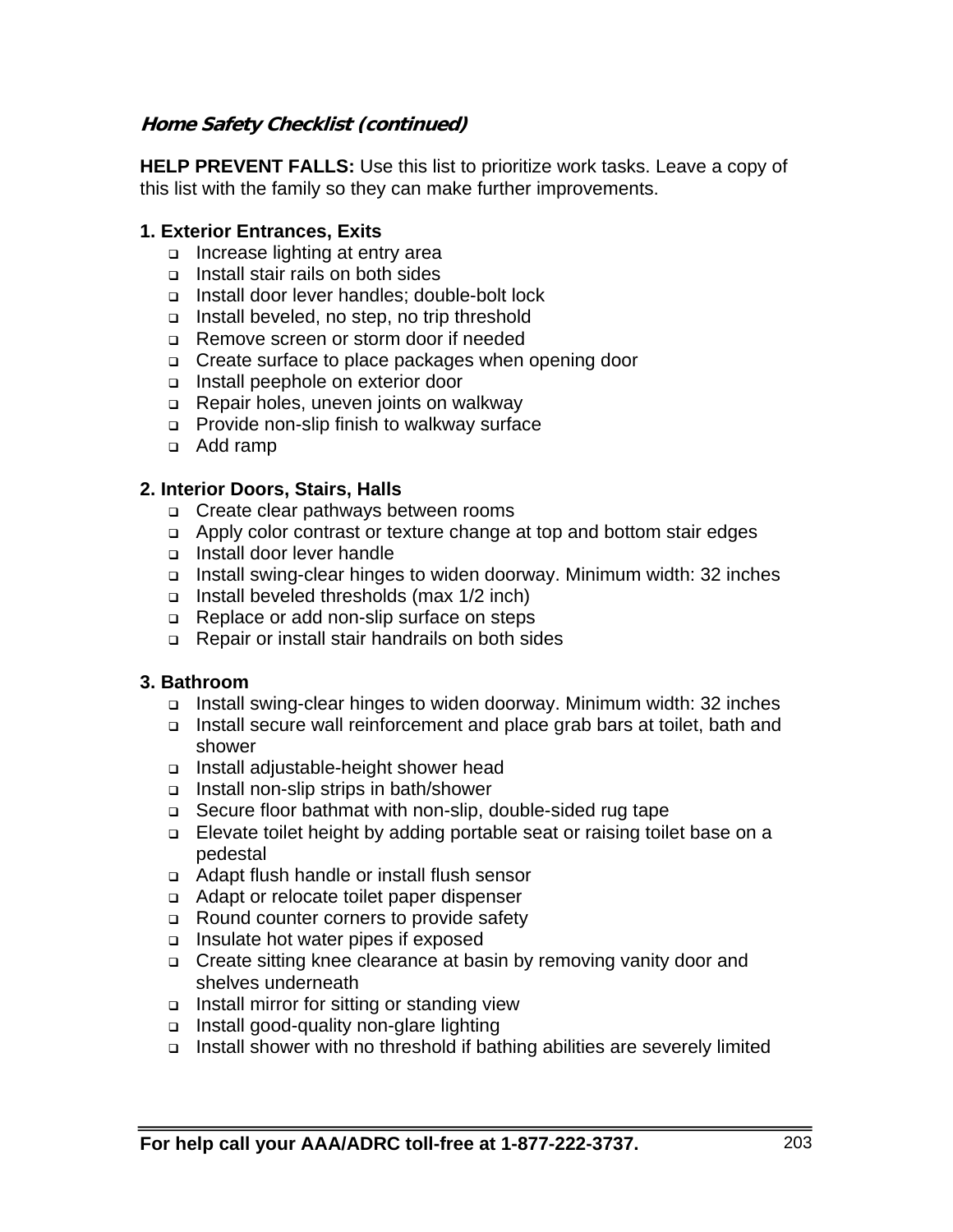#### **4. Kitchen**

- □ Increase task lighting at sink, stove, etc.
- □ Install D-type cupboard door handles
- □ Install adjustable shelving to increase access to upper cabinets
- □ Increase access to under counter storage space by installing pull-out units
- □ Insulate hot water pipes if exposed
- Install hot-proof surface near oven
- Install switches and outlets at front of counter
- Install pressure-balanced, temperature-regulated, lever faucets
- □ Create sitting knee clearance under work sites by removing doors or shelves
- □ Improve color contrast of cabinet and counters surface edges for those with low vision
- Add tactile and color-contrasted controls for those with low vision

## **5. Living Room, Dining Room, Bedroom**

- Widen or clear pathways within each room by rearranging furniture
- □ Secure throw and area rug edges with double-sided tape
- □ Improve access to and from chairs and beds by inserting risers under furniture legs
- □ Use side bed rail or chairs with armrests
- Install telephone jack near chair or bed
- Enlarge lamp switch or install touch-control lamp at bedside
- □ Install adjustable closet rods, shelving and light source for better storage access
- Install vertical pole adjacent to chair and sofa
- Raise furniture to appropriate height using leg extender products
- Install uniform level floor surfaces using wood, tile or low pile rugs

## **6. Laundry**

- □ Build a counter for sorting and folding clothes
- Adjust clothesline to convenient height
- □ Relocate laundry appliances

## **7. Telephone and Door**

- Install phone jacks near bed, sofa, and chair
- Install peephole at convenient height
- Install flashing light or sound amplifier to indicate ringing doorbell for those with visual or hearing problems
- Install mailbox at accessible height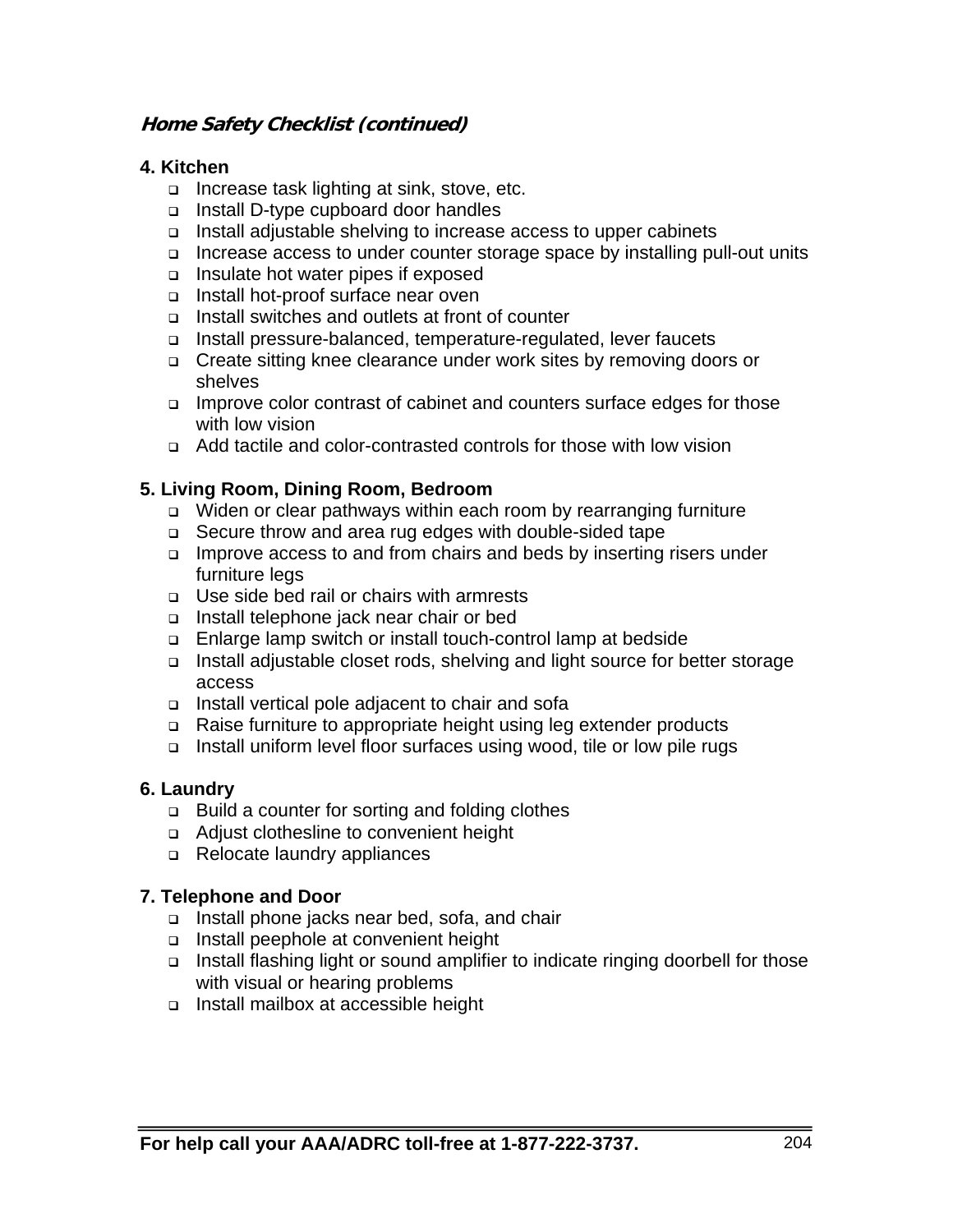#### **8. Storage Space**

- Install lights inside closet
- Install adjustable closet rods and shelves
- □ Install bi-fold or pocket doors

#### **9. Windows**

□ Install handles and locks that are easy to grip, placed at appropriate heights

#### **10. Electrical Outlets and Controls**

- Install light fixtures or outlet for lamps
- □ Install switches at top and bottom of stairs

## **11. Heat, Air, Light, Security, Water Temp, Carbon Monoxide Controls**

\_\_\_\_\_\_\_\_\_\_\_\_\_\_\_\_\_\_\_\_\_\_\_\_\_\_\_\_\_\_\_\_\_\_\_\_\_\_\_\_\_\_\_\_\_\_\_\_\_\_\_\_\_\_\_\_\_\_\_\_\_\_\_\_ \_\_\_\_\_\_\_\_\_\_\_\_\_\_\_\_\_\_\_\_\_\_\_\_\_\_\_\_\_\_\_\_\_\_\_\_\_\_\_\_\_\_\_\_\_\_\_\_\_\_\_\_\_\_\_\_\_\_\_\_\_\_\_\_ \_\_\_\_\_\_\_\_\_\_\_\_\_\_\_\_\_\_\_\_\_\_\_\_\_\_\_\_\_\_\_\_\_\_\_\_\_\_\_\_\_\_\_\_\_\_\_\_\_\_\_\_\_\_\_\_\_\_\_\_\_\_\_\_ \_\_\_\_\_\_\_\_\_\_\_\_\_\_\_\_\_\_\_\_\_\_\_\_\_\_\_\_\_\_\_\_\_\_\_\_\_\_\_\_\_\_\_\_\_\_\_\_\_\_\_\_\_\_\_\_\_\_\_\_\_\_\_\_ \_\_\_\_\_\_\_\_\_\_\_\_\_\_\_\_\_\_\_\_\_\_\_\_\_\_\_\_\_\_\_\_\_\_\_\_\_\_\_\_\_\_\_\_\_\_\_\_\_\_\_\_\_\_\_\_\_\_\_\_\_\_\_\_

- □ Install smoke/CO detectors, fire extinguishers
- Increase residents' access to environmental control systems

## **Comments:**

**For help call your AAA/ADRC toll-free at 1-877-222-3737.** 205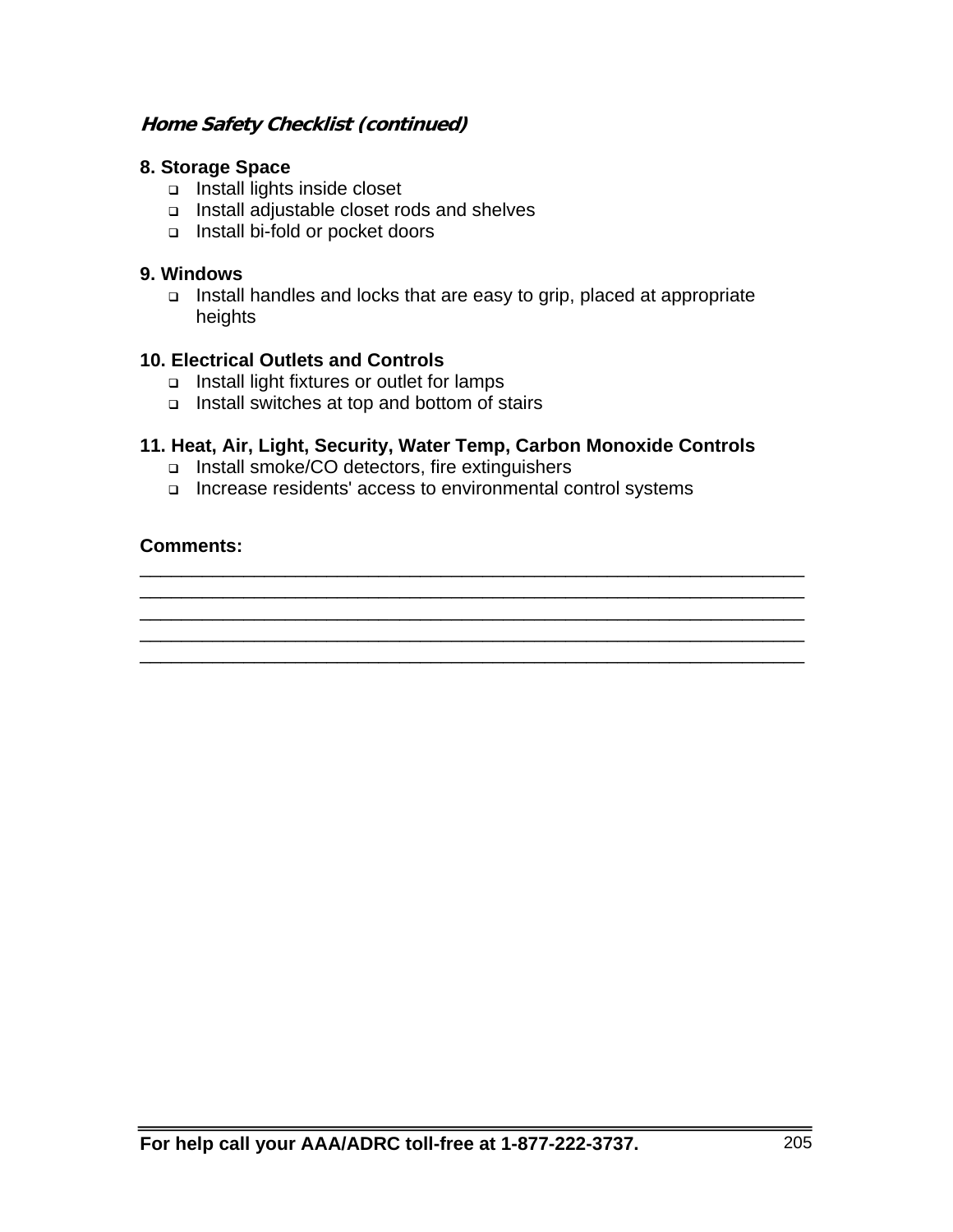# **Appendix X - Current Home Medication List**

| Name:              | Date of Birth: |
|--------------------|----------------|
| <b>Address:</b>    |                |
| <b>Physicians:</b> |                |
| Allergies:         |                |

**Complete the information below regarding all medications you are currently taking. Be certain to list both prescription and non-prescription medications, including any herbals or supplements you take. Keep this list with you at all times, especially when you go to your physician or are admitted to the hospital. \*\*\*Remember to keep the list updated\*\*\*** 

**Date this list was made/last updated: \_\_\_\_\_\_\_\_\_\_\_\_ (***date***)** 

| <b>Start</b><br><b>Date</b> | <b>Medication</b> | <b>Dosage</b> | <b>How Often</b> | Reason | <b>Stop Date</b> |
|-----------------------------|-------------------|---------------|------------------|--------|------------------|
|                             |                   |               |                  |        |                  |
|                             |                   |               |                  |        |                  |
|                             |                   |               |                  |        |                  |
|                             |                   |               |                  |        |                  |
|                             |                   |               |                  |        |                  |
|                             |                   |               |                  |        |                  |
|                             |                   |               |                  |        |                  |
|                             |                   |               |                  |        |                  |
|                             |                   |               |                  |        |                  |
|                             |                   |               |                  |        |                  |
|                             |                   |               |                  |        |                  |
|                             |                   |               |                  |        |                  |
|                             |                   |               |                  |        |                  |
|                             |                   |               |                  |        |                  |
|                             |                   |               |                  |        |                  |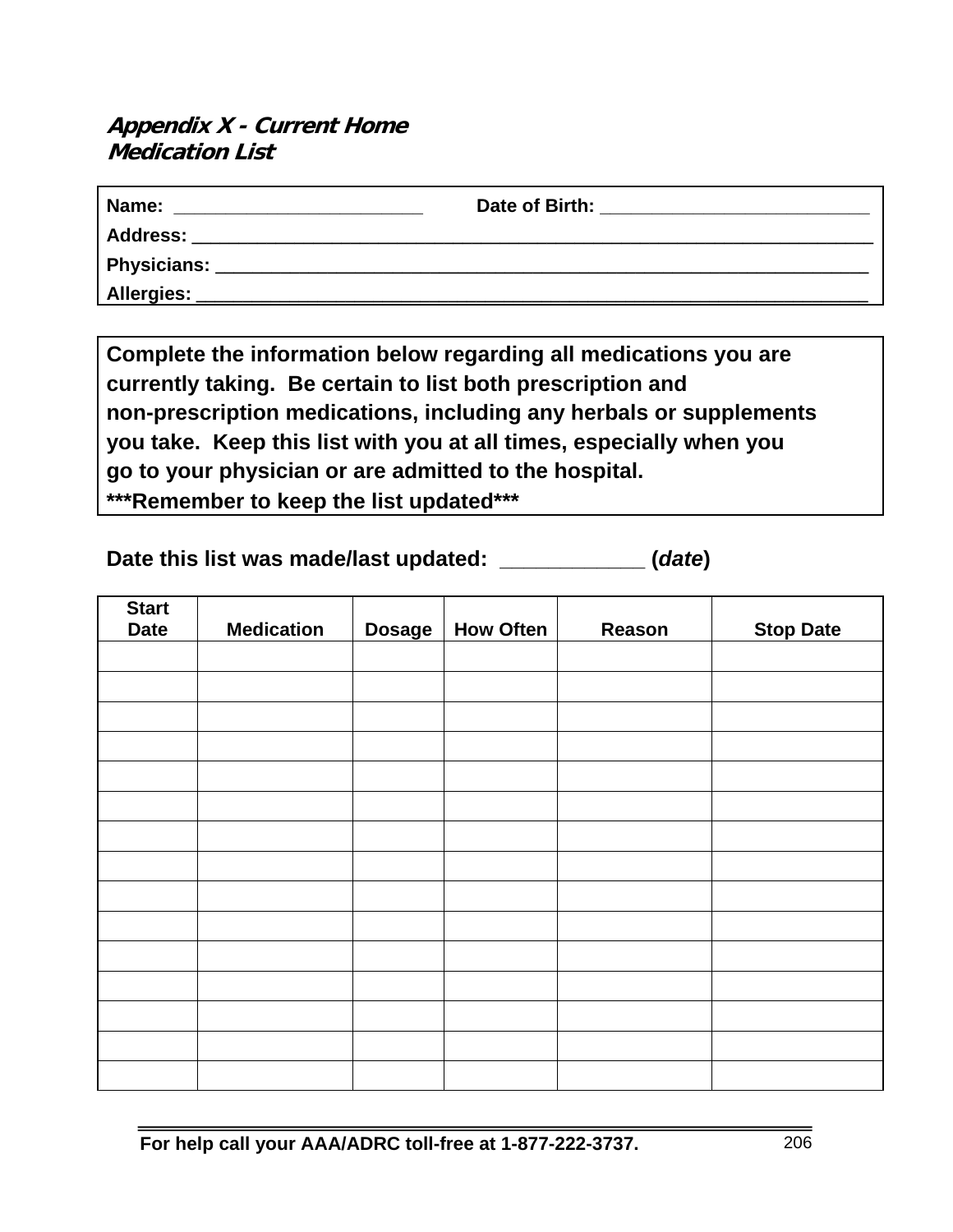# **Current Home Medication List (cont.)**

| <b>Start</b><br><b>Date</b> | <b>Medication</b> | <b>Dosage</b> | <b>How Often</b> | Reason | <b>Stop Date</b> |
|-----------------------------|-------------------|---------------|------------------|--------|------------------|
|                             |                   |               |                  |        |                  |
|                             |                   |               |                  |        |                  |
|                             |                   |               |                  |        |                  |
|                             |                   |               |                  |        |                  |
|                             |                   |               |                  |        |                  |
|                             |                   |               |                  |        |                  |
|                             |                   |               |                  |        |                  |
|                             |                   |               |                  |        |                  |
|                             |                   |               |                  |        |                  |
|                             |                   |               |                  |        |                  |
|                             |                   |               |                  |        |                  |
|                             |                   |               |                  |        |                  |
|                             |                   |               |                  |        |                  |
|                             |                   |               |                  |        |                  |
|                             |                   |               |                  |        |                  |
|                             |                   |               |                  |        |                  |
|                             |                   |               |                  |        |                  |
|                             |                   |               |                  |        |                  |
|                             |                   |               |                  |        |                  |
|                             |                   |               |                  |        |                  |
|                             |                   |               |                  |        |                  |
|                             |                   |               |                  |        |                  |
|                             |                   |               |                  |        |                  |
|                             |                   |               |                  |        |                  |
|                             |                   |               |                  |        |                  |
|                             |                   |               |                  |        |                  |
|                             |                   |               |                  |        |                  |
|                             |                   |               |                  |        |                  |
|                             |                   |               |                  |        |                  |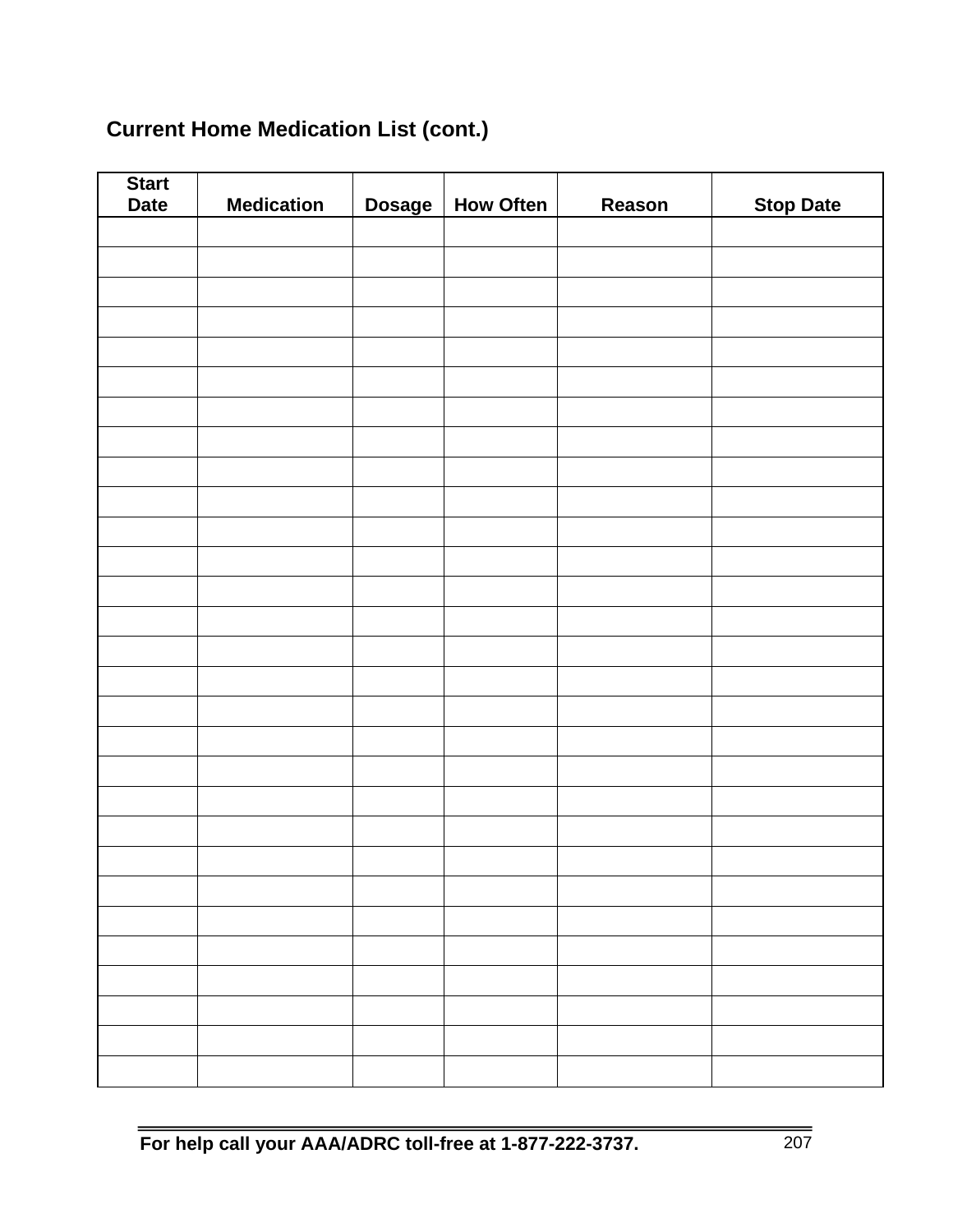# **Appendix Y - Where to Find My Important Papers**

| Name:                           |  |
|---------------------------------|--|
| <b>Social Security No.:</b>     |  |
| <b>Spouse's/Partner's Name:</b> |  |
| <b>Social Security No.:</b>     |  |
| <b>Address:</b>                 |  |
| Telephone number:               |  |
| Date Prepared:                  |  |
| <b>Copies Given to:</b>         |  |
|                                 |  |

## **Steps for Getting Your Affairs in Order**

- 1. Put your important papers and copies of legal documents in one place.
- 2**.** Tell a trusted family member or friend where you put all your important papers.
- 3. Give consent in advance for your doctor or lawyer to talk with your caregiver as needed.

| <b>Item</b>                        | Where to find it | <b>Notes/Updates</b> |
|------------------------------------|------------------|----------------------|
| My Will (original)                 |                  |                      |
| Power of attorney - healthcare     |                  |                      |
| Power of attorney - finance        |                  |                      |
| Spouse's/Partner's Will (original) |                  |                      |
| <b>Safe Combination</b>            |                  |                      |
| <b>Trust agreement</b>             |                  |                      |
| Life insurance policy              |                  |                      |
| <b>Health insurance policy</b>     |                  |                      |
| <b>Homeowners policy</b>           |                  |                      |
| Car insurance policy               |                  |                      |
| <b>Employment contracts</b>        |                  |                      |
| <b>Partnership agreements</b>      |                  |                      |
| List of checking, saving accounts  |                  |                      |
| List of credit cards               |                  |                      |
| <b>Retirement papers</b>           |                  |                      |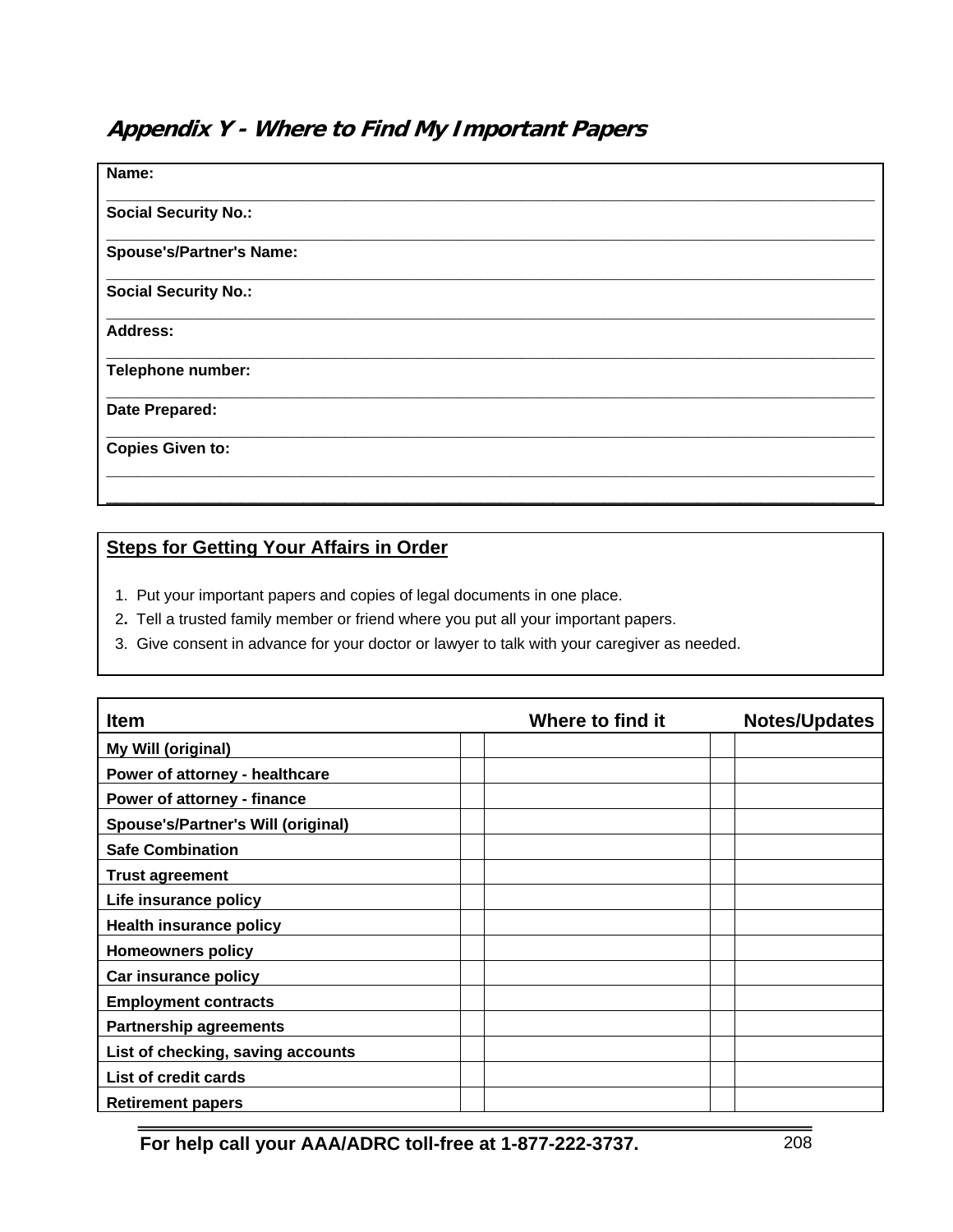| Deferred compensation; IRA  |  |  |
|-----------------------------|--|--|
| <b>Funeral arrangements</b> |  |  |
| <b>Titles and deeds</b>     |  |  |
| Mortgage notes              |  |  |

| List of stored & loaned items       |  |  |
|-------------------------------------|--|--|
| Auto ownership records (title)      |  |  |
| <b>Birth certificate</b>            |  |  |
| <b>Military/veterans papers</b>     |  |  |
| <b>Marriage certificate</b>         |  |  |
| <b>Children's birth certificate</b> |  |  |
| <b>Divorce/separation records</b>   |  |  |
| Other                               |  |  |
| Other                               |  |  |

| <b>Important Names, Addresses, and Phone Numbers</b> |  |  |  |
|------------------------------------------------------|--|--|--|
|                                                      |  |  |  |
|                                                      |  |  |  |
|                                                      |  |  |  |
|                                                      |  |  |  |
|                                                      |  |  |  |
|                                                      |  |  |  |
|                                                      |  |  |  |
|                                                      |  |  |  |
|                                                      |  |  |  |
|                                                      |  |  |  |
|                                                      |  |  |  |
|                                                      |  |  |  |
|                                                      |  |  |  |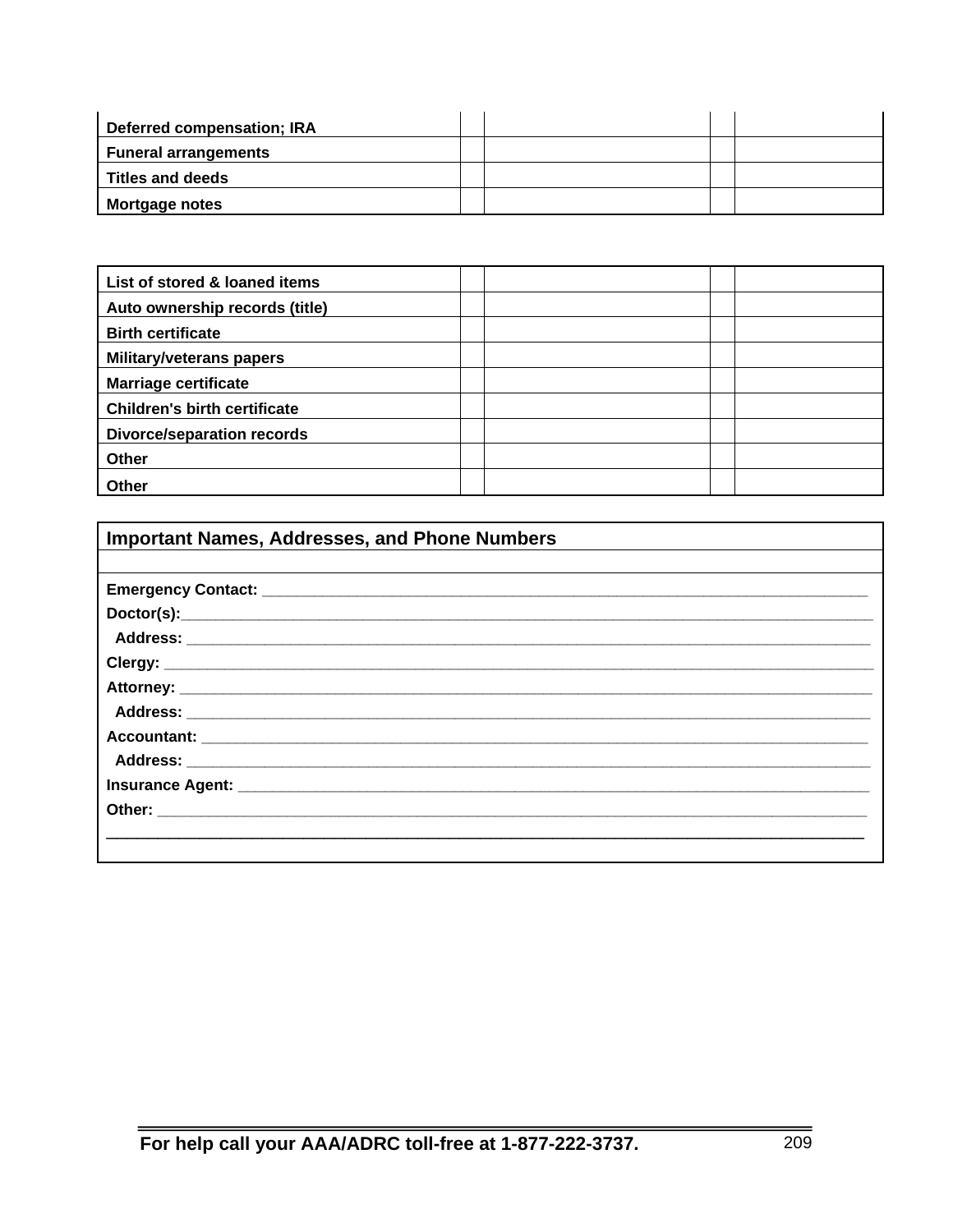# **Appendix Z - What you need to know about Applying for Medical Assistance for the Aged, Blind and Disabled**

When you apply for medical assistance you will be asked to provide documents containing information that can verify both your personal and your financial information. The more documents you are able to provide the easier it will be to process your application. If some documents are not available, information can sometimes be verified through outside resources. **However, using outside resources may cause delays in processing your application.** The following information explains what documents you will need to apply:

## **Basic Information:**

In order to qualify for Medicaid you must be 65 years old or blind or disabled and either a U.S. citizen or lawfully admitted for permanent residence (or certain eligible aliens) and a resident of New Jersey. Proof of your marital status is needed along with your spouse's social security number and date of birth because the resources of your spouse will also be used in determining your financial eligibility. Listed in the columns below are examples of documentation that can assist in the processing of your application. Only one document from each column is needed. Be aware that some documents provide proof for more than one category. For example, a US Passport will prove your age, citizenship and identity. Documents that should be included with your application include but are not limited to:

US Passport US Passport **Birth Certificate Birth Certificate** 

## <u>Age Citizenship</u>

**Driver's License** Naturalization Papers Baptismal Certificate **Alien Registration Card** State issued I.D Final Adoption Decree

## **Identity\*** Marital Status

US Passport Marriage Certificate Photo License **Divorce** Decree School I.D. **Death Certificate** US Military I.D. Separation Papers

\*Consult with your County Welfare Agency to obtain a more detailed list of tiered verifications that can be accepted.

## **Proof of Residency**

Any of the following documents will provide proof of New Jersey residency:

- Copy of Deed to Home
- □ Rent Receipt
- Apartment Lease
- **Current Utility Bill**
- NJ Driver's License
- Statement from Landlord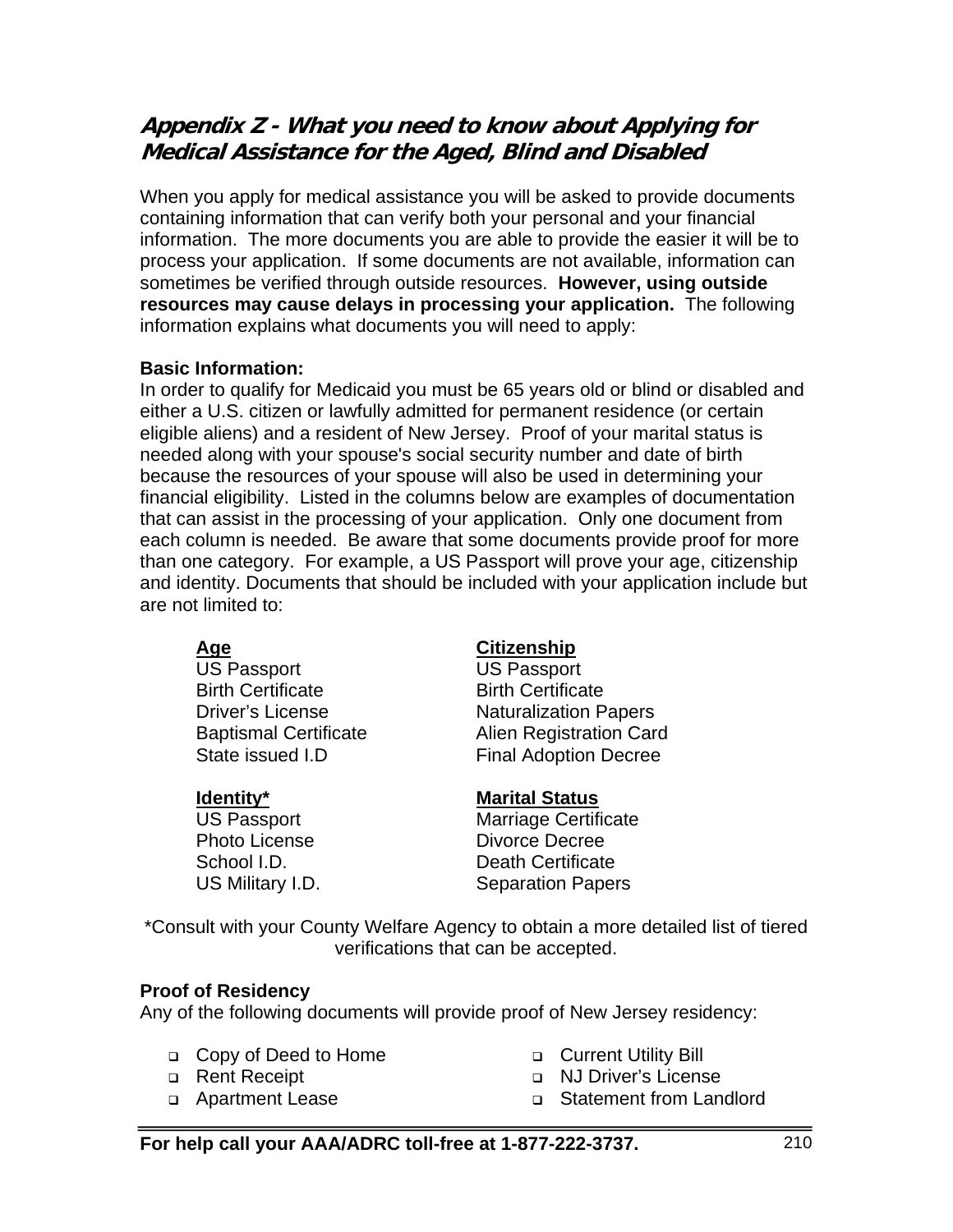## **What you need to know about Applying for Medical Assistance for the Aged, Blind and Disabled (continued)**

## **Financial Information:**

You must meet certain income criteria and be resource eligible. The income can be earned (receiving a pay check), or unearned (receiving interest from an investment account). Listed below are examples of documents that can prove how much money you receive each month. Documents showing income include but are not limited to:

- Most Recent Pay Stubs
- Social Security Check or Award Letter\*
- Railroad Retirement Check or Award Letter\*
- Temporary Disability Check or Award Letter\*
- **Pension Checks**
- □ Unemployment Check Stubs
- □ Workers Compensation Check Stubs
- Support/Alimony Checks or Court Date
- VA Check or Award Letter\*
- Reparation Payments
- Payments from Boarders
- □ SSI Check or Award Letter\*
- Dividend Checks
- Federal Income Tax Returns including: Schedule C – Net Profit from Business, Schedule D – Capital Gains, Schedule E – Rental Real Estate, Schedule K – Partner's Share of Income

\*Award Letter Preferred

## **Available Resources**

You are allowed \$2000/\$4000 in resources, (more if applicant is married). In order to present the clearest picture of your financial situation, please bring copies of the following items:

- □ Checking Accounts\*
- □ Savings Accounts<sup>\*</sup>
- □ Credit Union Shares/Accounts\*
- □ Money Market Accounts\*
- □ Christmas/Vacation Club Accounts\*
- □ Certificates of Deposit
- Annuities
- □ Stocks or Bonds
- Retirement Accounts
- Special Needs Trusts
- □ Copies of Life Insurance
- Life Insurance Trust Shares
- **Policies with cash value**

**\*The last three (3) months of statements or passbook entries for every financial account prior to applying for Medicaid must be provided. In addition, three (3) months of statements or passbook entries for those same accounts for the past three (3) years should be provided. This documentation is also required for any accounts closed within the past 3 years. You may be asked to provide statements for the entire look-back period prior to your application if there has been a large amount of money removed or transferred from your accounts for any reason.**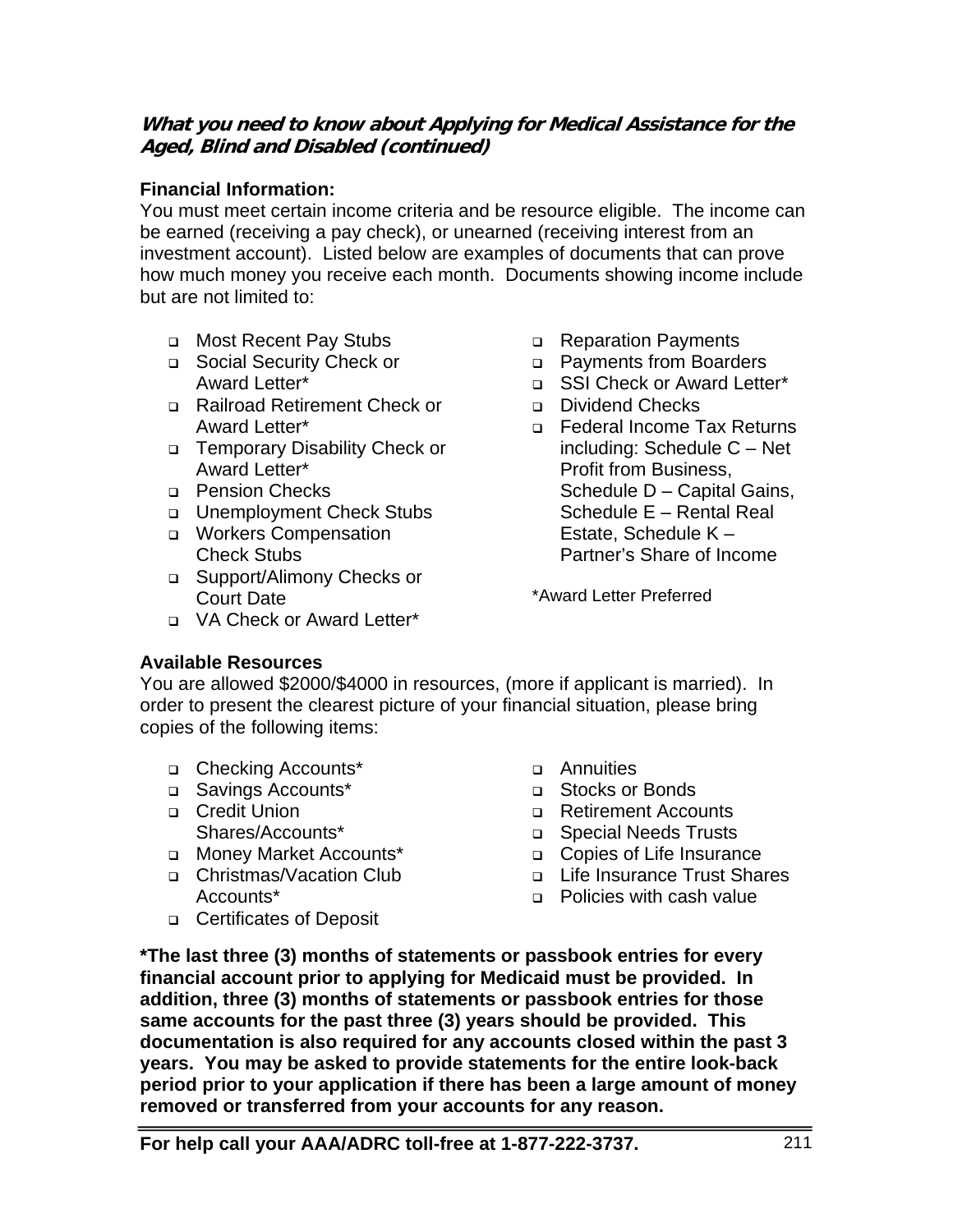## **What you need to know about Applying for Medical Assistance for the Aged, Blind and Disabled (continued)**

## **Living Expenses**

If you are currently living with your spouse and one of you is applying for nursing home placement through the Medicaid Program, you will need to document your monthly living expenses. Some of the documents that you can provide to show your living expenses include, but are not limited to:

- **Rent Receipts**
- Mortgage Statements
- □ Real Estate Tax Bills
- □ Telephone Bills
- Gas/Oil Bills
- **Electric Bills**
- Water/Sewer Bills
- □ Renter Insurance
- Home Owners Insurance
- Health Insurance Bills
- Unpaid Medical Bills
- **D** Outstanding Loans

In addition to the documentation listed in the categories above **please** bring any documents that show you have designated a **Power of Attorney** or a **Third Party Signator** to help you with your finances. If you are a third party applying for an incapacitated individual, please include any **Guardianship** documentation.

You may be asked to provide information in addition to that which is listed in this document. The reason additional information may be requested is to insure that the County Welfare Agency has the most complete understanding of your situation as possible. You will be helping them to provide you with the most suitable care for your circumstances.

For further information contact your local County Welfare Agency (For contact information see **Appendix G**).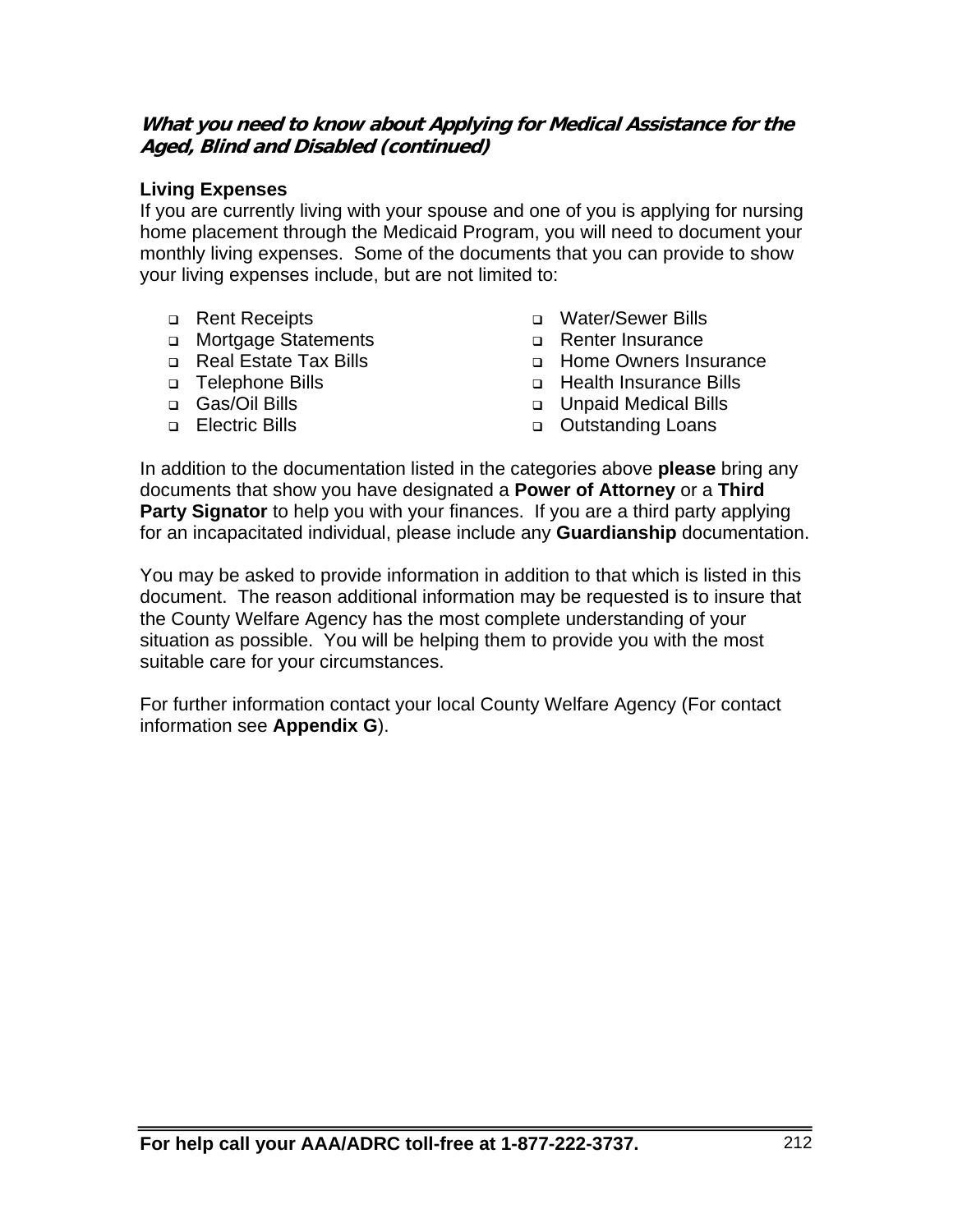# **Appendix AA - Who Pays for Long-Term Care? (2015)**

| Long-Term Care Service Medicare                                      |                                                                                                                                                                                                                                                                                                                                                                           | Private Medigap<br>Insurance                                                                     | Medicaid                                                                               | You Pay on Your<br>Own                                                                                                                                                                                                                            |
|----------------------------------------------------------------------|---------------------------------------------------------------------------------------------------------------------------------------------------------------------------------------------------------------------------------------------------------------------------------------------------------------------------------------------------------------------------|--------------------------------------------------------------------------------------------------|----------------------------------------------------------------------------------------|---------------------------------------------------------------------------------------------------------------------------------------------------------------------------------------------------------------------------------------------------|
| <b>Nursing Home Care</b>                                             | Pays in full for days 0-20 if you May cover the<br>are in a Skilled Nursing Facility \$158/day copayment a Medicaid-certified personal or<br>following a recent 3-day<br>hospital stay. If your need for<br>skilled care continues, may<br>pay for days 21 through 100<br>after you pay a \$158/day co-<br>payment                                                        | if your nursing home<br>stay meets all other<br>Medicare<br>requirements.                        | May pay for care in If you need only<br>financial eligibility<br>criteria.             | nursing home if you supervisory care in a<br>meet functional and nursing home and/or<br>have not had a prior<br>hospital stay, or if<br>you choose a<br>nursing home that<br>does not participate<br>in Medicaid or is not<br>Medicare-certified. |
| <b>Assisted Living Facility</b><br>(and similar facility<br>options) | Does not pay room & board.<br>Pays medical care if provided<br>by Medicare provider                                                                                                                                                                                                                                                                                       | Does not pay room<br>& board. Covers<br>Medicare copays for<br>medical care                      | In some states,<br>may pay care-<br>related costs, but<br>not room and board eligible. | You pay on your<br>own except as noted<br>under Medicaid if                                                                                                                                                                                       |
| <b>Continuing Care</b><br><b>Retirement Community</b>                | Does not pay room & board.<br>May pay SNF level of care as<br>above if Medicare-certified                                                                                                                                                                                                                                                                                 | Does not pay room<br>& board. May pay<br>SNF level of care as<br>above if Medicare-<br>certified | Does not pay                                                                           | You pay on your<br>own                                                                                                                                                                                                                            |
| <b>Adult Day Services</b>                                            | Not covered                                                                                                                                                                                                                                                                                                                                                               | Not covered                                                                                      | Varies by state,<br>financial and<br>functional eligibility<br>required                | You pay on your<br>own [except as<br>noted under<br>Medicaid if eligible.]                                                                                                                                                                        |
| Home Health Care                                                     | Limited to reasonable,<br>necessary part-time or<br>intermittent skilled nursing<br>care and home health aide<br>services, and some therapies<br>that are ordered by your<br>doctor and provided by<br>Medicare-certified home<br>health agency. Does not pay<br>for on-going personal care or<br>custodial care needs only<br>(help with activities of daily<br>living). | Only covers<br>Medicare-covered<br>home health care<br>co-pays                                   | Pay for, but states<br>have option to limit<br>some services,<br>such as therapy       | You pay on your<br>own for personal or<br>custodial care,<br>except as noted<br>under Medicaid, if<br>you are eligible                                                                                                                            |

**\*** *Long Term Care Insurance policies may help cover some of these costs.* 

**NOTE:** Each year co-payment rates may change. For updates or additional information on how to pay for long-term care, visit **www.longtermcare.gov/costs-how-to-pay** or **www.medicare.gov**.